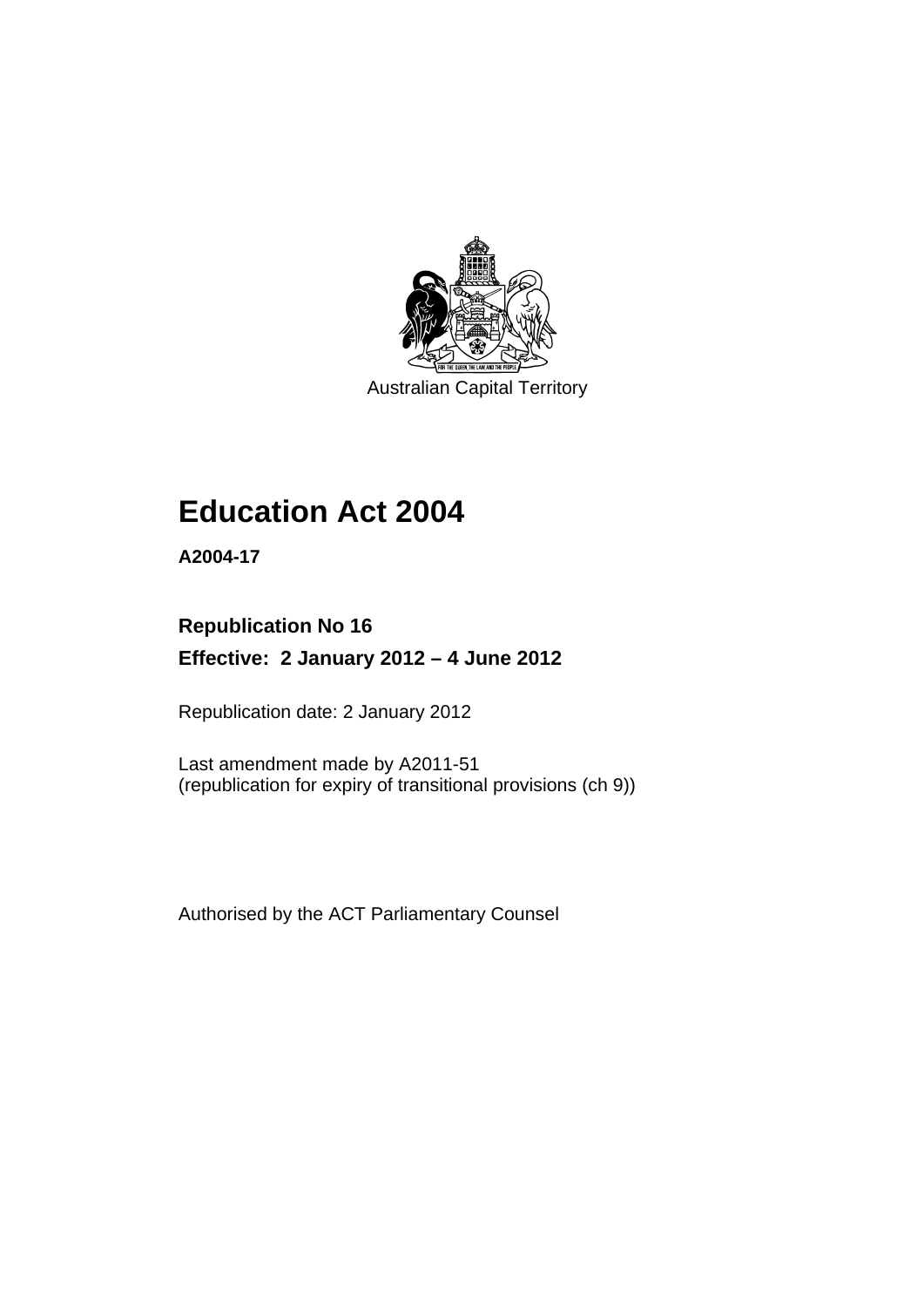### **About this republication**

### **The republished law**

This is a republication of the *Education Act 2004* (including any amendment made under the *Legislation Act 2001*, part 11.3 (Editorial changes)) as in force on 2 January 2012*.* It also includes any commencement, amendment, repeal or expiry affecting this republished law to 2 January 2012.

The legislation history and amendment history of the republished law are set out in endnotes 3 and 4.

### **Kinds of republications**

The Parliamentary Counsel's Office prepares 2 kinds of republications of ACT laws (see the ACT legislation register at www.legislation.act.gov.au):

- authorised republications to which the *Legislation Act 2001* applies
- unauthorised republications.

The status of this republication appears on the bottom of each page.

### **Editorial changes**

The *Legislation Act 2001*, part 11.3 authorises the Parliamentary Counsel to make editorial amendments and other changes of a formal nature when preparing a law for republication. Editorial changes do not change the effect of the law, but have effect as if they had been made by an Act commencing on the republication date (see *Legislation Act 2001*, s 115 and s 117). The changes are made if the Parliamentary Counsel considers they are desirable to bring the law into line, or more closely into line, with current legislative drafting practice.

This republication does not include amendments made under part 11.3 (see endnote 1).

### **Uncommenced provisions and amendments**

If a provision of the republished law has not commenced, the symbol  $\mathbf{U}$  appears immediately before the provision heading. Any uncommenced amendments that affect this republished law are accessible on the ACT legislation register (www.legislation.act.gov.au). For more information, see the home page for this law on the register.

### **Modifications**

If a provision of the republished law is affected by a current modification, the symbol  $\mathbf{M}$ appears immediately before the provision heading. The text of the modifying provision appears in the endnotes. For the legal status of modifications, see the *Legislation Act 2001*, section 95.

### **Penalties**

At the republication date, the value of a penalty unit for an offence against this law is \$110 for an individual and \$550 for a corporation (see *Legislation Act 2001*, s 133).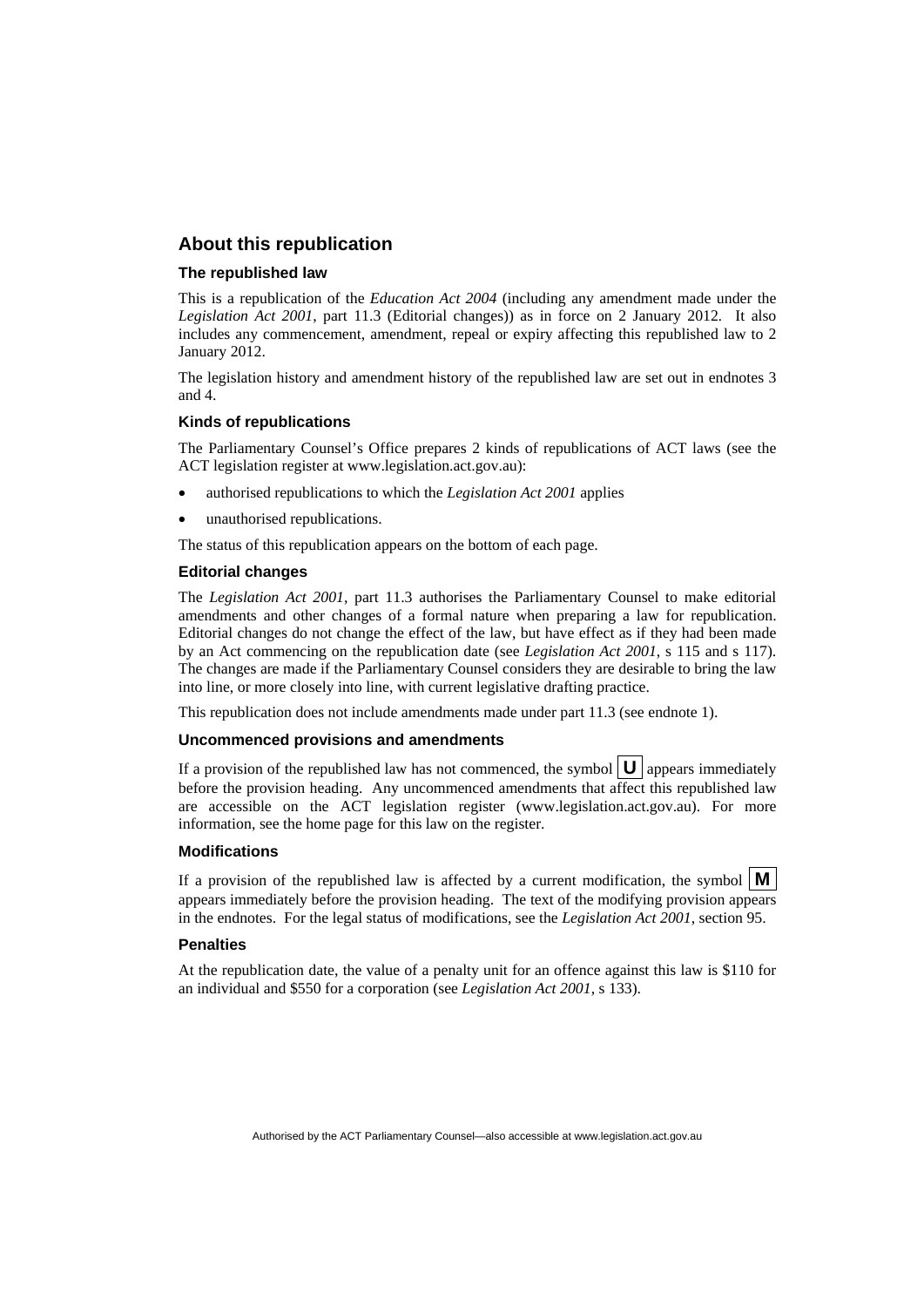

# **Education Act 2004**

# **Contents**

### Page

# **[Chapter 1](#page-13-0) General**

| <b>Part 1.1</b> | <b>Preliminary</b>                                    |                |
|-----------------|-------------------------------------------------------|----------------|
|                 | Name of Act                                           | 2              |
| 3               | Dictionary                                            | $\overline{2}$ |
| 4               | <b>Notes</b>                                          | $\overline{2}$ |
| 5               | Offences against Act—application of Criminal Code etc | 3              |
| 6               | Meaning of <i>parent</i> and <i>carer</i>             | 3              |
| <b>Part 1.2</b> | <b>General principles and objects</b>                 |                |
|                 | General principles of Act                             | 4              |
| 8               | Main objects of Act                                   | 5              |

| R16      | Education Act 2004           | contents 1 |
|----------|------------------------------|------------|
| 02/01/12 | Effective: 02/01/12-04/06/12 |            |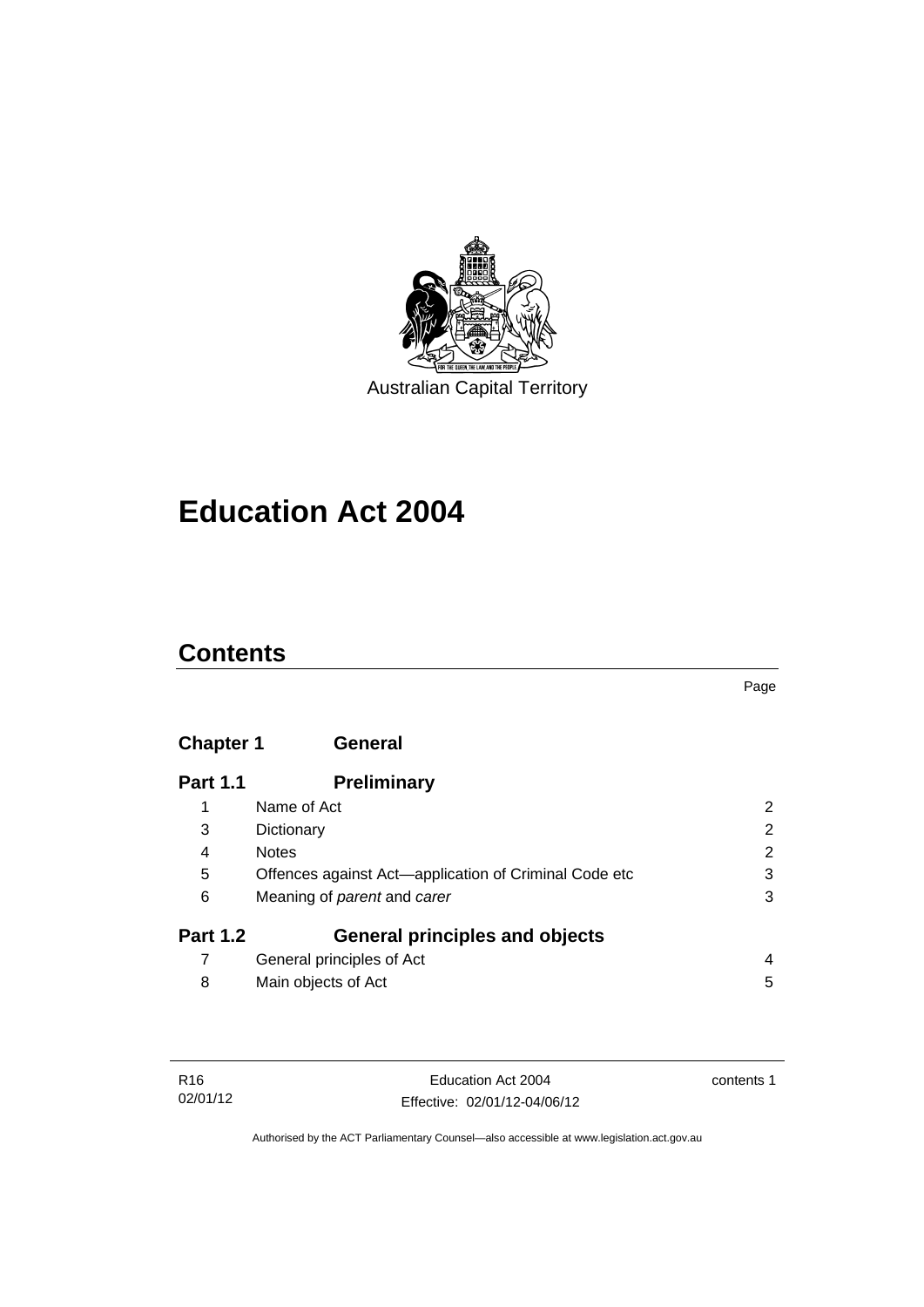| <b>Chapter 2</b> | <b>Compulsory education</b>                                                 | Page            |
|------------------|-----------------------------------------------------------------------------|-----------------|
| <b>Part 2.1</b>  | Preliminary-ch 2                                                            |                 |
| 9                | Meaning of compulsory education age-ch 2                                    | 7               |
| <b>9A</b>        | Meaning of education course and education provider-Act                      | $\overline{7}$  |
| 9B               | Meaning of completes year 10-Act                                            | 8               |
| 9C               | Meaning of completes year 12-Act                                            | 9               |
| 9D               | Guidelines-certain director-general functions                               | 10              |
| <b>Part 2.2</b>  | <b>Compulsory education requirements</b>                                    |                 |
| Division 2.2.1   | Enrolment, registration and attendance requirements                         |                 |
| 10               | Child of compulsory education age—enrolment and registration<br>requirement | 12              |
| 10A              | Child of compulsory education age-school attendance requirement             | 13              |
| Division 2.2.2   | <b>Participation requirement</b>                                            |                 |
| 10B              | Meaning of <i>participates</i> in education course-div 2.2.2                | 14              |
| 10 <sup>C</sup>  | Meaning of full-time participation in education course-div 2.2.2            | 15              |
| 10D              | Child of compulsory education age-participation requirement                 | 16              |
| 11               | Participation requirement-absence                                           | 16              |
| 11A              | Participation requirement-suspension                                        | 17              |
| 11B              | Participation requirement-exclusion                                         | 17              |
| Division 2.2.3   | <b>Information requirement</b>                                              |                 |
| 11C              | Giving information notice                                                   | 18              |
| 11D              | Contents of information notice                                              | 18              |
| 11E              | Extension of time for compliance with information notice                    | 19              |
| 11F              | Revocation of information notice on compliance                              | 19              |
| <b>Part 2.3</b>  | <b>Exemption certificates</b>                                               |                 |
| 11G              | Meaning of full-time participation requirement-pt 2.3                       | 20              |
| 11H              | Exemption certificate-application                                           | 20              |
| 12               | Exemption certificate-requirement for further information                   | 21              |
| 12A              | Exemption certificate-issue                                                 | 21              |
| 12B              | Exemption certificate-form                                                  | 22              |
| 12C              | Exemption certificate-conditions                                            | 23              |
| 12D              | Exemption certificate-duration                                              | 23              |
| contents 2       | Education Act 2004                                                          | R <sub>16</sub> |
|                  | Effective: 02/01/12-04/06/12                                                | 02/01/12        |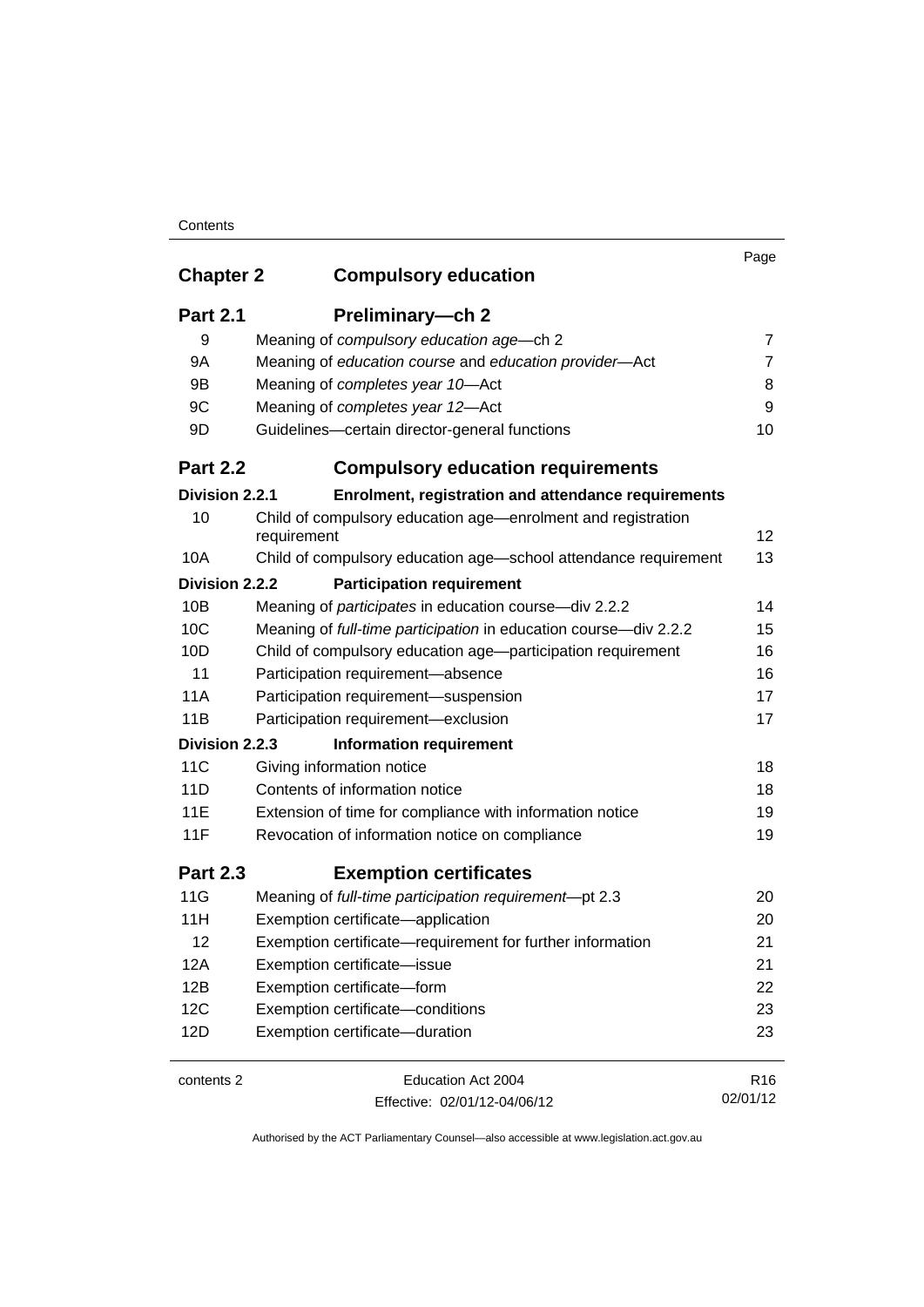| 13              | Exemption certificate-revocation                                                   | Page<br>23 |
|-----------------|------------------------------------------------------------------------------------|------------|
| <b>Part 2.4</b> | After year 10-training and employment<br>alternatives                              |            |
| Division 2.4.1  | Definitions-pt 2.4                                                                 |            |
| 13A             | Meaning of training alternative and training alternative provider-Act              | 24         |
| 13B             | Meaning of employment alternative-Act                                              | 25         |
| 13C             | Meaning of full-time participation in training or employment<br>alternative-pt 2.4 | 25         |
| Division 2.4.2  | Approval to participate in training and employment<br>alternatives                 |            |
| 13D             | Approval statement-application                                                     | 26         |
| 14              | Approval statement-requirement for further information                             | 27         |
| 14A             | Approval statement-issue                                                           | 27         |
| 14B             | Approval statement-form                                                            | 28         |
| 14C             | Approval statement-conditions                                                      | 29         |
| 14D             | Approval statement-compliance requirement                                          | 30         |
| 15              | Approval statement-duration                                                        | 31         |
| 15A             | Approval statement-revocation                                                      | 31         |
| 15B             | Return to education while approval statement in force                              | 31         |
| Division 2.4.3  | Training and employment alternatives-deemed<br>participation                       |            |
| 15C             | Training and employment alternatives-absence                                       | 31         |
| 15D             | Training alternative-suspension                                                    | 32         |
| 16              | Training alternative-exclusion                                                     | 32         |
| 16A             | Employment alternative-termination                                                 | 33         |
| <b>Part 2.5</b> | <b>Compliance notices</b>                                                          |            |
| 16B             | Giving compliance notice                                                           | 34         |
| <b>16C</b>      | Contents of compliance notice                                                      | 34         |
| 16D             | Extension of time for compliance with compliance notice                            | 35         |
| 17              | Revocation of compliance notice on compliance                                      | 35         |
| <b>Part 2.6</b> | <b>Offences-parents</b>                                                            |            |
| 17A             | Contravention of information and compliance notices                                | 36         |
| R <sub>16</sub> | Education Act 2004                                                                 | contents 3 |
| 02/01/12        | Effective: 02/01/12-04/06/12                                                       |            |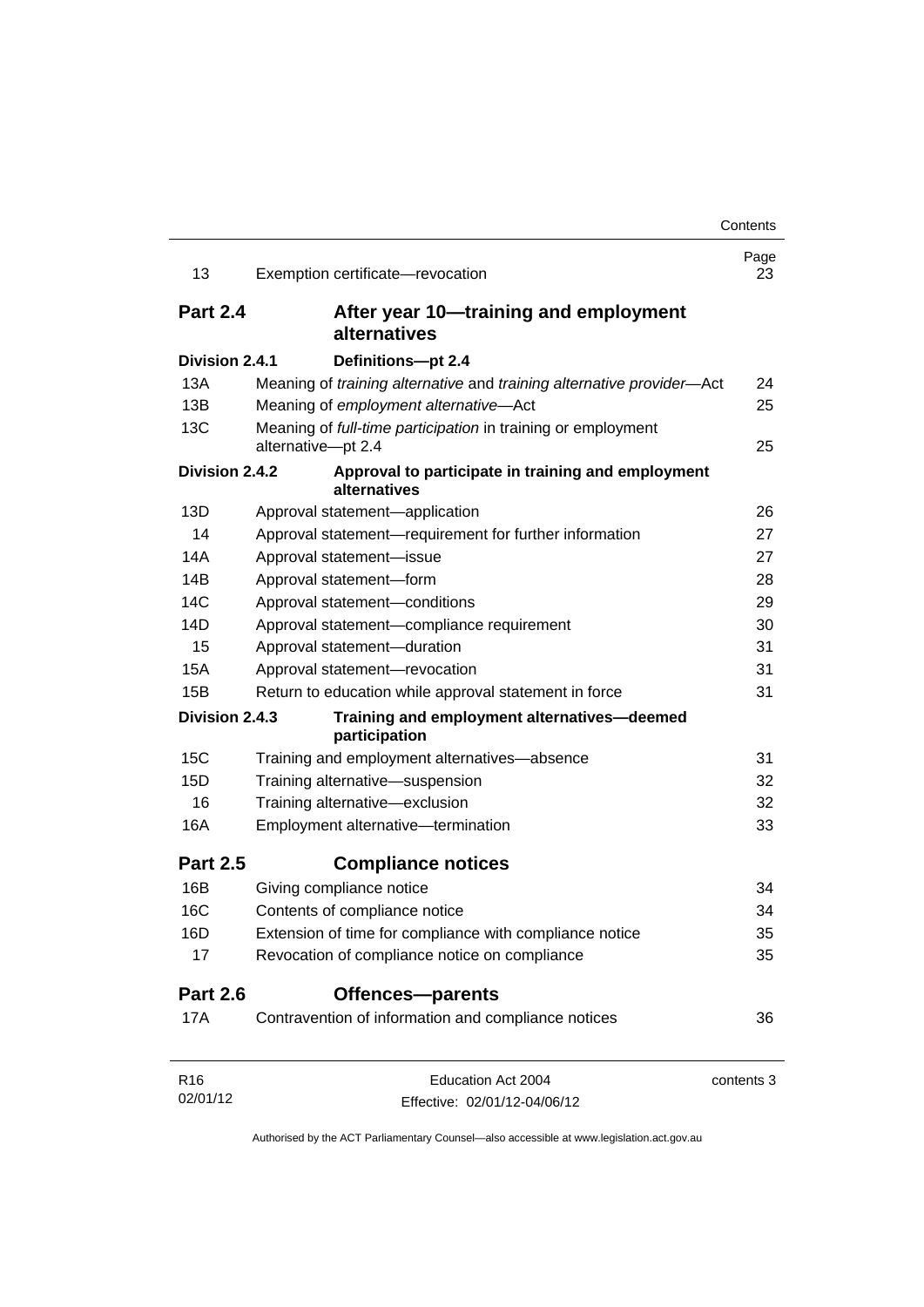| <b>Chapter 3</b>                 | <b>Government schools</b>                                                     | Page |
|----------------------------------|-------------------------------------------------------------------------------|------|
| <b>Part 3.1</b>                  | <b>General</b>                                                                |      |
|                                  |                                                                               |      |
| 18                               | Principles on which ch 3 based                                                | 37   |
| <b>Part 3.2</b>                  | <b>Establishment and operation of government</b>                              |      |
|                                  | schools                                                                       |      |
| 20                               | Establishing government schools etc                                           | 39   |
| 20A                              | Independent committee                                                         | 42   |
| 20 <sub>B</sub>                  | Impacts of closing or amalgamating schools                                    | 43   |
| 21                               | Operation of government schools                                               | 45   |
| 22                               | Investigation of complaints-government schools                                | 46   |
| 23                               | Review of government school system                                            | 46   |
| 24                               | Review of operation of government schools                                     | 46   |
| 25                               | Reporting to parents-government schools                                       | 47   |
| 26                               | Education to be free                                                          | 47   |
| 27                               | Voluntary financial contributions                                             | 48   |
| 28                               | Secular education                                                             | 48   |
| 29                               | Religious education                                                           | 49   |
| 30                               | Curriculum                                                                    | 49   |
| 31                               | Approved educational courses for students at government schools               | 49   |
| <b>Part 3.3</b>                  | Attendance at government schools                                              |      |
| 32                               | Keeping of register of enrolments and attendances for government<br>schools   | 51   |
| 33                               | Keeping records of enrolment and attendances for government<br>schools        | 51   |
| 34                               | Inspection of register of enrolment and attendances for government<br>schools | 52   |
| 35                               | Procedures to encourage school attendance at government schools               | 53   |
| 36                               | Suspension, exclusion or transfer of student by director-general              | 53   |
| <b>Part 3.4</b>                  | <b>School boards of government schools</b>                                    |      |
| Division 3.4.1<br>Interpretation |                                                                               |      |
| 37                               | Definitions for pt 3.4                                                        | 57   |

| contents 4 |
|------------|
|------------|

contents 4 Education Act 2004 Effective: 02/01/12-04/06/12

R16 02/01/12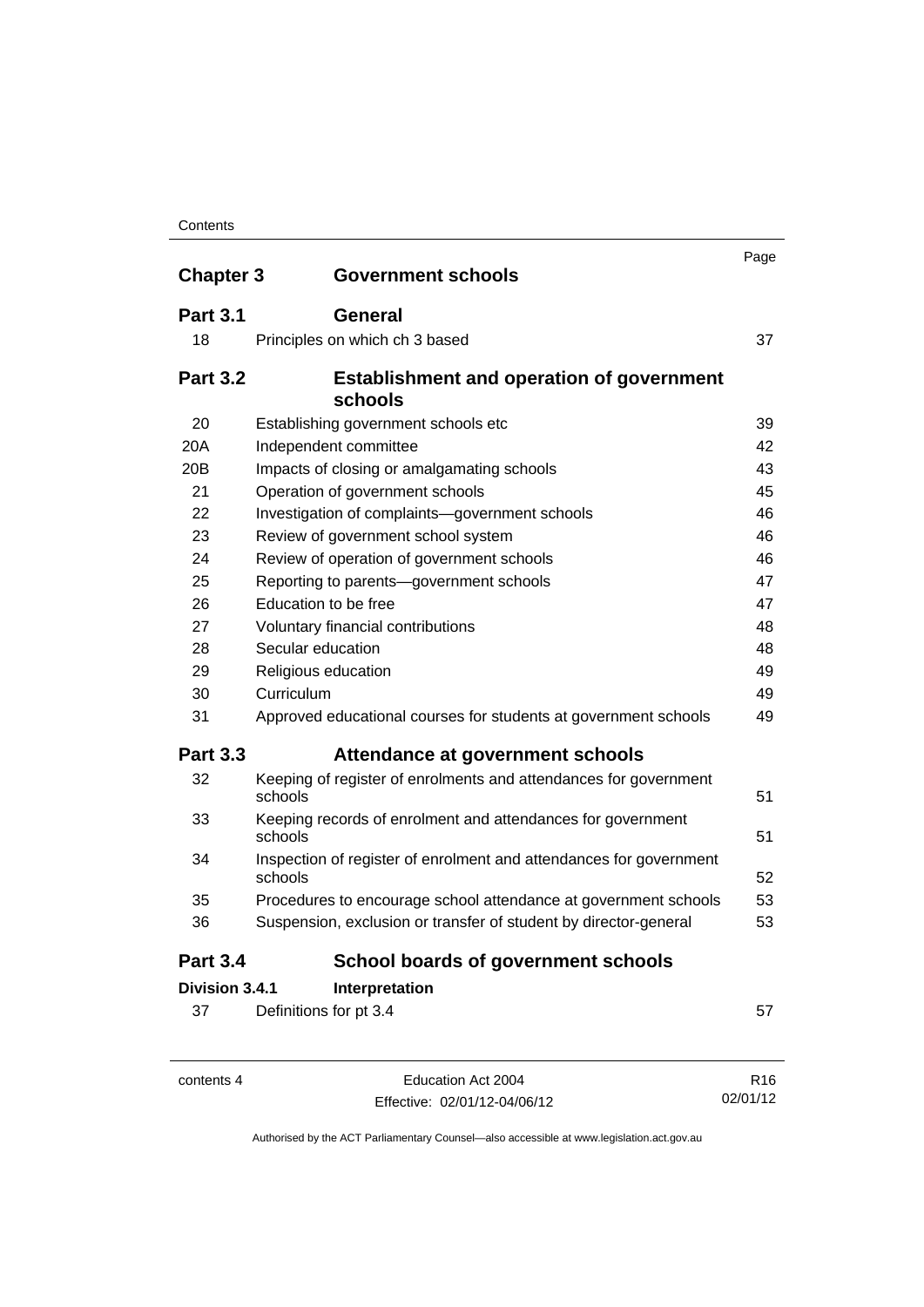|                 |                                                                                                           | Contents   |
|-----------------|-----------------------------------------------------------------------------------------------------------|------------|
|                 |                                                                                                           | Page       |
| Division 3.4.2  | <b>Establishment and membership</b>                                                                       |            |
| 38              | Establishment of school boards                                                                            | 58         |
| 39              | Functions of school boards etc.                                                                           | 58         |
| 40              | Declaration of parents and citizens associations in certain<br>circumstances                              | 59         |
| 41              | Composition of school boards generally                                                                    | 60         |
| 42              | Composition of school boards of small schools                                                             | 62         |
| 43              | Composition of school boards of school-related institutions and other<br>schools in special circumstances | 63         |
| 44              | Ending of appointment of members of school board                                                          | 65         |
| 45              | Chairperson and deputy chairperson of school boards                                                       | 65         |
| 46              | School boards to take part in selection of school principals                                              | 66         |
| Division 3.4.3  | Proceedings of school boards                                                                              |            |
| 47              | Time and place of meetings of school boards                                                               | 66         |
| 48              | Procedures governing proceedings of school boards                                                         | 67         |
| 49              | Disclosure of interests by members of school boards                                                       | 68         |
| 49A             | Protection of members of school boards                                                                    | 69         |
| Division 3.4.4  | <b>Financial matters</b>                                                                                  |            |
| 50              | School boards to approve budgets                                                                          | 69         |
| 51              | Application of money of school                                                                            | 70         |
| 52              | School boards to approve financial statement and report                                                   | 70         |
| 53              | School boards to make available summaries of budget and annual<br>report                                  | 71         |
| <b>Part 3.5</b> | <b>Government Schools Education Council</b>                                                               |            |
| Division 3.5.1  | <b>Establishment and membership</b>                                                                       |            |
| 54              | Establishment of council (government)                                                                     | 72         |
| 55              | Functions of council (government)                                                                         | 72         |
| 56              | Membership of council (government)                                                                        | 72         |
| 57              | Appointed members of council (government)                                                                 | 72         |
| 58              | Deputy chairperson of council (government)                                                                | 74         |
| 59              | Term of appointment to council (government)                                                               | 74         |
| 60              | Ending of appointment to council (government)                                                             | 74         |
| 61              | Conditions of appointment generally of appointed members                                                  | 75         |
| 62              | Arrangements for staff                                                                                    | 75         |
| R <sub>16</sub> | Education Act 2004                                                                                        | contents 5 |
| 02/01/12        | Effective: 02/01/12-04/06/12                                                                              |            |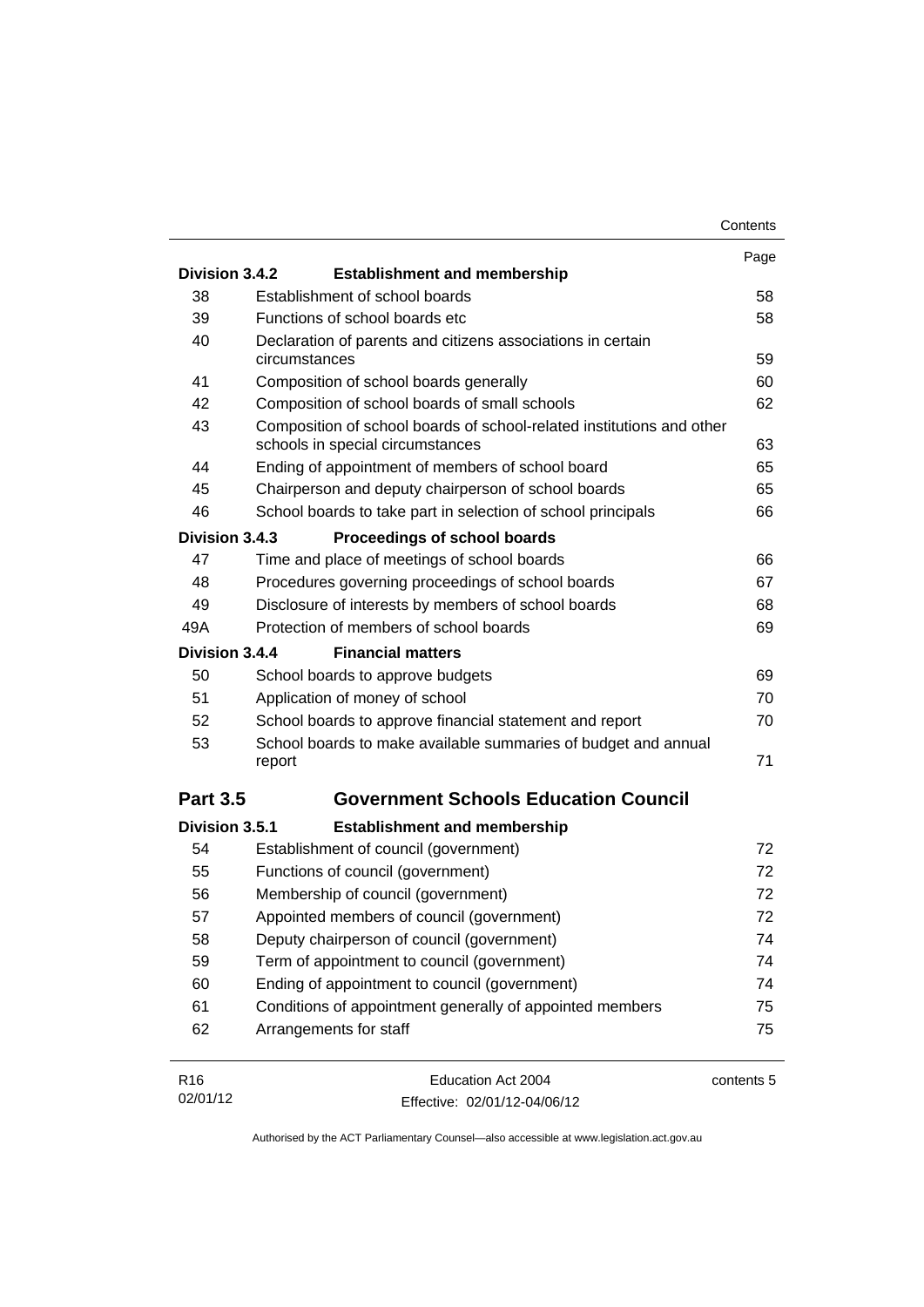|                 |                                                            | Page |
|-----------------|------------------------------------------------------------|------|
| Division 3.5.2  | Proceedings of council (government)                        |      |
| 63              | Time and place of meetings of council (government)         | 75   |
| 64              | Procedures governing proceedings of council (government)   | 76   |
| 65              | Disclosure of interests by members of council (government) | 77   |
| Division 3.5.3  | Other provisions relating to council (government)          |      |
| 66              | Minister to seek advice                                    | 78   |
| 66A             | Minister to present advice of council (government)         | 78   |
| <b>Part 3.6</b> | <b>Other provisions</b>                                    |      |
| Division 3.6.1  | Authorised persons (government)                            |      |
| 67              | Appointment of authorised persons (government)             | 79   |
| 68              | Identity cards for authorised persons (government)         | 80   |
| Division 3.6.2  | Inspection powers for government schools                   |      |
| 69              | Power not to be exercised before identity card shown etc.  | 80   |
| 70              | Entry to government schools                                | 81   |
| 71              | Powers on entry                                            | 81   |

# **Chapter 4 [Non-government schools](#page-93-0)**

| 74              | Meaning of school in ch 4                                                                               | 82 |
|-----------------|---------------------------------------------------------------------------------------------------------|----|
| 75              | Principles on which ch 4 based                                                                          | 82 |
| 77              | Registrar                                                                                               | 83 |
| 78              | Functions of registrar                                                                                  | 83 |
| 79              | Register of non-government schools                                                                      | 83 |
| 80              | Availability of information about operation of non-government schools<br>and their educational programs | 83 |
| 81              | Approved educational courses for students at non-government schools                                     | 84 |
| <b>Part 4.2</b> | <b>Registration-non-government schools</b>                                                              |    |
| 82              | Schools to be registered                                                                                | 85 |
| 83              | Applications for in-principle approval for proposed registration                                        | 85 |
| 84              | Deciding in-principle applications                                                                      | 86 |
| 85              | Application for provisional registration                                                                | 88 |
|                 |                                                                                                         |    |

| contents 6 | Education Act 2004           | R <sub>16</sub> |
|------------|------------------------------|-----------------|
|            | Effective: 02/01/12-04/06/12 | 02/01/12        |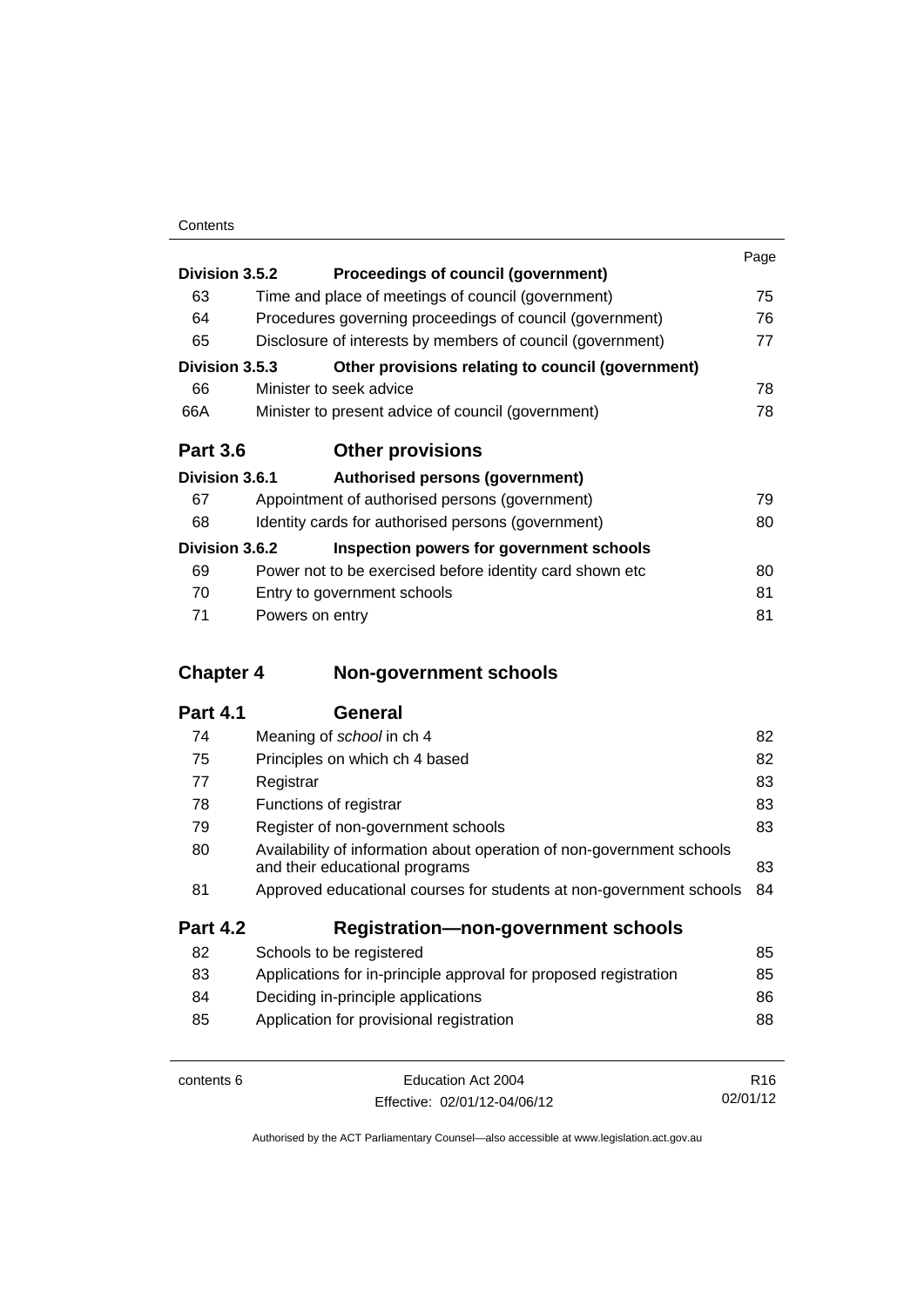| 86              | Provisional registration                                                           | Page<br>89 |
|-----------------|------------------------------------------------------------------------------------|------------|
| 87              | Application for registration                                                       | 91         |
| 88              | Registration                                                                       | 91         |
| 88A             | Application for registration at additional campus                                  |            |
| 88B             | Registration at additional campus                                                  | 93<br>94   |
| 89              | Application for registration at additional educational levels                      | 96         |
| 90              | Registration at additional educational levels                                      | 97         |
| 91              | Conditions of provisional registration or registration                             | 99         |
| 92              | Certificate of provisional registration or registration                            | 99         |
| 93              | Period of provisional registration and registration                                | 100        |
| 94              | Investigation of complaints-non-government schools                                 | 101        |
| 95              | Cancellation of provisional registration or registration                           | 101        |
| 96              | Application for renewal of registration                                            | 102        |
| 97              | Renewal of registration                                                            | 103        |
| 98              | Inspection of panel reports for school registration etc                            | 104        |
| <b>Part 4.3</b> | Attendance at non-government schools                                               |            |
| 99              | Keeping of register of enrolments and attendances for non-<br>government schools   | 106        |
| 100             | Keeping records of enrolment and attendances for non-government<br>schools         | 106        |
| 101             | Inspection of register of enrolment and attendances for non-<br>government schools | 107        |
| 102             | Procedures to encourage attendance at non-government schools                       | 108        |
| 103             | Reporting to parents-non-government schools                                        | 108        |
| 104             | Suspension, transfer or exclusion of students-Catholic systemic<br>schools         | 108        |
| 105             | Suspension or exclusion of students-other non-government schools                   | 111        |
| <b>Part 4.4</b> | <b>Non-government Schools Education Council</b>                                    |            |
| Division 4.4.1  | <b>Establishment and membership</b>                                                |            |
| 106             | Establishment of council (non-government)                                          | 114        |
| 107             | Functions of council (non-government)                                              | 114        |
| 108             | Membership of council (non-government)                                             |            |
| 109             | Members of council (non-government)                                                | 115        |
| 110             | Deputy chairperson of council (non-government)                                     | 115        |
| R <sub>16</sub> | Education Act 2004                                                                 | contents 7 |
| 02/01/12        | Effective: 02/01/12-04/06/12                                                       |            |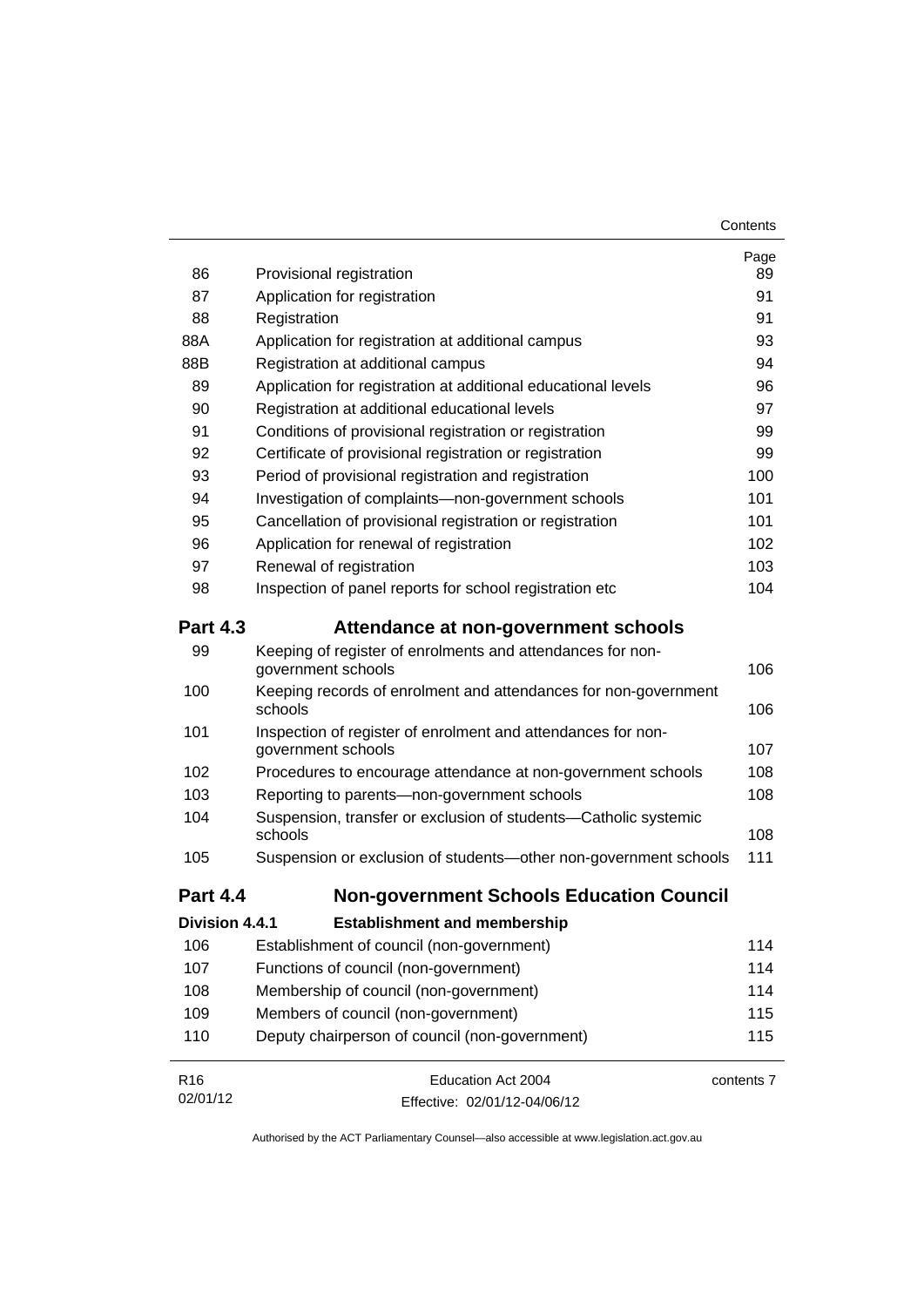| 111              |                                                                            | Page<br>116     |  |
|------------------|----------------------------------------------------------------------------|-----------------|--|
|                  | Term of appointment to council (non-government)                            | 116             |  |
| 112              | Ending of appointment to council (non-government)                          |                 |  |
| 113              | Conditions of appointment generally of council (non-government)<br>members |                 |  |
| 114              | Arrangements for staff                                                     | 116<br>117      |  |
| Division 4.4.2   | Proceedings of council (non-government)                                    |                 |  |
| 115              | Time and place of meetings of council (non-government)                     | 117             |  |
| 116              | Proceedings of council (non-government)                                    | 117             |  |
| 117              | Disclosure of interests by members of council (non-government)             | 117             |  |
| Division 4.4.3   | Other provisions relating to council (non-government)                      |                 |  |
| 118              | Minister to seek advice                                                    | 118             |  |
| 118A             | Minister to present advice of council (non-government)                     | 119             |  |
|                  |                                                                            |                 |  |
| <b>Part 4.5</b>  | <b>Other provisions</b>                                                    |                 |  |
| Division 4.5.1   | Authorised persons (non-government)                                        |                 |  |
| 119              | Appointment of authorised persons (non-government)                         | 120             |  |
| 120              | Identity cards for authorised persons (non-government)                     | 121             |  |
| Division 4.5.2   | Inspection powers for non-government schools                               |                 |  |
| 121              | Power not to be exercised before identity card shown etc                   | 121             |  |
| 122              | Entry to non-government schools for inspections                            | 122             |  |
| 123              | Entry to non-government schools with consent                               | 122             |  |
| 124              | Consent to entry                                                           | 122             |  |
| 125              | Powers on entry                                                            | 123             |  |
| <b>Chapter 5</b> | <b>Home education</b>                                                      |                 |  |
| <b>Part 5.1</b>  | General                                                                    |                 |  |
| 128              | Principles on which ch 5 based                                             | 124             |  |
| <b>Part 5.2</b>  | <b>Registration-home education</b>                                         |                 |  |
| 129              | Meaning of home education                                                  |                 |  |
| 130              | Provisional registration for home education                                |                 |  |
| 131              | Registration for home education                                            |                 |  |
| 132              | Conditions of registration for home education                              | 126             |  |
| contents 8       | Education Act 2004                                                         | R <sub>16</sub> |  |

Effective: 02/01/12-04/06/12

02/01/12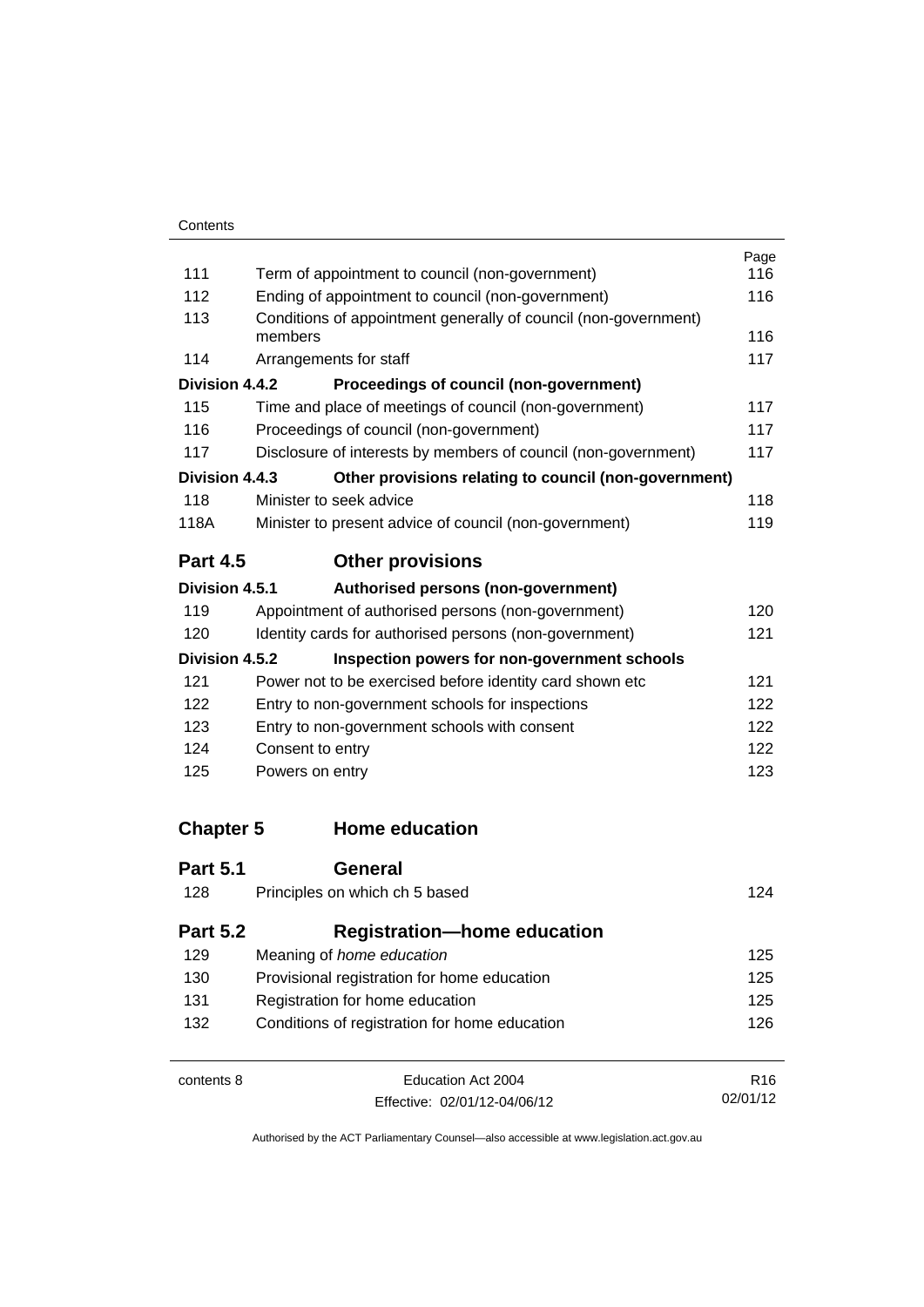| 133 | Registration of child                           | Page<br>126 |
|-----|-------------------------------------------------|-------------|
| 134 | Period of registration                          | 127         |
| 135 | Cancellation of registration for home education | 127         |
| 136 | Certificate of registration for home education  | 128         |
| 137 | Renewal of registration for home education      | 128         |
| 138 | Home education reports                          | 129         |
| 139 | Home education register                         | 129         |

# **Chapter 6 [Miscellaneous](#page-141-0)**

| <b>Part 6.1</b> | <b>Notification and review of decisions</b>                                                            |     |
|-----------------|--------------------------------------------------------------------------------------------------------|-----|
| 140             | Definitions-pt 6.1                                                                                     | 130 |
| 141             | Internal review notices                                                                                | 131 |
| 142             | Applications for internal review                                                                       | 131 |
| 143             | Applications not stay reviewable decisions                                                             | 132 |
| 144             | Internal review                                                                                        | 132 |
| 145             | Reviewable decision notices                                                                            | 132 |
| 145A            | Applications to ACAT                                                                                   | 133 |
| <b>Part 6.2</b> | <b>Other provisions</b>                                                                                |     |
| 146A            | Student transfer register                                                                              | 134 |
| 147             | Offences on school premises                                                                            | 134 |
| 148             | Obligations on parents                                                                                 | 135 |
| 149             | Notification of parents                                                                                | 135 |
| 150             | Minister may grant scholarships etc                                                                    | 135 |
| 151             | Gifts and donations                                                                                    | 136 |
| 152             | <b>Education trust fund</b>                                                                            | 136 |
| 153             | Notices of intention under former education Act to conduct schools at<br>additional educational levels | 137 |
| 153A            | Evidence—certificate signed by principal etc                                                           | 138 |
| 154             | Approved forms                                                                                         | 139 |
| 155             | Regulation-making power                                                                                | 140 |

contents 9

**Contents**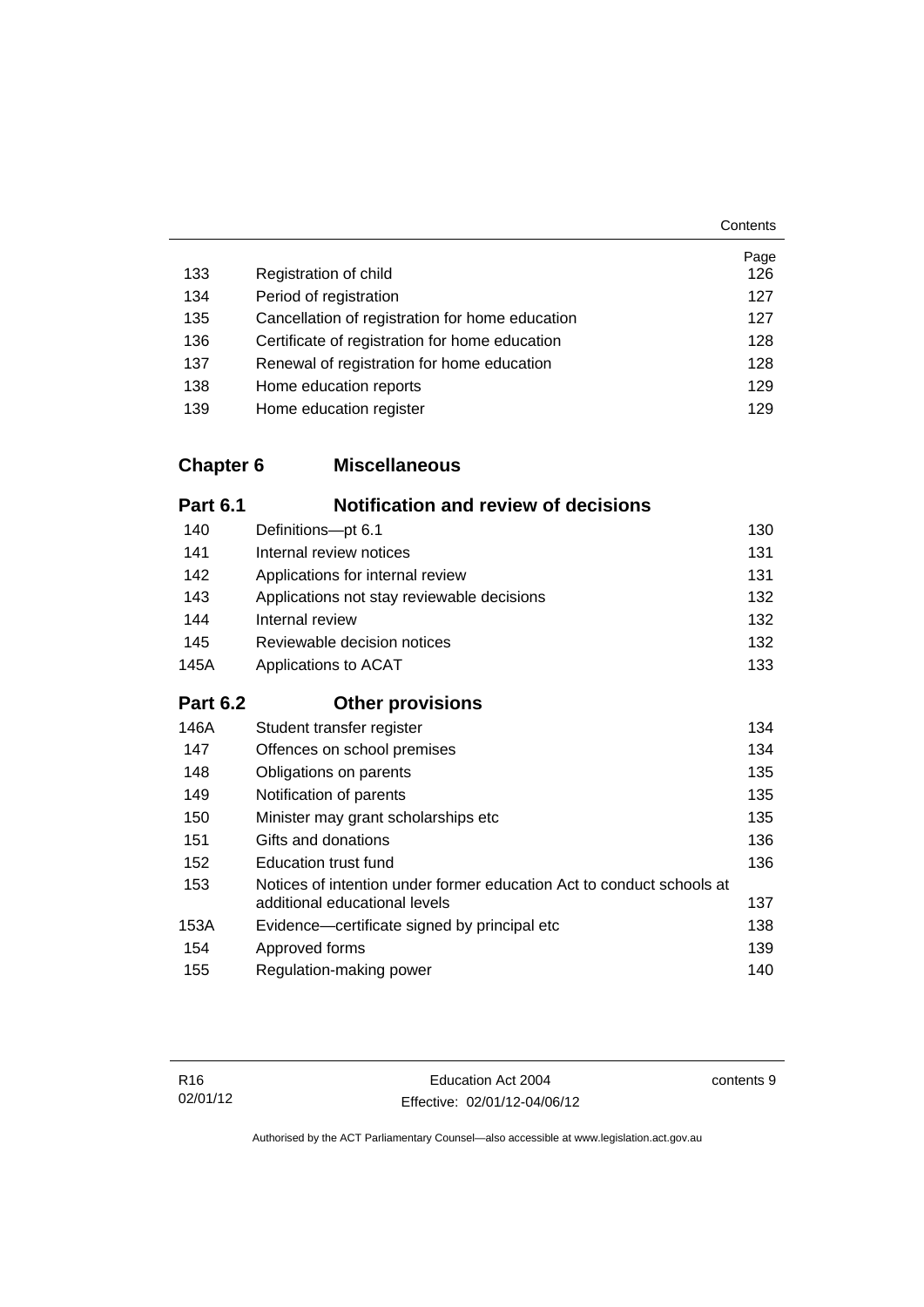| <b>Schedule 1</b><br><b>Reviewable decisions</b> | Page<br>141 |
|--------------------------------------------------|-------------|
| <b>Dictionary</b>                                | 146         |
| <b>Endnotes</b>                                  |             |
| About the endnotes                               | 154         |
| Abbreviation key                                 | 154         |
| Legislation history                              | 155         |
| Amendment history                                | 157         |
| Earlier republications                           | 171         |
| Expired transitional or validating provisions    | 172         |
|                                                  |             |

contents 10 Education Act 2004 Effective: 02/01/12-04/06/12

R16 02/01/12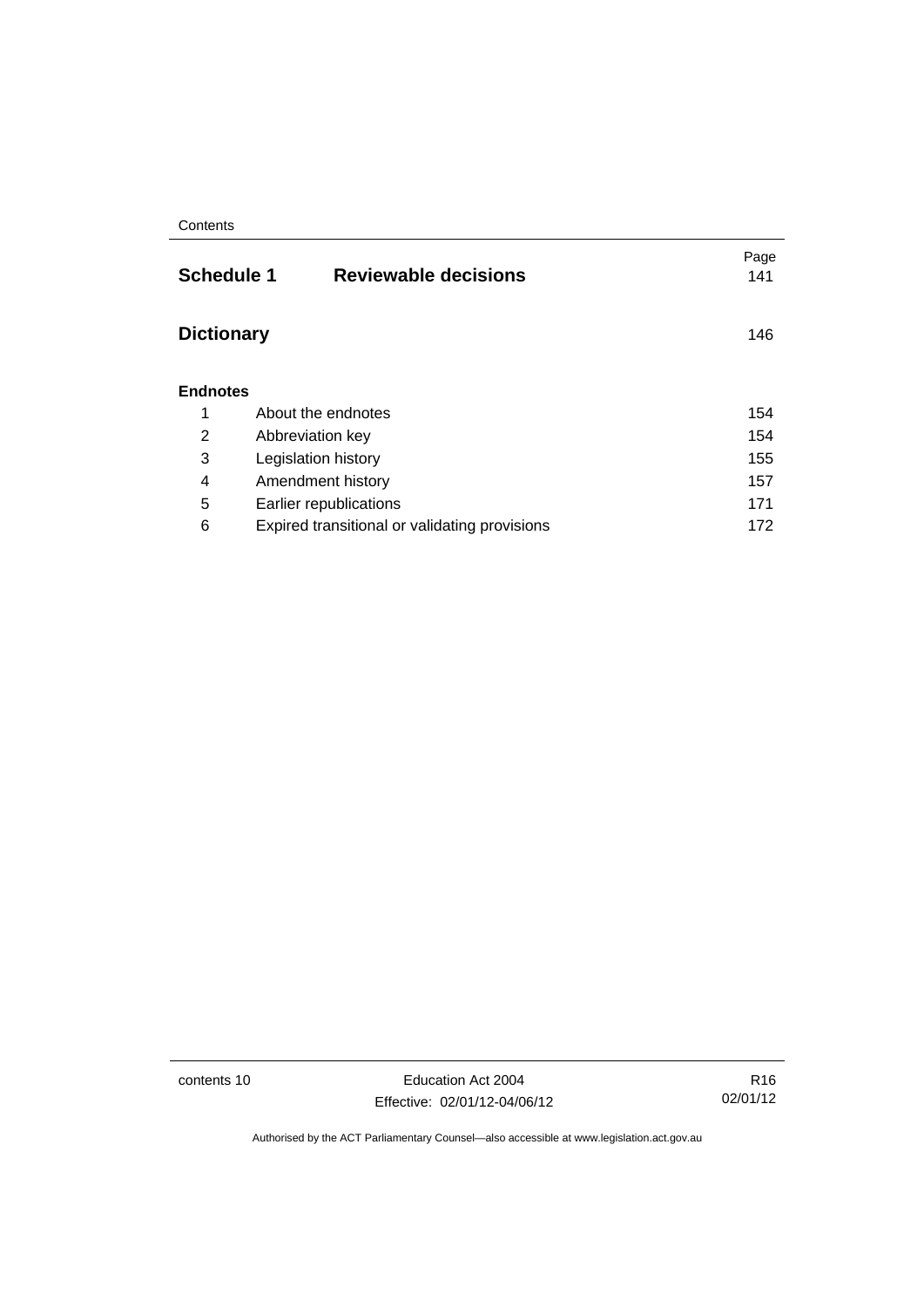

# **Education Act 2004**

An Act about the education of children in the ACT, and for other purposes

R16 02/01/12

l

page 1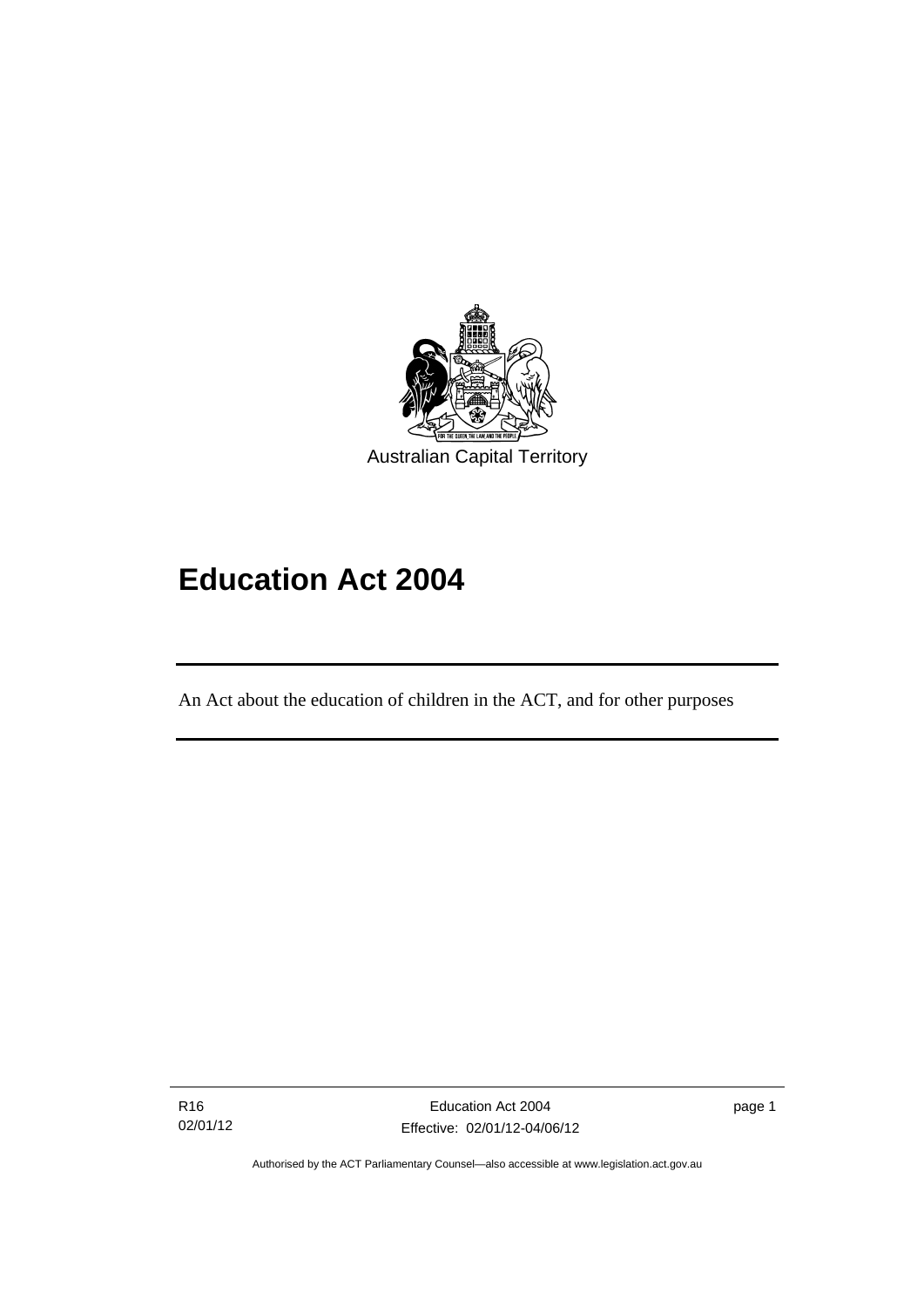**Chapter 1 General**<br>**Part 1.1 Prelimina Preliminary** 

Section 1

# <span id="page-13-0"></span>**Chapter 1 General**

# <span id="page-13-1"></span>**Part 1.1** Preliminary

### <span id="page-13-2"></span>**1 Name of Act**

This Act is the *Education Act 2004*.

## <span id="page-13-3"></span>**3 Dictionary**

The dictionary at the end of this Act is part of this Act.

*Note 1* The dictionary at the end of this Act defines certain terms used in this Act, and includes references (*signpost definitions*) to other terms defined elsewhere in this Act.

> For example, the signpost definition '*carer*—see section 6.' means that the term 'carer' is defined in that section.

*Note 2* A definition in the dictionary (including a signpost definition) applies to the entire Act unless the definition, or another provision of the Act, provides otherwise or the contrary intention otherwise appears (see Legislation Act,  $s$  155 and  $s$  156 (1)).

### <span id="page-13-4"></span>**4 Notes**

A note included in this Act is explanatory and is not part of this Act.

*Note* See Legislation Act, s 127 (1), (4) and (5) for the legal status of notes.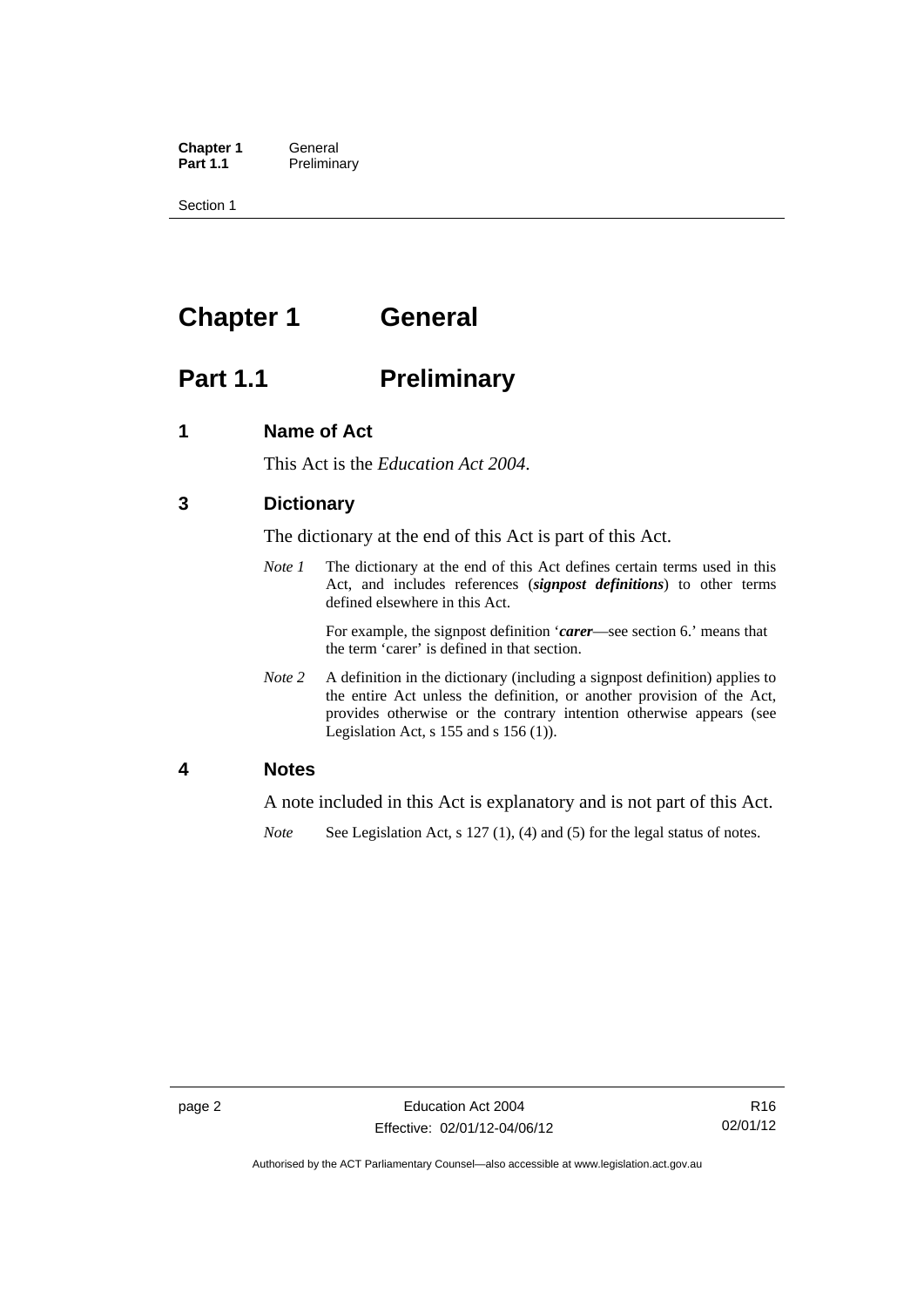### <span id="page-14-0"></span>**5 Offences against Act—application of Criminal Code etc**

Other legislation applies in relation to offences against this Act.

*Note 1 Criminal Code*

The Criminal Code, ch 2 applies to all offences against this Act (see Code, pt 2.1).

The chapter sets out the general principles of criminal responsibility (including burdens of proof and general defences), and defines terms used for offences to which the Code applies (eg *conduct*, *intention*, *recklessness* and *strict liability*).

*Note 2 Penalty units* 

The Legislation Act, s 133 deals with the meaning of offence penalties that are expressed in penalty units.

## <span id="page-14-1"></span>**6 Meaning of** *parent* **and** *carer*

- (1) In this Act, a *parent* includes a carer.
- (2) In this Act, a *parent* is a person having parental responsibility for the child under the *Children and Young People Act 2008*, division 1.3.2.
- (3) In this Act, a *carer* is a person who is an out-of-home carer under the *Children and Young People Act 2008*, section 508 (Who is an *out-of-home carer*?).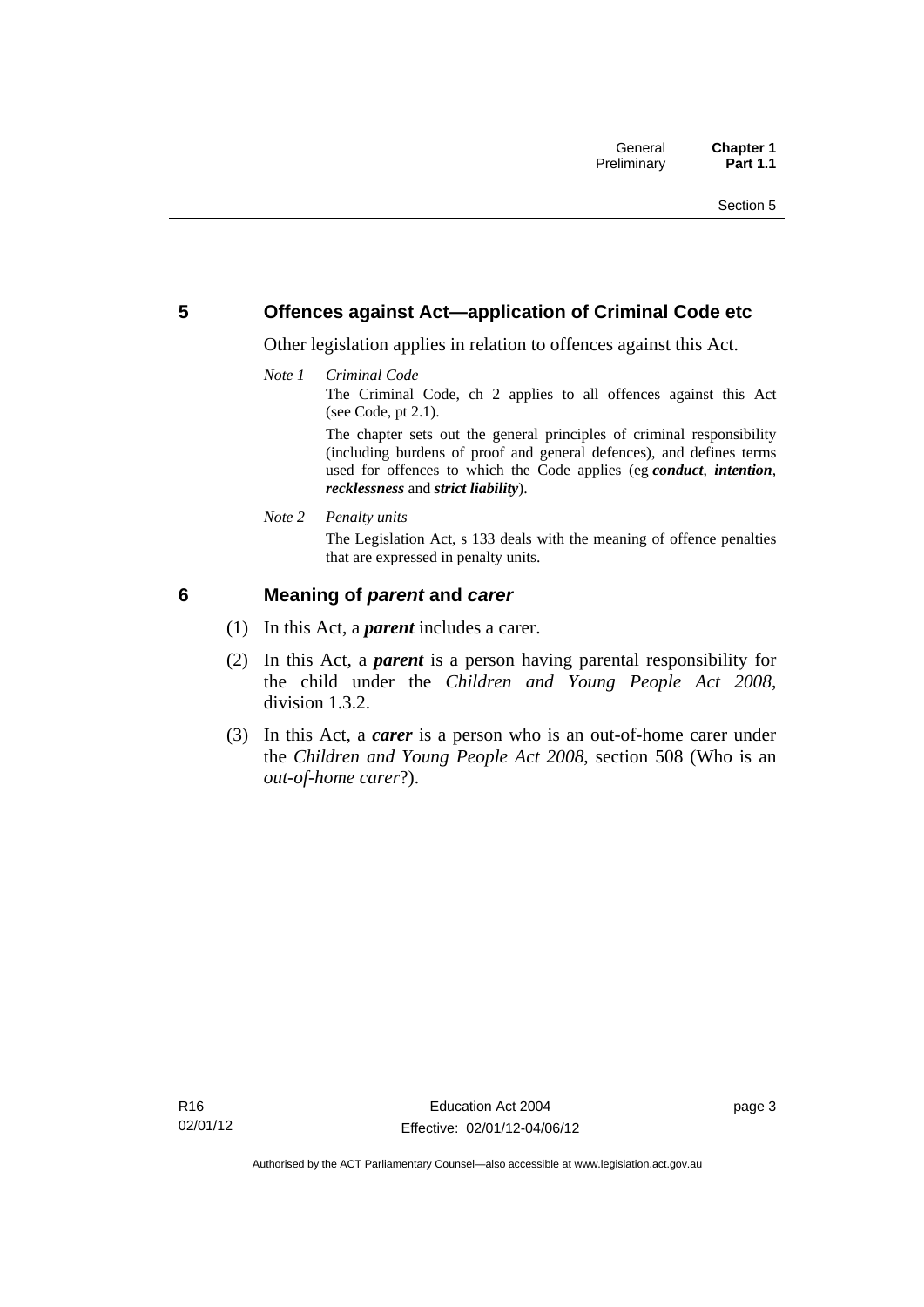Section 7

# <span id="page-15-0"></span>**Part 1.2 General principles and objects**

<span id="page-15-1"></span>**7 General principles of Act** 

- (1) Everyone involved in the administration of this Act, or in the school or home education of children in the ACT, is to apply the principle that every child has a right to receive a high-quality education.
- (2) Without limiting subsection (1), a high-quality education is based on the following principles:
	- (a) school education and home education provide a foundation for a democratic society;
	- (b) school education and home education should—
		- (i) aim to develop every child's potential and maximise educational achievements; and
		- (ii) promote children's enthusiasm for lifelong learning and optimism for the future; and
		- (iii) encourage parents to take part in the education of their children, and recognise their right to choose a suitable educational environment; and
		- (iv) promote respect for and tolerance of others; and
		- (v) recognise the social, religious, physical, intellectual and emotional needs of all students; and
		- (vi) aim over time to improve the learning outcomes of students so that the outcomes are free from disadvantage because of economic, social, cultural or other causes; and
		- (vii) encourage all students to complete their senior secondary education; and
		- (viii) provide access to a broad education; and
		- (ix) recognise the needs of Indigenous students;

R16 02/01/12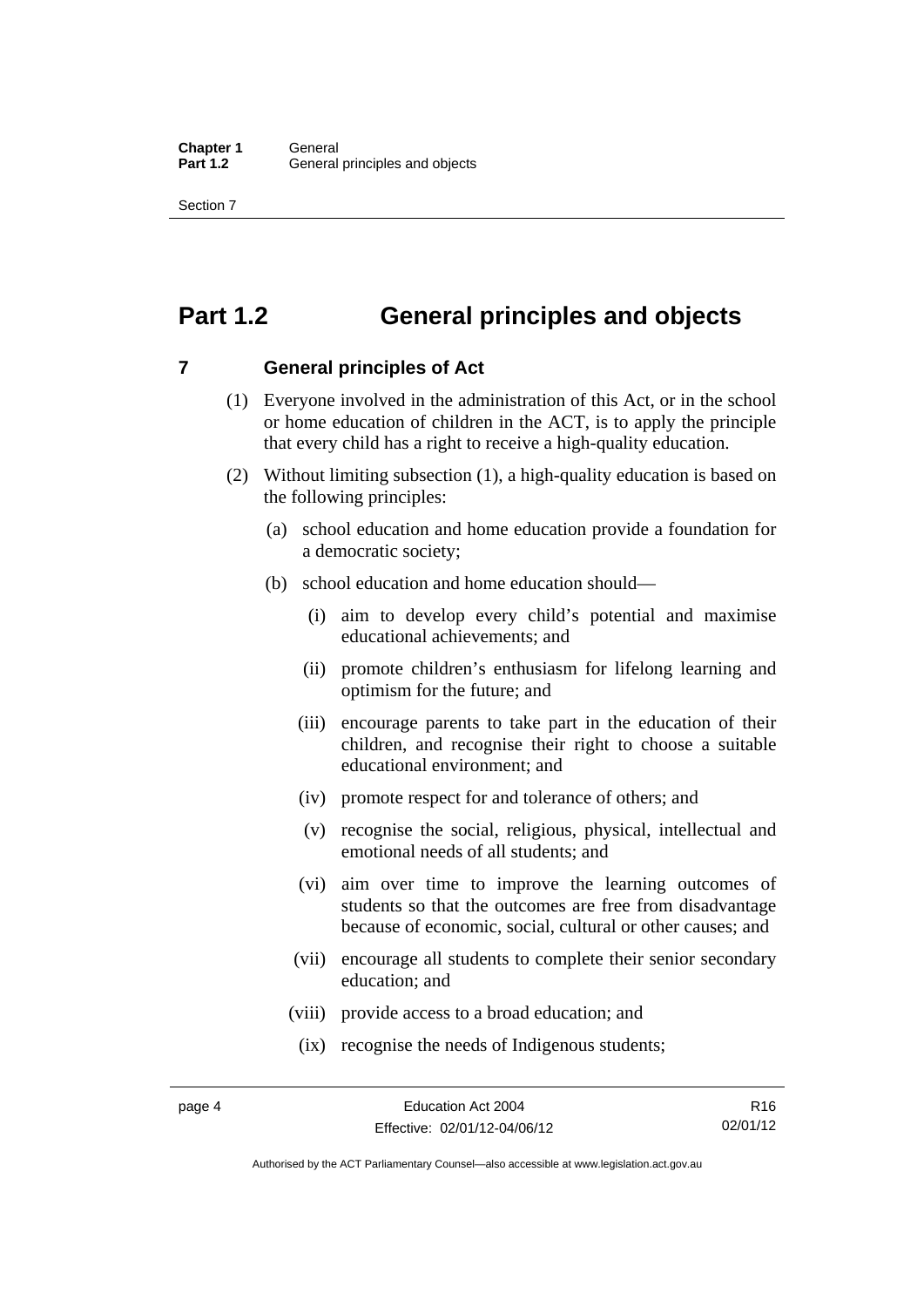- (c) innovation, diversity and opportunity within and among schools should be encouraged;
- (d) effective quality assurance mechanisms should be applied to school education;
- (e) government funding should be directed to students through their schools or school system;
- (f) the partnership between the home, community and educational providers should be recognised;
- (g) school communities should be given information about the operation of their schools.
- (3) Everyone involved in the administration of this Act, or in the school education of children in the ACT, is to apply the principle that school education—
	- (a) recognises the individual needs of children with disabilities; and
	- (b) should make appropriate provision for those needs, unless it would impose unjustifiable hardship on the provider of the school education.
- (4) Corporal punishment is not allowed in ACT schools.

### <span id="page-16-0"></span>**8 Main objects of Act**

The main objects of this Act are—

- (a) to state the responsibilities of parents and the government in relation to education and the principles and values on which government and non-government school education and home education are based; and
- (b) to promote compulsory education by ensuring that—
	- (i) children complete year 10; and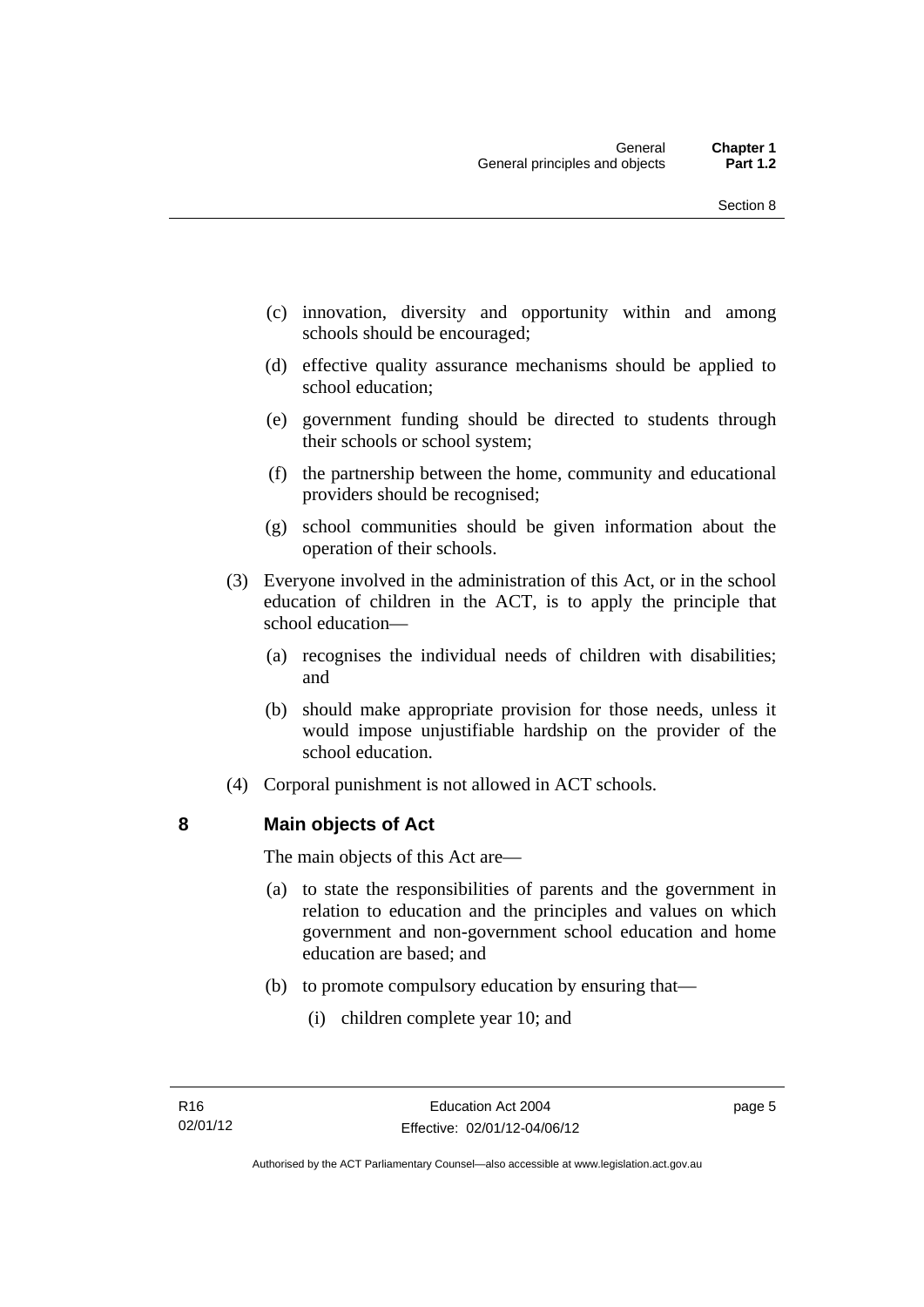Section 8

- (ii) children participate in education until they are 17 years old or complete year 12 (whichever happens first), with the opportunity to participate in training or employment after year 10; and
- (c) to state the circumstances in which school attendance is not required, including providing for suspension and exclusion from school; and
- (d) to provide for the operation and governance of government schools; and
- (e) to provide for the registration of non-government schools and home education.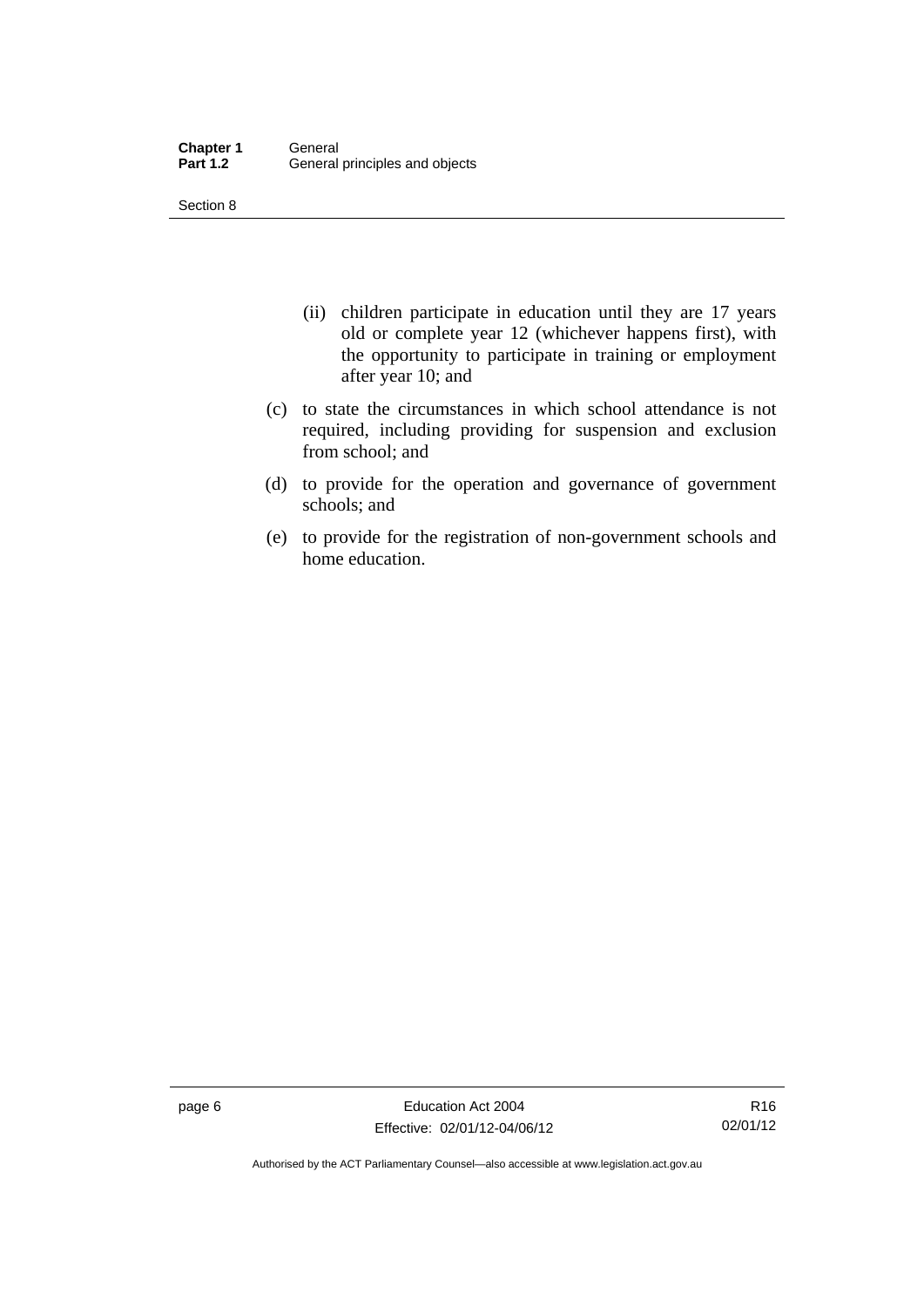# <span id="page-18-0"></span>**Chapter 2 Compulsory education**

# <span id="page-18-1"></span>**Part 2.1 Preliminary—ch 2**

<span id="page-18-2"></span>

## **9 Meaning of** *compulsory education age***—ch 2**

For this chapter, a child is of *compulsory education age* if the child is at least 6 years old and under the age that the first of the following happens:

- (a) the child is 17 years old;
- (b) the child completes year 12.

### <span id="page-18-3"></span>**9A Meaning of** *education course* **and** *education provider***— Act**

- (1) For this Act, each of the courses mentioned in table 9A, column 2 is an *education course*, and the entity mentioned in column 3 for the course is the provider (the *education provider*) of the course.
- (2) Also, the director-general may approve another course as an *education course* and an entity as the provider (the *education provider*) of the course.
- (3) An approval is a notifiable instrument.
	- *Note* A notifiable instrument must be notified under the Legislation Act.

| column 1<br>item | column 2<br>education course                                               | column 3<br>education provider                                                                                                                                                                       |
|------------------|----------------------------------------------------------------------------|------------------------------------------------------------------------------------------------------------------------------------------------------------------------------------------------------|
|                  | a course of study                                                          | a school                                                                                                                                                                                             |
|                  | a course of study                                                          | a school under a law of a State or another Territory                                                                                                                                                 |
|                  | a course of study<br>leading to the<br>completion of year 10<br>or year 12 | a registered training organisation under the Training<br>and Tertiary Education Act 2003 or a registered<br>training organisation (however described) under a law<br>of a State or another Territory |

## **Table 9A**

| R16      | Education Act 2004           | page 7 |
|----------|------------------------------|--------|
| 02/01/12 | Effective: 02/01/12-04/06/12 |        |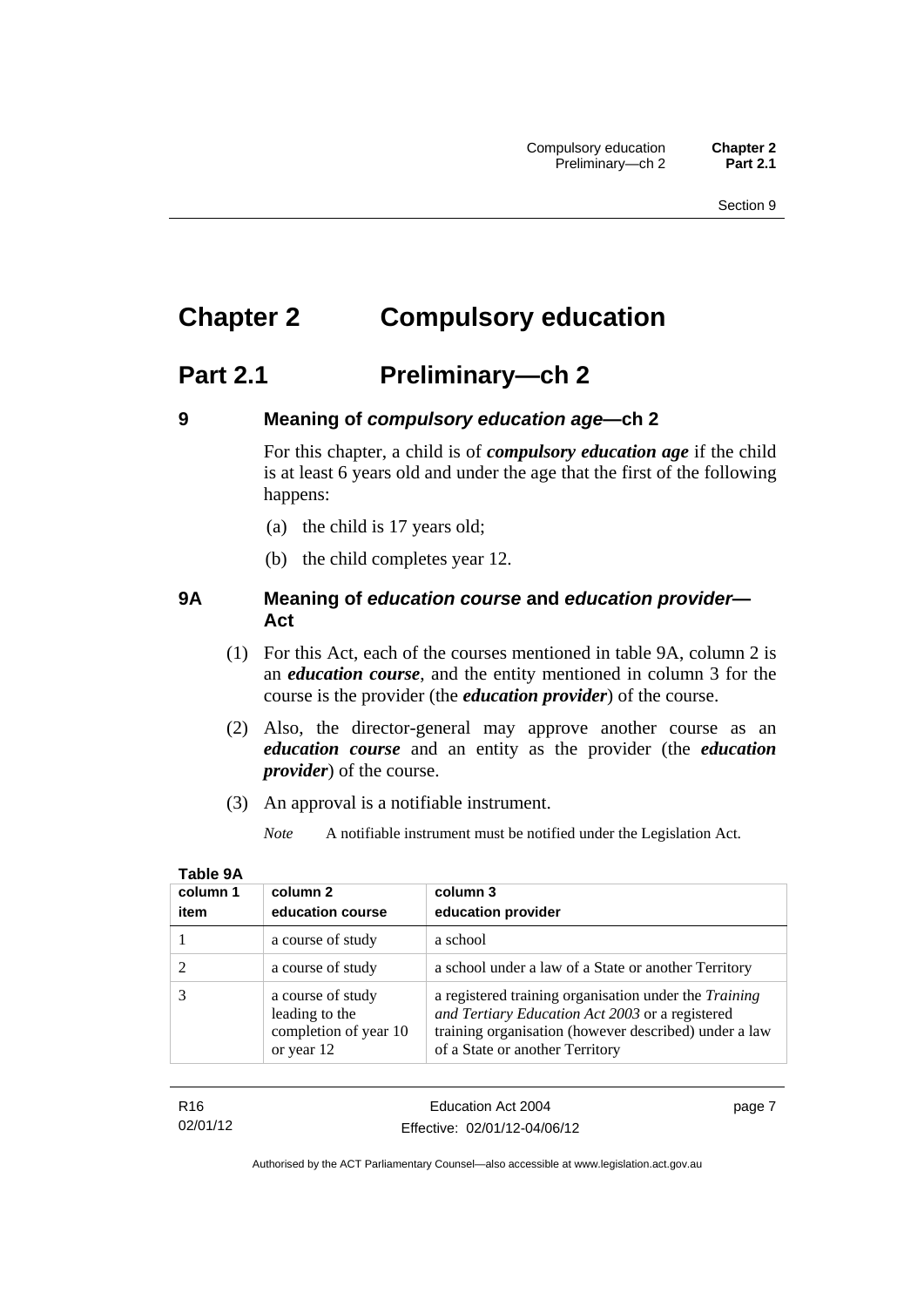| <b>Chapter 2</b> | Compulsory education |
|------------------|----------------------|
| <b>Part 2.1</b>  | Preliminary-ch 2     |

Section 9B

| column 1       | column <sub>2</sub>                                                                                                     | column 3                                                                                              |
|----------------|-------------------------------------------------------------------------------------------------------------------------|-------------------------------------------------------------------------------------------------------|
| item           | education course                                                                                                        | education provider                                                                                    |
| $\overline{4}$ | a vocational education<br>and training course<br>under the <i>Training and</i><br><b>Tertiary Education</b><br>Act 2003 | a registered training organisation under the Training<br>and Tertiary Education Act 2003              |
| 5              | a vocational education<br>and training course<br>(however described)<br>under a law of a State<br>or another Territory  | a registered training organisation (however described)<br>under a law of a State or another Territory |
| 6              | a higher education<br>course under the<br>Training and Tertiary<br>Education Act 2003                                   | a higher education provider under the <i>Training and</i><br><b>Tertiary Education Act 2003</b>       |
| 7              | a higher education<br>course under the<br>Training and Tertiary<br>Education Act 2003                                   | a university under the <i>Training and Tertiary Education</i><br>Act 2003                             |

### <span id="page-19-0"></span>**9B Meaning of** *completes year 10***—Act**

- (1) For this Act, a child *completes year 10* at an education provider if the child—
	- (a) is awarded or has completed the requirements for being awarded a year 10 certificate (however described) by the provider; or
	- (b) is given or has completed the requirements for being given a high school record (however described) in relation to year 10 by the provider; or
	- (c) is awarded a certificate (however described) approved by the director-general.
- (2) An approval is a notifiable instrument.

*Note* A notifiable instrument must be notified under the Legislation Act.

R16 02/01/12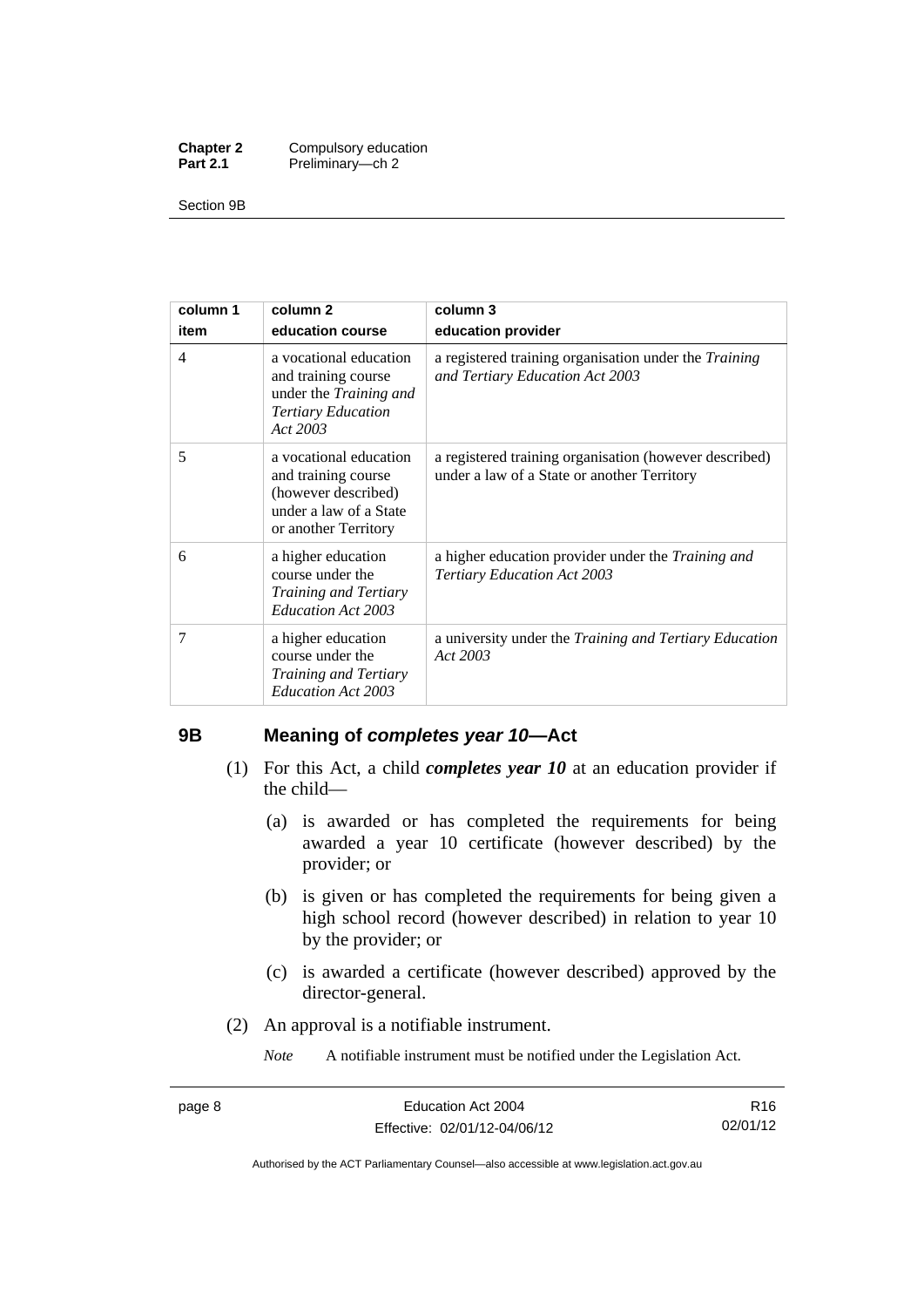- (3) Also, for this Act, a child *completes year 10* if*—*
	- (a) the child is awarded or has completed the requirements for being awarded a year 10 certificate (however described) in a State or another Territory under a law of the State or Territory; or
	- (b) the director-general is satisfied on reasonable grounds that the child has completed year 10 or its equivalent in the ACT, a State, another Territory or a foreign country.
- (4) A child mentioned in subsection (3) (b) may be given a certificate or record by the director-general.

*Note* If a form is approved under s 154 for s (4), the form must be used.

## <span id="page-20-0"></span>**9C Meaning of** *completes year 12***—Act**

- (1) For this Act, a child *completes year 12* if the child is awarded or has completed the requirements for being awarded—
	- (a) a year 12 certificate (however described) by the Board of Senior Secondary Studies under the *Board of Senior Secondary Studies Act 1997*; or
	- (b) a certificate equivalent to a year 12 certificate that shows completion of a higher education pre-entry course; or

### **Examples**

- 1 the Certificate of General Education for Adults (at Certificate II or above)
- 2 the International Baccalaureate
- *Note* An example is part of the Act, is not exhaustive and may extend, but does not limit, the meaning of the provision in which it appears (see Legislation Act, s 126 and s 132).
- (c) a certificate equivalent to a year 12 certificate issued under the AQF; or

### **Example**

the Australian Qualification Framework (AQF) Certificate II

page 9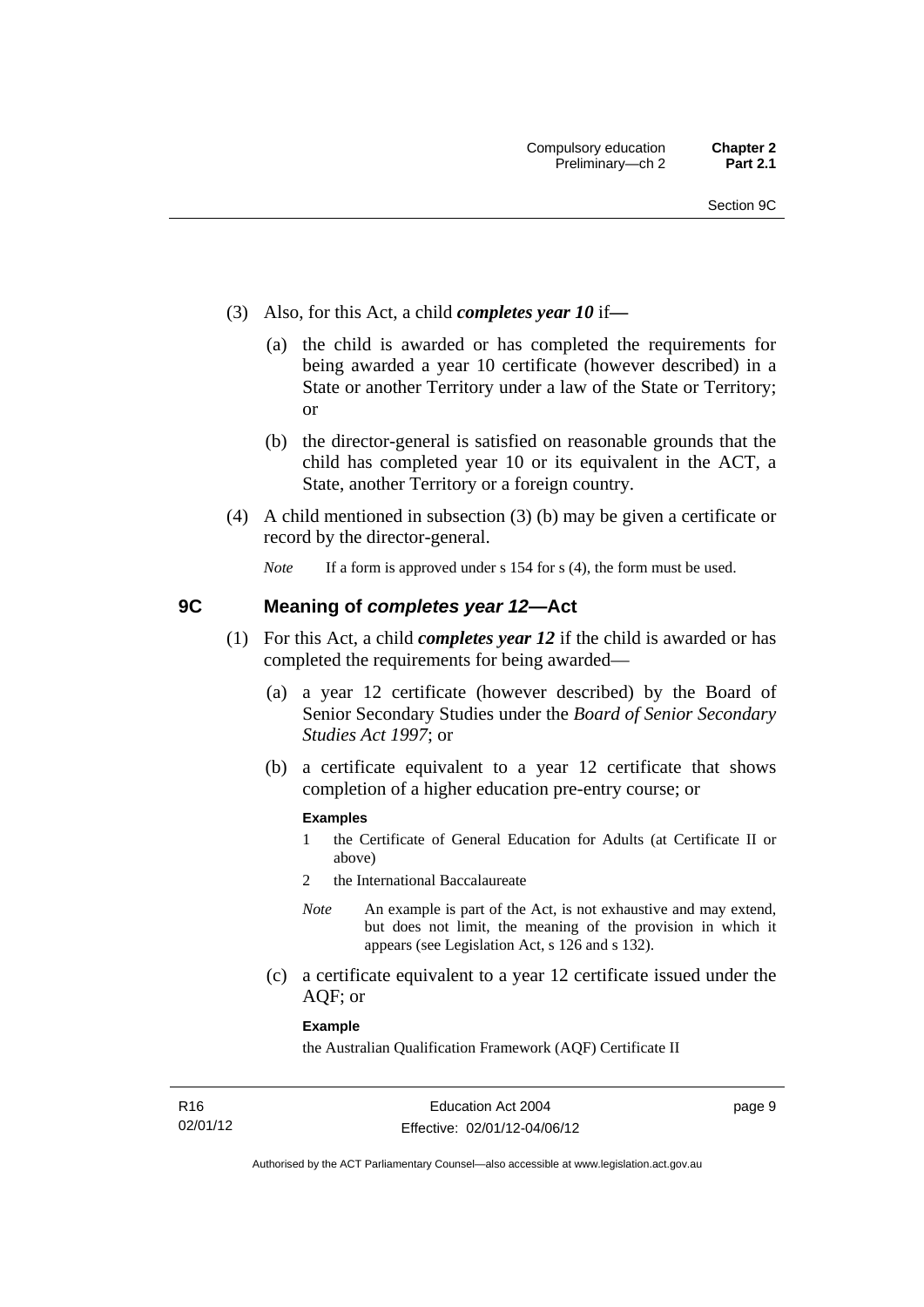Section 9D

- (d) a certificate (however described) approved by the director-general.
- (2) An approval is a notifiable instrument.

*Note* A notifiable instrument must be notified under the Legislation Act.

- (3) Also, for this Act, a child *completes year 12* if—
	- (a) the child is awarded or has completed the requirements for being awarded a year 12 certificate (however described) in a State or another Territory under a law of the State or Territory; or
	- (b) the director-general is satisfied on reasonable grounds that the child has completed year 12 or its equivalent in the ACT, a State, another Territory or a foreign country.
- (4) A child mentioned in subsection (3) (b) may be given a certificate or record by the director-general.

*Note* If a form is approved under s 154 for s (4), the form must be used.

(5) In this section:

*AQF*—see the *Training and Tertiary Education Act 2003*, dictionary.

- <span id="page-21-0"></span>**9D Guidelines—certain director-general functions** 
	- (1) The director-general may make guidelines about the exercise of the director-general's functions under the following provisions:
		- $\bullet$  section 10 (6) (c) (Child of compulsory education age enrolment and registration requirement);
		- section 10A (3) (Child of compulsory education age enrolment and registration requirement);
		- section 10D (4) (Child of compulsory education age participation requirement);
		- section 14D (3) (Approval statement—compliance requirement).

R16 02/01/12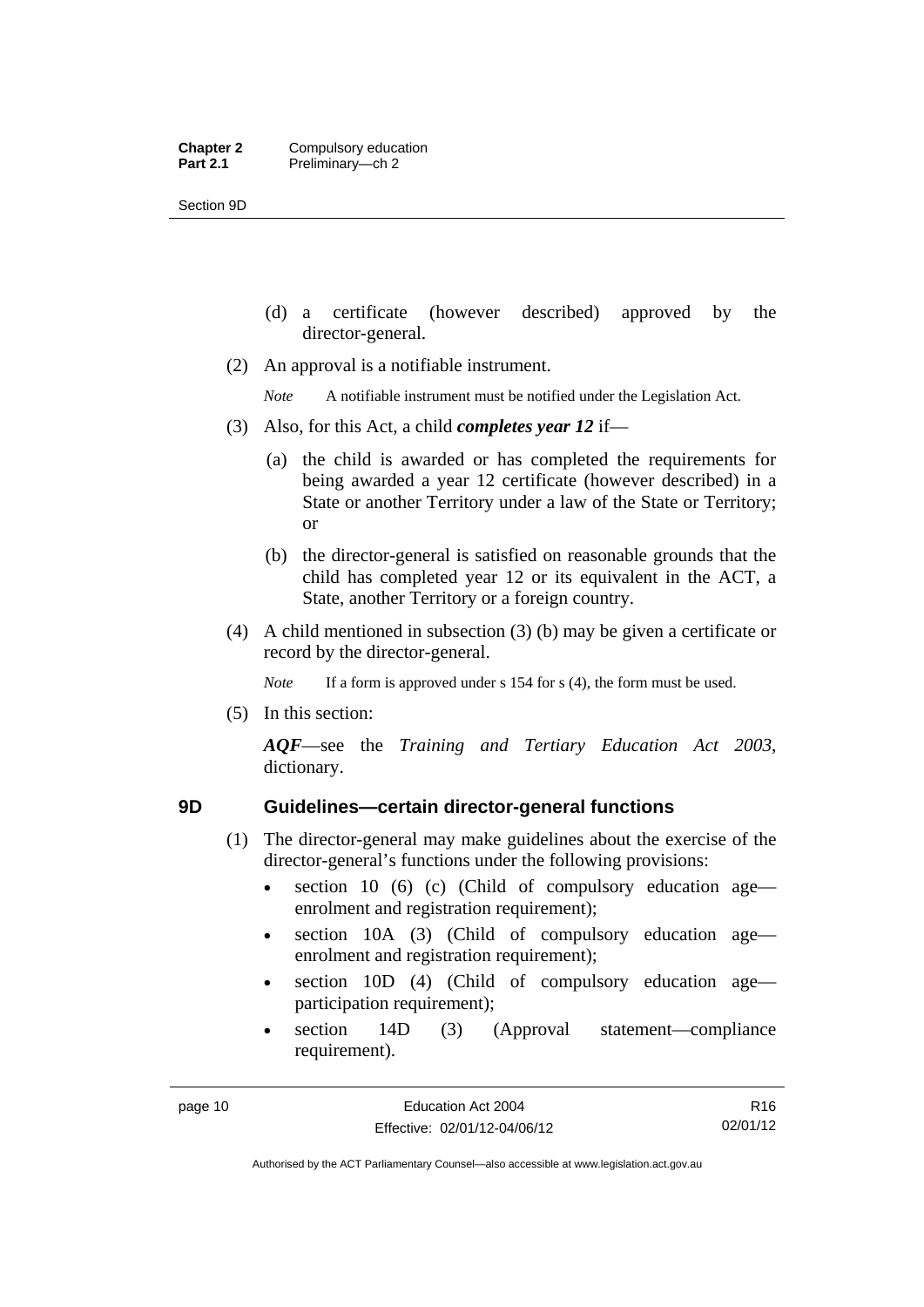(2) A guideline is a notifiable instrument.

*Note* A notifiable instrument must be notified under the Legislation Act.

(3) The director-general must comply with any guidelines.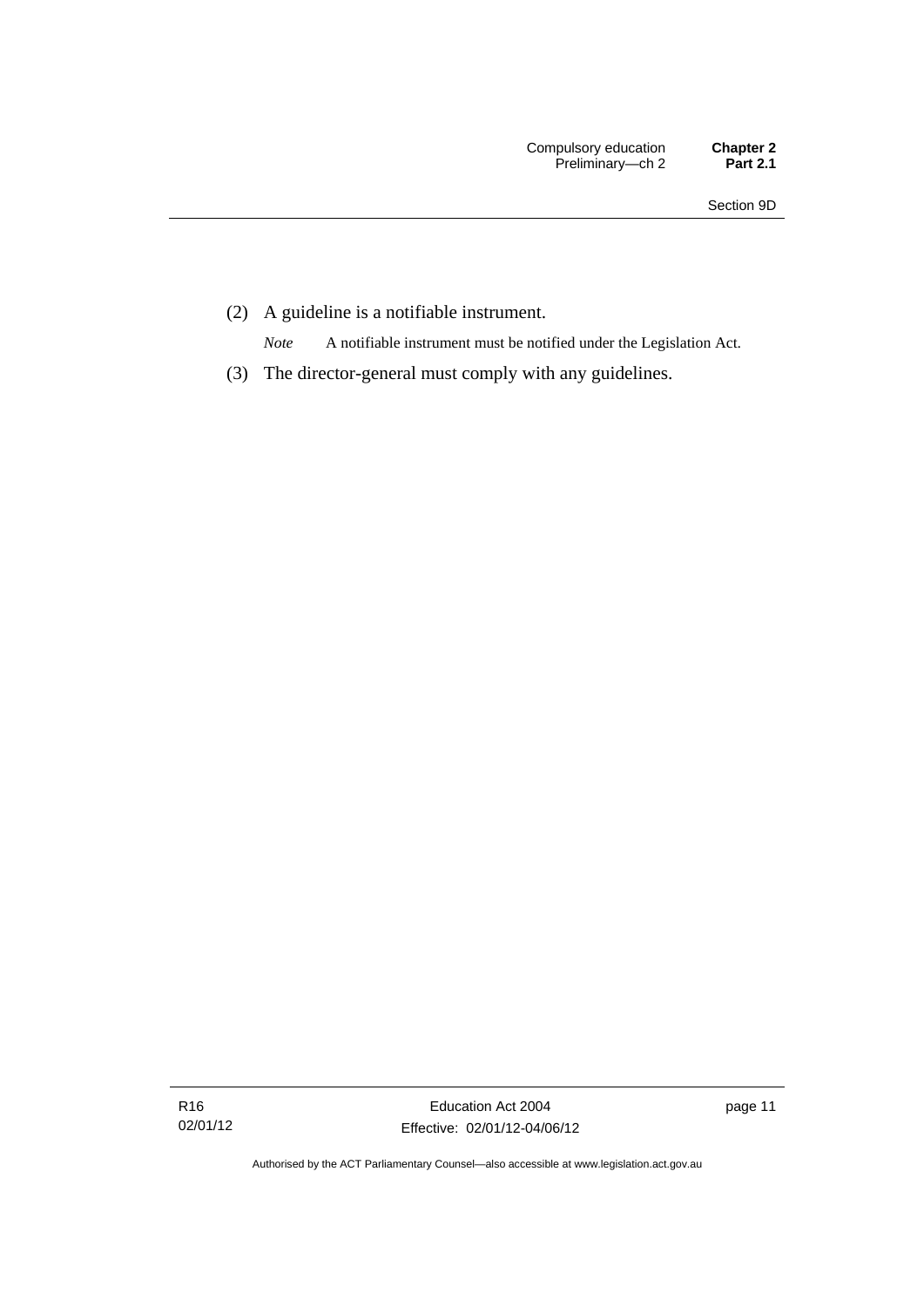# <span id="page-23-0"></span>**Part 2.2 Compulsory education requirements**

## <span id="page-23-1"></span>**Division 2.2.1 Enrolment, registration and attendance requirements**

## <span id="page-23-2"></span>**10 Child of compulsory education age—enrolment and registration requirement**

- (1) This section applies if a child—
	- (a) lives in the ACT; and
	- (b) is of compulsory education age.
- (2) The child's parents must do either or both of the following:
	- (a) enrol the child at an education provider for the purpose of the provider's education course not later than 14 days after the day the course starts;
	- (b) apply to register the child for home education not later than 10 school term days after the first of the following happens:
		- (i) the start of the school year;
		- (ii) the day the child begins to live in the ACT.
- (3) Also, the child's parents must enrol the child under subsection (2) (a) not later than 10 school term days after—
	- (a) the day the child turns 6 years old; or
	- (b) for a child who has not completed year 10—the day the child begins to live in the ACT.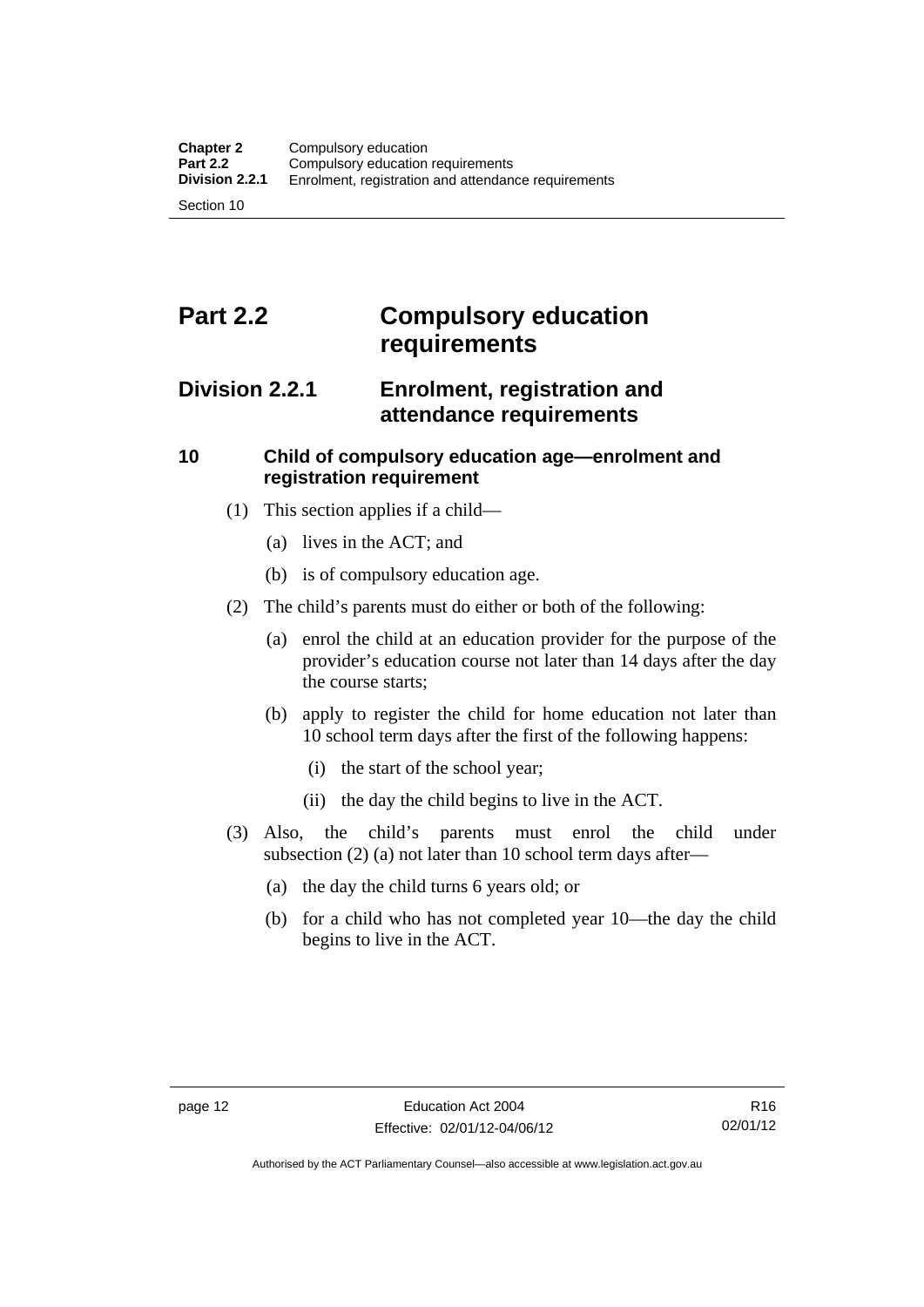- (4) If the child's enrolment at an education provider is cancelled by the child's parents, the parents must do either or both of the following within 14 days after the day the enrolment is cancelled:
	- (a) enrol the child at another education provider for the purpose of the provider's education course;
	- (b) apply to register the child for home education.
	- *Note* If a form is approved under s 154 for this provision, the form must be used.
- (5) If the child's registration for home education is cancelled under section 135 (Cancellation of registration for home education), the parents must enrol the child at an education provider for the purpose of the provider's education course not later than 14 days after the day the cancellation takes effect.
	- *Note* See s 135 (6) for when the cancellation of registration for home education takes effect.
- (6) This section does not apply if—
	- (a) an exemption certificate is in force for the child; or
	- (b) the child is participating in a training or employment alternative in accordance with part 2.4 (After year 10—training and employment alternatives); or
	- (c) the child's parents have an excuse for not complying with this section that the director-general is satisfied is a reasonable excuse.
	- *Note 1* The director-general must comply with any guidelines about the exercise of the director-general's functions under s (6) (c) (see s 9D).
	- *Note* 2 For offences in relation to this requirement, see pt 2.6 (Offences parents).

### <span id="page-24-0"></span>**10A Child of compulsory education age—school attendance requirement**

(1) This section applies if a child—

| R16      | Education Act 2004           | page 13 |
|----------|------------------------------|---------|
| 02/01/12 | Effective: 02/01/12-04/06/12 |         |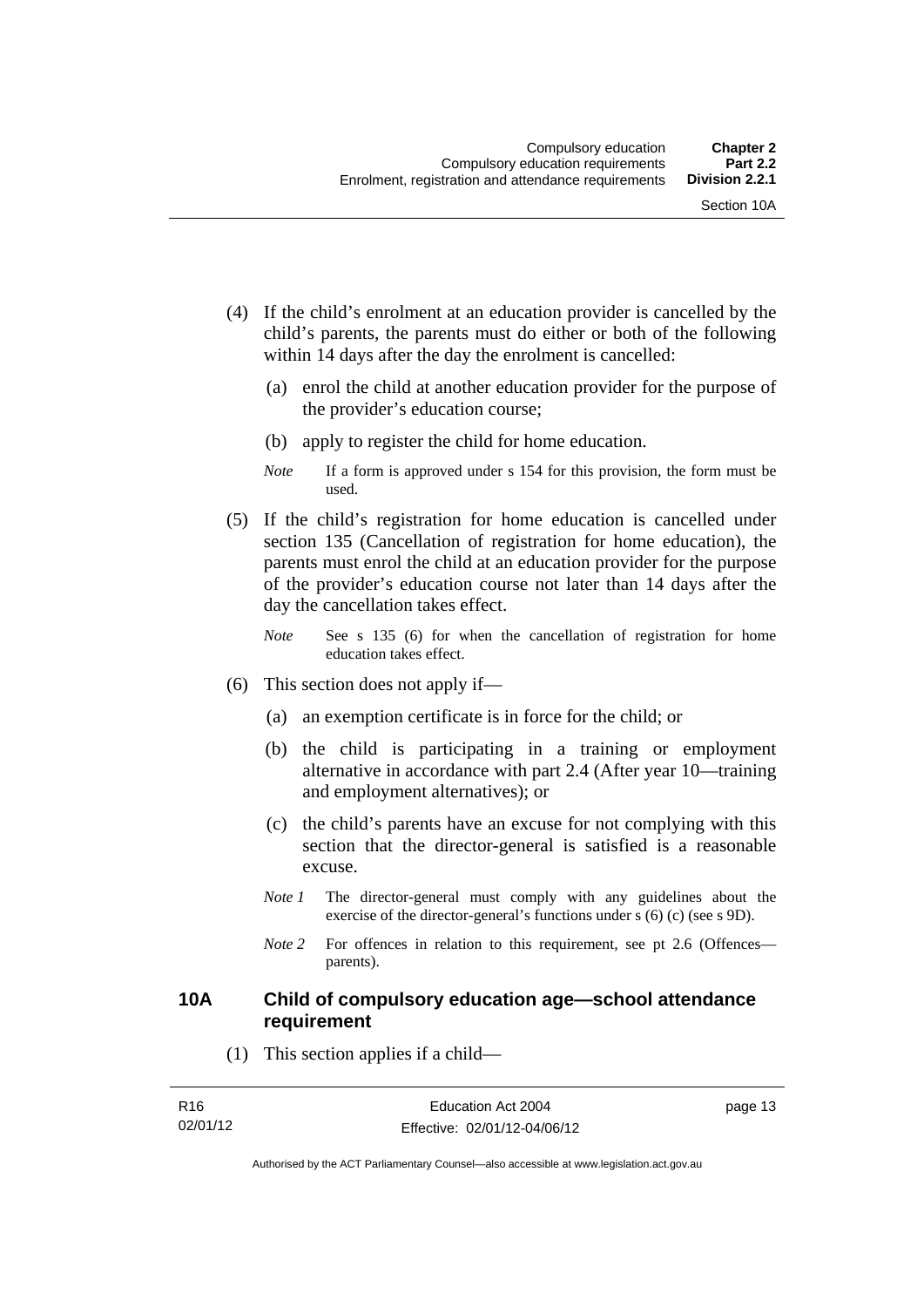(a) lives in the ACT; and

(b) is of compulsory education age; and

(c) is enrolled at a school.

(2) The child's parents must ensure that the child—

 (a) attends the school on every day, and during the times on every day, when the school is open for attendance; and

 (b) attends every activity of the school (including attendance at an approved educational course) that the school requires the child to attend.

 (3) This section does not apply if the child's parents have an excuse for not complying with this section that the director-general is satisfied is a reasonable excuse.

*Note 1* The director-general must comply with any guidelines about the exercise of the director-general's functions under s (3) (see s 9D).

*Note 2* For offences in relation to this requirement, see pt 2.6 (Offences parents).

## <span id="page-25-0"></span>**Division 2.2.2 Participation requirement**

### <span id="page-25-1"></span>**10B Meaning of** *participates* **in education course—div 2.2.2**

For this division, a child *participates* in an education course if the child complies with—

- (a) the provider's requirements about physically attending, at particular times, the provider's premises or another place; or
- (b) for an education course that is completed by distance education (however described)—the provider's requirements for distance education.

### **Examples—par (b)**

1 complete and return the assigned work for the course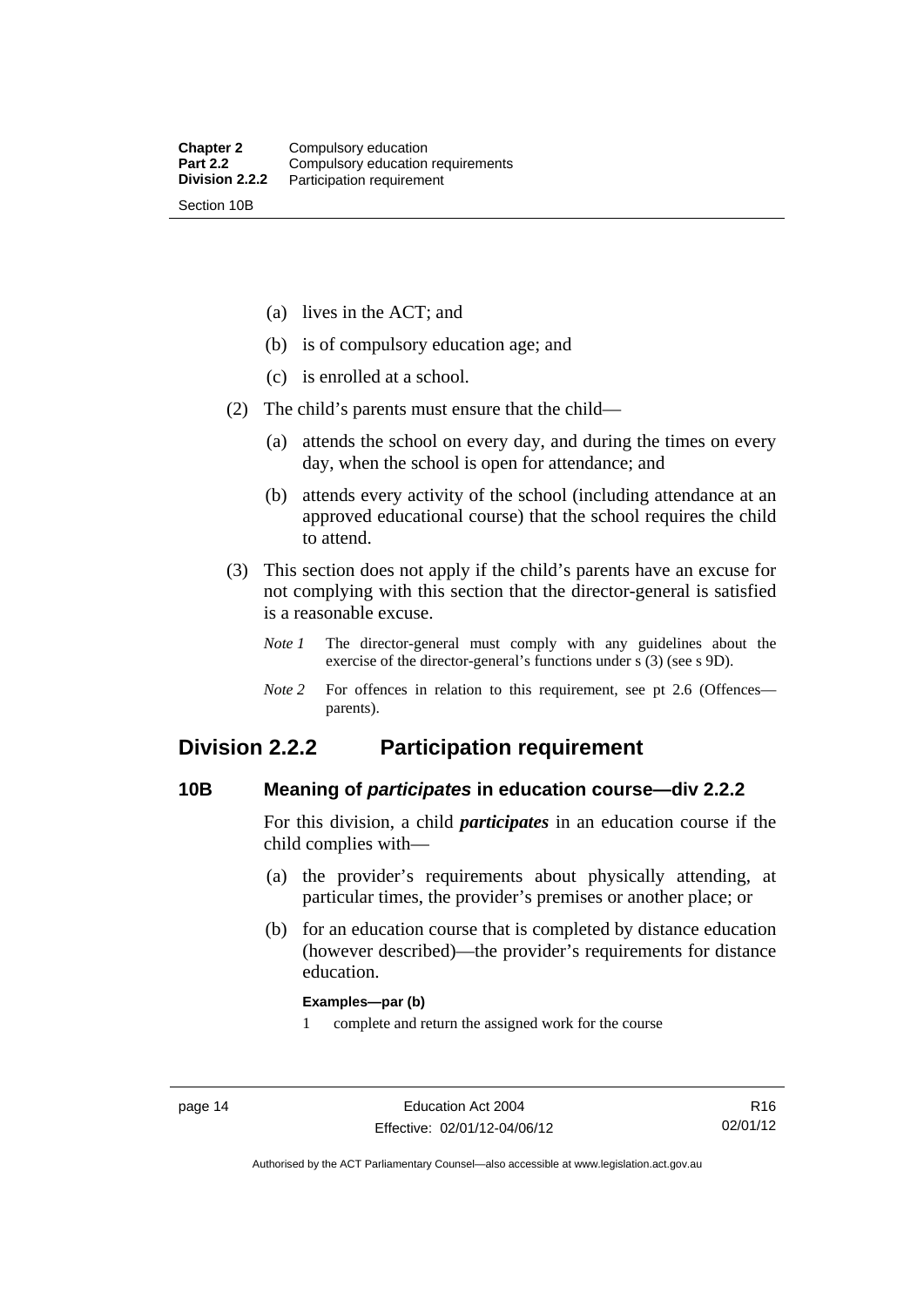- 2 communicate with or contact the provider for the purpose of participating in the course
- 3 attend the provider for 1 week twice a year
- *Note* An example is part of the Act, is not exhaustive and may extend, but does not limit, the meaning of the provision in which it appears (see Legislation Act, s 126 and s 132).

### <span id="page-26-0"></span>**10C Meaning of** *full-time participation* **in education course div 2.2.2**

- (1) For this division, *full-time participation* in an education course means participation in the course—
	- (a) at a level that is full-time under the requirements of the course; or
	- (b) for at least 25 hours each week.
- (2) Also, for this division, *full-time participation* in an education course includes—
	- (a) part-time participation in 2 or more education courses to an extent that is at least equivalent to full-time participation in 1 education course; and
	- (b) participation in any combination of the following that is equivalent to full-time participation in 1 education course:
		- (i) an education course;
		- (ii) a training alternative;
		- (iii) an employment alternative.
	- *Note* A child needs the director-general's approval to participate in a training or employment alternative (see pt 2.4 (After year 10—training and employment alternatives)).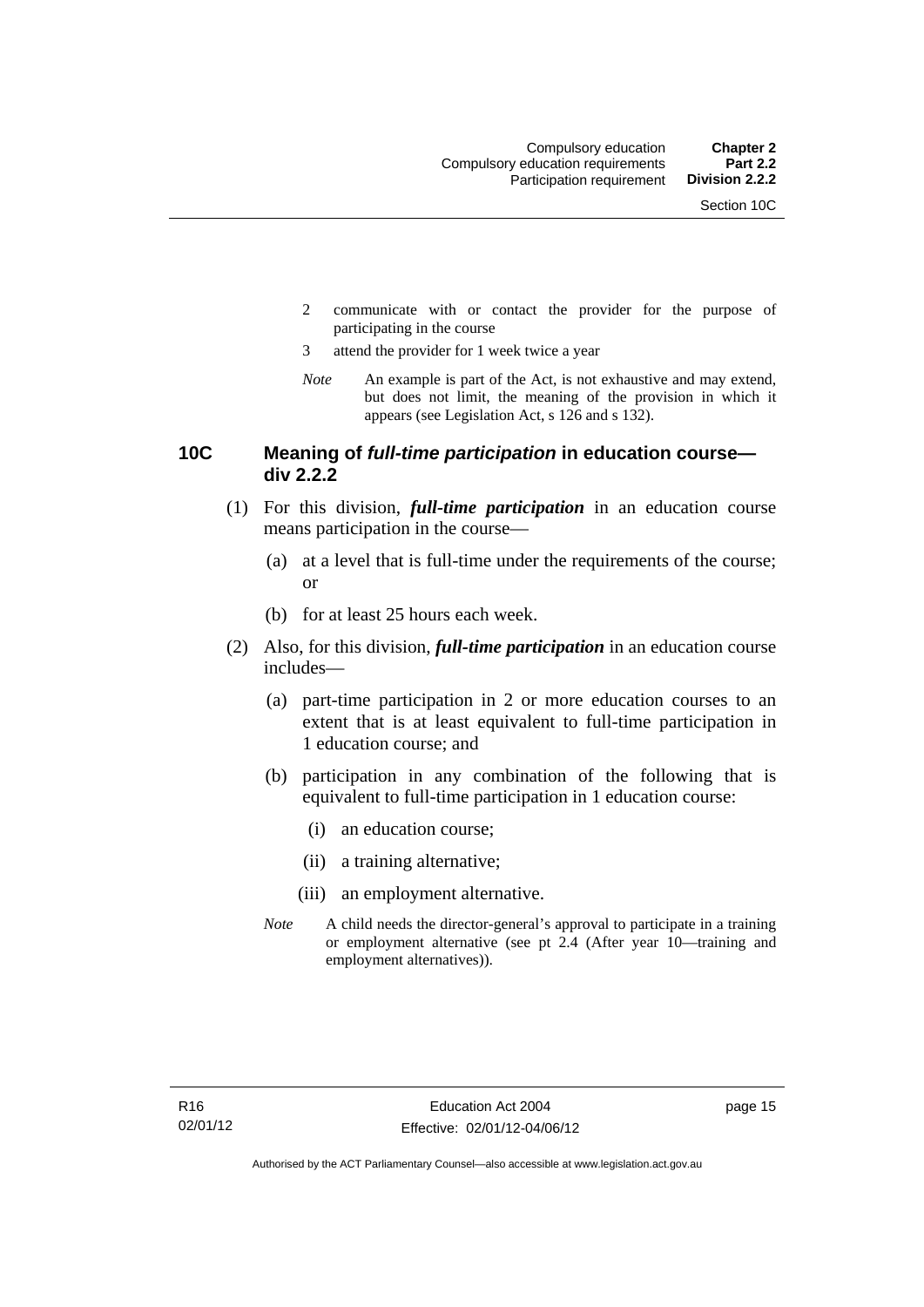## <span id="page-27-0"></span>**10D Child of compulsory education age—participation requirement**

- (1) This section applies if a child—
	- (a) lives in the ACT; and
	- (b) is of compulsory education age; and
	- (c) is enrolled at an education provider other than a school for the purpose of the provider's education course.
- (2) The child's parents must ensure that the child participates in the education course.
- (3) Also, the child's participation must be—
	- (a) full-time participation (the *full-time participation requirement*); or
	- (b) if an exemption certificate is in force for the child for the course—participation in accordance with the certificate.
- (4) This section does not apply if the child's parents have an excuse for not complying with this section that the director-general is satisfied is a reasonable excuse.
	- *Note 1* The director-general must comply with any guidelines about the exercise of the director-general's functions under s (4) (see s 9D).
	- *Note* 2 For offences in relation to this requirement, see pt 2.6 (Offences parents).

### <span id="page-27-1"></span>**11 Participation requirement—absence**

A child's participation in an education course is taken for this Act to continue during an absence that is—

 (a) allowed under the requirements of the course or by the provider of the course; or

Authorised by the ACT Parliamentary Counsel—also accessible at www.legislation.act.gov.au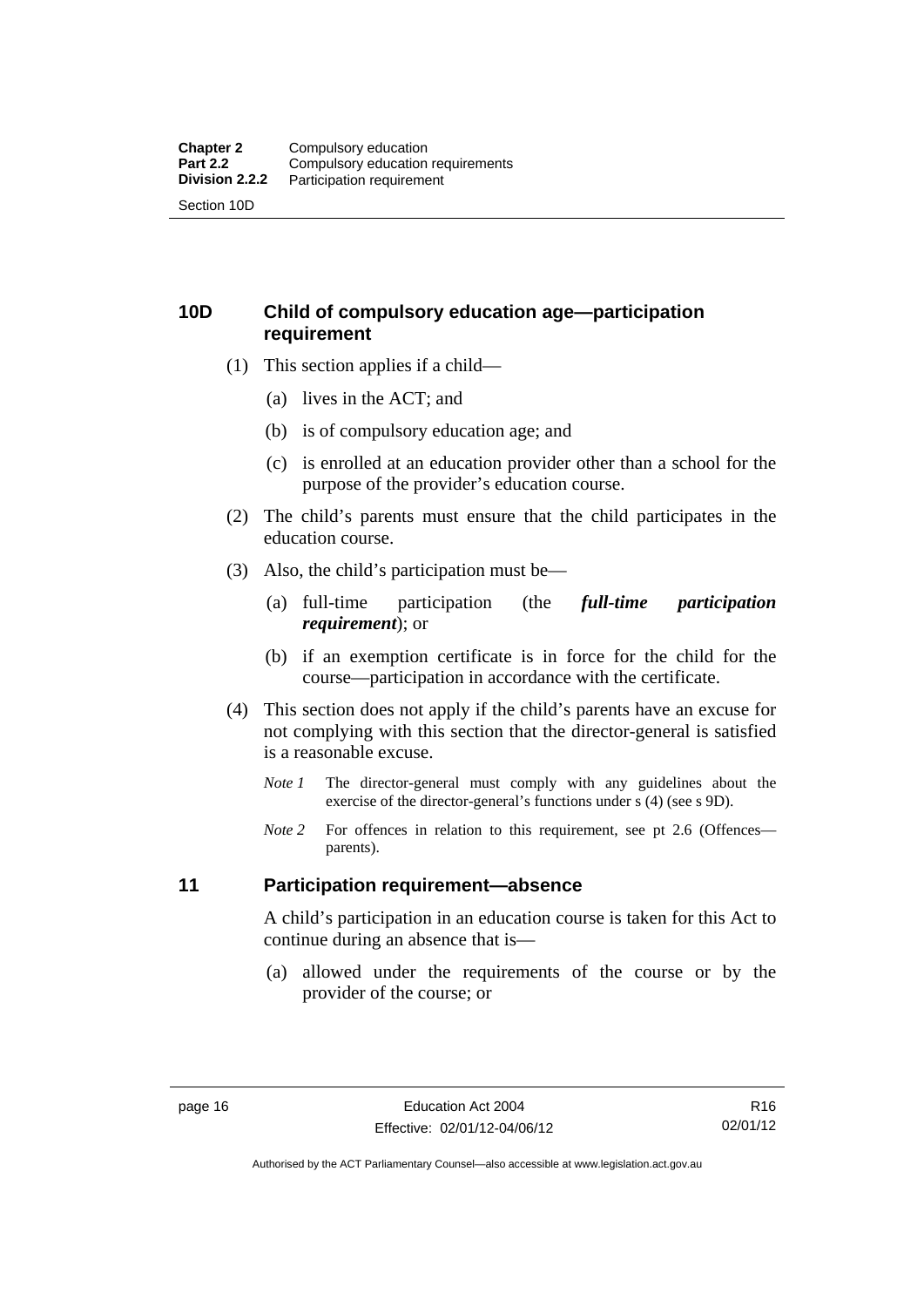(b) required under a territory law or a law of the Commonwealth, a State or another Territory.

### **Example—par (b)**

Will is absent from an education provider because a public health direction under the *Public Health Act 1997* requires that he be confined to home for 2 weeks.

*Note* An example is part of the Act, is not exhaustive and may extend, but does not limit, the meaning of the provision in which it appears (see Legislation Act, s 126 and s 132).

## <span id="page-28-0"></span>**11A Participation requirement—suspension**

- (1) This section applies if a child participating in an education course stops attending the provider because the child has been suspended from attending the provider.
- (2) The child's participation in the course is taken for this Act to continue during the suspension period.

### <span id="page-28-1"></span>**11B Participation requirement—exclusion**

- (1) This section applies if a child participating in an education course stops attending the provider because the child has been excluded from attending the provider.
- (2) The child's participation in the course is taken for this Act to continue—
	- (a) at the same level as before the exclusion; and
	- (b) for the time reasonably required for the child to resume participation in an education course or apply for approval to participate in a training or employment alternative under part 2.4 (After year 10—training and employment alternatives).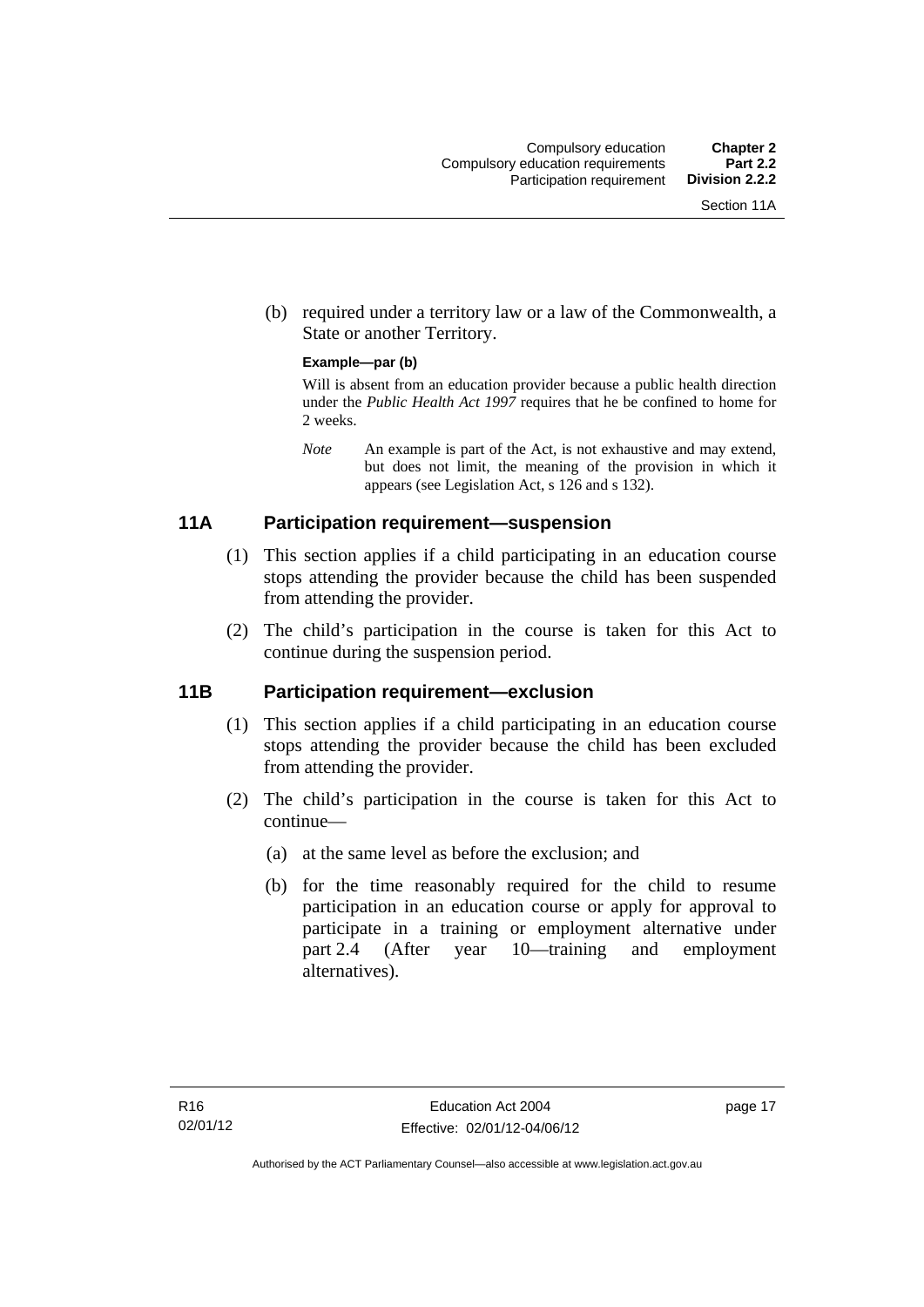## <span id="page-29-0"></span>**Division 2.2.3 Information requirement**

### <span id="page-29-1"></span>**11C Giving information notice**

- (1) This section applies if a child—
	- (a) lives in the ACT; and
	- (b) is at least 6 years old but under 17 years old.
- (2) The director-general may give a written notice (an *information notice*) to the child's parents if the director-general believes on reasonable grounds that—
	- (a) the child is not enrolled at an education provider; or
	- (b) the child is not registered for home education; or
	- (c) if the child is enrolled at a school—the child is not attending the school; or
	- (d) if the child is enrolled at an education provider other than a school for the purpose of the provider's education course—the child is not participating in the course or the child is contravening section 10D (3) (Child of compulsory education age—participation requirement); or
	- (e) the child is not participating in a training or employment alternative in accordance with part 2.4 (After year 10—training and employment alternatives).
	- *Note* For how documents may be served, see the Legislation Act, pt 19.5.

## <span id="page-29-2"></span>**11D Contents of information notice**

- (1) An information notice in relation to a child must—
	- (a) state that it is an information notice under this Act; and
	- (b) state the information sought; and

Authorised by the ACT Parliamentary Counsel—also accessible at www.legislation.act.gov.au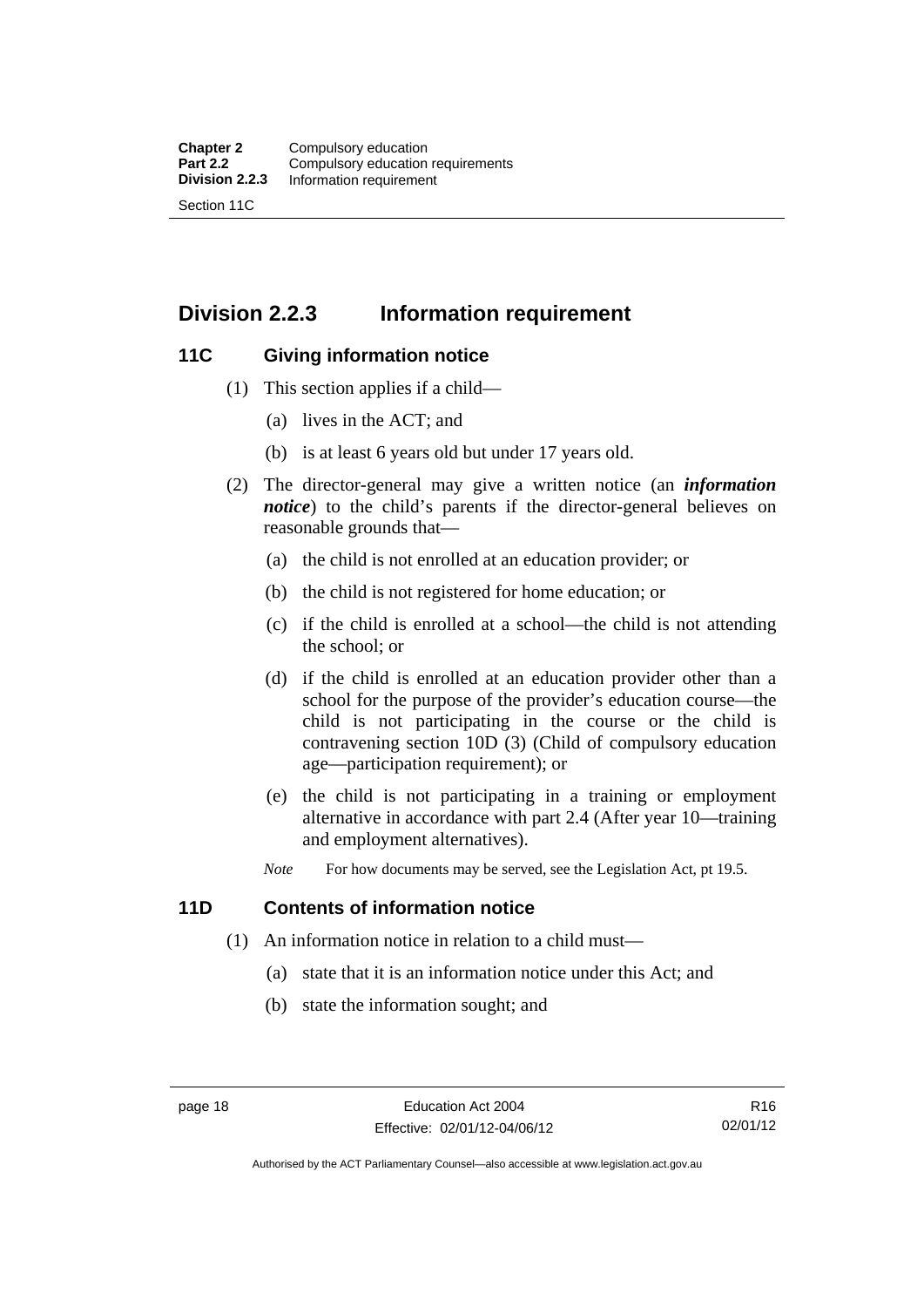- (c) state what the child's parents need to do to comply with the notice; and
- (d) state the period for complying with the notice; and
- (e) contain a statement to the effect that failure to comply with the notice is an offence.
- (2) The information notice may include any other information the director-general considers appropriate.

### <span id="page-30-0"></span>**11E Extension of time for compliance with information notice**

- (1) This section applies if a child's parents have been given an information notice.
- (2) The director-general may, by written notice given to the child's parents, extend the compliance period for the information notice on the director-general's own initiative or if asked by the parents.
- (3) However, the director-general may extend the compliance period only if the period has not ended.
- (4) In this section:

*compliance period* means the period stated in the information notice under section 11D (1) (d), and includes the period as extended under this section.

## <span id="page-30-1"></span>**11F Revocation of information notice on compliance**

If the director-general is satisfied on reasonable grounds that an information notice given to a child's parents has been complied with, the director-general must revoke the notice by written notice given to the parents.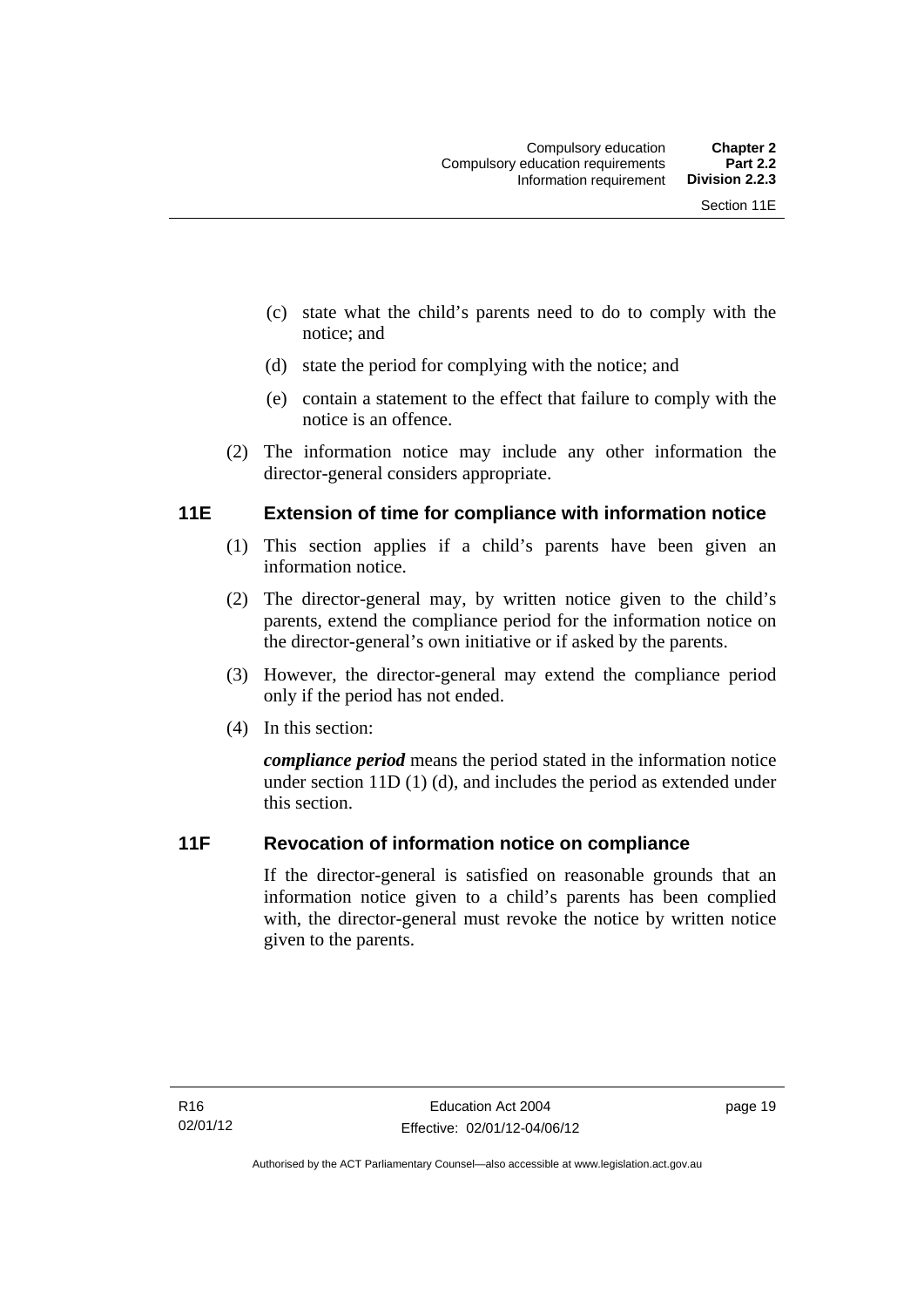**Chapter 2** Compulsory education<br>**Part 2.3** Exemption certificates **Exemption certificates** 

Section 11G

# <span id="page-31-0"></span>**Part 2.3 Exemption certificates**

### <span id="page-31-1"></span>**11G Meaning of** *full-time participation requirement***—pt 2.3**

In this part:

*full-time participation requirement*—see section 10D (3).

### <span id="page-31-2"></span>**11H Exemption certificate—application**

- (1) A child or the child's parents may apply to the director-general for a certificate (an *exemption certificate*) exempting the child from—
	- (a) the requirement to be enrolled at an education provider or registered for home education; or
		- *Note* See s 10 (Child of compulsory education age—enrolment and registration requirement).
	- (b) the full-time participation requirement.
		- *Note* See s 10D (Child of compulsory education age—participation requirement).
- (2) Application may be made for either or both of the following:
	- (a) exempting the child until the child is 17 years old or for a shorter period;
	- (b) exempting the child from the full-time participation requirement.
- (3) An application made by a child must contain the signed consent of the child's parents.
- (4) However, subsection (3) does not apply if the director-general is satisfied on reasonable grounds that it is not appropriate to require the signed consent.
	- *Note* If a form is approved under s 154 for this provision, the form must be used.

R16 02/01/12

Authorised by the ACT Parliamentary Counsel—also accessible at www.legislation.act.gov.au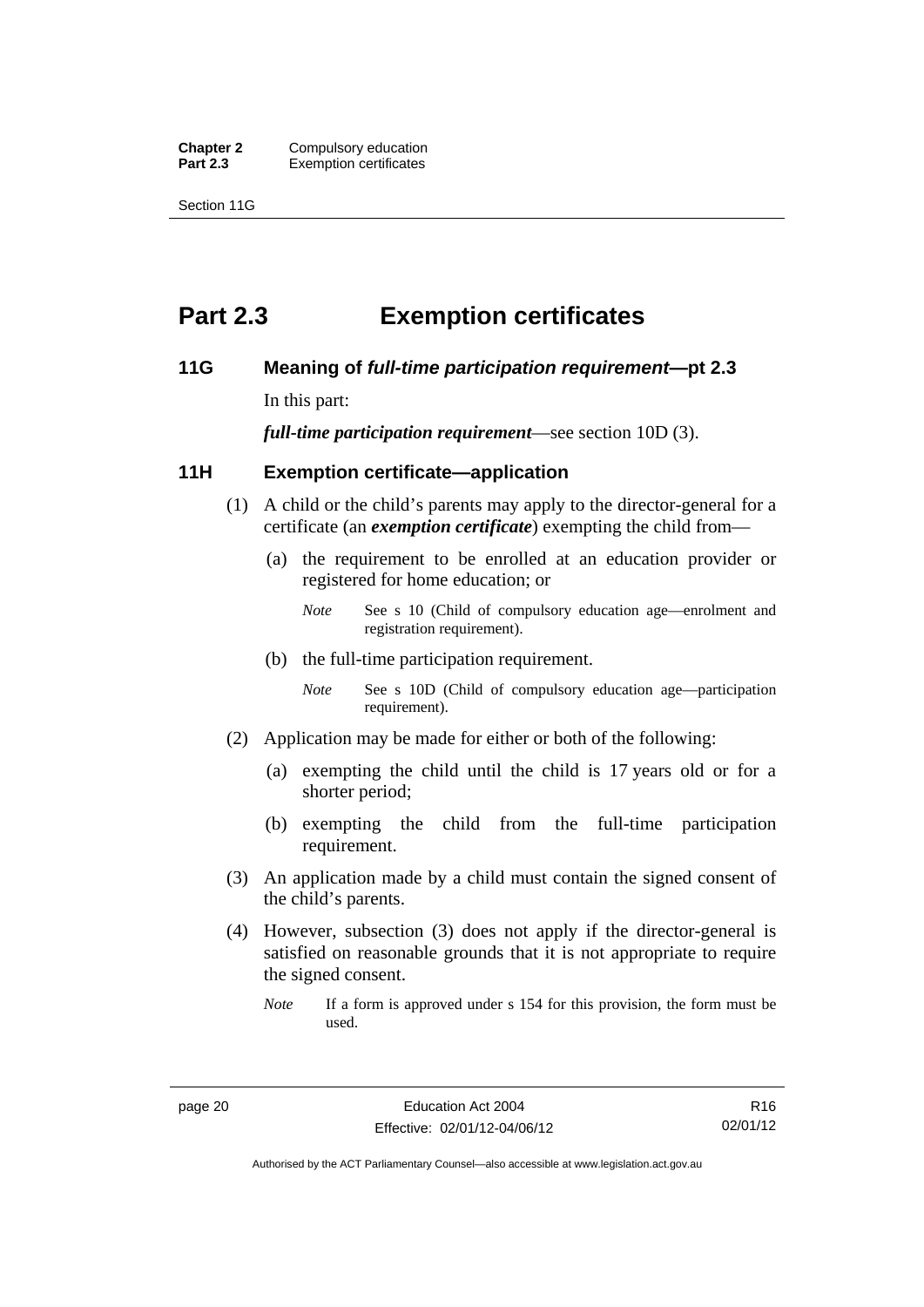## <span id="page-32-0"></span>**12 Exemption certificate—requirement for further information**

- (1) The director-general may give an applicant mentioned in section 11H (1) a written notice requiring the applicant to give the director-general stated further information or documents that the director-general reasonably needs to decide the application.
- (2) If the applicant does not comply with the requirement, the director-general may refuse to consider the application further.

## <span id="page-32-1"></span>**12A Exemption certificate—issue**

- (1) The director-general may—
	- (a) issue an exemption certificate for a child if the director-general is satisfied on reasonable grounds that it is in the child's best interests to issue the certificate; or
	- (b) refuse to issue an exemption certificate for a child.
- (2) Without limiting subsection (1) (a), in deciding whether it is in a child's best interests to exempt the child, the director-general may consider the following:
	- (a) the child's health;
	- (b) the child's education;
	- (c) the child's sense of racial, ethnic, religious or cultural identity;
	- (d) the child's development;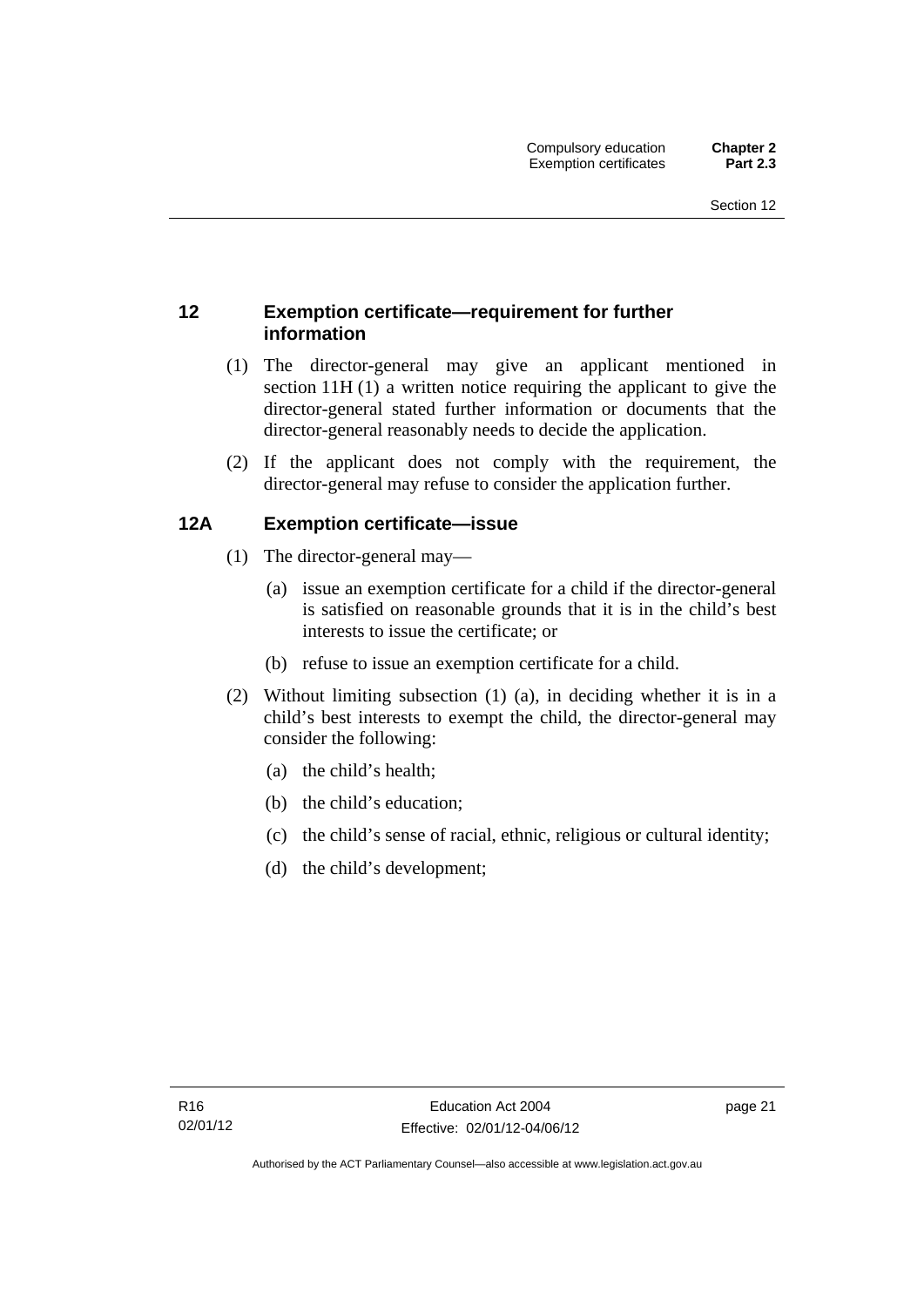Section 12B

(e) whether the exemption would benefit the child.

### **Example—par (e)**

Felicity's education alternative finishes shortly before she turns 17. The director-general is satisfied that exempting Felicity from participating in another education alternative until she turns 17 benefits her, because it means that she is not compelled to participate in another education alternative for a short time just to comply with the participation requirement.

- *Note* An example is part of the Act, is not exhaustive and may extend, but does not limit, the meaning of the provision in which it appears (see Legislation Act, s 126 and s 132).
- (3) An exemption certificate for a child may be issued for either or both of the following:
	- (a) exempting the child until the child is 17 years old or for a shorter period;
	- (b) exempting the child from the full-time participation requirement.

### <span id="page-33-0"></span>**12B Exemption certificate—form**

An exemption certificate issued for a child must—

- (a) state the day it is issued; and
- (b) state the child's name; and
- (c) state the period for which it is in force; and
- (d) for an exemption from the full-time participation requirement—state the exemption and the extent to which the child must participate; and
- (e) state any condition to which it is subject; and
- (f) contain any other particulars prescribed by regulation.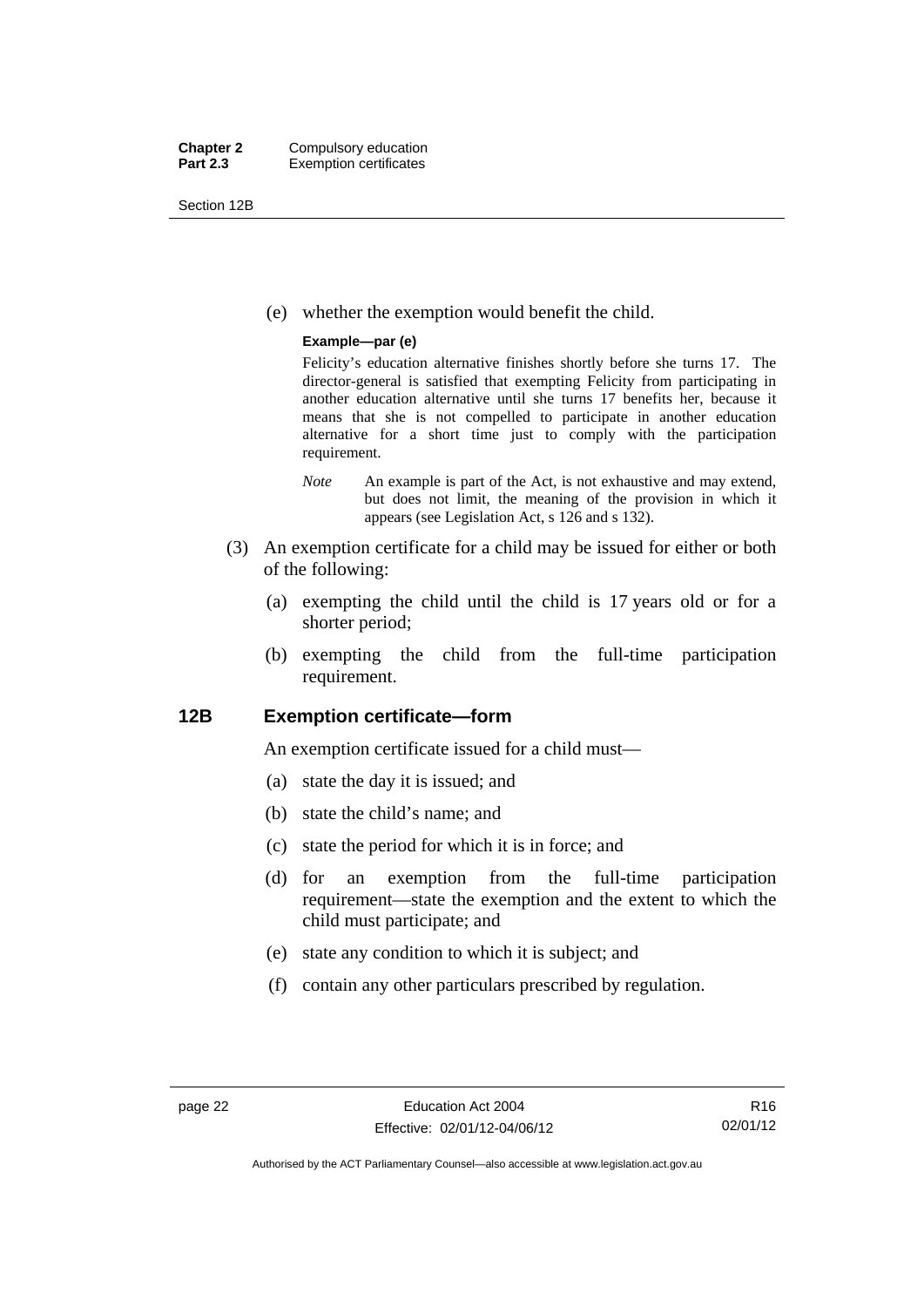### <span id="page-34-0"></span>**12C Exemption certificate—conditions**

The director-general may issue an exemption certificate subject to any condition that the director-general believes on reasonable grounds is appropriate.

### <span id="page-34-1"></span>**12D Exemption certificate—duration**

An exemption certificate may be issued for a child until—

- (a) the end of the period stated in the certificate; or
- (b) the ground for the issue of the certificate no longer applies in relation to the child.

### <span id="page-34-2"></span>**13 Exemption certificate—revocation**

The director-general may revoke an exemption certificate issued for a child if—

- (a) the certificate is issued in error; or
- (b) the ground for the issue of the certificate no longer applies in relation to the child; or
- (c) a condition of the certificate has been contravened.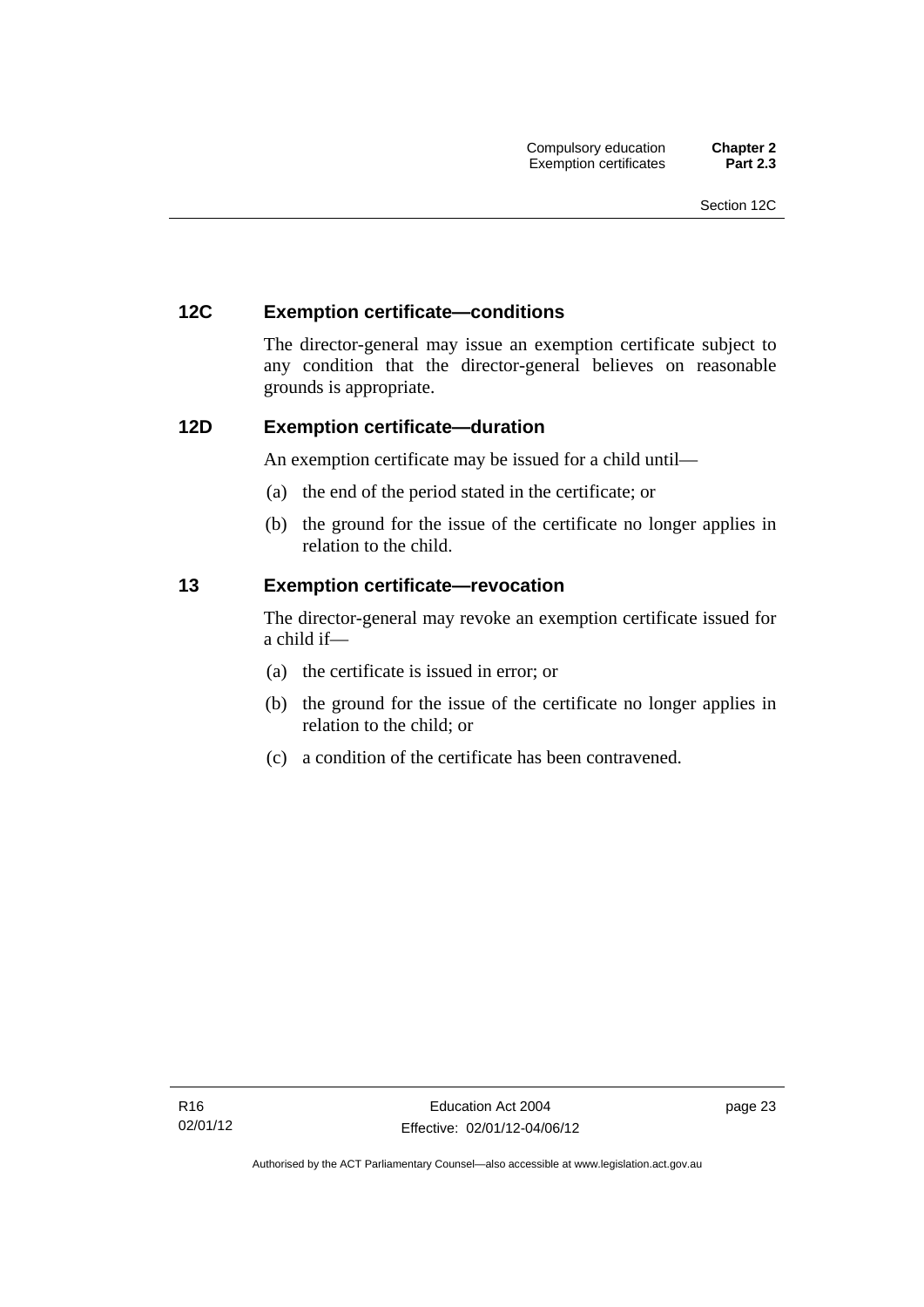# <span id="page-35-0"></span>**Part 2.4 After year 10—training and employment alternatives**

## <span id="page-35-1"></span>**Division 2.4.1 Definitions—pt 2.4**

## <span id="page-35-2"></span>**13A Meaning of** *training alternative* **and** *training alternative provider***—Act**

- (1) For this Act, each training mentioned in table 13A, column 2 is a *training alternative*, and the entity mentioned in column 3 for the training alternative is the provider (the *training alternative provider*) of the training alternative.
- (2) Also, the director-general may approve other training as a *training alternative*, and an entity as the provider (the *training alternative provider*) of the training alternative.
- (3) An approval is a notifiable instrument.

*Note* A notifiable instrument must be notified under the Legislation Act.

| column 1 | column 2                                                                                       | column 3                                                                                                                                                  |
|----------|------------------------------------------------------------------------------------------------|-----------------------------------------------------------------------------------------------------------------------------------------------------------|
| item     | training alternative                                                                           | training alternative provider                                                                                                                             |
|          | work-related training<br>under the Training and<br><b>Tertiary Education</b><br>Act 2003       | employer with whom child has approved training<br>contract under the Training and Tertiary Education<br>Act 2003 in relation to the work-related training |
| 2        | work-related training<br>(however described)<br>under a law of a State<br>or another Territory | provider (however described) under a law of the State<br>or other Territory                                                                               |

### **Table 13A**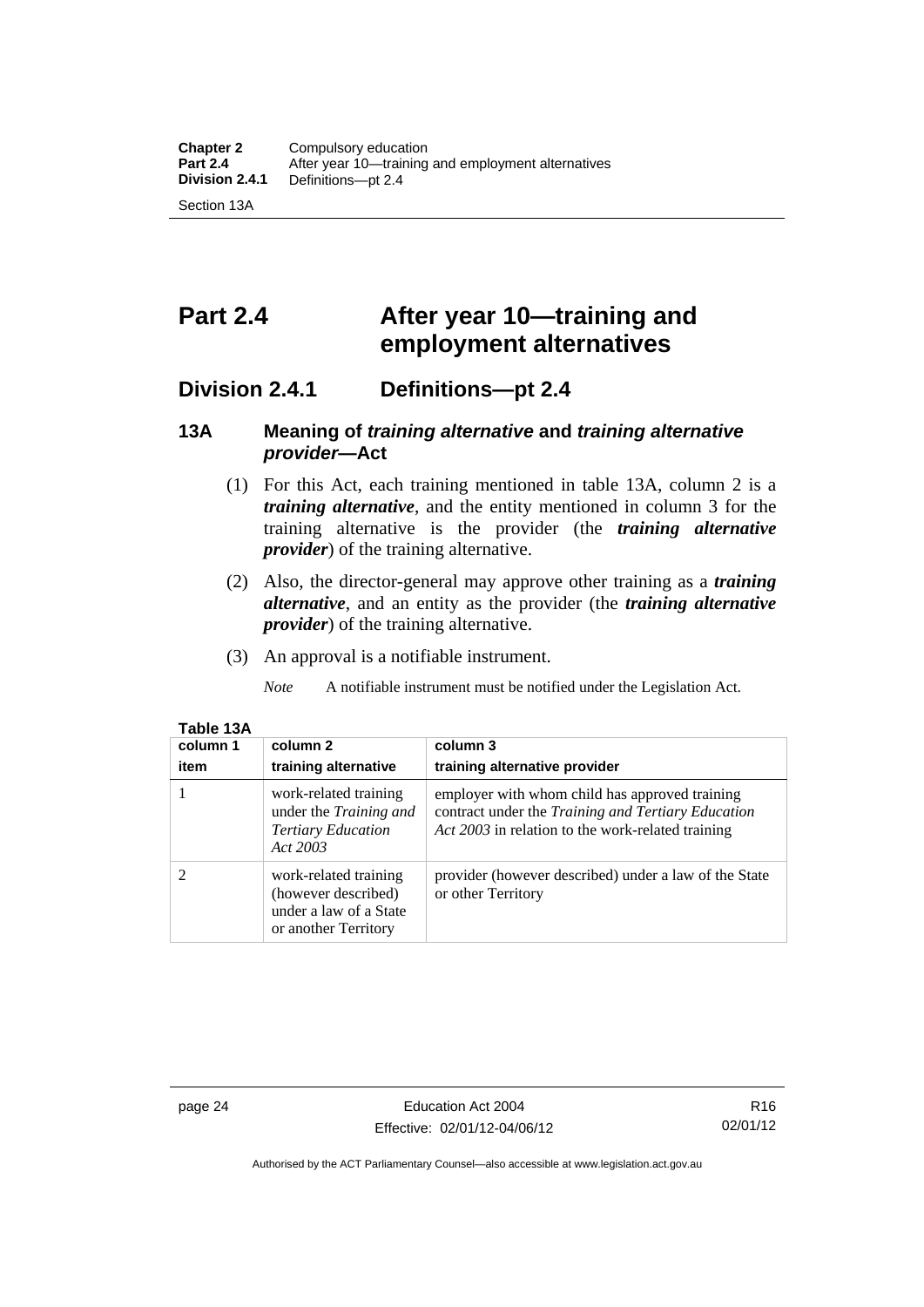## **13B Meaning of** *employment alternative***—Act**

For this Act, each of the following is an *employment alternative*:

- (a) performance of paid work under a contract of service (whether written or unwritten);
- (b) performance of paid work under a contract for services (whether written or unwritten).
- *Note* The *Children and Young People Act 2008*, ch 21 deals with the employment of children and young people.

## **13C Meaning of** *full-time participation* **in training or employment alternative—pt 2.4**

- (1) For this part, *full-time participation* in a training or employment alternative means participation in the alternative—
	- (a) at a level that is full-time under the requirements of the alternative; or
	- (b) for at least 25 hours each week.
- (2) Also, for this part, *full-time participation* in a training or employment alternative includes—
	- (a) part-time participation in 2 or more of a particular alternative to an extent that is at least equivalent to full-time participation in 1 of the particular alternatives; and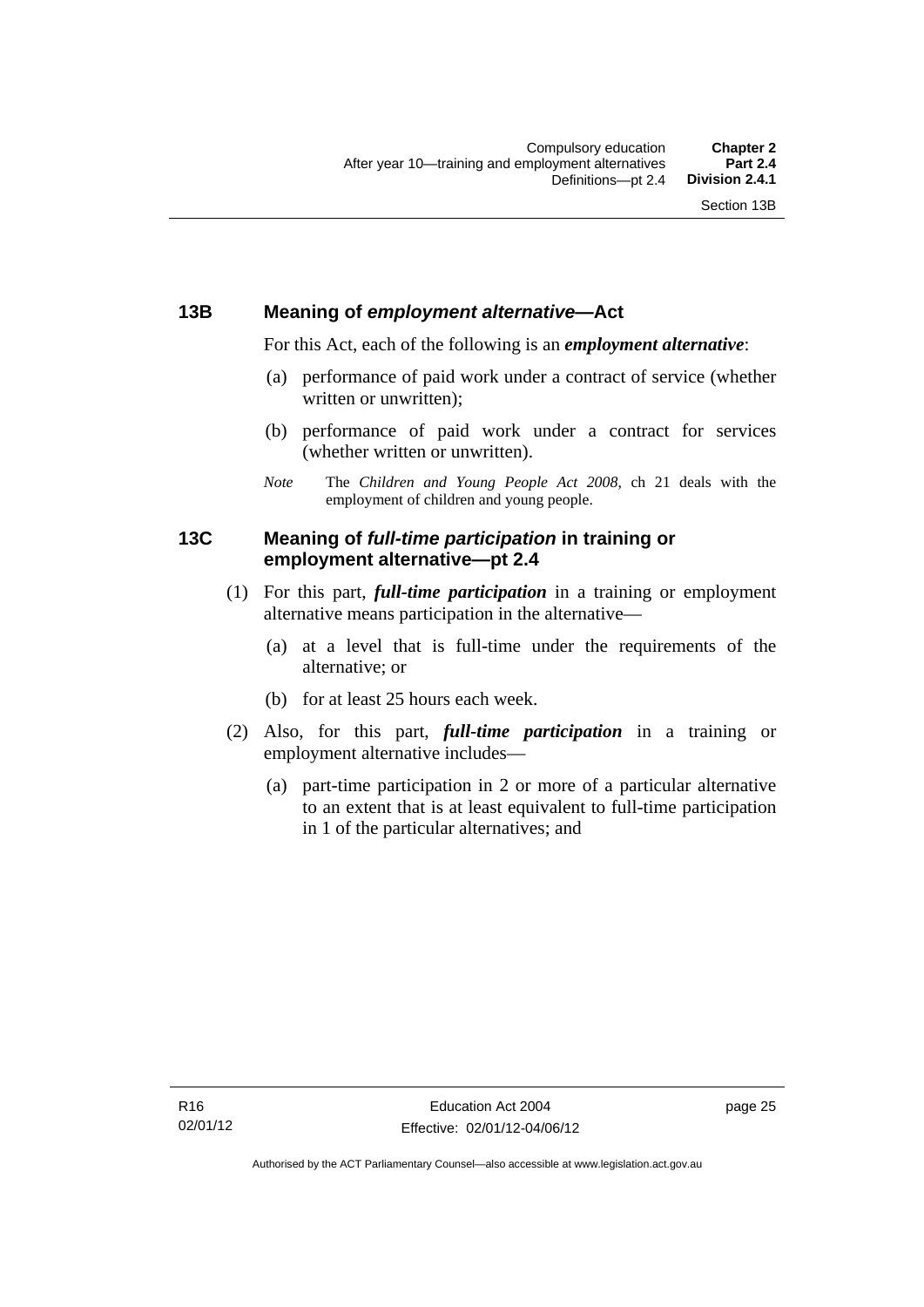(b) participation in any combination of training and employment alternatives to an extent that is at least equivalent to full-time participation in 1 training or employment alternative.

#### **Example—s (2) (a)**

part-time participation in 2 or more training alternatives to an extent that is at least equivalent to full-time participation in 1 training alternative

#### **Example—s (2) (b)**

part-time participation in a training alternative and part-time participation in an employment alternative for a combined total of at least 25 hours each week

*Note* An example is part of the Act, is not exhaustive and may extend, but does not limit, the meaning of the provision in which it appears (see Legislation Act, s 126 and s 132).

## **Division 2.4.2 Approval to participate in training and employment alternatives**

## **13D Approval statement—application**

- (1) A child or the child's parents may apply to the director-general for a statement (an *approval statement***)** approving the child's participation in a training or employment alternative during the child's post-year 10 period.
- (2) Application may be made for either or both of the following:
	- (a) approving the child's participation in a training or employment alternative for all or part of the child's post-year 10 period;
	- (b) approving that the child's participation in a training or employment alternative be other than full-time participation.
- (3) An application made by a child must contain the signed consent of the child's parents.
- (4) However, subsection (3) does not apply if the director-general is satisfied on reasonable grounds that it is not appropriate to require the signed consent.

R16 02/01/12

Authorised by the ACT Parliamentary Counsel—also accessible at www.legislation.act.gov.au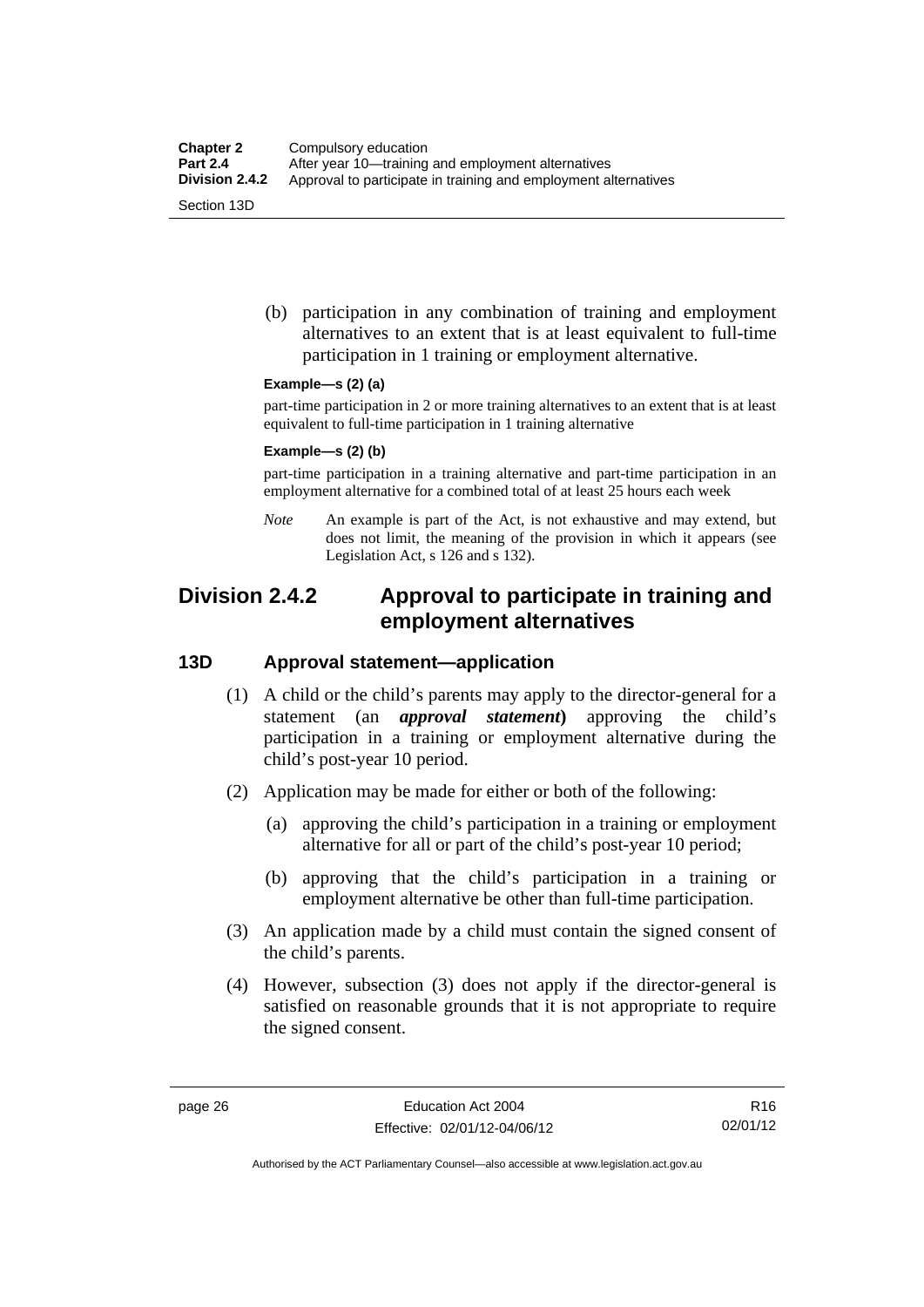- (5) For this section, a child's *post-year 10 period* starts when the child completes year 10 and ends when the first of the following happens:
	- (a) the child completes year 12;
	- (b) the child is 17 years old.
	- *Note* If a form is approved under s 154 for this provision, the form must be used.

## **14 Approval statement—requirement for further information**

- (1) The director-general may give an applicant mentioned in section 13D (1) a written notice requiring the applicant to give the director-general stated further information or documents that the director-general reasonably needs to decide the application.
- (2) If the applicant does not comply with the requirement, the director-general may refuse to consider the application further.

## **14A Approval statement—issue**

- (1) The director-general may—
	- (a) issue an approval statement for a child if the director-general is satisfied on reasonable grounds that it is in the child's best interests to issue the statement; or
	- (b) refuse to issue an approval statement for a child.
- (2) Without limiting subsection (1) (a), in deciding whether it is in a child's best interests to issue an approval statement for the child, the director-general may consider the following:
	- (a) the child's health;
	- (b) the child's education;
	- (c) the child's sense of racial, ethnic, religious or cultural identity;
	- (d) the child's development;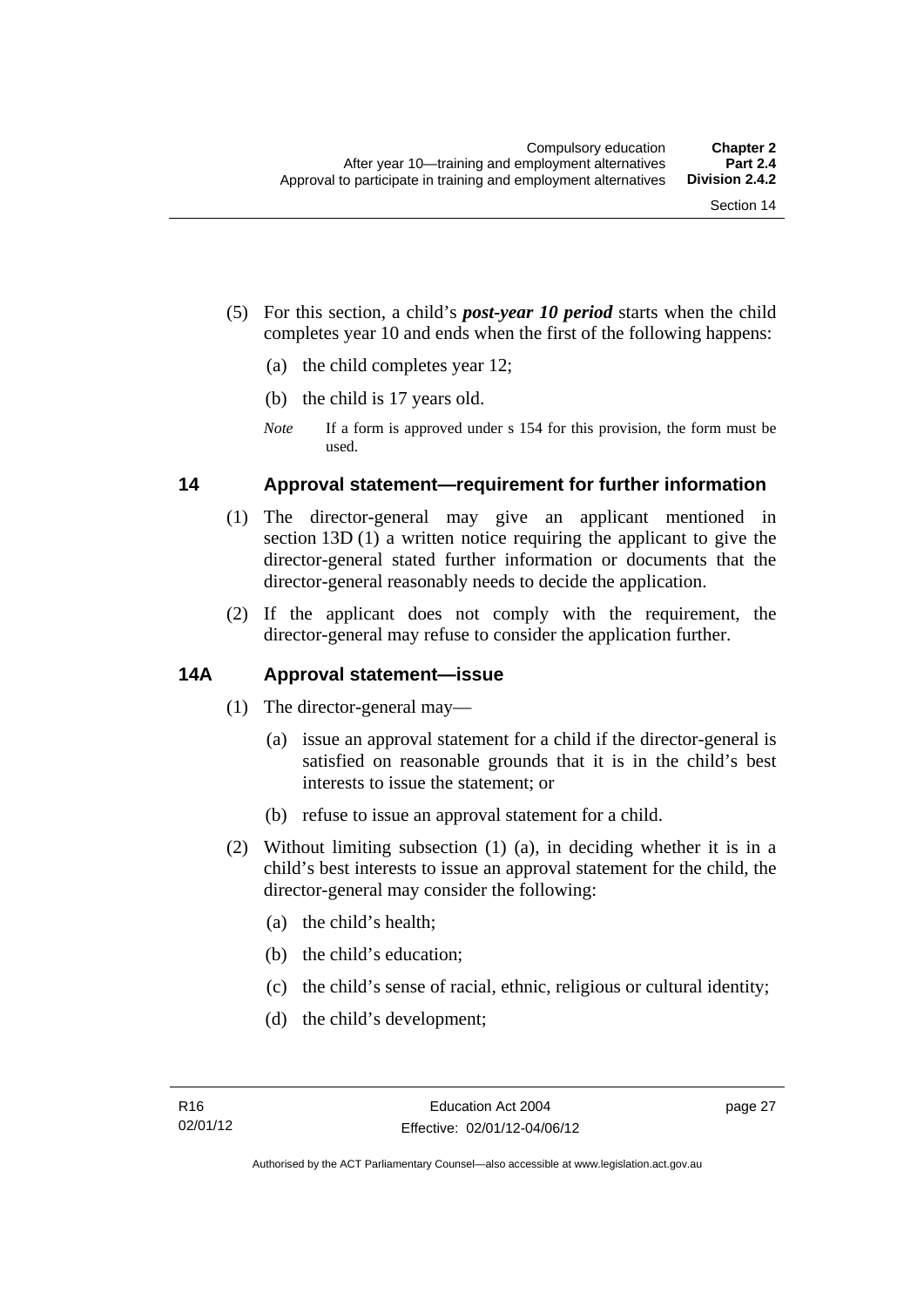(e) whether the training or employment alternative for which the statement is sought would benefit the child.

#### **Example—par (e)**

Thomas is 15 years old, has completed year 10 and wants to be a chef. Thomas has been offered an apprenticeship with a chef. The director-general decides that it is in Thomas's best interests to issue an approval statement for him, because it means that Thomas can pursue the career path that he wants to pursue.

- *Note* An example is part of the Act, is not exhaustive and may extend, but does not limit, the meaning of the provision in which it appears (see Legislation Act, s 126 and s 132).
- (3) An approval statement may be issued for a child for either or both of the following:
	- (a) approving the child's participation in a training or employment alternative for all or part of the child's post-year 10 period;
	- (b) approving that the child's participation in a training or employment alternative be other than full-time participation.
- (4) In this section:

*post-year 10 period*—see section 13D (5).

## **14B Approval statement—form**

An approval statement issued for a child must—

- (a) state the day it is issued; and
- (b) state the child's name; and
- (c) state the period for which it is in force; and
- (d) if the child's approved participation in a training or employment alternative is other than full-time participation state the approval and the extent to which the child is required to participate in the alternative; and

Authorised by the ACT Parliamentary Counsel—also accessible at www.legislation.act.gov.au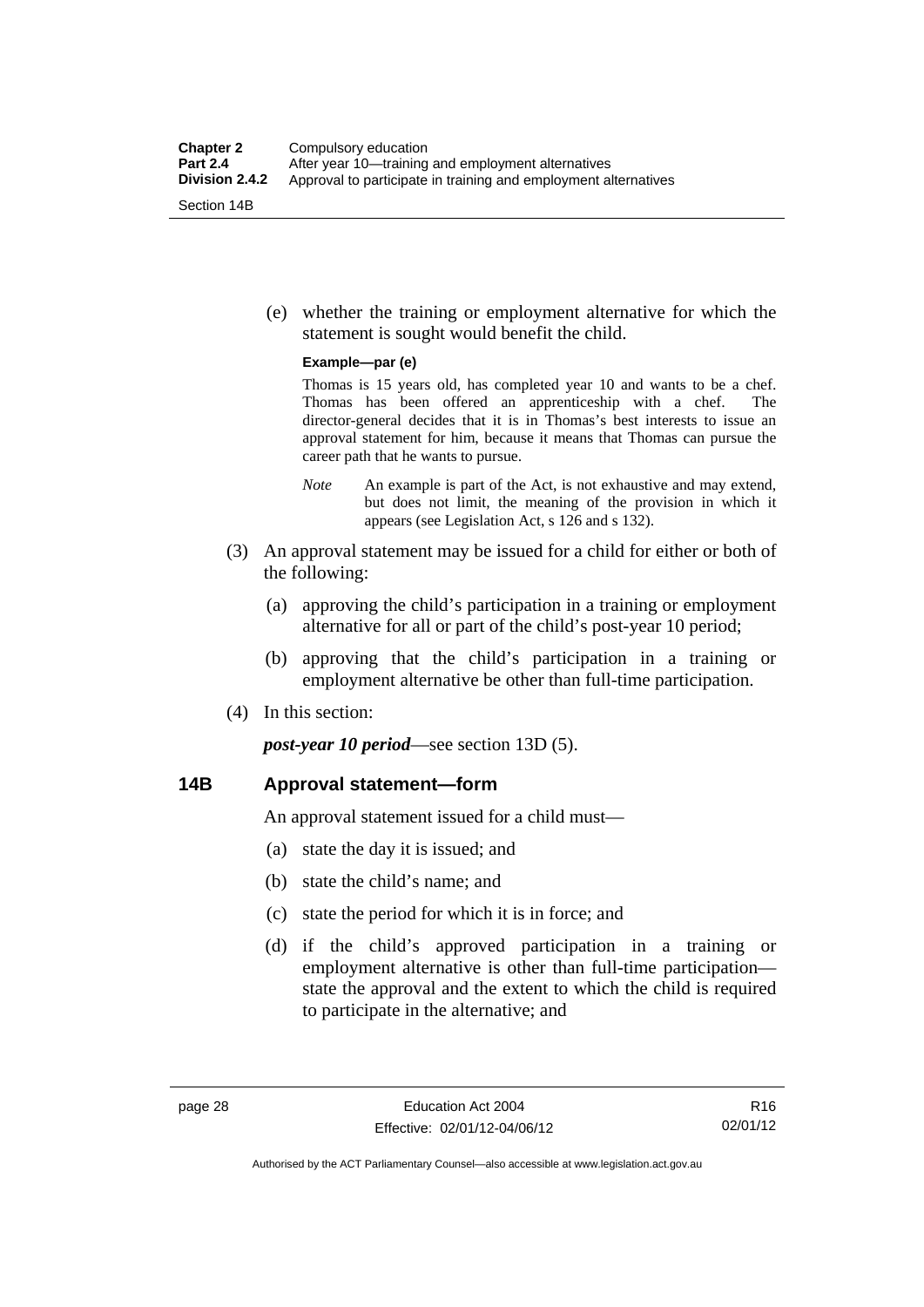- (e) state any condition to which it is subject; and
- (f) contain any other particulars prescribed by regulation.

## **14C Approval statement—conditions**

- (1) An approval statement issued for a child is subject to a condition that—
	- (a) the child's participation is full-time participation unless otherwise stated in the statement; or
	- (b) if the statement contains a statement mentioned in section 14B (d)—the child must comply with the stated participation requirement.
- (2) An approval statement that approves a child's participation in a training alternative is also subject to each of the following conditions:
	- (a) that the child is enrolled with the training alternative provider;
	- (b) that the child complies with the training alternative provider's attendance requirements.
- (3) The training alternative provider's attendance requirements are the requirements about physically attending, at particular times, the provider's premises or another place.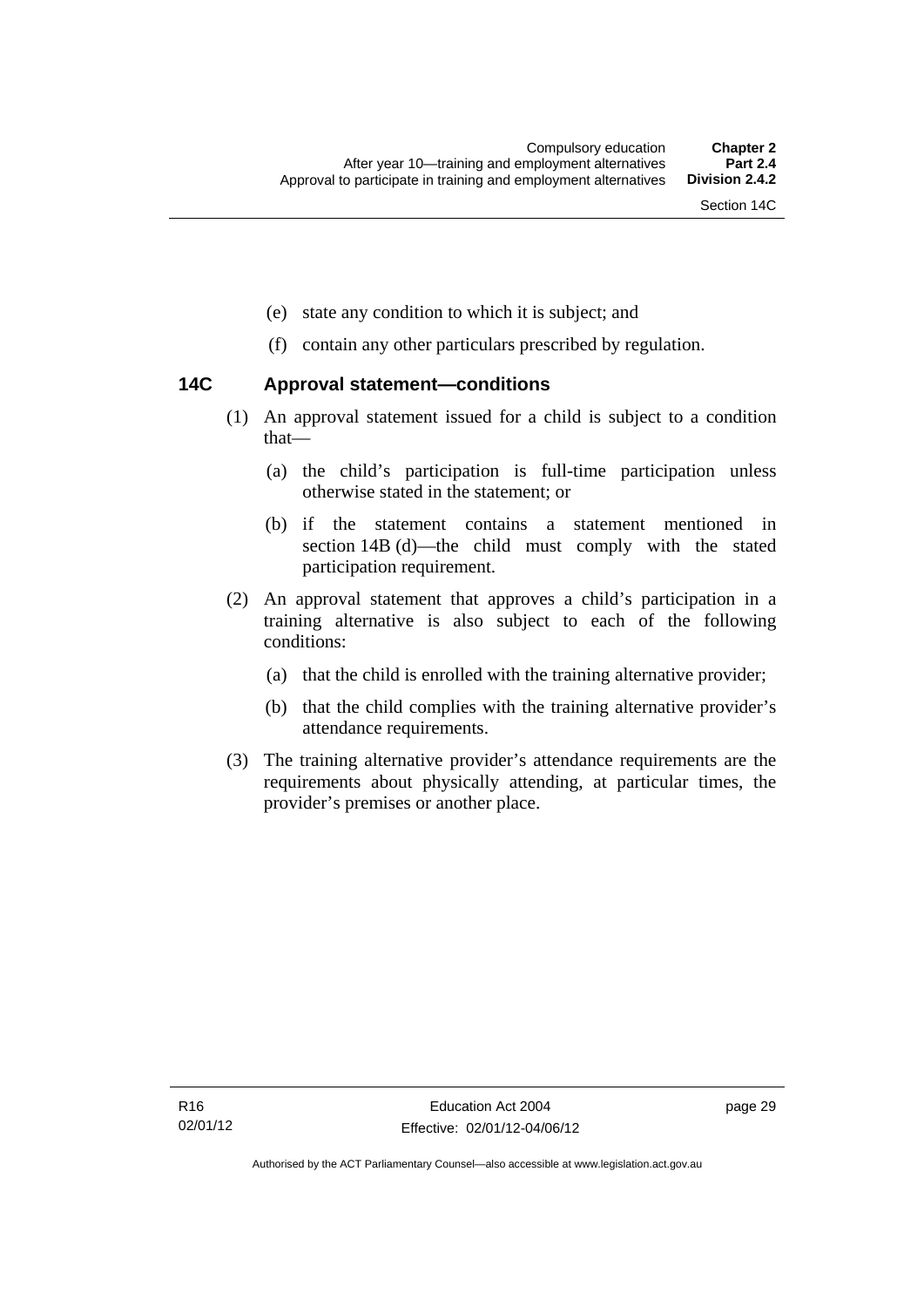(4) The director-general may issue an approval statement subject to any condition that the director-general believes on reasonable grounds is appropriate.

#### **Example—s (4)**

Farouk wants to participate part-time in an education course and part-time in an employment alternative (he wants to work at least 10 hours each week). Under this Act, an approval statement is not required for an education course, but is for an employment alternative. The director-general issues an approval statement for the employment alternative that states that Farouk's approved participation in that employment is part-time, and that he must participate in that employment for at least 10 hours each week. The director-general also puts a condition on the approval statement that Farouk must participate in the education course for at least 15 hours each week.

*Note* An example is part of the Act, is not exhaustive and may extend, but does not limit, the meaning of the provision in which it appears (see Legislation Act, s 126 and s 132).

## **14D Approval statement—compliance requirement**

- (1) This section applies if an approval statement is issued for a child.
- (2) The child's parents must ensure that the child complies with the statement, including any conditions of the statement.
- (3) This section does not apply if the child's parents have an excuse for not complying with this section that the director-general is satisfied is a reasonable excuse.
	- *Note 1* The director-general must comply with any guidelines about the exercise of the director-general's functions under s (3) (see s 9D).
	- *Note 2* For offences in relation to this requirement, see pt 2.6 (Offences parents).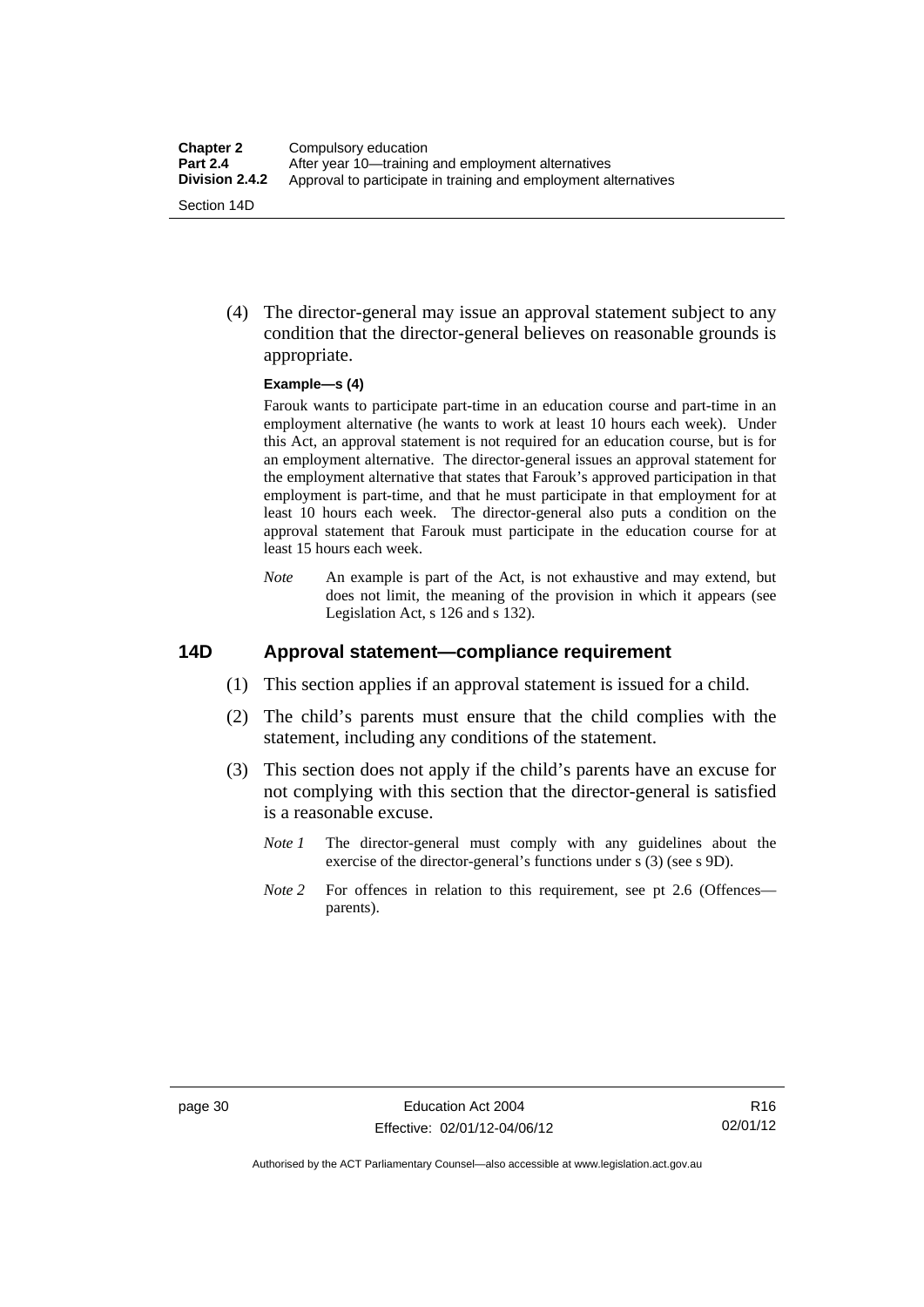## **15 Approval statement—duration**

An approval statement may be issued for a child until—

- (a) the end of the period stated in the statement; or
- (b) the ground for the issue of the statement no longer applies in relation to the child.

## **15A Approval statement—revocation**

The director-general may revoke an approval statement issued for a child if—

- (a) the statement is issued in error; or
- (b) the ground for the issue of the statement no longer applies in relation to the child; or
- (c) a condition of the statement has been contravened.

## **15B Return to education while approval statement in force**

- (1) This section applies if—
	- (a) an approval statement is in force for a child; and
	- (b) the child is enrolled at an education provider for the purpose of the provider's education course.
- (2) The child's parents must tell the director-general in writing about the enrolment.

## **Division 2.4.3 Training and employment alternatives—deemed participation**

## **15C Training and employment alternatives—absence**

A child's participation in a training or employment alternative is taken for this Act to continue during an absence that is—

(a) allowed under the requirements of the alternative; or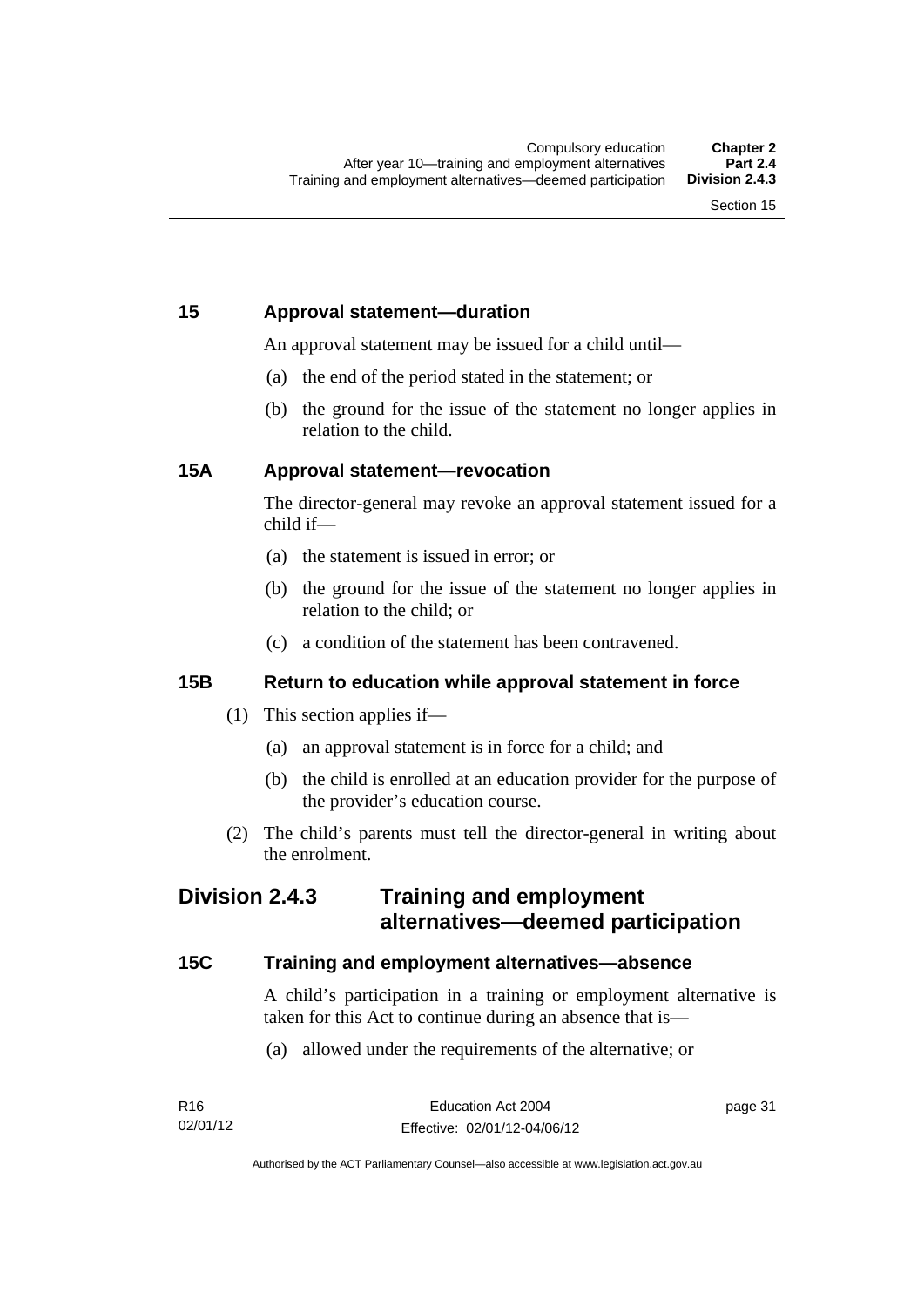(b) required under a territory law or a law of the Commonwealth, a State or another Territory.

#### **Example—par (b)**

Sarah is absent from a training alternative provider because a personal protection order prohibits her from attending the provider.

*Note* An example is part of the Act, is not exhaustive and may extend, but does not limit, the meaning of the provision in which it appears (see Legislation Act, s 126 and s 132).

## **15D Training alternative—suspension**

- (1) This section applies if a child participating in a training alternative stops attending the training alternative provider because the child has been suspended from attending the provider.
- (2) The child's participation in the alternative is taken for this Act to continue during the suspension period.

#### **16 Training alternative—exclusion**

- (1) This section applies if a child participating in a training alternative stops attending the training alternative provider because the child has been excluded from attending the provider.
- (2) The child's participation in the training alternative is taken for this Act to continue—
	- (a) at the same level as before the exclusion; and
	- (b) for the time reasonably required for the child to—
		- (i) enrol in an education course; or
		- (ii) apply for approval to participate in another training alternative or an employment alternative.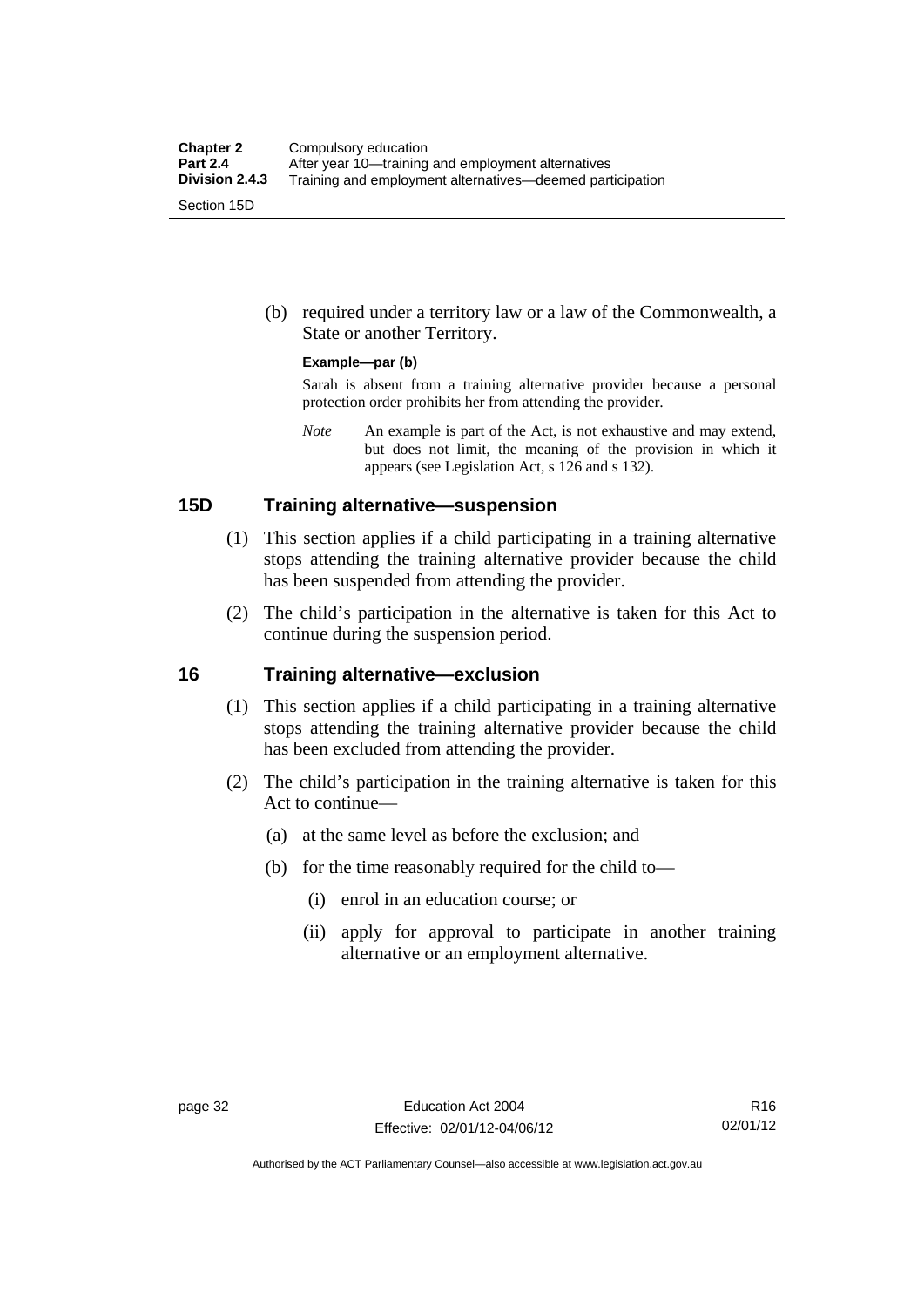## **16A Employment alternative—termination**

- (1) This section applies if a child participating in an employment alternative stops working because the child's employment has been ended other than by the child.
- (2) The child's participation in the employment alternative is taken for this Act to continue—
	- (a) at the same level as before the termination; and
	- (b) for the time reasonably required for the child to—
		- (i) enrol in an education course; or
		- (ii) apply for approval to participate in another employment alternative or a training alternative.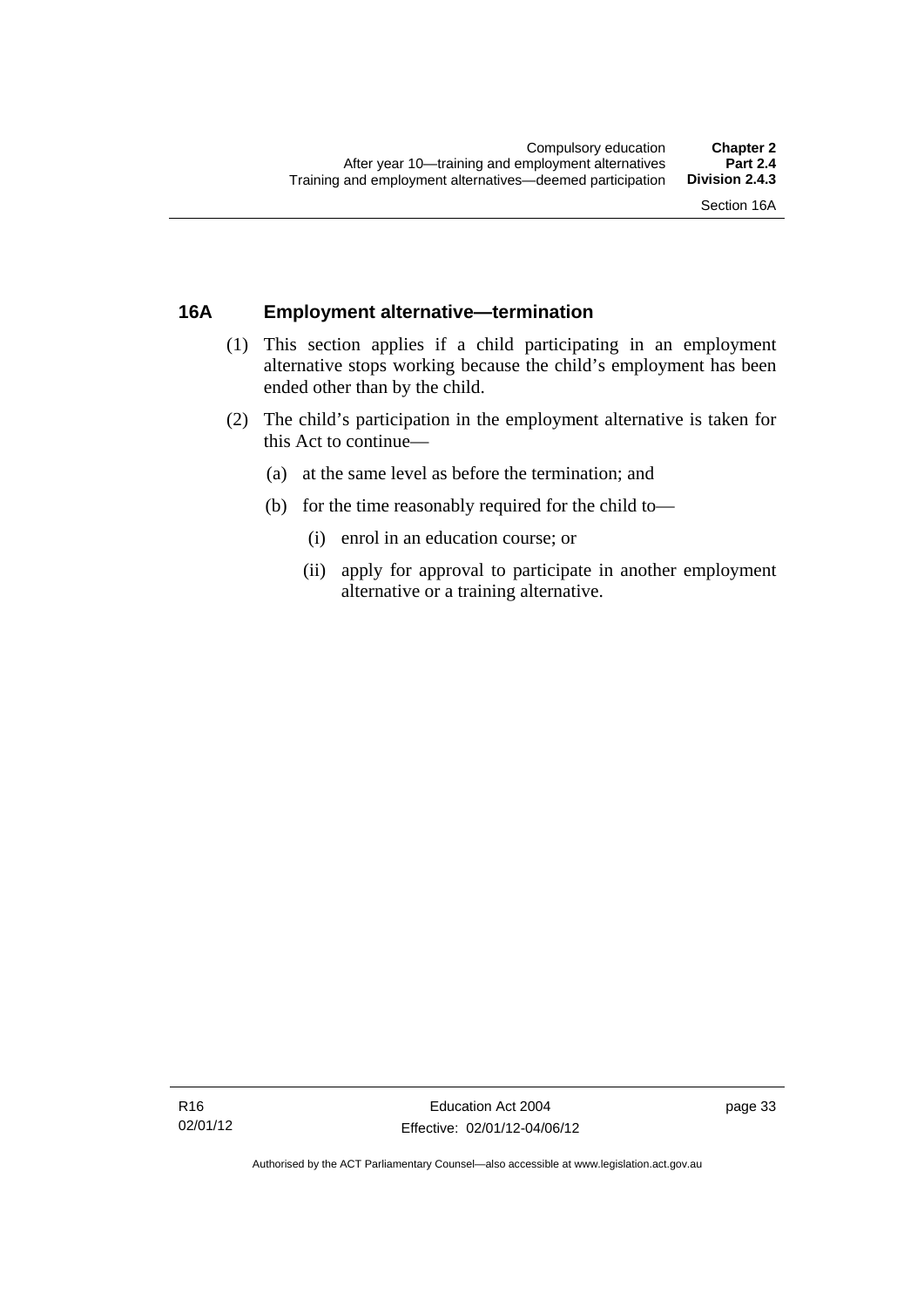**Chapter 2** Compulsory education<br>**Part 2.5** Compliance notices **Compliance notices** 

Section 16B

# **Part 2.5 Compliance notices**

### **16B Giving compliance notice**

The director-general may give a notice (a *compliance notice*) to a child's parents if the director-general believes on reasonable grounds that the parents have contravened or are contravening—

- (a) section 10 (Child of compulsory education age—enrolment and registration requirement); or
- (b) section 10A (Child of compulsory education age—school attendance requirement); or
- (c) section 10D (Child of compulsory education age participation requirement); or
- (d) section 14D (Approval statement—compliance requirement).
- *Note* For how documents may be served, see the Legislation Act, pt 19.5.

## **16C Contents of compliance notice**

- (1) A compliance notice in relation to a child must—
	- (a) state that it is a compliance notice under this Act; and
	- (b) include a brief description of the contravention of this Act in relation to which the notice is given; and
	- (c) state what the child's parents need to do to comply with the notice; and
	- (d) state the period for complying with the notice; and
	- (e) contain a statement to the effect that failure to comply with the notice is an offence.
- (2) The compliance notice may include any other information the director-general considers appropriate.

R16 02/01/12

Authorised by the ACT Parliamentary Counsel—also accessible at www.legislation.act.gov.au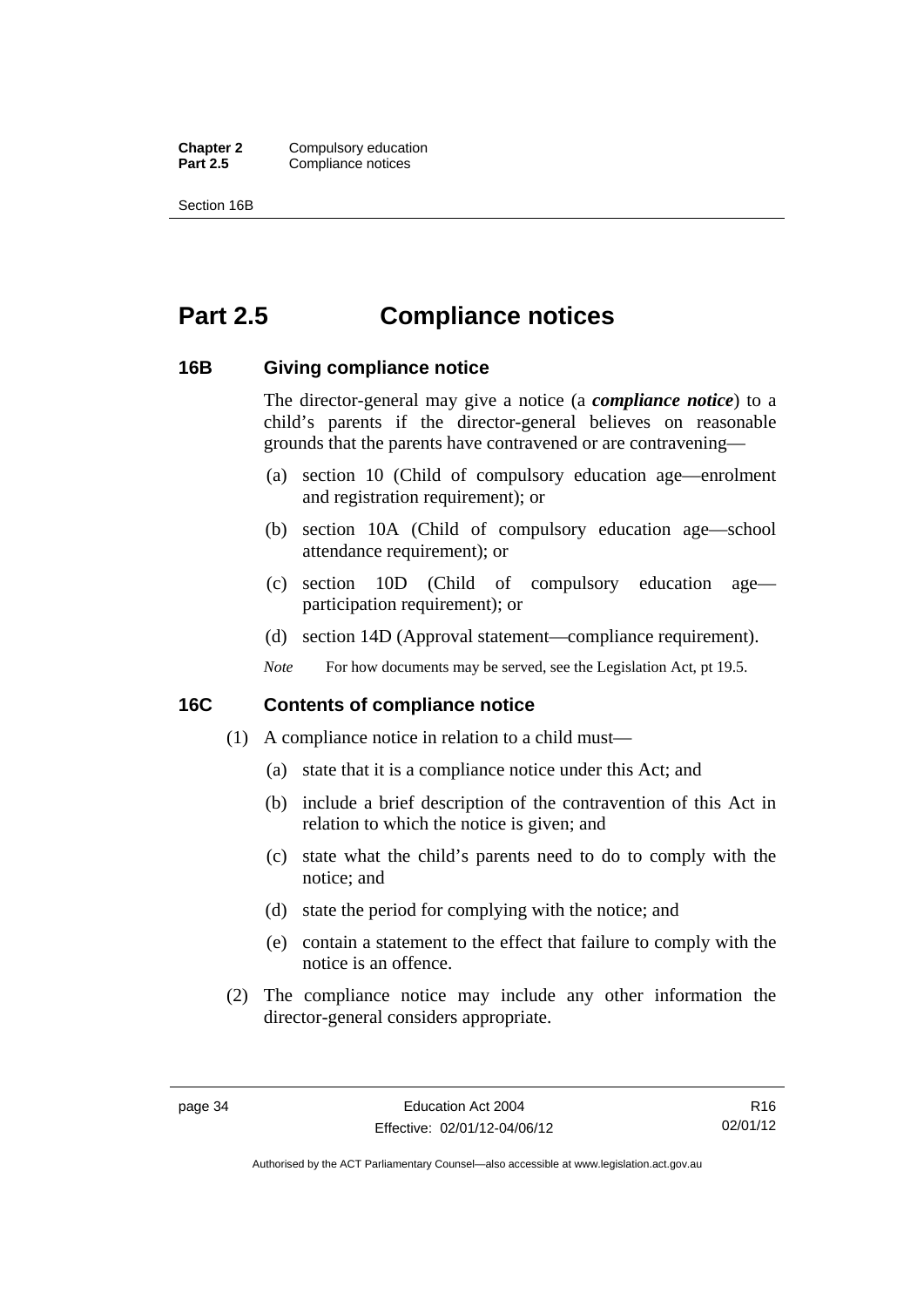## **16D Extension of time for compliance with compliance notice**

- (1) This section applies if a child's parents have been given a compliance notice.
- (2) The director-general may, by written notice given to the child's parents, extend the compliance period for the compliance notice on the director-general's own initiative or if asked by the parents.
- (3) However, the director-general may extend the compliance period only if the period has not ended.
- (4) In this section:

*compliance period* means the period stated in the compliance notice under section 16C (1) (d), and includes the period as extended under this section.

## **17 Revocation of compliance notice on compliance**

If the director-general is satisfied on reasonable grounds that a compliance notice given to a child's parents has been complied with, the director-general must revoke the notice by written notice given to the parents.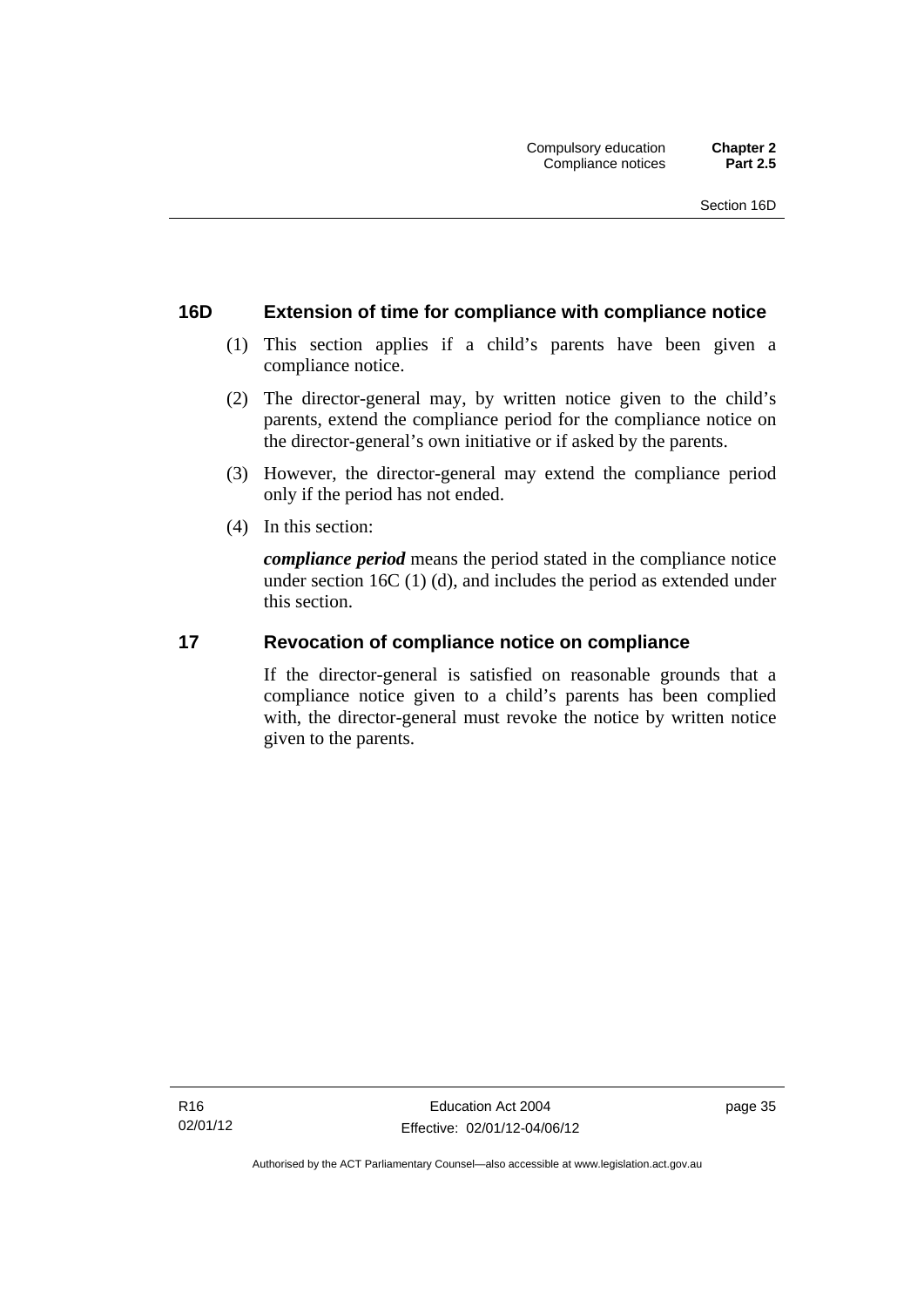**Chapter 2** Compulsory education<br>**Part 2.6 C** Offences—parents Offences—parents

Section 17A

## **Part 2.6 Offences—parents**

### **17A Contravention of information and compliance notices**

- (1) A child's parents commit an offence if—
	- (a) an information notice is given to the parents; and
	- (b) the parents fail to comply with the notice.

Maximum penalty: 5 penalty units.

- (2) A child's parents commit an offence if—
	- (a) a compliance notice is given to the parents; and
	- (b) the parents fail to comply with the notice.

Maximum penalty: 10 penalty units.

- (3) An offence against this section is a strict liability offence.
- (4) This section does not apply if the child's parents have a reasonable excuse for failing to comply with the notice.
- (5) Without limiting subsection (4), it is a reasonable excuse for a parent of the child (the *stated parent*) that—
	- (a) the child lives with another parent and the stated parent believes on reasonable grounds that the other parent is complying with the notice; or
	- (b) the stated parent is not reasonably able to control the child's behaviour to the extent necessary to comply with the notice.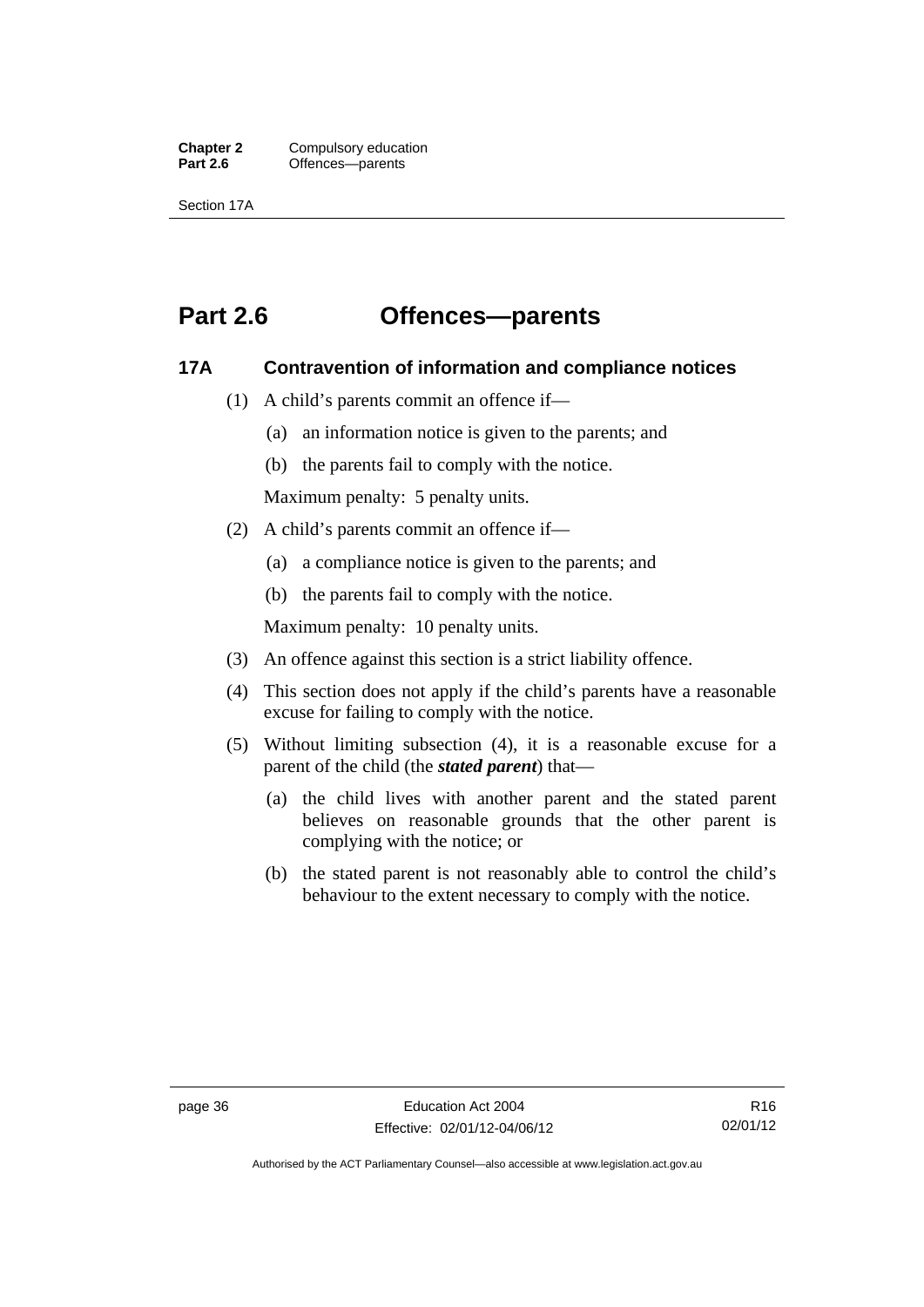# **Chapter 3 Government schools**

## **Part 3.1 General**

## **18 Principles on which ch 3 based**

The following are the principles on which this chapter is based:

- (a) the ACT government school system is based on the principles of equity, universality and nondiscrimination;
- (b) government schools are free and open to everyone;
- (c) government schools offer a broad and balanced secular education to all students from preschool to year 12 by providing access to a broad curriculum;
- (d) the government school system is committed to—
	- (i) providing reasonable access to public education for all students in the ACT;
	- (ii) maximising student educational achievements and opportunities; and
	- (iii) developing emotional, physical and intellectual wellbeing of all students; and
	- (iv) responsiveness to community needs; and
	- (v) innovation, diversity and choice; and
	- (vi) preparing students to be independent and effective local and global citizens; and
	- (vii) teacher, student and parent participation in all aspects of school education; and
	- (viii) combining central policies and guidelines with school level policies and decision-making; and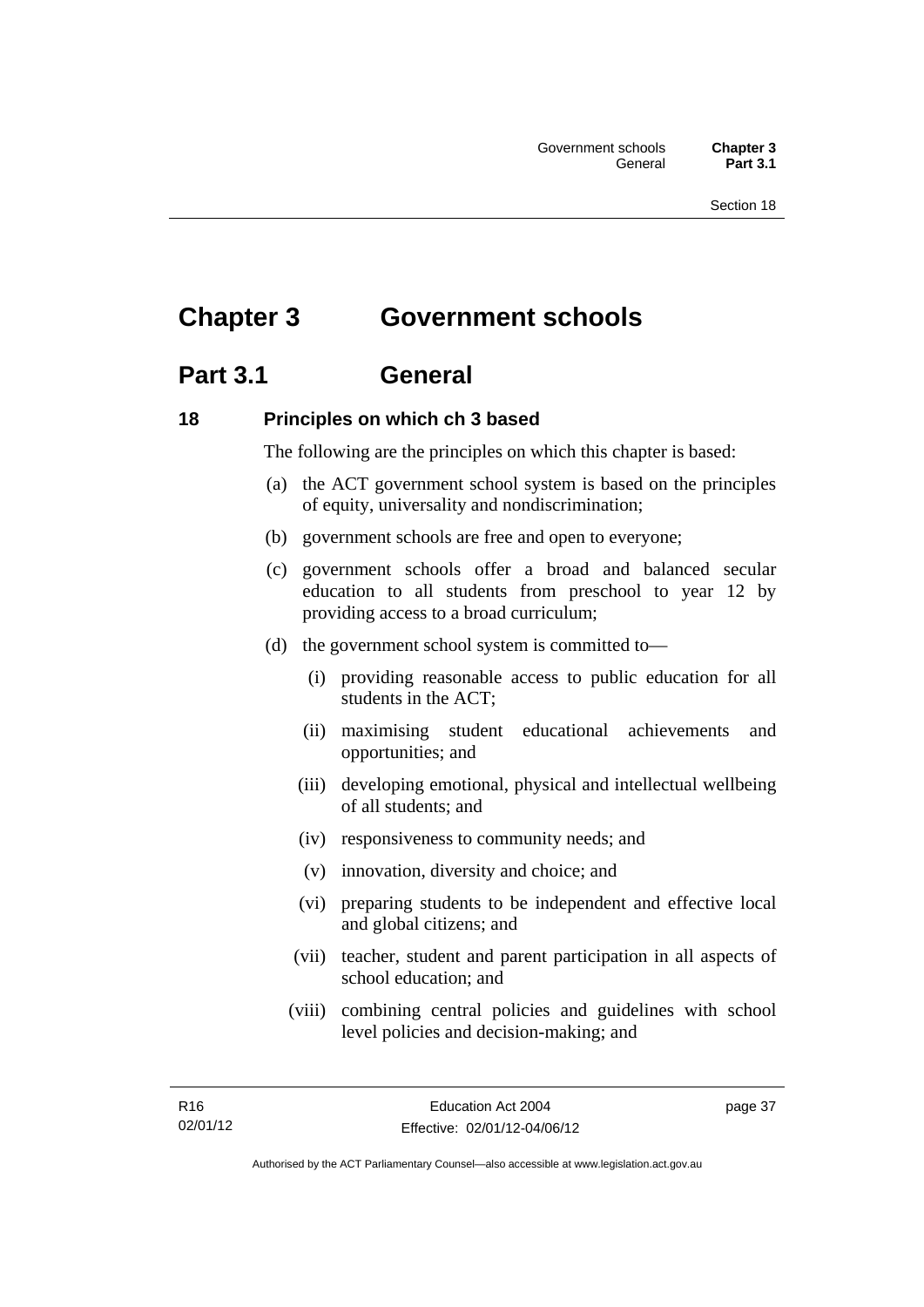| Chapter 3       | Government schools |
|-----------------|--------------------|
| <b>Part 3.1</b> | General            |

- (ix) making information available about, and being accountable for, the operation of government schools;
- (e) government school funding is provided to schools in recognition of the principles mentioned in paragraphs (a) to (d) and the diversity of students' needs.

page 38 Education Act 2004 Effective: 02/01/12-04/06/12

R16 02/01/12

Authorised by the ACT Parliamentary Counsel—also accessible at www.legislation.act.gov.au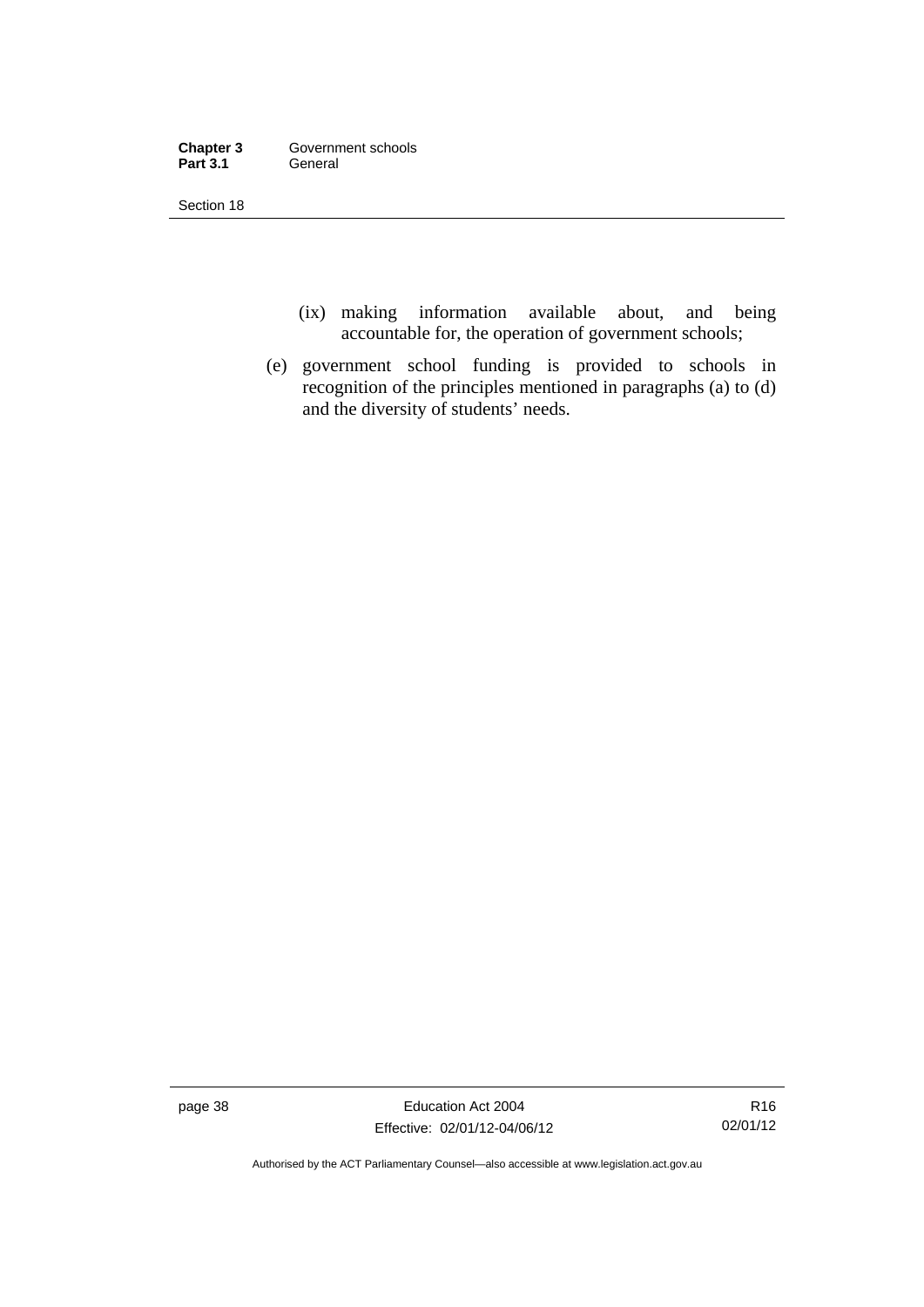# **Part 3.2 Establishment and operation of government schools**

#### **20 Establishing government schools etc**

- (1) The Minister may establish government schools.
- (2) The Minister may decide—
	- (a) the kinds of government schools to be established; and
	- (b) the educational level or levels (which may include preschool) for the schools.
	- *Note* Preschools are also subject to requirements under the *Education and Care Services National Law (ACT)*.
- (3) The Minister may establish school-related educational institutions and services (*school-related institutions*).

#### **Example of school-related institution**

Murrumbidgee Education and Training Centre

- *Note* An example is part of the Act, is not exhaustive and may extend, but does not limit, the meaning of the provision in which it appears (see Legislation Act, s 126 and s 132).
- (4) The Minister may name, and change the name of, a government school or school-related institution.
- (5) Before making a decision to close or amalgamate a government school, the Minister must take the following steps:
	- (a) tell the school community that the Minister is considering closing or amalgamating the school and the reasons why;
	- (b) obtain a report from the committee established under section 20A to use in consultation with the school community under paragraph (c) that—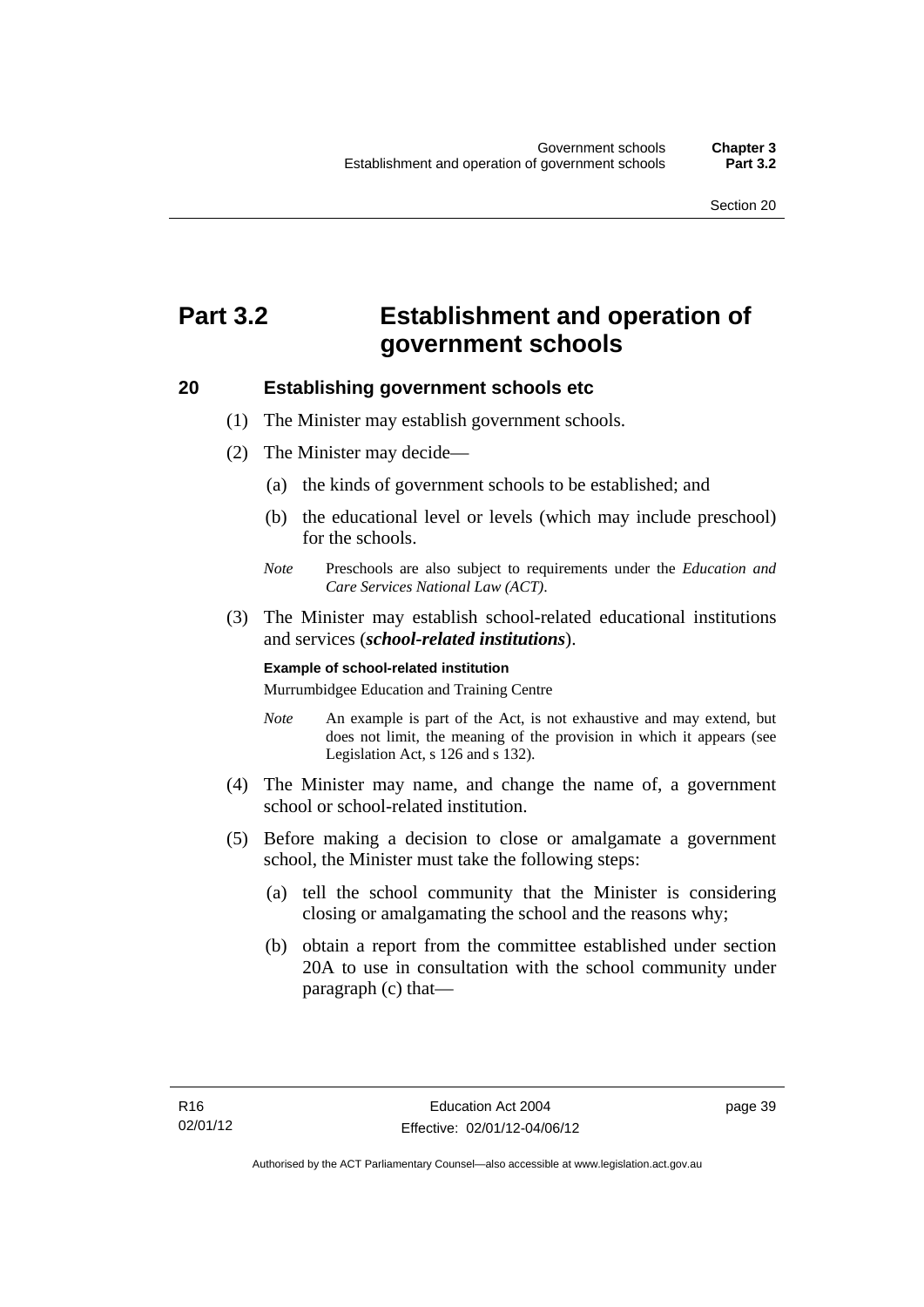(i) comprehensively assesses the impacts of closing or amalgamating the school on the school community; and

*Note* For what impacts must be assessed, see s 20B.

- (ii) identifies alternatives to closing or amalgamating the school;
- (c) consult with the school community for at least 6 months on the educational, economic, environmental and social impacts of, and identifying alternatives to, closing or amalgamating the school;

*Note* For how the Minister must undertake consultation, see s 20A.

- (d) publish in a daily newspaper—
	- (i) notice of a proposal to close or amalgamate the school; and
	- (ii) details of where a copy of the report mentioned in paragraph (b) can be obtained;

#### **Example**

a website operated by the administrative unit responsible for this Act

- *Note* An example is part of the Act, is not exhaustive and may extend, but does not limit, the meaning of the provision in which it appears (see Legislation Act, s 126 and s 132).
- (e) give written notice of the matters mentioned in paragraph (d) to—
	- ` (i) the parents and citizens association; and
	- (ii) the chairperson of the school board; and
	- (iii) the principal of the school.
- (6) Not less than 12 months after telling the school community that the Minister is considering closing or amalgamating the school, the Minister must—
	- (a) publish notice of the final decision in a daily newspaper; and

R16 02/01/12

Authorised by the ACT Parliamentary Counsel—also accessible at www.legislation.act.gov.au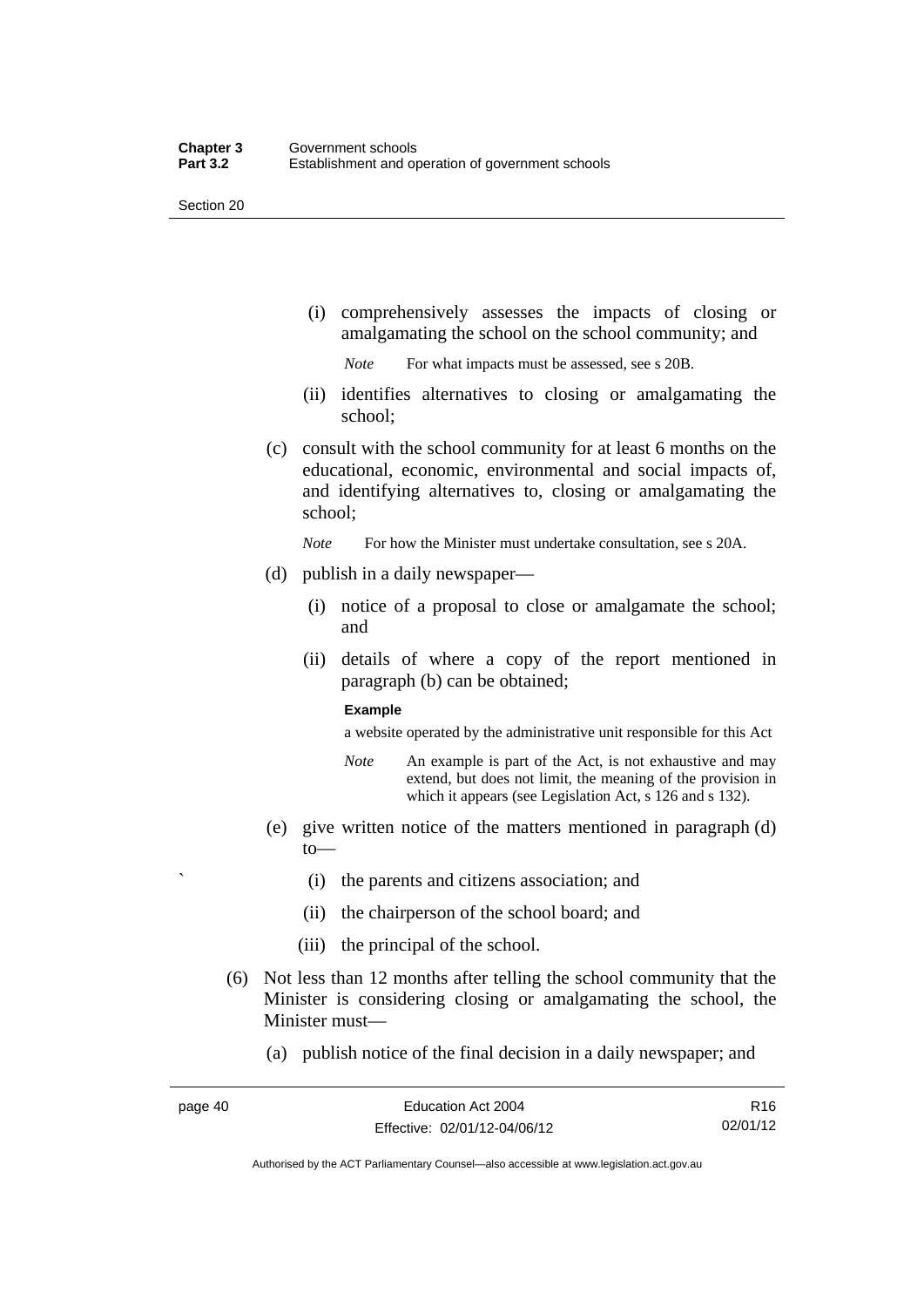- (b) give written notice of the decision to—
	- (i) a parent of each student at the school; and
	- (ii) each member of the school's parents and citizens association; and
	- (iii) each member of the school board; and
	- (iv) the principal and each teacher at the school; and
- (c) explain to the school community the reasons for the final decision and how the following have been taken into account in making the final decision:
	- (i) the school community's views;
	- (ii) the relevant general principles of this Act under section 7;
	- (iii) the principles on which chapter 3 is based under section 18.
- (7) The consultation must be done in a way that gives effect to the following principles:
	- (a) consultation should focus on access to, and the provision of, quality educational opportunities;
	- (b) consultation should be open, equitable, respectful and transparent;
	- (c) consultation should lead to sustainable decisions by involving effective community engagement;
	- (d) without limiting paragraph (c), consultation should ensure that—
		- (i) relevant information is provided in a timely, equitable and accessible way to enable maximum community participation in debate about the proposal; and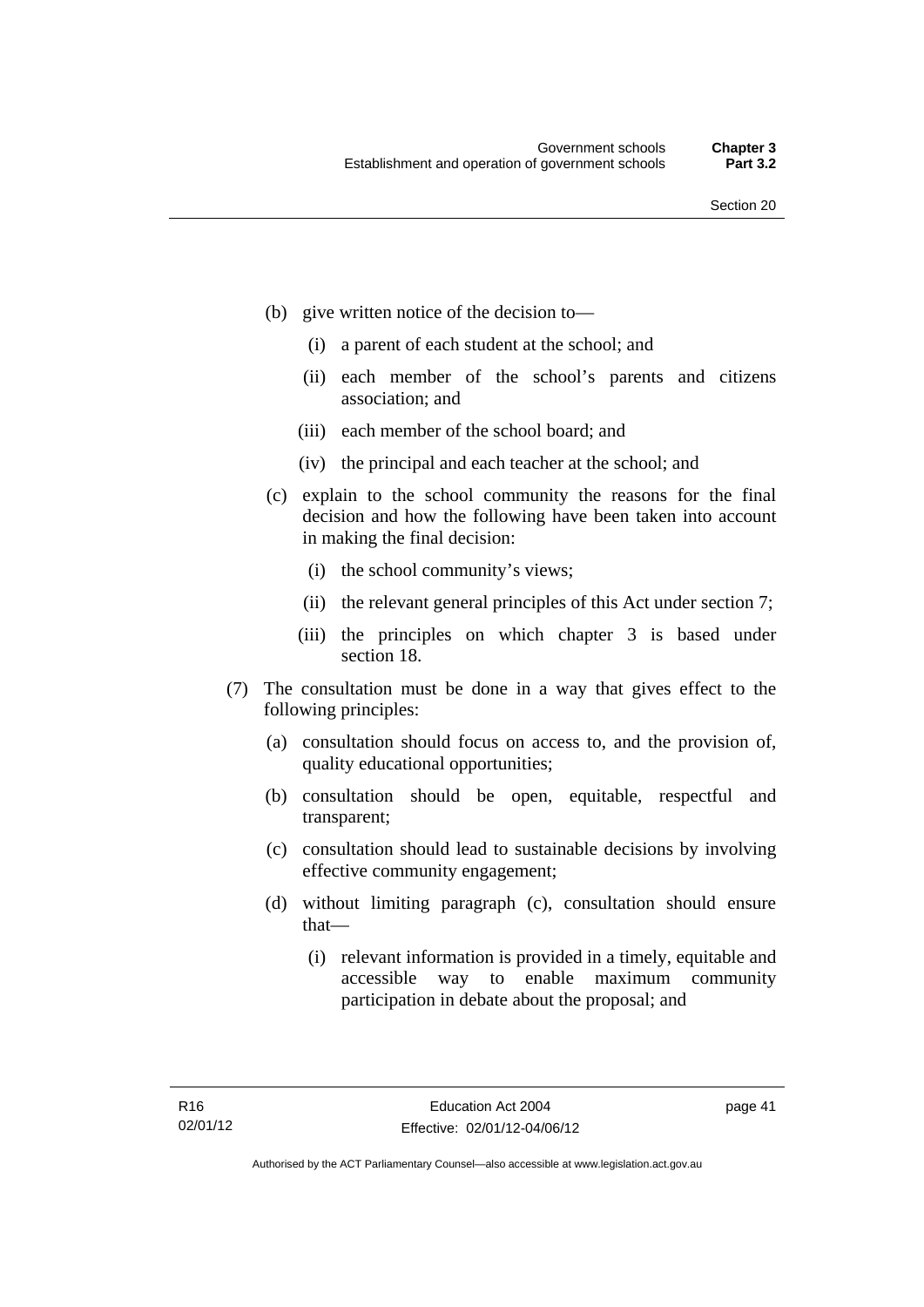Section 20A

- (ii) opportunities are provided for feedback about the proposal, especially from families and other people with significant interest in the proposal;
- (e) consultation should include seeking the views of school boards that are likely to be affected by the proposal.
- (8) The Minister must not close or amalgamate a government school before the later of—
	- (a) 6 months after the final decision was made; and
	- (b) the end of the school year in which the final decision was made.
- (9) In this section:

*school community*, in relation to a school that is proposed to be closed or amalgamated, means the members of the community affected by closing or amalgamating the school, including students at the school, students' families, the school board, the principal and teachers at the school and the local community.

#### **Examples—local community**

residents, local businesses

*Note* An example is part of the Act, is not exhaustive and may extend, but does not limit, the meaning of the provision in which it appears (see Legislation Act, s 126 and s 132).

## **20A Independent committee**

- (1) The Minister must establish an independent committee.
- (2) The functions of the committee are to—
	- (a) prepare the report mentioned in section 20 (5) (b); and
	- (b) undertake the consultation on behalf of the Minister under section 20 (5) (c).

Authorised by the ACT Parliamentary Counsel—also accessible at www.legislation.act.gov.au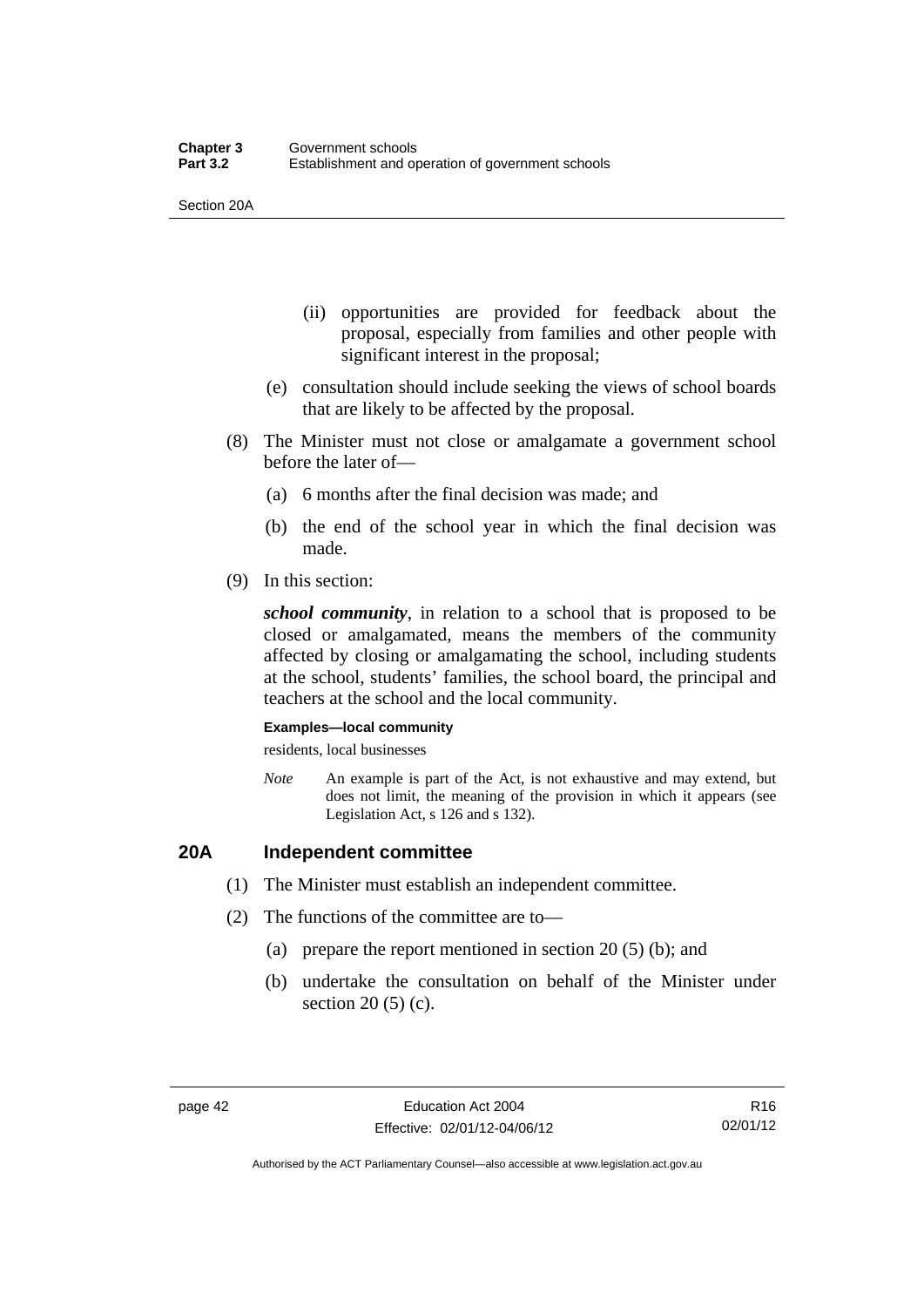- (3) The committee must consist of 3 people selected after consultation with the appropriate standing committee.
- (4) In this section:

#### *appropriate standing committee* means—

- (a) the standing committee of the Legislative Assembly nominated by the Speaker for this section; or
- (b) if no nomination under paragraph (a) is in effect—the standing committee of the Legislative Assembly responsible for the consideration of educational issues.

## **20B Impacts of closing or amalgamating schools**

- (1) An assessment under section 20 (5) (b) must include information about the following educational, economic, environmental and social impacts in relation to closing or amalgamating a school:
	- (a) the following educational impacts:
		- (i) the range, quality and depth of education programs;
		- (ii) the age and condition of school infrastructure, facilities and resources;
		- (iii) teaching resources and workloads;
		- (iv) social and learning environment for children;
		- (v) extracurricular activities;
		- (vi) parent participation in school;
		- (vii) out-of-hours school programs;
		- (viii) findings of research studies on school size;
			- (ix) student literacy and numeracy outcomes;
			- (x) other educational outcomes;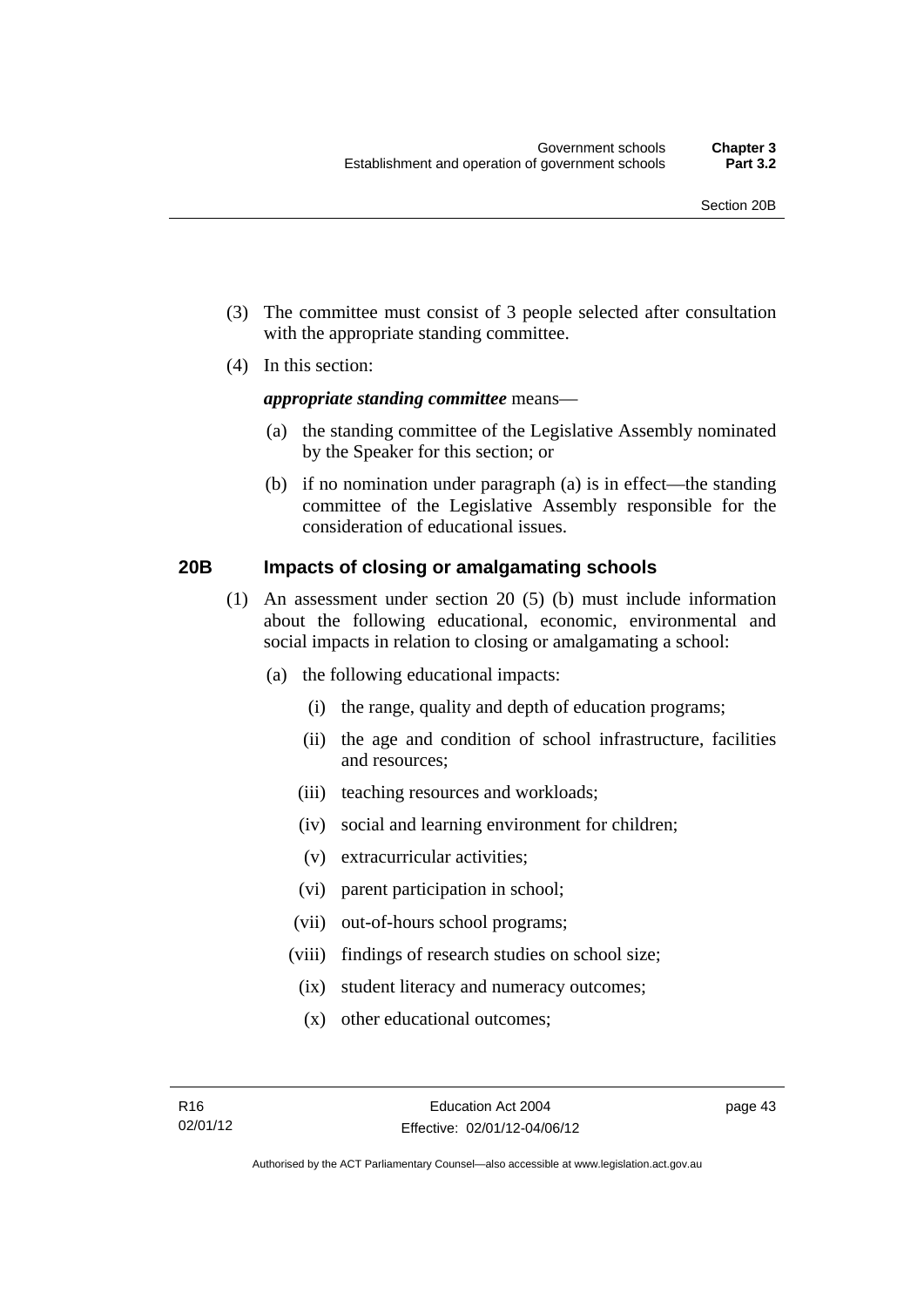Section 20B

- (xi) student outcomes, especially those of parents who have a low income, are Indigenous or from a non-English speaking background or with disabilities;
- (xii) access to public education;
- (xiii) school enrolments;
- (b) the following economic impacts:
	- (i) recurrent and capital savings and costs, including one-off savings and costs, of closing or amalgamating the school for the Territory, including—
		- (A) staffing and resources; and
		- (B) school bus transport; and
		- (C) traffic and safety arrangements; and
		- (D) building maintenance and security;
	- (ii) financial impact on parents, including transport and travel time;
	- (iii) financial impact on local business including ongoing viability;
	- (iv) a comparison of the cost, per student, to operate the school with the cost, per student, to operate other ACT government schools and average cost across all ACT government schools;
- (c) the following environmental impacts:
	- (i) traffic congestion;
	- (ii) air pollution;
	- (iii) greenhouse gas emissions;
	- (iv) noise levels;
	- (v) open green space adjacent to the school site;

R16 02/01/12

Authorised by the ACT Parliamentary Counsel—also accessible at www.legislation.act.gov.au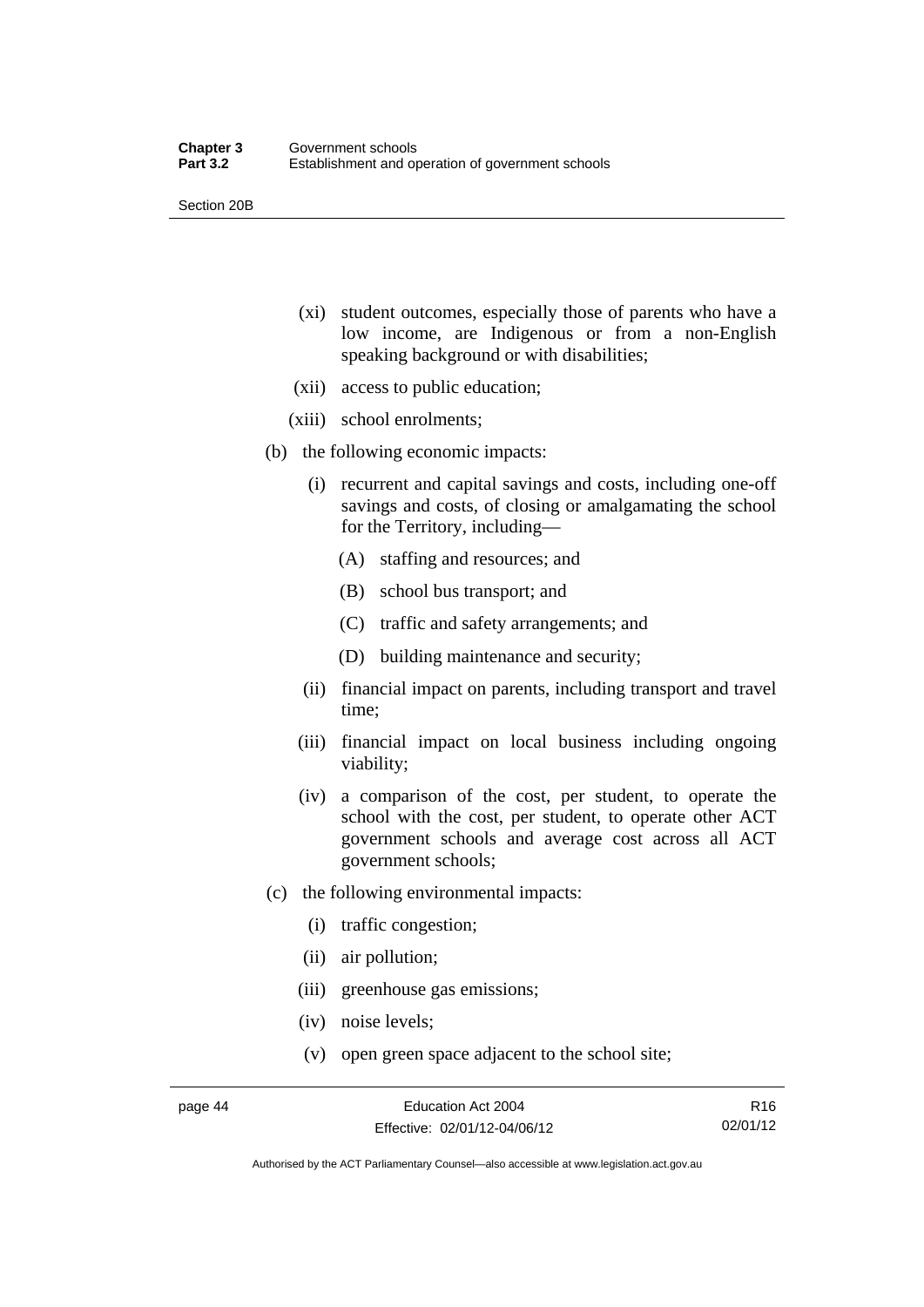- (d) the following social impacts:
	- (i) demographic projections of parents with school-age children, including taking into account expected land releases;
	- (ii) implications for parents who have a low income, are Indigenous or from a non-English speaking background or of students with disabilities;
	- (iii) safety of children walking or cycling to school;
	- (iv) neighbourhood community facilities;
	- (v) access to recreational and leisure facilities;
	- (vi) provision of government services;
	- (vii) community support networks;
	- (viii) local employment;
		- (ix) heritage values of school buildings.
- (2) An assessment may include information about any other impacts in relation to closing or amalgamating the school.

## **21 Operation of government schools**

- (1) The director-general is responsible to the Minister for the operation of government schools.
- (2) Government schools are to be publicly owned and operated by the Territory itself.
- (3) The director-general must establish procedures that give priority to the enrolment of children in the government school in their neighbourhood.
- (4) The principal of a government school is responsible for—
	- (a) educational leadership and management of the school; and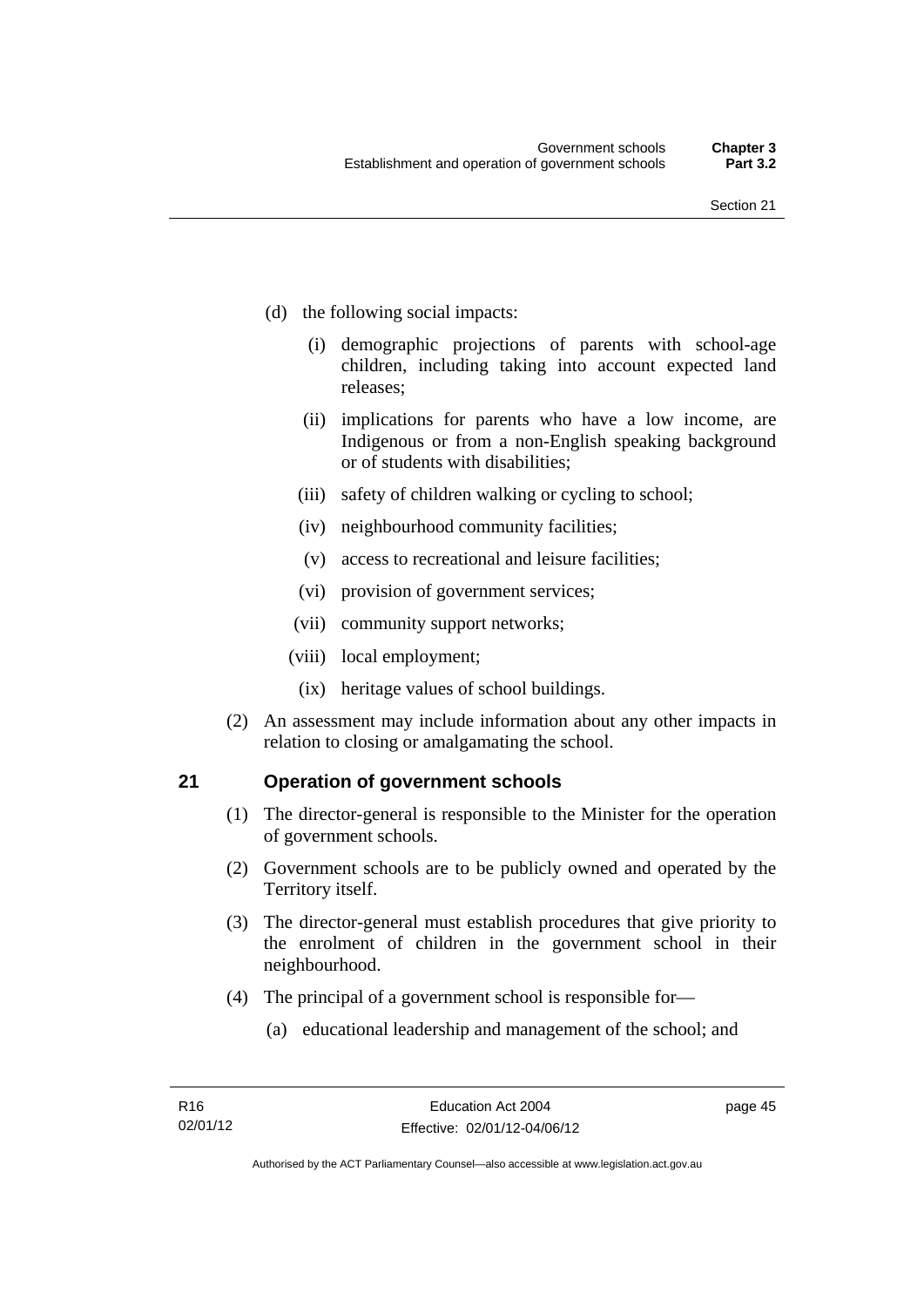- (b) educational outcomes for students at the school; and
- (c) providing support to the school board in the carrying out of its functions; and
- (d) contributing to the development and implementation of educational policies and strategies.
- (5) The principal of a government school must make available to parents of students at the school, and to the staff and students of the school, information about the school's educational programs and policies, and the school's operation.

## **22 Investigation of complaints—government schools**

- (1) The director-general must develop and implement a complaints policy for government schools.
- (2) The director-general must, as soon as practicable, investigate any complaint about the administration, management and operation of government schools that, in the director-general's opinion, is not a frivolous or vexatious complaint.
- (3) The director-general must, in an annual report under the *Annual Reports (Government Agencies) Act 2004* for a financial year, include details about the number of complaints investigated by the director-general under this section in that financial year.

## **23 Review of government school system**

The director-general must regularly review, and report to the Minister on, the government school system as a whole.

## **24 Review of operation of government schools**

- (1) The director-general must ensure that—
	- (a) the effectiveness of each government school is reviewed at least once every 5 years; and
	- (b) a report of the review is prepared.

R16 02/01/12

Authorised by the ACT Parliamentary Counsel—also accessible at www.legislation.act.gov.au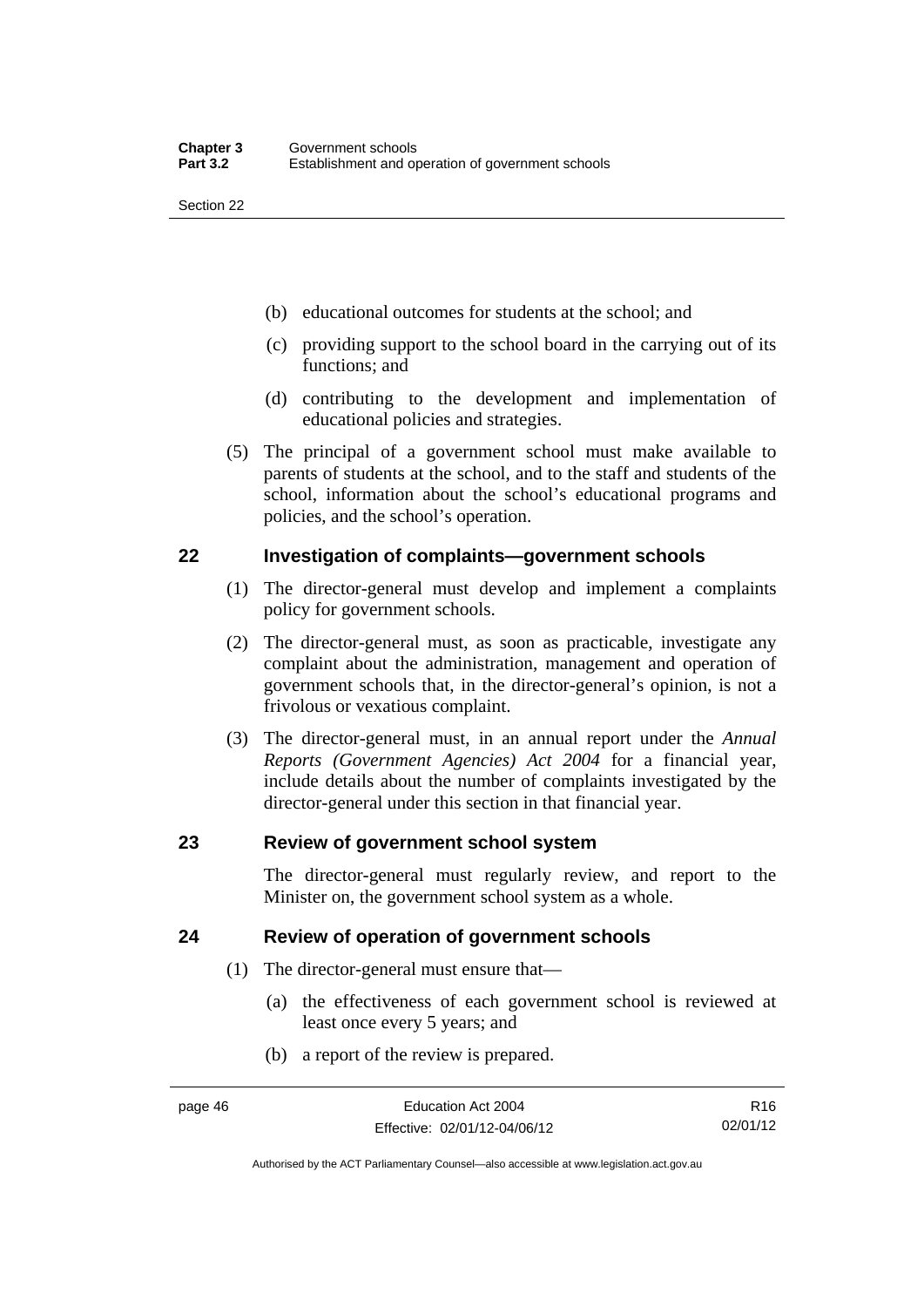- (2) The director-general must ensure that a review seeks the input of the local community served by the school.
- (3) A review must take into account the views of—
	- (a) the parents of students at the school; and
	- (b) the teachers at the school; and
	- (c) the students at the school.
- (4) The director-general must make the report of a review of a school available to—
	- (a) the parents of students at the school; and
	- (b) the staff of the school; and
	- (c) the students at the school.

## **25 Reporting to parents—government schools**

- (1) The principal of a government school must set up procedures for giving reports to the parents of a student enrolled at the school about the student's academic progress and social development at the school.
- (2) A report must be given to the student's parents at least twice a year.

## **26 Education to be free**

- (1) Education in government schools is to be free and no fees are chargeable for it.
- (2) Subsection (1) does not apply—
	- (a) in relation to course money paid to a registered provider; or
	- (b) to people who hold a temporary visa under the *Migration Act 1958* (Cwlth), section 30 (2).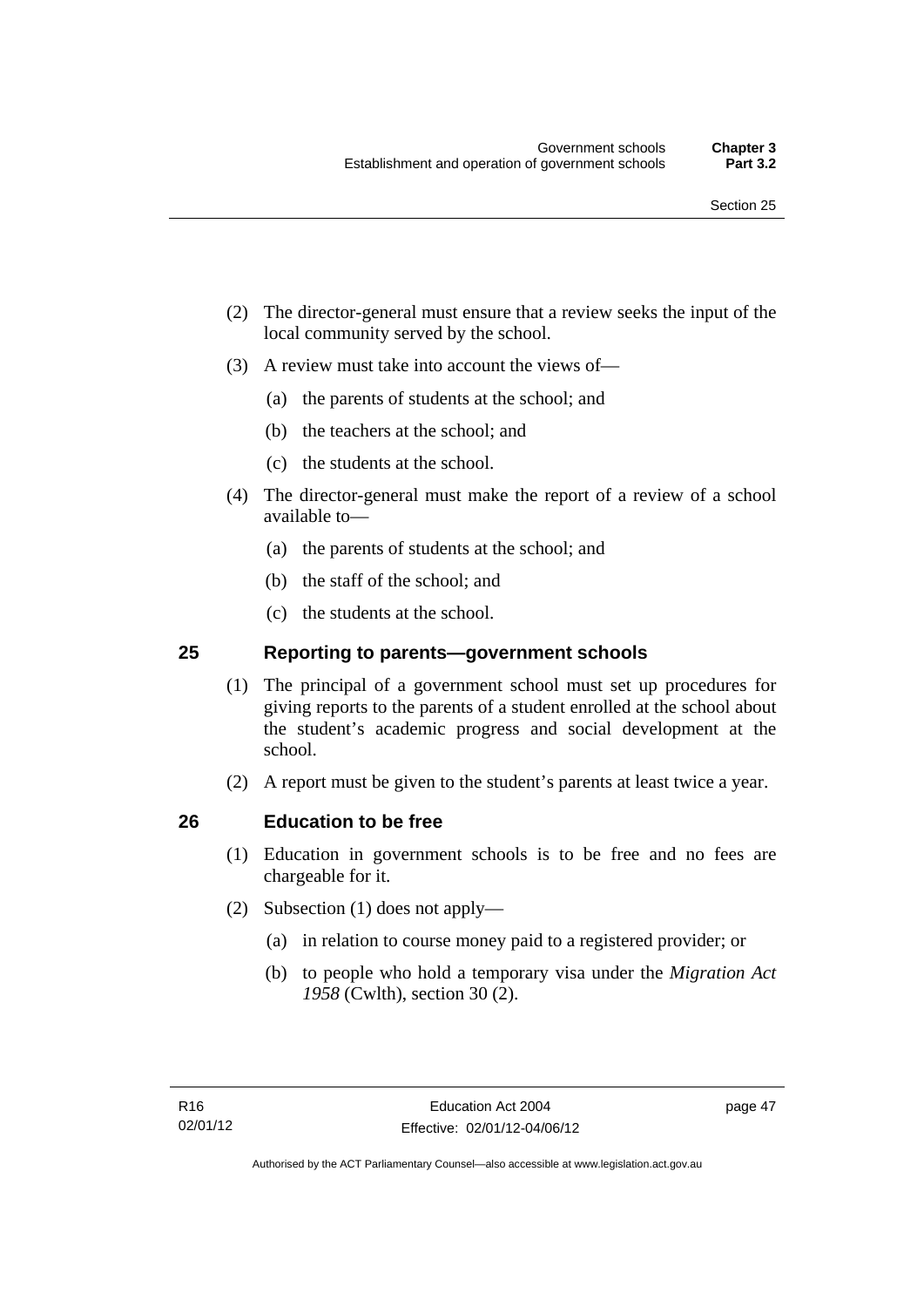(3) In subsection (2):

*course money*—see the *Education Services for Overseas Students Act 2000* (Cwlth), section 7.

*registered provider*—see the *Education Services for Overseas Students Act 2000* (Cwlth), section 5.

## **27 Voluntary financial contributions**

- (1) The school board of a government school may ask the parents of a student enrolled at the school, or anyone else, to make a financial contribution to the school.
- (2) The following principles apply in relation to financial contributions:
	- (a) each contribution is to be voluntary;
	- (b) a student at the school is not to be refused benefits or services because the student's parents do not make a contribution;
	- (c) a student is not to be approached or harassed for contributions;
	- (d) any record of contributions is confidential.
- (3) If the school board asks the parents of a student enrolled at the school to make a financial contribution, the school board must tell the parents about the principles that apply in relation to financial contributions.

## **28 Secular education**

- (1) Education in government schools is to be non-sectarian, secular education.
- (2) Secular education in government schools may include the study of different religions as distinct from education in a particular religion.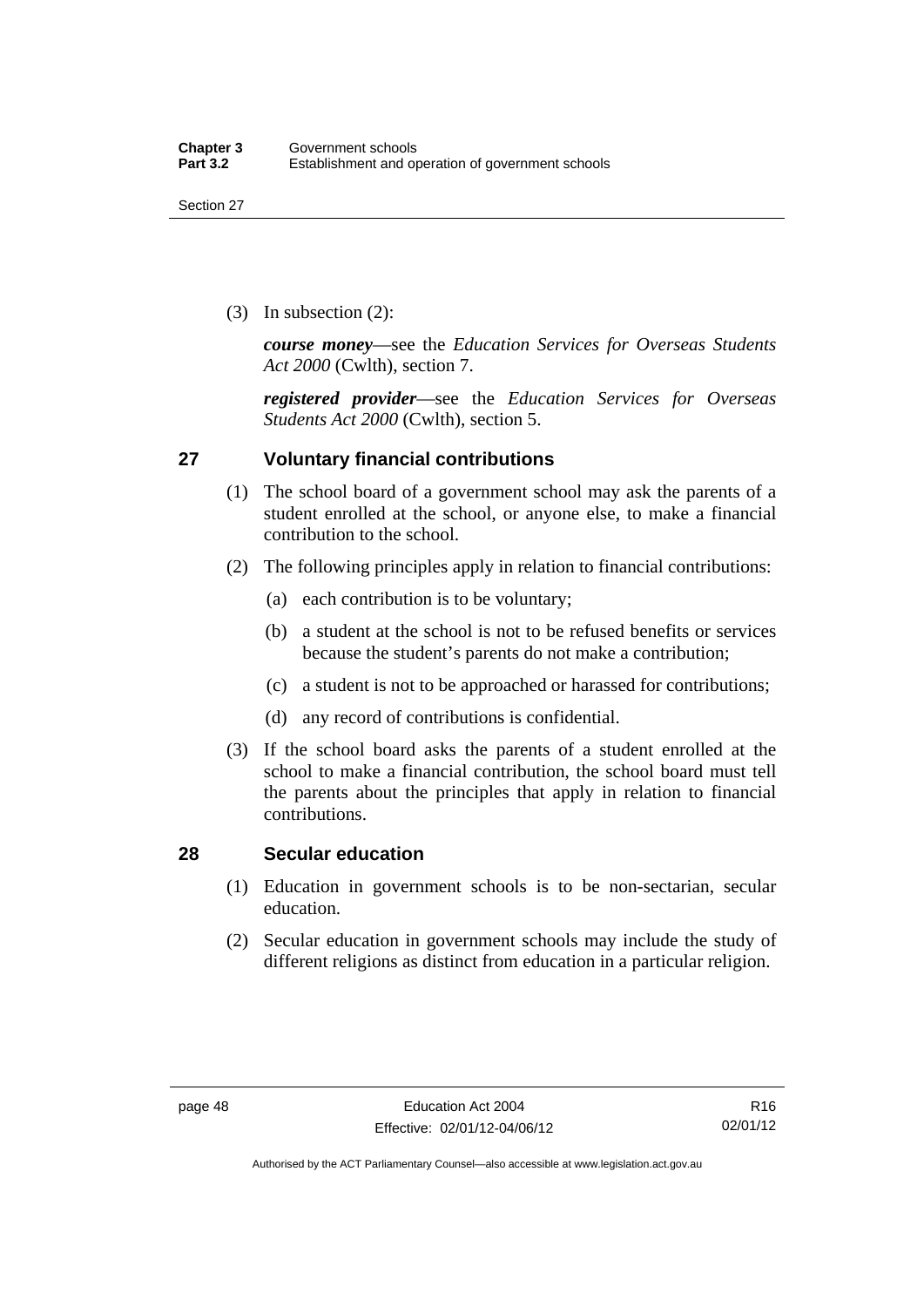## **29 Religious education**

- (1) If parents of children at a government school ask the principal for their children to receive religious education in a particular religion, the principal must ensure that reasonable time is allowed for their children's religious education in that religion.
- (2) The principal must ensure that the educational program continues for students at the school not attending religious education.
- (3) Religious education must be authorised by the religious body to which the person providing the instruction belongs.
- (4) Students attending a religious education class at a government school must be separated from other students at the school while the class is held.
- (5) In this section:

*religious education* means education in a particular religion as distinct from the study of different religions.

## **30 Curriculum**

- (1) The director-general must decide the curriculum requirements for students attending government schools (other than in years 11 and 12).
- (2) For subsection (1), the requirements include the framework of the curriculum and the principles on which the curriculum is based.

### **31 Approved educational courses for students at government schools**

- (1) The director-general may approve educational courses for a student enrolled at a government school that may be provided to the student at a place other than the school.
- (2) An approval may be subject to conditions.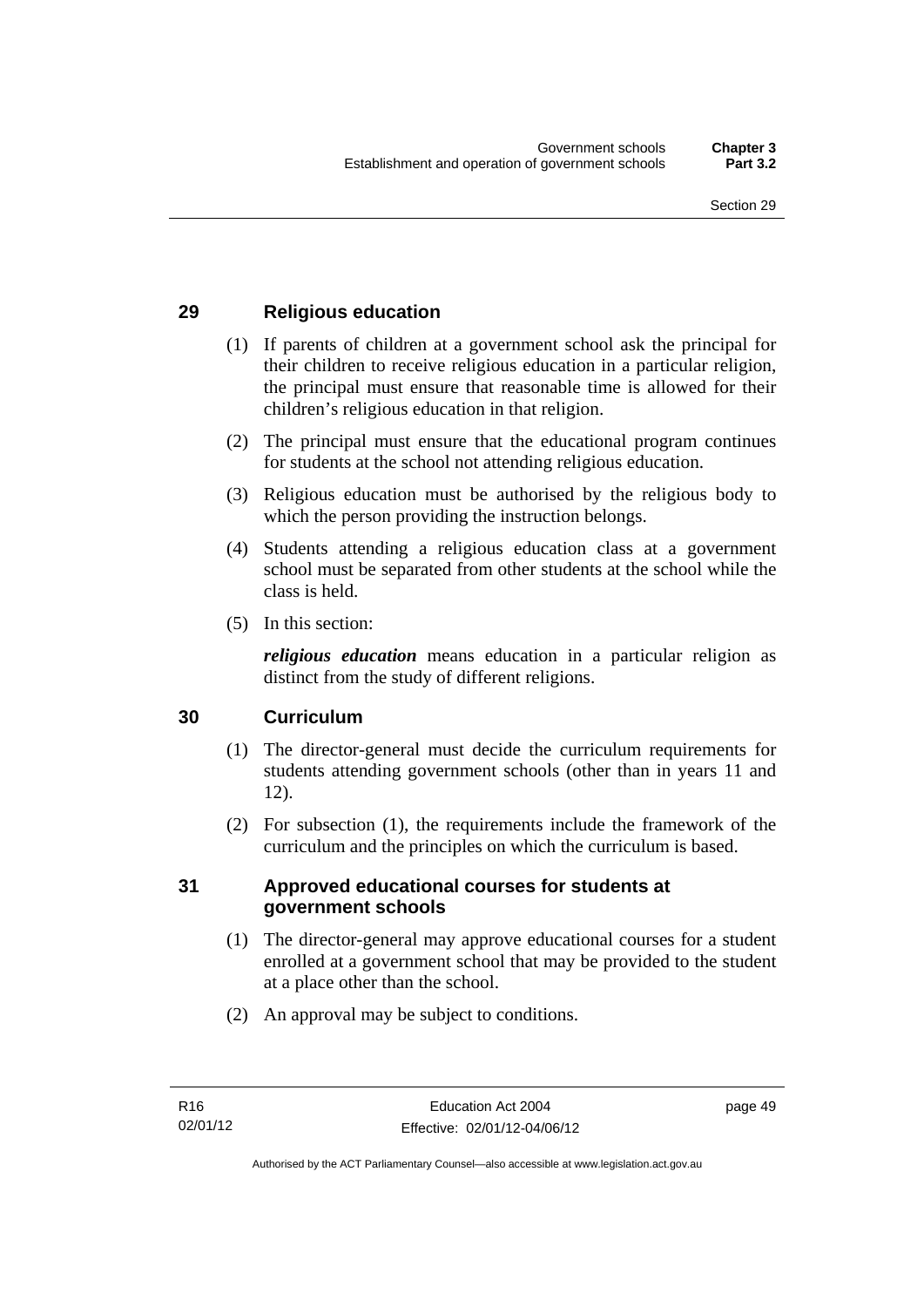- (3) However, the director-general may approve an educational course only if satisfied that—
	- (a) the standard of the course is appropriate; and
	- (b) there are adequate facilities for conducting the course; and
	- (c) the premises where the course is to be conducted comply with any relevant Territory laws about health and safety standards.

page 50 Education Act 2004 Effective: 02/01/12-04/06/12

R16 02/01/12

Authorised by the ACT Parliamentary Counsel—also accessible at www.legislation.act.gov.au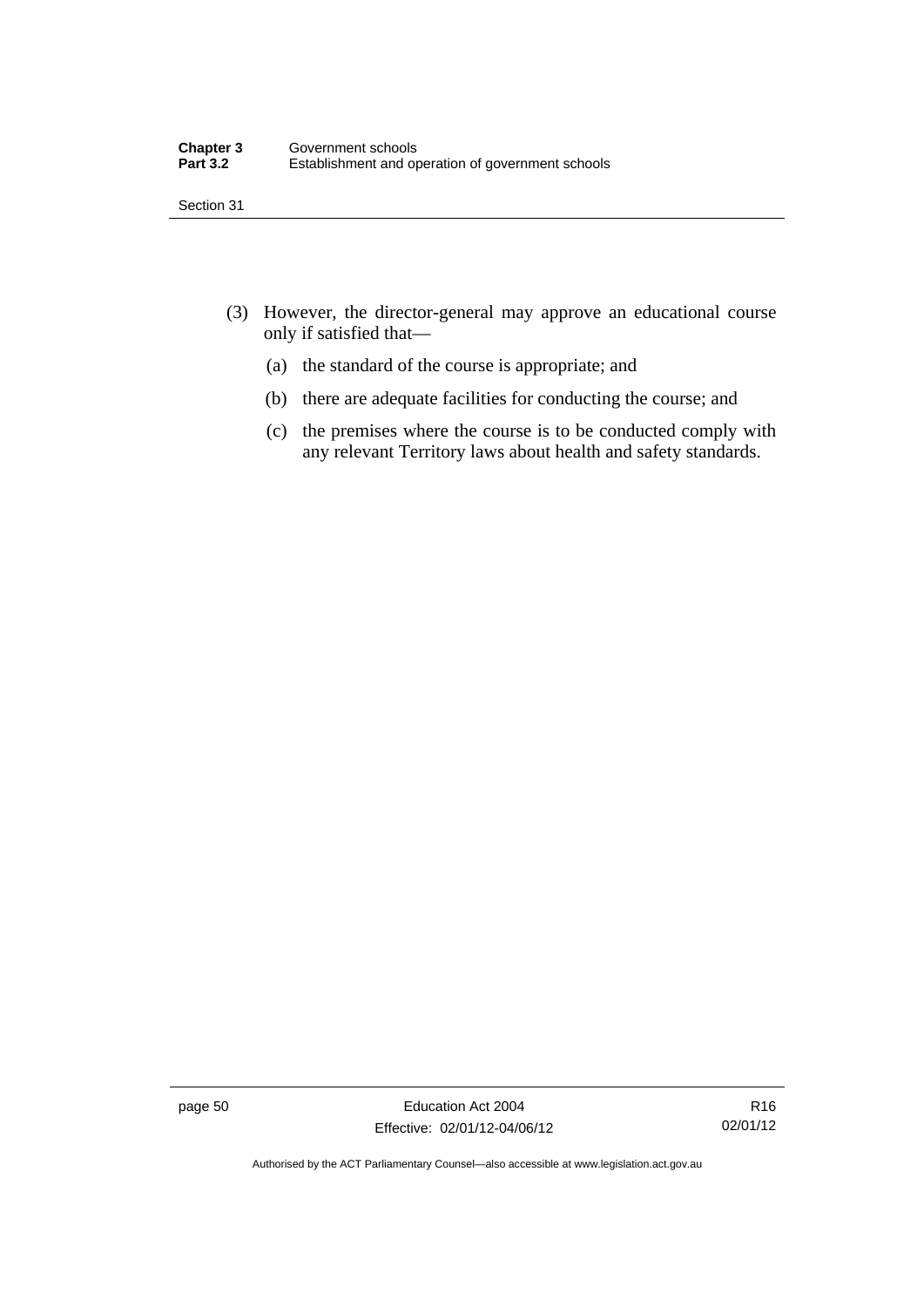# **Part 3.3 Attendance at government schools**

## **32 Keeping of register of enrolments and attendances for government schools**

 (1) The principal of a government school, or the person giving an approved educational course (government), commits an offence if the principal or person fails to keep a register of enrolments and attendances.

Maximum penalty: 10 penalty units.

(2) An offence against this section is a strict liability offence.

## **33 Keeping records of enrolment and attendances for government schools**

- (1) The principal of a government school, or the person giving an approved educational course (government), must ensure that the following information is entered in the register of enrolments and attendances:
	- (a) the full name of each student enrolled at the school or course;
	- (b) a record of the attendance or nonattendance of the student at the school or course on every day when the school or course is open for attendance.

Maximum penalty: 10 penalty units.

- (2) The principal of a government school, or the person giving an approved educational course (government), commits an offence if—
	- (a) the principal or person makes an entry in the register of enrolments and attendances; and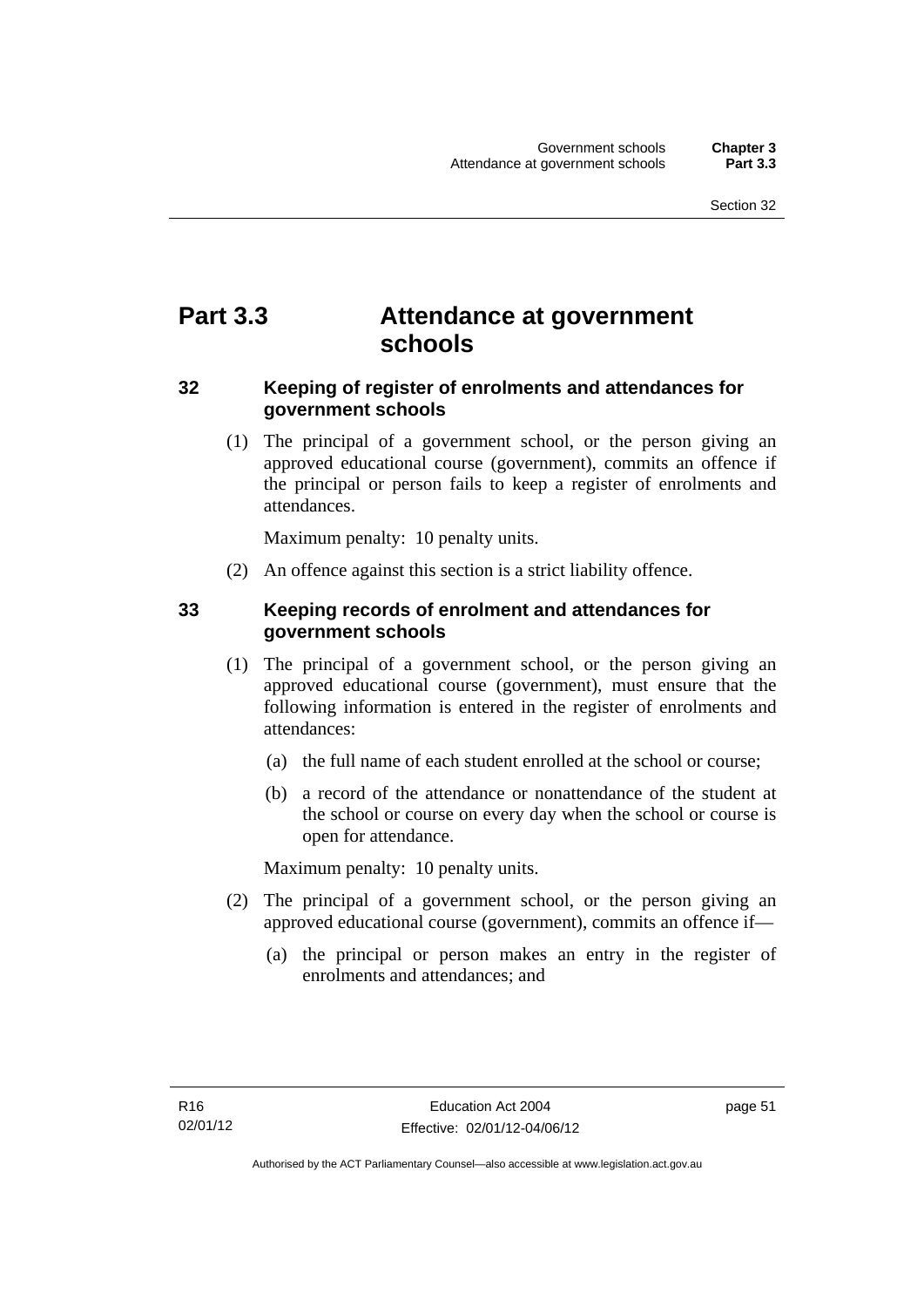(b) the principal or person is reckless about whether the entry is correct.

Maximum penalty: 10 penalty units.

(3) An offence against subsection (1) is a strict liability offence.

## **34 Inspection of register of enrolment and attendances for government schools**

- (1) The principal of a government school, or the person giving an approved educational course (government), commits an offence if—
	- (a) an authorised person (government) asks the principal or person to make the register of enrolments and attendances available to the authorised person; and
	- (b) the principal or person fails to make the register available as asked.

Maximum penalty: 10 penalty units.

- (2) The principal of a government school, or the person giving an approved educational course (government), commits an offence if—
	- (a) the director-general or an authorised person (government) asks the principal or the person to give the director-general or authorised person stated information about enrolments or attendances of students at the school or course during a stated period or at a stated time; and
	- (b) the principal or person fails to give the information in accordance with the request.

Maximum penalty: 50 penalty units

 (3) An authorised person (government) may make copies of the register of enrolments and attendances or any part of the register.

R16 02/01/12

Authorised by the ACT Parliamentary Counsel—also accessible at www.legislation.act.gov.au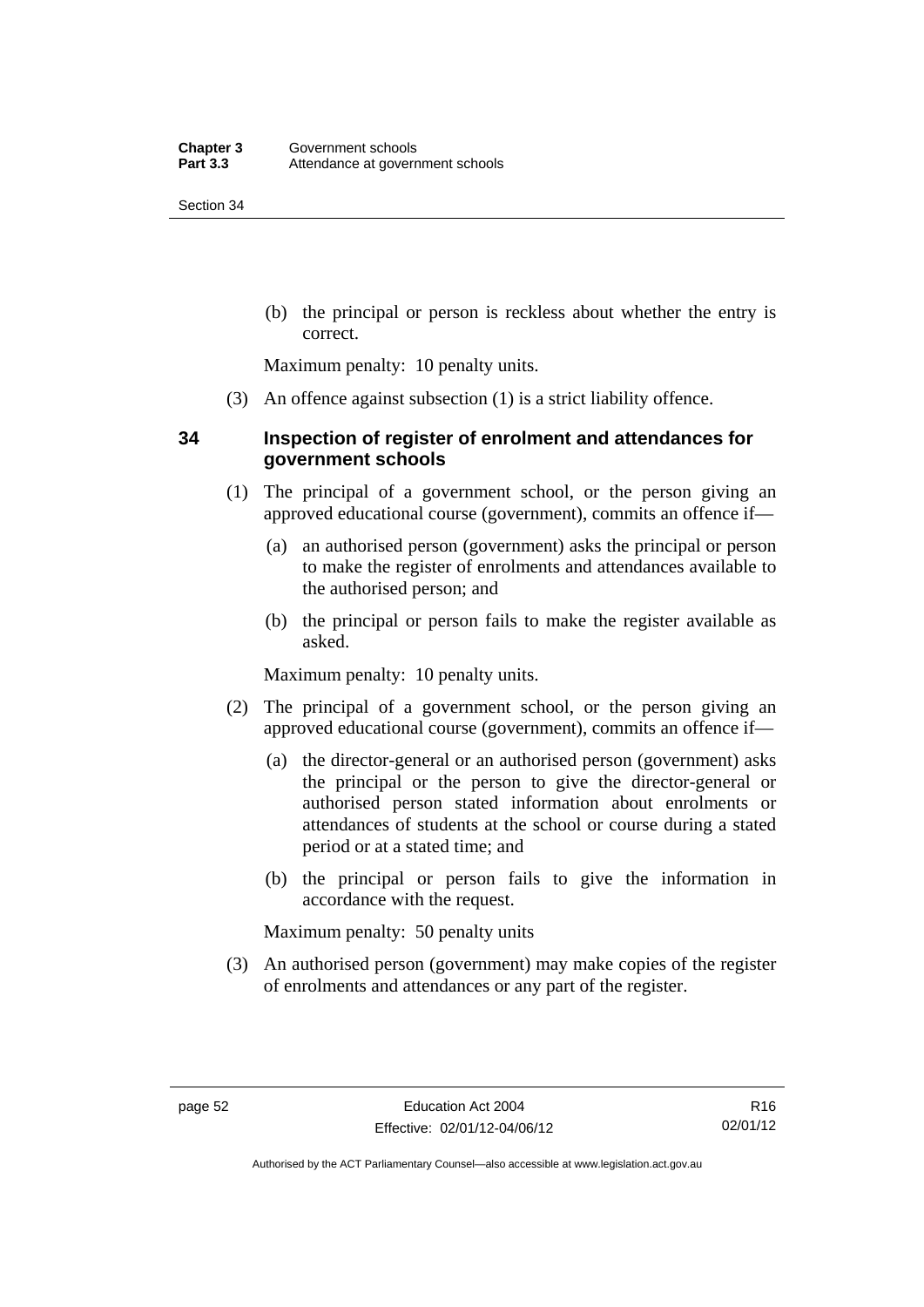- (4) The principal of a government school, or the person giving an approved educational course (government), must take reasonable steps to assist an authorised person (government) in exercising functions under this section.
- (5) An offence against this section is a strict liability offence.

## **35 Procedures to encourage school attendance at government schools**

- (1) The principal of a government school must set up procedures—
	- (a) to encourage students to attend school regularly; and
	- (b) to help parents to encourage their children to attend school regularly.
- (2) The principal must refer parents and children to support services that encourage children to attend school regularly when the procedures mentioned in subsection (1) are not successful.
- (3) If a student enrolled at a government school has not been attending school regularly, the principal of the school may, by written notice, require the student's parents and the child to meet with an authorised person at a stated place and time.

## **36 Suspension, exclusion or transfer of student by director-general**

- (1) This section applies if—
	- (a) a student attending a government school—
		- (i) is persistently and wilfully noncompliant; or
		- (ii) threatens to be violent or is violent to another student attending the school, a member of the staff of the school or anyone else involved in the school's operation; or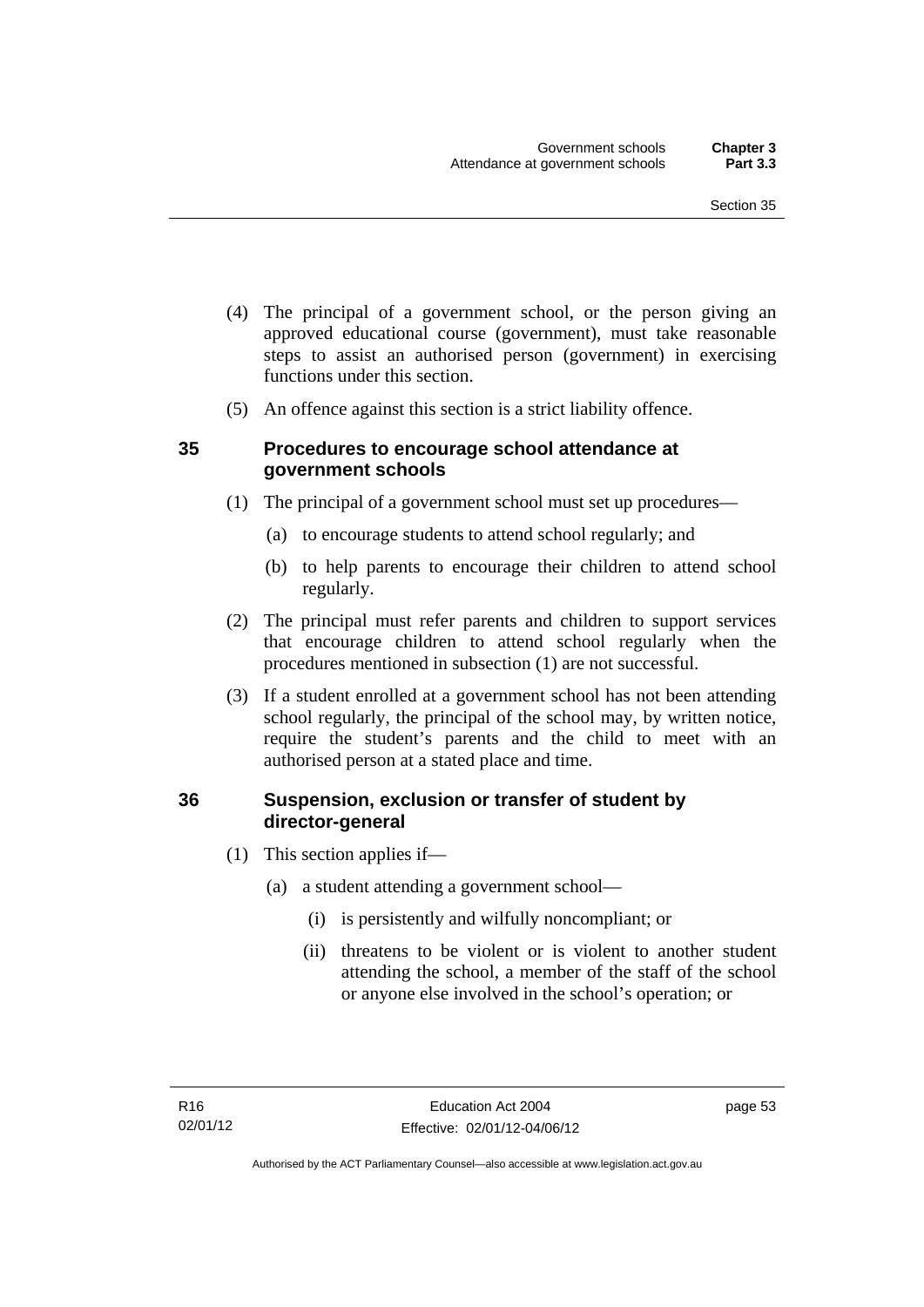- (iii) acts in a way that otherwise threatens the good order of the school or the safety or wellbeing of another student attending the school, a member of staff of the school or anyone else involved in the school's operation; or
- (iv) displays behaviour that is disruptive to the student's learning or that of other students; and
- (b) the principal of the school is satisfied that action should be taken under this section.
- (2) The principal may recommend to the director-general that the director-general—
	- (a) suspend the student from the school for a stated period of not longer than 20 days; or
	- (b) transfer the student to another government school; or
	- (c) exclude the student from all government schools.
- (3) After considering the principal's recommendation, the director-general may—
	- (a) give effect to the recommendation; or
	- (b) take any other action mentioned in subsection (2) that the director-general considers appropriate; or
	- (c) suspend the student for not longer than 20 days.
- (4) The director-general may exclude the student only if—
	- (a) the student's parents have been given an opportunity to be consulted, and told in writing, about the proposed exclusion of the child and the reasons for it; and
	- (b) the student has been given a reasonable opportunity to attend counselling, undertake relevant educational programs or receive other appropriate assistance; and

Authorised by the ACT Parliamentary Counsel—also accessible at www.legislation.act.gov.au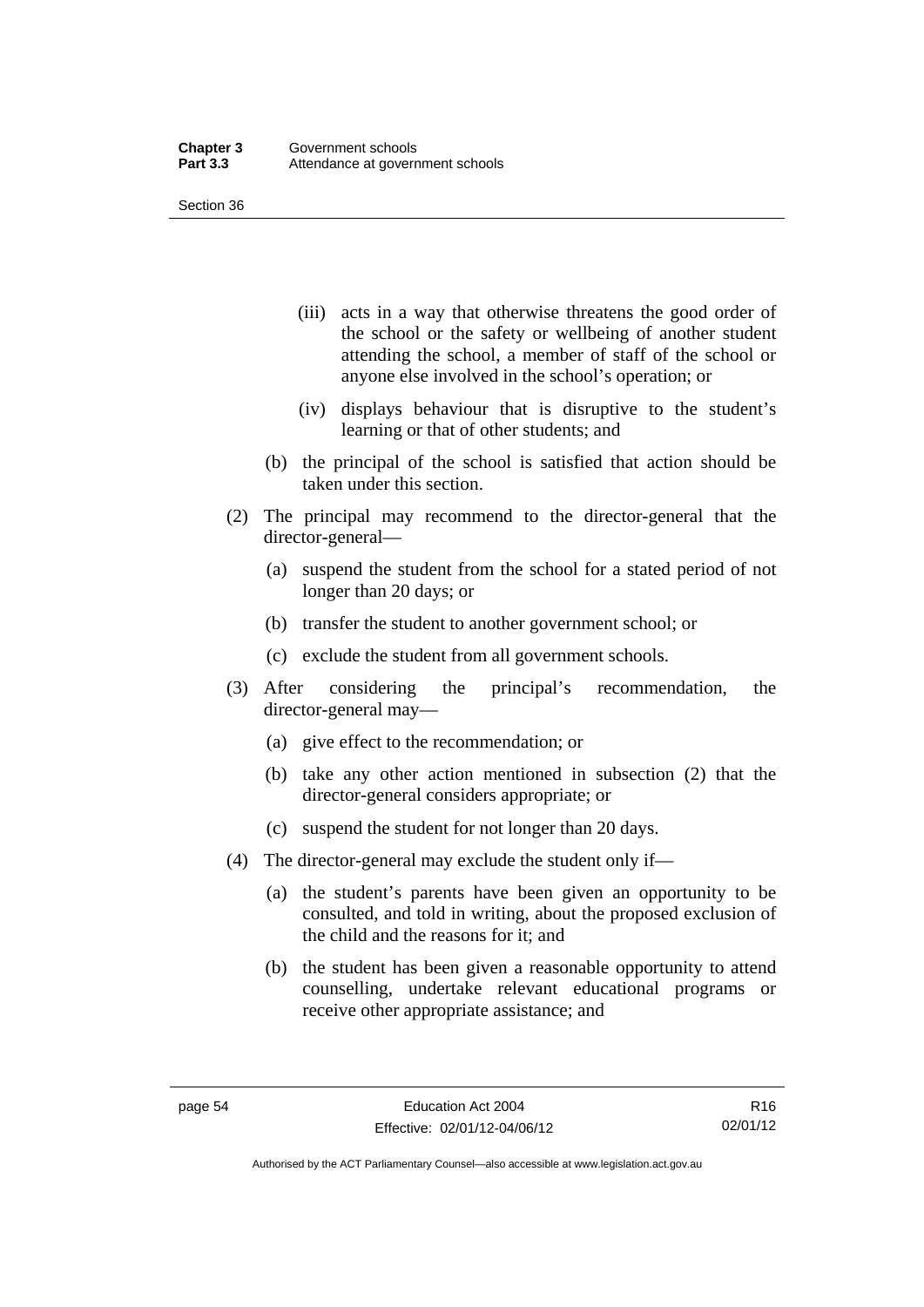- (c) as far as the student's maturity and capacity for understanding allow, the participation of the student has been sought, and any views of the student considered, in deciding whether to exclude the student; and
- (d) the student has been given sufficient information about the decision-making process, in a language and way that the student can understand, to allow the student to take part in the process; and
- (e) the student has been offered alternatives for continuing the student's education during the exclusion.
- (5) The director-general may suspend or transfer the student only if—
	- (a) the student's parents have been given an opportunity to be consulted, and told in writing, about the proposed suspension or transfer of the student and the reasons for it; and
	- (b) as far as the student's maturity and capacity for understanding allow, the participation of the student has been sought, and any views of the student considered, in deciding whether to suspend or transfer the student; and
	- (c) the student has been given sufficient information about the decision-making process, in a language and way that the student can understand, to allow the student to take part in the process; and
	- (d) the student has been given a reasonable opportunity to continue the child's education during the suspension.
- (6) Despite subsection (5), the director-general may immediately suspend the student for not longer than 5 days if, in the director-general's opinion, the circumstances are of such urgency or seriousness to require the child's immediate suspension.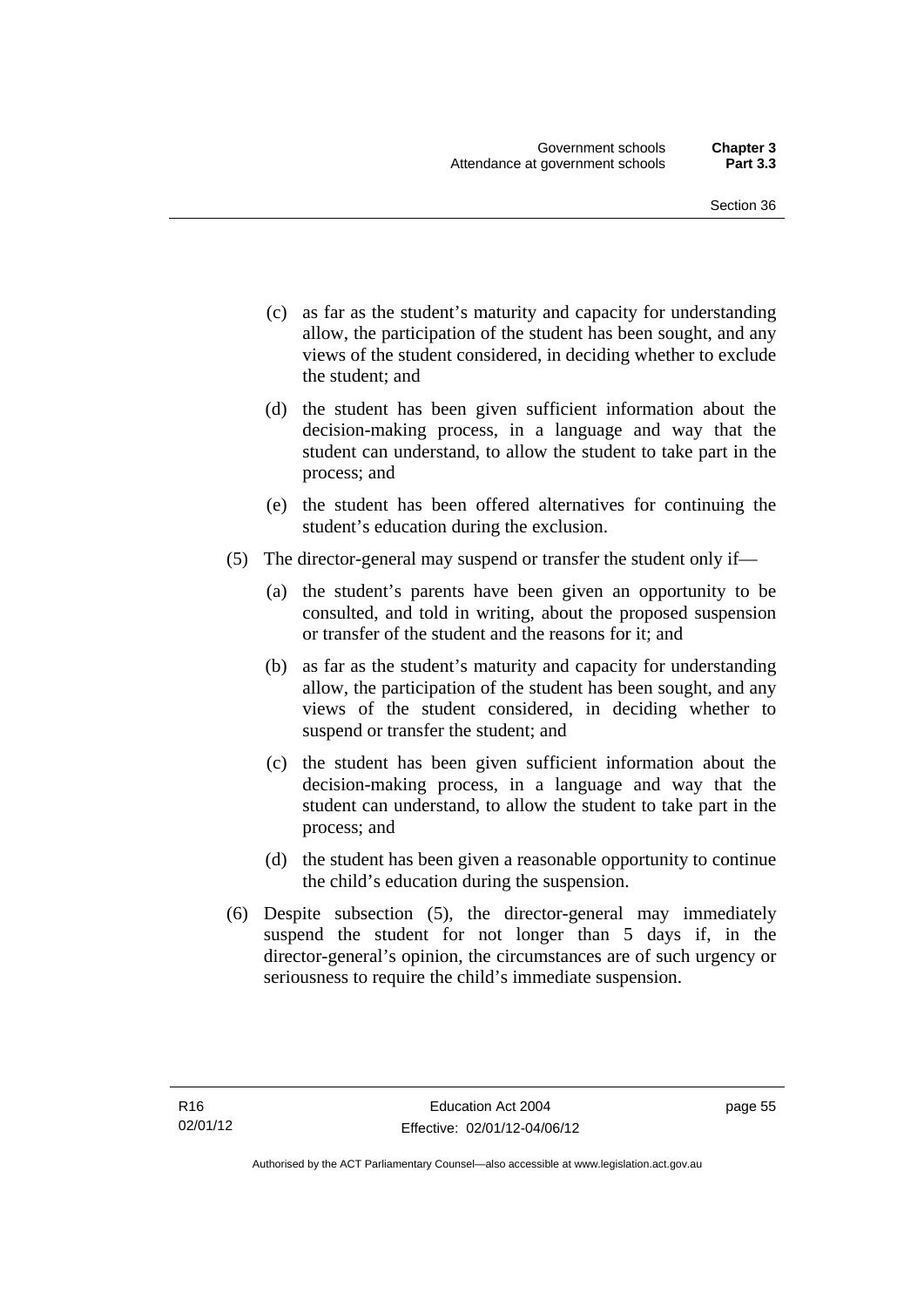- (7) However, before suspending the student under subsection (6), the director-general must comply with the requirements of subsection  $(5)$  (a) to (d) to the extent that it is practicable and appropriate to do so.
- (8) To remove any doubt, the director-general may suspend the student under subsection (6) while deciding what other action (if any) should be taken in relation to the student under this section.
- (9) If the student is suspended for 7 or more school days in a school term (whether or not consecutive school days), the director-general must ensure that the student is given a reasonable opportunity to attend appropriate counselling.
- (10) The director-general may delegate the director-general's power to suspend a student from a government school for not longer than 15 days to the principal of the school.
	- *Note* For the making of delegations and the exercise of delegated functions, see Legislation Act, pt 19.4.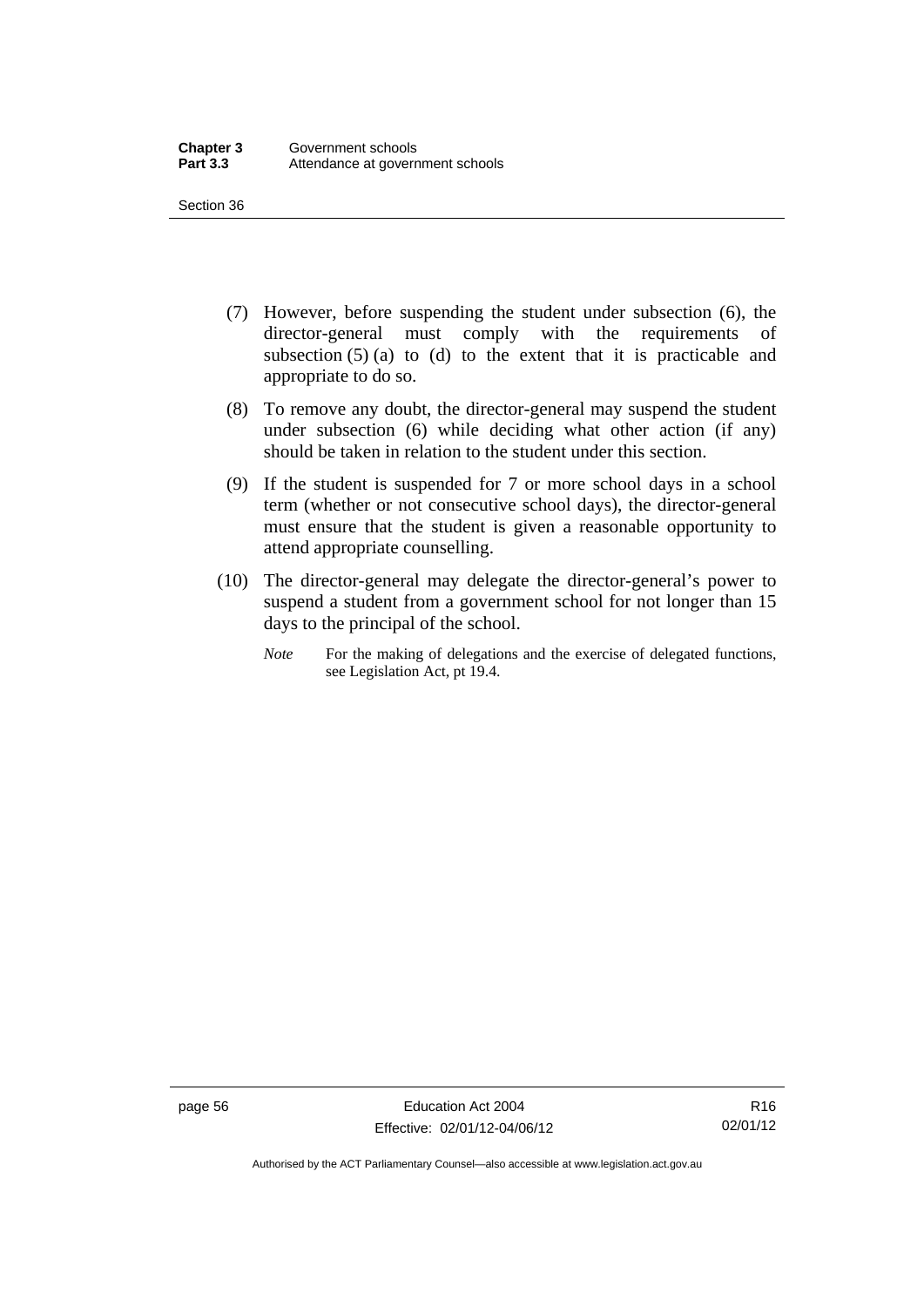# **Part 3.4 School boards of government schools**

## **Division 3.4.1 Interpretation**

## **37 Definitions for pt 3.4**

In this part:

*half-year* means a period of 6 months ending on 30 June or 31 December.

*money*, of a school, means money allocated to the school by the director-general or otherwise received by the school.

#### **Examples of money otherwise received**

voluntary financial contributions, other donations and sponsorships

*Note* An example is part of the Act, is not exhaustive and may extend, but does not limit, the meaning of the provision in which it appears (see Legislation Act, s 126 and s 132).

*parents and citizens association*, of a school, means

- (a) the entity declared under section 40 (Declaration of parents and citizens associations in certain circumstances) to be the parents and citizens association of the school; or
- (b) if there is no declaration under that section for the school—the parents and citizens association incorporated under the *Associations Incorporation Act 1991* or the *Associations Incorporation Act 1953* (repealed) in relation to the school.

*prescribed period*, for a term of office of a member of a school board (other than the principal), means the period—

- (a) beginning on whichever of the following is later:
	- (i) 1 April in the year of the member's election or appointment;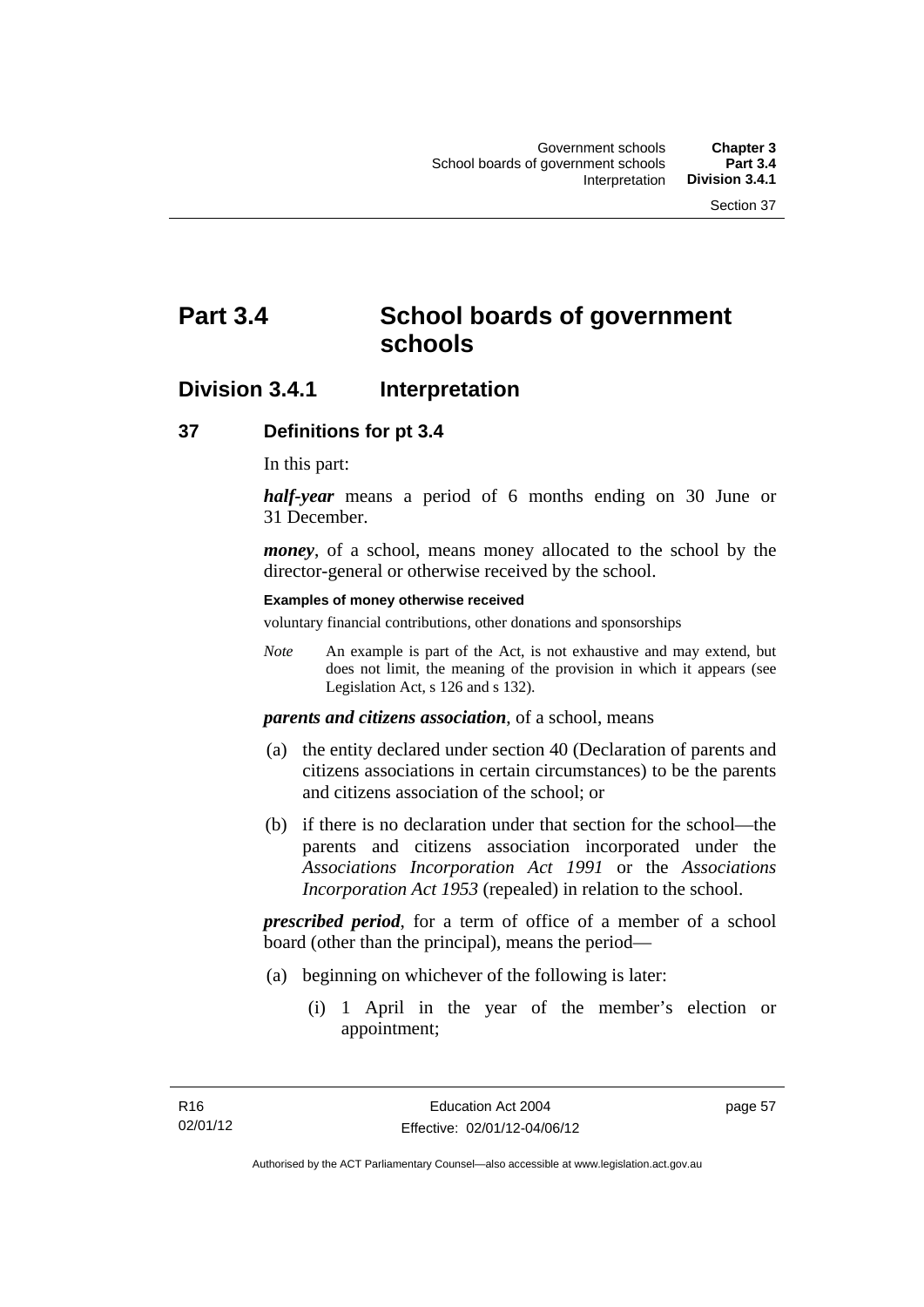- (ii) the date of the member's election or appointment; and
- (b) ending at the end of the March at least 12 months, and not more than 24 months, after the beginning of the period.

*school* means a government school.

*small school* means a school (other than a school-related institution) where fewer than 4 teachers are employed.

*student* means a student who attends classes at a school for at least 12 hours per week.

## **Division 3.4.2 Establishment and membership**

## **38 Establishment of school boards**

A school board is established for each government school.

### **39 Functions of school boards etc**

- (1) The functions of the school board of a government school are—
	- (a) to establish strategic direction and priorities for the school; and
	- (b) to monitor and review school performance and to report on it to the director-general, parents of students at the school and staff; and
	- (c) to develop, maintain and review curriculum for the school; and
	- (d) to develop and review education policies at the school; and
	- (e) to establish budgetary policies for the school and approve the school budget; and
	- (f) to establish policies for the efficient and effective use of school assets and the management of financial risk; and
	- (g) to develop relationships between the school and the community and between the school and community organisations; and

R16 02/01/12

Authorised by the ACT Parliamentary Counsel—also accessible at www.legislation.act.gov.au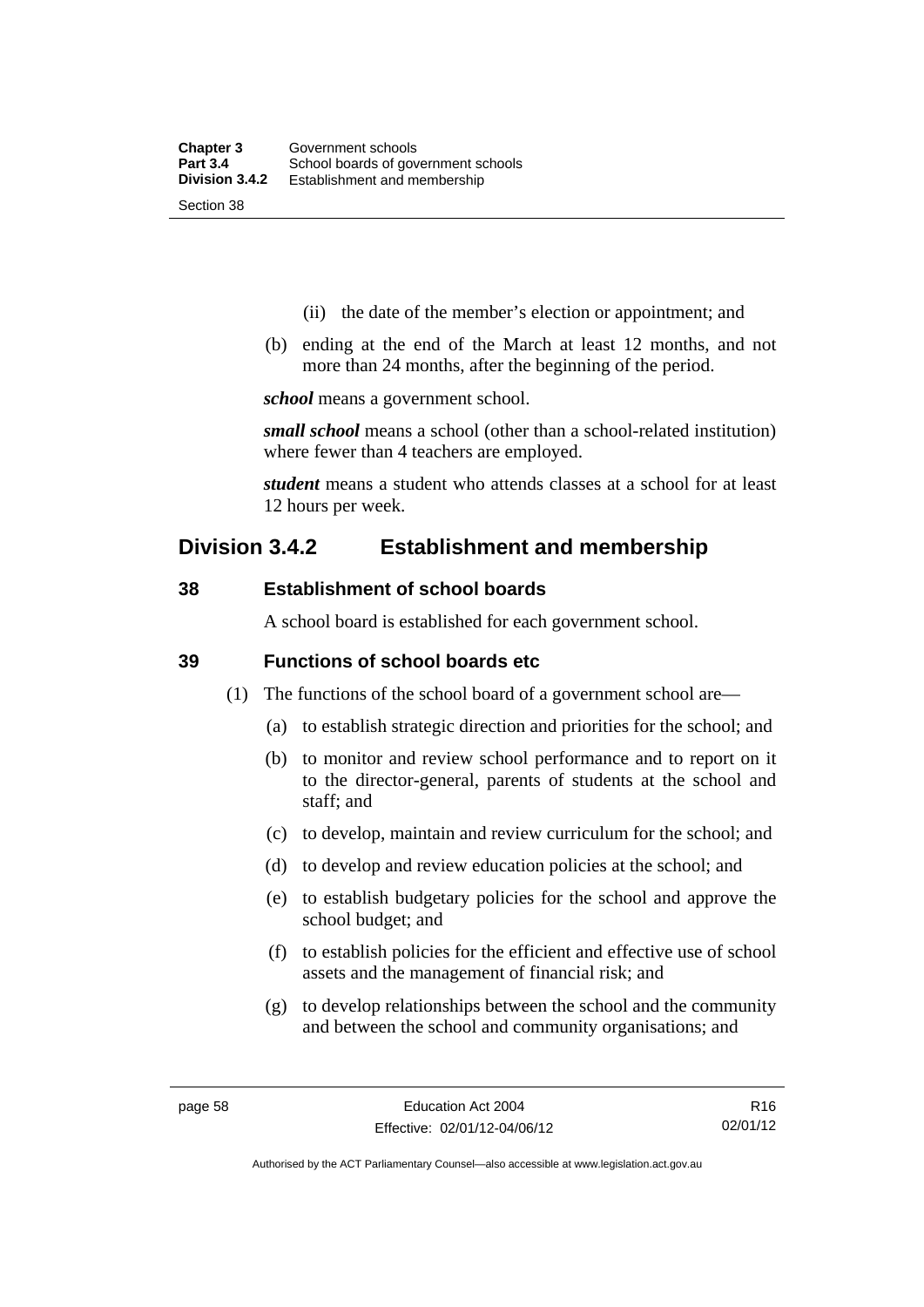- (h) to make recommendations to the director-general on issues affecting the school; and
- (i) to encourage parent participation in their children's learning; and
- (j) to exercise any other function given to the board under this Act or any other Territory law.
- (2) The director-general may give written directions to the school board about the exercise of its functions, either generally or in relation to a particular issue.
- (3) The director-general must, in an annual report under the *Annual Reports (Government Agencies) Act 2004* for a financial year, include particulars of any direction given by the director-general under this section in that financial year to a particular school board and not to school boards generally.
- (4) The school board must give effect to the director-general's directions.
- (5) The director-general is not required—
	- (a) to accept, or act in accordance with, a recommendation of the school board; or
	- (b) to carry out a policy decided by the school board.

## **40 Declaration of parents and citizens associations in certain circumstances**

 (1) If there is a dispute about the entity that should be the parents and citizens association of a government school, the director-general must call a meeting of parents of students at the school and interested members of the community to discuss the entity to be the representative of the parents and community.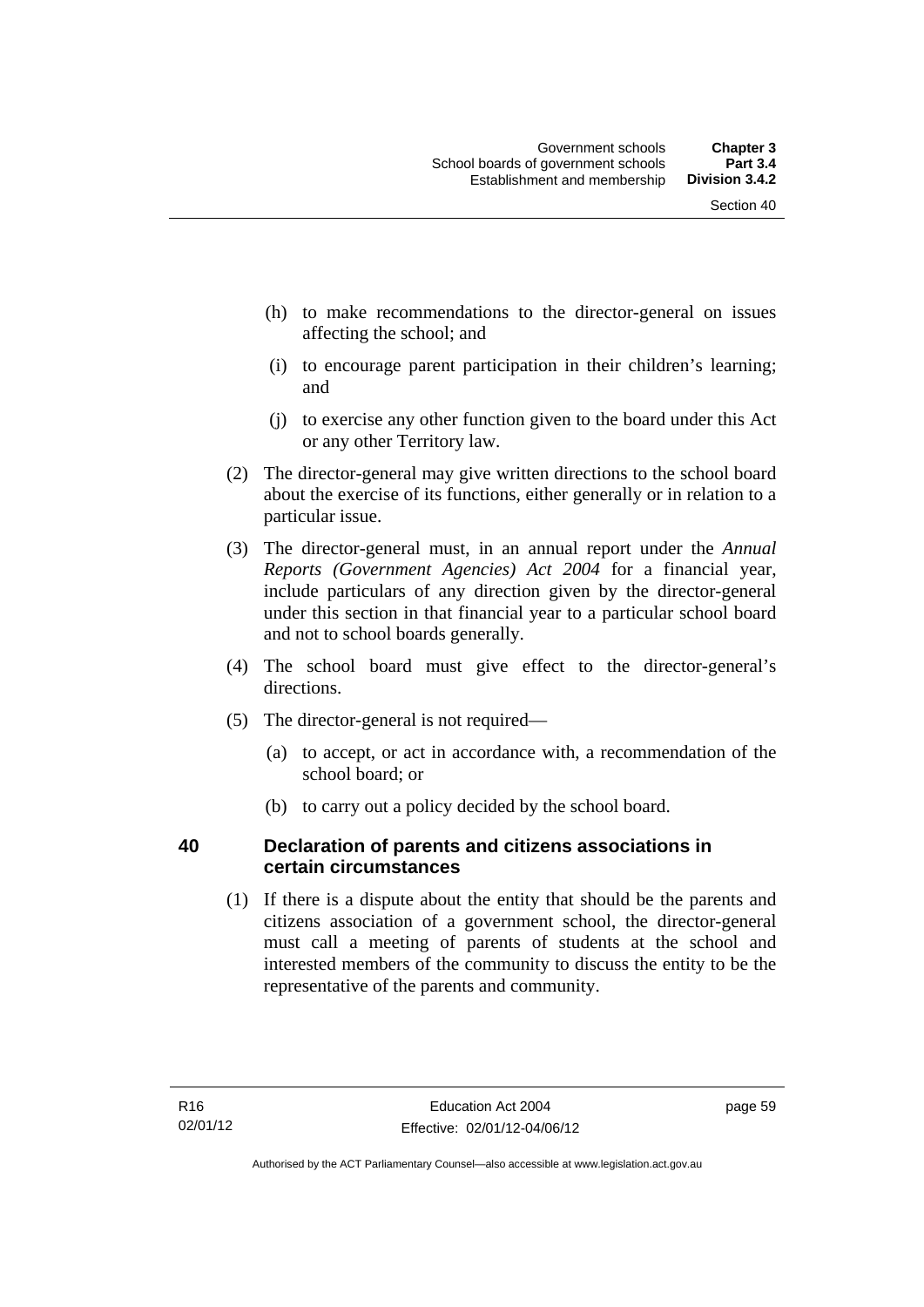- (2) If, in the director-general's opinion, it is appropriate in the circumstances to do so, the director-general may call a meeting of parents of students at a government school and interested members of the community to discuss the entity to be the representative of the parents and community.
- (3) The director-general may, after considering the outcome of a meeting under subsection (1) or (2) in relation to a government school, recommend to the Minister the entity to be the representative of the parents and community.
- (4) After receiving a recommendation under subsection (3), the Minister may declare an entity to be the parents and citizens association of a government school.
- (5) A declaration under subsection (4) is a notifiable instrument.

*Note* A notifiable instrument must be notified under the Legislation Act.

## **41 Composition of school boards generally**

- (1) This section applies to a school board of a government school other than—
	- (a) a small school or a school-related institution; or
	- (b) a school to which section 43 (Composition of school boards of school-related institutions and other schools in special circumstances) applies.
- (2) The school board of a government school consists of—
	- (a) the principal of the school; and
	- (b) 1 member (the *appointed member*) appointed by the director-general as the appointed member; and
	- (c) 2 members (the *staff members*) elected by staff of the school and appointed by the director-general; and

Authorised by the ACT Parliamentary Counsel—also accessible at www.legislation.act.gov.au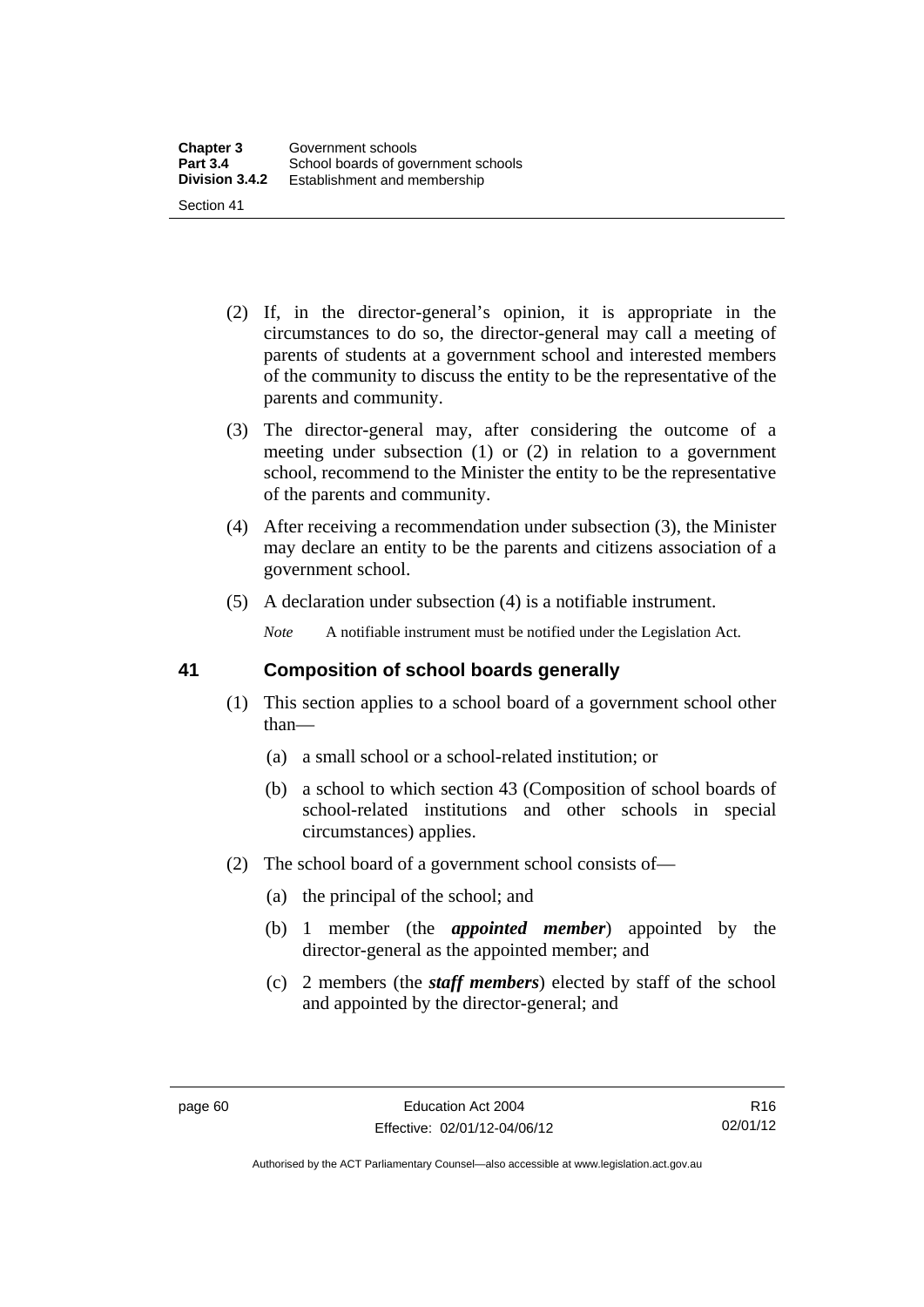- (d) 3 members (the *parents and citizens members*) elected by the parents and citizens association of the school and appointed by the director-general; and
- (e) the members (the *board appointed members*) (if any) appointed by the board under subsection (6); and
- (f) for a school prescribed under the regulations—2 members (the *student members*) elected by the students at the school and appointed by the director-general.
- *Note 1* For the making of appointments (including acting appointments), see the Legislation Act, pt 19.3.
- *Note 2* In particular, a person may be appointed for a particular provision of a law (see Legislation Act, s 7 (3)) and an appointment may be made by naming a person or nominating the occupant of a position (see s 207).
- (3) A person is eligible to be elected or appointed as a staff member only if the person is employed as a member of the staff of the school.
- (4) A person is eligible to be elected or appointed a student member only if the person is a student at the school.
- (5) The appointed member, staff members, parent and citizens members and student members are appointed for the prescribed period.
- (6) The school board may appoint 1 or more people to be members of the board for a term (not longer than 12 months) decided by the school board.
- (7) The school board must not make an appointment under subsection (6) if there would be more than 2 board appointed members at the same time.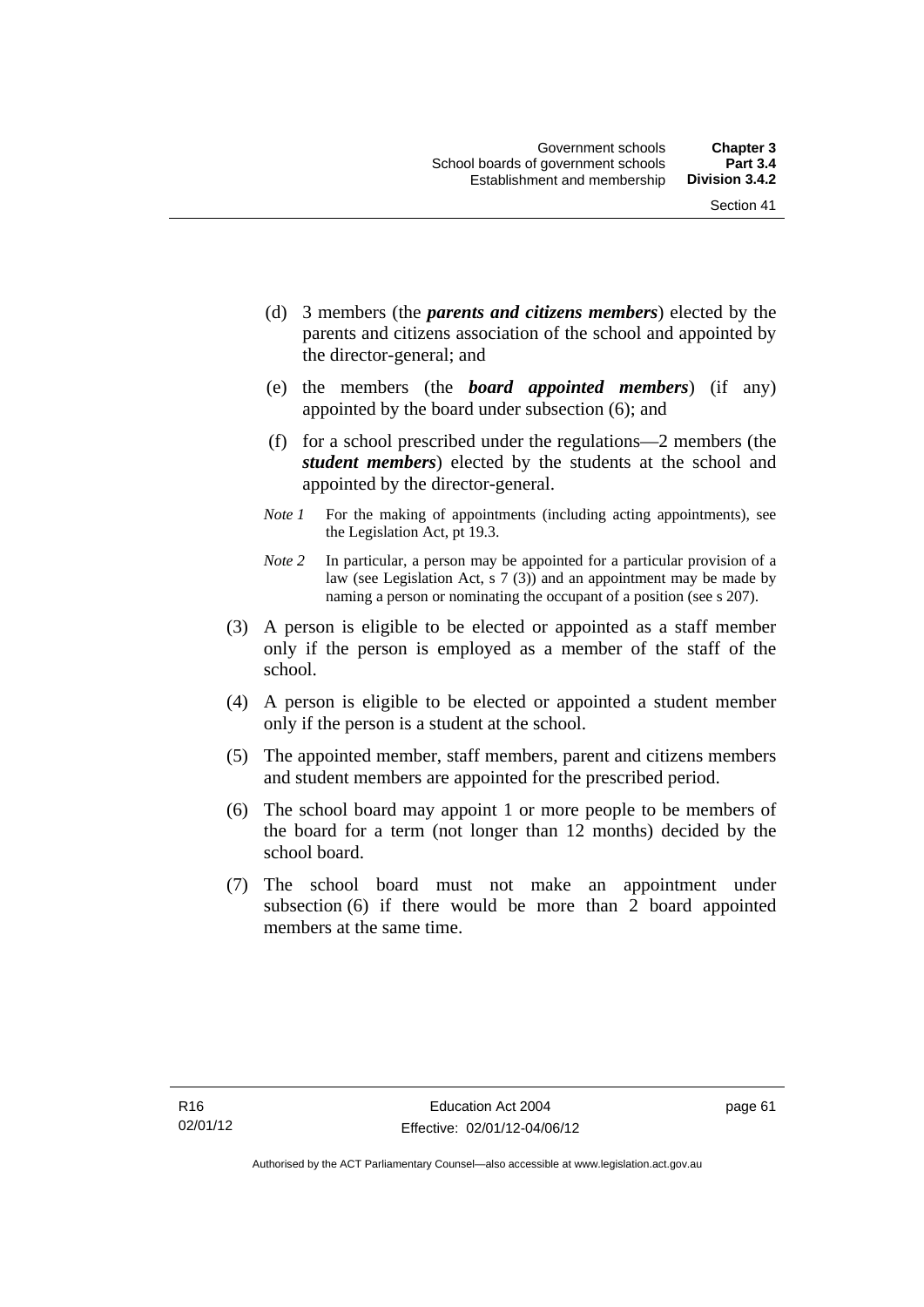#### **42 Composition of school boards of small schools**

- (1) This section applies to a school board of a small school other than a school to which section 43 (Composition of school boards of school-related institutions and other schools in special circumstances) applies.
- (2) The school board of a small school consists of—
	- (a) the principal of the school; and
	- (b) 1 member (the *appointed member*) appointed by the director-general as the appointed member; and
	- (c) 1 member (the *staff member*) appointed by the director-general as the staff member; and
	- (d) 2 members (the *parents and citizens members*) elected by the parents and citizens association of the school and appointed by the director-general; and
	- (e) the members (the *board appointed member*) (if any) appointed by the board under subsection (6).
	- *Note 1* For the making of appointments (including acting appointments), see the Legislation Act, pt 19.3.
	- *Note* 2 In particular, a person may be appointed for a particular provision of a law (see Legislation Act, s 7 (3)) and an appointment may be made by naming a person or nominating the occupant of a position (see s 207).
- (3) A person is eligible to be appointed as the staff member only if the person is employed as a member of the staff of the school.
- (4) The staff member is to be appointed in a way prescribed under the regulations.
- (5) The appointed member, staff member and parent and citizen members are appointed for the prescribed period.

Authorised by the ACT Parliamentary Counsel—also accessible at www.legislation.act.gov.au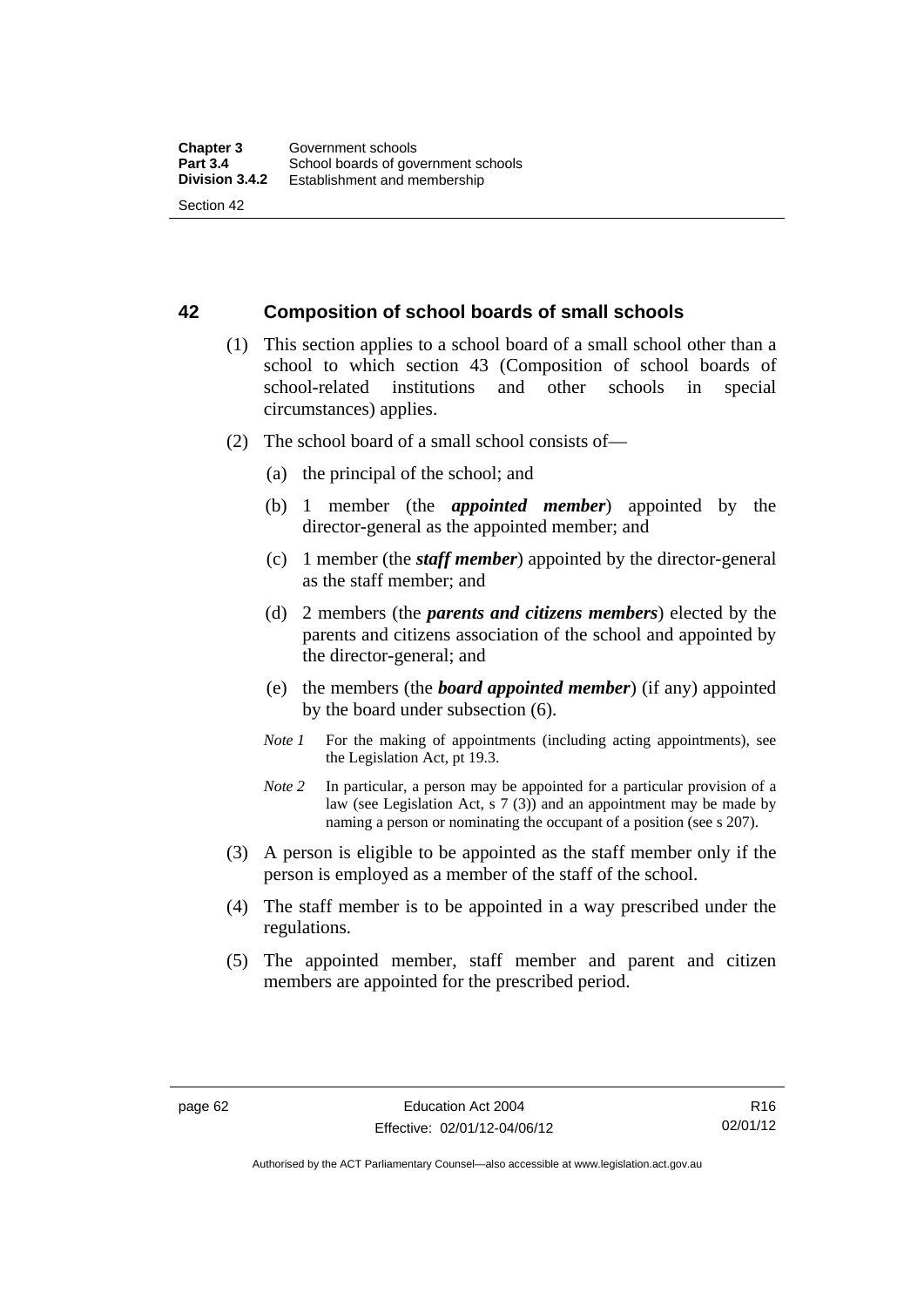- (6) The school board may appoint 1 or more people to be members of the board for a term (not longer than 12 months) decided by the school board.
- (7) The school board must not make an appointment under subsection  $(6)$  if there would be more than  $2$  board appointed members at the same time.

### **43 Composition of school boards of school-related institutions and other schools in special circumstances**

- (1) This section applies to a school that is—
	- (a) a school-related institution; or
	- (b) declared, in writing, by the director-general to be a school to which special circumstances apply.
- (2) If the school is a school-related institution, the director-general must, if practical, determine the composition of the school board of the school.

#### **Example**

It may not be practical to establish a school board for a school-related institution with fewer than 3 staff.

- *Note* An example is part of the Act, is not exhaustive and may extend, but does not limit, the meaning of the provision in which it appears (see Legislation Act, s 126 and s 132).
- (3) Subsection (2) does not prevent the director-general from determining the composition of a single school board for 2 or more institutions.
- (4) If the director-general makes a determination under subsection (2) for the school, the director-general may also determine—
	- (a) the members who are required to be present at a meeting of the board; and
	- (b) the members who may not vote at a meeting of the board.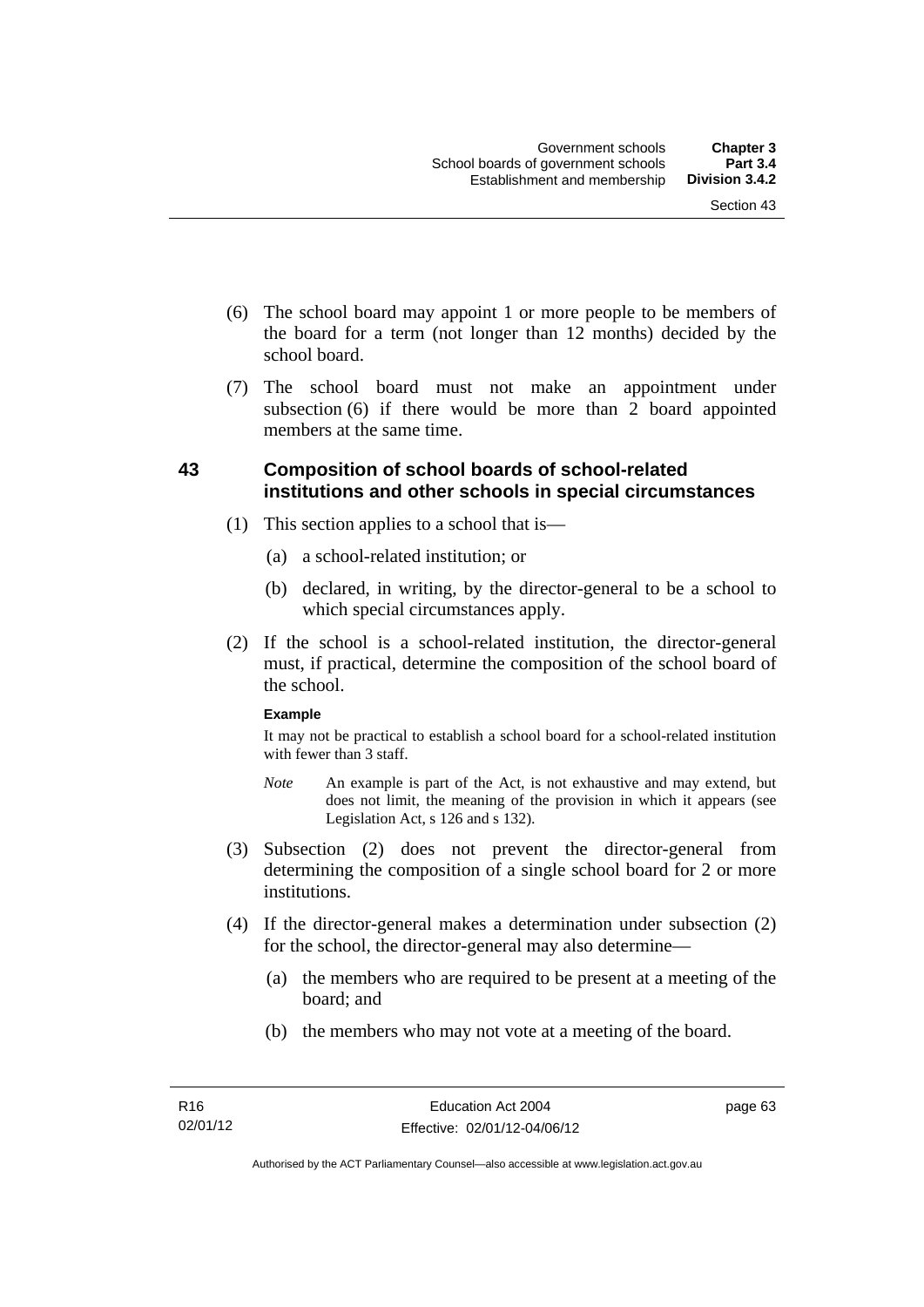- (5) If the school is a school to which special circumstances apply, the director-general may determine the following:
	- (a) the composition of the school board of the school;
	- (b) the members who are required to be present at a meeting of the board;
	- (c) the members who may not vote at a meeting of the board.
- (6) The director-general may make a determination under subsection (2), (4) or (5) only with the Minister's written approval.
- (7) Before making the determination the director-general must, if practical, consult with the parents of students at the school, at a general meeting of the parents, about the composition of the board.
- (8) In deciding whether or not to give the approval, the Minister must have regard to—
	- (a) the need for the principal of the school to be a member of the board; and
	- (b) the need for the director-general to be represented on the board; and
	- (c) whether staff of the school and students at the school have been consulted about the composition of the board; and
	- (d) any comments made by the staff and students at the school about the composition of the board; and
	- (e) the administrative needs, educational or related objectives, and any special characteristics of the school.
- (9) The director-general may appoint a person in accordance with the determination to be a member of the board of the school.
	- *Note 1* For the making of appointments (including acting appointments), see Legislation Act, pt 19.3.
	- *Note 2* In particular, an appointment may be made by naming a person or nominating the occupant of a position (see s 207).

R16 02/01/12

Authorised by the ACT Parliamentary Counsel—also accessible at www.legislation.act.gov.au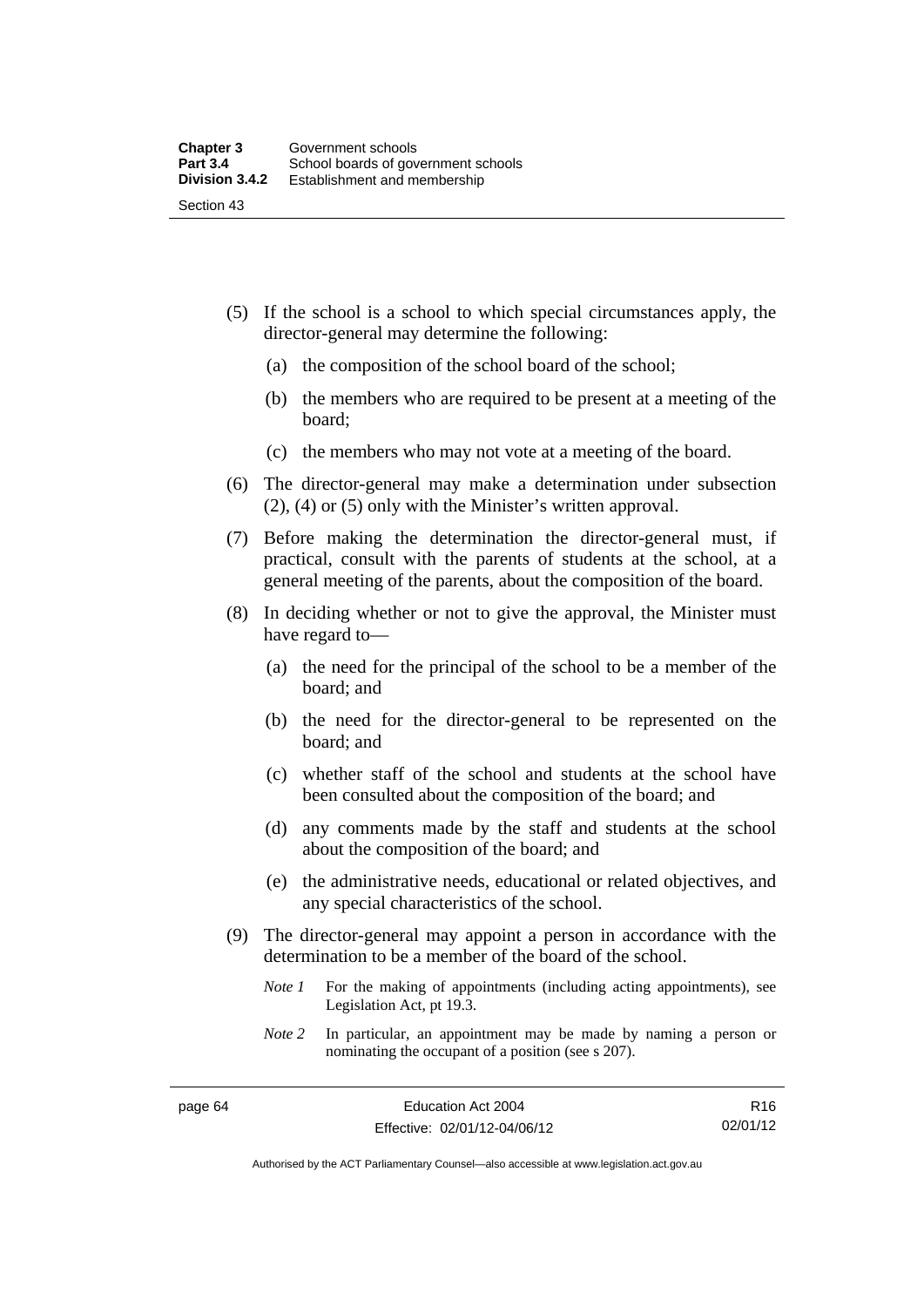- (10) A member of the board is appointed for the term stated in the instrument making or evidencing the appointment.
- (11) A determination under subsection (2), (4) or (5) is a disallowable instrument.
	- *Note* A disallowable instrument must be notified, and presented to the Legislative Assembly, under the Legislation Act.

#### **44 Ending of appointment of members of school board**

- (1) The director-general must end the appointment of a member of the school board of a government school if the member ceases to be eligible to be appointed or elected to the position.
- (2) The director-general must end the appointment of a member of the school board of a government school, other than the principal of the school, if—
	- (a) the member is absent from 3 consecutive meetings of the board without reasonable excuse or leave given by the board; or
	- (b) contravenes section 49 (Disclosure of interests by members of school boards) without reasonable excuse.
- (3) The director-general may end the appointment of a member of the school board of a government school, other than the principal at the school, for misbehaviour or physical or mental incapacity.
	- *Note* A person's appointment also ends if the person resigns (see Legislation Act, s 210).

#### **45 Chairperson and deputy chairperson of school boards**

- (1) The members of the school board of a government school must, whenever necessary, elect—
	- (a) a member to be chairperson; and
	- (b) another member to be deputy chairperson.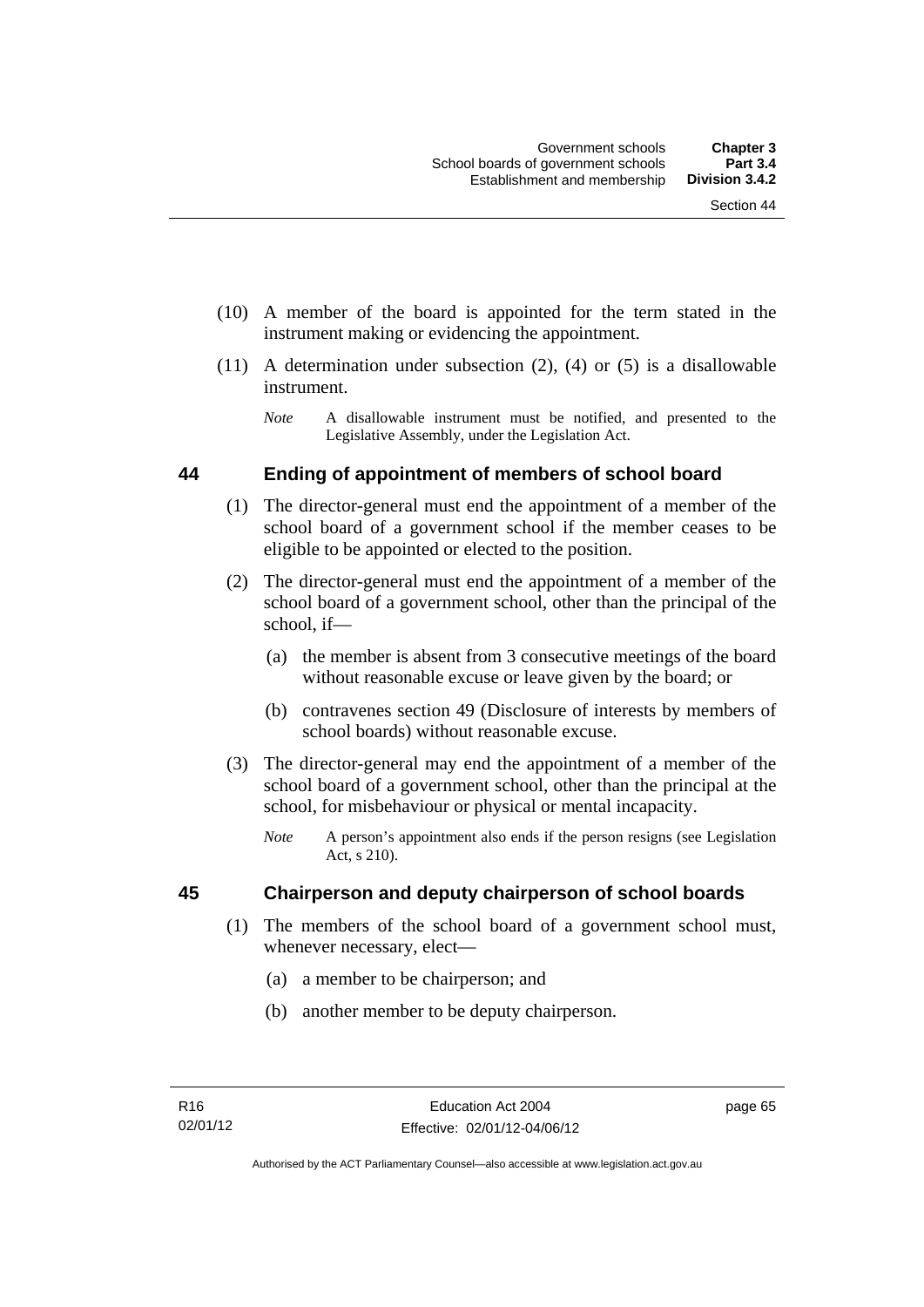- (2) The school board must tell the director-general of the election of a member as chairperson or deputy chairperson.
- (3) The members of the school board must not appoint the principal of the school or a member of staff of the school to be chairperson of the board.

#### **46 School boards to take part in selection of school principals**

The members of the school board of a government school must, whenever necessary, nominate a member of the board as a member of any selection panel established by the director-general to make recommendations to the director-general about the appointment of the principal for the school.

# **Division 3.4.3 Proceedings of school boards**

# **47 Time and place of meetings of school boards**

- (1) The school board of a government school meets at the times and places it decides.
- (2) However, the school board must meet at least 4 times a year.
- (3) The chairperson—
	- (a) may at any time call a meeting of the school board; and
	- (b) must call a meeting if asked by the Minister, the director-general or 3 members of the board.
- (4) If the chairperson is not available to call a meeting for any reason, the deputy chairperson or the principal of the school may call a meeting of the school board.

Authorised by the ACT Parliamentary Counsel—also accessible at www.legislation.act.gov.au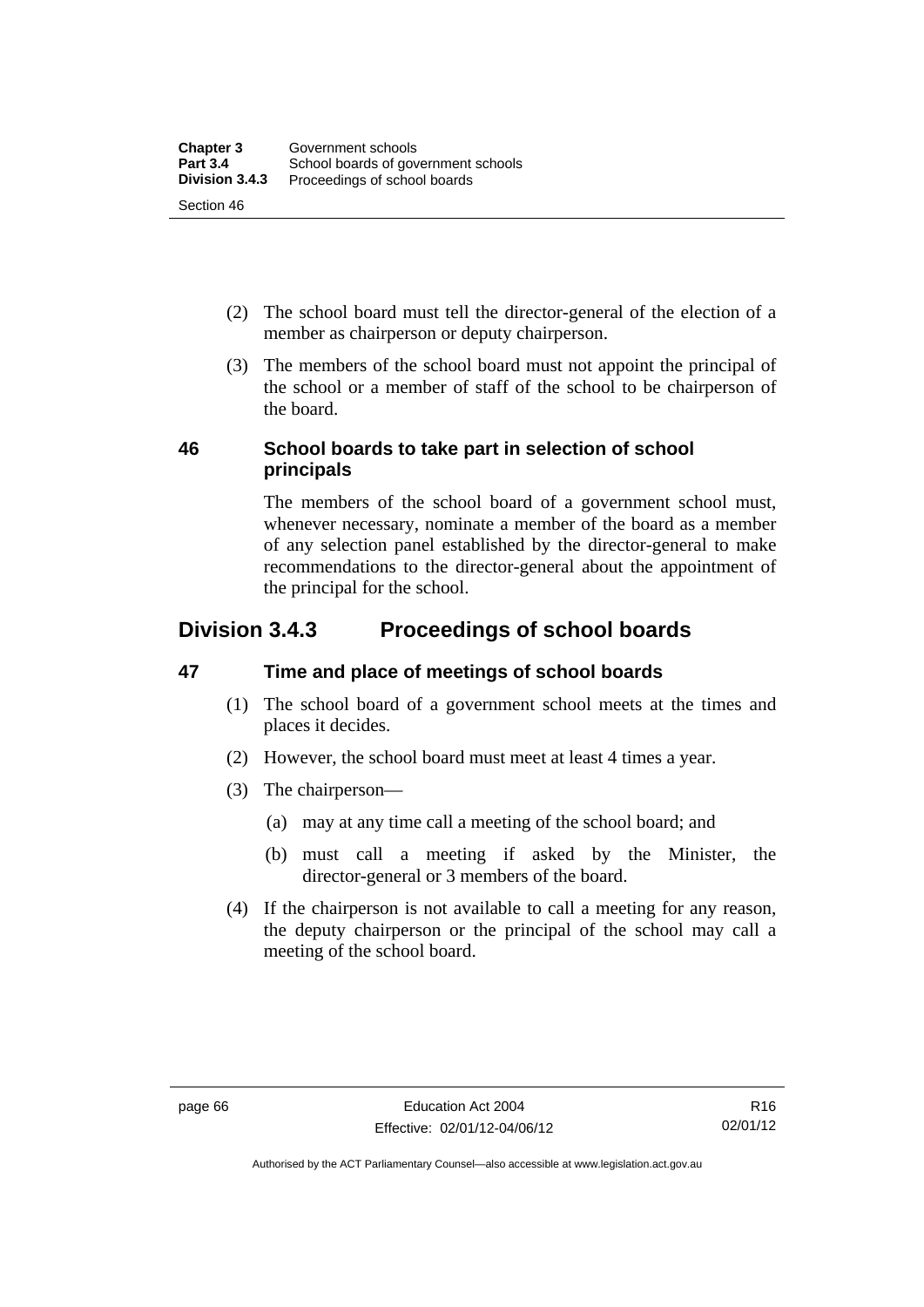#### **48 Procedures governing proceedings of school boards**

- (1) The chairperson of the school board of a government school presides at all meetings of the board at which the chairperson is present.
- (2) If the chairperson is absent, the deputy chairperson presides.
- (3) If the chairperson and deputy chairperson are both absent, the member chosen by the members present presides.
- (4) Business may be carried out at a meeting of the school board only if 3 or more members are present and—
	- (a) for the school board of a school other than a school to which section 43 (Composition of school boards of school-related institutions and other schools in special circumstances) applies—at least 1 of the members present is a staff member and at least 1 of the members present is a parents and citizens association member; or
	- (b) for the school board of a school to which section 43 applies the members (if any) who are required, under the determination under section 43 (4) or (5) applying to the school, to be present at a meeting of the school board are present.
- (5) At a meeting of the school board each member (other than a nonvoting member) has a vote on each question to be decided.
- (6) A question is to be decided by a majority of the votes of the members present and voting but, if the votes are equal, the member presiding has a casting vote.
- (7) The school board may hold meetings, or allow members to take part in meetings, by telephone, closed-circuit television or another form of communication.
- (8) A member who takes part in a meeting under subsection (7) is taken to be present at the meeting.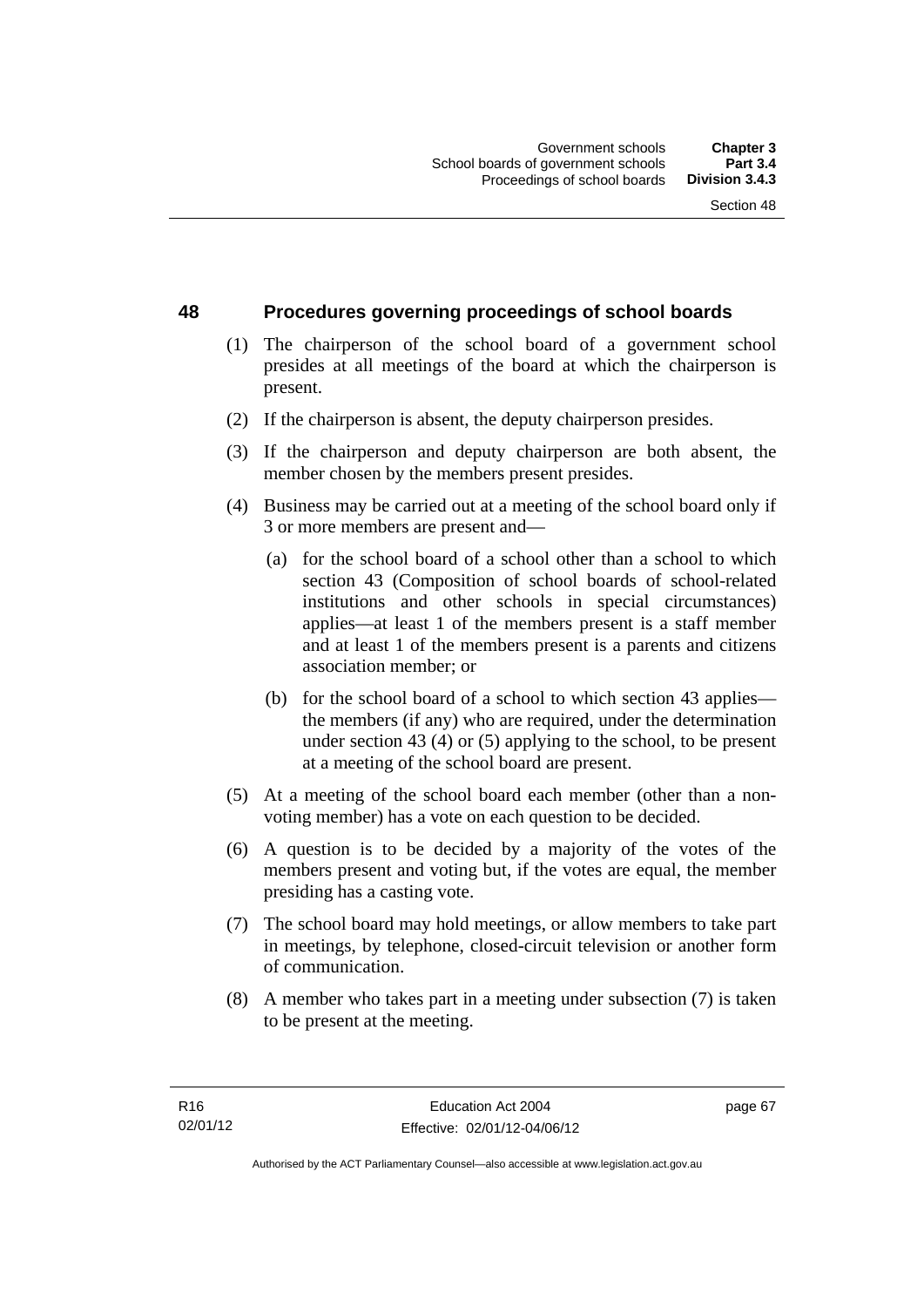- (9) A resolution of the school board is a valid resolution, even though it is not passed at a meeting of the board, if—
	- (a) all members (other than the non-voting members) agree, in writing, to the proposed resolution; and
	- (b) notice of the resolution is given under procedures decided by the school board.
- (10) The school board must keep minutes of its meetings.
- (11) The school board may conduct its proceedings (including its meetings) as it otherwise considers appropriate.
- (12) In this section:

*non-voting member* means—

- (a) for the school board of a school other than a school to which section 43 applies—a board appointed member; or
- (b) for the school board of a school to which section 43 applies—a member who, under the determination under section 43 (4) or (5) applying to the school, may not vote at a meeting of the school board.

#### **49 Disclosure of interests by members of school boards**

- (1) This section applies to a member of a school board if—
	- (a) the member has a direct or indirect financial interest in an issue being considered, or about to be considered, by the board; and
	- (b) the interest could conflict with the proper exercise of the member's functions in relation to the board's consideration of the issue.
- (2) As soon as practicable after the relevant facts come to the member's knowledge, the member must disclose the nature of the interest to a meeting of the school board.

Authorised by the ACT Parliamentary Counsel—also accessible at www.legislation.act.gov.au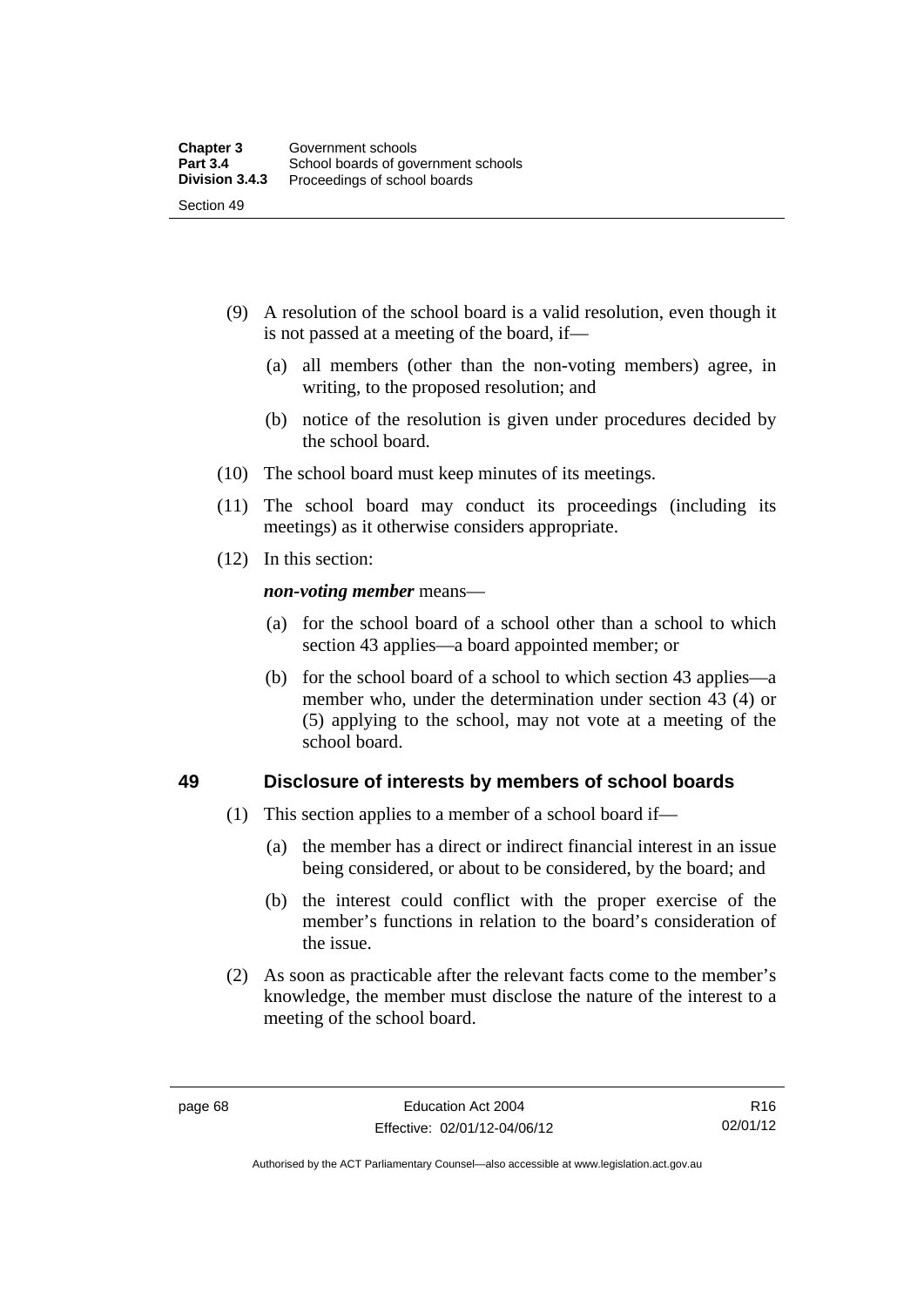- (3) The disclosure must be recorded in the school board's minutes and, unless the board otherwise decides, the member (the *first member*) must not—
	- (a) be present when the board considers the issue; or
	- (b) take part in a decision of the board on the issue.
- (4) Any other member who also has a direct or indirect financial interest in the issue must not—
	- (a) be present when the school board is considering its decision under subsection (3) in relation to the first member; or
	- (b) take part in making the decision.
- (5) Within 14 days after the end of each financial year, the chairperson of the school board must give the director-general a statement of any disclosure of interest made under this section in relation to the school board during the financial year.

#### **49A Protection of members of school boards**

- (1) A person who is, or has been, a member of a school board of a government school is not civilly liable for an act or omission done honestly in the exercise of a function under this Act.
- (2) Any liability that would, apart from subsection (1), attach to a person attaches to the Territory.

# **Division 3.4.4 Financial matters**

#### **50 School boards to approve budgets**

- (1) The school board of a government school must approve a budget for each year.
- (2) The school board must approve the budget before the date decided by the director-general.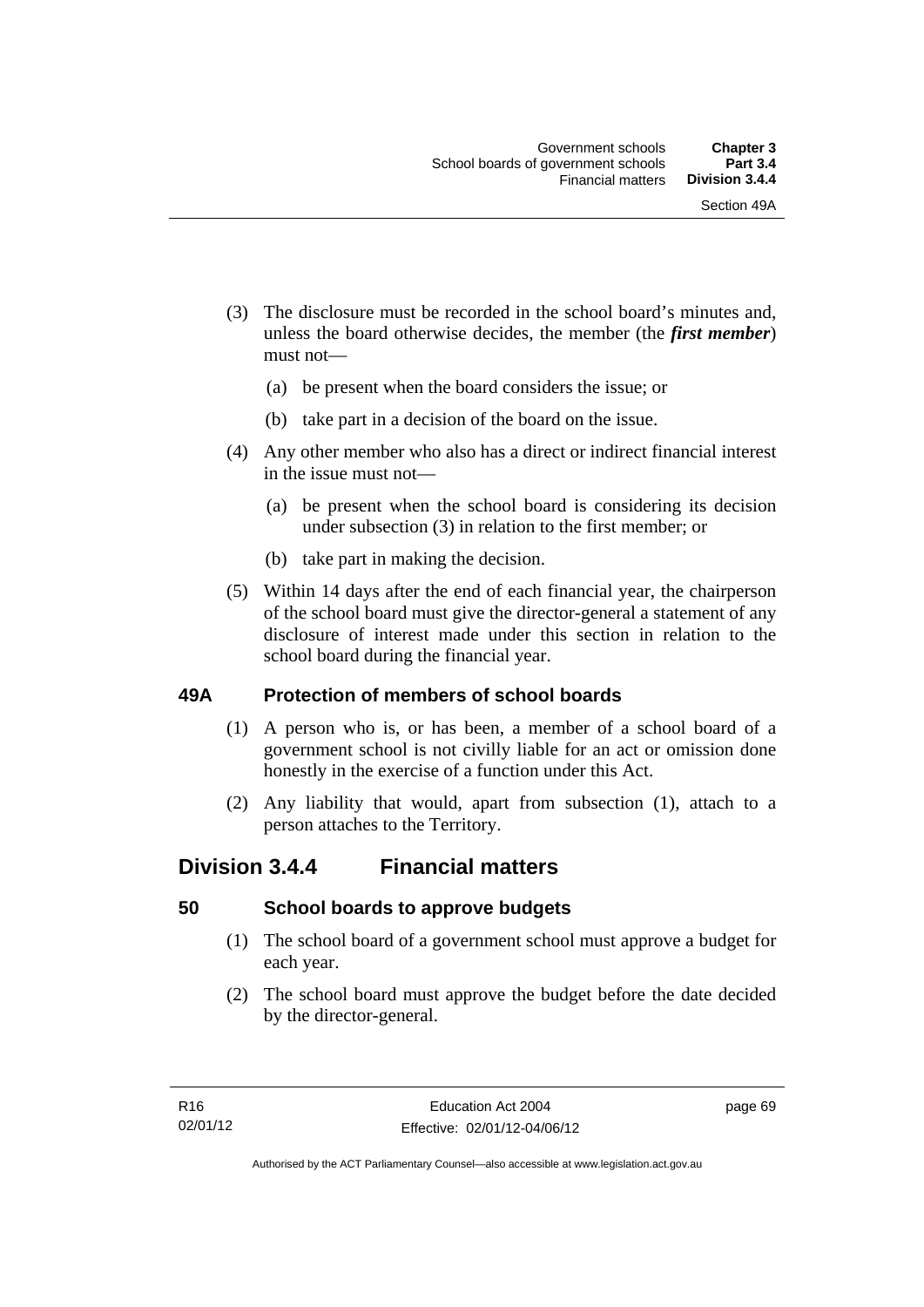- (3) The budget may only be approved by the school board if it is in the form, and based on the accounting or other policies or practices, (if any) required by the director-general.
- (4) The director-general may ask the school board to approve a budget for a part of a year.
- (5) The school board must comply with the request.
- (6) If the school board approves the budget, money of the school may be spent in accordance with the budget.

#### **51 Application of money of school**

The school board of a government school may approve the spending of money of the school only in payment or discharge of the costs of, or liabilities incurred by, the school.

## **52 School boards to approve financial statement and report**

- (1) As soon as practicable after the end of each half-year (but not later than the date decided by the director-general), the school board of a government school must approve a financial statement for the halfyear, in a form approved by the director-general or as the director-general directs.
- (2) As soon as practicable after the end of each year (but not later than the date decided by the director-general), the school board of a government school must approve an annual report on the board's operations during the year.
- (3) The annual report must include—
	- (a) the financial statements approved under subsection (1) for each half-year; and
	- (b) a statement of how voluntary contributions made to the school have been or will be spent; and

Authorised by the ACT Parliamentary Counsel—also accessible at www.legislation.act.gov.au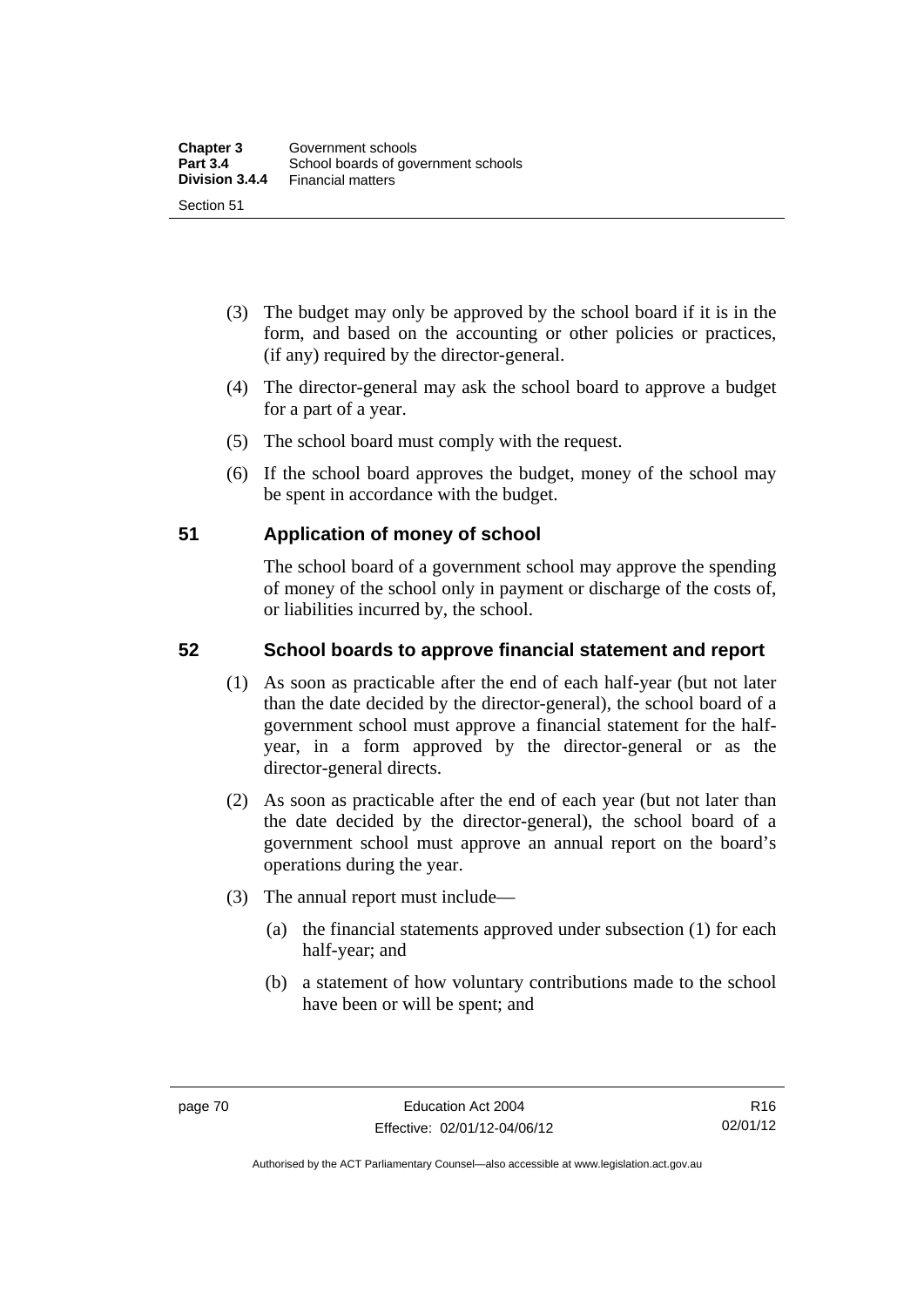- (c) if a school board is holding funds in reserve—a statement setting out the purposes for which the funds are being held and the amount being held for each of those purposes.
- *Note* If a form is approved under s 154 for a statement under par (c), the form must be used.
- (4) The school board must give a copy of each report approved under this section to the director-general.
- (5) The director-general may issue guidelines about what is, or is not, holding funds in reserve.

### **53 School boards to make available summaries of budget and annual report**

- (1) Not later than 14 days after approving the budget for a year, the school board of a government school must make a summary of the budget available to parents of students at the school and to the staff and students of the school.
- (2) Not later than 14 days after approving the annual report for a year, the school board of a government school must make a summary of the report available to parents of students at the school and to the staff and students of the school.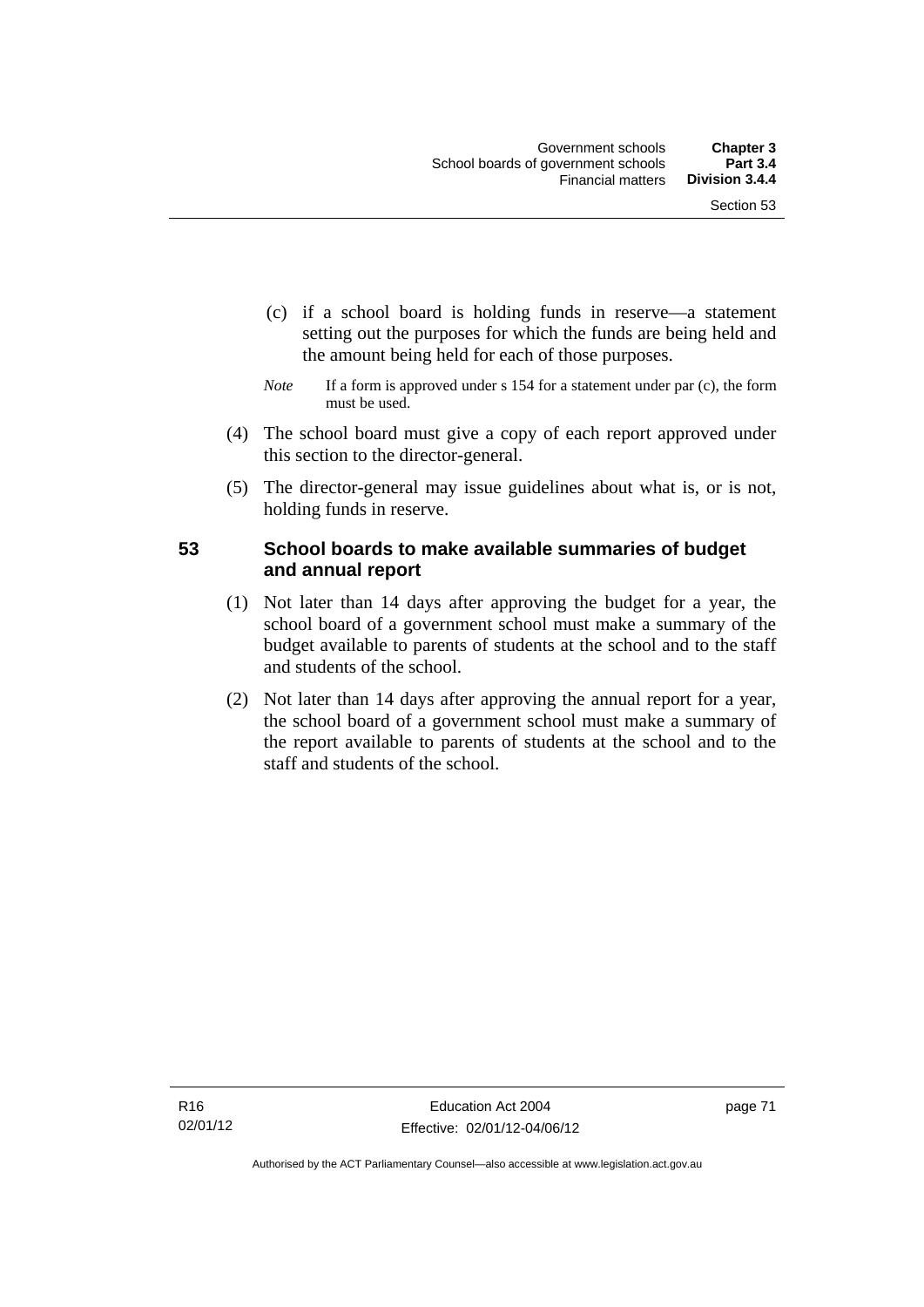# **Part 3.5 Government Schools Education Council**

# **Division 3.5.1 Establishment and membership**

#### **54 Establishment of council (government)**

The Government Schools Education Council (in this part called the *council*) is established.

#### **55 Functions of council (government)**

The functions of the council are—

- (a) to advise the Minister on any aspect of the ACT government school system; and
- (b) when asked by the Minister under this paragraph, to inquire into and give advice to the Minister on any aspect of the ACT government school system; and
- (c) to meet with the Non-Government Schools Education Council to discuss matters of mutual interest; and
- (d) to exercise any other function given to the council under this Act or any other Territory law.
- *Note* The Minister must present a copy of any advice given under s 55 (a) or (b) to the Legislative Assembly (see s 66A).

#### **56 Membership of council (government)**

The council consists of the following members:

- (a) the director-general;
- (b) the members (*appointed members*) appointed under section 57.

#### **57 Appointed members of council (government)**

(1) The Minister must appoint the following members of the council:

R16 02/01/12

Authorised by the ACT Parliamentary Counsel—also accessible at www.legislation.act.gov.au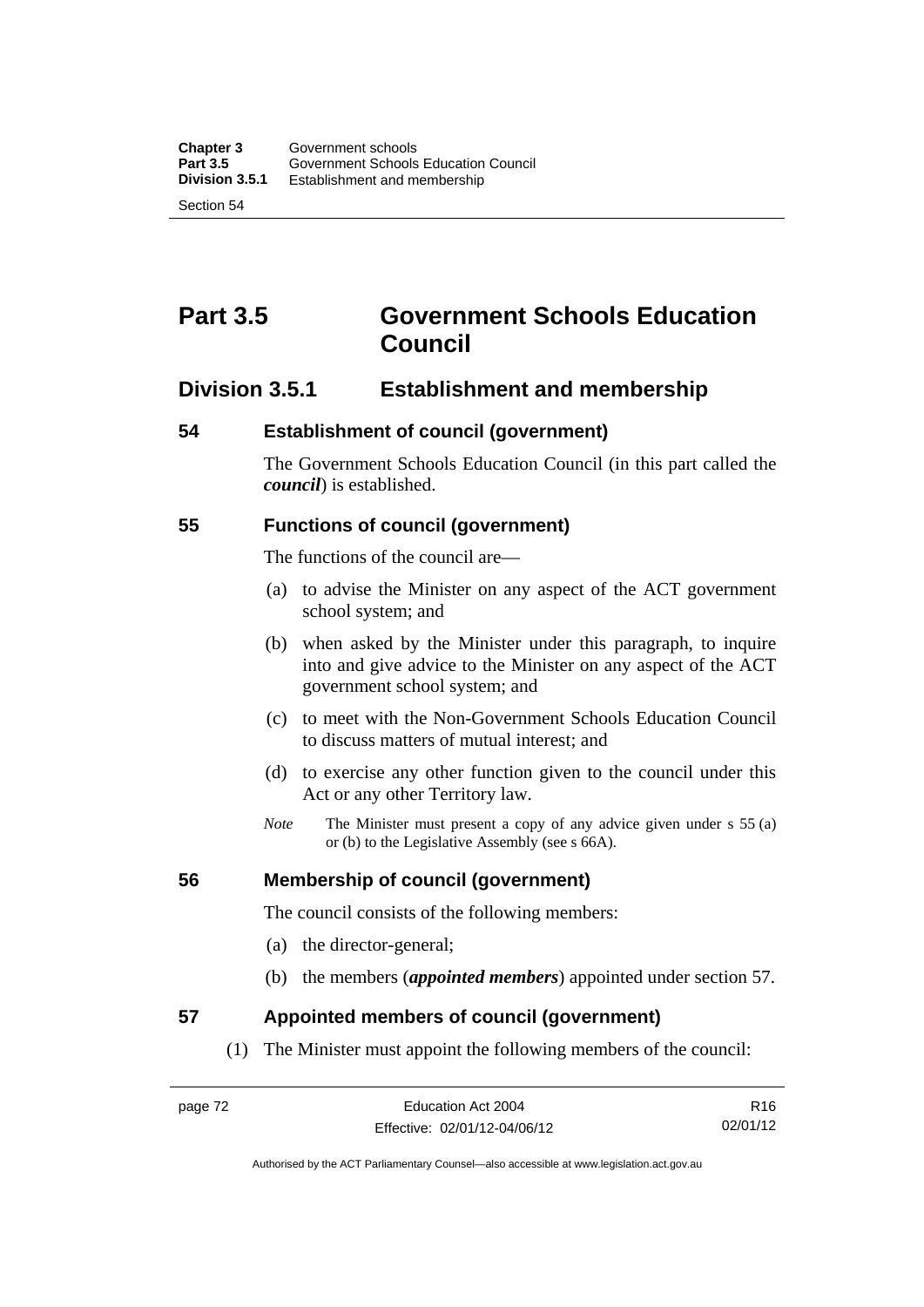- (a) a chairperson;
- (b) 6 people who, in the Minister's opinion, have experience in 1 or more of the areas of business and commerce, public policy, early childhood care, education, the special needs of young people and teacher education (the *community members*);
- (c) 10 people who, in the Minister's opinion, represent the views of government school education (the *education members*).
- *Note 1* For the making of appointments (including acting appointments), see Legislation Act, pt 19.3.
- *Note 2* In particular, an appointment may be made by naming a person or nominating the occupant of a position (see s 207).
- *Note 3* Certain Ministerial appointments require consultation with a Legislative Assembly committee and are disallowable (see Legislation Act, div 19.3.3).
- (2) For subsection (1) (c), the Minister must appoint—
	- (a) 2 education members chosen from nominations of the peak organisation representing principals; and
	- (b) 2 education members chosen from nominations of the government teacher union; and
	- (c) 2 education members chosen from nominations of the peak organisation representing parent associations of government schools; and
	- (d) 2 education members chosen from nominations of the peak organisation representing students; and
	- (e) 1 education member chosen from nominations of the peak organisation representing school boards; and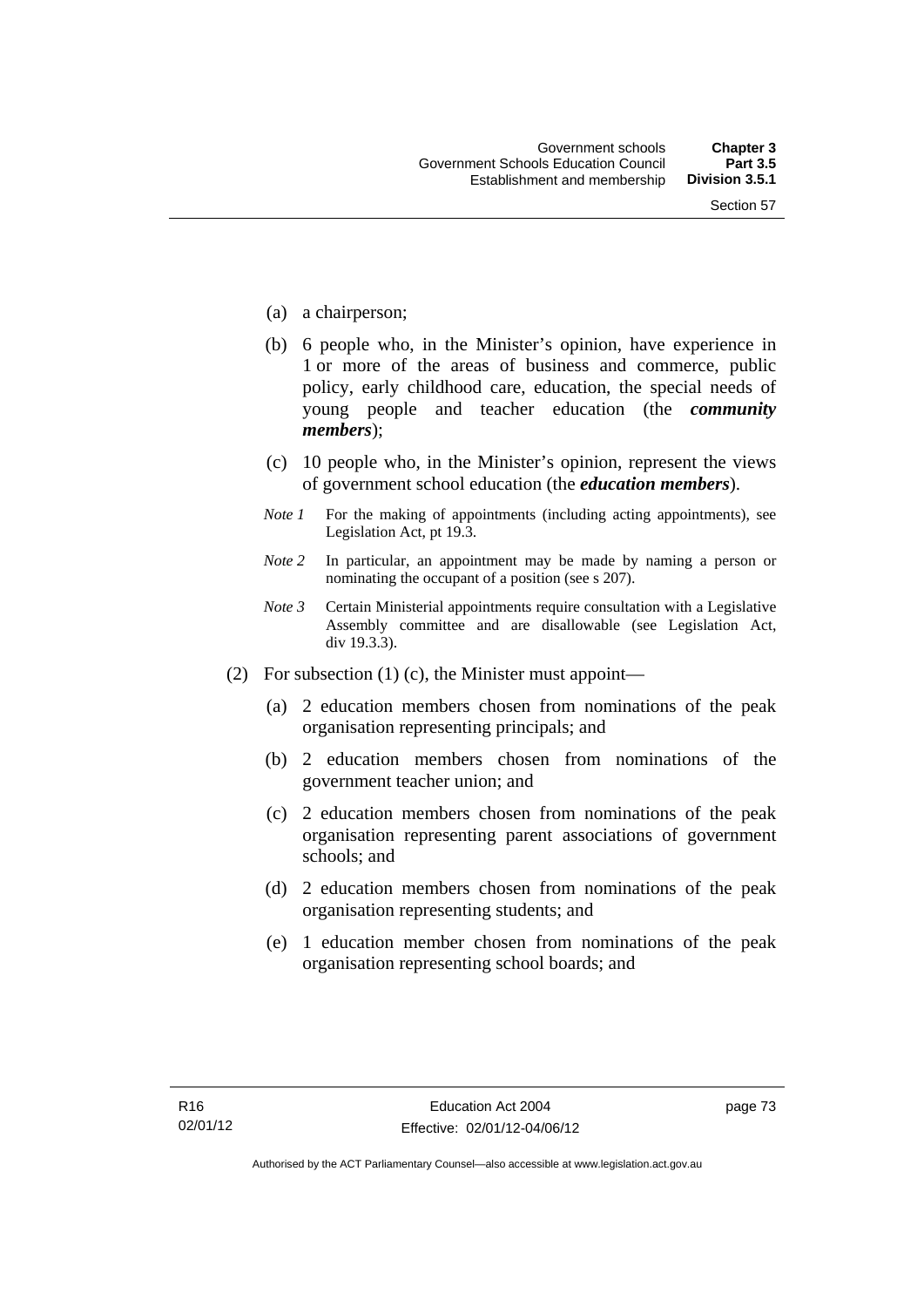(f) 1 education member chosen from nominations of the peak organisation representing preschool parents.

#### **58 Deputy chairperson of council (government)**

- (1) The appointed members must, whenever necessary, elect another appointed member to be deputy chairperson.
- (2) The council must tell the Minister of the election of an appointed member as deputy chairperson.

#### **59 Term of appointment to council (government)**

- (1) An appointed member is to be appointed for a term not longer than 3 years.
- (2) The instrument appointing, or evidencing the appointment of, an appointed member must state whether the person is appointed as chairperson or a community or education member.
	- *Note* A person may be reappointed to a position if the person is eligible to be appointed to the position (see Legislation Act, s 208 and dict, pt 1, def *appoint*).

#### **60 Ending of appointment to council (government)**

- (1) The Minister may end the appointment of an appointed member—
	- (a) for misbehaviour; or
	- (b) for contravening section 65 (Disclosure of interests by members of council (government)).
	- *Note* A person's appointment also ends if the person resigns (see Legislation Act, s 210).
- (2) The Minister may also end the appointment of an education member if satisfied that the person no longer represents the views of the organisation from which the person was chosen.

Authorised by the ACT Parliamentary Counsel—also accessible at www.legislation.act.gov.au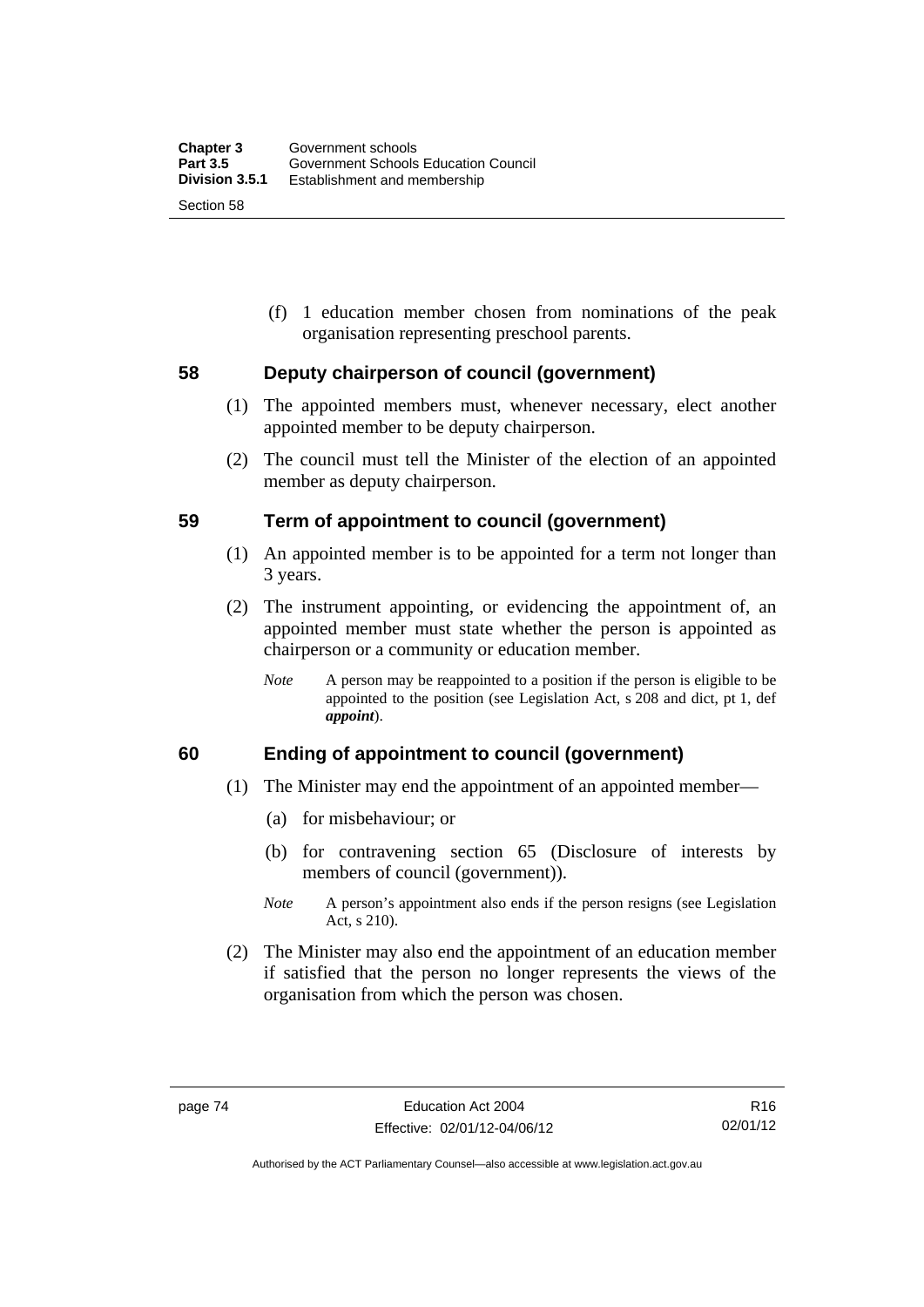## **61 Conditions of appointment generally of appointed members**

An appointed member holds the position on the conditions not provided by this Act or another Territory law that are decided by the Minister.

#### **62 Arrangements for staff**

- (1) The council may arrange with the director-general to use public servants in the administrative unit under the director-general's control.
	- *Note* The director-general means the director-general of the administrative unit responsible for this section (see Legislation Act, s 163 (References to a director-general or the director-general)). Administrative units are established under the administrative arrangements (see *Public Sector Management Act 1994*, s 13).
- (2) The *Public Sector Management Act 1994* applies to the management by the council of public servants the subject of an arrangement under subsection (1).

# **Division 3.5.2 Proceedings of council (government)**

# **63 Time and place of meetings of council (government)**

- (1) The council meets at the times and places it decides.
- (2) However, the council must meet at least twice a year.
- (3) The chairperson—
	- (a) may at any time call a meeting of the council; and
	- (b) must call a meeting if asked by the Minister, the director-general or at least 9 members.
- (4) If the chairperson is not available to call a meeting for any reason, the deputy chairperson may call a meeting of the council.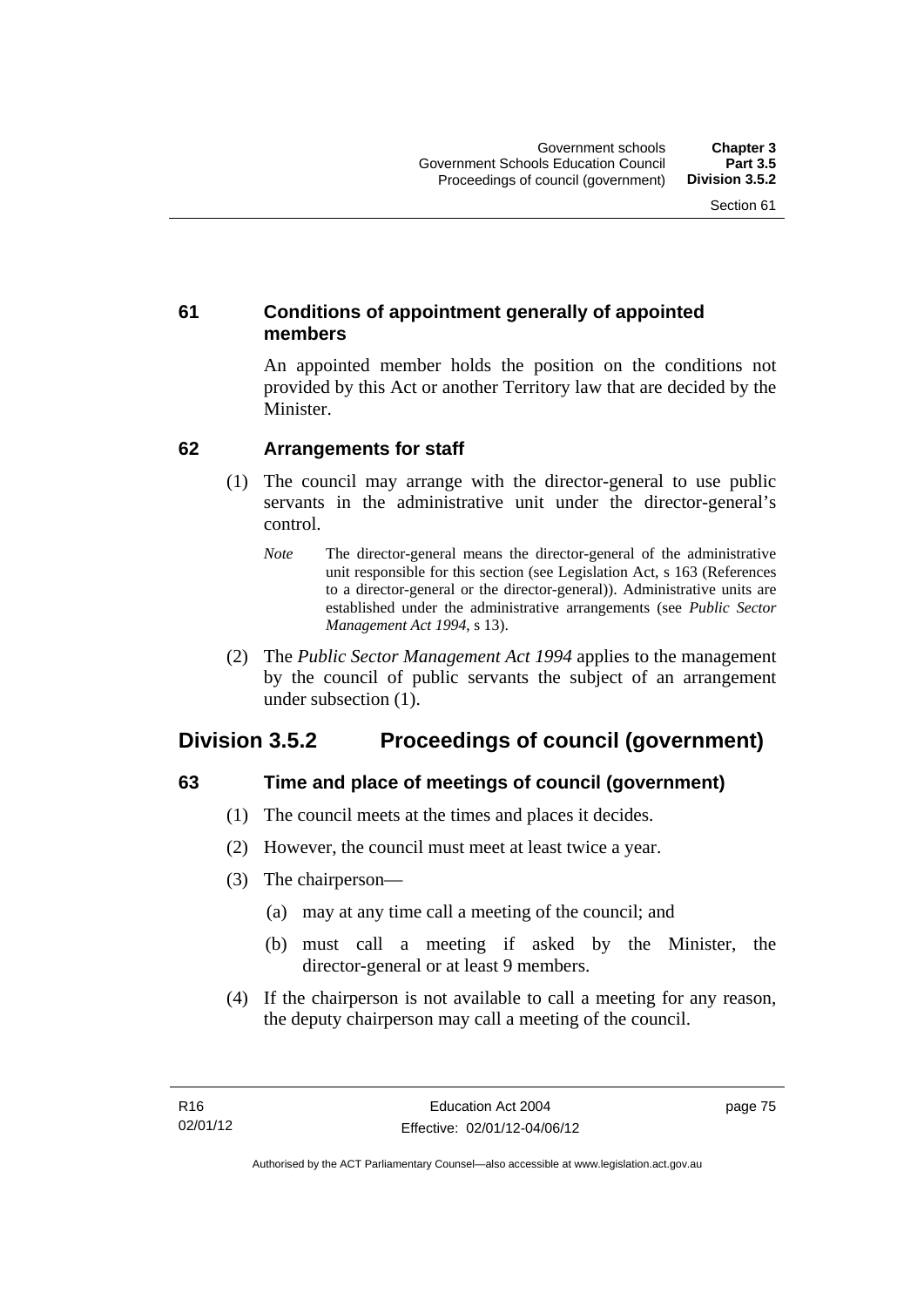## **64 Procedures governing proceedings of council (government)**

- (1) The chairperson of the council presides at all meetings of the council at which the chairperson is present.
- (2) If the chairperson is absent, the deputy chairperson presides.
- (3) If the chairperson and deputy chairperson are both absent, the member chosen by the members present presides.
- (4) Business may be carried out at a meeting of the council only if 9 members are present.
- (5) At a meeting of the council each appointed member has a vote on each question to be decided.
- (6) A question is to be decided by a majority of the votes of the members present and voting but, if the votes are equal, the member presiding has a casting vote.
- (7) The council may hold meetings, or allow members to take part in meetings, by telephone, closed-circuit television or another form of communication.
- (8) A member who takes part in a meeting under subsection (7) is taken to be present at the meeting.
- (9) A resolution of the council is a valid resolution, even though it was not passed at a meeting of the council, if—
	- (a) all appointed members agree, in writing, to the proposed resolution; and
	- (b) notice of the resolution is given under procedures decided by the council.
- (10) The council must keep minutes of its meetings.
- (11) The council may conduct its proceedings (including its meetings) as it otherwise considers appropriate.

R16 02/01/12

Authorised by the ACT Parliamentary Counsel—also accessible at www.legislation.act.gov.au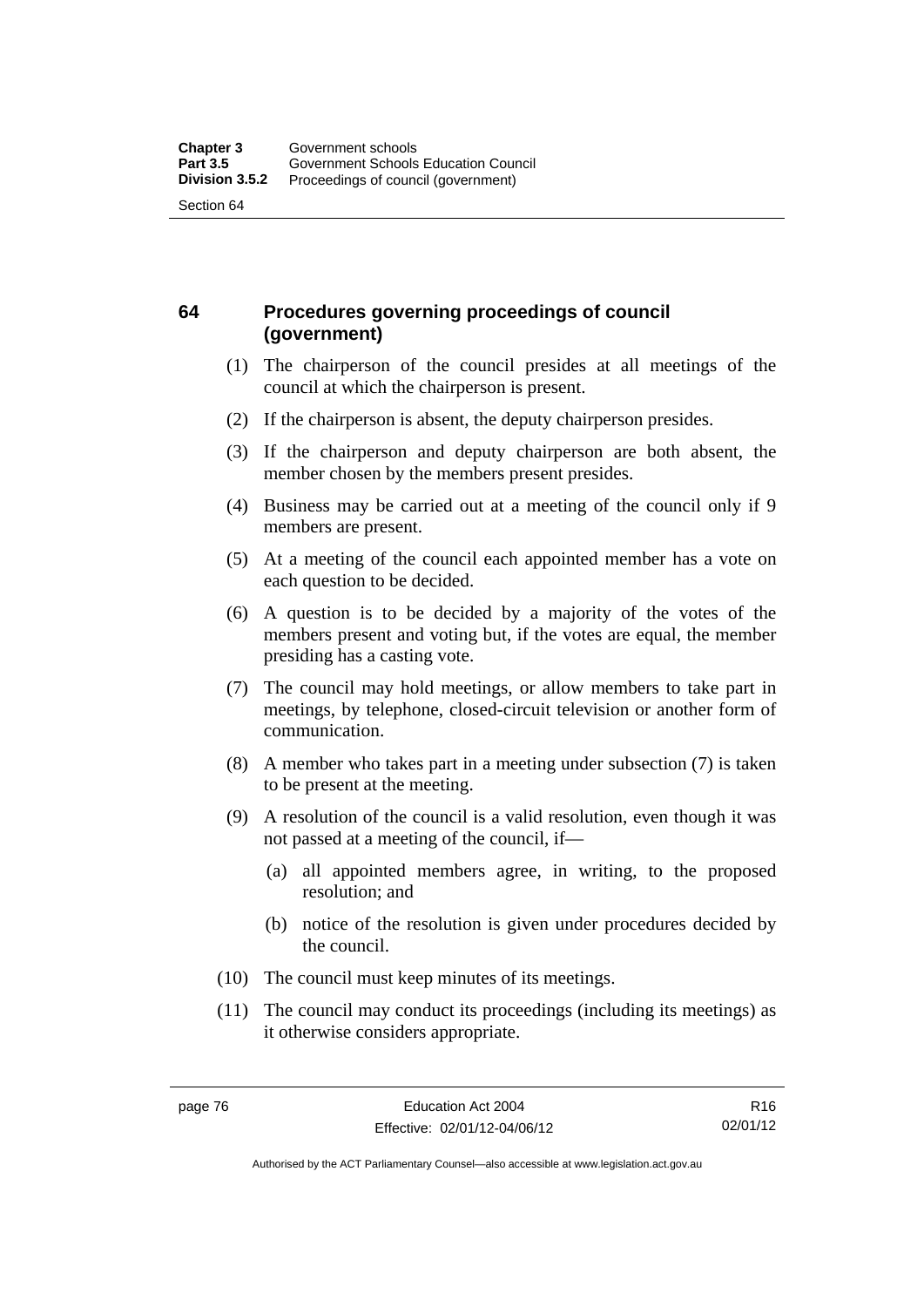## **65 Disclosure of interests by members of council (government)**

- (1) This section applies to a member of the council if—
	- (a) the member has a direct or indirect financial interest in an issue being considered, or about to be considered, by the council; and
	- (b) the interest could conflict with the proper exercise of the member's functions in relation to the council's consideration of the issue.
- (2) As soon as practicable after the relevant facts come to the member's knowledge, the member must disclose the nature of the interest to a meeting of the council.
- (3) The disclosure must be recorded in the council's minutes and, unless the council otherwise decides, the member (the *first member*) must not—
	- (a) be present when the council considers the issue; or
	- (b) take part in a decision of the council on the issue.
- (4) Any other member who also has a direct or indirect financial interest in the issue must not—
	- (a) be present when the council is considering its decision under subsection (3) in relation to the first member; or
	- (b) take part in making the decision.
- (5) Within 14 days after the end of each financial year, the chairperson of the council must give the Minister a statement of any disclosure of interest made under this section during the financial year.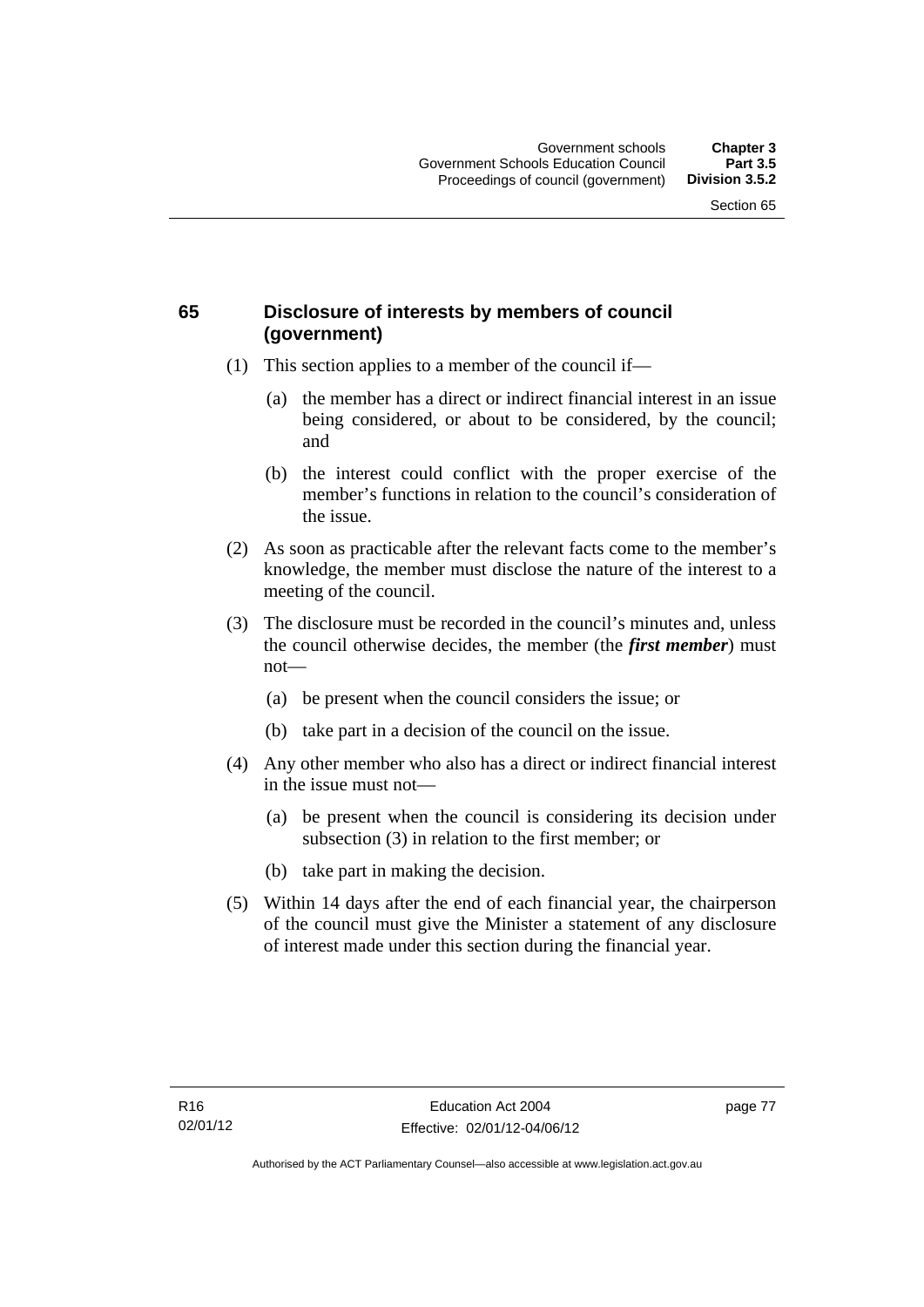# **Division 3.5.3 Other provisions relating to council (government)**

#### **66 Minister to seek advice**

- (1) Before deciding the budget priorities and strategic directions for government schools each year, the Minister must ask for, and consider the advice of, the Government Schools Education Council.
- (2) This section does not limit the matters that the Minister may take into account in deciding the budget priorities and strategic directions for government schools.

#### **66A Minister to present advice of council (government)**

The Minister must present a copy of advice given to the Minister under section 55 (a) or (b) (Functions of council (government)) to the Legislative Assembly within 6 sitting days after the day it is given to the Minister.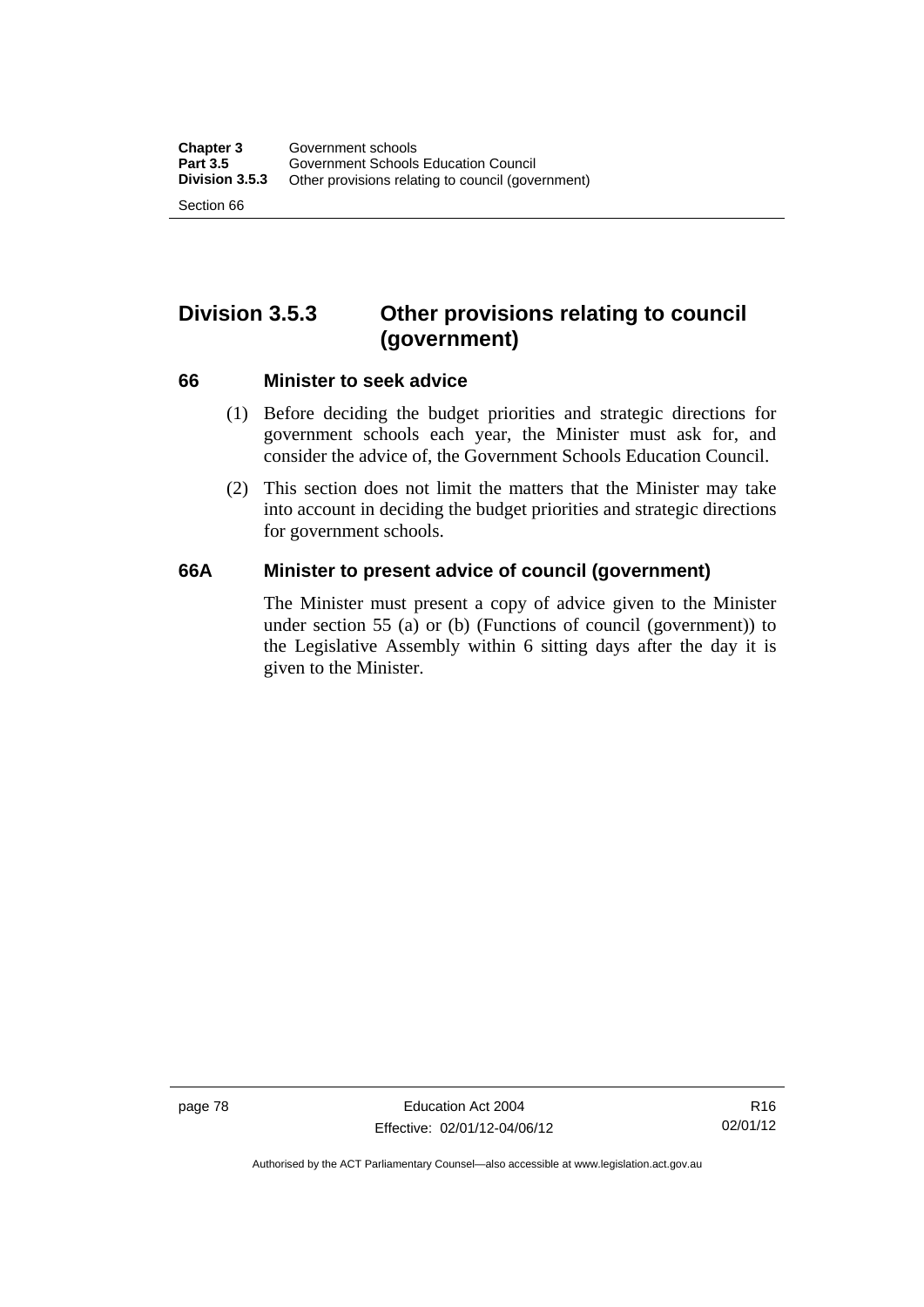# **Part 3.6 Other provisions**

# **Division 3.6.1 Authorised persons (government)**

#### **67 Appointment of authorised persons (government)**

- (1) The director-general may appoint a person to be an authorised person (government) for this Act or a provision of this Act, other than chapter 4 (Non-government schools).
	- *Note 1* For the making of appointments (including acting appointments), see the Legislation Act, pt 19.3.
	- *Note 2* In particular, a person may be appointed for a particular provision of a law (see Legislation Act, s 7 (3)) and an appointment may be made by naming a person or nominating the occupant of a position (see s 207).
- (2) The regulations may prescribe a person to be an authorised person (government) for this Act or a provision of this Act, other than chapter 4.
- (3) A person may be appointed as an authorised person (government) under subsection (1) only if—
	- (a) the person is an Australian citizen or a permanent resident of Australia; and
	- (b) the director-general is satisfied that the person is a suitable person to be appointed, having regard in particular to—
		- (i) whether the person has any criminal convictions; and
		- (ii) the person's employment record; and
	- (c) the person has satisfactorily completed adequate training to exercise the powers of an authorised person (government) proposed to be given to the person.
- (4) To remove any doubt, a person may be both an authorised person (government) and an authorised person (non-government).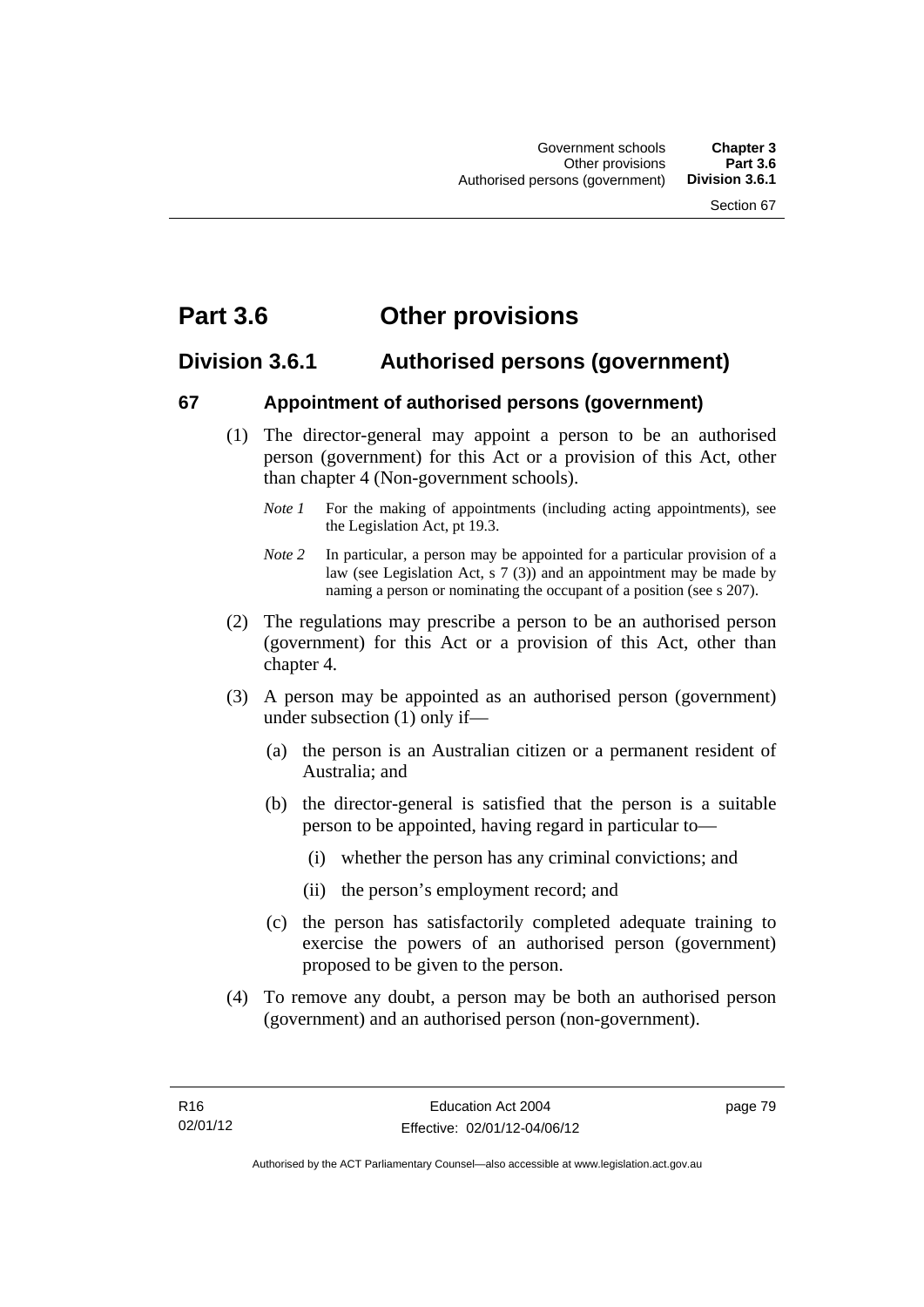#### **68 Identity cards for authorised persons (government)**

- (1) The director-general must give an authorised person (government) an identity card that states the person is an authorised person (government) for this Act, or stated provisions of this Act, and shows—
	- (a) a recent photograph of the person; and
	- (b) the name of the person; and
	- (c) the date of issue of the card; and
	- (d) an expiry date for the card; and
	- (e) anything else prescribed under the regulations.
- (2) A person who ceases to be an authorised person (government) must return his or her identity card to the director-general as soon as practicable, but within 21 days after the day the person ceases to be an authorised person.

Maximum penalty: 1 penalty unit.

(3) An offence against subsection (2) is a strict liability offence.

# **Division 3.6.2 Inspection powers for government schools**

#### **69 Power not to be exercised before identity card shown etc**

- (1) An authorised person (government) may exercise a power under this chapter in relation to a person only if the authorised person first shows the person his or her identity card.
- (2) An authorised person (government) may not remain in a government school entered under this division if, when asked by the principal, the authorised person does not show his or her identity card.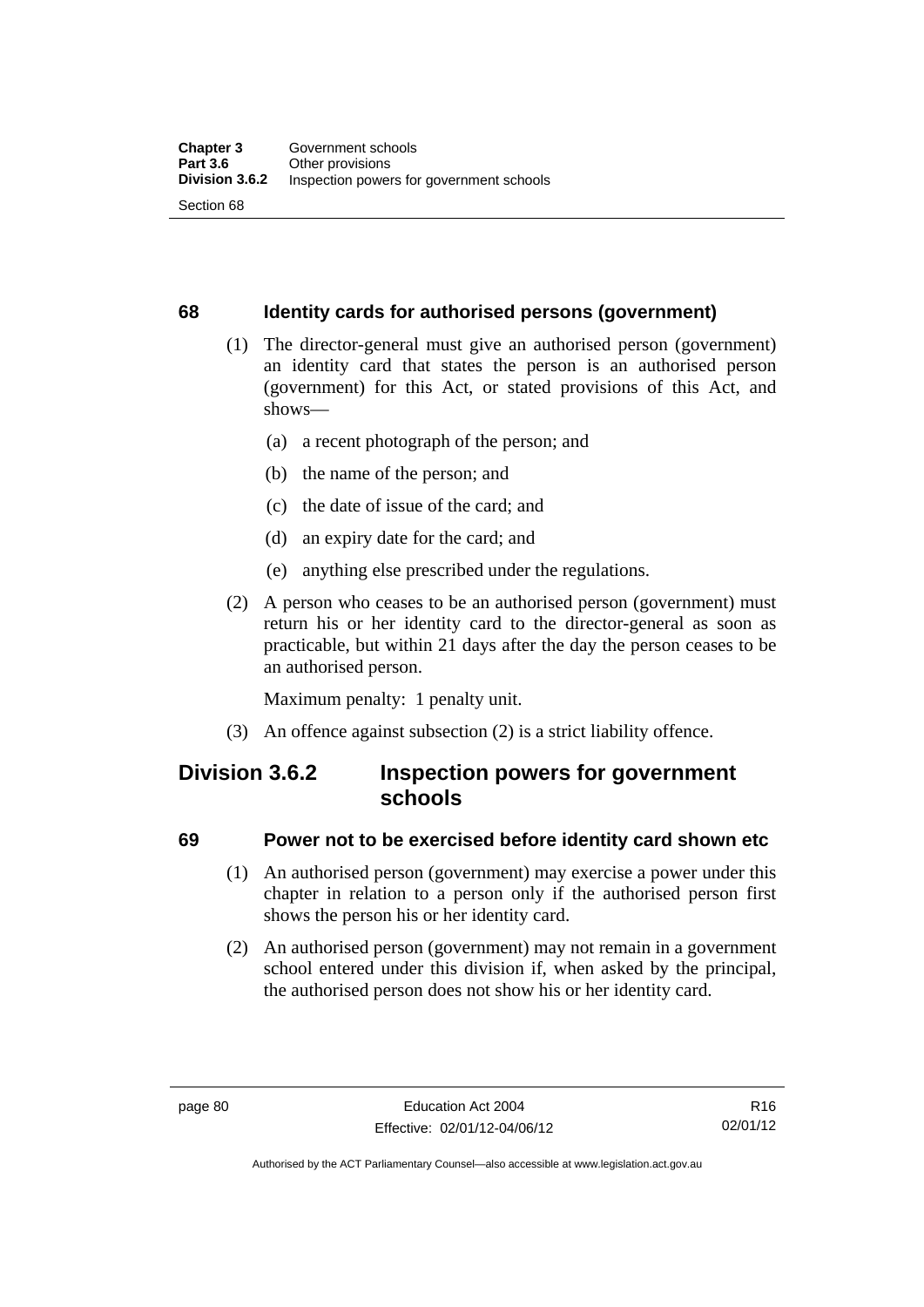## **70 Entry to government schools**

An authorised person (government) may enter a government school at any time.

#### **71 Powers on entry**

An authorised person (government) who enters a government school under section 70 may inspect the school or anything in it (including the register of enrolment and attendances).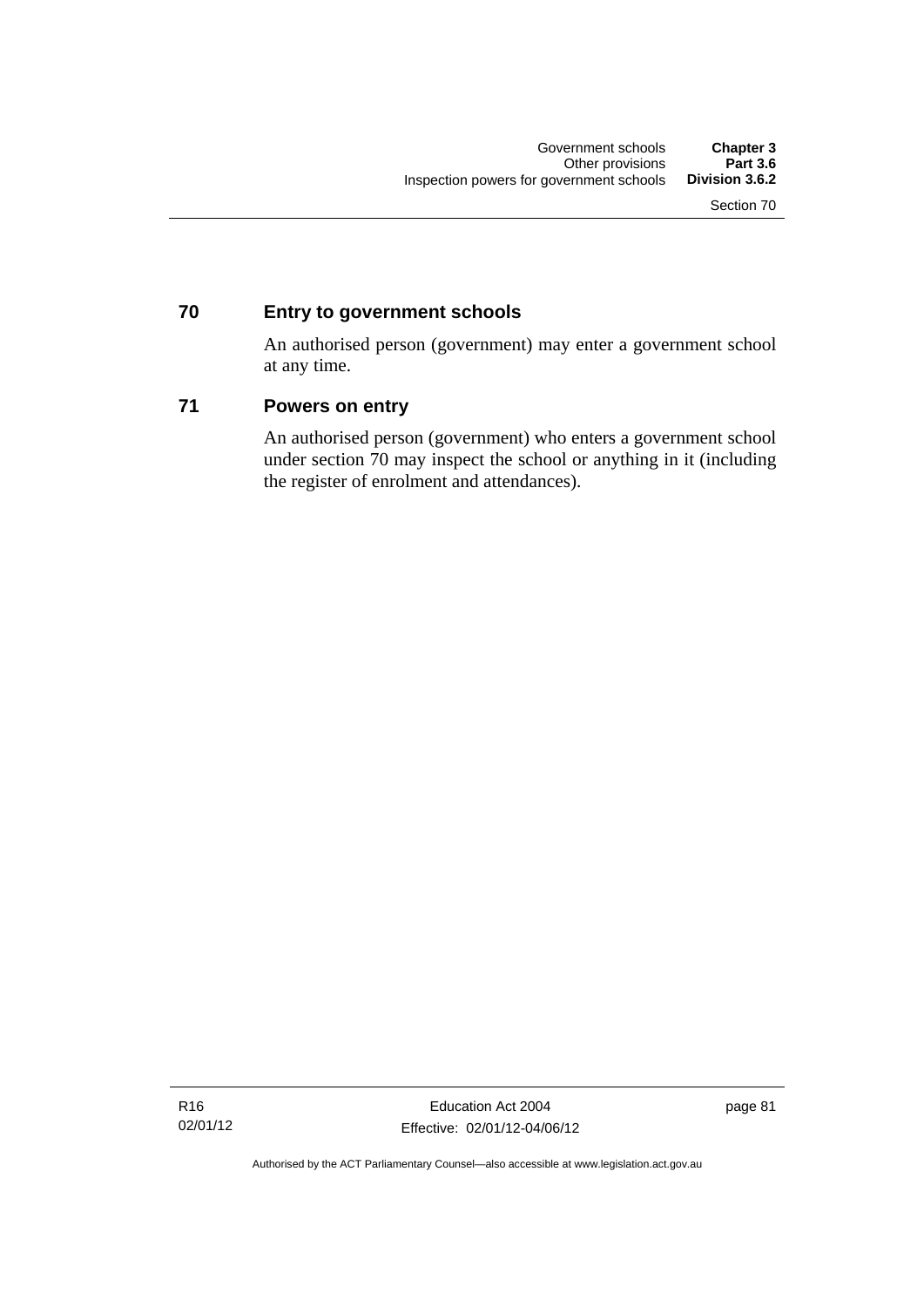**Chapter 4** Non-government schools Part 4.1 **General** 

Section 74

# **Chapter 4 Non-government schools**

# **Part 4.1 General**

#### **74 Meaning of** *school* **in ch 4**

In this chapter:

*school* does not include a government school.

#### **75 Principles on which ch 4 based**

The following are the principles on which this chapter is based:

- (a) the non-government school sector consists of schools from a range of different educational and religious philosophies;
- (b) the variety of schools in the sector reflects the diversity of the community in the ACT and the preferences of parents for a particular style of education for their children;
- (c) the non-government schools sector is committed to—
	- (i) developing the spiritual, physical, emotional and intellectual welfare of its students; and
	- (ii) innovation, diversity and choice; and
	- (iii) maximising student outcomes; and
	- (iv) teacher, parent and student participation in all aspects of school education; and
	- (v) promoting the partnership between home and school; and
	- (vi) preparing students for their full participation in all aspects of a democratic society.

R16 02/01/12

Authorised by the ACT Parliamentary Counsel—also accessible at www.legislation.act.gov.au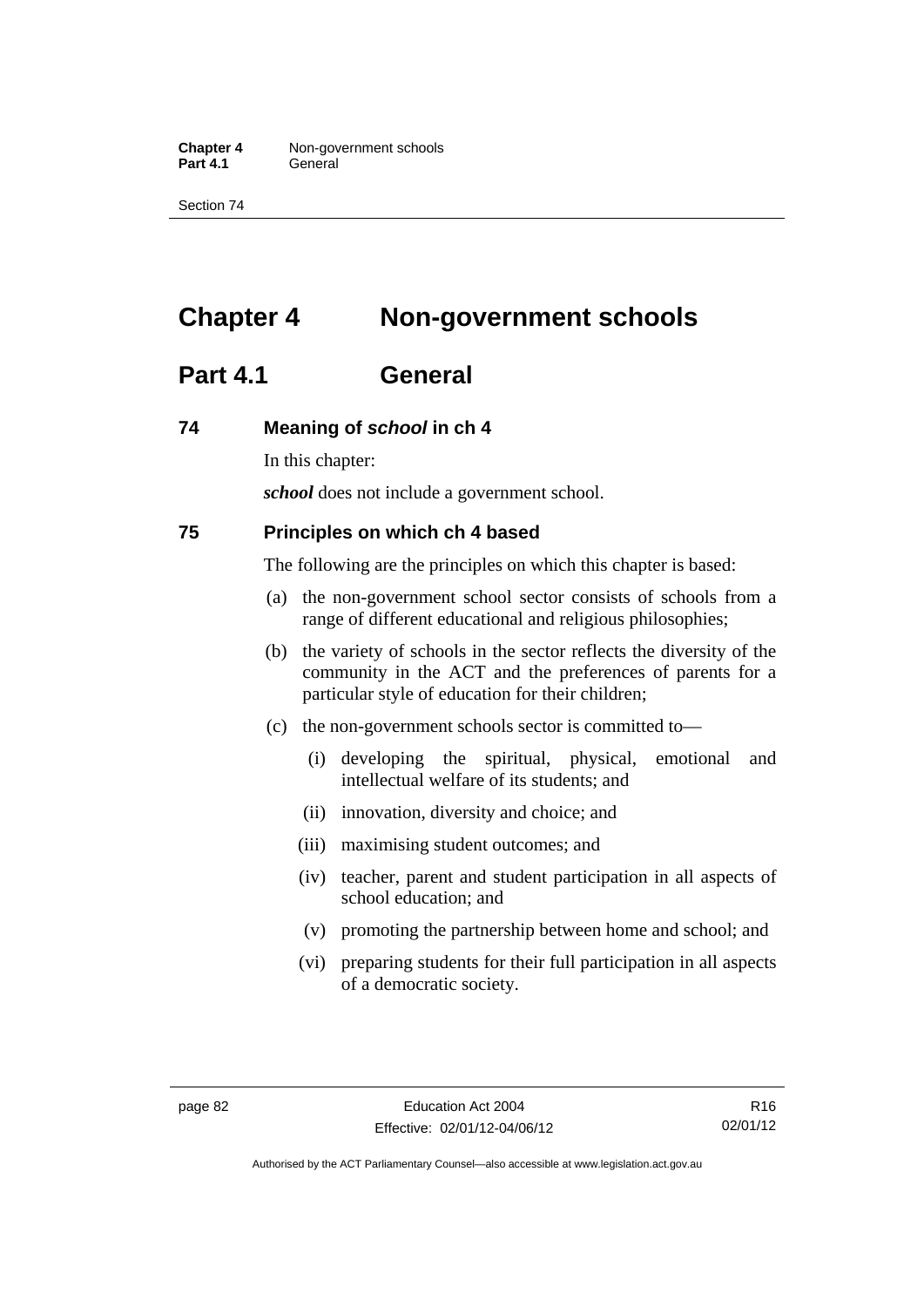## **77 Registrar**

The Minister must appoint a Registrar of Non-Government Schools.

- *Note 1* For the making of appointments (including acting appointments), see Legislation Act, pt 19.3.
- *Note* 2 In particular, an appointment may be made by naming a person or nominating the occupant of a position (see s 207).
- *Note 3* Certain Ministerial appointments require consultation with a Legislative Assembly committee and are disallowable (see Legislation Act, div 19.3.3).

#### **78 Functions of registrar**

The registrar has the following functions:

- (a) to register non-government schools;
- (b) to keep a register of non-government schools;
- (c) to exercise any other function given to the registrar under this Act or any other Territory law.

#### **79 Register of non-government schools**

- (1) The registrar must keep a register of non-government schools.
- (2) A person may, without charge, inspect the register of non-government schools during ordinary business hours at the office of the director-general.
- (3) A person may, on payment of the reasonable copying costs, obtain a copy of all or part of the register.

#### **80 Availability of information about operation of nongovernment schools and their educational programs**

(1) The principal of a non-government school must make available to parents of students at the school and to the staff and students of the school information about the school's educational programs and policies, and the operation of the school.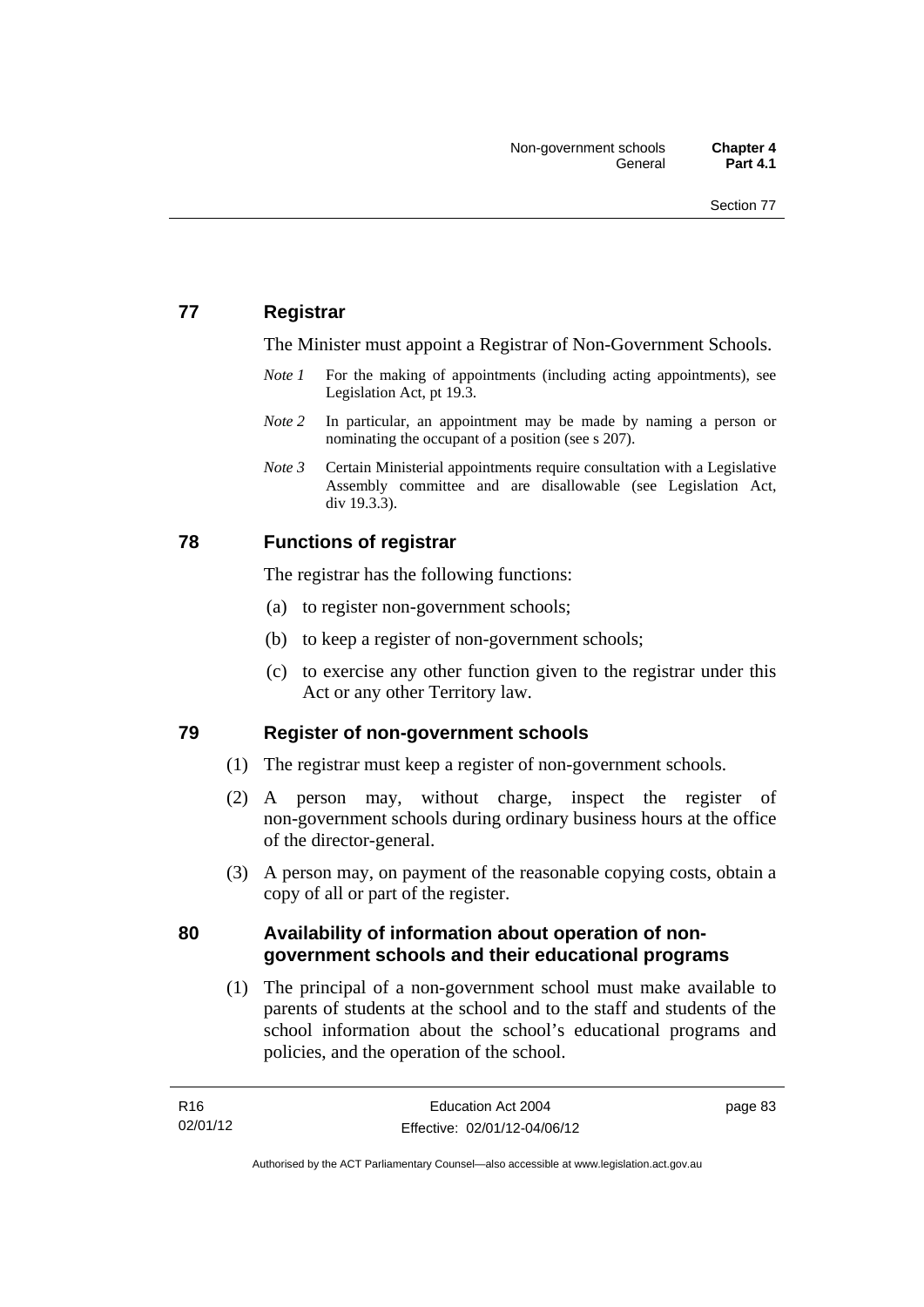| <b>Chapter 4</b> | Non-government schools |
|------------------|------------------------|
| <b>Part 4.1</b>  | General                |

Section 81

 (2) The principal of a non-government school must also consult parents of students at the school about the operation of the school, including its educational programs and policies.

#### **81 Approved educational courses for students at nongovernment schools**

- (1) The principal of a non-government school may approve educational courses that may be provided to a student enrolled at the school at a place other than the school.
- (2) An approval may be subject to conditions.
- (3) However, the principal may approve an educational course only if satisfied that—
	- (a) the standard of the course is appropriate; and
	- (b) there are adequate facilities for conducting the course; and
	- (c) the premises where the course is to be conducted comply with any relevant Territory laws about health and safety standards.

Authorised by the ACT Parliamentary Counsel—also accessible at www.legislation.act.gov.au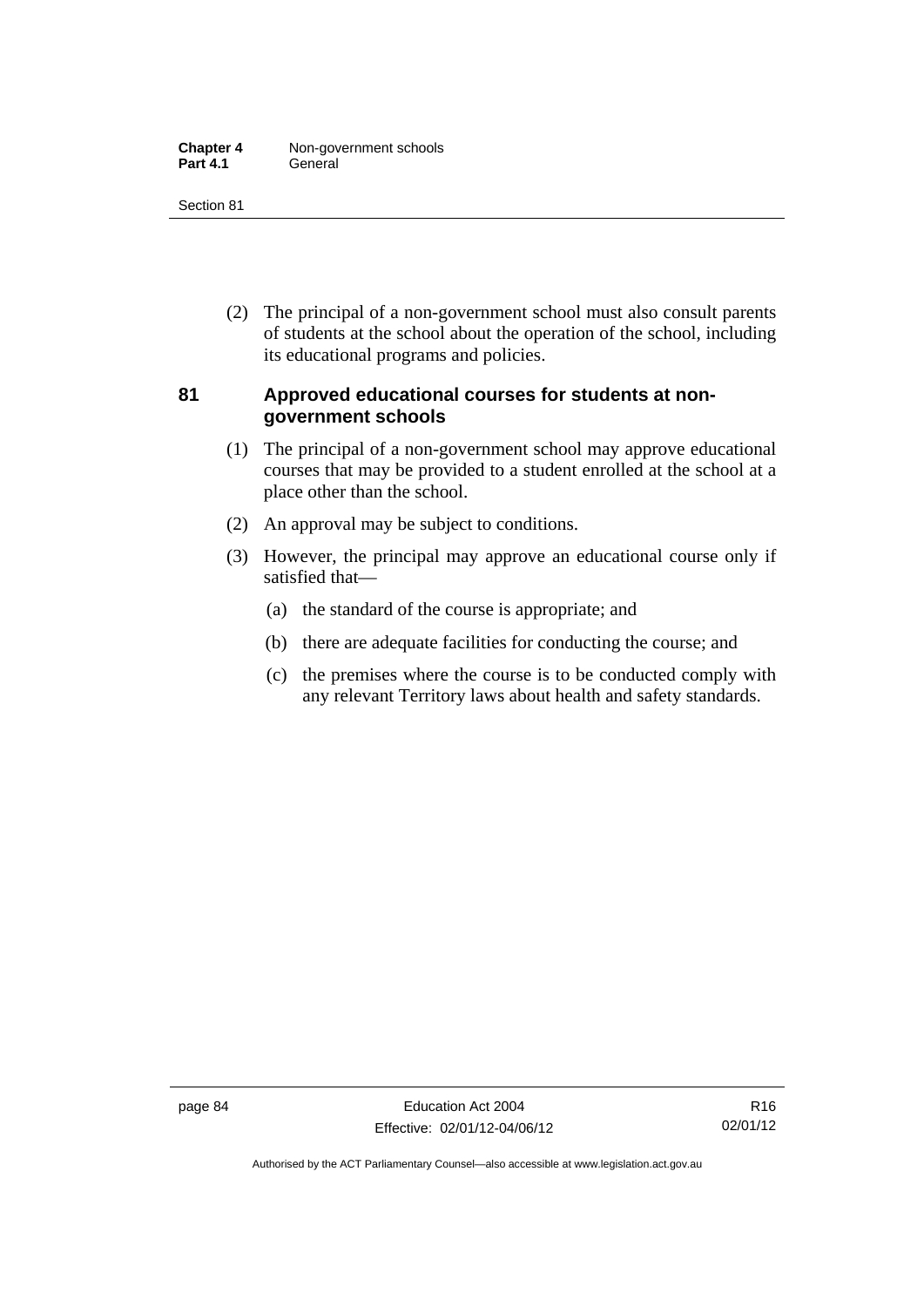# **Part 4.2 Registration—non-government schools**

#### **82 Schools to be registered**

 (1) A person must not conduct a school unless it is registered or provisionally registered under this part.

Maximum penalty: 50 penalty units.

- (2) The principal of a school commits an offence if—
	- (a) the school is not registered or provisionally registered under this part; and
	- (b) the school begins educating a student at any educational level.

Maximum penalty: 20 penalty units.

- (3) The principal of a school commits an offence if—
	- (a) the school is not registered or provisionally registered under this part for education at a particular campus; and
	- (b) the school begins educating a student at that campus.

Maximum penalty: 10 penalty units.

- (4) The principal of a school commits an offence if—
	- (a) the school is not registered or provisionally registered under this part for education at a particular education level; and
	- (b) the school begins educating a student at that education level.

Maximum penalty: 10 penalty units.

(5) An offence against this section is a strict liability offence.

#### **83 Applications for in-principle approval for proposed registration**

(1) This section applies if a person intends to make application under—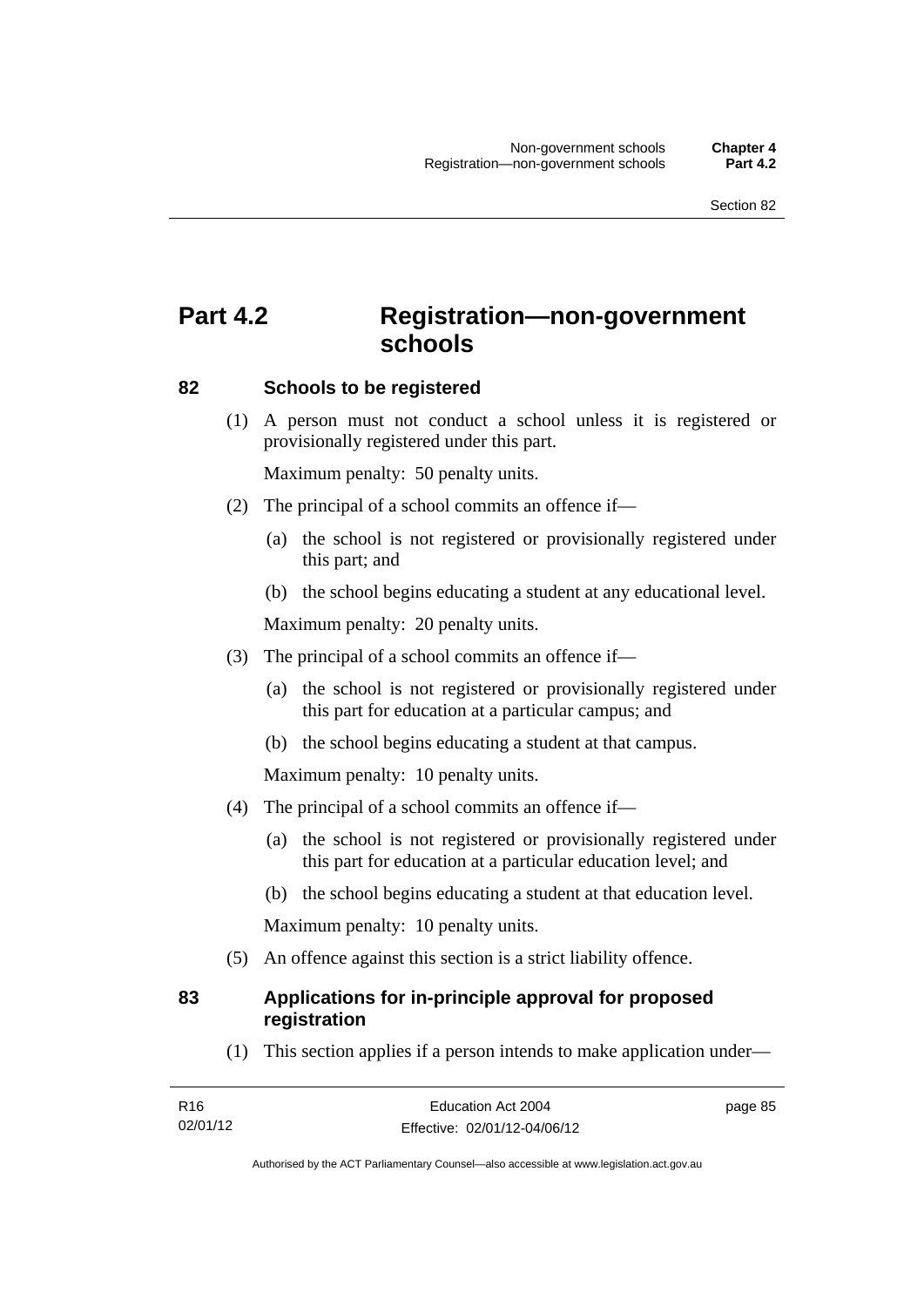Section 84

- (a) section 85 for provisional registration of a school; or
- (b) section 88A for registration of a school at an additional campus; or
- (c) section 89 for registration of a school at an additional educational level.
- (2) The person must apply in writing to the Minister for approval (*inprinciple approval*) to apply for the proposed registration.
	- *Note* If a form is approved under s 154 for the application, the form must be used.
- (3) The application must state the day the person proposes to begin operating the school or operating the school at the additional campus or additional educational level (the *proposed opening day*).
- (4) The proposed opening day must be at least 2 years, but not more than 4 years, after the day the application is made.
- (5) The director-general must publish notice of the making of the application in a daily newspaper.
- (6) The notice must state that written comments on the proposed registration may be made to the Minister within a stated period of at least 60 days after the day the notice is published.
- (7) The director-general must make a copy of the application for in-principle approval available for inspection free of charge to the public during ordinary business hours at the office of an administrative unit administered by the director-general.

#### **84 Deciding in-principle applications**

- (1) In deciding whether to give in-principle approval for the provisional registration of a school, the Minister must have regard to—
	- (a) whether the proposed school would undermine the viability of existing schools; and

R16 02/01/12

Authorised by the ACT Parliamentary Counsel—also accessible at www.legislation.act.gov.au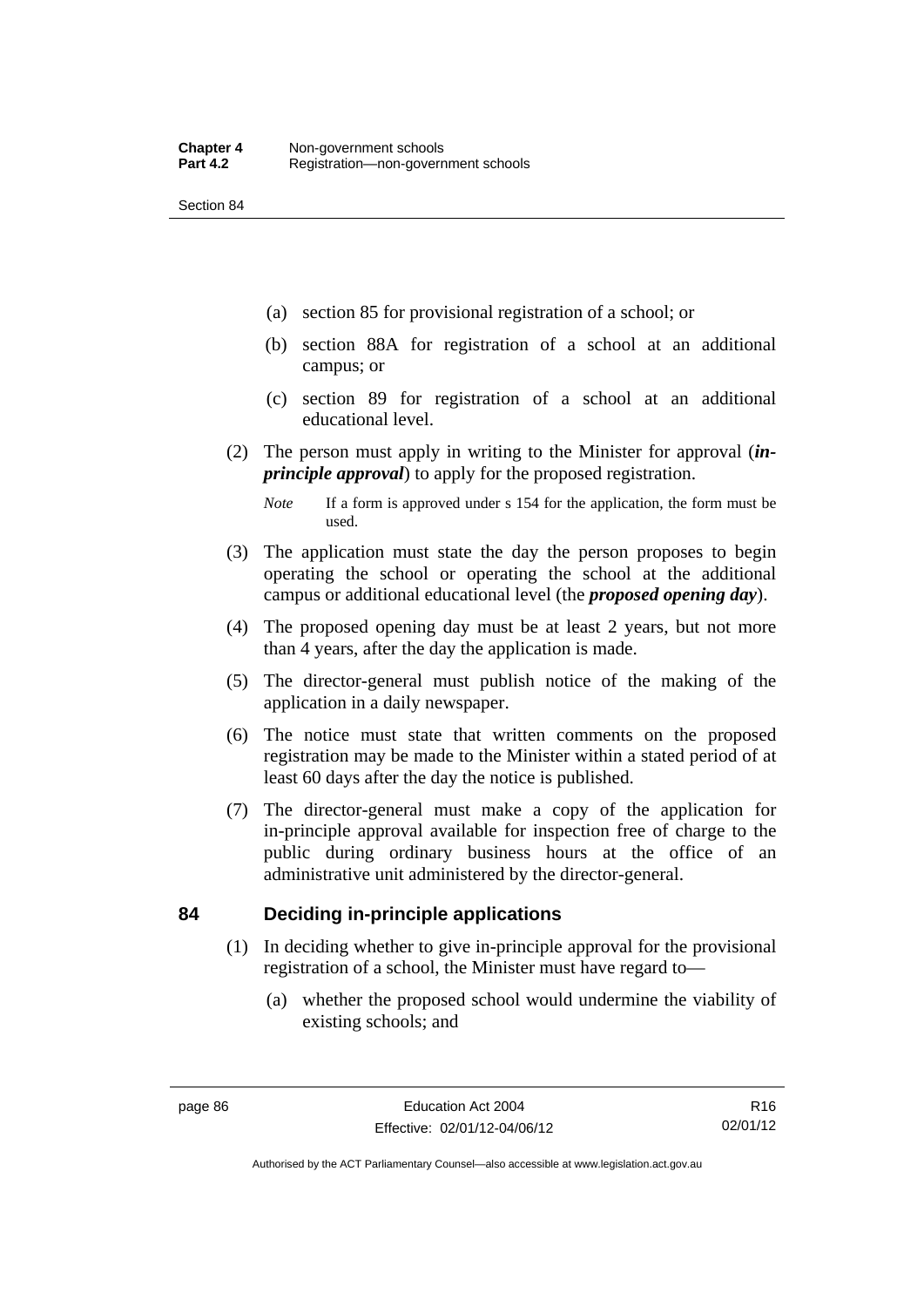- (b) whether there is, or is likely to be, demand in the community for the proposed school, including—
	- (i) any increase, or likely increase, in the number of schoolage children in the area where the school is to be located; and
	- (ii) the level of registration of interest shown by the community for the proposed school.
- (2) In deciding whether to give in-principle approval for the registration of a school at an additional campus, the Minister must have regard to—
	- (a) whether the provision of the additional campus by the school would undermine the viability of other existing schools; and
	- (b) the demand for the additional campus, including the level of registration of interest shown by the community for the proposed provision of the additional campus by the school.
- (3) In deciding whether to give in-principle approval for the registration of a school at an additional educational level, the Minister must have regard to—
	- (a) whether the provision of the additional educational level by the school would undermine the viability of other existing schools; and
	- (b) the demand for the additional educational level, including the level of registration of interest shown by the community for the proposed provision of the additional educational level by the school.
- (4) If the Minister is satisfied after considering the application, and after having regard to any comments made under section 83 (6) and the matters mentioned in subsection (1), (2) or (3), that in-principle approval should be given for the proposed registration, the Minister must, by written notice, give the person in-principle approval for the proposed application.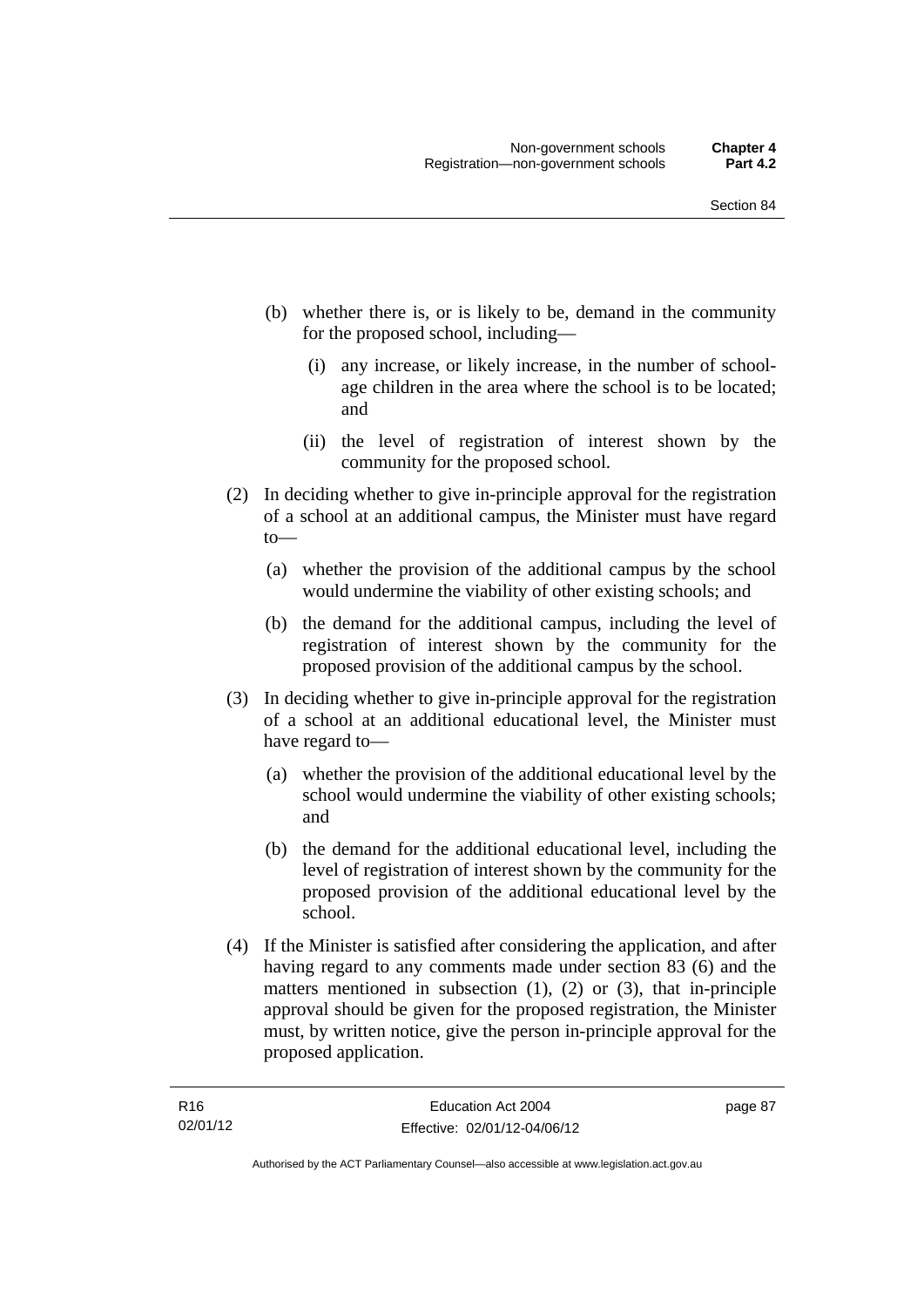Section 85

- (5) If the Minister is not satisfied after considering the application, and after having regard to any comments made under section 83 (6) and the matters mentioned in subsection  $(1)$ ,  $(2)$  or  $(3)$ , that in-principle approval should be given for the proposed registration, the Minister must, by written notice, refuse to give the person in-principle approval for the proposed application.
- (6) A notice under subsection (4) or (5) must state the Minister's reasons for giving or refusing to give in-principle approval for the proposed registration.
- (7) The director-general must make a copy of the Minister's reasons available for inspection free of charge to the public during ordinary business hours at the office of an administrative unit administered by the director-general.
- (8) An in-principle approval lapses on whichever of the following is later:
	- (a) 2 years after the day it is given;
	- (b) the proposed opening day.

# **85 Application for provisional registration**

- (1) This section applies if—
	- (a) a person has in-principle approval under section 84 to apply for provisional registration of a school; and
	- (b) the person has given the registrar written notice of the person's intention to apply at least the prescribed period before the first day of the school year or term when it is proposed to begin operating the school; and
	- (c) the in-principle approval has not lapsed.
- (2) The person may apply in writing to the Minister for provisional registration of the school.
- (3) The application must state where the school is to be located.

R16 02/01/12

Authorised by the ACT Parliamentary Counsel—also accessible at www.legislation.act.gov.au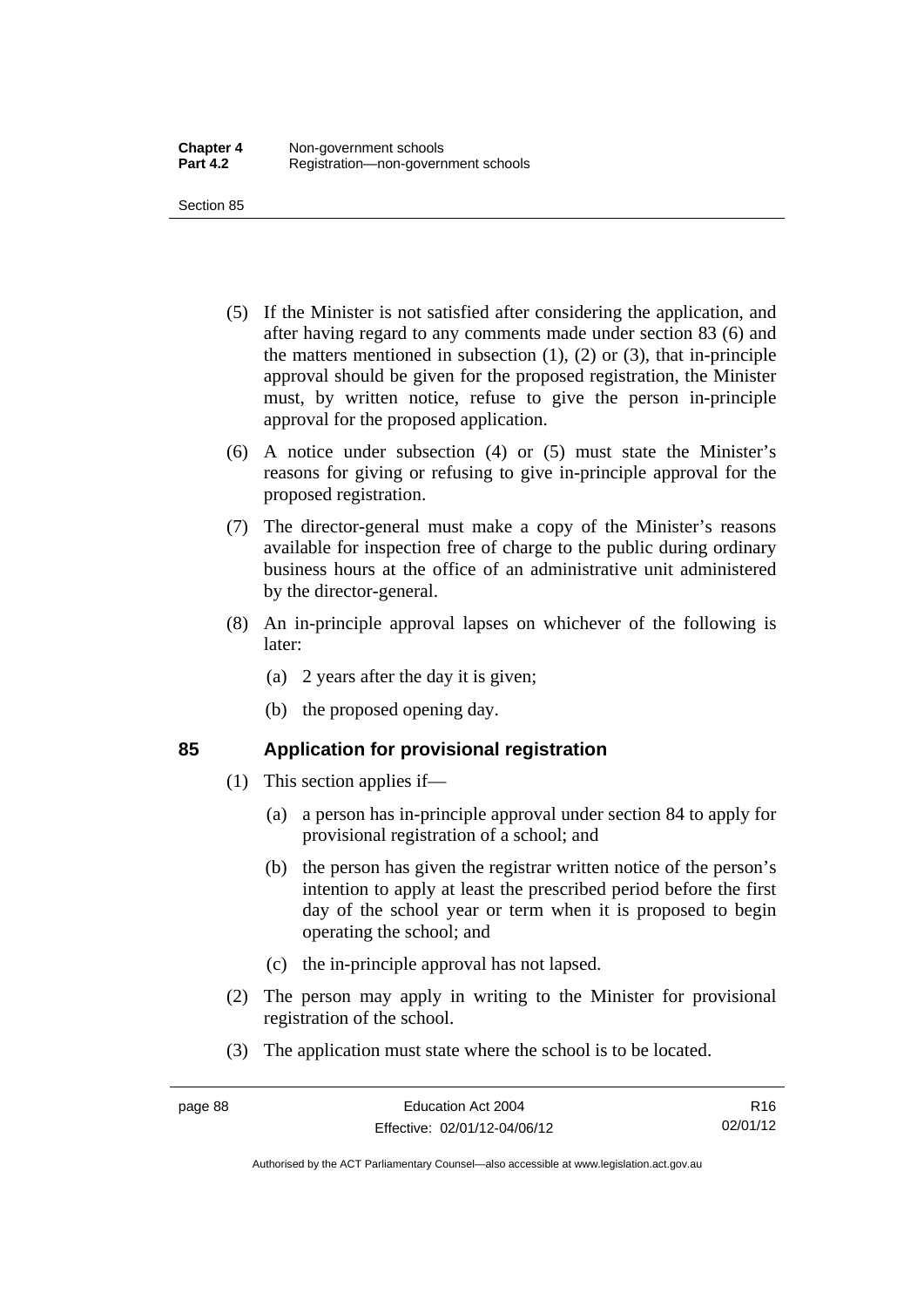- *Note* If a form is approved under s 154 for the application, the form must be used.
- (4) The director-general must publish notice of the making of the application in a daily newspaper.
- (5) The director-general must make a copy of the application for provisional registration available for inspection free of charge to the public during ordinary business hours at the office of an administrative unit administered by the director-general.
- (6) In this section:

#### *prescribed period* means—

- (a) 6 months; or
- (b) if the Minister approves a shorter period for the notice—that period.

#### **86 Provisional registration**

- (1) This section applies if an application is made under section 85 for provisional registration of a school.
- (2) Before deciding whether the school should be provisionally registered, the Minister must appoint a panel to report to the Minister on the application.
	- *Note 1* For the making of appointments (including acting appointments), see the Legislation Act, pt 19.3.
	- *Note 2* In particular, a person may be appointed for a particular provision of a law (see Legislation Act, s 7 (3)) and an appointment may be made by naming a person or nominating the occupant of a position (see s 207).
	- *Note 3* Certain Ministerial appointments require consultation with an Assembly committee and are disallowable (see Legislation Act, div 19.3.3).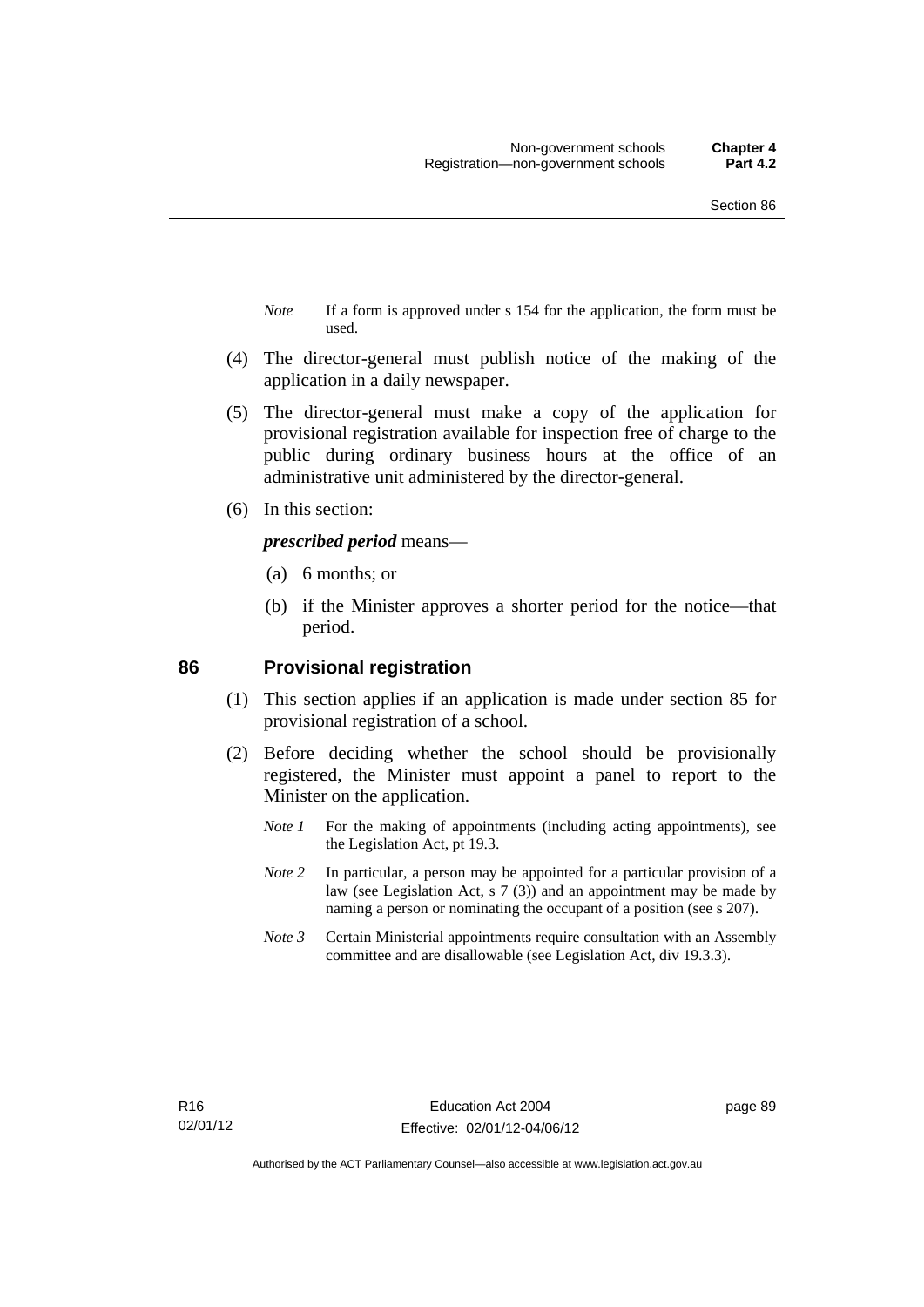Section 86

 (3) If the Minister is satisfied after considering the panel's report that the school meets the criteria mentioned in subsection (6), the Minister must direct the registrar to provisionally register the school.

*Note* Section 93 deals with the duration of provisional registration.

- (4) If the Minister directs the registrar to provisionally register the school, the registrar must provisionally register the school by—
	- (a) entering particulars of the school required under the regulations in the register of non-government schools; and
	- (b) giving the proprietor of the school a certificate of provisional registration for the school.
- (5) If the Minister is not satisfied after considering the panel's report that the school meets the criteria mentioned in subsection (6), the Minister must direct the registrar to refuse to provisionally register the school.
- (6) The criteria for provisional registration of a school are that—
	- (a) the proprietor of the school is a corporation; and
	- (b) the school will have appropriate policies, facilities and equipment for-
		- (i) the curriculum to be offered by the school; and
		- (ii) the safety and welfare of its students; and
	- (c) the curriculum (including the framework of the curriculum and the principles on which the curriculum is based) will meet the curriculum requirements for students attending government schools; and
	- (d) the nature and content of the education to be offered at the school will be appropriate for the educational levels for which provisional registration of the school is sought; and

Authorised by the ACT Parliamentary Counsel—also accessible at www.legislation.act.gov.au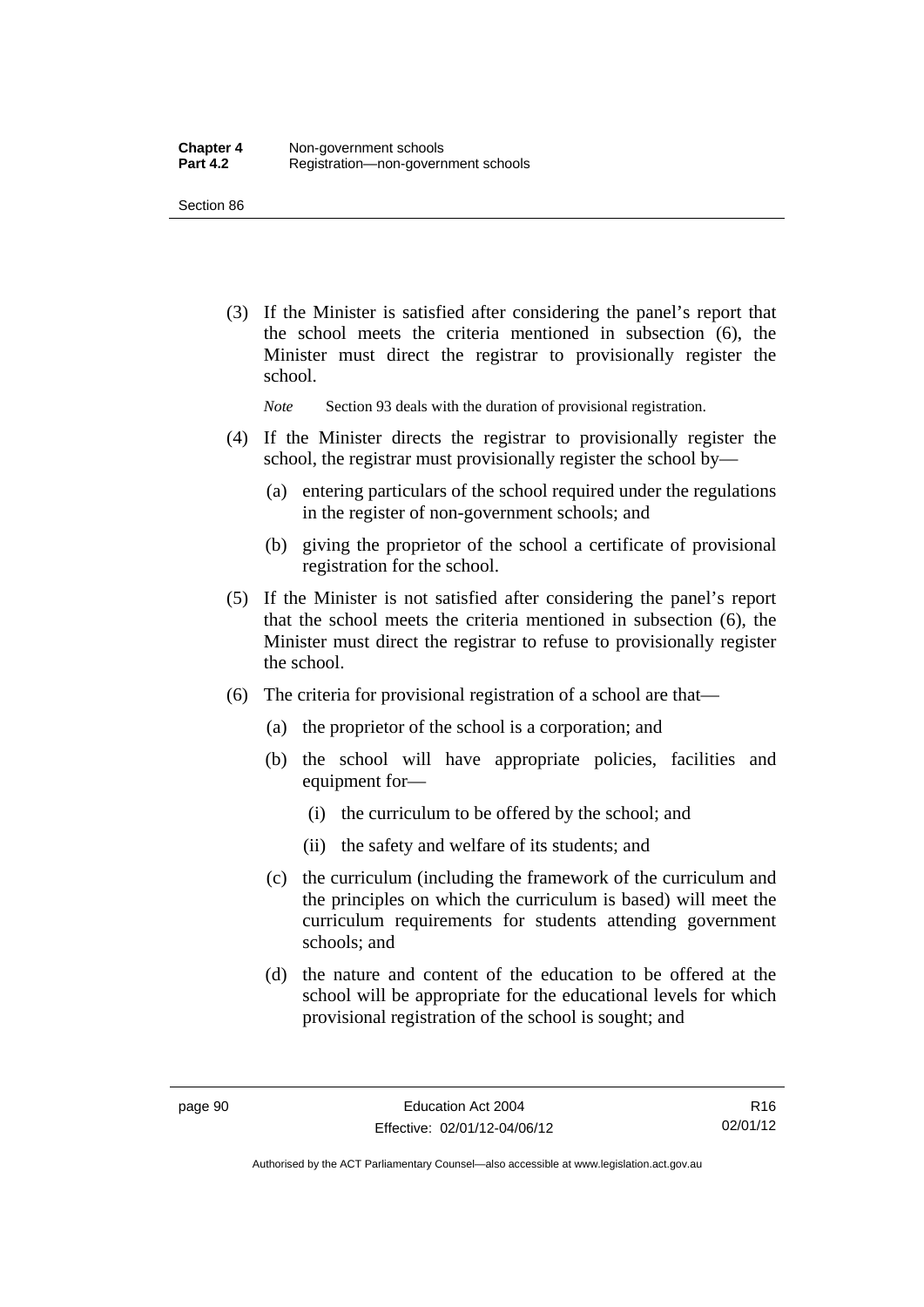- (e) the teaching staff will be qualified to teach at the educational levels at which they are to be employed to teach; and
- (f) the school will have satisfactory processes to monitor quality educational outcomes; and
- (g) the school will be financially viable.

#### **87 Application for registration**

- (1) This section applies to a school that has been provisionally registered for at least 12 months.
- (2) The proprietor of the school may apply in writing to the Minister for registration of the school at the educational levels for which the school is provisionally registered.
	- *Note* If a form is approved under s 154 for the application, the form must be used.
- (3) The director-general must publish notice of the making of the application in a daily newspaper.
- (4) The director-general must make a copy of the application for registration available for inspection free of charge to the public during ordinary business hours at the office of an administrative unit administered by the director-general.

#### **88 Registration**

- (1) This section applies if an application is made under section 87 for registration of a school.
- (2) Before deciding whether the school should be registered, the Minister must appoint a panel to report to the Minister on the application.
	- *Note 1* For the making of appointments (including acting appointments), see the Legislation Act, pt 19.3.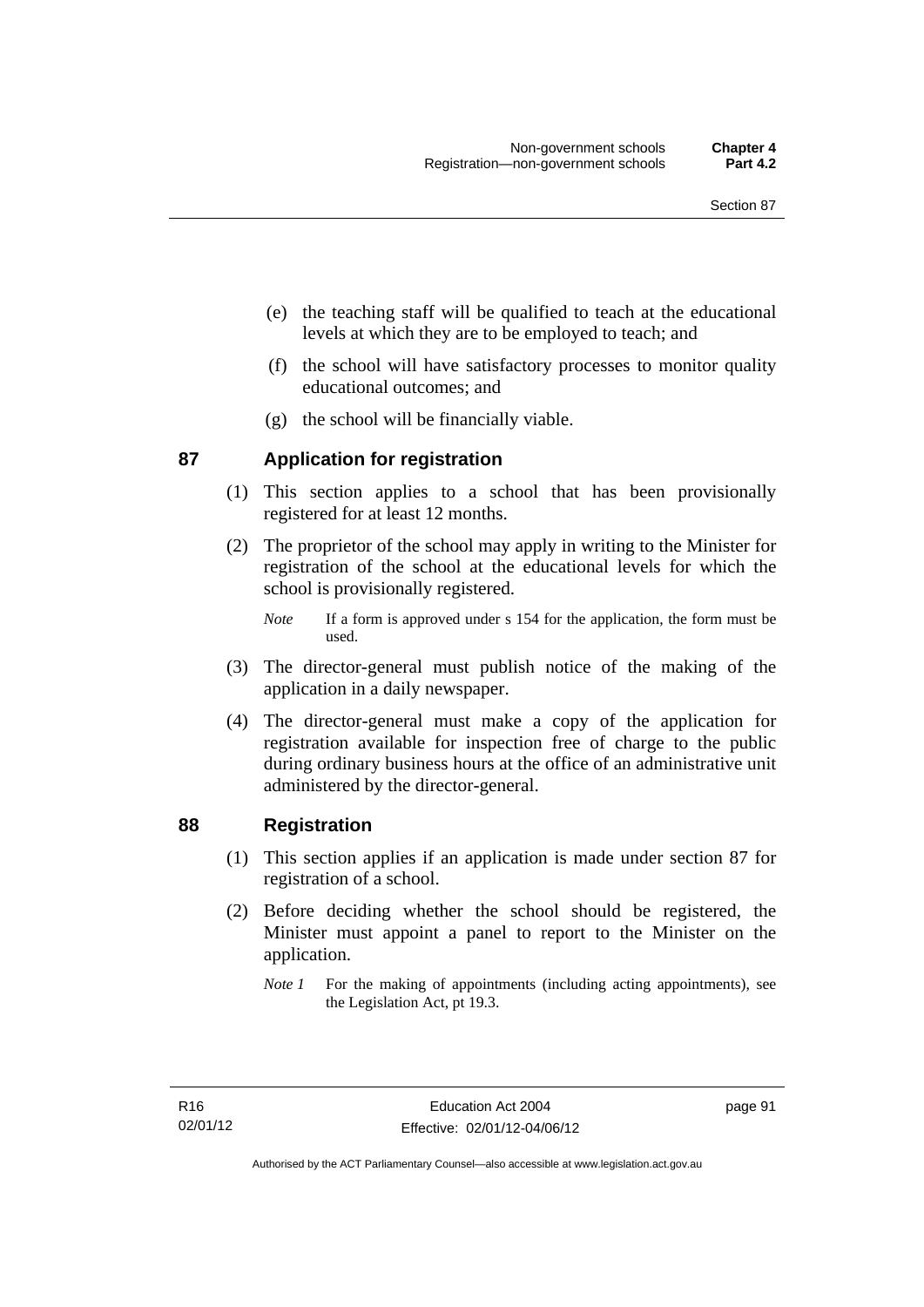Section 88

- *Note 2* In particular, a person may be appointed for a particular provision of a law (see Legislation Act, s 7 (3)) and an appointment may be made by naming a person or nominating the occupant of a position (see s 207).
- *Note 3* Certain Ministerial appointments require consultation with an Assembly committee and are disallowable (see Legislation Act, div 19.3.3).
- (3) If the Minister is satisfied after considering the panel's report that the school meets the criteria mentioned in subsection (6), the Minister must direct the registrar to register the school for a stated period of not longer than 5 years.
- (4) If the Minister directs the registrar to register the school, the registrar must register the school by—
	- (a) entering particulars of the school required under the regulations in the register of non-government schools; and
	- (b) giving the proprietor of the school a certificate of registration for the school.
- (5) If the Minister is not satisfied after considering the panel's report that the school meets the criteria mentioned in subsection (6), the Minister must direct the registrar to refuse to register the school.
- (6) The criteria for registration of a school are that—
	- (a) the proprietor of the school is a corporation; and
	- (b) the school has appropriate policies, facilities and equipment for—
		- (i) the curriculum offered by the school; and
		- (ii) the safety and welfare of its students; and
	- (c) the curriculum (including the framework of the curriculum and the principles on which the curriculum is based) meets the curriculum requirements for students attending government schools; and

Authorised by the ACT Parliamentary Counsel—also accessible at www.legislation.act.gov.au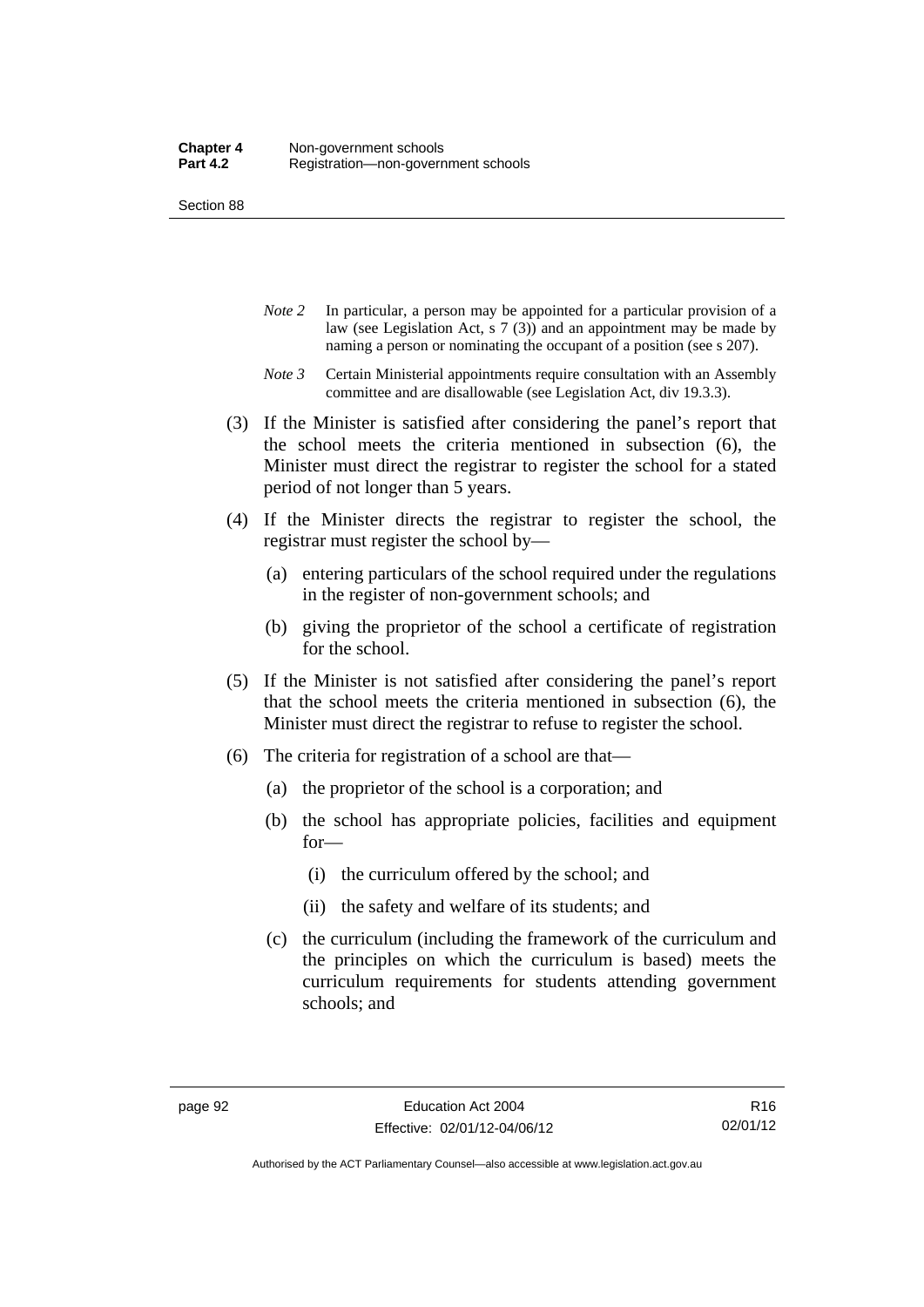- (d) the nature and content of the education offered at the school are appropriate for the educational levels for which the school is provisionally registered; and
- (e) the teaching staff are qualified to teach at the educational levels at which they are employed to teach; and
- (f) the school has satisfactory processes to monitor quality educational outcomes; and
- (g) the school is financially viable.

#### **88A Application for registration at additional campus**

- (1) This section applies if—
	- (a) a proprietor of a registered non-government school has in-principle approval under section 84 (Deciding in-principle applications) to apply for registration of the school at a stated additional campus; and
	- (b) the proprietor has given the registrar written notice of the proprietor's intention to apply at least the prescribed period before the first day of the school year or term when it is proposed to begin operating the school at the additional campus; and
	- (c) the in-principle approval has not lapsed.
- (2) The proprietor of the school may apply in writing to the Minister for registration of the school at the additional campus.
	- *Note* If a form is approved under s 154 for the application, the form must be used.
- (3) The director-general must publish notice of the making of the application in a daily newspaper.
- (4) The notice must state that written comments on the proposed registration may be made to the Minister within a stated period of at least 60 days after the day the notice is published.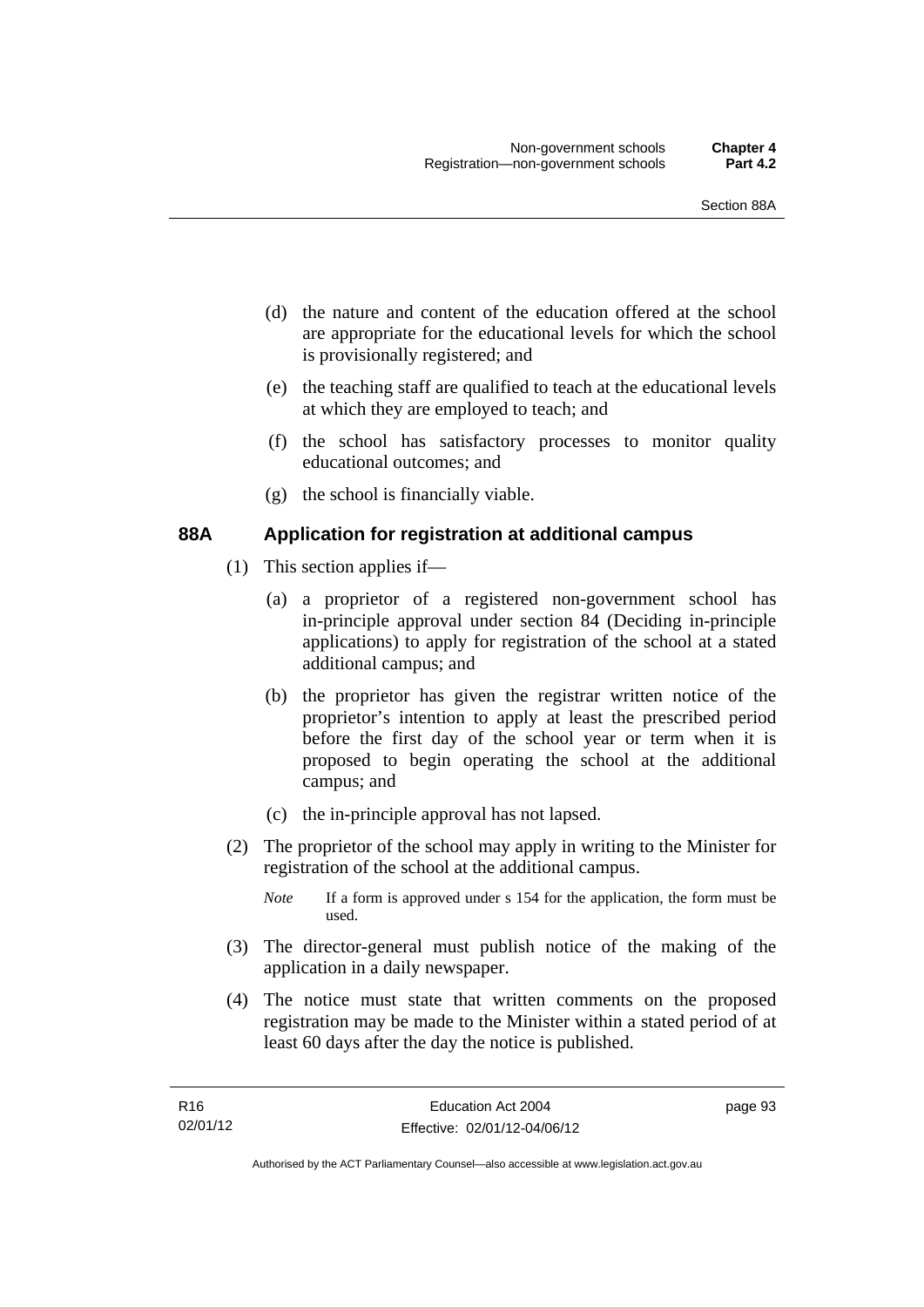Section 88B

- (5) The director-general must make a copy of the application for registration available for inspection free of charge to the public during ordinary business hours at the office of an administrative unit administered by the director-general.
- (6) In this section:

*prescribed period* means—

- (a) 6 months; or
- (b) if the Minister approves a shorter period for the application that period.

#### **88B Registration at additional campus**

- (1) This section applies if an application is made under section 88A for registration of a school at an additional campus.
- (2) Before deciding whether the school should be registered at the additional campus, the Minister must appoint a panel to report to the Minister on the application.
	- *Note 1* For the making of appointments (including acting appointments), see the Legislation Act, pt 19.3.
	- *Note 2* In particular, a person may be appointed for a particular provision of a law (see Legislation Act, s 7 (3)) and an appointment may be made by naming a person or nominating the occupant of a position (see s 207).
	- *Note 3* Certain Ministerial appointments require consultation with an Assembly committee and are disallowable (see Legislation Act, div 19.3.3).
- (3) If the Minister is satisfied after considering the panel's report that the school meets the criteria mentioned in subsection (7), the Minister must direct the registrar to register the school at the additional campus.
- (4) If the Minister directs the registrar to register the school at the additional campus, the registrar must register the school at the additional campus by—

Authorised by the ACT Parliamentary Counsel—also accessible at www.legislation.act.gov.au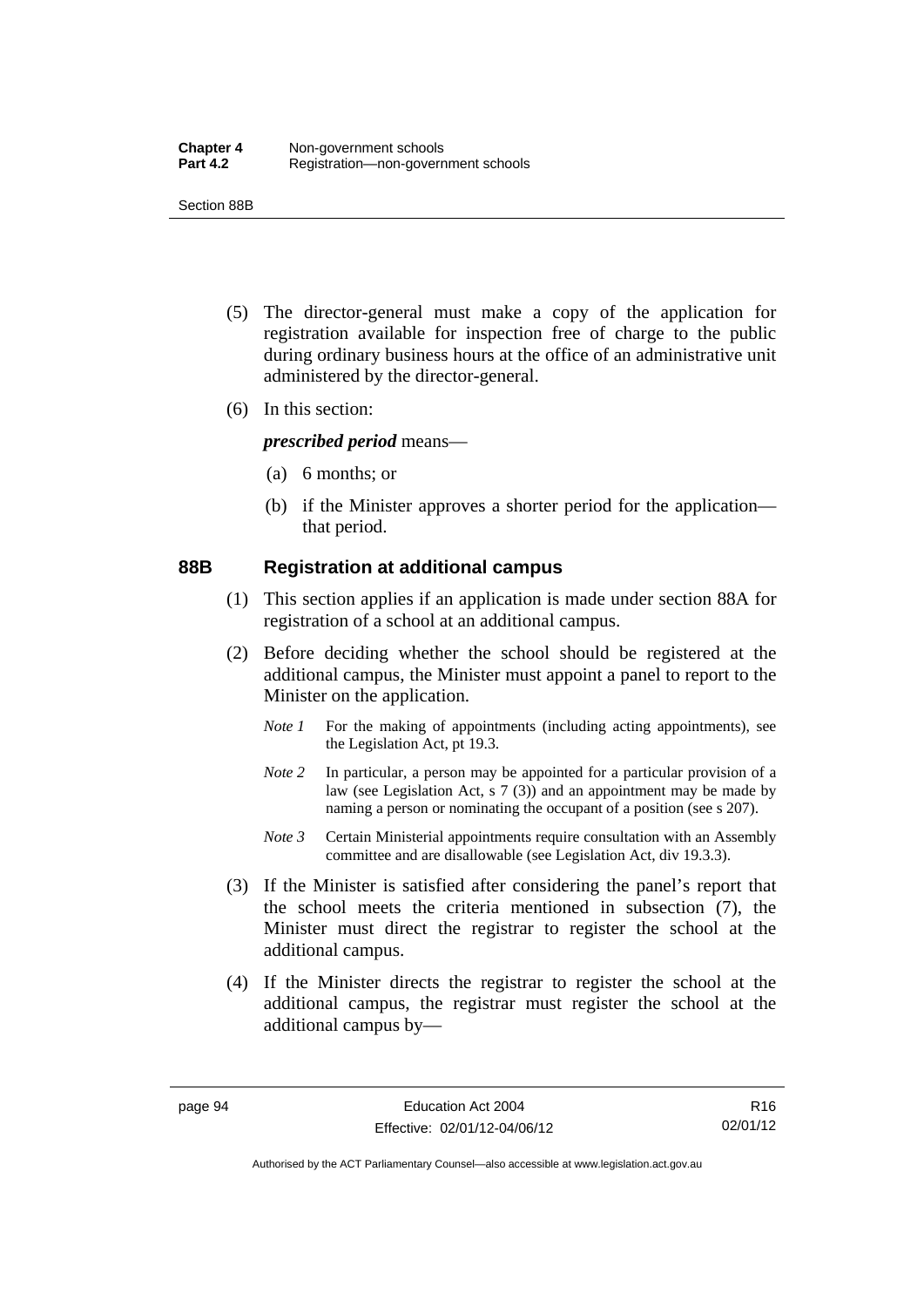- (a) entering the particulars of the school required under the regulations in the register of non-government schools; and
- (b) giving the proprietor of the school a certificate of registration that includes the additional campus (a *new certificate*).
- (5) If the registrar gives the proprietor a new certificate, the proprietor must return the school's existing certificate of registration to the registrar within 14 days after the day the proprietor receives the new certificate.
- (6) If the Minister is not satisfied after considering the panel's report that the school meets the criteria mentioned in subsection (7), the Minister must direct the registrar to refuse to register the school at the additional campus.
- (7) The criteria for registration of a school at an additional campus are that—
	- (a) the school will have appropriate policies, facilities and equipment for—
		- (i) the curriculum to be offered by the school at the additional campus; and
		- (ii) the safety and welfare of its students at the additional campus; and
	- (b) the curriculum (including the framework of the curriculum and the principles on which the curriculum is based) meets the curriculum requirements for students attending government schools; and
	- (c) the nature and content of the education to be offered at the school will be appropriate for the additional campus; and
	- (d) the teaching staff will be qualified to teach at the additional campus; and
	- (e) the school will have satisfactory processes to monitor quality educational outcomes at the additional campus; and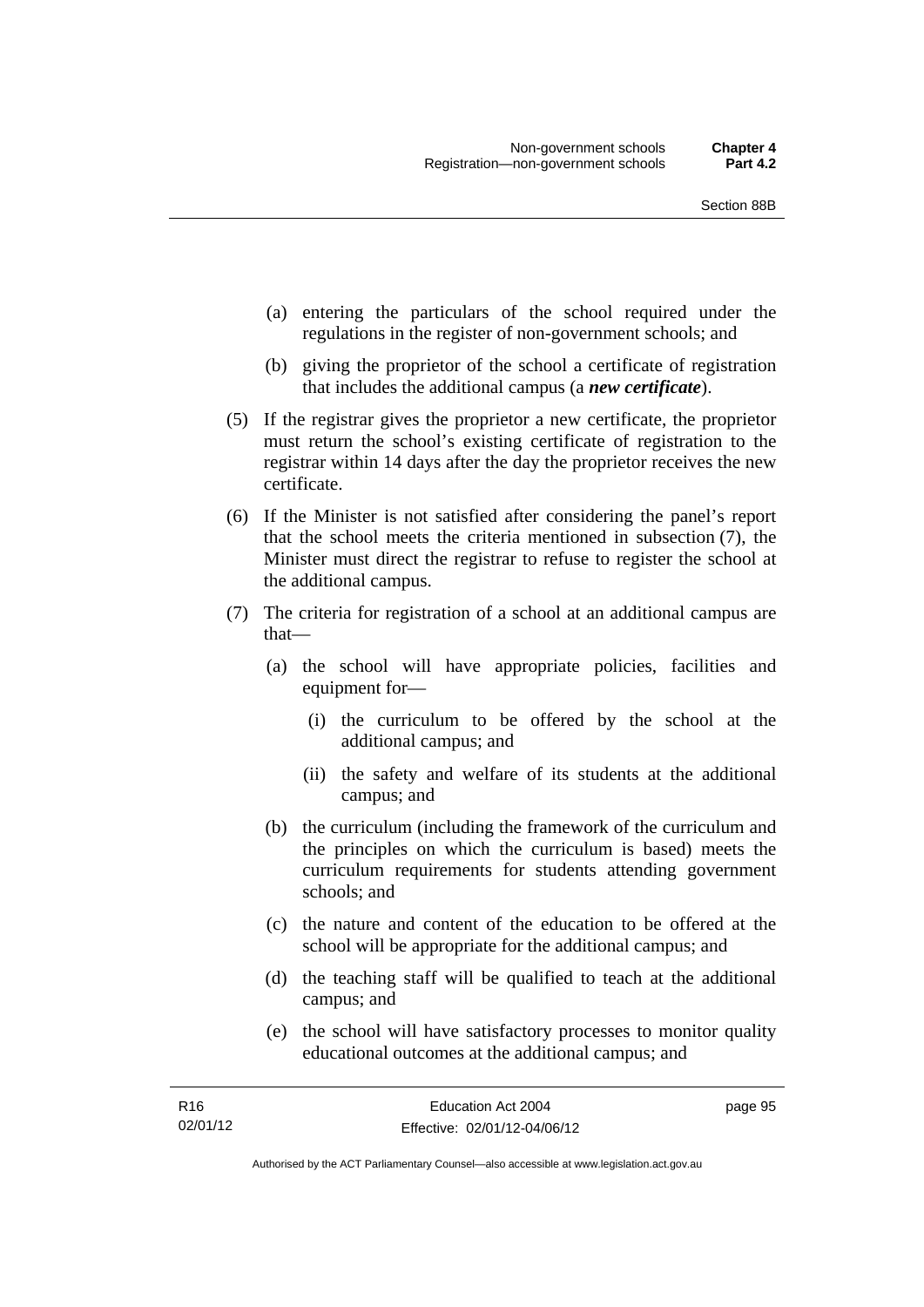Section 89

(f) the school will be financially viable.

### **89 Application for registration at additional educational levels**

- (1) This section applies if—
	- (a) a proprietor of a registered non-government school has inprinciple approval under section 84 (Deciding in-principle applications) to apply to operate the school at a stated additional educational level; and
	- (b) the proprietor has given the registrar written notice of the proprietor's intention to apply at least the prescribed period before the first day of the school year or term when it is proposed to begin operating the school at the additional educational level; and
	- (c) the in-principle approval has not lapsed.
- (2) The proprietor of the school may apply in writing to the Minister for registration of the school at the additional educational level.
	- *Note* If a form is approved under s 154 for the application, the form must be used.
- (3) The director-general must publish notice of the making of the application in a daily newspaper.
- (4) The notice must state that written comments on the proposed registration may be made to the Minister within a stated period of at least 60 days after the day the notice is published.
- (5) The director-general must make a copy of the application for registration available for inspection free of charge to the public during normal business hours at the office of an administrative unit administered by the director-general.
- (6) In this section:

*prescribed period* means—

Authorised by the ACT Parliamentary Counsel—also accessible at www.legislation.act.gov.au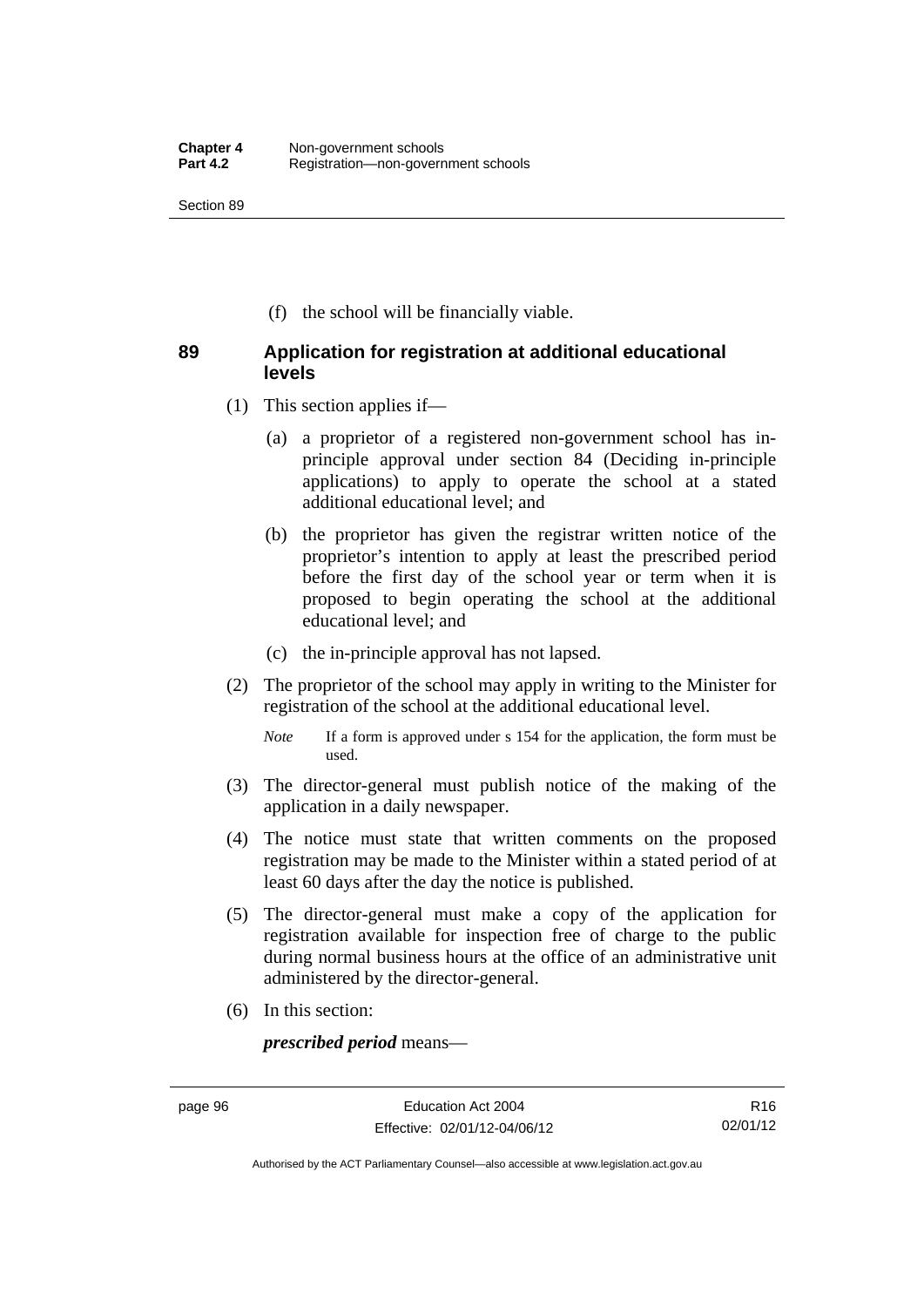- (a) 6 months; or
- (b) if the Minister approves a shorter period for the application that period.

#### **90 Registration at additional educational levels**

- (1) This section applies if an application made under section 89 for registration of a school at an additional educational level.
- (2) Before deciding whether a school should be registered at the additional educational level, the Minister must appoint a panel to report to the Minister on the application.
	- *Note 1* For the making of appointments (including acting appointments), see the Legislation Act, pt 19.3.
	- *Note 2* In particular, a person may be appointed for a particular provision of a law (see Legislation Act, s  $7(3)$ ) and an appointment may be made by naming a person or nominating the occupant of a position (see s 207).
	- *Note 3* Certain Ministerial appointments require consultation with an Assembly committee and are disallowable (see Legislation Act, div 19.3.3).
- (3) If the Minister is satisfied after considering the panel's report that the school meets the criteria mentioned in subsection (7), the Minister must direct the registrar to register the school at the additional educational level.
- (4) If the Minister directs the registrar to register the school at the additional educational level, the registrar must register the school at the additional educational level by—
	- (a) entering the particulars of the school required under the regulations in the register of non-government schools; and
	- (b) giving the proprietor of the school a certificate of registration that includes the additional educational level (a *new certificate*).
- (5) If the registrar gives the proprietor a new certificate, the proprietor must return the school's existing certificate of registration to the

page 97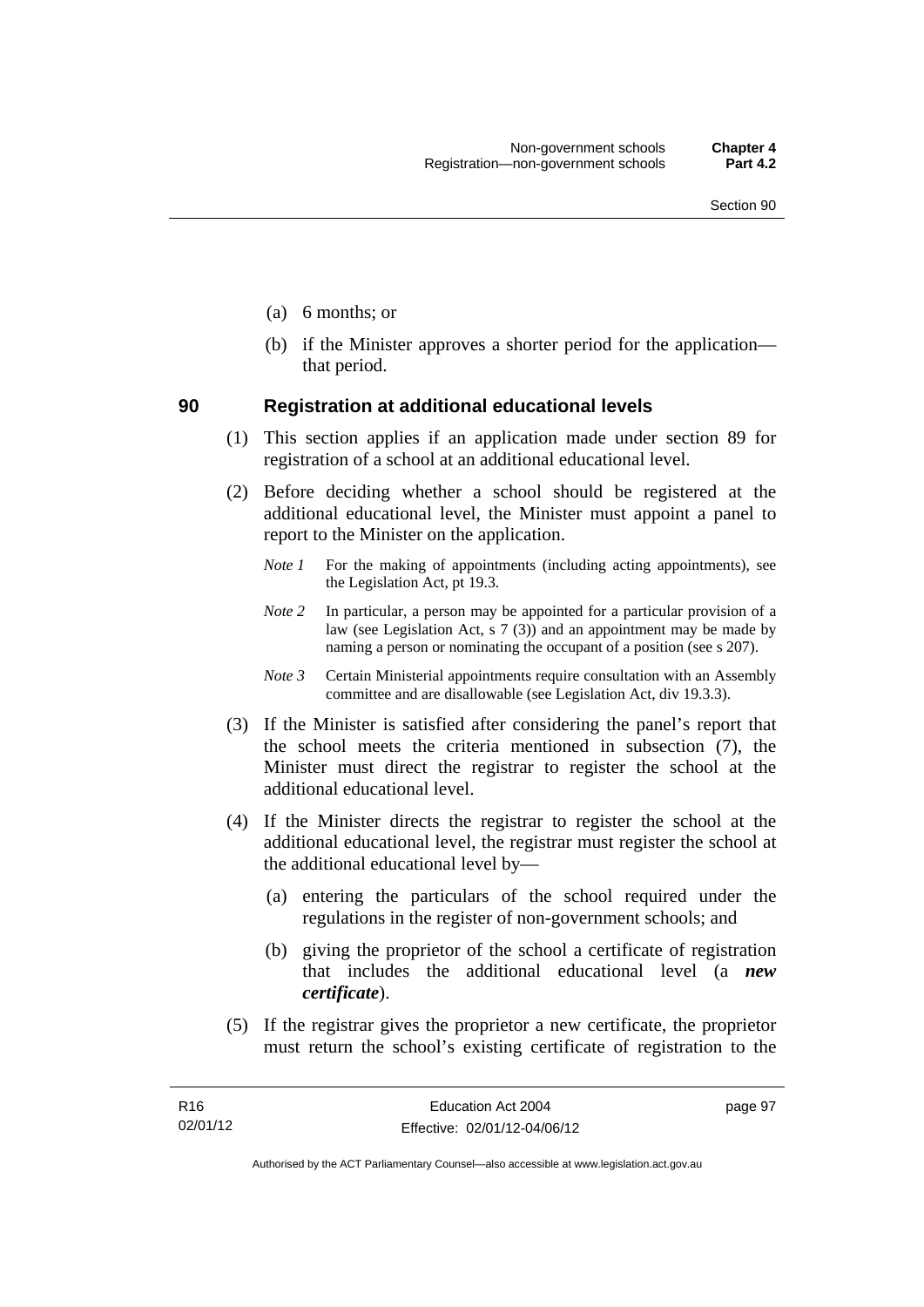registrar within 14 days after the day the proprietor receives the new certificate.

- (6) If the Minister is not satisfied after considering the panel's report that the school meets the criteria mentioned in subsection (7), the Minister must direct the registrar to refuse to register the school at the additional educational level.
- (7) The criteria for registration of a school at an additional educational level are that—
	- (a) the school will have appropriate policies, facilities and equipment for—
		- (i) the curriculum to be offered by the school at the additional educational level; and
		- (ii) the safety and welfare of its students at the additional educational level; and
	- (b) the curriculum (including the framework of the curriculum and the principles on which the curriculum is based) meets the curriculum requirements for students attending government schools; and
	- (c) the nature and content of the education to be offered at the school will be appropriate for the additional educational level; and
	- (d) the teaching staff will be qualified to teach at the additional educational level; and
	- (e) the school will have satisfactory processes to monitor quality educational outcomes at the additional educational level; and
	- (f) the school will be financially viable.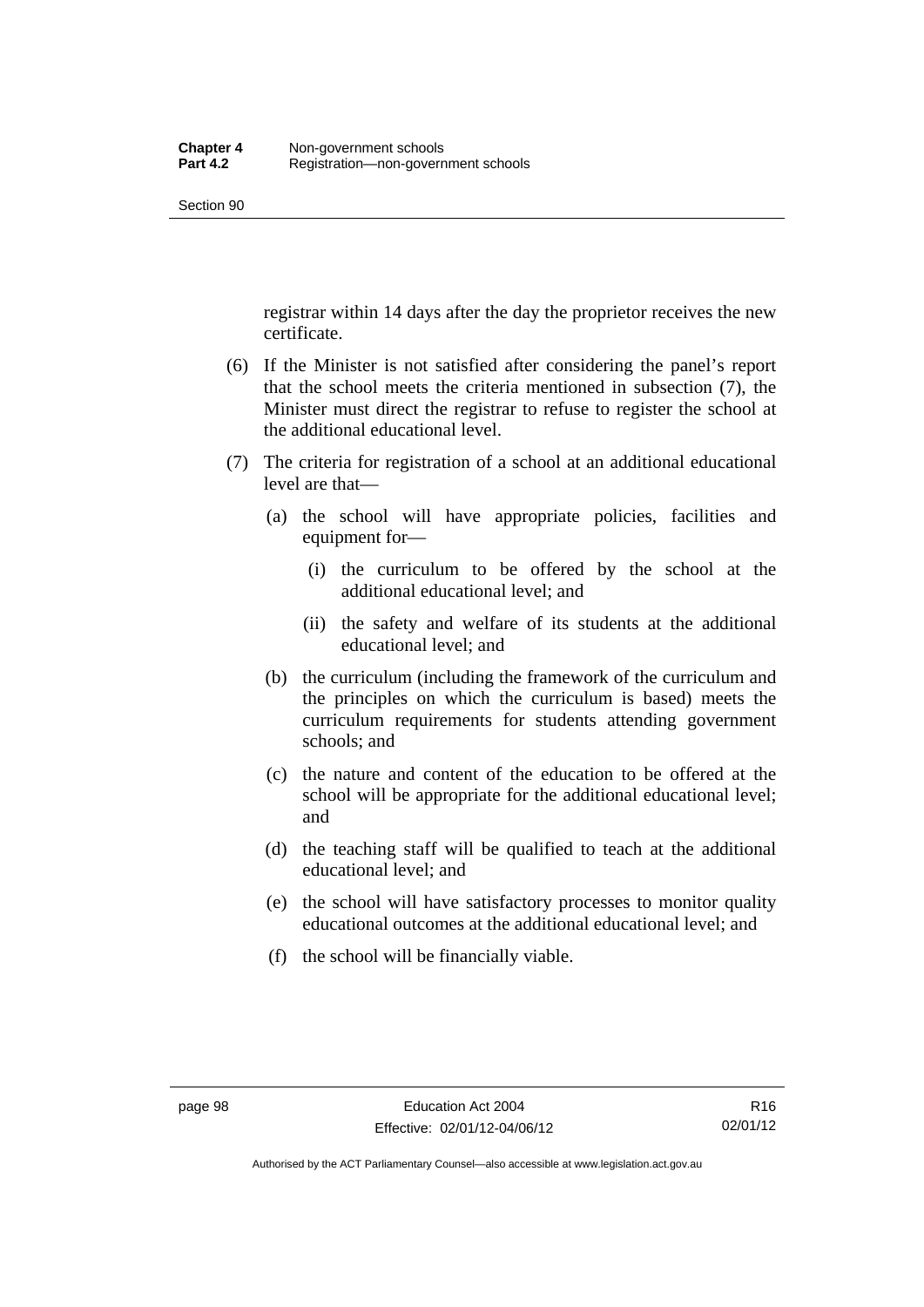# **91 Conditions of provisional registration or registration**

The conditions of provisional registration or registration of a school under this part are that—

- (a) the proprietor of the school remains a corporation; and
- (b) the school has appropriate policies, facilities and equipment for—
	- (i) the curriculum offered by the school; and
	- (ii) the safety and welfare of its students; and
- (c) the curriculum (including the framework of the curriculum and the principles on which the curriculum is based) meets the curriculum requirements for students attending government schools; and
- (d) the nature and content of the education offered at the school are appropriate for the educational levels for which the school is provisionally registered or registered; and
- (e) the teaching staff are qualified to teach at the educational levels at which they are employed to teach; and
- (f) the school has satisfactory processes to monitor quality educational outcomes; and
- (g) the school is financially viable.

# **92 Certificate of provisional registration or registration**

- (1) A certificate of provisional registration or registration of a nongovernment school must—
	- (a) state the proprietor of the school; and
	- (b) state the educational level or levels for which the school is provisionally registered or registered under this part; and

page 99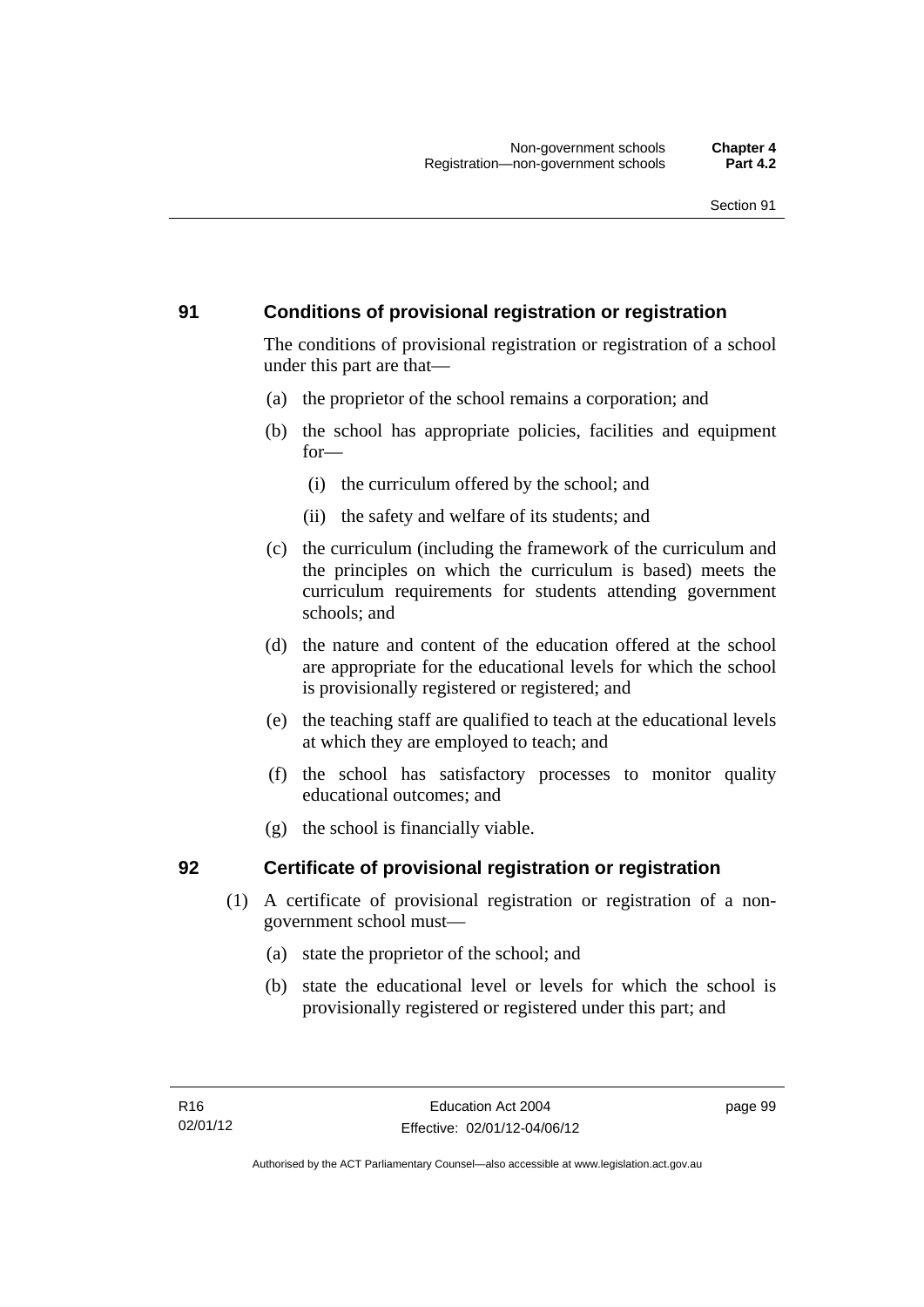- (c) state the location of the campus or campuses for which the school is provisionally registered or registered under this part; and
- (d) state the term of provisional registration or registration; and
- (e) include any other particulars required under the regulations.
- (2) The registrar may include any other particulars in the certificate that the registrar considers appropriate.
- (3) The proprietor of a registered non-government school must tell the registrar in writing about a change in any of the particulars of the certificate within 1 month after the day the change happens.

# **93 Period of provisional registration and registration**

- (1) Provisional registration of a school ends when the earliest of the following happens:
	- (a) 2 years after the school is provisionally registered;
	- (b) the school is registered under section 88.
- (2) Registration of a school is for a period not longer than 5 years stated in the school's certificate of registration.

Authorised by the ACT Parliamentary Counsel—also accessible at www.legislation.act.gov.au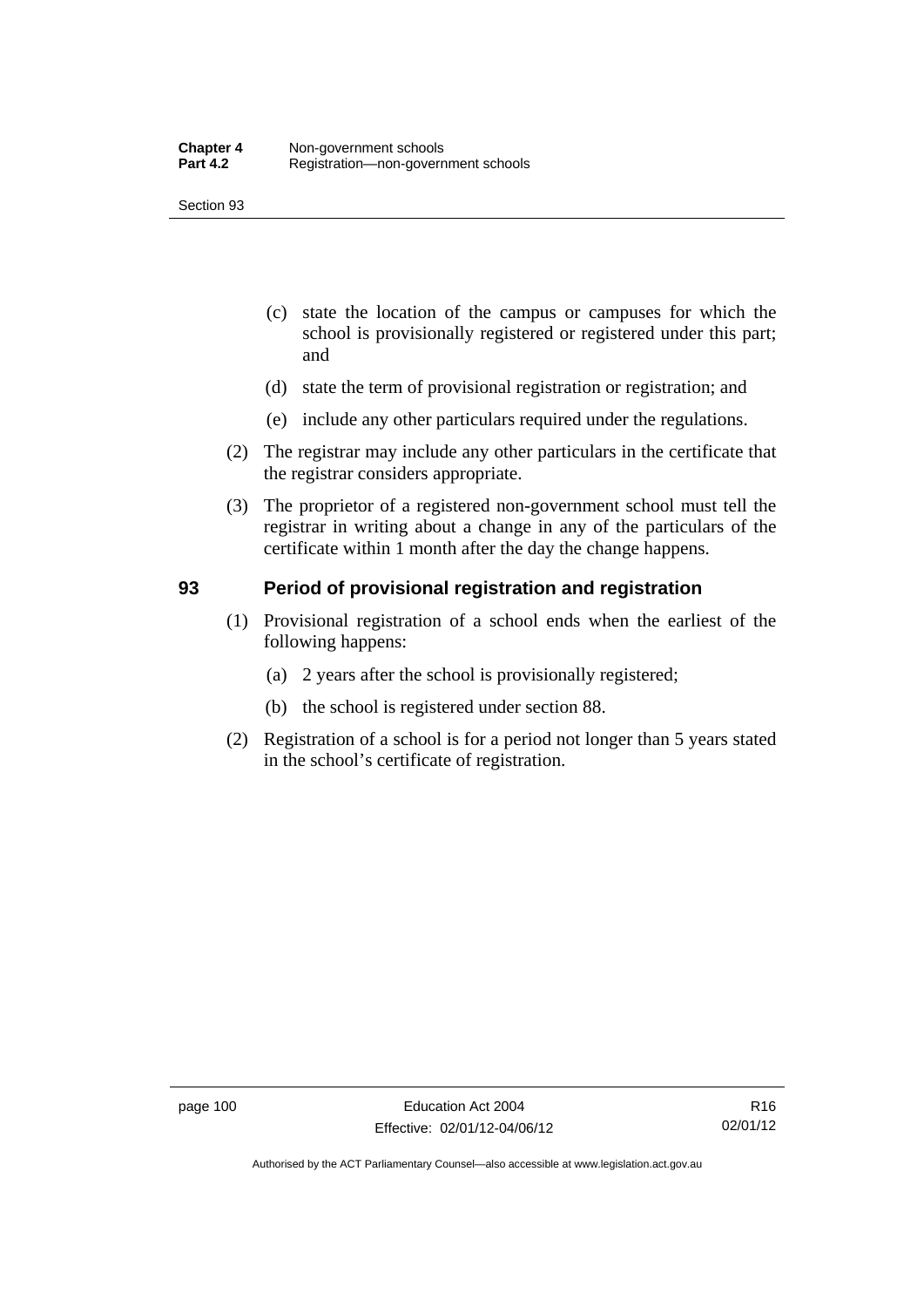#### **94 Investigation of complaints—non-government schools**

- (1) The proprietor of a non-government school must develop and implement a complaints policy for the school.
- (2) The proprietor of a non-government school must, as soon as practicable, investigate any complaint about the administration, management and operation of the school that, in the proprietor's opinion, is not a frivolous or vexatious complaint.

#### **95 Cancellation of provisional registration or registration**

- (1) The Minister may direct the registrar to cancel the provisional registration or registration of a school if satisfied on reasonable grounds—
	- (a) that a condition of the school's provisional registration or registration has been contravened; or
	- (b) that the school's proprietor or principal has otherwise contravened this Act.
	- *Note* Section 91 (Conditions of provisional registration or registration) sets out the conditions of registration.
- (2) Before directing the registrar to cancel the provisional registration or registration of a school, the Minister must give the proprietor of the school a written notice—
	- (a) stating the grounds on which the Minister proposes to direct the registrar to cancel the provisional registration or registration; and
	- (b) stating the facts that, in the Minister's opinion, establish the grounds; and
	- (c) telling the proprietor that the proprietor may, within 14 days beginning the day after the day the proprietor receives the notice, give a written response to the Minister about the matters in the notice.

page 101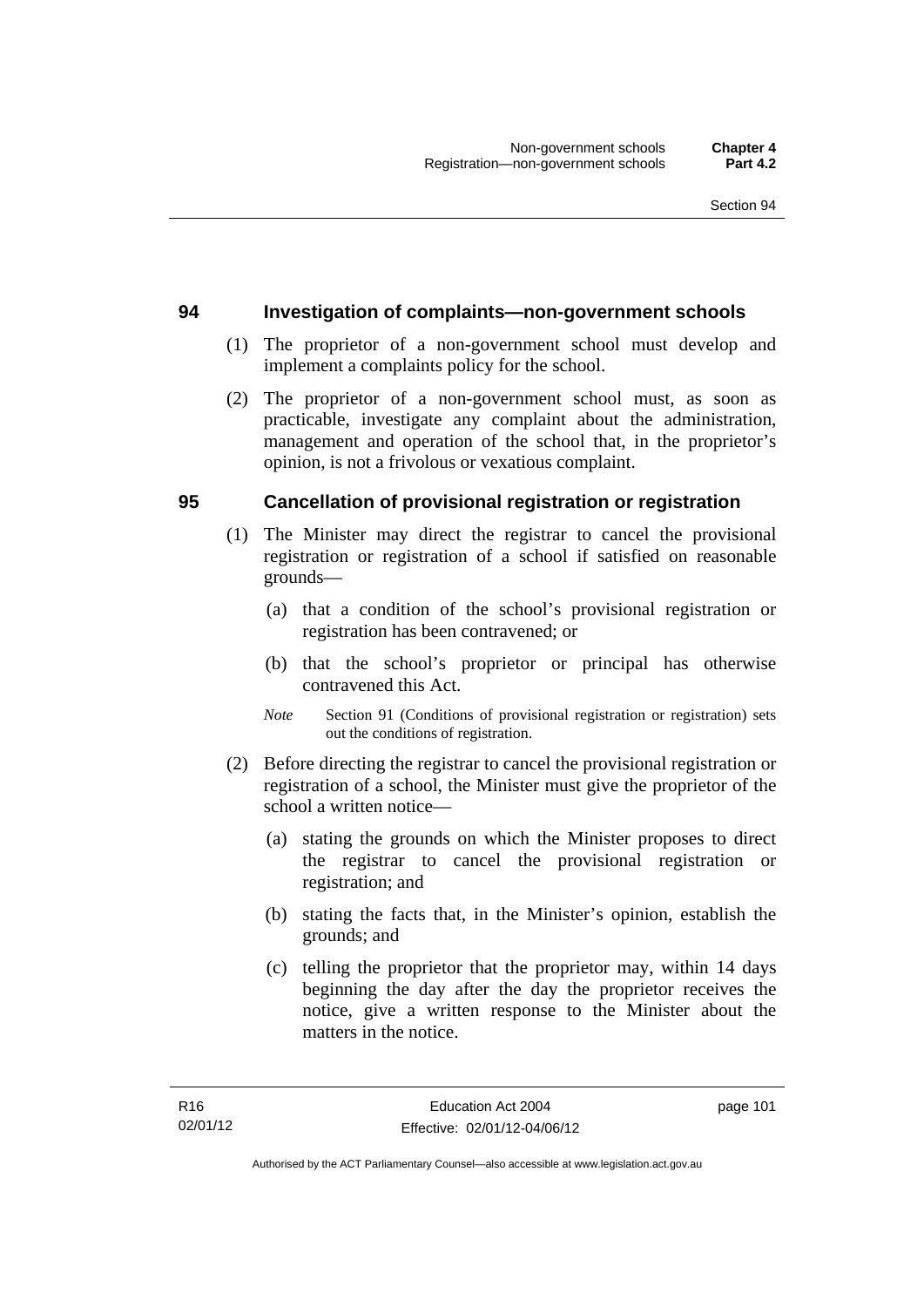- (3) In deciding whether to direct the registrar to cancel the provisional registration or registration, the Minister must consider any response given to the Minister in accordance with subsection (2) (c).
- (4) If the Minister is satisfied that the grounds for cancelling the provisional registration or registration have been established, the Minister may direct the registrar to cancel the school's provisional registration or registration.
- (5) If the Minister directs the registrar to cancel the school's provisional registration or registration, the registrar must cancel the provisional registration or registration by noting the cancellation in the particulars of the school in the register of non-government schools.
- (6) The Minister must give the proprietor written notice of the Minister's decision.
- (7) Cancellation of provisional registration or registration takes effect on the day when notice of the cancellation is given to the proprietor or, if the notice states a later date of effect, that date.

### **96 Application for renewal of registration**

- (1) The proprietor of a non-government school that is registered under this part may apply in writing to the Minister for renewal of the registration.
	- *Note* If a form is approved under s 154 for the application, the form must be used.
- (2) The application must be made at least the prescribed period before the registration ends.
- (3) In this section:

*prescribed period* means—

- (a) 6 months; or
- (b) if the Minister approves a shorter period—that period.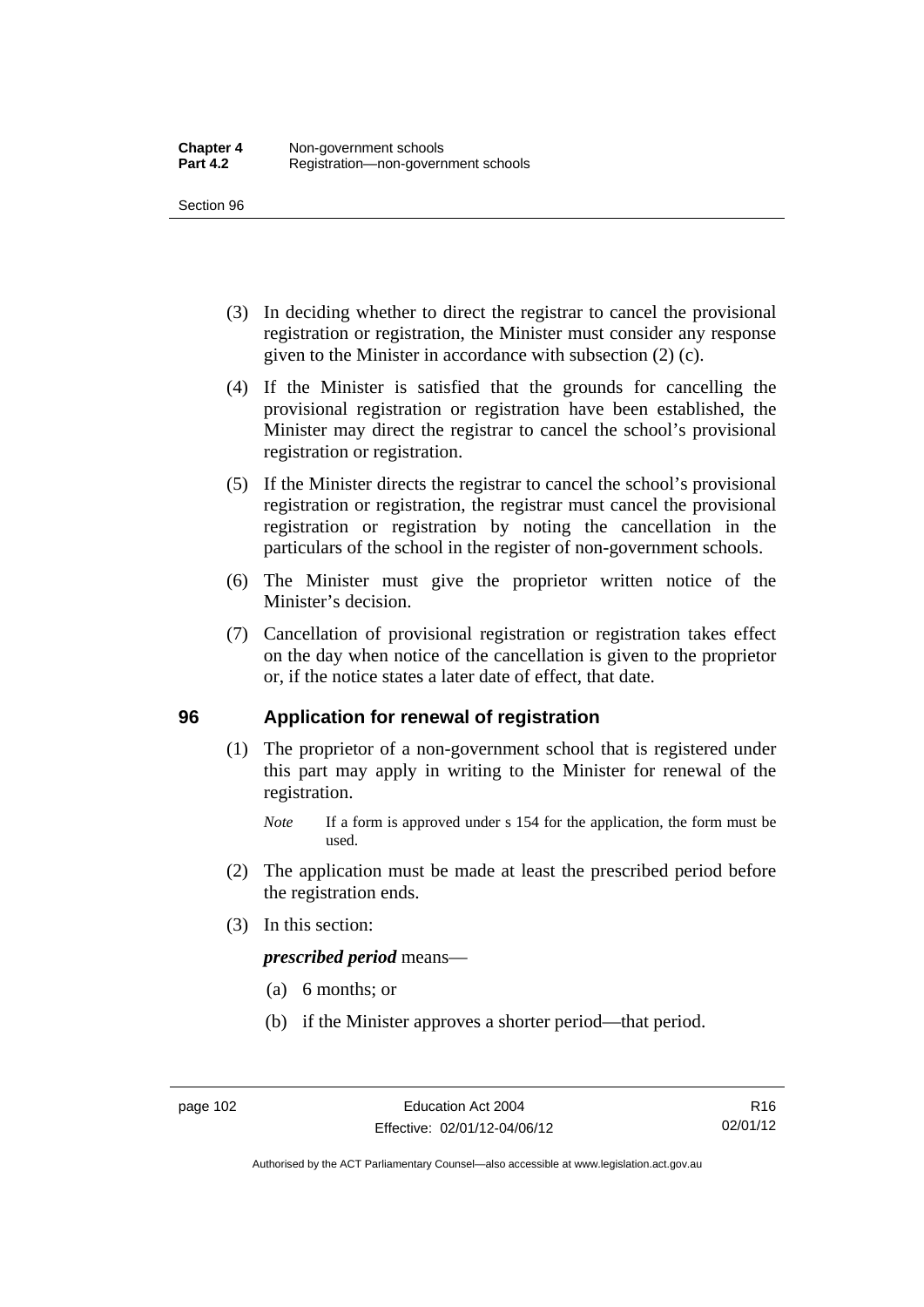# **97 Renewal of registration**

- (1) This section applies if application is made under section 96 for renewal of registration of a school.
- (2) Before deciding whether the registration of a school should be renewed, the Minister must appoint a panel to report to the Minister on the application.
	- *Note 1* For the making of appointments (including acting appointments), see the Legislation Act, pt 19.3.
	- *Note 2* In particular, a person may be appointed for a particular provision of a law (see Legislation Act, s 7 (3)) and an appointment may be made by naming a person or nominating the occupant of a position (see s 207).
	- *Note 3* Certain Ministerial appointments require consultation with an Assembly committee and are disallowable (see Legislation Act, div 19.3.3).
- (3) If the Minister is satisfied, after considering the panel's report, that the school meets the criteria mentioned in subsection (6), the Minister must direct the registrar to renew the registration of the school for a stated period of not longer than 5 years.
- (4) If the Minister directs the registrar to renew the registration of the school, the registrar must renew the registration by—
	- (a) entering the particulars of the school required under the regulations in the register of non-government schools; and
	- (b) giving the proprietor of the school a certificate of registration for the school.
- (5) If the Minister is not satisfied, after considering the panel's report, that the school meets the criteria mentioned in subsection (6), the Minister must direct the registrar to refuse to renew the registration of the school.
- (6) The criteria for renewal of registration of a school are that—
	- (a) the proprietor of the school remains a corporation; and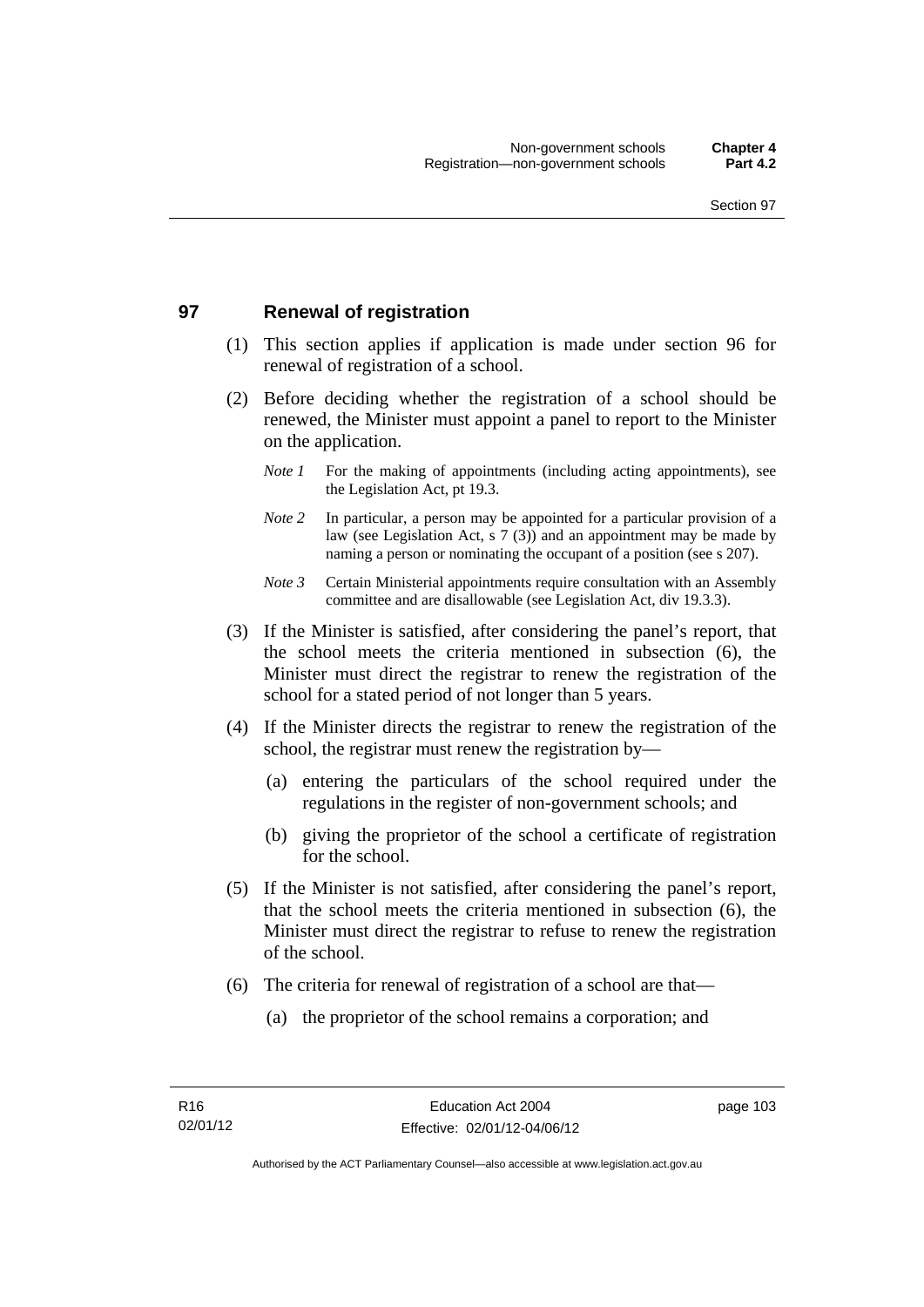- (b) the school has appropriate policies, facilities and equipment for—
	- (i) the curriculum offered by the school; and
	- (ii) the safety and welfare of its students; and
- (c) the curriculum (including the framework of the curriculum and the principles on which the curriculum is based) meets the curriculum requirements for students attending government schools; and
- (d) the nature and content of the education offered at the school are appropriate for the educational levels for which the school is provisionally registered or registered; and
- (e) the teaching staff are qualified to teach at the educational levels at which they are employed to teach; and
- (f) the school has satisfactory processes to monitor quality educational outcomes; and
- (g) the school is financially viable.

### **98 Inspection of panel reports for school registration etc**

- (1) This section applies to a report to the Minister by a panel under any of the following provisions:
	- (a) section 86 (Provisional registration);
	- (b) section 88 (Registration);
	- (c) section 88B (Registration at additional campus);
	- (d) section 90 (Registration at additional educational levels);
	- (e) section 97 (Renewal of registration).
- (2) A person may, without charge, inspect a copy of the report during ordinary business hours at the office of the director-general.

R16 02/01/12

Authorised by the ACT Parliamentary Counsel—also accessible at www.legislation.act.gov.au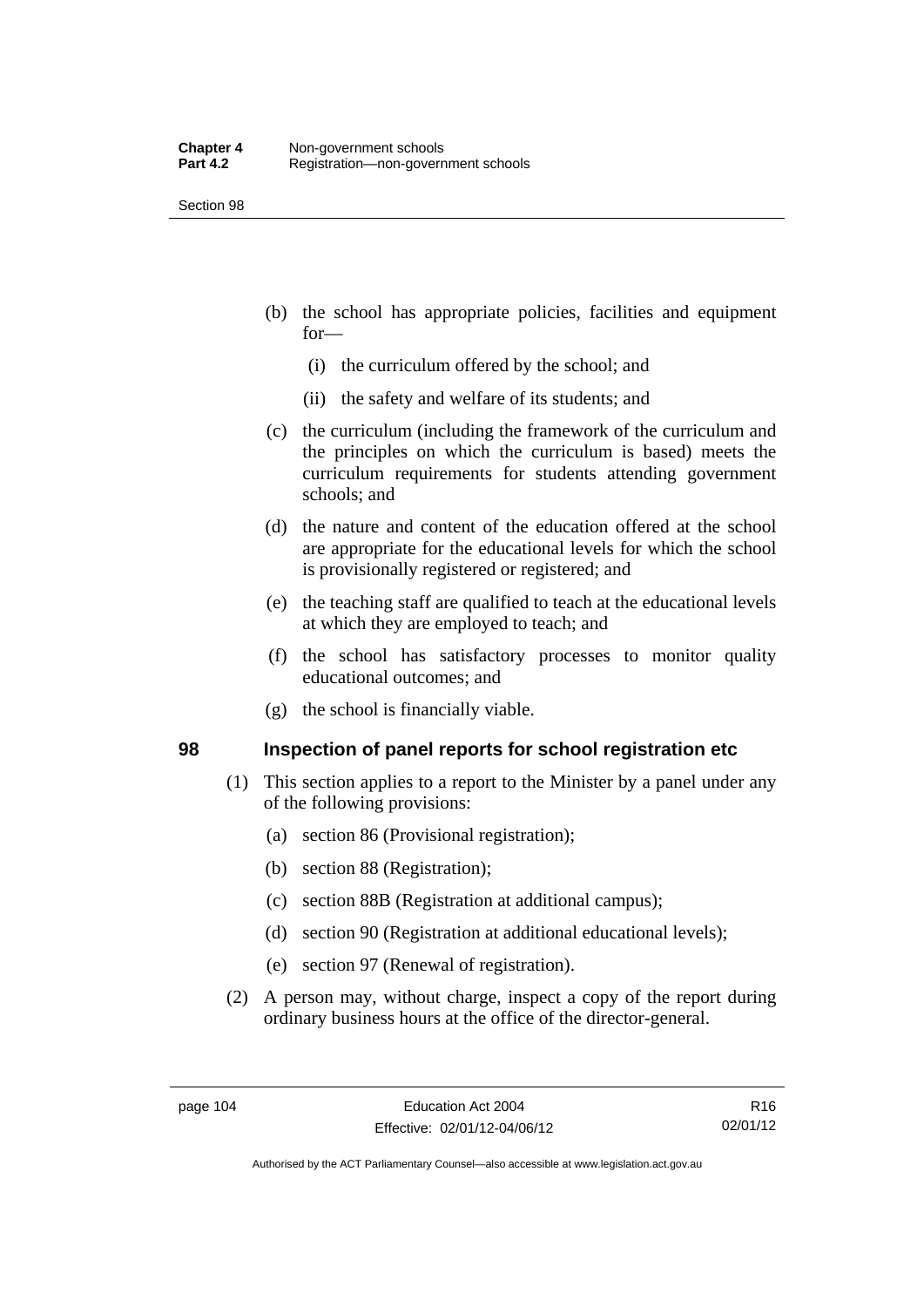(3) A person may, on payment of the reasonable copying costs, obtain a copy of all or part of the report.

Authorised by the ACT Parliamentary Counsel—also accessible at www.legislation.act.gov.au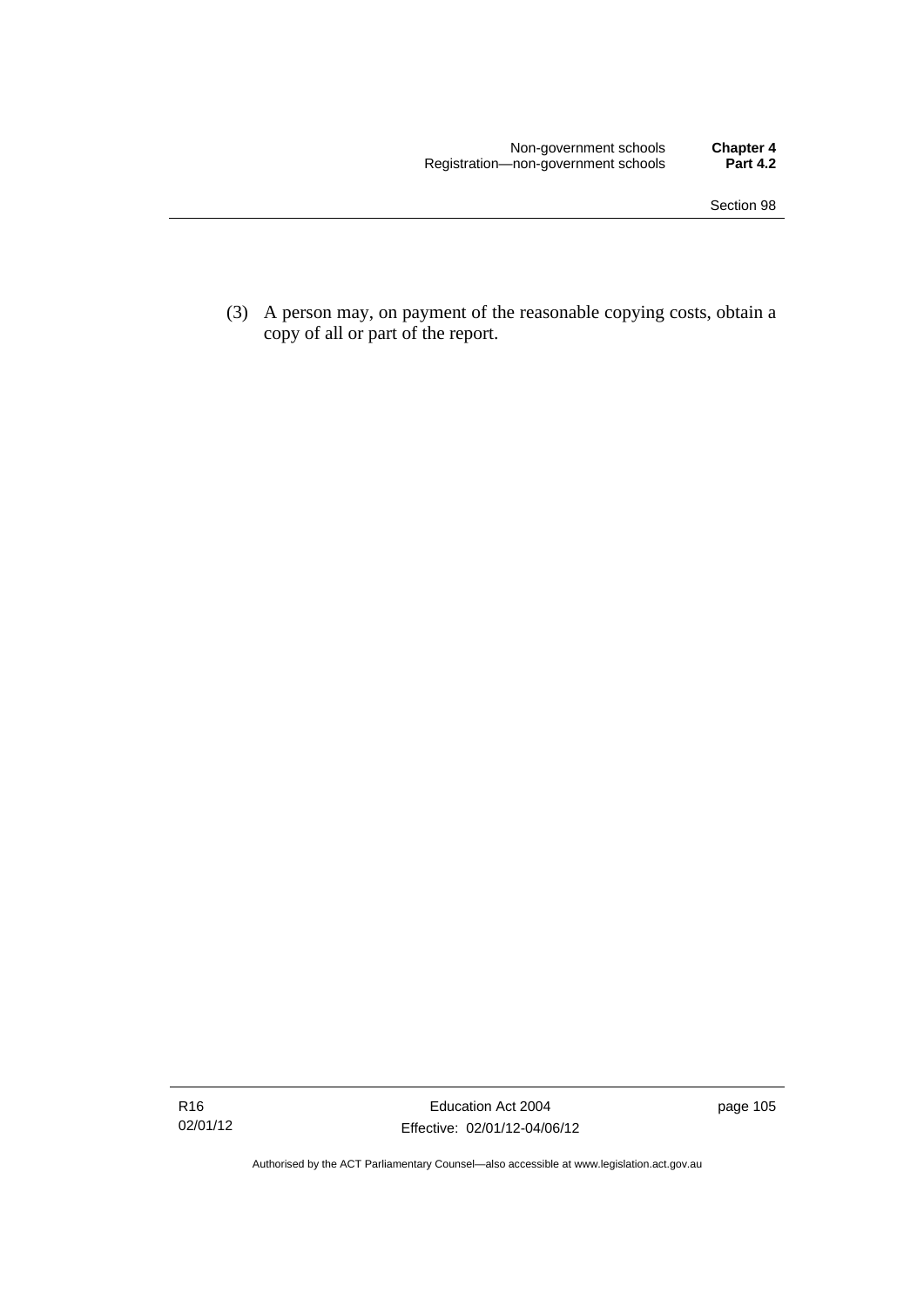# **Part 4.3 Attendance at non-government schools**

# **99 Keeping of register of enrolments and attendances for non-government schools**

 (1) The principal of a non-government school, or the person giving an approved educational course (non-government), commits an offence if the principal or person fails to keep a register of enrolments and attendances

Maximum penalty: 10 penalty units.

(2) An offence against this section is a strict liability offence.

### **100 Keeping records of enrolment and attendances for nongovernment schools**

- (1) The principal of a non-government school, or the person giving an approved educational course (non-government), must ensure that the following information is entered in the register of enrolments and attendances:
	- (a) the full name of each student enrolled at the school or course;
	- (b) a record of the attendance or nonattendance of the student at the school or course on every day when the school or course is open for attendance.

Maximum penalty: 10 penalty units.

- (2) The principal of a non-government school, or the person giving an approved educational course (non-government), commits an offence if—
	- (a) the principal or person makes an entry in the register of enrolments and attendances; and
	- (b) the principal or person is reckless about whether the entry is correct.

R16 02/01/12

Authorised by the ACT Parliamentary Counsel—also accessible at www.legislation.act.gov.au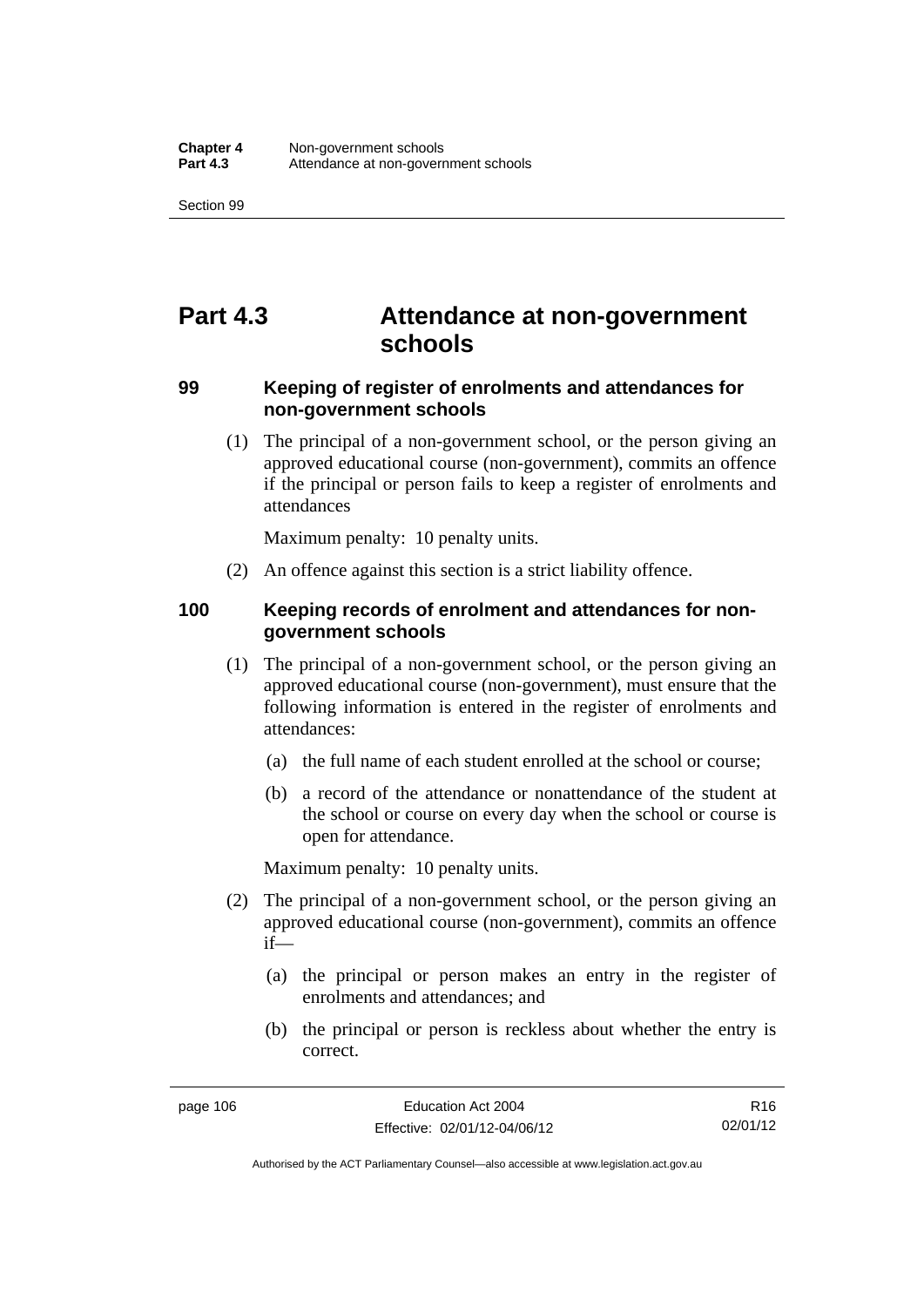Maximum penalty: 10 penalty units.

(3) An offence against subsection (1) is a strict liability offence.

### **101 Inspection of register of enrolment and attendances for non-government schools**

- (1) The principal of a non-government school, or the person giving an approved educational course (non-government), commits an offence if—
	- (a) an authorised person (non-government) asks the principal or person to make the register of enrolments and attendances available to the authorised person; and
	- (b) the principal or person fails to make the register available as asked.

Maximum penalty: 10 penalty units.

- (2) The principal of a non-government school, or the person giving an approved educational course (non-government), commits an offence if—
	- (a) the director-general or an authorised person (non-government) asks the principal or the person to give the director-general or authorised person stated information about enrolments or attendances of students at the school or course during a stated period or at a stated time; and
	- (b) the principal or person fails to give the information in accordance with the request.

Maximum penalty: 50 penalty units.

- (3) An authorised person (non-government) may make copies of the register of enrolments and attendances or any part of the register.
- (4) The principal of a non-government school, or the person giving an approved educational course (non-government), must take

page 107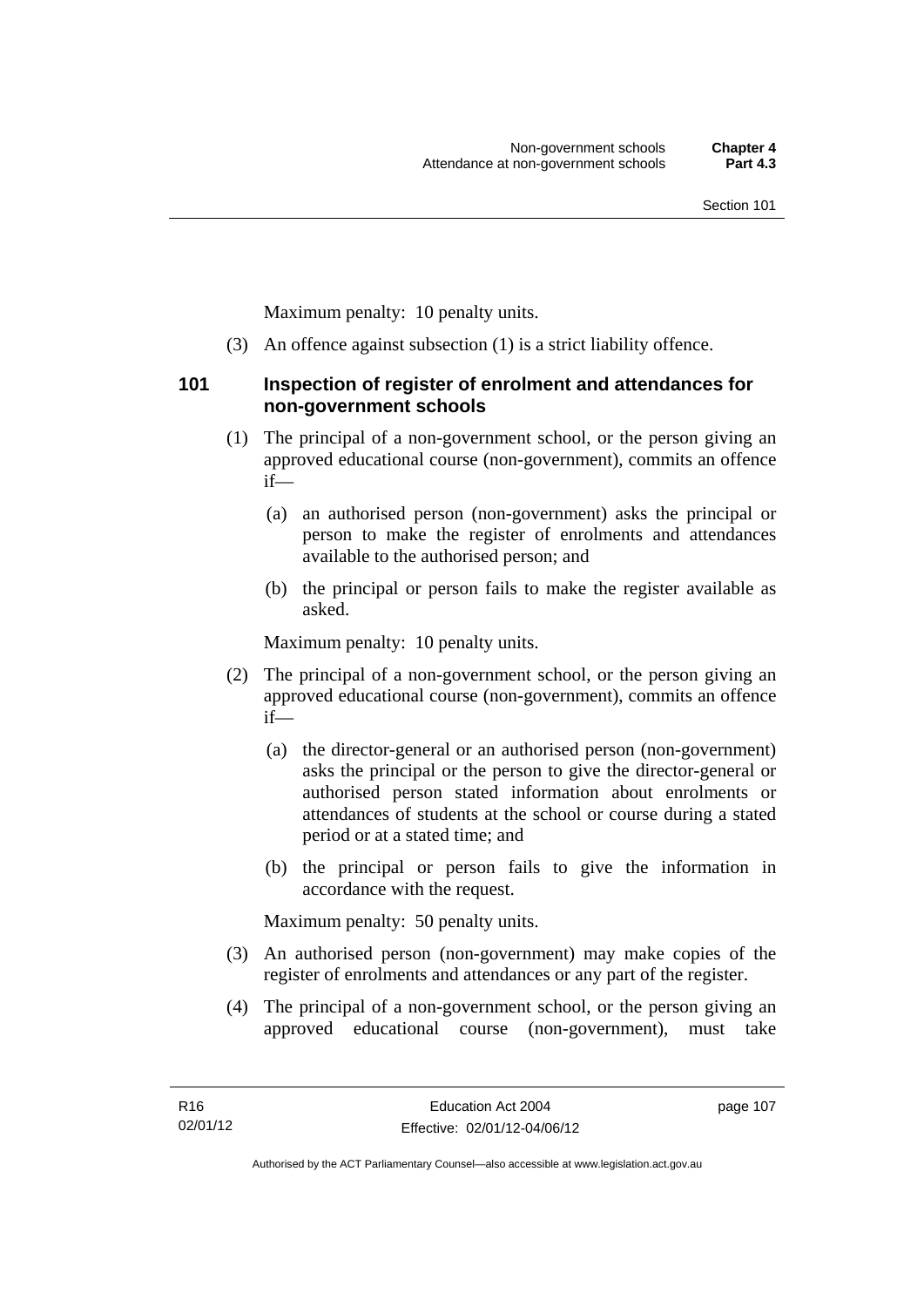reasonable steps to assist an authorised person (non-government) in exercising functions under this section.

(5) An offence against this section is a strict liability offence.

# **102 Procedures to encourage attendance at non-government schools**

- (1) The principal of a non-government school must set up procedures—
	- (a) to encourage students to attend school regularly; and
	- (b) to help parents to encourage their children to attend school regularly.
- (2) The principal must refer parents and children to support services that encourage children to attend school regularly when the procedures mentioned in subsection (1) are not successful.
- (3) If a student enrolled at a non-government school has not been attending school regularly, the principal of the school may, by written notice, require the student's parents and the student to meet with an authorised person (non-government) at a stated place and time.

# **103 Reporting to parents—non-government schools**

- (1) The principal of a non-government school must set up procedures for giving reports to the parents of a student enrolled at the school about the student's academic progress and social development at the school.
- (2) A report must be given to the student's parents at least twice a year.

### **104 Suspension, transfer or exclusion of students—Catholic systemic schools**

- (1) This section applies if—
	- (a) a student attending a non-government school that is a Catholic systemic school—

Authorised by the ACT Parliamentary Counsel—also accessible at www.legislation.act.gov.au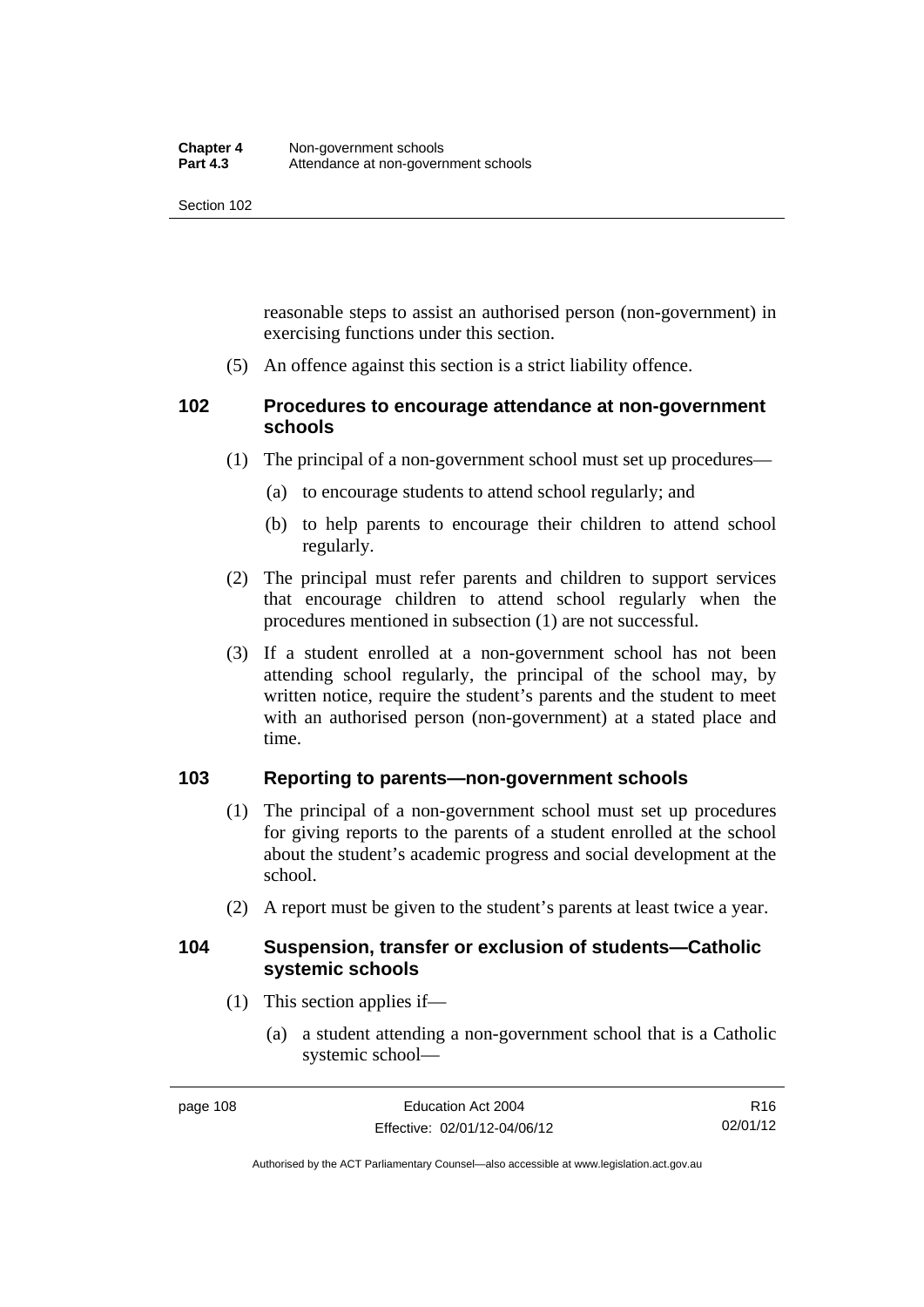- (i) is persistently and wilfully noncompliant; or
- (ii) threatens to be violent or is violent to another student attending the school, a member of the staff of the school or anyone else involved in the school's operation; or
- (iii) acts in a way that otherwise threatens the good order of the school or the safety or wellbeing of another student attending the school, a member of staff of the school or anyone else involved in the school's operation; or
- (iv) displays behaviour that is disruptive to the student's learning or that of other students; and
- (b) the principal of the school is satisfied that action should be taken under this section.
- (2) The principal may recommend to the director that the director—
	- (a) suspend the student from the school for a stated period of not longer than 20 days; or
	- (b) transfer the student to another Catholic systemic school; or
	- (c) exclude the student from all Catholic systemic schools.
- (3) After considering the principal's recommendation, the director may—
	- (a) give effect to the recommendation; or
	- (b) take any other action mentioned in subsection (2) that the director considers appropriate; or
	- (c) suspend the student for not longer than 20 days.
- (4) The director may exclude the student only if—
	- (a) the student's parents have been given an opportunity to be consulted, and told in writing, about the proposed exclusion of the student and the reasons for it; and

page 109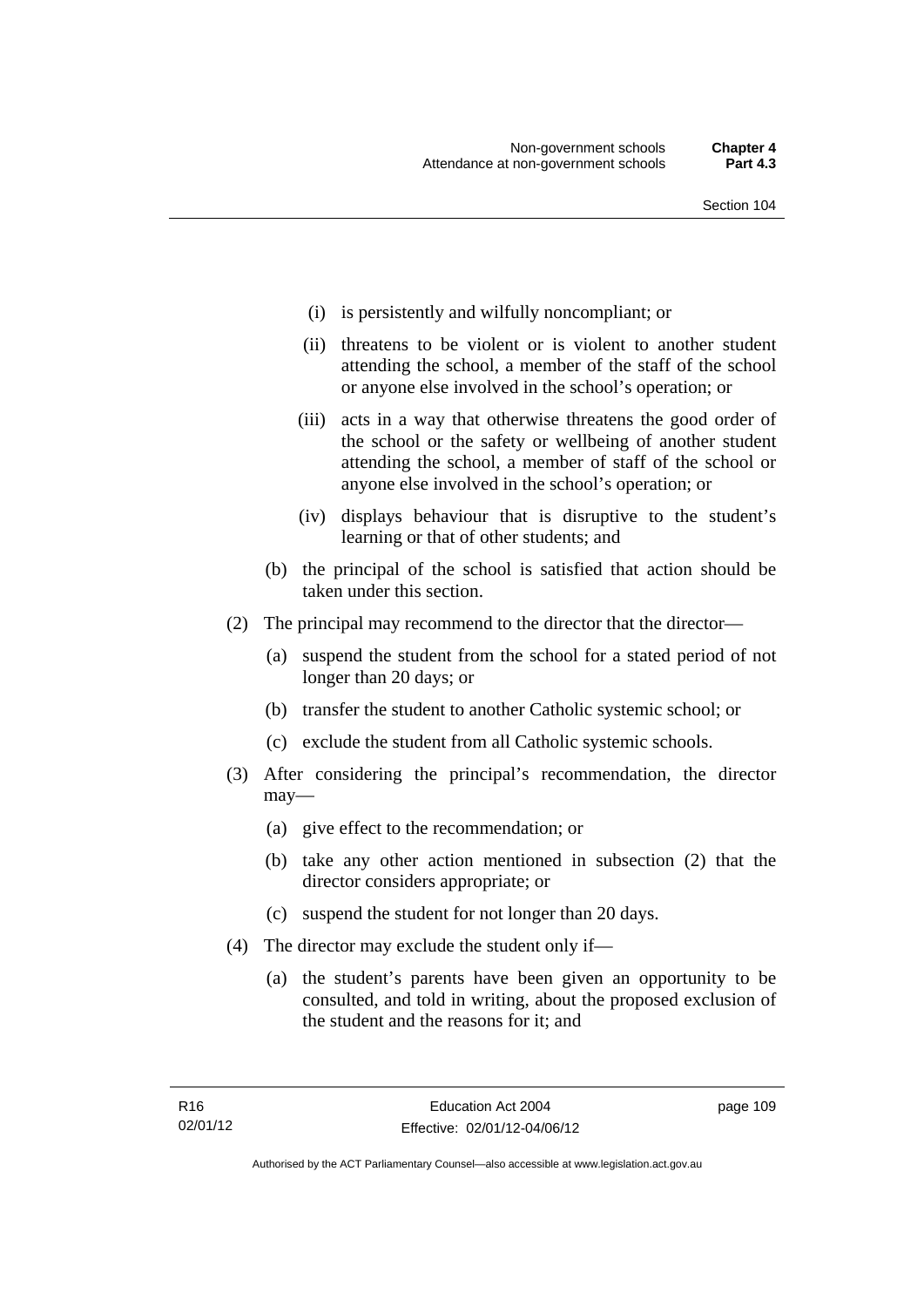- (b) the student has been given a reasonable opportunity to attend counselling, undertake relevant educational programs or receive other appropriate assistance; and
- (c) as far as the student's maturity and capacity for understanding allow, the participation of the student has been sought, and any views of the student considered, in deciding whether to exclude the student; and
- (d) the student has been given sufficient information about the decision-making process, in a language and way that the student can understand, to allow the student to take part in the process; and
- (e) the student has been offered information about alternatives for continuing the student's education after the exclusion.
- (5) The director may suspend or transfer the student only if—
	- (a) the student's parents have been given an opportunity to be consulted, and told in writing, about the proposed suspension or transfer of the student and the reasons for it; and
	- (b) as far as the student's maturity and capacity for understanding allow, the participation of the student has been sought, and any views of the student considered, in deciding whether to suspend or transfer the student; and
	- (c) the student has been given sufficient information about the decision-making process, in a language and way that the student can understand, to allow the student to take part in the process; and
	- (d) the student has been given a reasonable opportunity to continue the student's education during the suspension.
- (6) Despite subsection (5), the director may immediately suspend the student for not longer than 5 days if, in the director's opinion, the circumstances are of such urgency or seriousness to require the student's immediate suspension.

R16 02/01/12

Authorised by the ACT Parliamentary Counsel—also accessible at www.legislation.act.gov.au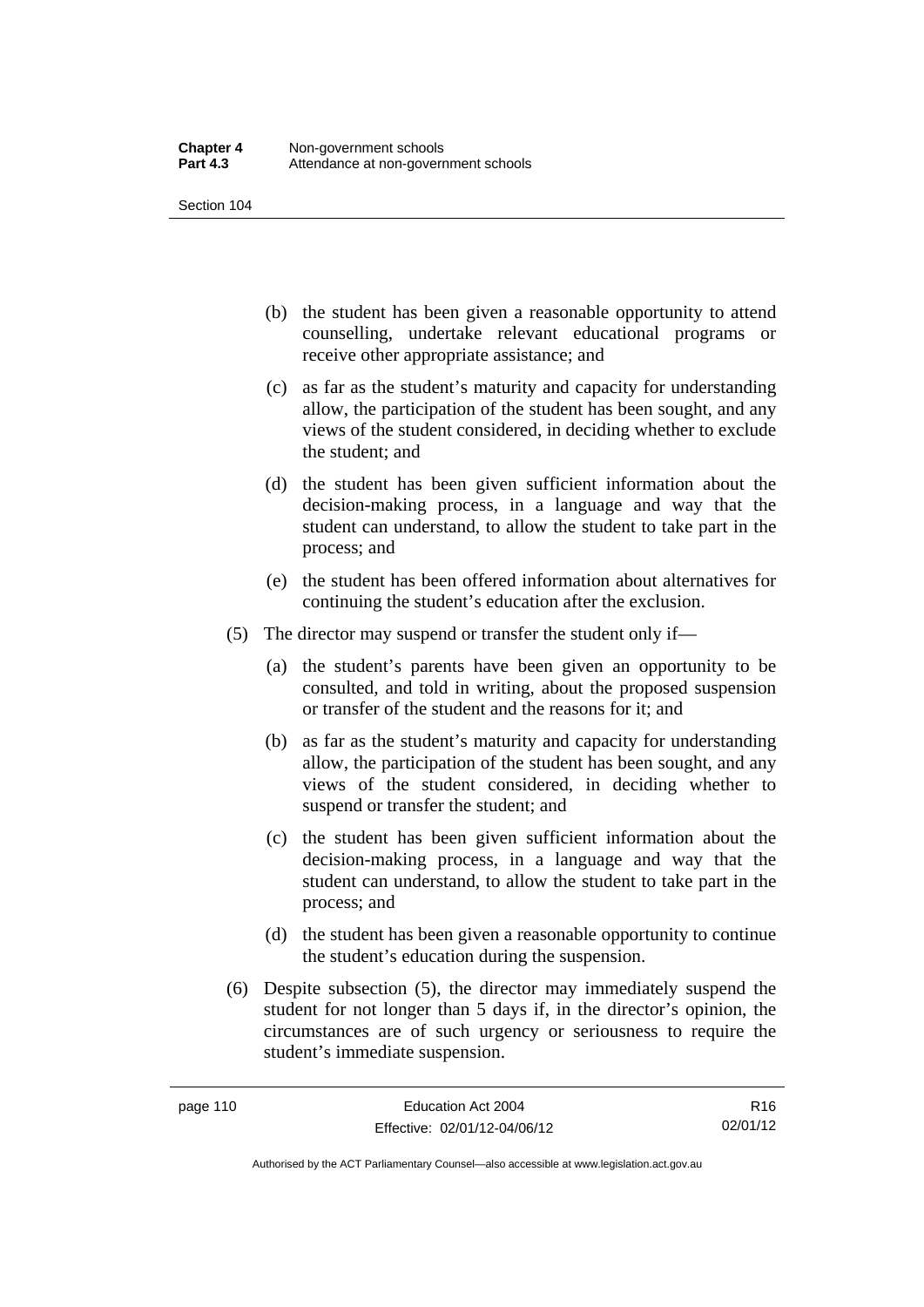- (7) However, before suspending the student under subsection (6), the director must comply with the requirements of subsection (5) (a) to (d) to the extent that it is practicable and appropriate to do so.
- (8) To remove any doubt, the director may suspend the student under subsection (6) while deciding what other action (if any) should be taken in relation to the student under this section.
- (9) If the student is suspended for 7 or more school days in a school term (whether or not consecutive school days), the director must ensure that the student is given a reasonable opportunity to attend appropriate counselling.
- (10) The director may delegate the director's power to suspend a student from a school for not longer than 15 days to the principal of the school.

*Note* For the making of delegations and the exercise of delegated functions, see Legislation Act, pt 19.4.

- (11) If the director excludes a student from all Catholic systemic schools, the director must give the registrar written notice of the exclusion.
- (12) In this section:

*director* means the person occupying the position prescribed under the regulations.

# **105 Suspension or exclusion of students—other nongovernment schools**

- (1) This section applies if—
	- (a) a student attending a non-government school (other than a Catholic systemic school)—
		- (i) is persistently and wilfully noncompliant; or
		- (ii) threatens to be violent or is violent to another student attending the school, a member of the staff of the school or anyone else involved in the school's operation; or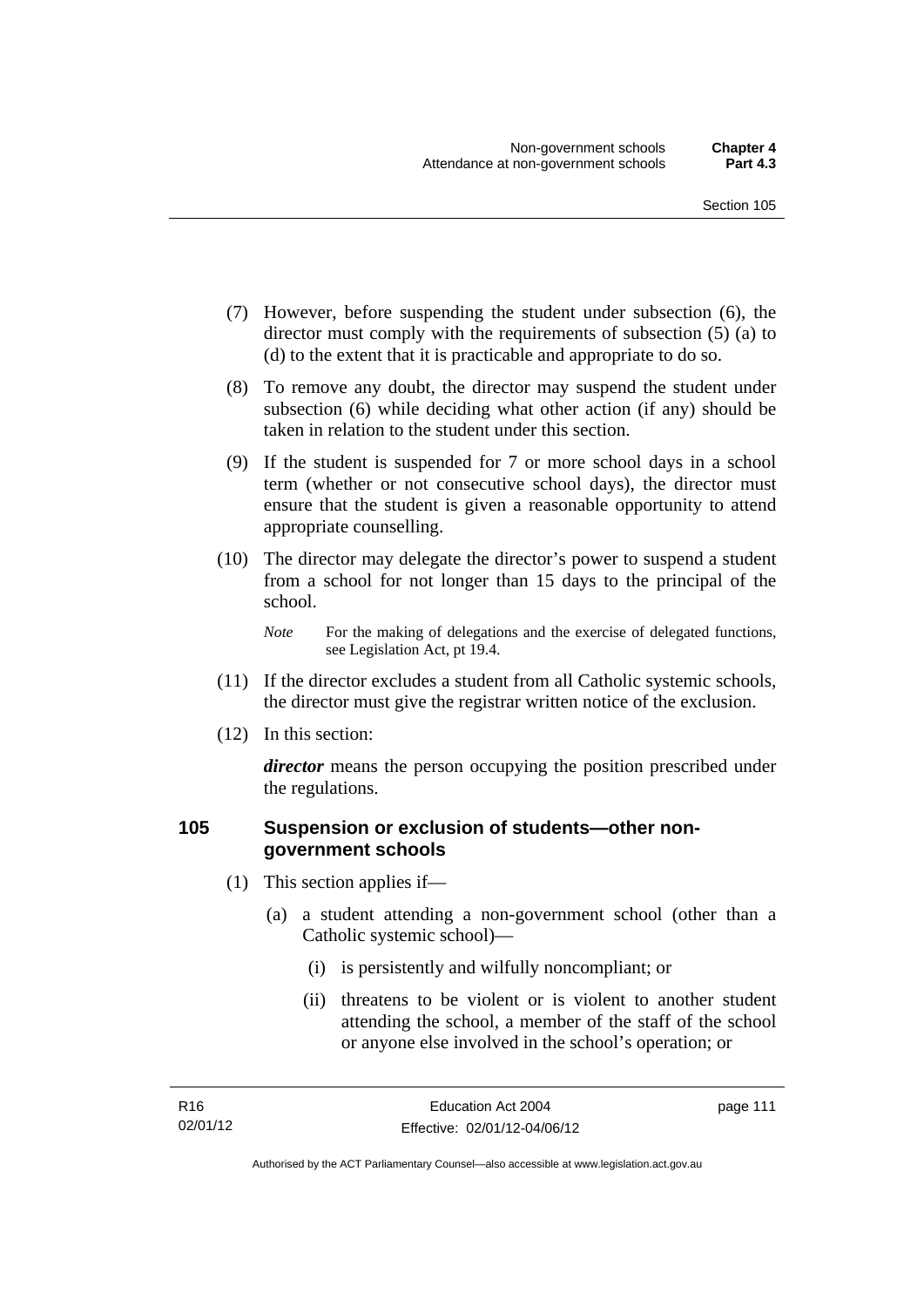- (iii) acts in a way that otherwise threatens the good order of the school or the safety or wellbeing of another student attending the school, a member of staff of the school or anyone else involved in the school's operation; or
- (iv) displays behaviour that is disruptive to the student's learning or that of other students; and
- (b) the principal of the school is satisfied that action should be taken under this section.
- (2) The principal may—
	- (a) suspend the student from the school for a stated period of not longer than 20 days; or
	- (b) exclude the student from the school.
- (3) The principal may exclude the student only if—
	- (a) the student's parents have been given an opportunity to be consulted, and told in writing, about the proposed exclusion of the student and the reasons for it; and
	- (b) the student has been given a reasonable opportunity to attend counselling, undertake relevant educational programs or receive other appropriate assistance; and
	- (c) as far as the student's maturity and capacity for understanding allow, the participation of the student has been sought, and any views of the student considered, in deciding whether to exclude the student; and
	- (d) the student has been given sufficient information about the decision-making process, in a language and way that the student can understand, to allow the student to take part in the process; and
	- (e) the student has been offered information about alternatives for continuing the student's education after the exclusion.

R16 02/01/12

Authorised by the ACT Parliamentary Counsel—also accessible at www.legislation.act.gov.au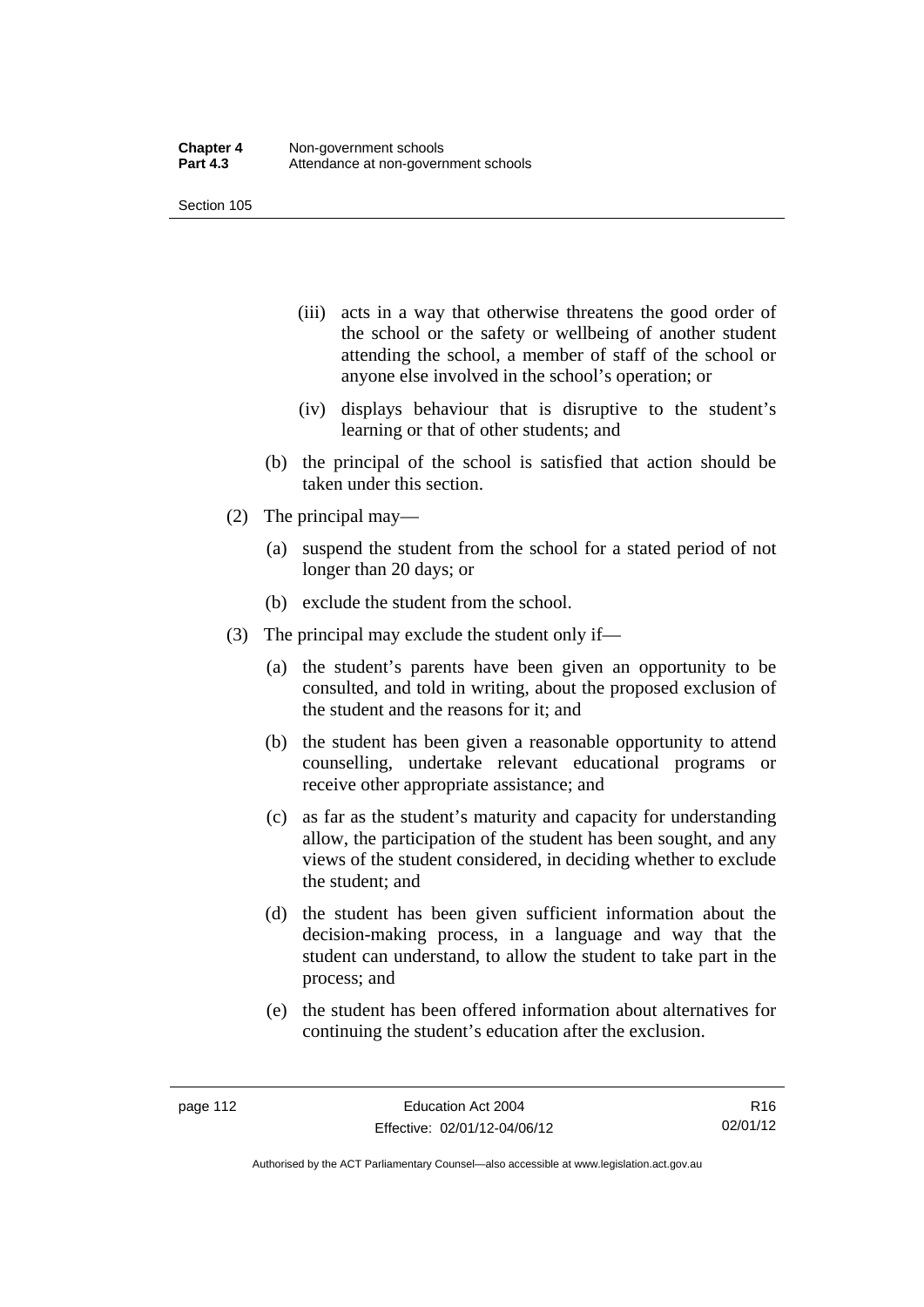- (4) The principal may suspend the student only if—
	- (a) the student's parents have been given an opportunity to be consulted, and told in writing, about the proposed suspension of the student and the reasons for it; and
	- (b) as far as the student's maturity and capacity for understanding allow, the participation of the student has been sought, and any views of the student considered, in deciding whether to suspend the student; and
	- (c) the student has been given sufficient information about the decision-making process, in a language and way that the student can understand, to allow the student to take part in the process; and
	- (d) the student has been given a reasonable opportunity to continue the student's education during the suspension.
- (5) Despite subsection (4), the principal may immediately suspend a student for not longer than 5 days if, in the principal's opinion, the circumstances are of such urgency or seriousness to require the student's immediate suspension.
- (6) However, before suspending a student under subsection (5), the principal must comply with the requirements of subsection (4) (a) to (d) to the extent that it is practicable and appropriate to do so.
- (7) To remove any doubt, the principal may suspend the student under subsection (5) while deciding what other action (if any) should be taken in relation to the student under this section.
- (8) If the student is suspended for 7 or more school days in a school term (whether or not consecutive school days), the principal must ensure that the student is given a reasonable opportunity to attend appropriate counselling.
- (9) If the principal of the school excludes a student from the school, the principal must give the registrar written notice of the exclusion.

page 113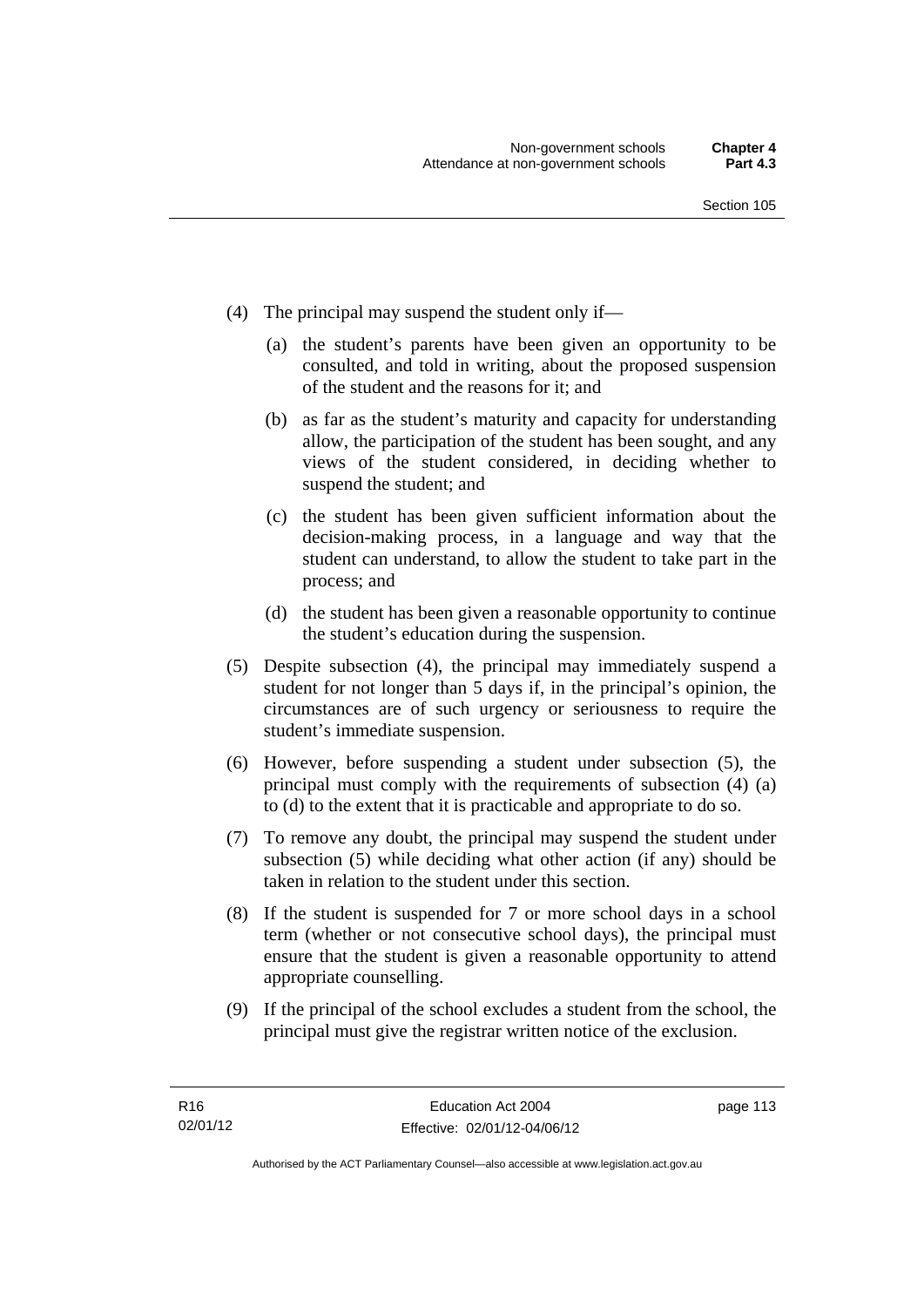# **Part 4.4 Non-government Schools Education Council**

# **Division 4.4.1 Establishment and membership**

#### **106 Establishment of council (non-government)**

The Non-government Schools Education Council (in this part called the *council*) is established.

#### **107 Functions of council (non-government)**

The functions of the council are—

- (a) to advise the Minister on any aspect of non-government schooling; and
- (b) when asked by the Minister under this paragraph, to inquire into and give advice to the Minister on any aspect of nongovernment schooling; and
- (c) to meet with the Government Schools Education Council to discuss matters of mutual interest; and
- (d) to exercise any other function given to the council under this Act or any other Territory law.
- *Note* The Minister must present a copy of any advice given under s 107 (a) or (b) to the Legislative Assembly (see s 118A).

#### **108 Membership of council (non-government)**

The council consists of the members appointed under section 109.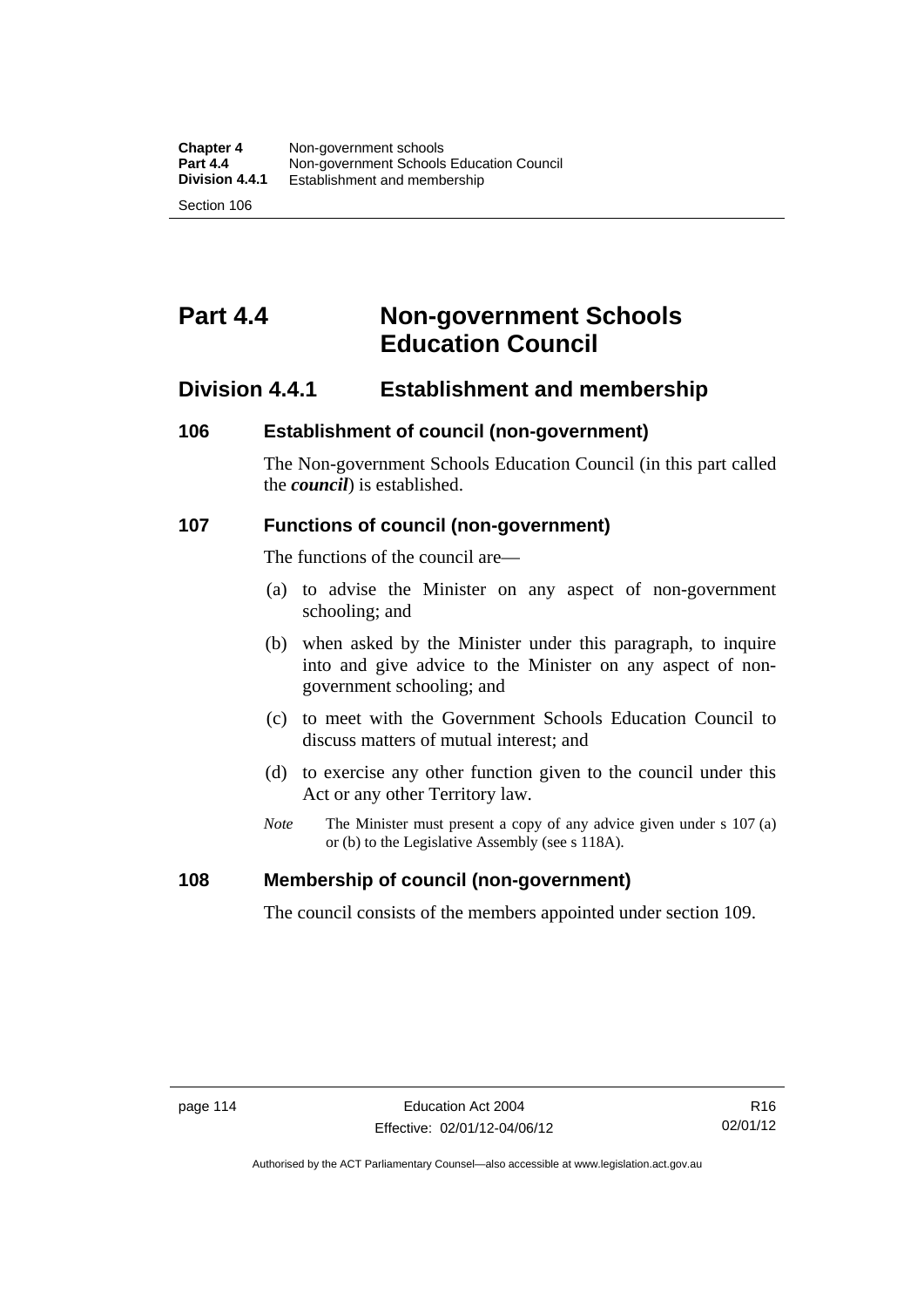### **109 Members of council (non-government)**

- (1) The Minister must appoint the following members of the council:
	- (a) a chairperson;
	- (b) 4 people who, in the Minister's opinion, represent the views of the general community (the *community members*);
	- (c) 6 people who, in the Minister's opinion, represent the views of non-government school education (the *education members*).
	- *Note 1* For the making of appointments (including acting appointments), see the Legislation Act, pt 19.3.
	- *Note* 2 In particular, a person may be appointed for a particular provision of a law (see Legislation Act, s 7 (3)) and an appointment may be made by naming a person or nominating the occupant of a position (see s 207).
	- *Note 3* Certain Ministerial appointments require consultation with an Assembly committee and are disallowable (see Legislation Act, div 19.3.3).
- (2) For subsection  $(1)$  (c), the Minister must appoint—
	- (a) 3 education members chosen from nominations of organisations representing Catholic schools; and
	- (b) 1 education member chosen from nominations of organisations representing non-Catholic independent schools; and
	- (c) 1 education member chosen from nominations of the nongovernment school union; and
	- (d) 1 education member chosen from nominations of organisations representing parent associations of non-government schools.

### **110 Deputy chairperson of council (non-government)**

- (1) The members of the council must, whenever necessary, elect another member to be deputy chairperson.
- (2) The council must tell the Minister of the election of the member as deputy chairperson.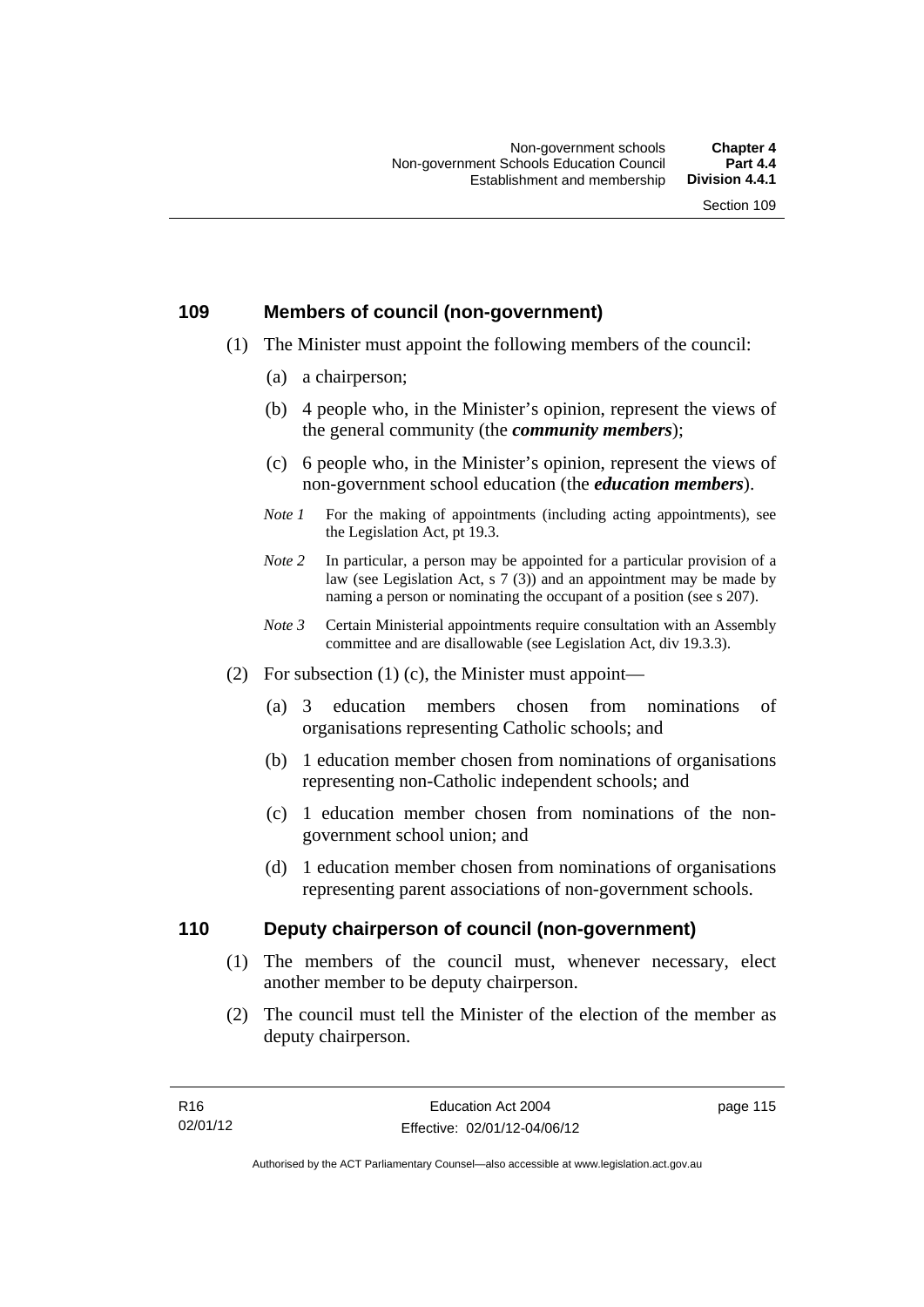# **111 Term of appointment to council (non-government)**

- (1) A member of the council is to be appointed for a term not longer than 3 years.
- (2) The instrument appointing, or evidencing the appointment of, a member of the council must state whether the person is appointed as chairperson or a community or education member.
	- *Note* A person may be reappointed to a position if the person is eligible to be appointed to the position (see Legislation Act, s 208 and dict, pt 1, def *appoint*).

#### **112 Ending of appointment to council (non-government)**

- (1) The Minister may end the appointment of a member of the council—
	- (a) for misbehaviour; or
	- (b) for contravening section 117 (Disclosure of interests by members of council (non-government)).
- (2) The Minister may also end the appointment of an education member if satisfied that the person no longer represents the views of the organisation from which the person was chosen.
	- *Note* A person's appointment also ends if the person resigns (see Legislation Act s 210).

# **113 Conditions of appointment generally of council (nongovernment) members**

A member of the council holds the position on the conditions not provided by this Act or another Territory law that are decided by the Minister.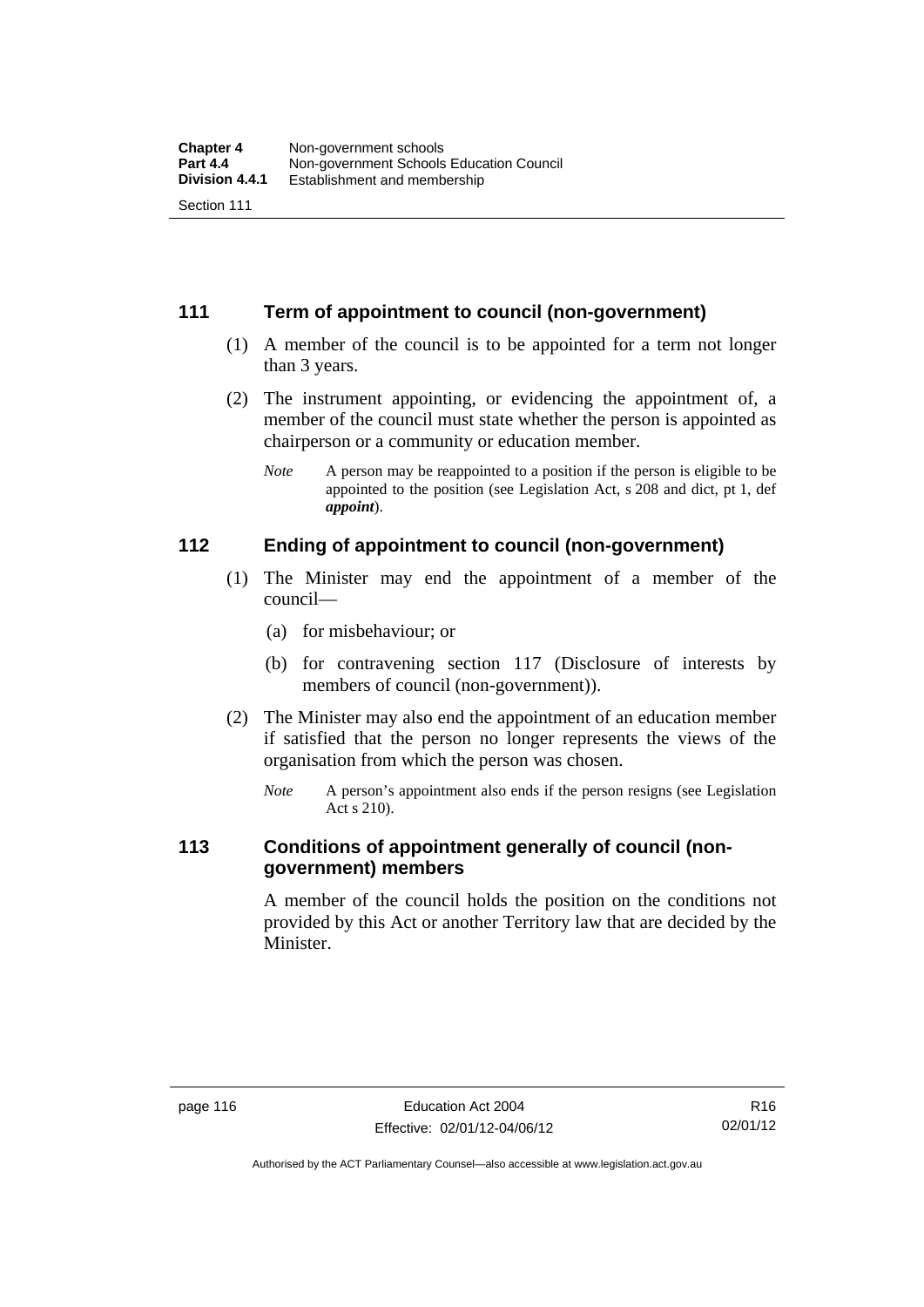# **114 Arrangements for staff**

- (1) The council (non-government) may arrange with the director-general to use public servants in the administrative unit under the director-general's control.
	- *Note* The director-general means the director-general of the administrative unit responsible for this section (see Legislation Act, s 163 (References to a director-general or the director-general)). Administrative units are established under the administrative arrangements (see *Public Sector Management Act 1994*, s 13).
- (2) The *Public Sector Management Act 1994* applies to the management by the council (non-government) of public servants the subject of an arrangement under subsection (1).

# **Division 4.4.2 Proceedings of council (nongovernment)**

# **115 Time and place of meetings of council (non-government)**

- (1) The council meets at the times and places it decides.
- (2) However, the council must meet at least twice a year.

# **116 Proceedings of council (non-government)**

- (1) The council must keep minutes of its meetings.
- (2) The council may conduct its proceedings (including its meetings) as it considers appropriate.

# **117 Disclosure of interests by members of council (nongovernment)**

- (1) This section applies to a member of the council if—
	- (a) the member has a direct or indirect financial interest in an issue being considered, or about to be considered, by the council; and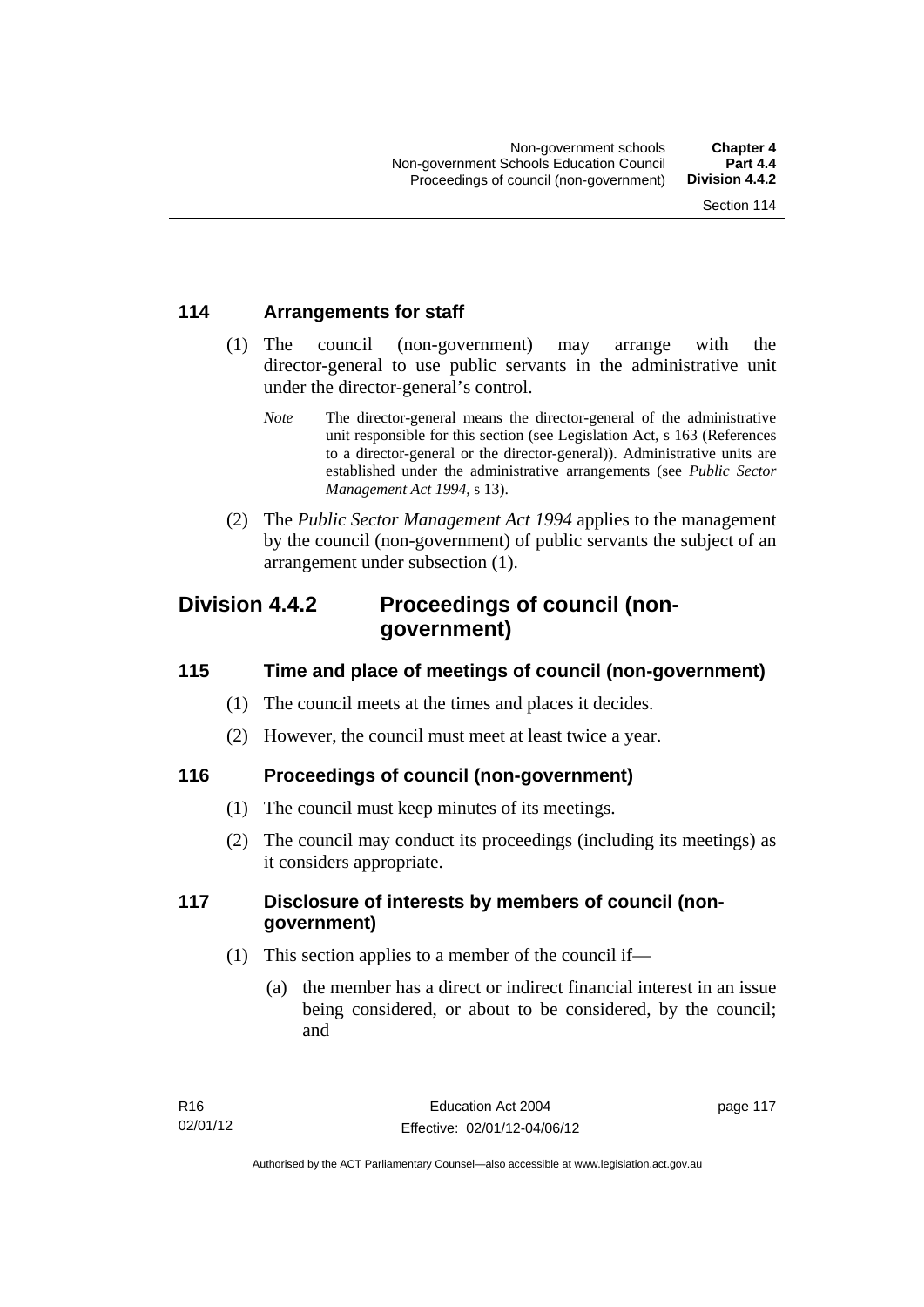- (b) the interest could conflict with the proper exercise of the member's functions in relation to the council's consideration of the issue.
- (2) As soon as practicable after the relevant facts come to the member's knowledge, the member must disclose the nature of the interest to a meeting of the council.
- (3) The disclosure must be recorded in the council's minutes and, unless the council otherwise decides, the member (the *first member*) must not—
	- (a) be present when the council considers the issue; or
	- (b) take part in a decision of the council on the issue.
- (4) Any other member who also has a direct or indirect financial interest in the issue must not—
	- (a) be present when the council is considering its decision under subsection (3) in relation to the first member; or
	- (b) take part in making the decision.
- (5) Within 14 days after the end of each financial year, the chairperson of the council must give the Minister a statement of any disclosure of interest made under this section during the financial year.

# **Division 4.4.3 Other provisions relating to council (non-government)**

# **118 Minister to seek advice**

- (1) Before deciding the budget priorities for non-government schools each year, the Minister must ask for, and consider the advice of, the Non-government Schools Education Council.
- (2) This section does not limit the matters that the Minister may take into account in deciding the budget priorities for non-government schools.

R16 02/01/12

Authorised by the ACT Parliamentary Counsel—also accessible at www.legislation.act.gov.au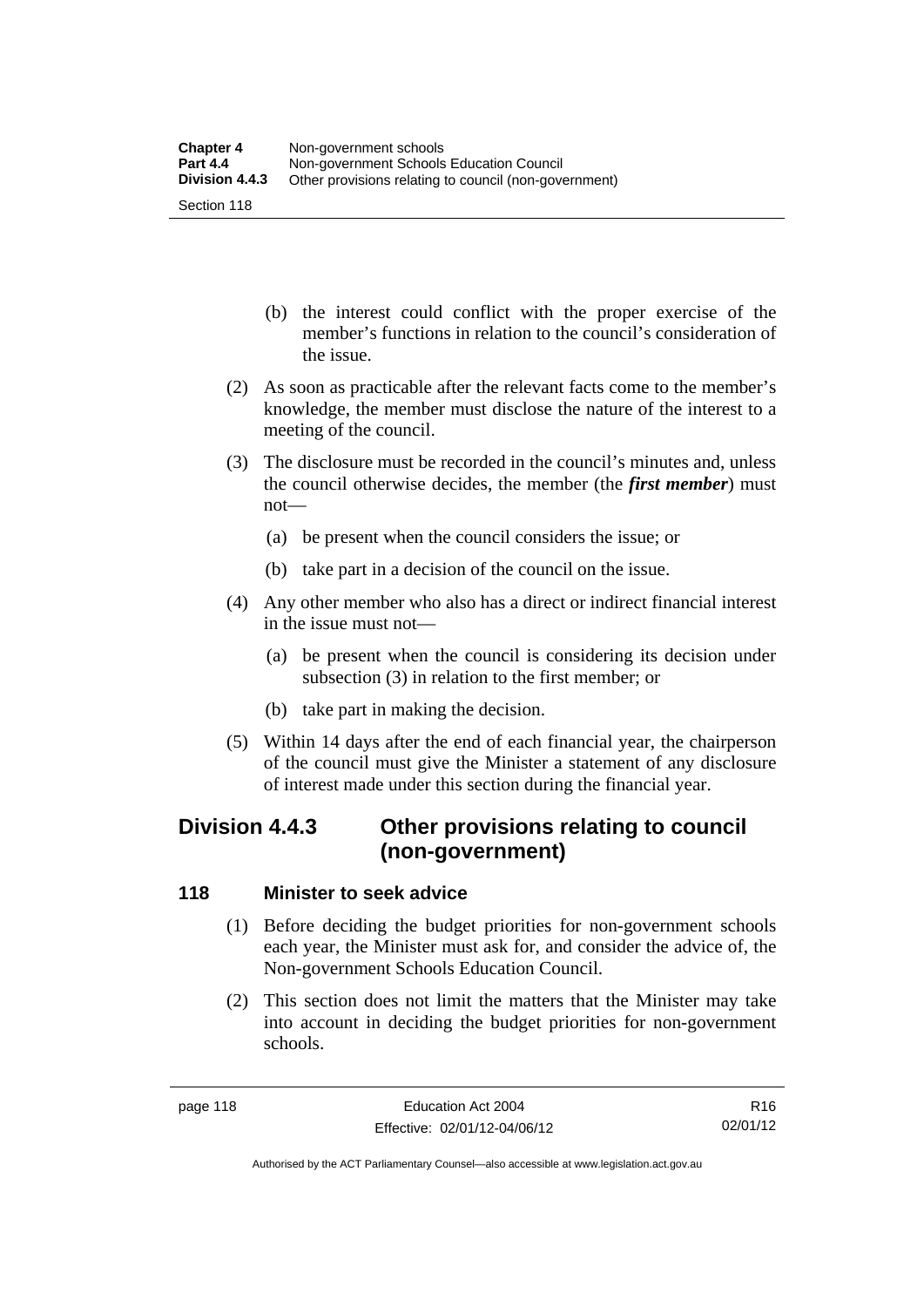# **118A Minister to present advice of council (non-government)**

The Minister must present a copy of advice given to the Minister under section 107 (a) or (b) (Functions of council (nongovernment)) to the Legislative Assembly within 6 sitting days after the day it is given to the Minister.

Authorised by the ACT Parliamentary Counsel—also accessible at www.legislation.act.gov.au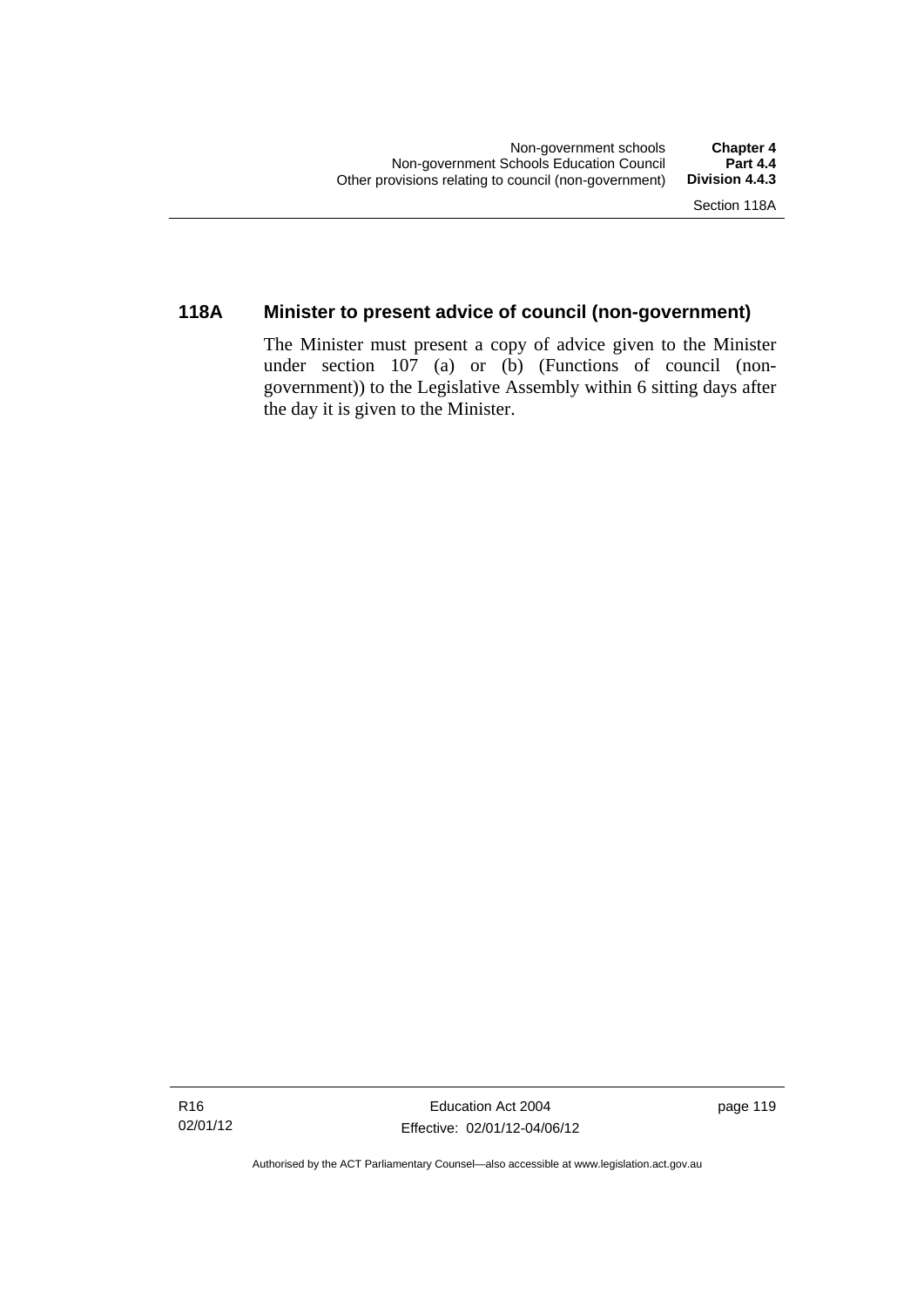**Part 4.5 Other provisions** 

# **Division 4.5.1 Authorised persons (nongovernment)**

# **119 Appointment of authorised persons (non-government)**

- (1) The director-general may appoint a person to be an authorised person (non-government) for this chapter or a provision of this chapter.
	- *Note 1* For the making of appointments (including acting appointments), see the Legislation Act, pt 19.3.
	- *Note 2* In particular, a person may be appointed for a particular provision of a law (see Legislation Act, s 7 (3)) and an appointment may be made by naming a person or nominating the occupant of a position (see s 207).
- (2) The regulations may prescribe a person to be an authorised person (non-government) for this chapter or a provision of this chapter.
- (3) A person may be appointed as an authorised person (nongovernment) under subsection (1) only if—
	- (a) the person is an Australian citizen or a permanent resident of Australia; and
	- (b) the director-general is satisfied that the person is a suitable person to be appointed, having regard in particular to—
		- (i) whether the person has any criminal convictions; and
		- (ii) the person's employment record; and
	- (c) the person has satisfactorily completed adequate training to exercise the powers of an authorised person (non-government) proposed to be given to the person.
- (4) To remove any doubt, a person may be both an authorised person (government) and an authorised person (non-government).

Authorised by the ACT Parliamentary Counsel—also accessible at www.legislation.act.gov.au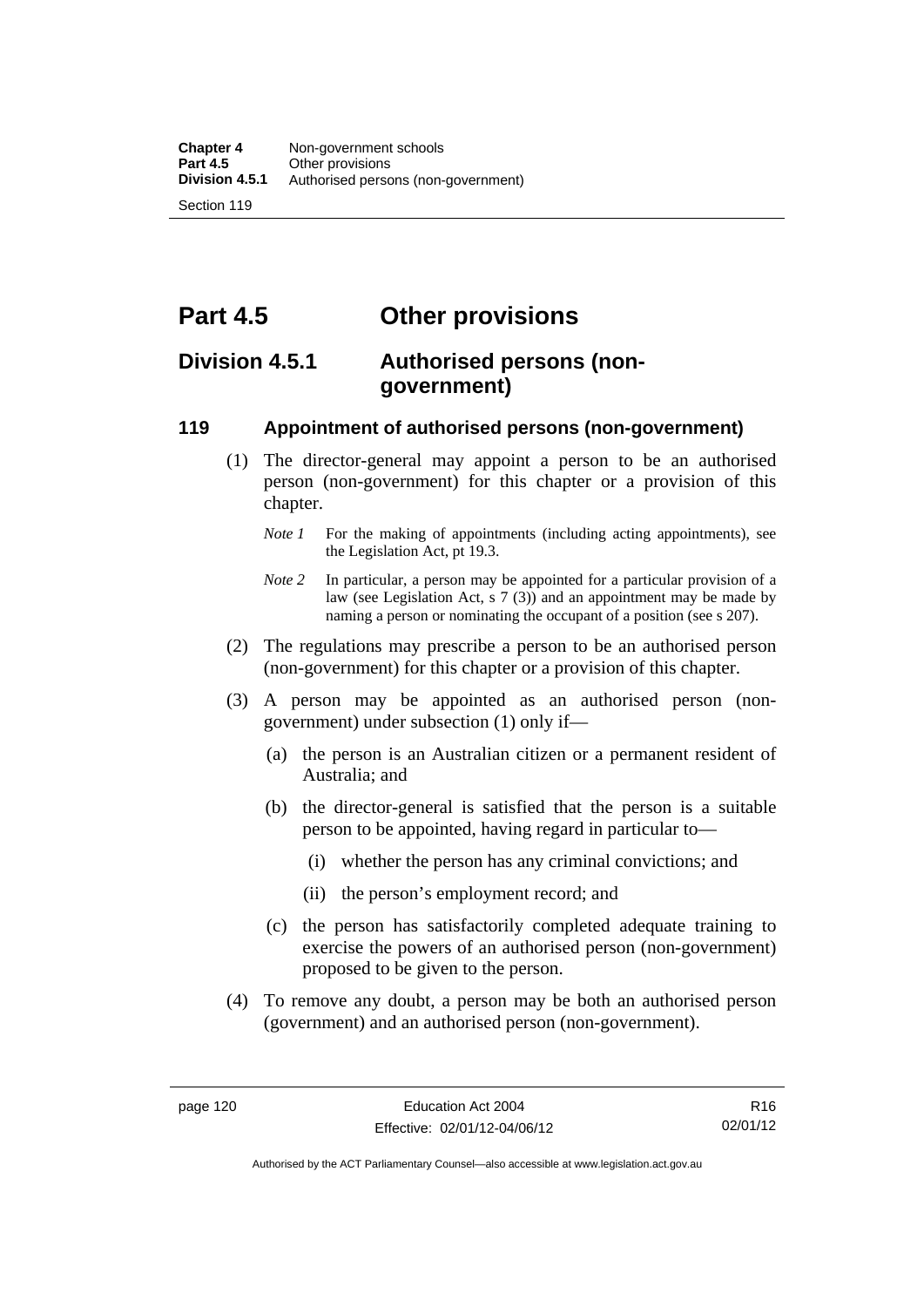# **120 Identity cards for authorised persons (non-government)**

- (1) The director-general must give an authorised person (nongovernment) an identity card that states the person is an authorised person (non-government) for this chapter, or stated provisions of this chapter, and shows—
	- (a) a recent photograph of the person; and
	- (b) the name of the person; and
	- (c) the date of issue of the card; and
	- (d) an expiry date for the card; and
	- (e) anything else prescribed under the regulations.
- (2) A person who ceases to be an authorised person (non-government) must return his or her identity card to the director-general as soon as practicable, but within 21 days after the day the person ceases to be an authorised person.

Maximum penalty: 1 penalty unit.

(3) An offence against subsection (2) is a strict liability offence.

# **Division 4.5.2 Inspection powers for non-government schools**

### **121 Power not to be exercised before identity card shown etc**

- (1) An authorised person (non-government) may exercise a power under this chapter in relation to a person only if the authorised person first shows the person his or her identity card.
- (2) An authorised person (non-government) may not remain in a nongovernment school entered under this division if, when asked by the principal, the authorised person does not show his or her identity card.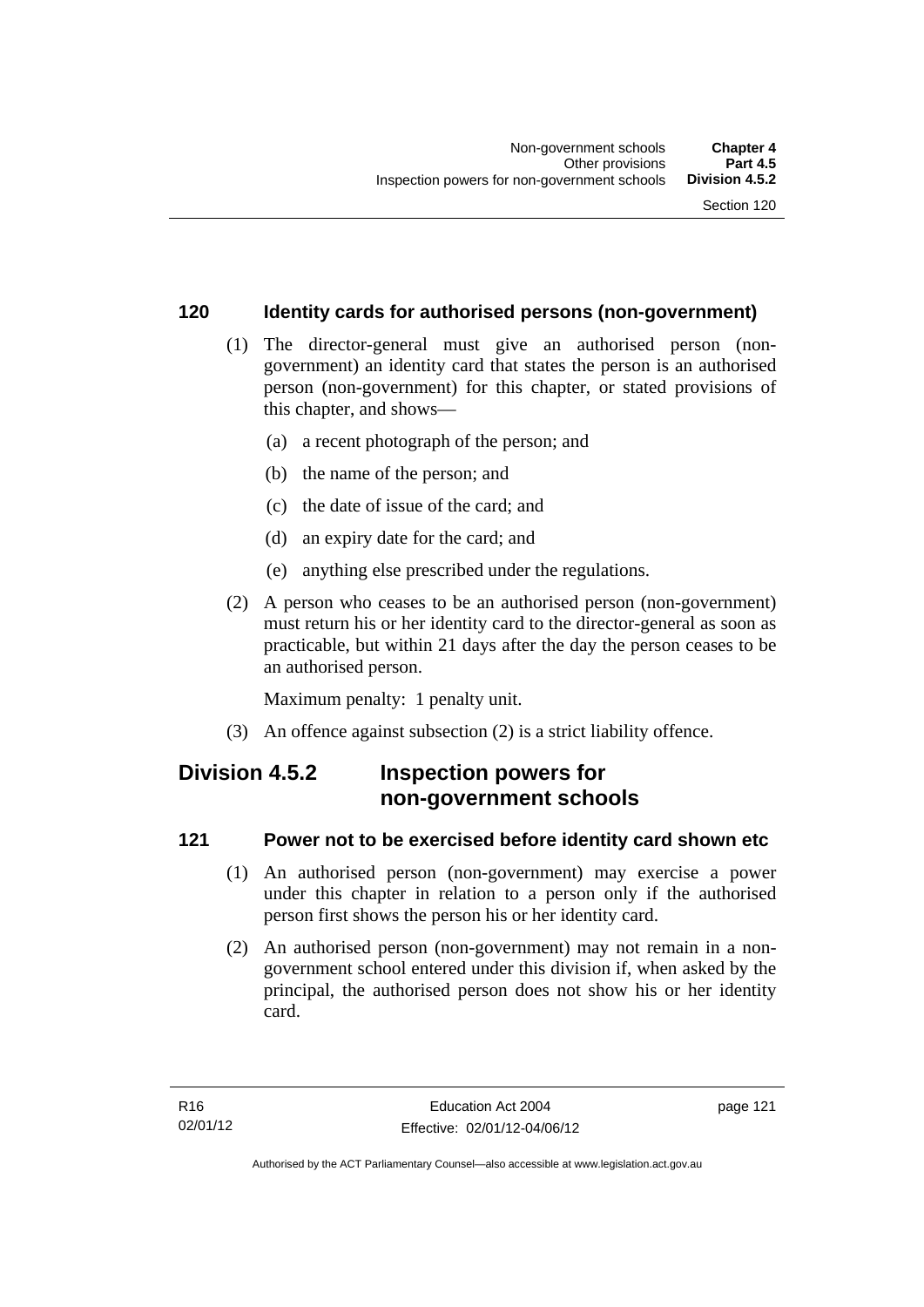# **122 Entry to non-government schools for inspections**

To find out whether this Act is being complied with, an authorised person (non-government) may enter a non-government school at any time when it is being used as a school under this Act.

### **123 Entry to non-government schools with consent**

- (1) An authorised person (non-government) may enter a nongovernment school at any other time if the principal of the school consents to the entry.
- (2) An authorised person (non-government) may, without the principal's consent, enter the non-government school to ask for consent to enter the school.

### **124 Consent to entry**

- (1) This section applies if an authorised person (non-government) intends to ask the principal of a non-government school to consent to the authorised person entering the school.
- (2) Before asking for the consent, the authorised person (nongovernment) must tell the principal—
	- (a) the reason for the entry; and
	- (b) that the principal is not required to consent.
- (3) If the consent is given, the authorised person (non-government) must ask the principal to sign an acknowledgment of the consent.
- (4) The acknowledgment must state that—
	- (a) the principal was told—
		- (i) the reason for the entry; and
		- (ii) that the principal is not required to consent; and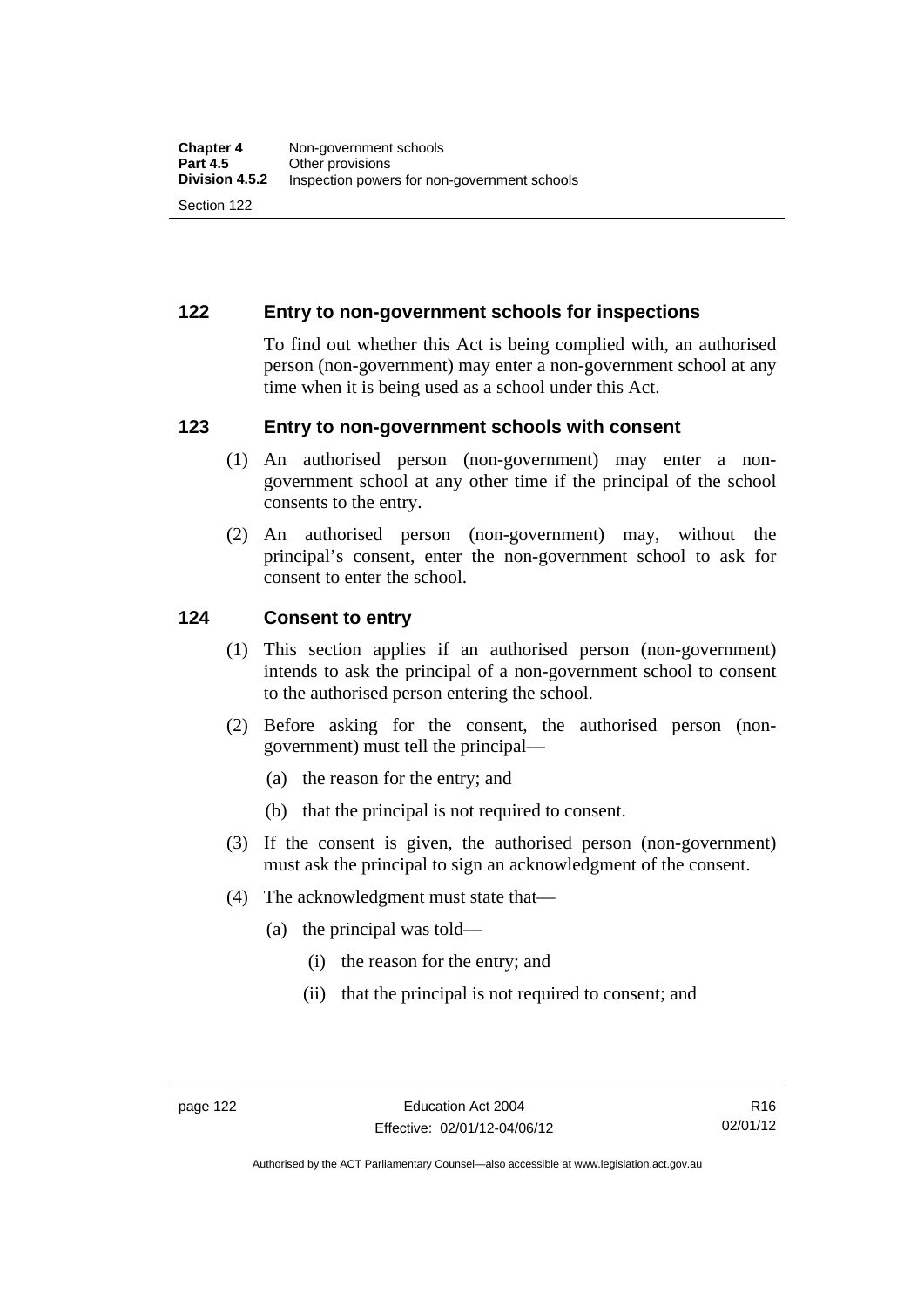- (b) the principal gives an authorised person (non-government) consent to enter the school and exercise powers under this chapter; and
- (c) the time and date the consent was given.
- (5) If the principal signs an acknowledgment of consent, the authorised person (non-government) must immediately give a copy to the principal.
- (6) A court may assume that the principal did not consent if—
	- (a) a question arises, in a proceeding in the court, whether the principal consented to the authorised person (non-government) entering the school under this chapter; and
	- (b) an acknowledgment under this section is not produced in evidence for the entry; and
	- (c) it is not proved that the principal consented to the entry.

#### **125 Powers on entry**

An authorised person (non-government) who enters a nongovernment school under section 122 (Entry to non-government schools for inspections) or section 123 (Entry to non-government schools with consent) may inspect the school or anything in it (including the register of enrolments and attendances).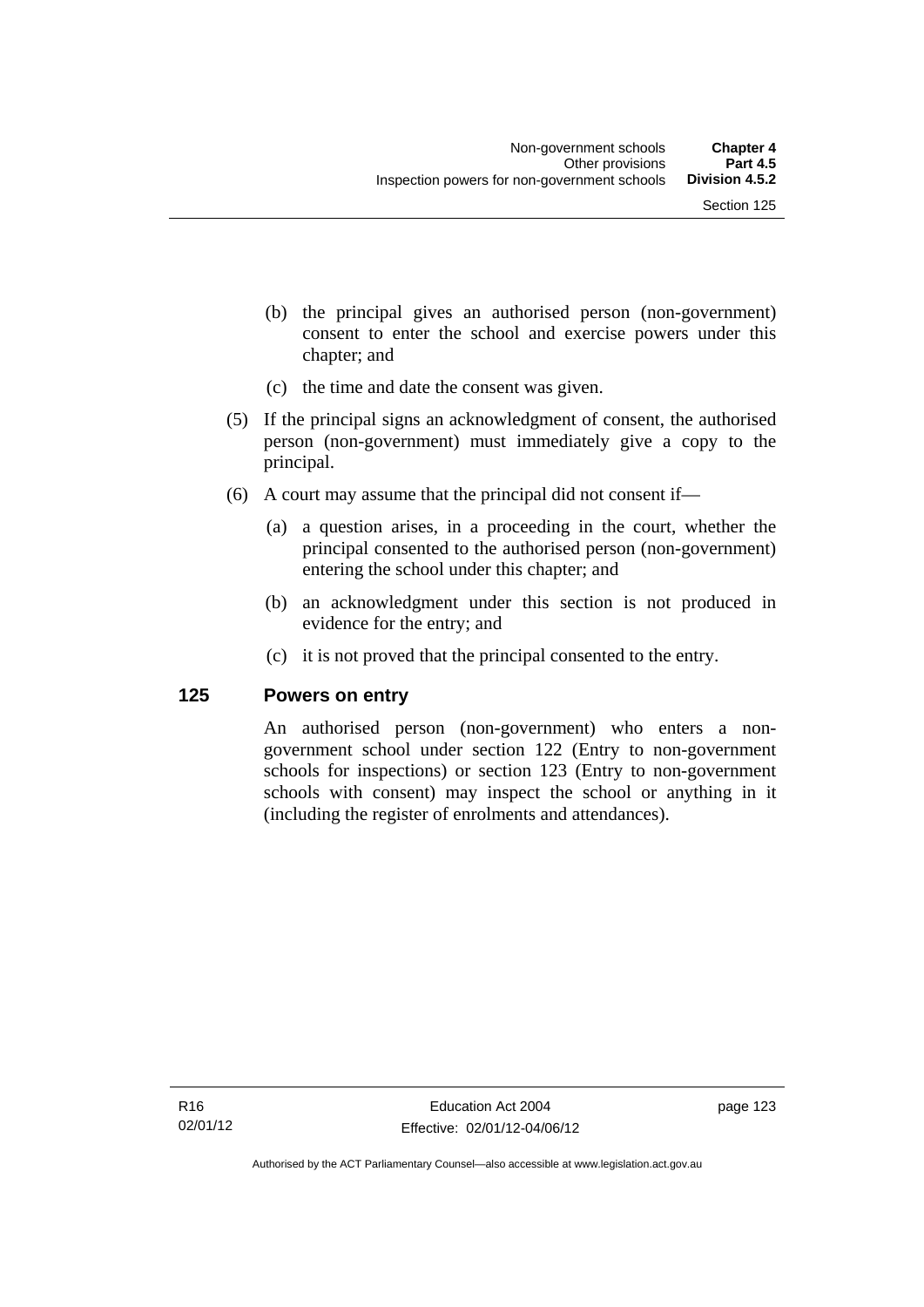**Chapter 5** Home education Part 5.1 **General** 

Section 128

# **Chapter 5 Home education**

# **Part 5.1 General**

### **128 Principles on which ch 5 based**

The following are the principles on which this chapter is based:

- (a) parents have the right to choose a suitable educational environment for their children;
- (b) there is a diversity of religious and educational philosophies held by parents providing home education for their children;
- (c) the diversity of educational philosophies reflects the diversity of preferences of parents for particular forms of education for their children;
- (d) home education is committed to—
	- (i) offering a broad range of opportunities that foster in each child the development of the child's unique spiritual, emotional, physical, social and intellectual being; and
	- (ii) valuing the individual needs, interests and aptitudes of each child; and
	- (iii) preparing each child to become an independent and effective local and global citizen.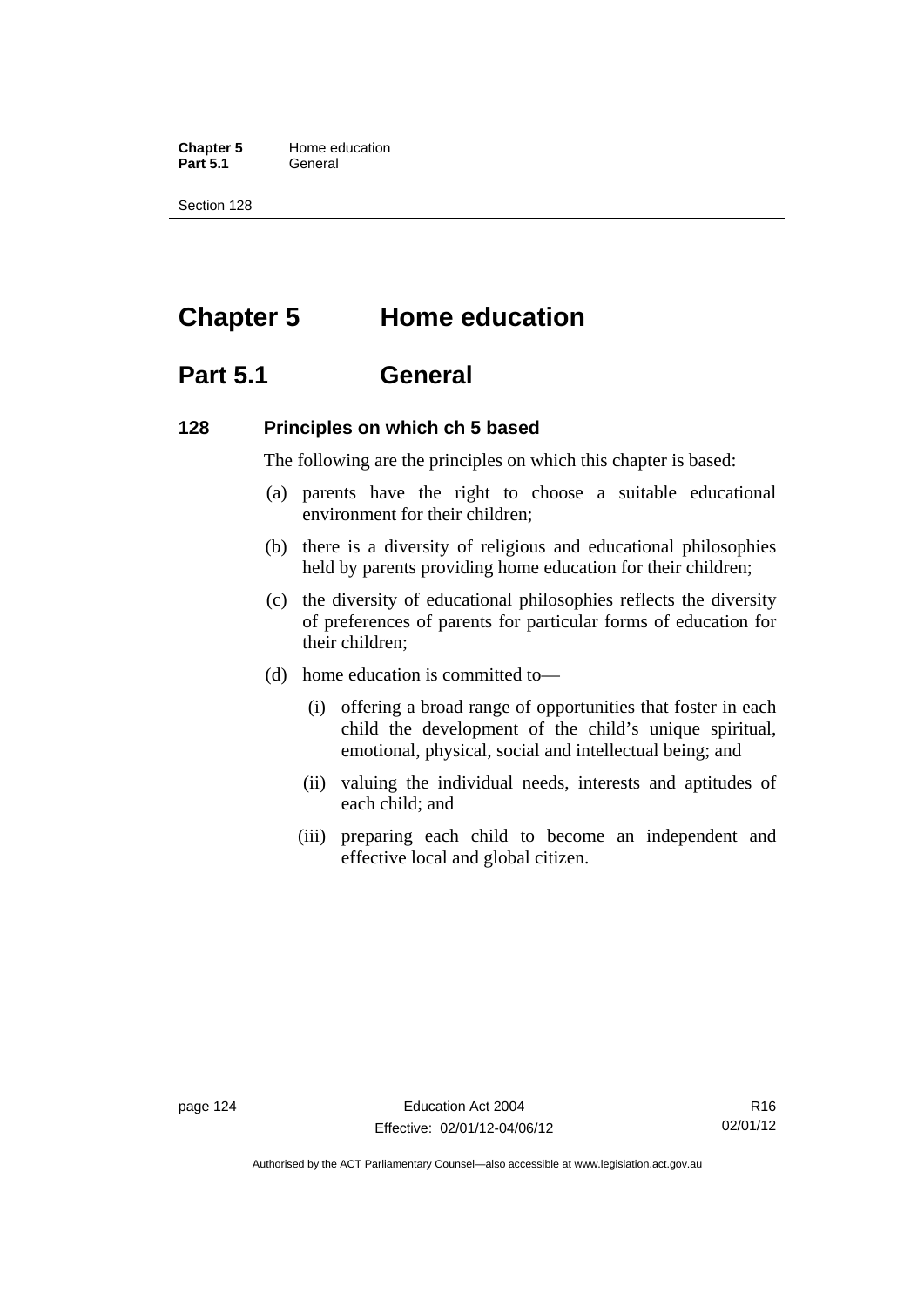# **Part 5.2 Registration—home education**

### **129 Meaning of** *home education*

In this Act:

*home education*, in relation to a child, means education conducted by 1 or both of the child's parents from a home base.

# **130 Provisional registration for home education**

(1) The parents of a child may apply, in writing, to the director-general for registration of the child for home education.

- (2) On receiving an application under subsection (1), the director-general must provisionally register the child for home education.
- (3) Provisional registration for home education ends—
	- (a) 6 months after the day the provisional registration begins; or
	- (b) if the child is registered sooner under section 131 (3)—on the day the child is registered.

### **131 Registration for home education**

- (1) This section applies if a child is provisionally registered for home education under section 130.
- (2) Also, this section applies if—
	- (a) the parents of a child apply in writing to the director-general for registration for home education; and
	- (b) immediately before the application, the child was registered or approved (however described) under the law of a State or another Territory for home education.

*Note* If a form is approved under s 154 for the application, the form must be used.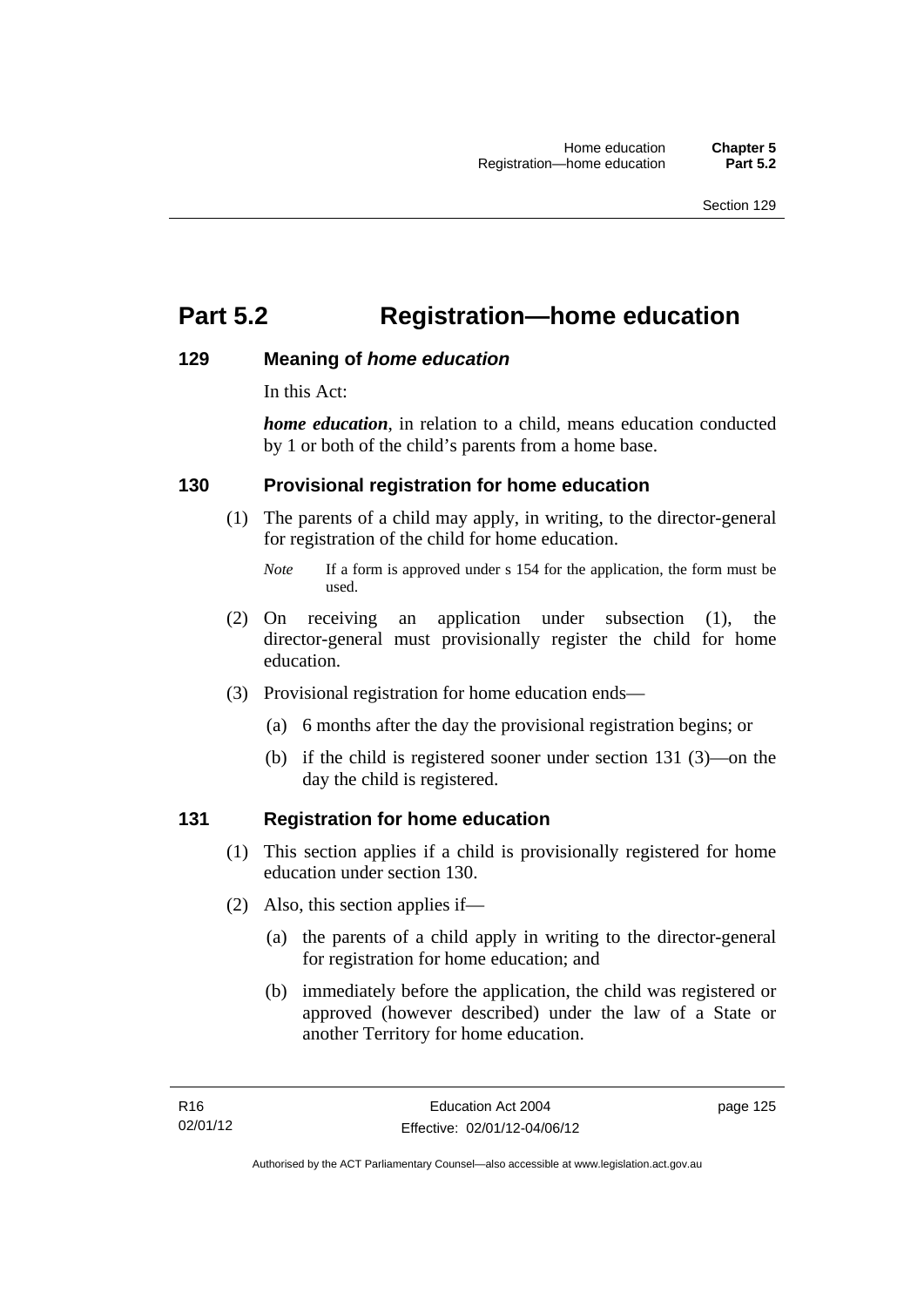- (3) The director-general may register the child for home education for a period of not longer than 2 years if satisfied that the conditions for registration will be complied with.
- (4) To decide whether the conditions for registration will be complied with, an authorised person (government) may inspect any education programs, materials or other records proposed to be used for the home education.

# **132 Conditions of registration for home education**

The registration of a child for home education is subject to the following conditions:

- (a) the parents of the child are to provide high-quality education for the child;
- (b) the parents of the child must document the educational opportunities offered by the parents to their child and the strategies they use to encourage their child to learn;
- (c) the parents of the child must make available for inspection on request by the director-general any education programs, materials or other records used for the home education.

# **133 Registration of child**

If the director-general approves the registration of a child for home education, the director-general must—

- (a) enter the particulars prescribed under the regulations in the home education register kept under section 139 (Home education register); and
- (b) give the parents of the child a certificate of registration for the child.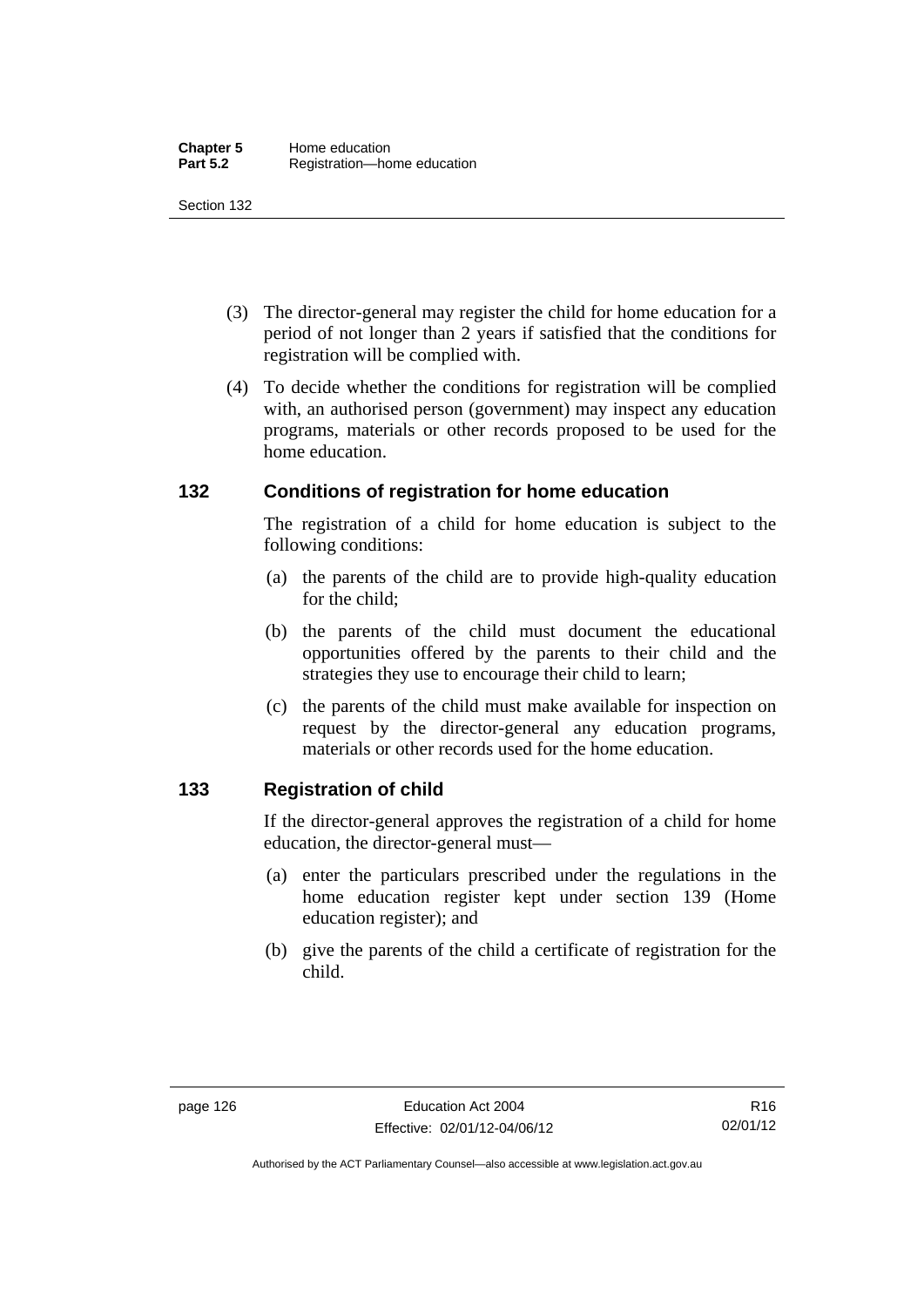# **134 Period of registration**

Registration of a child for home education is for the period (not longer than 2 years) stated in the certificate of registration.

### **135 Cancellation of registration for home education**

- (1) The director-general may cancel the registration of a child for home education if the director-general is satisfied on reasonable grounds that a parent has contravened a condition of the registration.
- (2) Before cancelling registration, the director-general must give the parents a written notice—
	- (a) stating the grounds on which the director-general proposes to cancel the registration; and
	- (b) stating the facts that, in the director-general's opinion, establish the grounds; and
	- (c) telling the parents that they may, within 30 days beginning the day after the day they receive the notice, give a written response to the director-general about the matters in the notice.
- (3) In deciding whether to cancel registration, the director-general must consider any response given to the director-general in accordance with subsection  $(2)$  (c).
- (4) However, the director-general must not cancel the registration if satisfied that—
	- (a) the parents have demonstrated that the contravention has been rectified and that they will comply with the conditions of the registration; and
	- (b) it is not otherwise in the public interest that the registration be cancelled.
- (5) The director-general must give the parents written notice of the decision.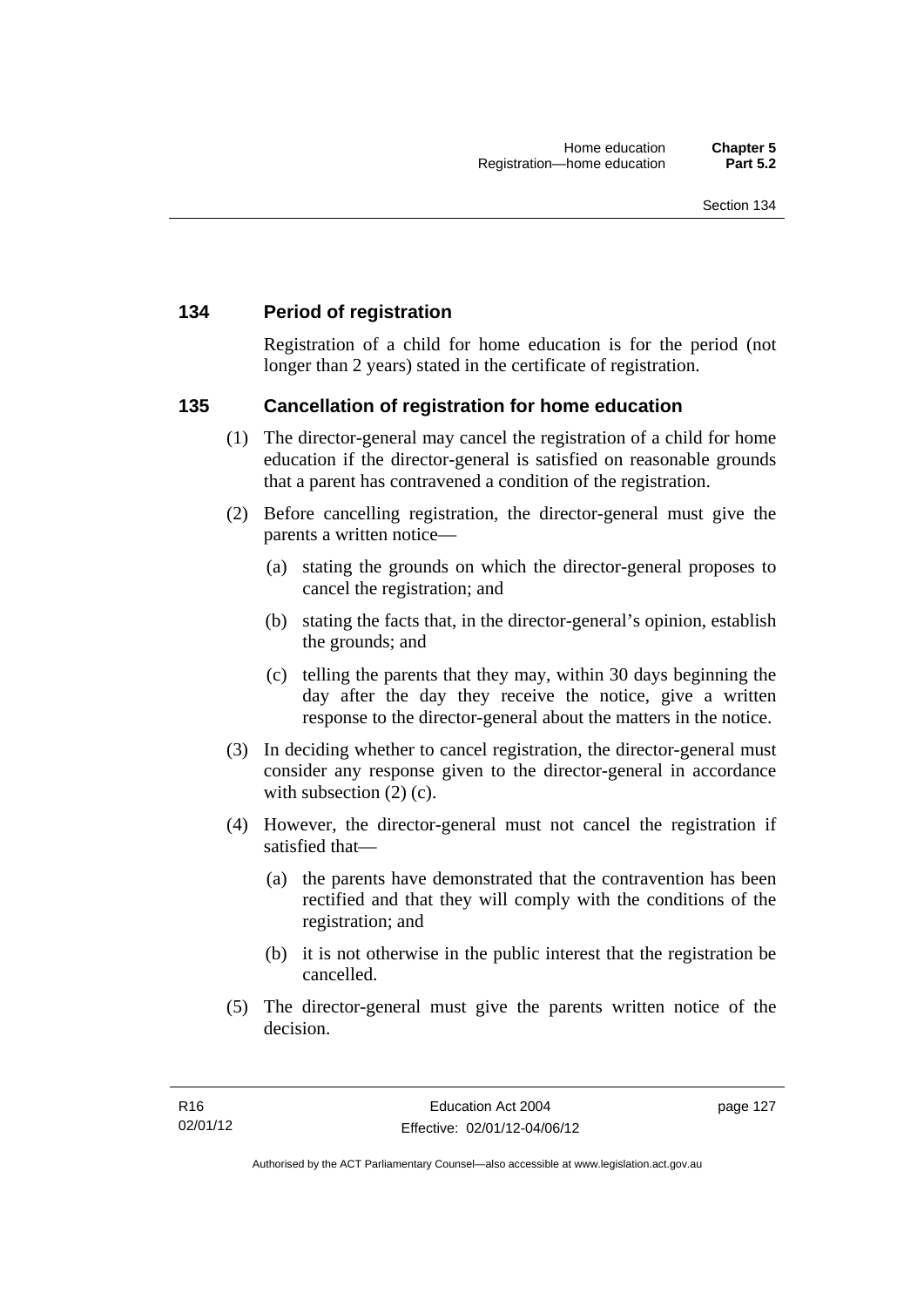(6) Cancellation of registration takes effect on the day when notice of the cancellation is given to the parents or, if the notice states a later date of effect, that date.

#### **136 Certificate of registration for home education**

A certificate of registration for home education must state—

- (a) the name of the child registered for home education; and
- (b) the names of the child's parents; and
- (c) the address of the home base from which the home education will be carried out; and
- (d) the period of registration; and
- (e) the conditions of registration; and
- (f) any other particulars prescribed under the regulations.

#### **137 Renewal of registration for home education**

(1) The parents of a child who is registered for home education under this part may apply in writing to the director-general for renewal of the registration.

- (2) The application must be made at least the prescribed period before the registration ends.
- (3) The director-general may renew the registration of the child for home education for a period of not longer than 2 years if satisfied that the conditions for registration will be complied with.
- (4) In this section:

*prescribed period* means—

(a) 3 months; or

*Note* If a form is approved under s 154 for the application, the form must be used.

Authorised by the ACT Parliamentary Counsel—also accessible at www.legislation.act.gov.au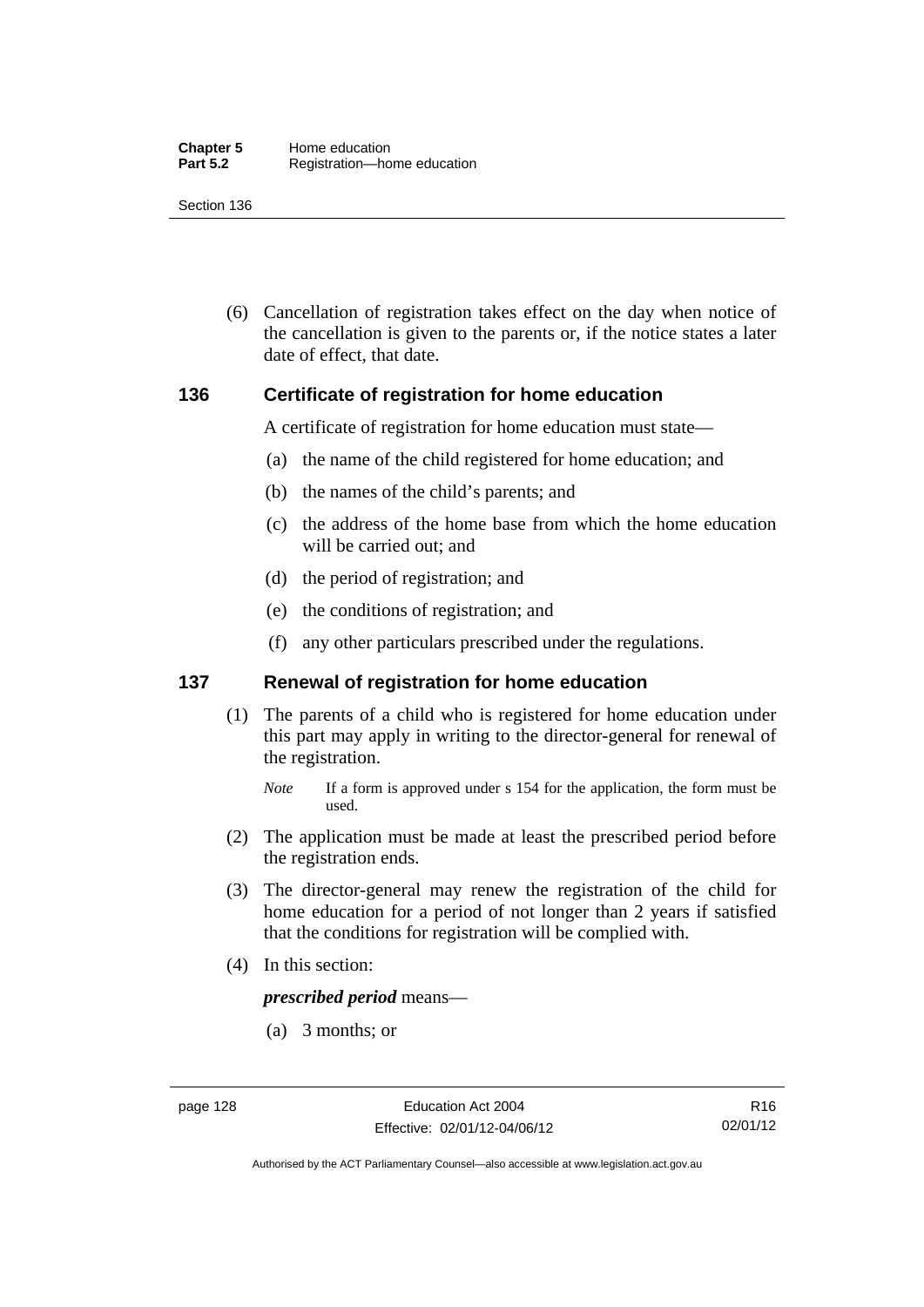(b) if the director-general approves a shorter period—that period.

# **138 Home education reports**

The parents of a child registered for home education must give the director-general a report about the educational progress of the child once every year.

# **139 Home education register**

The director-general must keep a register of children registered for home education.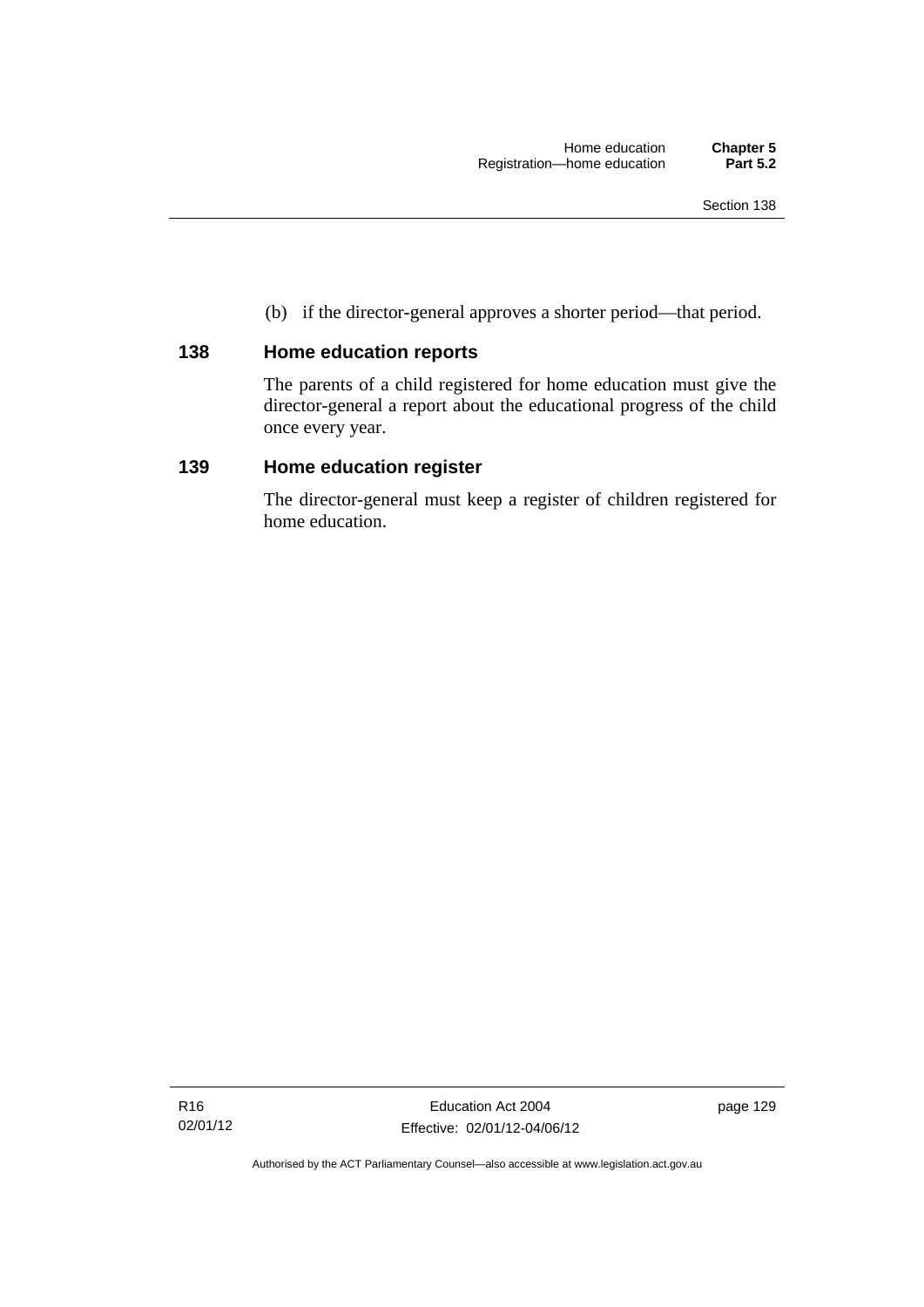# **Chapter 6 Miscellaneous**

# **Part 6.1 Notification and review of decisions**

#### **140 Definitions***—***pt 6.1**

In this part:

*decision-maker* means—

- (a) for an internally reviewable decision—a person mentioned in schedule 1, column 5 in relation to the decision; or
- (b) for a reviewable decision—
	- (i) the internal reviewer in relation to the decision; or
	- (ii) if the decision is made personally by the Minister or director-general—a person mentioned in schedule 1, column 5 in relation to the decision.

*internally reviewable decision* means a decision (other than a decision made personally by the Minister or director-general) mentioned in schedule 1, column 3 under a provision of this Act mentioned in column 2 in relation to the decision.

*internal reviewer*—see section 144 (1).

*internal review notice*—see the *ACT Civil and Administrative Tribunal Act 2008*, section 67B (1).

*reviewable decision* means—

 (a) a decision of an internal reviewer in relation to an internally reviewable decision; or

R16 02/01/12

Authorised by the ACT Parliamentary Counsel—also accessible at www.legislation.act.gov.au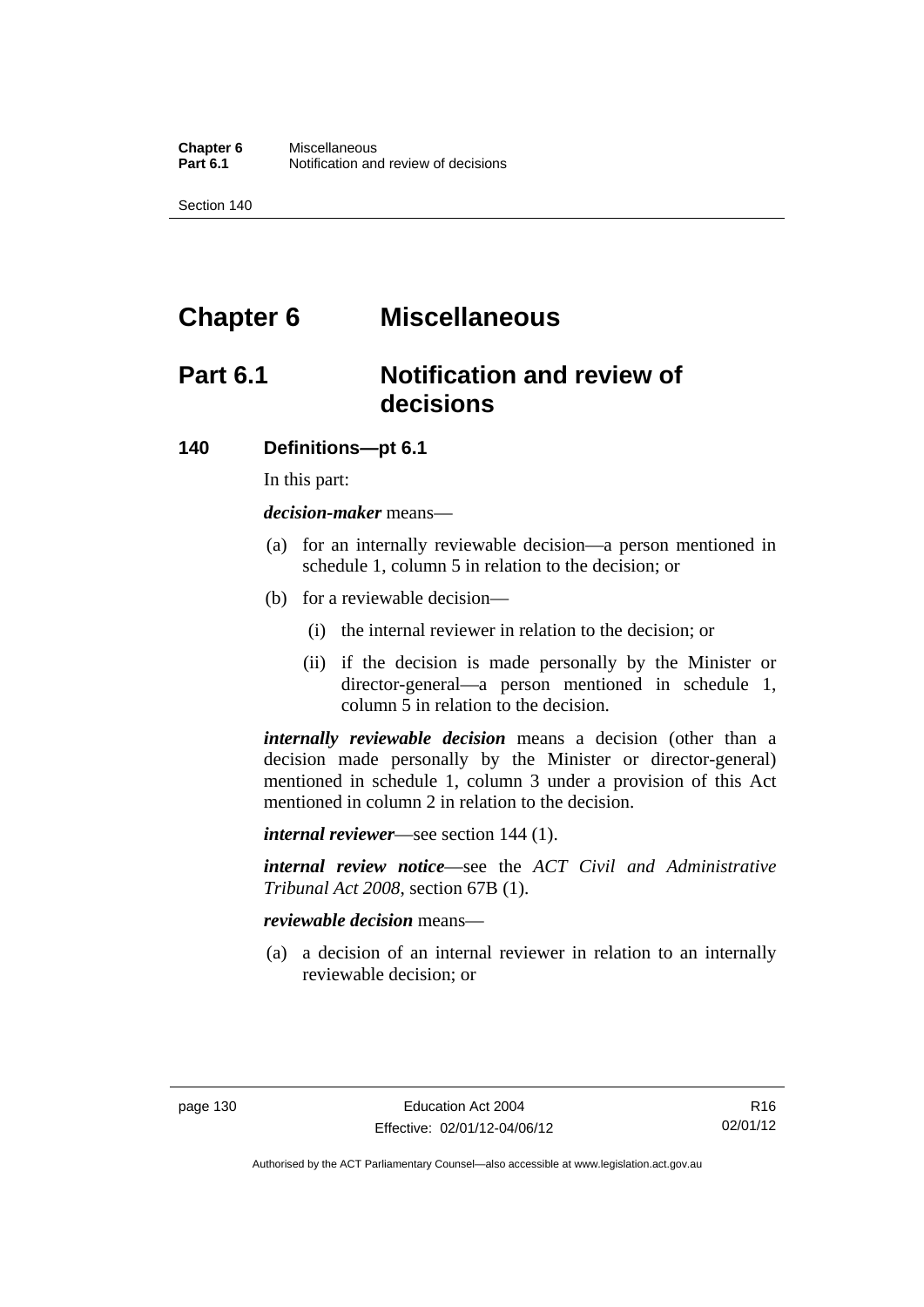(b) if a decision is made personally by the Minister or director-general—a decision mentioned in schedule 1, column 3 under a provision of this Act mentioned in column 2 in relation to the decision.

#### **141 Internal review notices**

If a decision-maker makes an internally reviewable decision, the decision-maker must give an internal review notice to each entity mentioned in schedule 1, column 4 in relation to the decision.

- *Note 1* The decision-maker must also take reasonable steps to give an internal review notice to any other person whose interests are affected by the decision (see *ACT Civil and Administrative Tribunal Act 2008*, s 67B).
- *Note 2* The requirements for internal review notices are prescribed under the *ACT Civil and Administrative Tribunal Act 2008*.

### **142 Applications for internal review**

- (1) The following may apply to the decision-maker for review of an internally reviewable decision:
	- (a) an entity mentioned in schedule 1, column 4 in relation to the decision;
	- (b) any other person whose interests are affected by the decision.
- (2) The application must—
	- (a) be in writing; and
	- (b) state the applicant's name and address; and
	- (c) set out the applicant's reasons for making the application.
	- *Note* If a form is approved under s 154 for the application, the form must be used.
- (3) The application must be given to the decision-maker within—
	- (a) 28 days after the day the applicant is given the internal review statement; or

page 131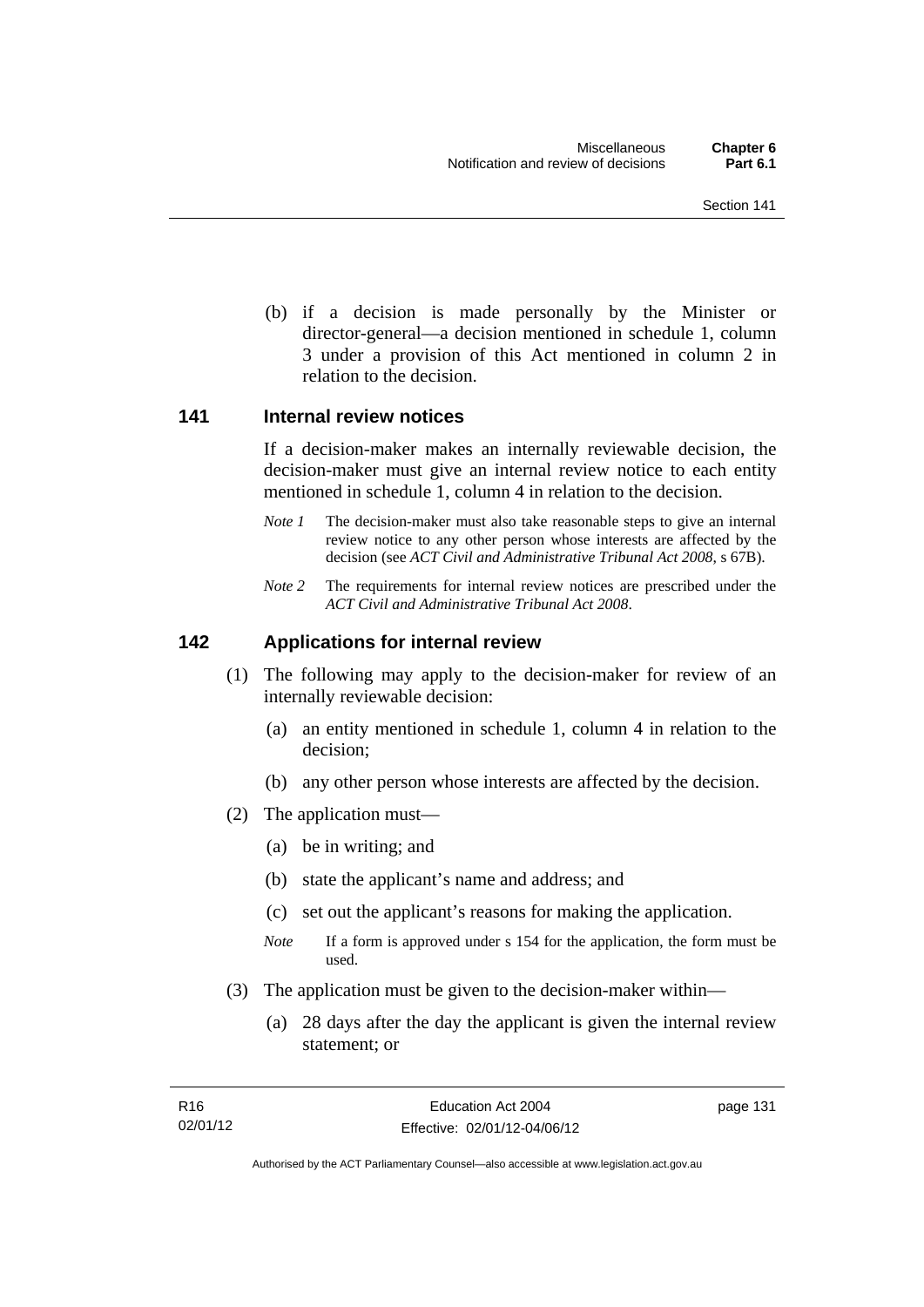(b) a longer period allowed by the internal reviewer before or after the end of the 28-day period.

### **143 Applications not stay reviewable decisions**

Making an application for internal review of an internally reviewable decision does not affect the operation of the decision.

#### **144 Internal review**

- (1) If application is made for internal review of an internally reviewable decision, the decision-maker must arrange for someone else (the *internal reviewer*) to review the decision.
- (2) The internal reviewer must, within 28 days after the decision-maker receives the application for internal review—
	- (a) confirm the decision; or
	- (b) vary the decision; or
	- (c) set aside the decision and substitute its own decision.
- (3) If the decision is not varied or set aside within the 28-day period, the decision is taken to have been confirmed by the internal reviewer.

#### **145 Reviewable decision notices**

If a decision-maker makes a reviewable decision, the decision-maker must give a reviewable decision notice to—

 (a) for a decision in relation to an internally reviewable decision each entity that is given an internal review notice; or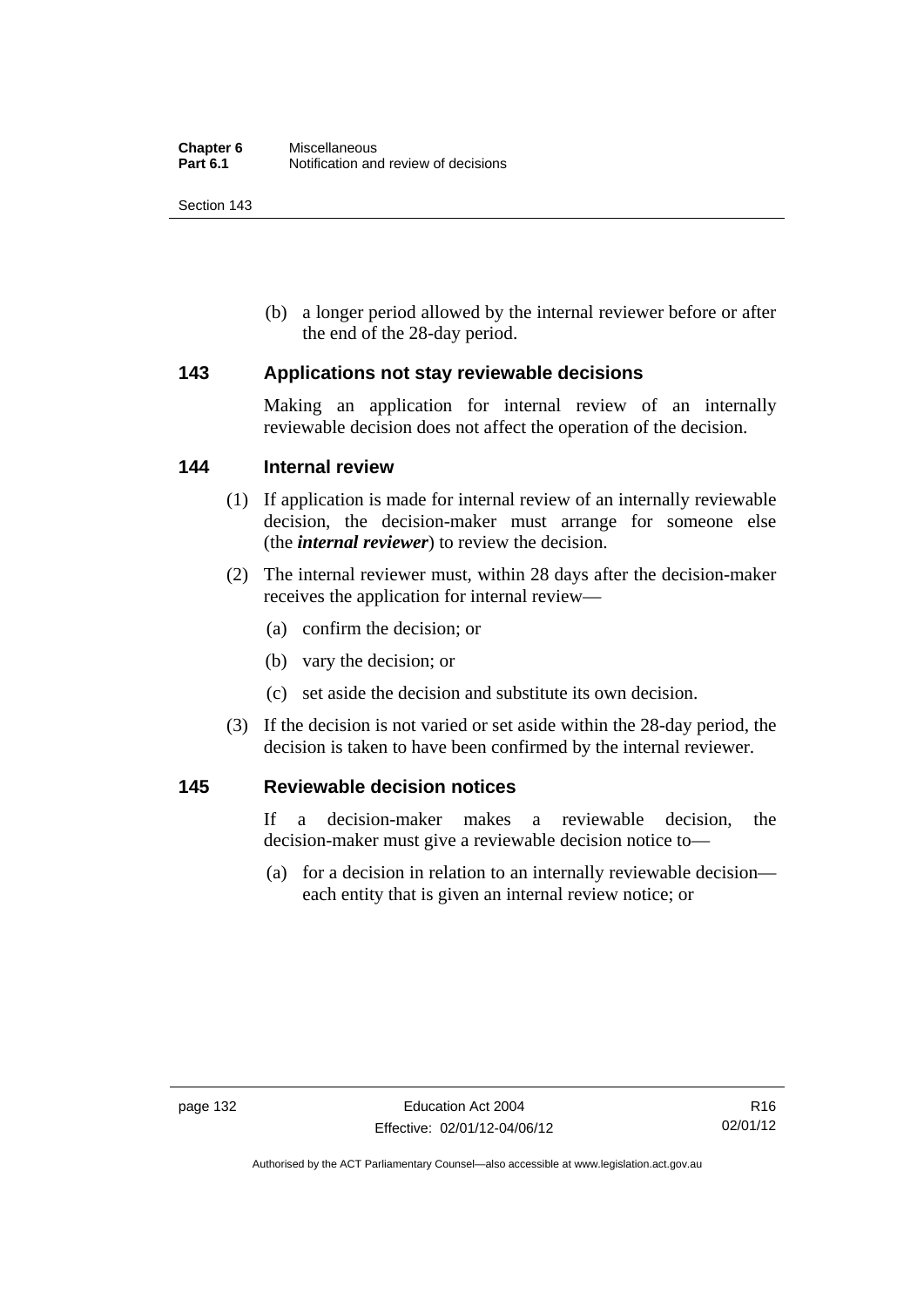- (b) for a decision made personally by the Minister or director-general—each entity mentioned in schedule 1, column 4 in relation to the decision.
- *Note 1* The decision-maker must also take reasonable steps to give a reviewable decision notice to anyone whose interests are affected by the decision (see *ACT Civil and Administrative Tribunal Act 2008*, s 67A).
- *Note 2* The requirements for reviewable decision notices are prescribed under the *ACT Civil and Administrative Tribunal Act 2008*.

# **145A Applications to ACAT**

The following may apply to the ACAT for review of a reviewable decision:

- (a) an entity mentioned in schedule 1, column 4;
- (b) any other person whose interests are affected by the decision.
- *Note* If a form is approved under the *ACT Civil and Administrative Tribunal Act 2008* for the application, the form must be used.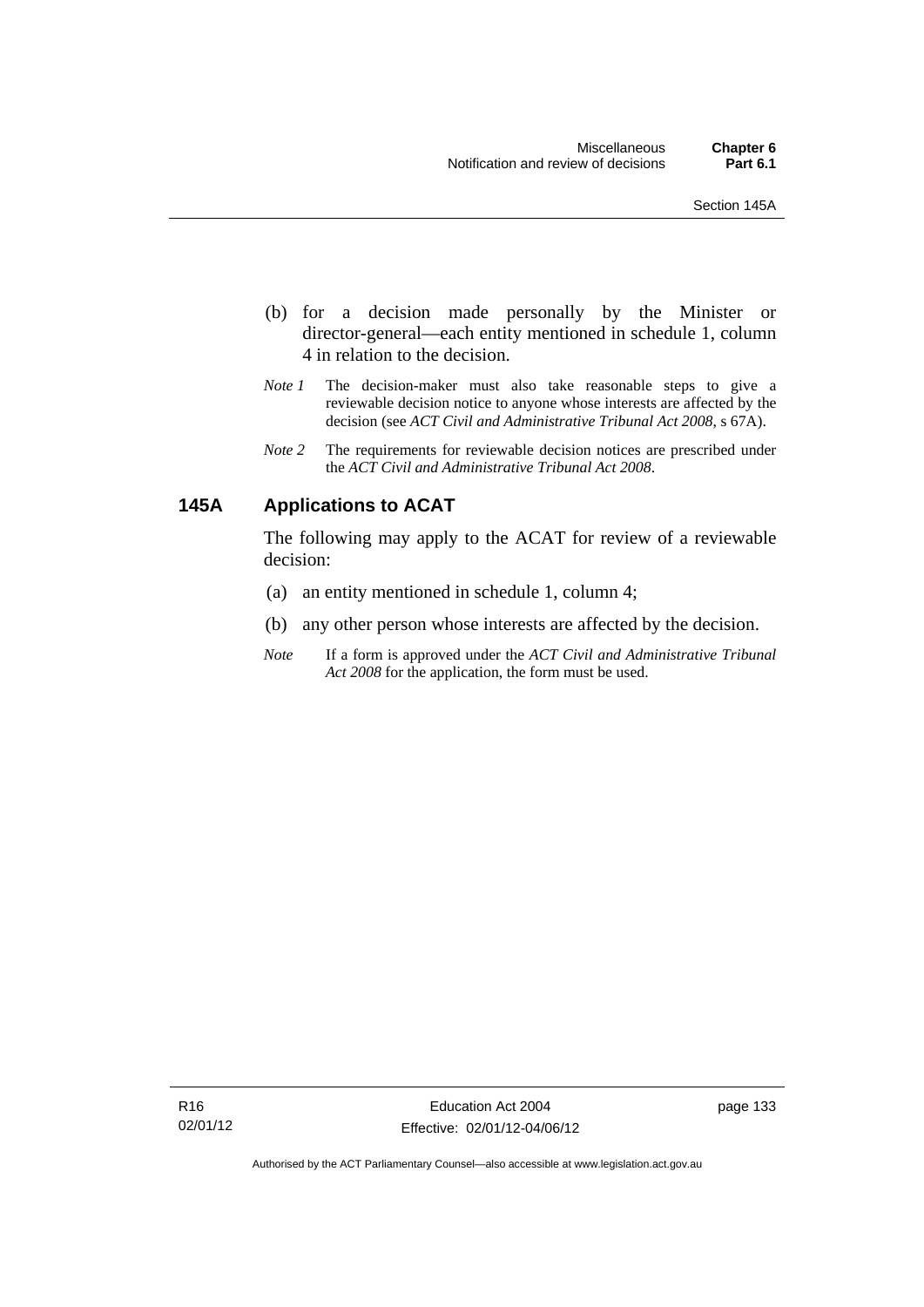**Chapter 6** Miscellaneous<br>**Part 6.2** Other provision **Other provisions** 

Section 146A

# **Part 6.2 Other provisions**

### **146A Student transfer register**

- (1) The director-general must establish procedures for recording the transfer of students between schools in the ACT.
- (2) The principal of a school must comply with any procedures for recording the transfer of students to and from the school that the director-general—
	- (a) establishes under subsection (1); and
	- (b) notifies to the principal.
- (3) In this section:

*school* means a government school or non-government school.

### **147 Offences on school premises**

(1) A person must not trespass on school premises.

Maximum penalty: 5 penalty units.

 (2) A person commits an offence if the person behaves in an offensive or disorderly way on school premises.

Maximum penalty: 10 penalty units.

- (3) A person commits an offence if the person—
	- (a) is on school premises; and
	- (b) is directed to leave the premises by a police officer, the principal of the school or a person authorised by the principal; and
	- (c) fails to leave the premises in accordance with the direction.

Maximum penalty: 10 penalty units.

R16 02/01/12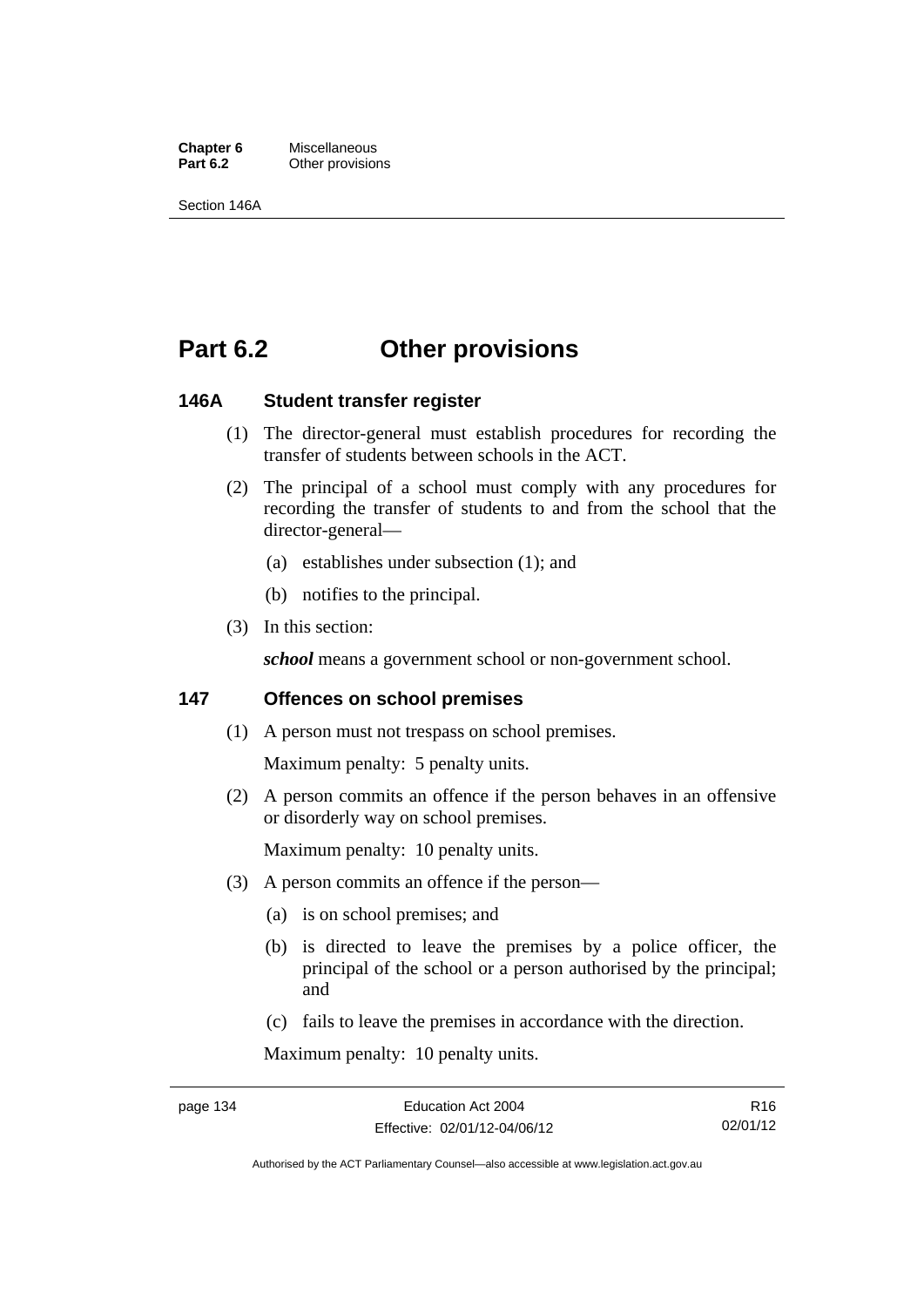- (4) An offence against this section is a strict liability offence.
- (5) In this section:

*school premises* means land (including any building or structure on the land) occupied by a school.

# **148 Obligations on parents**

- (1) For this Act, if an obligation is expressed to apply to the parents of a child it is sufficient for any parent of the child to carry out the obligation.
- (2) For this Act, if an obligation is expressed to apply to the parents of a child and no parent carries out the obligation, each parent is liable for the failure to carry out the obligation.

# **149 Notification of parents**

For this Act, if notice is required to be given to the parents of a child or student, or there is an obligation to ask or tell the parents of a child or student something, it is sufficient if a parent of the child or student is given notice or asked or told the thing.

# **150 Minister may grant scholarships etc**

- (1) The Minister may give bursaries, exhibitions, free places, prizes, scholarships or other forms of assistance or reward to be used for—
	- (a) the benefit of a student at a government school, or at a college or university in the ACT; or
	- (b) the benefit of a government school, or a college or university in the ACT; or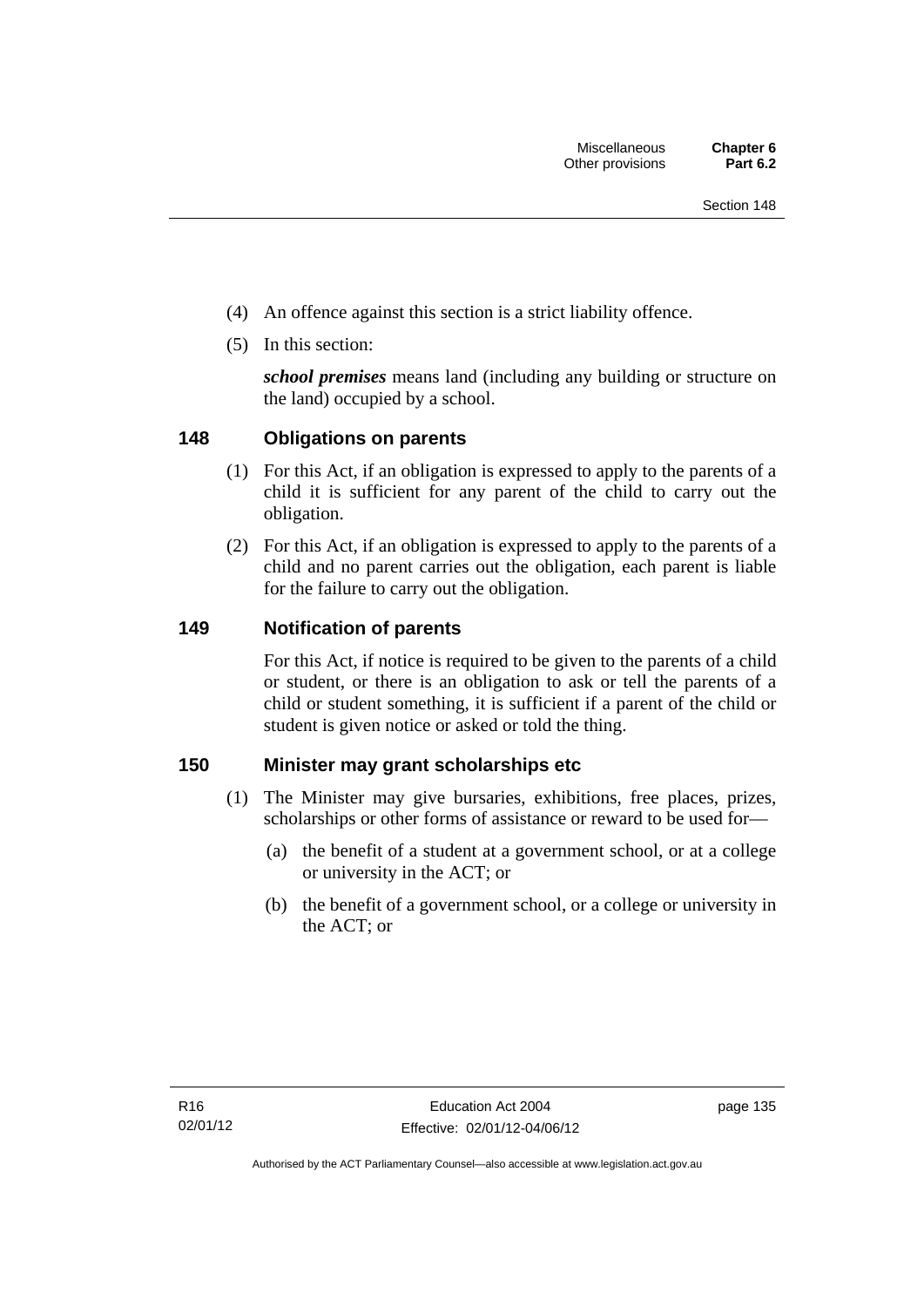Section 151

(c) a child registered for home education in the ACT.

### **Example for par (b)**

a fund to provide for a teacher with particular skills to teach at a particular government school

- *Note* An example is part of the Act, is not exhaustive and may extend, but does not limit, the meaning of the provision in which it appears (see Legislation Act, s 126 and s 132).
- (2) To remove any doubt, this section does not appropriate public money.

## **151 Gifts and donations**

- (1) This section applies if the Minister is satisfied that a condition attached to, or a purpose of, a gift or bequest of property to the Territory on trust for educational purposes (the *original trust*) is inappropriate, impracticable, or impossible to comply with.
- (2) The Minister may declare the property the subject of the original trust is subject to another trust.
- (3) The declaration must state the purposes of the other trust.
- (4) In making the declaration, the Minister must ensure that the property is dealt with as nearly as is practicable for the purposes for which it was held immediately before the declaration, except so far as it is inappropriate, impracticable, or impossible to do so.
- (5) When the declaration commences, the original trust ceases and the property is taken to be held by the Territory in trust for the purposes stated in the declaration.
- (6) A declaration is a notifiable instrument.

*Note* A notifiable instrument must be notified under the Legislation Act.

# **152 Education trust fund**

 (1) The Minister must keep and administer a fund called the education trust fund.

Authorised by the ACT Parliamentary Counsel—also accessible at www.legislation.act.gov.au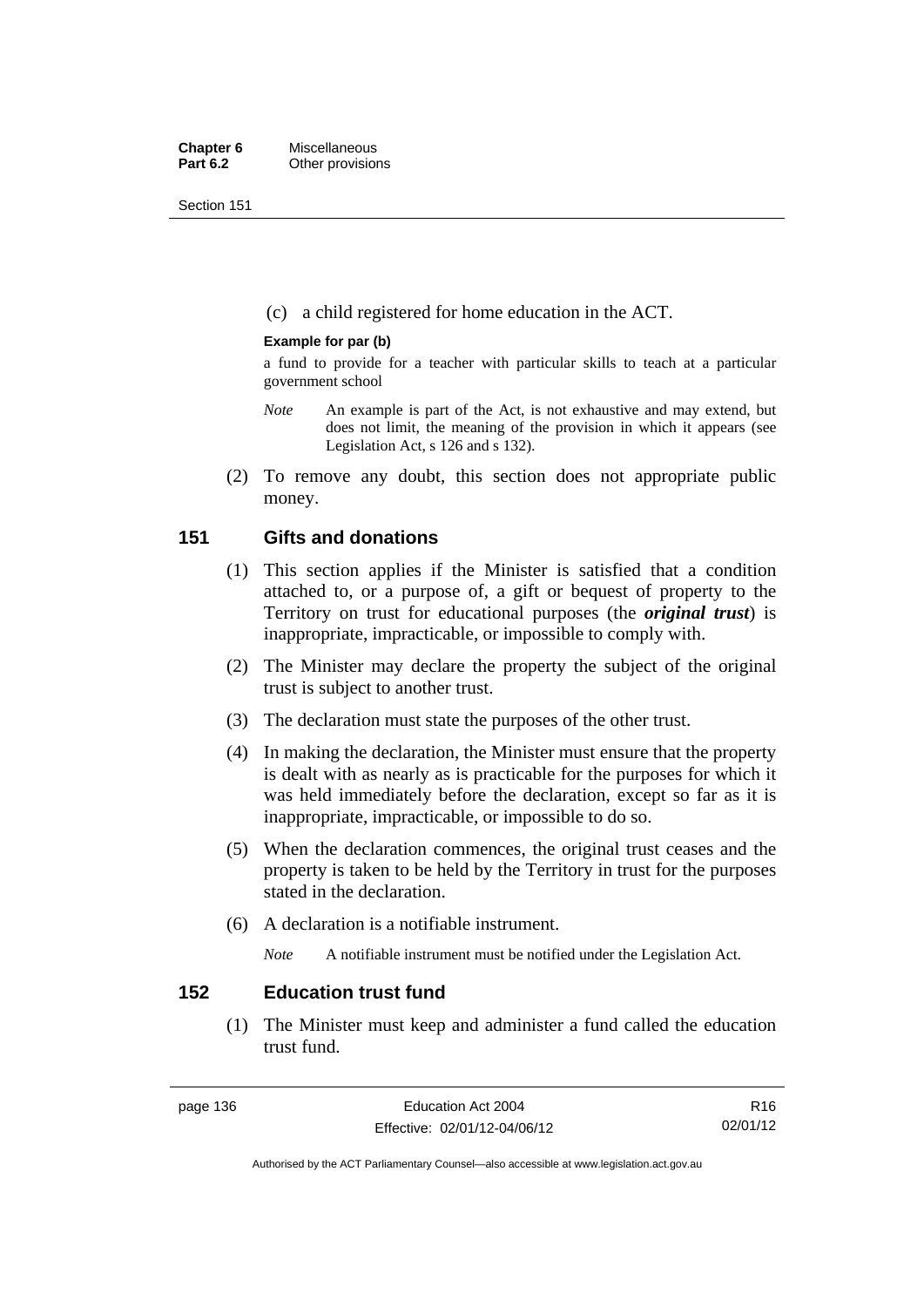- (2) The assets of the fund may only be used in accordance with this section.
- (3) The director-general must open and maintain under the *Financial Management Act 1996*, section 51 (Directorate trust banking accounts) a trust account with an authorised deposit-taking institution (the *education trust account*) to be used only for the fund.
- (4) The account consists of—
	- (a) money held by the Territory in trust in relation to anything mentioned in section 150 (Minister may grant scholarships etc); and
	- (b) any other money that may be lawfully paid into the fund.
- (5) The fund may be used only for the following purposes:
	- (a) promoting education;
	- (b) giving bursaries, exhibitions, free places, prizes, scholarships or other forms of assistance or reward for a benefit mentioned in section 150;
	- (c) any other purpose prescribed under the regulations.

# **153 Notices of intention under former education Act to conduct schools at additional educational levels**

- (1) This section applies in relation to a school if—
	- (a) before 27 November 2003, a person gave the registrar a notice of intention under the former education Act, section 22 (1) (Provisional registration) in relation to the school; and
	- (b) the notice related to the conduct of the school at an additional educational level; and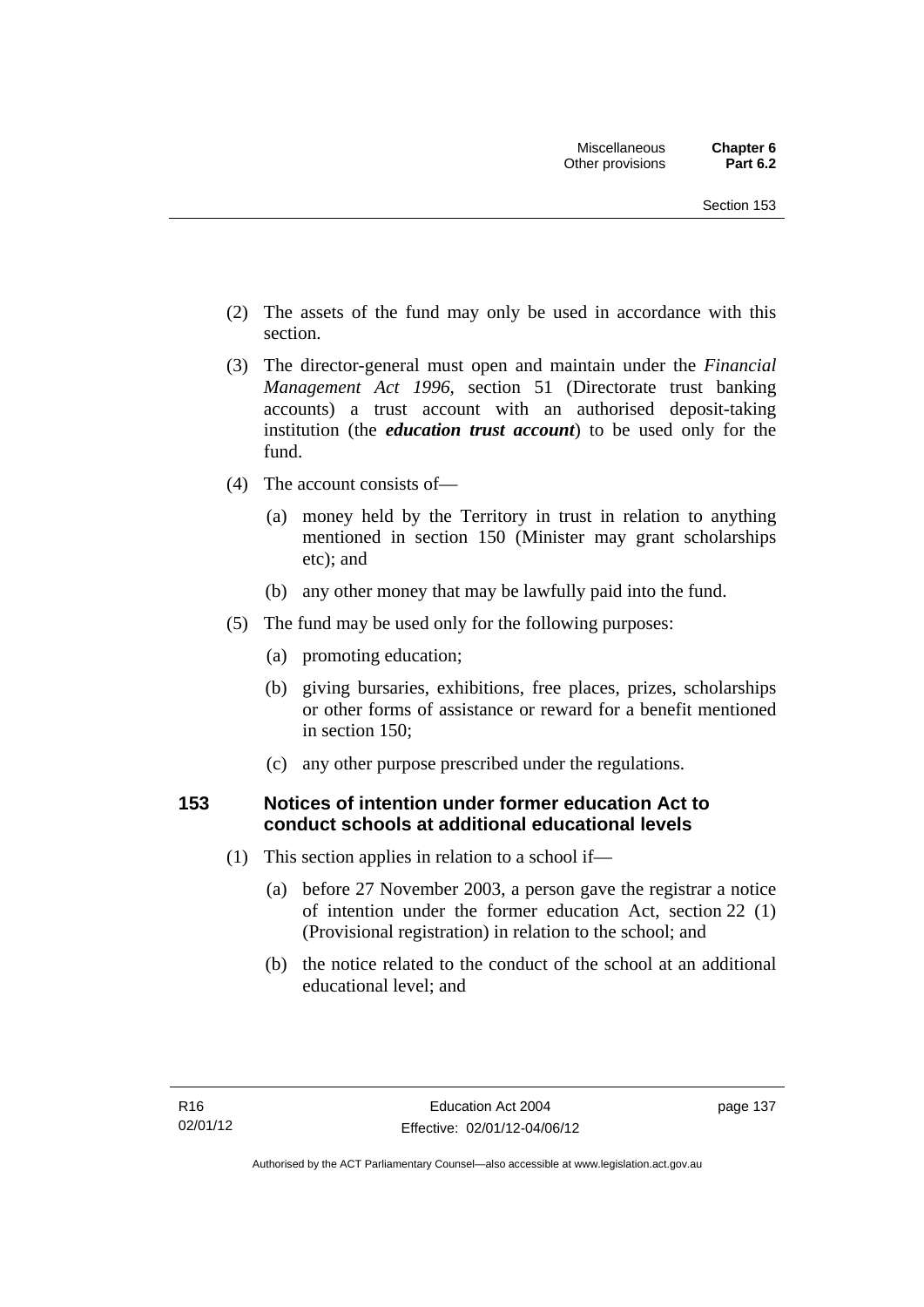Section 153A

- (c) the school was registered under the former education Act, section 23 immediately before the commencement of this section.
- (2) For section 89 (1) (a), the proprietor of the school is taken to have in-principle approval under section 84 to apply to operate the school at the additional educational level.
- (3) For section 89 (1) (c), and despite section 84 (8), the in-principle approval is taken to lapse on 31 December 2014.
- (4) In this section:

*former education Act* means the *Education Act 1937* (repealed).

*registrar*—see the former education Act, section 5.

(5) This section expires on 1 January 2015.

# **153A Evidence—certificate signed by principal etc**

- (1) This section applies in relation to a proceeding for an offence against this Act.
	- *Note* A reference to an Act includes a reference to the statutory instruments made or in force under the Act, including any regulation (see Legislation Act, s 104).
- (2) A certificate that appears to be signed by the principal of a government school, the principal of a non-government school, the person giving an approved educational course (government) or the person giving an approved educational course (non-government) and that states any of the following matters, is evidence of the matters:
	- (a) that a stated child was or was not enrolled at the school or course;
	- (b) that a stated child did or did not attend the school or course.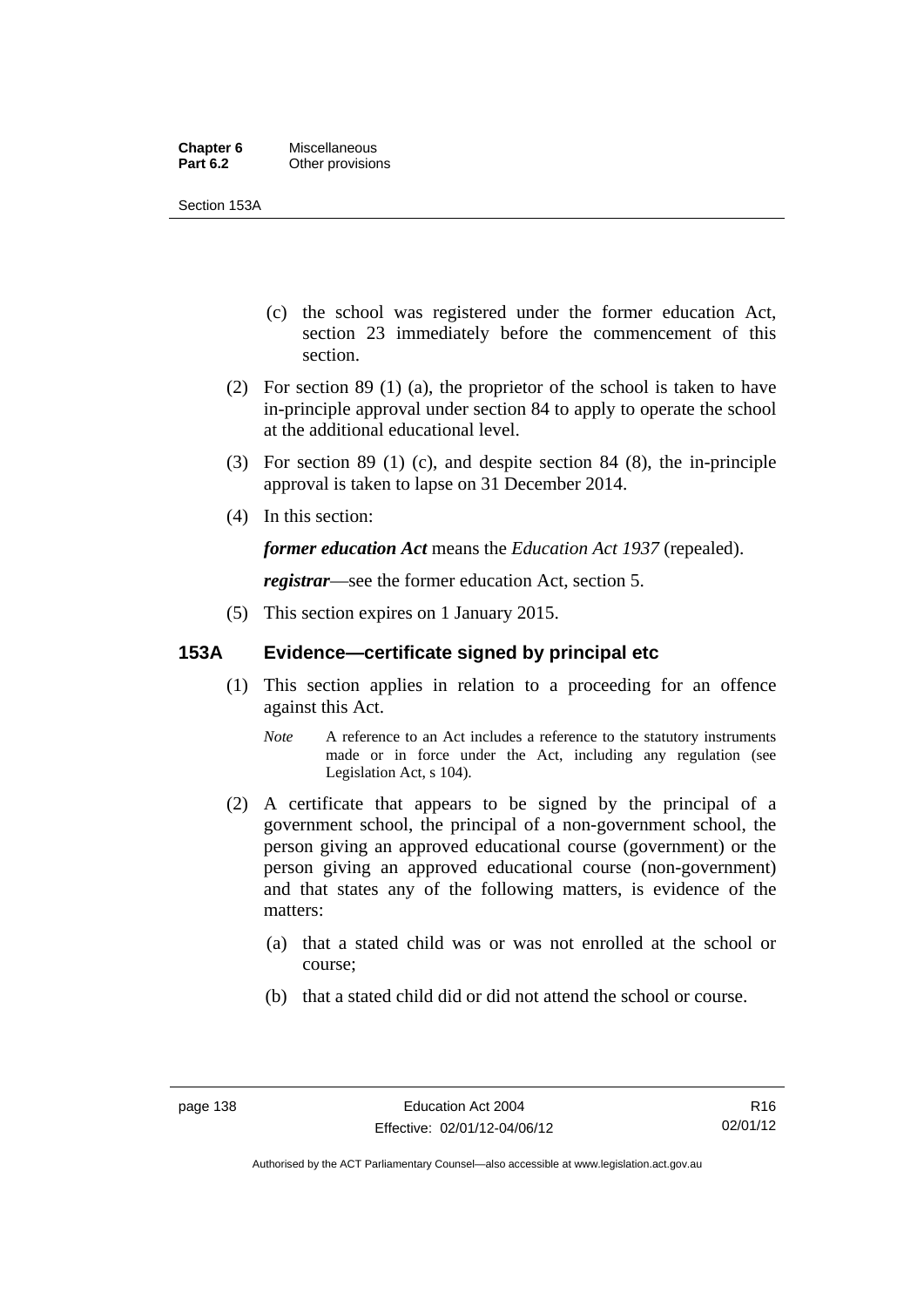- (3) A certificate that appears to be signed by the registrar (however described) of an education provider or training alternative provider and that states any of the following matters, is evidence of the matters:
	- (a) that a stated child was or was not enrolled with the provider;
	- (b) that a stated child did or did not attend the provider.
- (4) A certificate that appears to be signed by a child's employer or purported employer in relation to an employment alternative and that states any of the following matters, is evidence of the matters:
	- (a) that a stated child was or was not employed with the employer or purported employer;
	- (b) that a stated child worked for stated hours.
- (5) A certificate mentioned in this section may state a matter by reference to a date or period.

### **154 Approved forms**

- (1) The Minister may approve forms for this Act.
- (2) If the Minister approves a form for a particular purpose, the approved form must be used for that purpose.

*Note* For other provisions about forms, see Legislation Act, s 255.

- (3) An approved form is a notifiable instrument.
	- *Note* A notifiable instrument must be notified under the Legislation Act.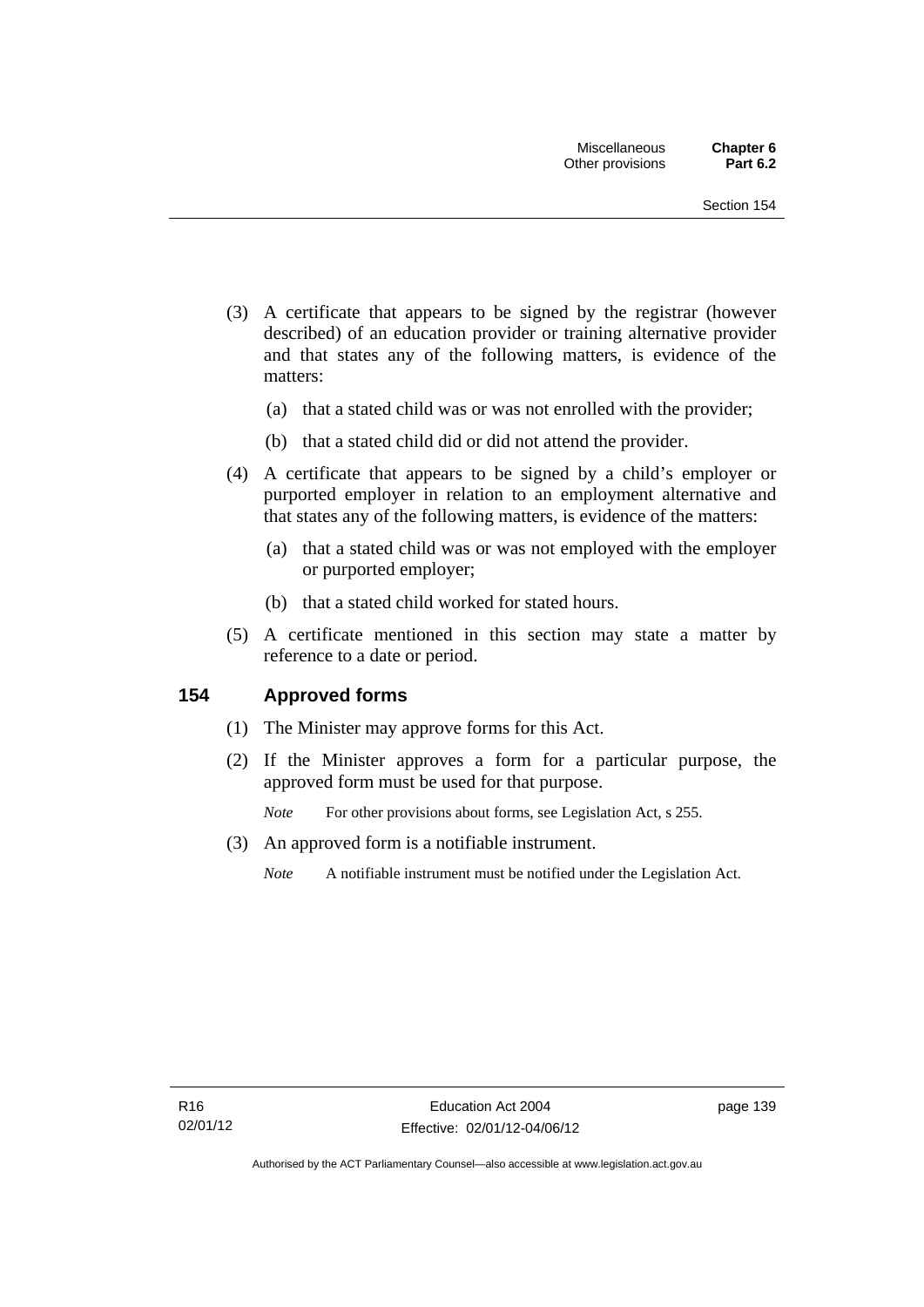### **Chapter 6** Miscellaneous<br>**Part 6.2** Other provision **Other provisions**

Section 155

# **155 Regulation-making power**

- (1) The Executive may make regulations for this Act.
	- *Note* Regulations must be notified, and presented to the Legislative Assembly, under the Legislation Act.
- (2) The regulations may also prescribe offences for contraventions of the regulations and prescribe maximum penalties of not more than 10 penalty units for offences against the regulations.

page 140 Education Act 2004 Effective: 02/01/12-04/06/12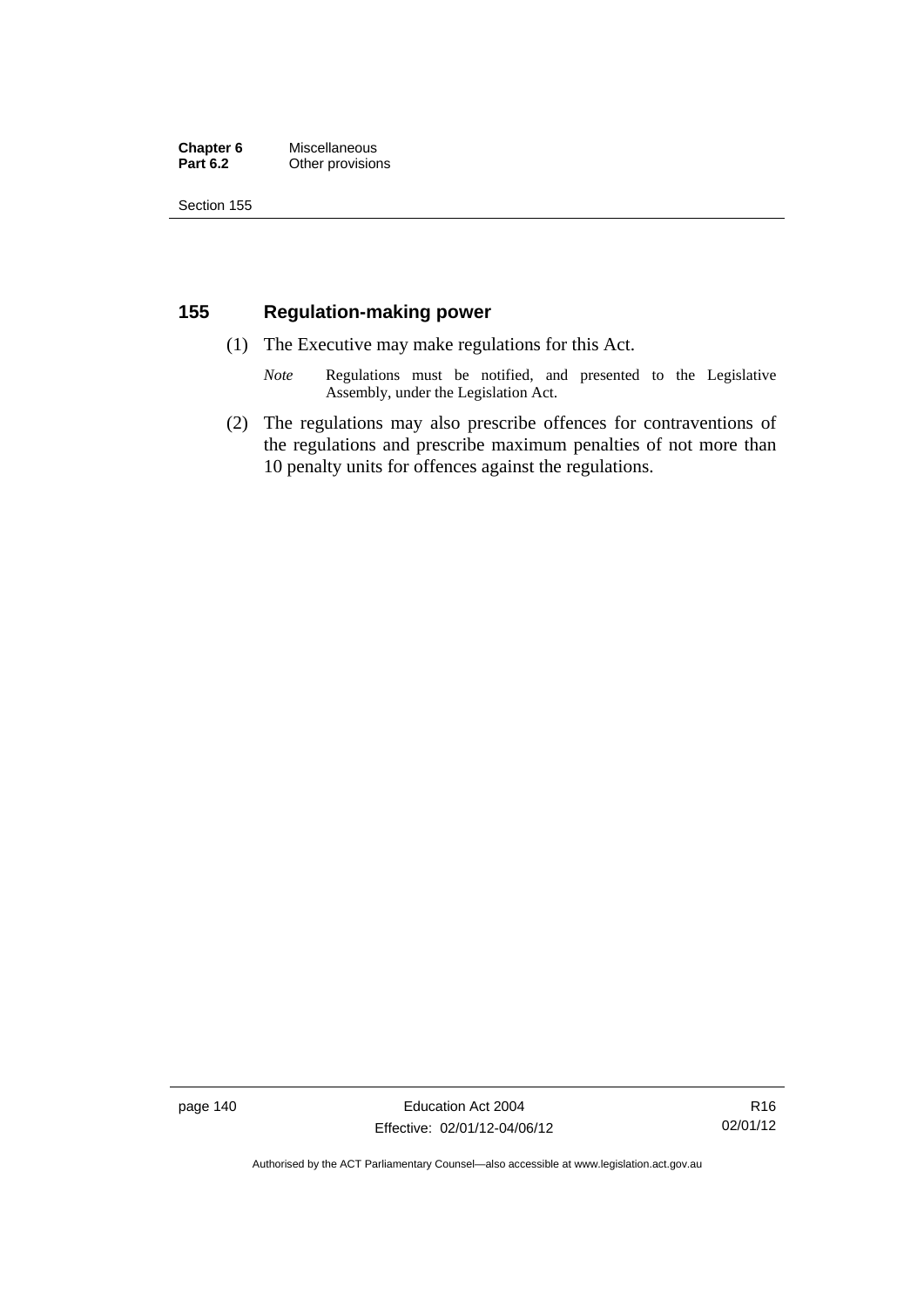# **Schedule 1 Reviewable decisions**

(see pt 6.1)

| column 1<br>item | column <sub>2</sub><br>section | column 3<br>decision                                                                                                                              | column 4<br>entity | column 5<br>decision-maker |
|------------------|--------------------------------|---------------------------------------------------------------------------------------------------------------------------------------------------|--------------------|----------------------------|
| 1                | 12A                            | issue exemption<br>certificate for<br>shorter period<br>than applied for                                                                          | applicant          | director-general           |
| $\overline{2}$   | 12A                            | issue exemption<br>certificate<br>exempting child<br>from full-time<br>participation<br>requirement-<br>participation<br>stated in<br>certificate | applicant          | director-general           |
| 3                | 12A                            | refuse to issue<br>exemption<br>certificate                                                                                                       | applicant          | director-general           |
| 4                | 12C                            | issue exemption<br>certificate subject<br>to condition                                                                                            | applicant          | director-general           |
| 5                | 13                             | revoke exemption<br>certificate                                                                                                                   | child's parents    | director-general           |
| 6                | 14A                            | issue approval<br>statement for<br>shorter period<br>than applied for                                                                             | applicant          | director-general           |

R16 02/01/12 page 141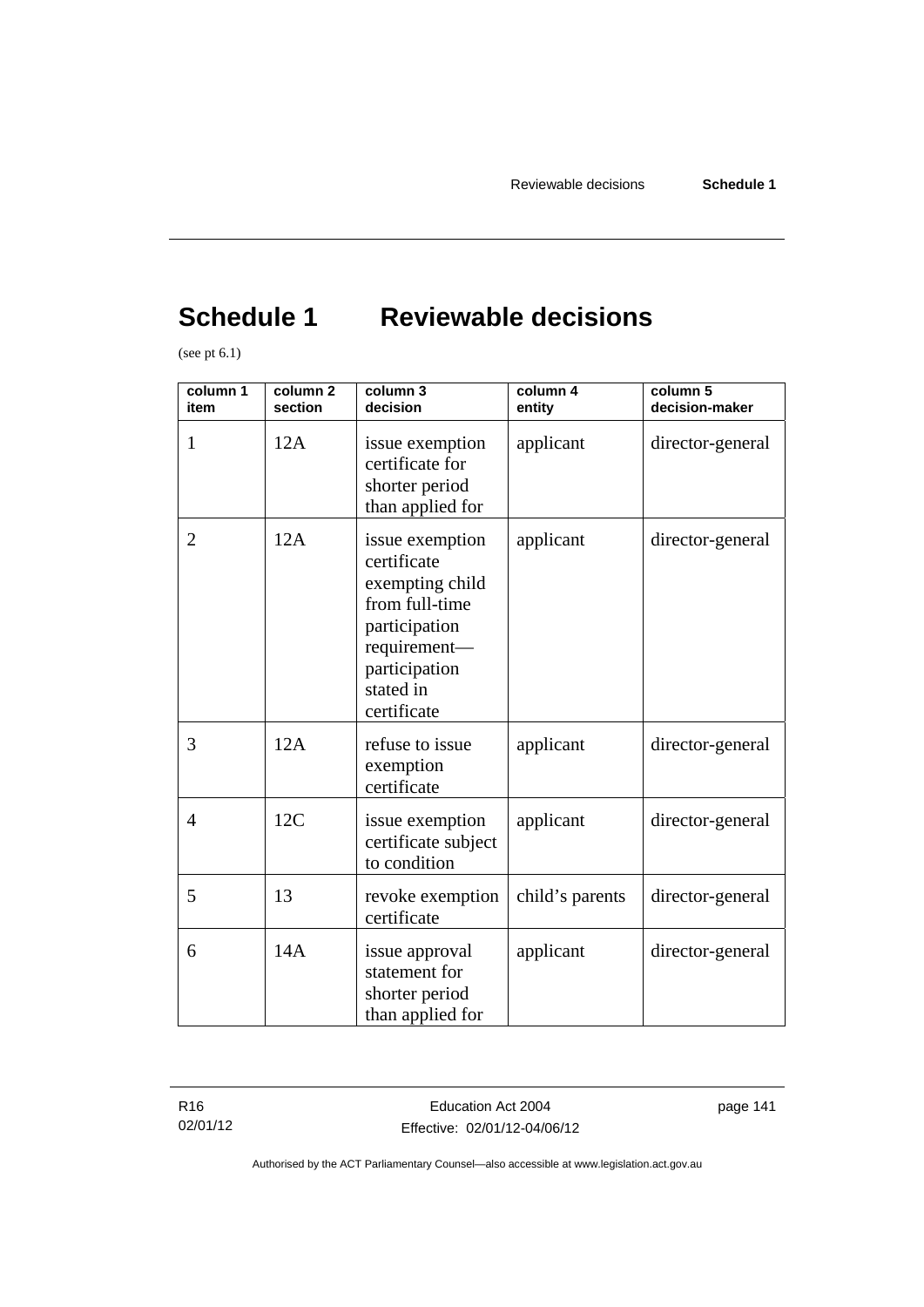### **Schedule 1** Reviewable decisions

| column 1<br>item | column <sub>2</sub><br>section | column 3<br>decision                                                                                                          | column 4<br>entity                                        | column 5<br>decision-maker |
|------------------|--------------------------------|-------------------------------------------------------------------------------------------------------------------------------|-----------------------------------------------------------|----------------------------|
| 7                | 14A                            | issue approval<br>statement<br>approving other<br>than full-time<br>participation-<br>participation<br>stated in<br>statement | applicant                                                 | director-general           |
| 8                | 14A                            | refuse to issue<br>approval<br>statement                                                                                      | applicant                                                 | director-general           |
| 9                | 14C(4)                         | issue approval<br>statement subject<br>to condition                                                                           | applicant                                                 | director-general           |
| 10               | 15A                            | revoke approval<br>statement                                                                                                  | child's parents                                           | director-general           |
| 11               | 36                             | suspend, transfer<br>or exclude<br>student                                                                                    | parents of<br>student                                     | director-general           |
| 12               | 84(5)                          | refuse to give in-<br>principle<br>approval                                                                                   | applicant for<br>in-principle<br>approval                 | Minister                   |
| 13               | 86(5)                          | direct registrar to<br>refuse to<br>provisionally<br>register<br>non-government<br>school                                     | applicant for<br>provisional<br>registration of<br>school | Minister                   |

page 142 **Education Act 2004** Effective: 02/01/12-04/06/12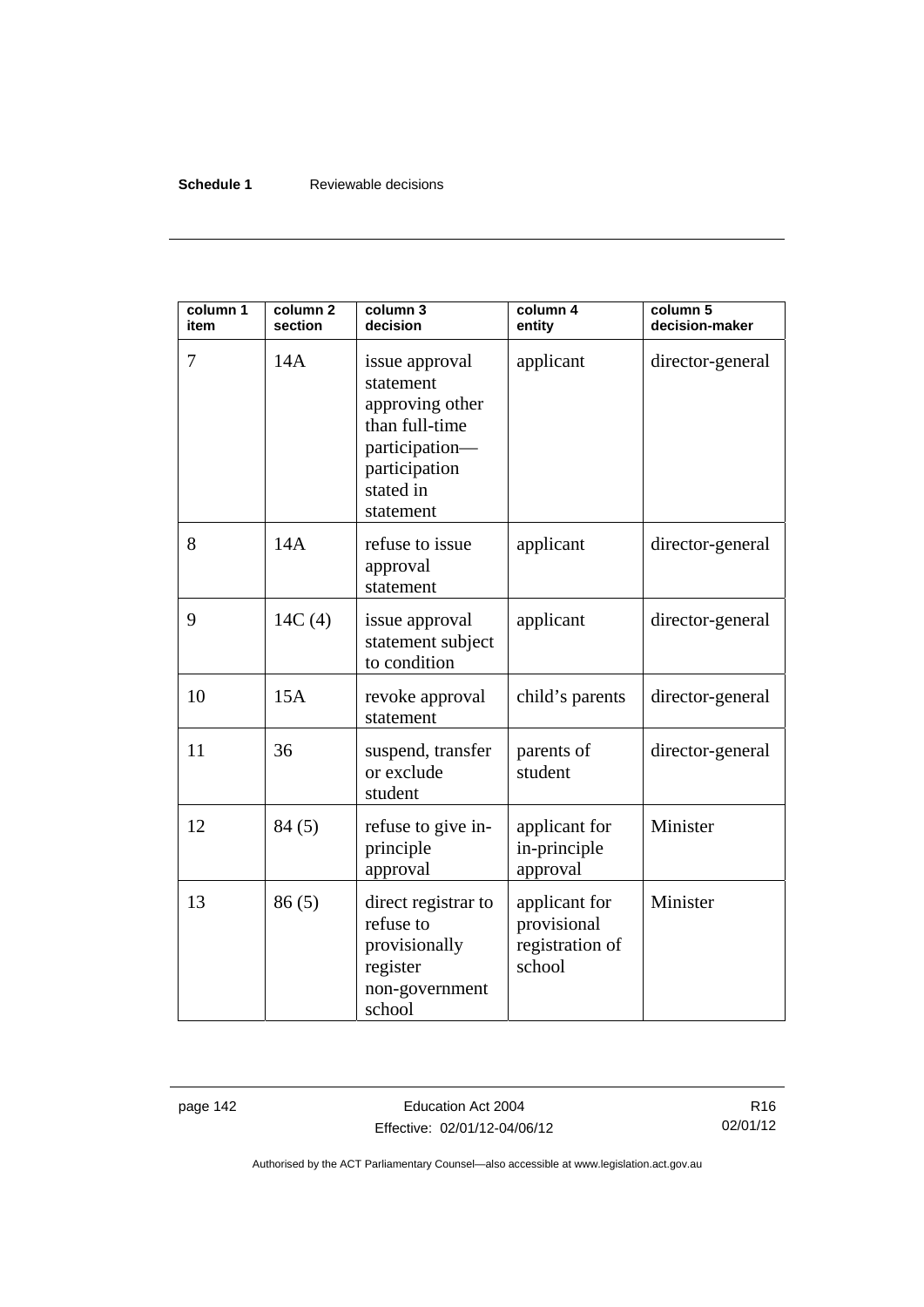| column 1<br>item | column <sub>2</sub><br>section | column 3<br>decision                                                                                           | column 4<br>entity                                                    | column 5<br>decision-maker |
|------------------|--------------------------------|----------------------------------------------------------------------------------------------------------------|-----------------------------------------------------------------------|----------------------------|
| 14               | 88(3)                          | direct registrar to<br>register<br>non-government<br>school for shorter<br>period than<br>applied for          | applicant for<br>registration of<br>school                            | Minister                   |
| 15               | 88(5)                          | direct registrar to<br>refuse to register<br>non-government<br>school                                          | applicant for<br>registration of<br>school                            | Minister                   |
| 16               | 88B (6)                        | direct registrar to<br>refuse to register<br>non-government<br>school at<br>additional<br>campus               | applicant for<br>registration of<br>additional<br>campus              | Minister                   |
| 17               | 90(6)                          | direct registrar to<br>refuse to register<br>non-government<br>school at<br>additional<br>educational level    | applicant of<br>registration at<br>additional<br>educational<br>level | Minister                   |
| 18               | 95(1)                          | direct registrar to<br>cancel<br>provisional<br>registration or<br>registration of<br>non-government<br>school | entity that has<br>registration<br>cancelled                          | Minister                   |

R16 02/01/12 page 143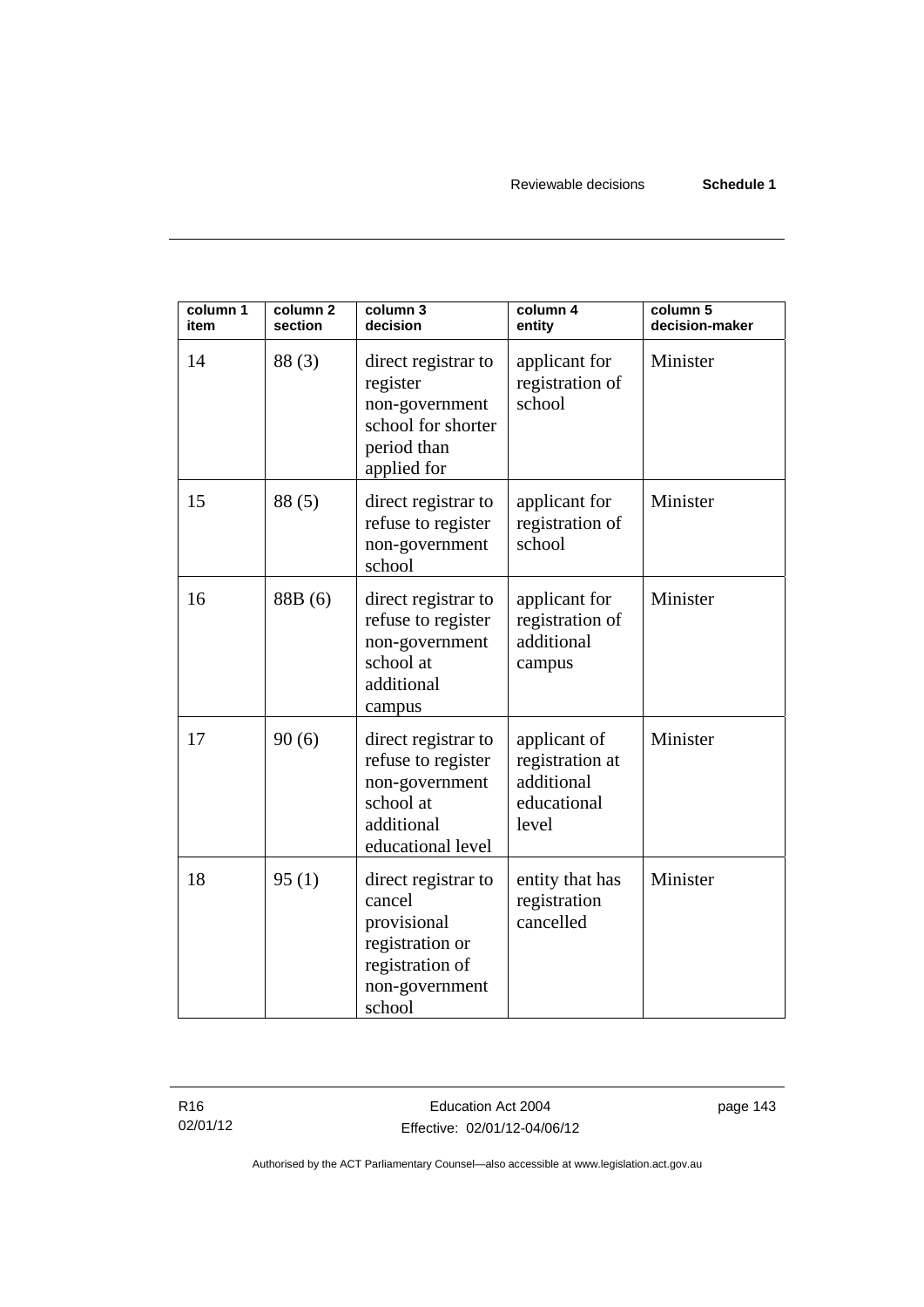### **Schedule 1** Reviewable decisions

| column 1<br>item | column <sub>2</sub><br>section | column 3<br>decision                                                                                                         | column 4<br>entity                          | column 5<br>decision-maker |
|------------------|--------------------------------|------------------------------------------------------------------------------------------------------------------------------|---------------------------------------------|----------------------------|
| 19               | 97(3)                          | direct registrar to<br>renew<br>registration of<br>non-government<br>school for shorter<br>period than<br>period applied for | applicant for<br>renewal of<br>registration | Minister                   |
| 20               | 97(5)                          | direct registrar to<br>refuse to renew<br>registration of<br>non-government<br>school                                        | applicant for<br>renewal of<br>registration | Minister                   |
| 21               | 131(3)                         | refuse to register<br>child for home<br>education                                                                            | parents of child                            | director-general           |
| 22               | 131(3)                         | register child for<br>home education<br>for less than 2<br>years                                                             | parents of child                            | director-general           |
| 23               | 135(1)                         | cancel<br>registration of<br>child for home<br>education                                                                     | parents of child                            | director-general           |
| 24               | 137(3)                         | refuse to renew<br>registration of<br>child for home<br>education                                                            | parents of child                            | director-general           |

page 144 **Education Act 2004** Effective: 02/01/12-04/06/12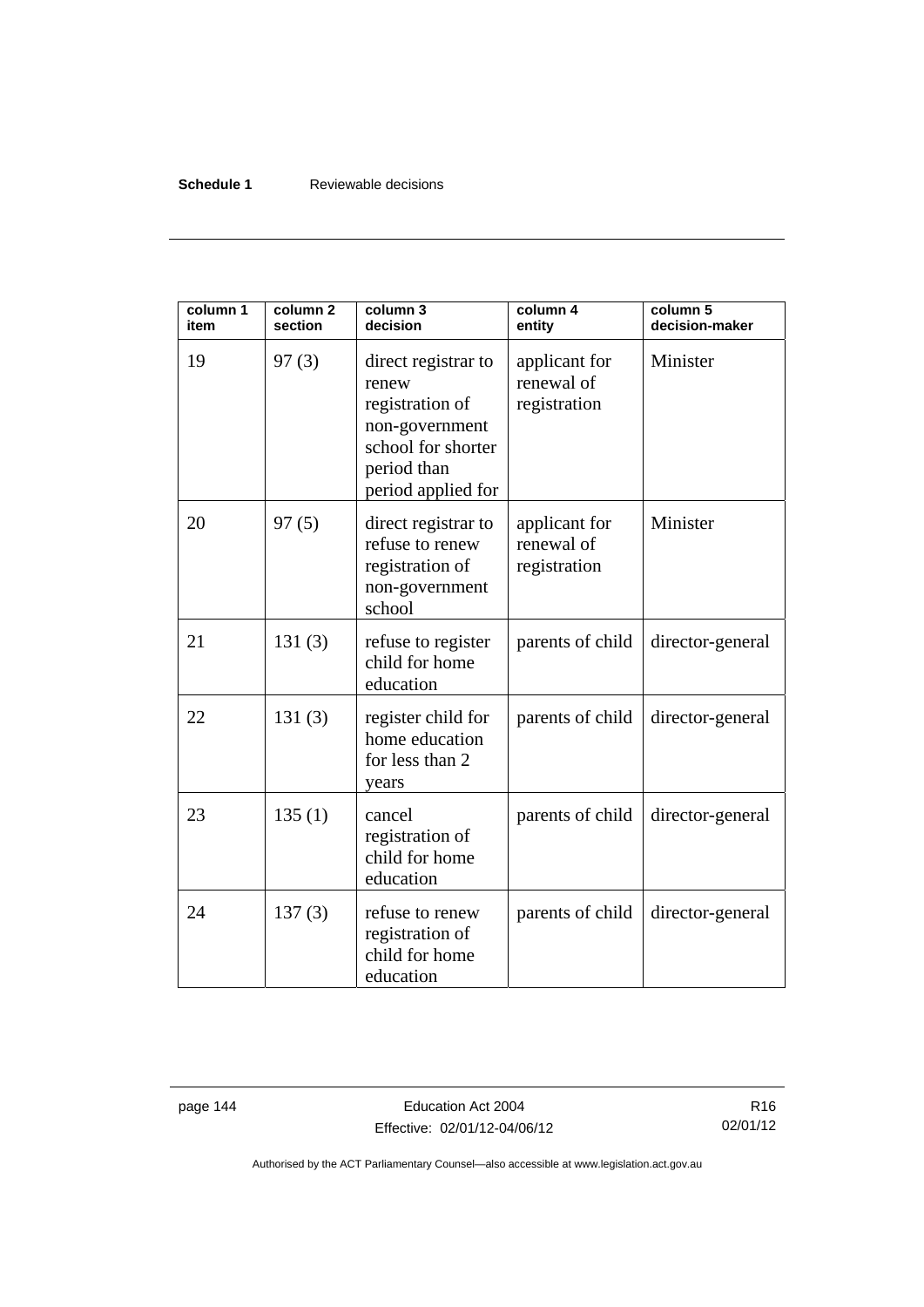| column 1 | column 2 | column 3                                                                                                    | column 4         | column 5         |
|----------|----------|-------------------------------------------------------------------------------------------------------------|------------------|------------------|
| item     | section  | decision                                                                                                    | entity           | decision-maker   |
| 25       | 137(3)   | renew<br>registration of<br>child for home<br>education for<br>shorter period<br>than period<br>applied for | parents of child | director-general |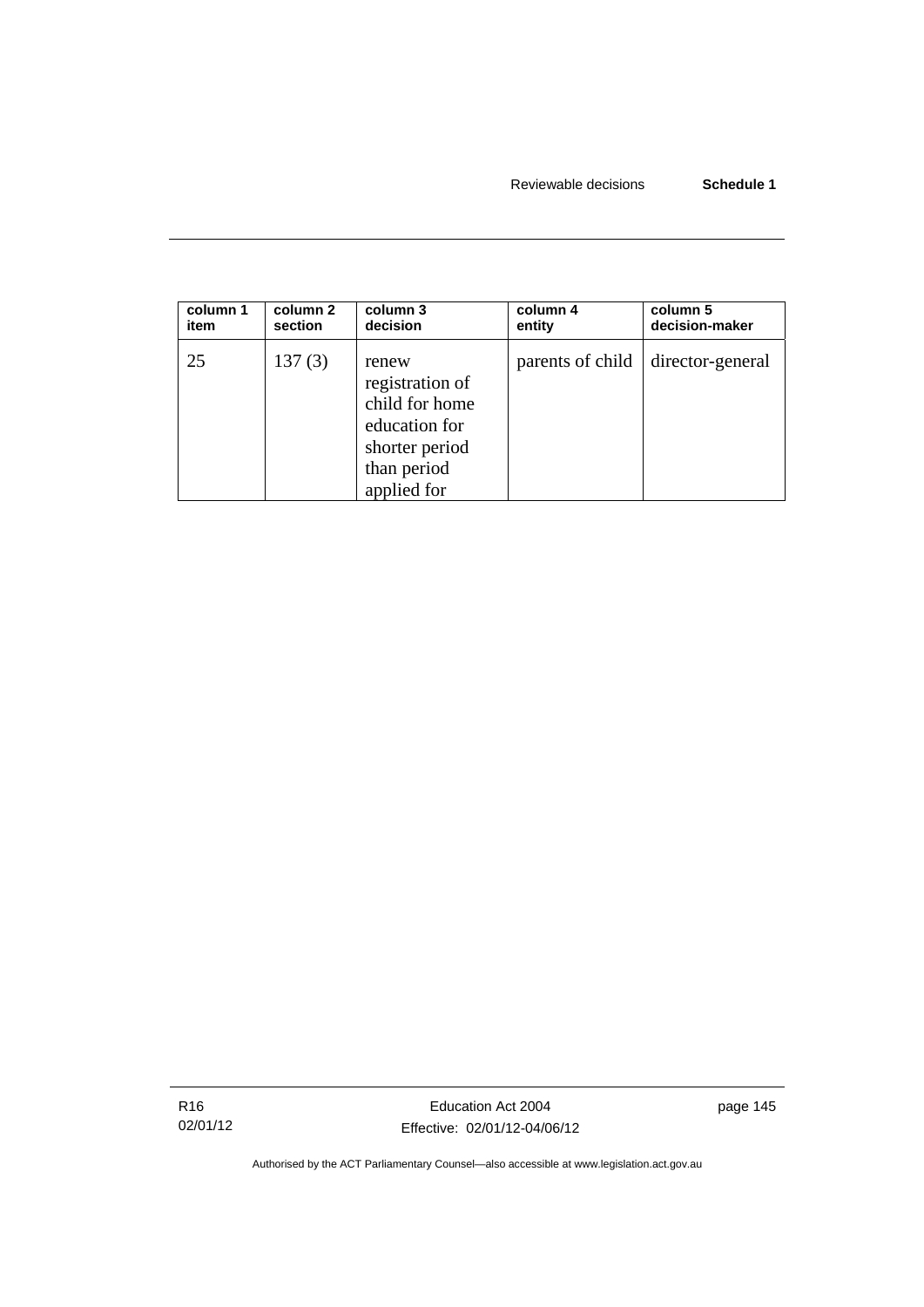**Dictionary** 

# **Dictionary**

(see s 3)

*Note 1* The Legislation Act contains definitions and other provisions relevant to this Act.

*Note 2* For example, the Legislation Act, dict, pt 1 defines the following terms:

- ACAT
- **ACT**
- administrative unit
- appoint
- child
- contravene
- daily newspaper
- director-general (see s 163)
- exercise
- fail
- financial year
- foreign country
- function
- reviewable decision notice
- State.

## *appointed member*—

- (a) for the school board of a government school, other than a small school, a school-related institution or another school to which section 43 (Composition of school boards of school-related institutions and other schools in special circumstances) applies—see section 41 (Composition of school boards generally); or
- (b) for the school board of a small school, other than a school to which section 43 (Composition of school boards of schoolrelated institutions and other schools in special circumstances) applies—see section 42 (Composition of school boards of small schools); or

R16 02/01/12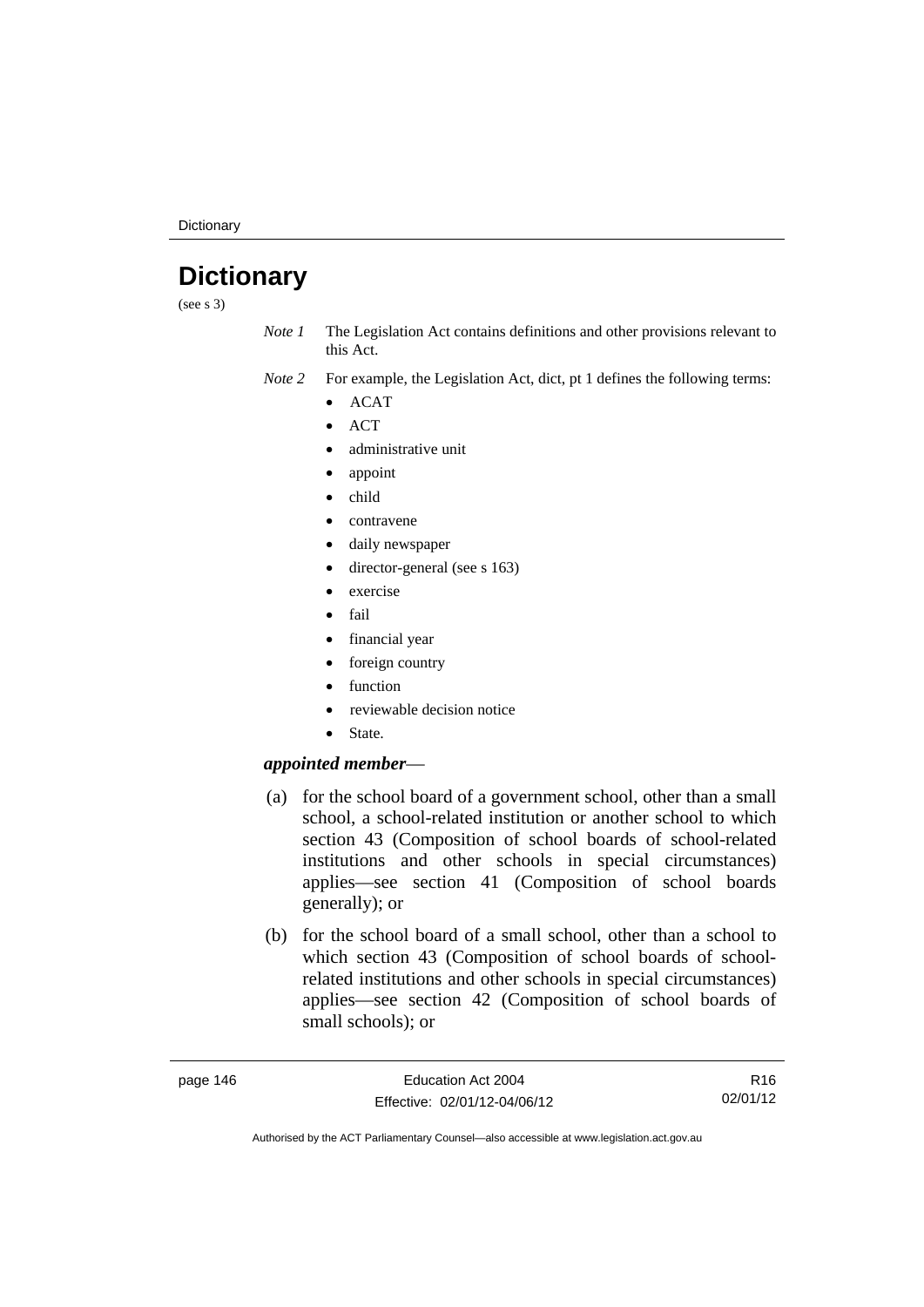(c) for the Government Schools Education Council—see section 56 (Membership of council (government)).

*approval statement*, for division 2.4.2 (Approval to participate in training and employment alternatives)—see section 13D.

*approved educational course* means an approved educational course (government) or approved educational course (non-government).

*approved educational course (government)* means an educational course approved under section 31 (Approved educational courses for students at government schools).

*approved educational course (non-government)* means an educational course approved under section 81 (Approved educational courses for students at non-government schools).

*authorised person* means an authorised person (government) or authorised person (non-government).

*authorised person (government)* means a person who is an authorised person (government) under section 67 (Appointment of authorised persons (government)).

*authorised person (non-government)* means a person who is an authorised person (non-government) under section 119 (Appointment of authorised persons (non-government)).

### *board appointed member*—

 (a) for the school board of a government school, other than a small school, a school-related institution or another school to which section 43 (Composition of school boards of school-related institutions and other schools in special circumstances) applies—see section 41 (Composition of school boards generally); or

page 147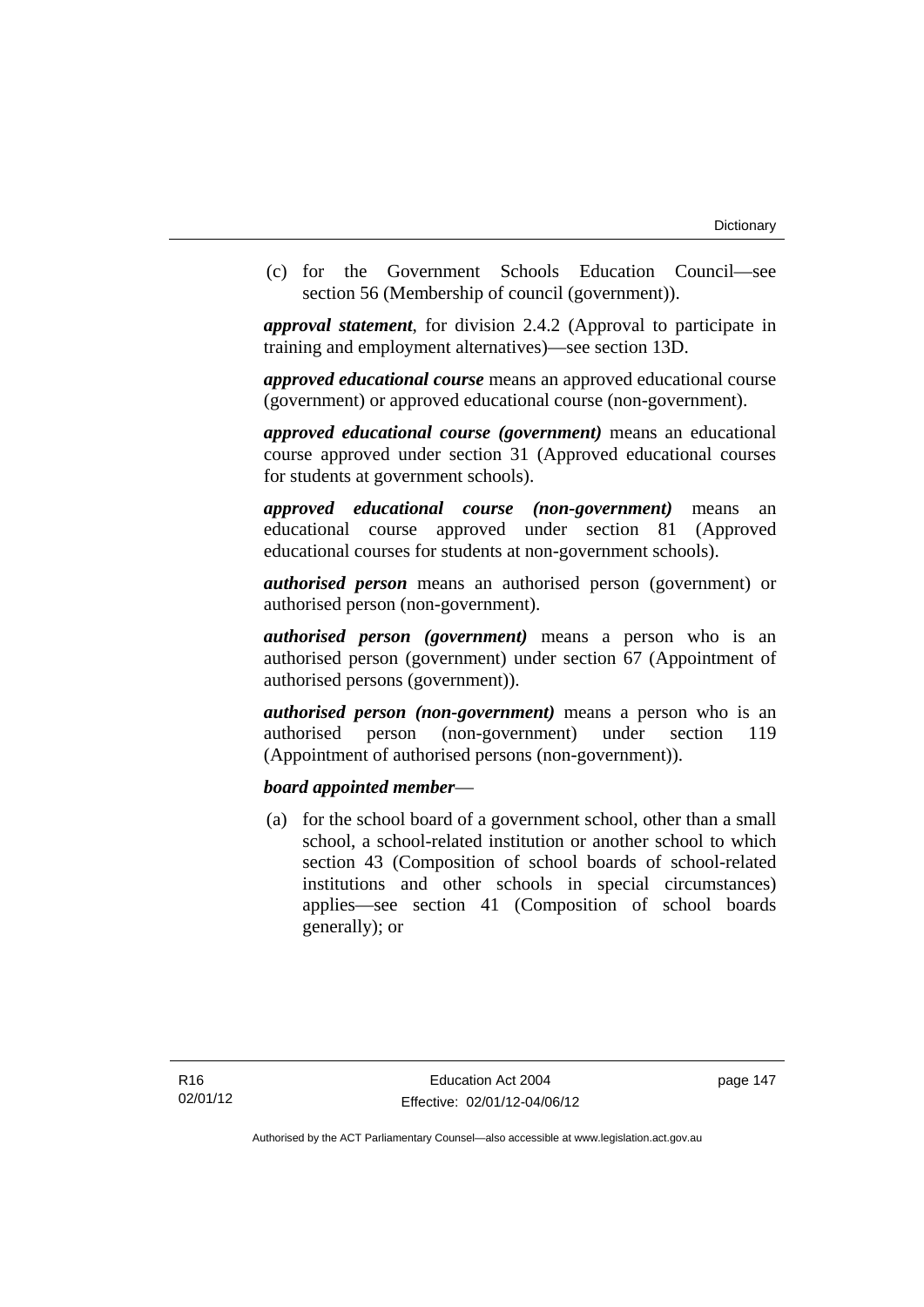(b) for a school board of a small school, other than a school to which section 43 (Composition of school boards of schoolrelated institutions and other schools in special circumstances) applies—see section 42 (Composition of school boards of small schools).

*carer*—see section 6.

#### *community member*—

- (a) for part 3.5 (Government Schools Education Council)—see section 57 (Appointed members of council (government)); and
- (b) for part 4.4 (Non-government Schools Education Council) see section 109 (Members of council (government)).

*completes year 10*—see section 9B.

*completes year 12*—see section 9C.

*compliance notice*, for chapter 2 (Compulsory education)—see section 16B.

*compulsory education age*, for chapter 2 (Compulsory education) see section 9.

*corporal punishment* means physical force applied to punish or correct, and includes any action designed or likely to cause physical pain or discomfort taken to punish or correct.

### *council*—

- (a) for part 3.5—means the Government Schools Education Council; and
- (b) for part 4.4—means the Non-Government Schools Education Council.

*council (government)*, for part 3.5—means the Government Schools Education Council.

*council (non-government)*, for part 4.4—means the Nongovernment Schools Education Council.

R16 02/01/12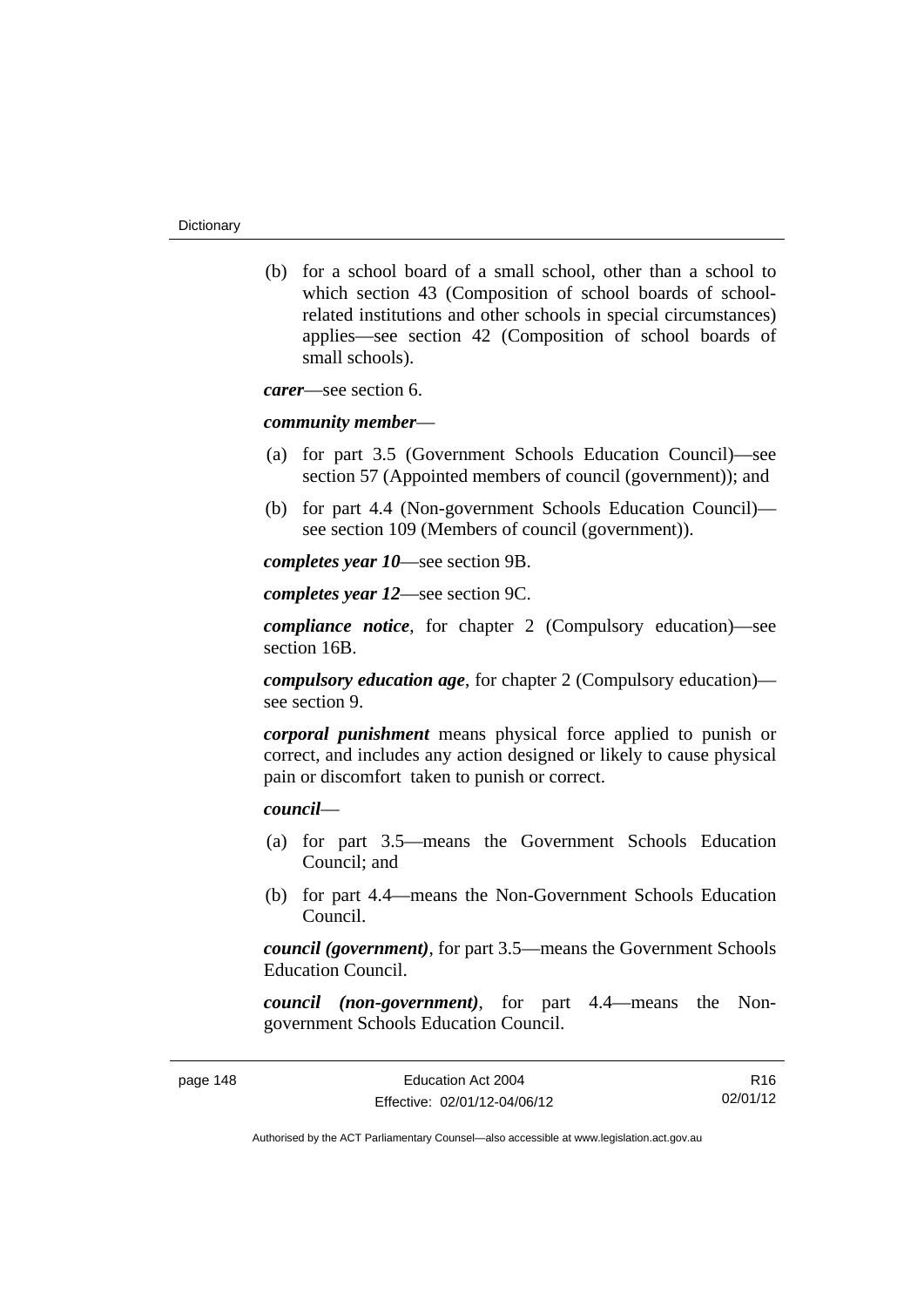*educational course* means a course of teaching and learning directed toward acquiring a particular area of knowledge and skills.

*education course*—see section 9A.

### *education member*—

- (a) for part 3.5 (Government Schools Education Council)—see section 57 (Appointed members of council (government)); and
- (b) for part 4.4 (Non-government Schools Education Council) see section 109 (Members of council (government)).

*education provider*—see section 9A.

*employment alternative*—see section 13B.

#### *exclusion***—**

- (a) of a student from all government schools—means preventing the student from continuing to be enrolled or being re-enrolled at any government school; and
- (b) of a student from all Catholic systemic schools—means preventing the student from continuing to be enrolled or being re-enrolled at any Catholic systemic school; and
- (c) of a student from a non-government school—means preventing the student from continuing to be enrolled or being re-enrolled at the non-government school.

*exemption certificate*, for chapter 2 (Compulsory education)—see section 11H (Exemption certificate—application).

### *full-time participation*—

- (a) in an education course, for division 2.2.2 (Participation requirement)—see section 10C; and
- (b) in a training or employment alternative, for part 2.4 (After year 10—training and employment alternatives)—see section 13C.

*full-time participation requirement*, for part 2.3 (Exemption certificates)—see section 11G.

| R16      | Education Act 2004           | page 149 |
|----------|------------------------------|----------|
| 02/01/12 | Effective: 02/01/12-04/06/12 |          |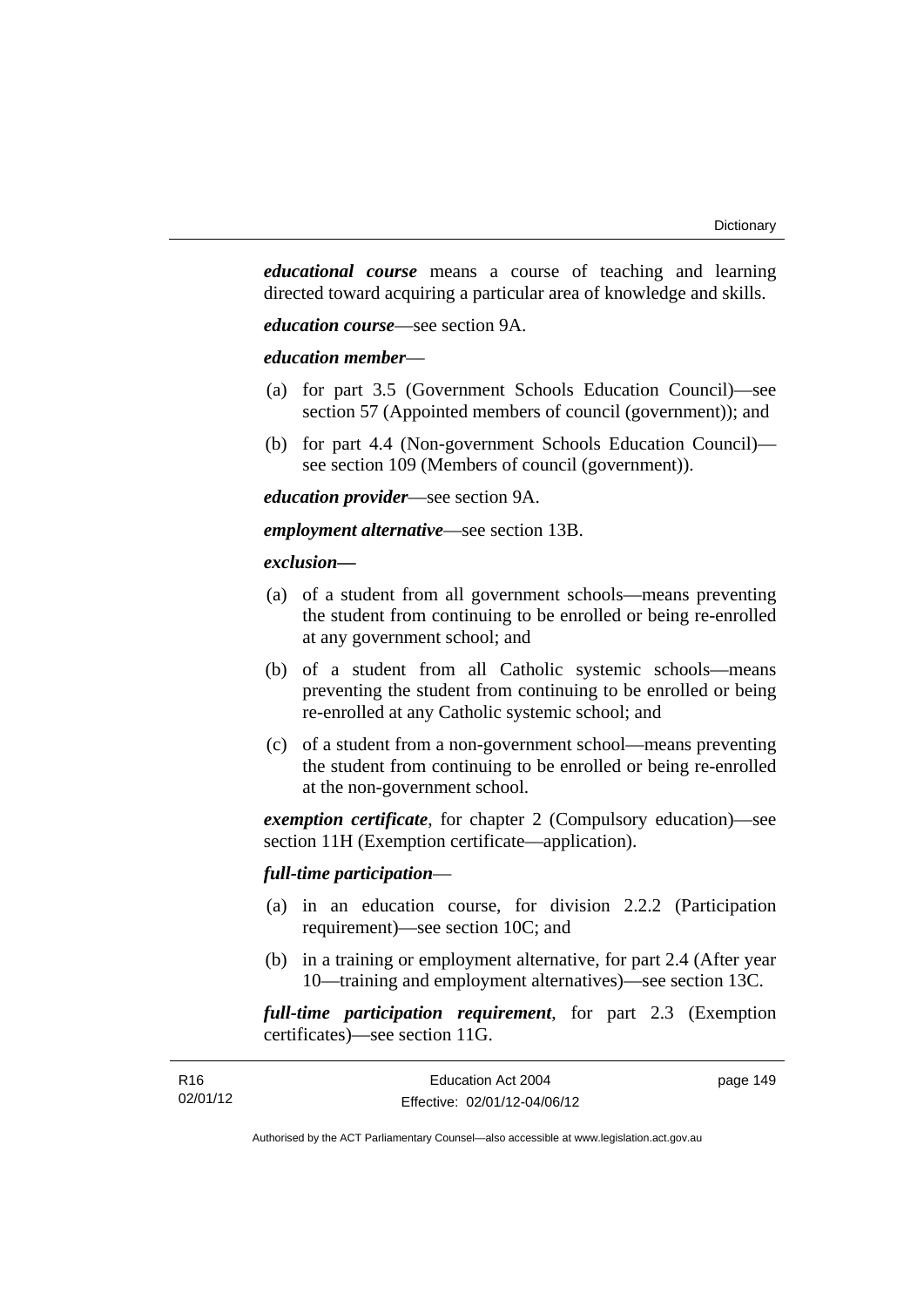### *government school*—

- (a) means a school established under section 20 (1); and
- (b) except for section 20—includes a school-related institution established under section 20 (3).

*half-year*, for part 3.4 (School boards of government schools)—see section 37.

*home education*—see section 129.

*information notice*, for chapter 2 (Compulsory education)—see section 11C.

*in-principle approval*—see section 83 (Applications for in-principle approval for proposed registration).

*internally reviewable decision*, for part 6.1 (Notification and review of decisions)—see section 140.

*internal reviewer* for part 6.1 (Notification and review of decisions)—see section 140.

*internal review notice*, for part 6.1 (Notification and review of decisions)—see section 140.

*money*, for part 3.4 (School boards of government schools)—see section 37.

*non-government school* means a registered non-government school.

*parent*—see section 6.

*parents and citizens association*, for part 3.4 (School boards of government schools)—see section 37.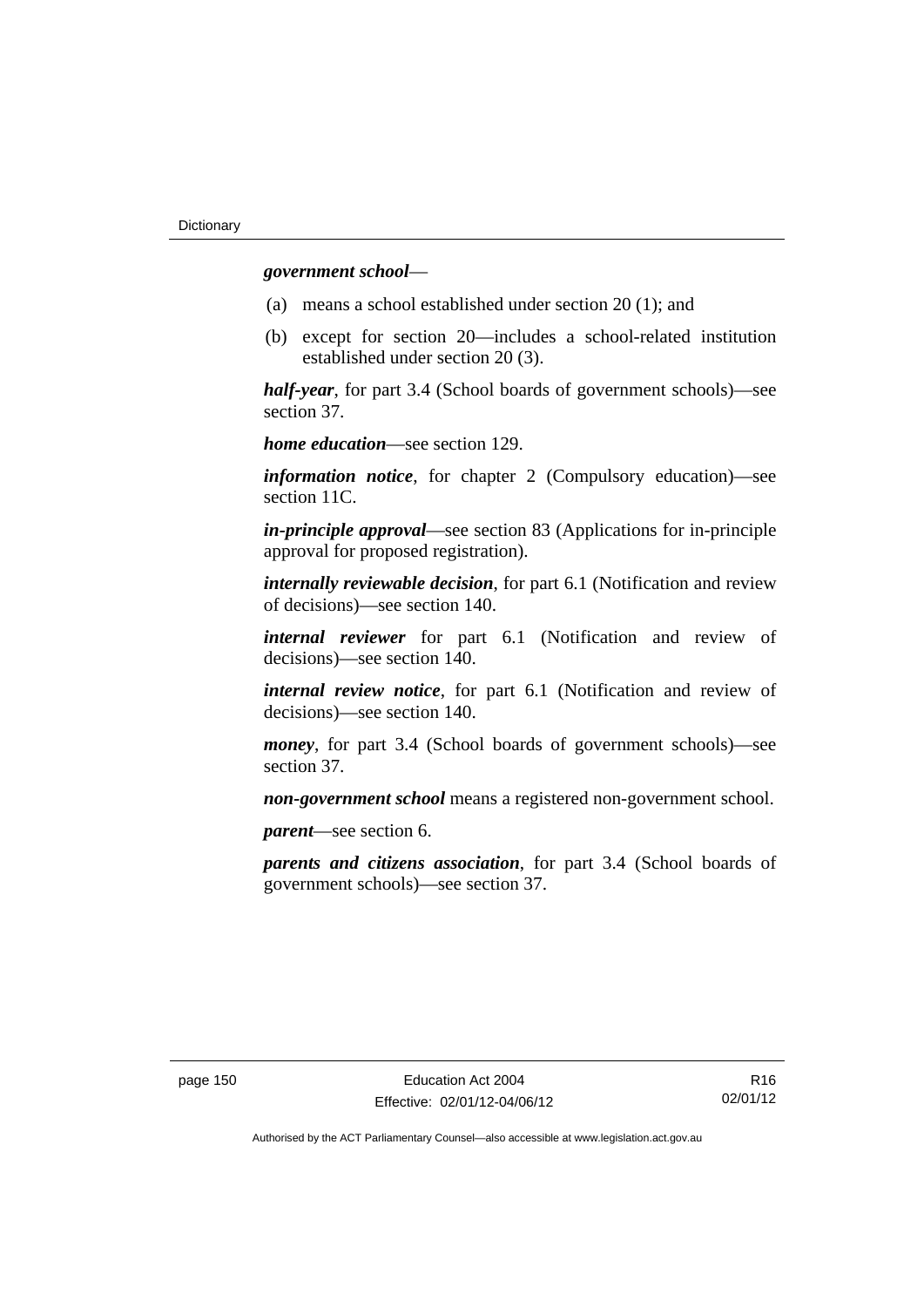### *parents and citizens member*—

- (a) for the school board of a government school, other than a small school, a school-related institution or another school to which section 43 (Composition of school boards of school-related institutions and other schools in special circumstances) applies—see section 41 (Composition of school boards generally); or
- (b) for the school board of a small school, other than a school to which section 43 applies—see section 42 (Composition of school boards of small schools).

*participates*, in an education course, for division 2.2.2 (Participation requirement)—see section 10B.

*prescribed period*, for part 3.4 (School boards of government schools)—see section 37.

*proposed opening day*—see section 83 (3) (Applications for inprinciple approval for proposed registration).

*registered non-government school* means a school that is registered or provisionally registered under part 4.2 (Registration—nongovernment schools).

*register of enrolments and attendances*, in relation to a person, means the register of enrolments and attendances kept by the person under section 32 (Register of enrolments and attendances for government schools) or section 99 (Register of enrolments and attendances for non-government schools).

*register of non-government schools* means the register kept by the registrar under section 79.

*registrar* means the Registrar of Non-Government Schools.

*reviewable decision*, for part 6.1 (Notification and review of decisions)—see section 140.

page 151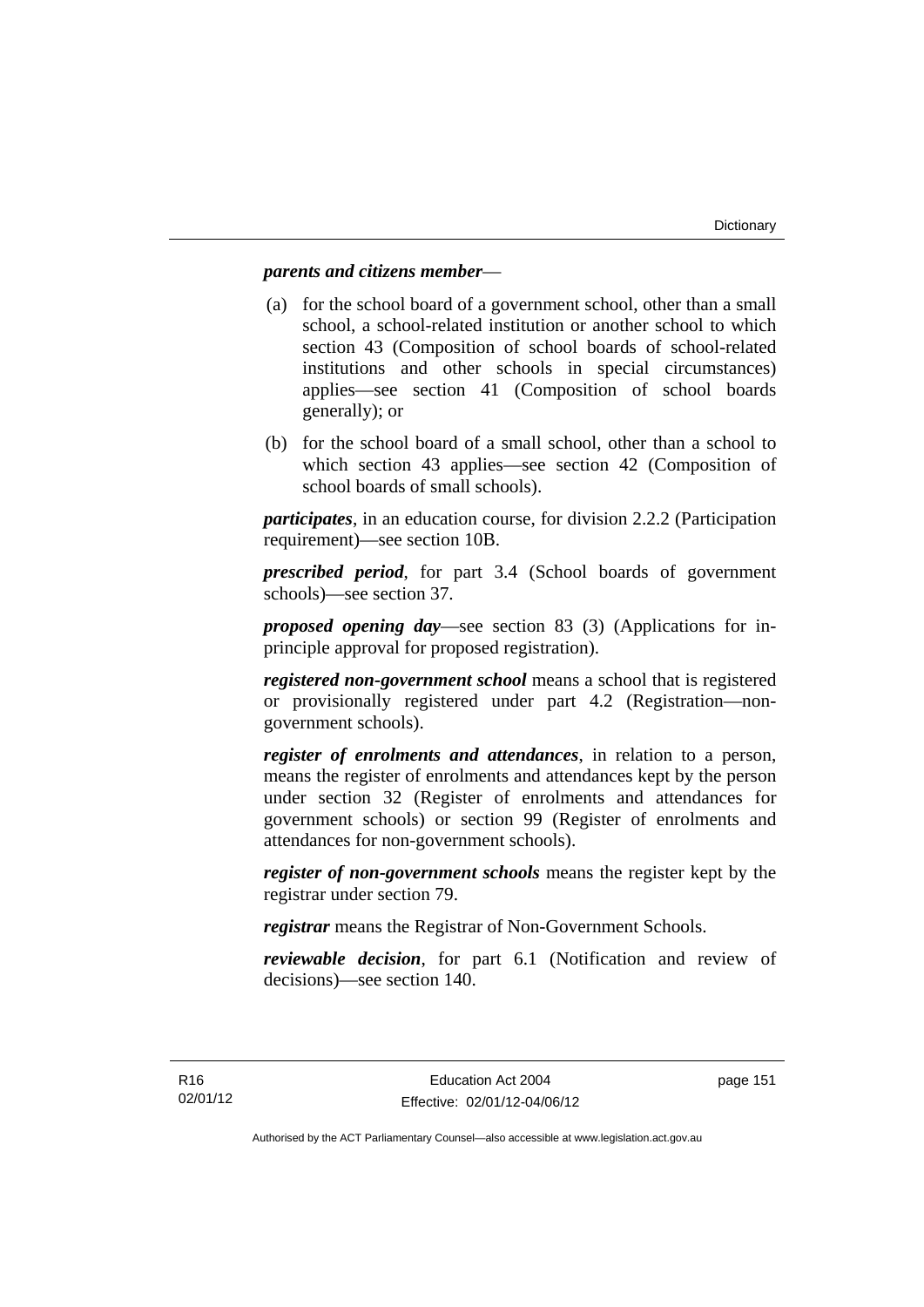### *school*—

- (a) except for chapter 2, chapter 4 and part 6.2—means a government school; and
- (b) for chapter 2 (Compulsory education) and part 6.2 (Other provisions)—means a government school or a non-government school; and
- (c) for chapter 4 (Non-government schools)—see section 74.

*school board*, of a government school, means the school board of the school established under part 3.4.

*school-related institution*—see section 20 (Establishing government schools etc).

*small school*, for part 3.4 (School boards of government schools) see section 37.

*staff*, of a school, means the principal and teachers of, and other people employed at, the school.

### *staff member*—

- (a) for the school board of a government school, other than a small school, a school-related institution or another school to which section 43 (Composition of school boards of school-related institutions and other schools in special circumstances) applies—see section 41 (Composition of school boards generally); or
- (b) for the school board of a small school, other than a school to which section 43 applies—see section 42 (Composition of school boards of small schools).

*student*, for part 3.4 (School boards of government schools)—see section 37.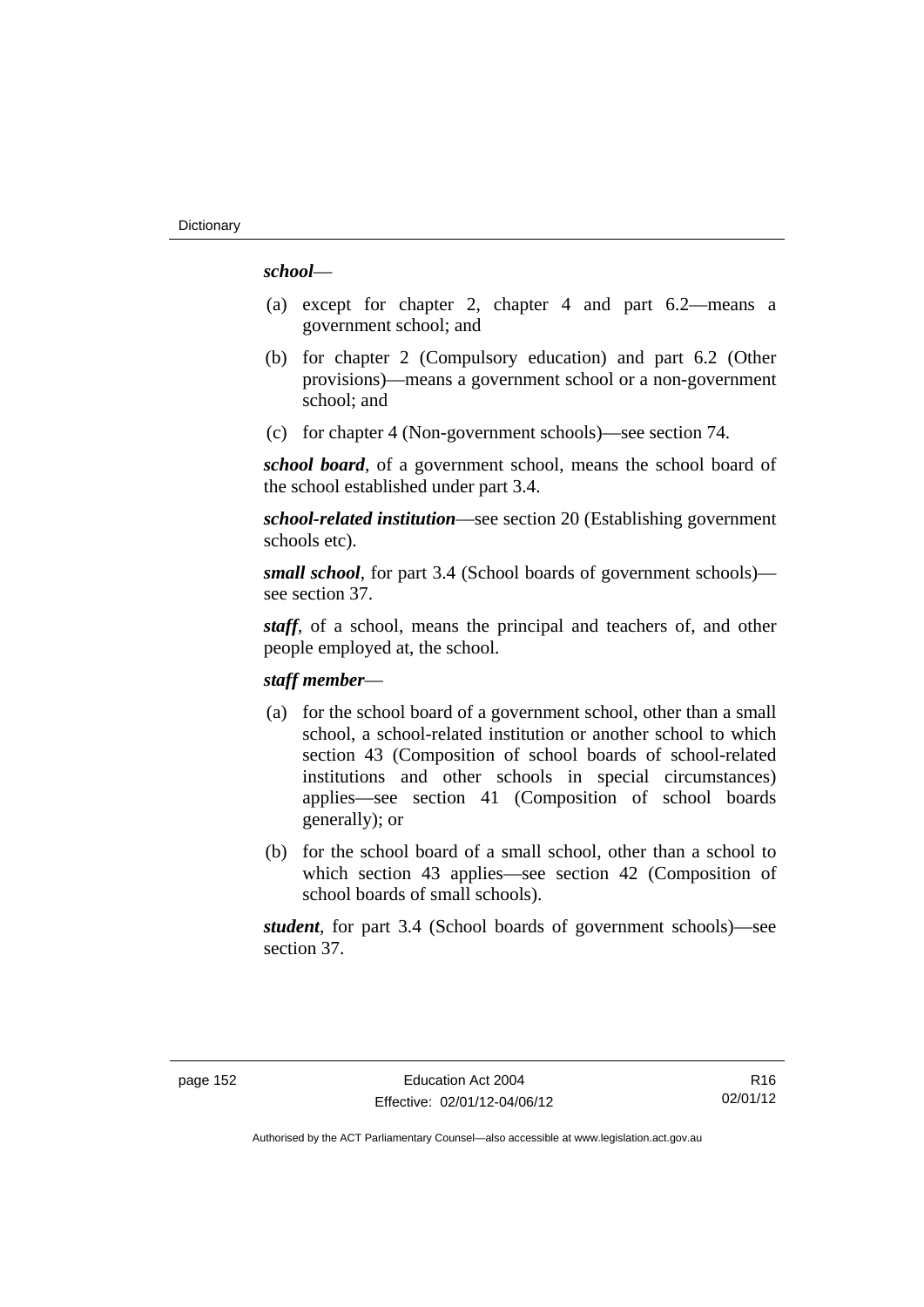*student member*, for the school board of a government school, other than a small school, a school-related institution or another school to which section 43 (Composition of school boards of school-related institutions and other schools in special circumstances) applies—see section 41.

*training alternative*—see section 13A.

*training alternative provider*—see section 13A.

R16 02/01/12

Education Act 2004 Effective: 02/01/12-04/06/12 page 153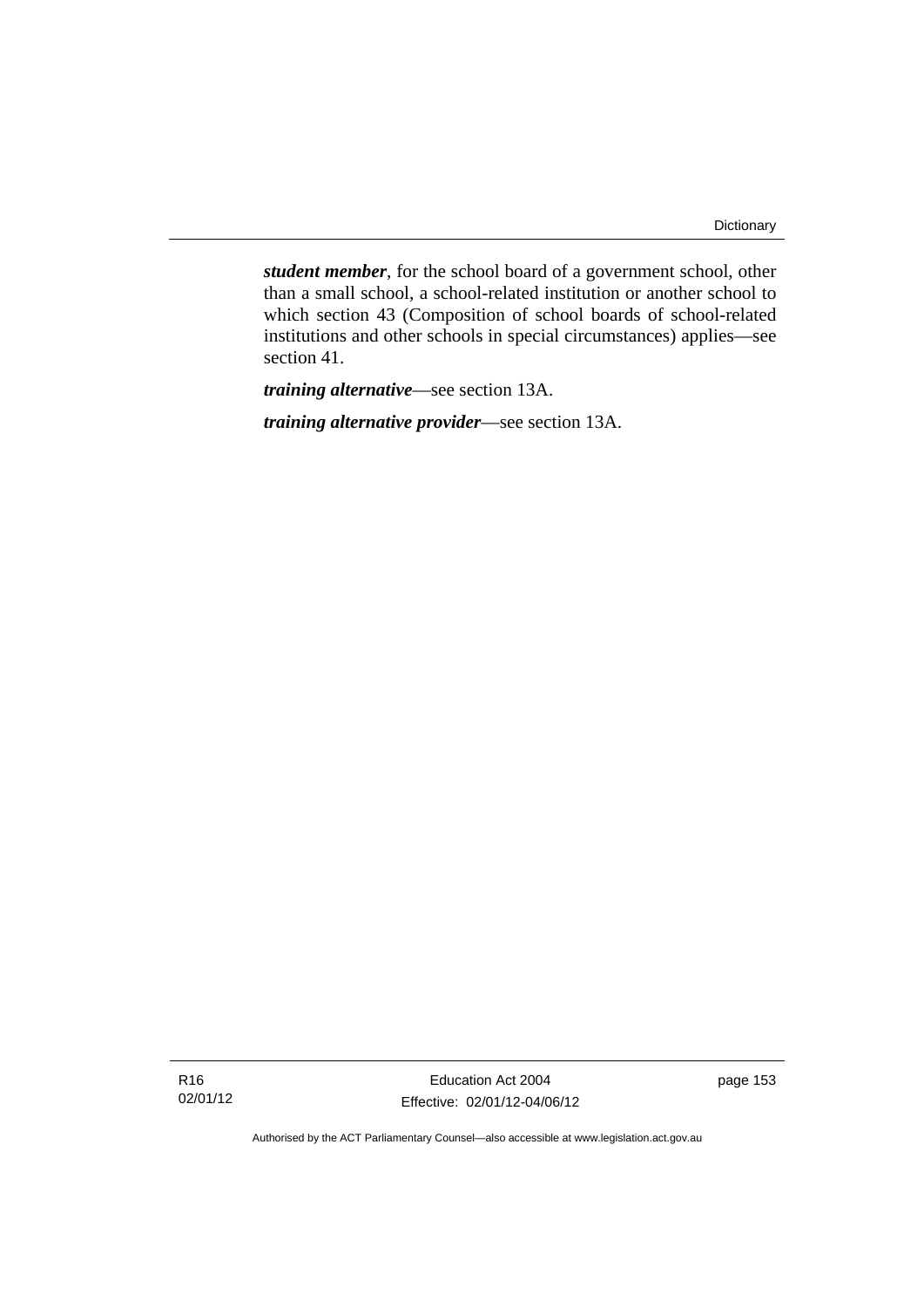1 About the endnotes

# **Endnotes**

# **1 About the endnotes**

Amending and modifying laws are annotated in the legislation history and the amendment history. Current modifications are not included in the republished law but are set out in the endnotes.

Not all editorial amendments made under the *Legislation Act 2001*, part 11.3 are annotated in the amendment history. Full details of any amendments can be obtained from the Parliamentary Counsel's Office.

Uncommenced amending laws are not included in the republished law. The details of these laws are underlined in the legislation history. Uncommenced expiries are underlined in the legislation history and amendment history.

If all the provisions of the law have been renumbered, a table of renumbered provisions gives details of previous and current numbering.

The endnotes also include a table of earlier republications.

| $A = Act$                                    | NI = Notifiable instrument                  |
|----------------------------------------------|---------------------------------------------|
| $AF =$ Approved form                         | $o = order$                                 |
| $am = amended$                               | $om = omitted/repealed$                     |
| $amdt = amendment$                           | $ord = ordinance$                           |
| $AR = Assembly resolution$                   | $orig = original$                           |
| $ch = chapter$                               | $par = paragraph/subparagraph$              |
| $CN =$ Commencement notice                   | $pres = present$                            |
| $def = definition$                           | $prev = previous$                           |
| $DI = Disallowable instrument$               | $(\text{prev}) = \text{previously}$         |
| $dict = dictionary$                          | $pt = part$                                 |
| $disallowed = disallowed by the Legislative$ | $r = rule/subrule$                          |
| Assembly                                     | $reloc = relocated$                         |
| $div = division$                             | $renum = renumbered$                        |
| $exp = expires/expired$                      | $R[X]$ = Republication No                   |
| $Gaz = gazette$                              | $RI = reissue$                              |
| $hdg = heading$                              | $s = section/subsection$                    |
| $IA = Interpretation Act 1967$               | $sch = schedule$                            |
| ins = inserted/added                         | $sdiv = subdivision$                        |
| $LA =$ Legislation Act 2001                  | $SL = Subordinate$ law                      |
| $LR =$ legislation register                  | $sub =$ substituted                         |
| LRA = Legislation (Republication) Act 1996   | underlining $=$ whole or part not commenced |
| $mod = modified/modification$                | or to be expired                            |

## **2 Abbreviation key**

page 154 Education Act 2004 Effective: 02/01/12-04/06/12

R16 02/01/12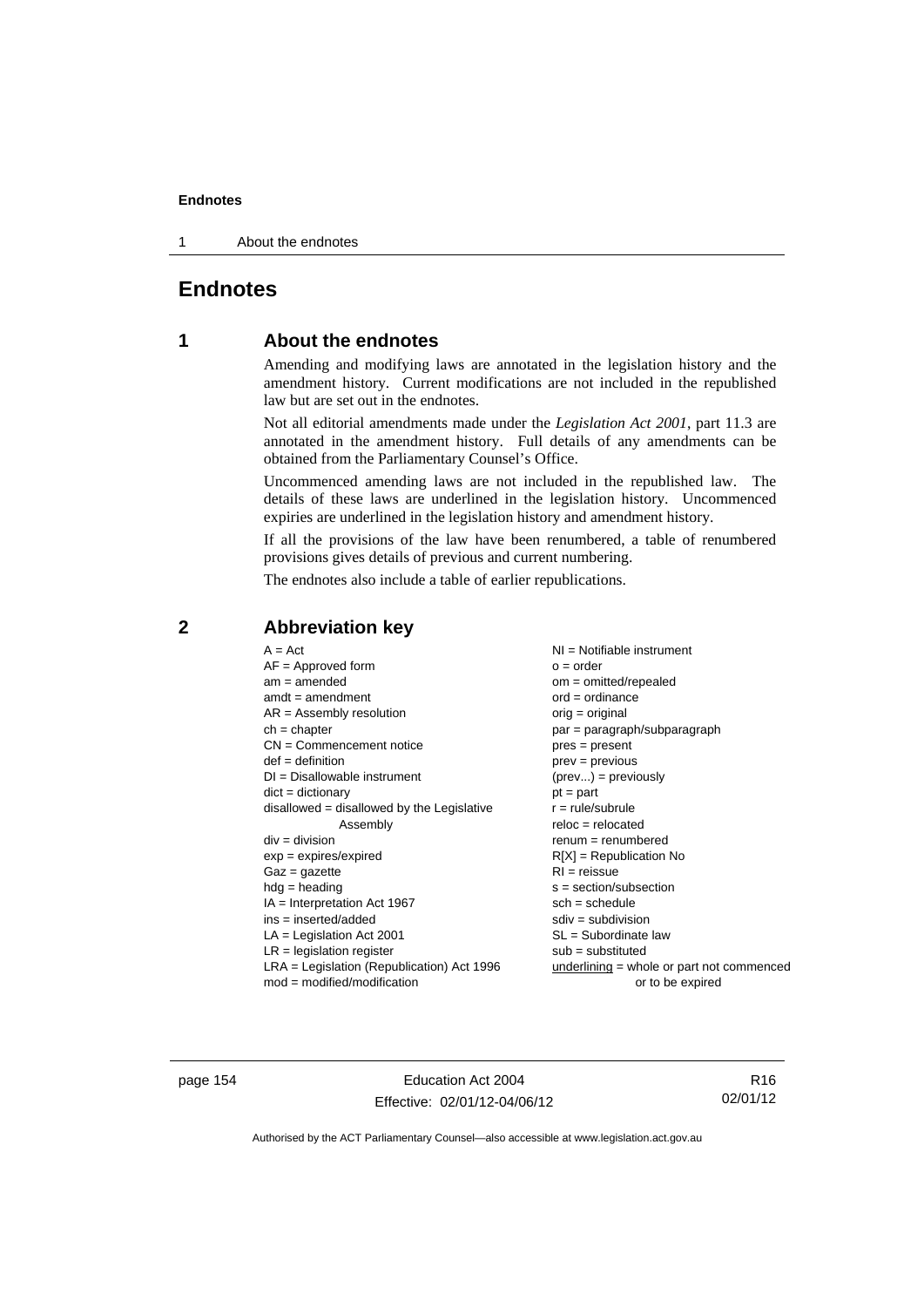### **3 Legislation history**

### **Education Act 2004 A2004-17**

notified LR 8 April 2004 s 1, s 2 commenced 8 April 2004 (LA s 75 (1)) remainder commenced 1 January 2005 (s 2)

as amended by

### **Education Amendment Act 2006 A2006-28**

notified LR 15 June 2006 s 1, s 2 commenced 15 June 2006 (LA s 75 (1)) remainder commenced 16 June 2006 (s 2)

#### **Education Amendment Act 2006 (No 2) A2006-57**

notified LR 19 December 2006 s 1, s 2 commenced 19 December 2006 (LA s 75 (1)) remainder commenced 20 December 2006 (s 2)

### **Children and Young People (Consequential Amendments) Act 2008 A2008-20 sch 3 pt 3.12, sch 4 pt 4.14**

notified LR 17 July 2008

s 1, s 2 commenced 17 July 2008 (LA s 75 (1))

s 3 commenced 18 July 2008 (s 2 (1))

sch 3 pt 3.12 commenced 27 October 2008 (s 2 (4) and see Children and Young People Act 2008 A2008-19, s 2 and CN2008-13) sch 4 pt 4.14 commenced 27 February 2009 (s 2 (5) and see Children and Young People Act 2008 A2008-19, s 2 and CN2008-17 (and see CN2008-13))

#### **ACT Civil and Administrative Tribunal Legislation Amendment Act 2008 (No 2) A2008-37 sch 1 pt 1.33**

notified LR 4 September 2008

s 1, s 2 commenced 4 September 2008 (LA s 75 (1))

sch 1 pt 1.33 commenced 2 February 2009 (s 2 (1) and see ACT Civil and Administrative Tribunal Act 2008 A2008-35, s 2 (1) and CN2009-2)

### **Statute Law Amendment Act 2009 A2009-20 sch 3 pt 3.25**

notified LR 1 September 2009

s 1, s 2 commenced 1 September 2009 (LA s 75 (1)) sch 3 pt 3.25 commenced 22 September 2009 (s 2)

R16 02/01/12 page 155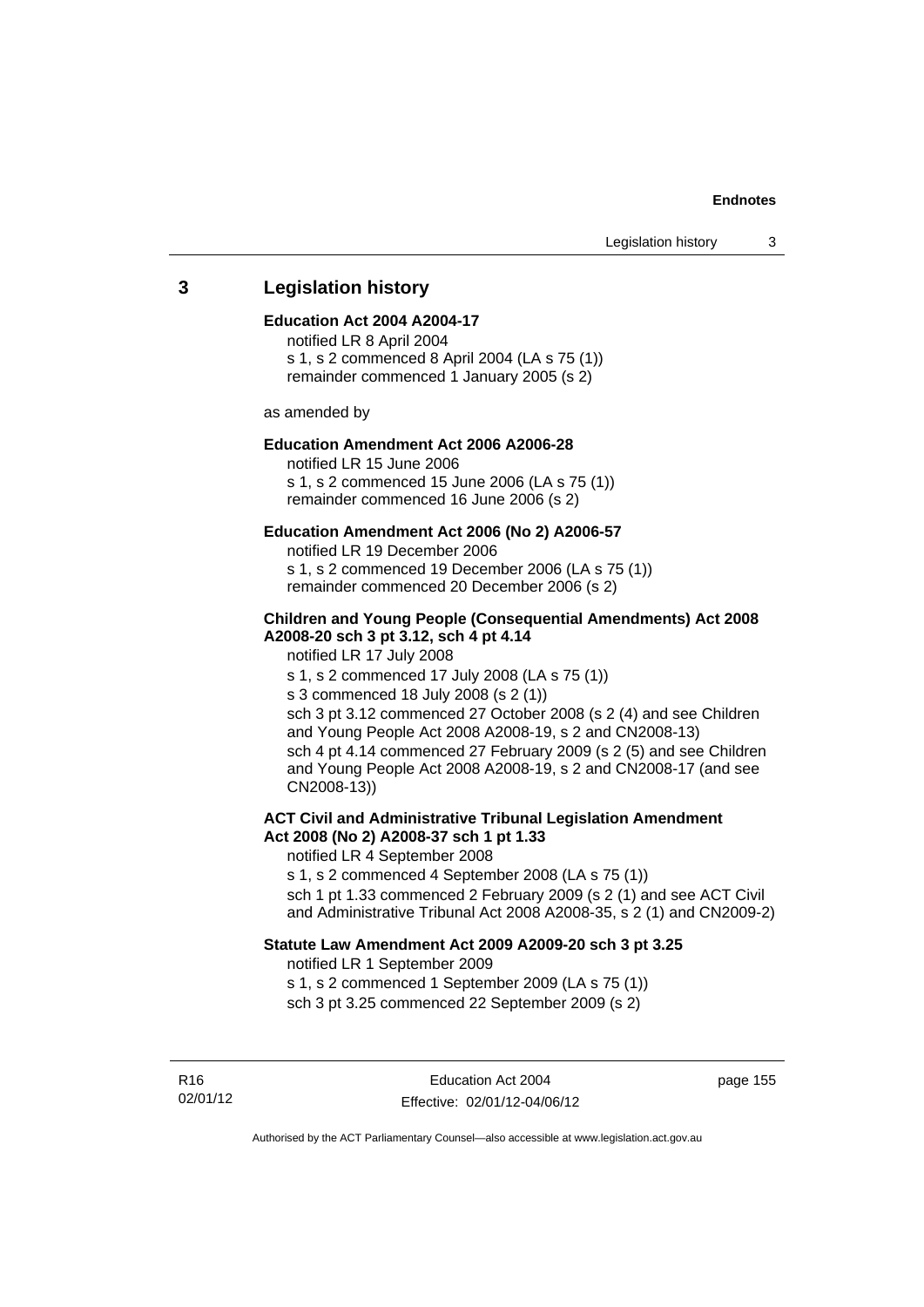| -3 | Legislation history |  |
|----|---------------------|--|
|----|---------------------|--|

### **Education (Participation) Amendment Act 2009 A2009-40**

notified LR 17 November 2009 s 1, s 2 commenced 17 November 2009 (LA s 75 (1)) remainder commenced 1 January 2010 (s 2)

### **Education Amendment Act 2010 A2010-7**

notified LR 3 March 2010 s 1, s 2 commenced 3 March 2010 (LA s 75 (1)) remainder commenced 4 March 2010 (s 2)

#### **Statute Law Amendment Act 2010 A2010-18 sch 1 pt 1.6, sch 3 pt 3.4**

notified LR 13 May 2010 s 1, s 2 commenced 13 May 2010 (LA s 75 (1)) sch 1 pt 1.6, sch 3 pt 3.4 commenced 3 June 2010 (s 2)

### **Education Amendment Act 2010 (No 2) A2010-22**

notified LR 6 July 2010 s 1, s 2 commenced 6 July 2010 (LA s 75 (1)) remainder commenced 7 July 2010 (s 2)

#### **Statute Law Amendment Act 2011 A2011-3 sch 3 pt 3.16**

notified LR 22 February 2011 s 1, s 2 commenced 22 February 2011 (LA s 75 (1)) sch 3 pt 3.16 commenced 1 March 2011 (s 2)

#### **Administrative (One ACT Public Service Miscellaneous Amendments) Act 2011 A2011-22 sch 1 pt 1.57**

notified LR 30 June 2011 s 1, s 2 commenced 30 June 2011 (LA s 75 (1)) sch 1 pt 1.57 commenced 1 July 2011 (s 2 (1))

### **Education Amendment Act 2011 A2011-51**

notified LR 24 November 2011

s 1, s 2 commenced 24 November 2011 (LA s 75 (1)) remainder commenced 1 January 2012 (s 2 and see Education and Care Services National Law (ACT) Act 2011 A2011-42, s 2 and CN2011-16)

R16 02/01/12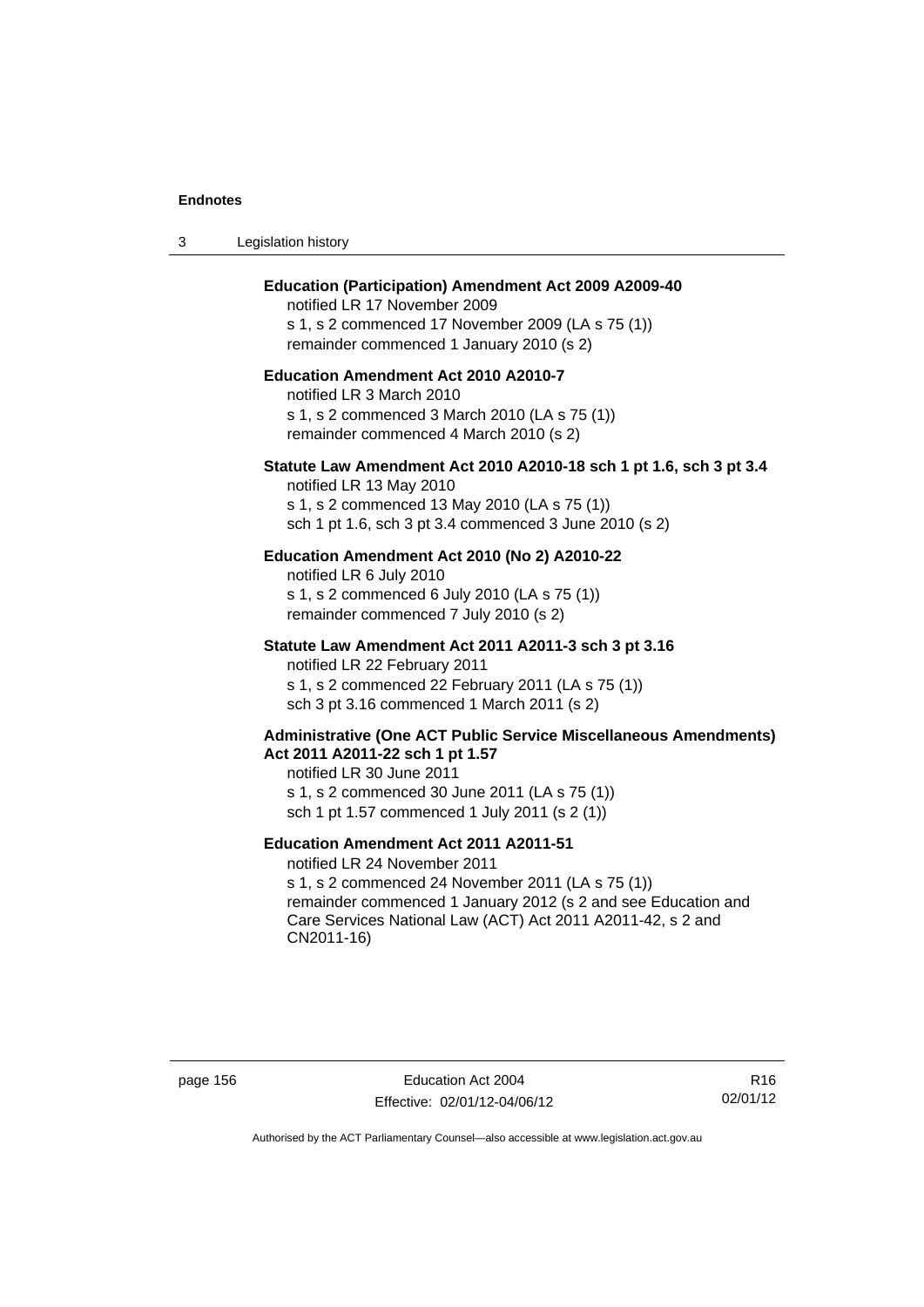### **4 Amendment history**

**Commencement**  s 2 om LA s 89 (4) **Meaning of** *parent* **and** *carer*  s 6 am A2008-20 amdt 3.26, amdt 4.37 **General principles of Act**  s 7 am A2006-57 s 4, s 5, s 55 **Main objects of Act**  s 8 am A2006-57 s 6, s 7; A2009-40 s 4; pars renum R9 LA **Compulsory education**  ch 2 hdg sub A2009-40 s 5 **Preliminary—ch 2**  pt 2.1 hdg ins A2009-40 s 5 **Meaning of** *compulsory education age***—ch 2**  s 9 sub A2009-40 s 5 **Meaning of** *education course* **and** *education provider***—Act**  s 9A ins A2009-40 s 5 am A2011-22 amdt 1.183 **Meaning of** *completes year 10***—Act**  s 9B ins A2009-40 s 5 am A2011-22 amdt 1.183 **Meaning of** *completes year 12***—Act**  s 9C ins A2009-40 s 5 am A2011-22 amdt 1.183 **Guidelines—certain director-general functions**  am A2011-22 amdt 1.183 s 9D ins A2009-40 s 5 am A2011-22 amdt 1.183, amdt 1.184 **Compulsory education requirements**  pt 2.2 hdg ins A2009-40 s 5 **Enrolment, registration and attendance requirements**  div 2.2.1 hdg ins A2009-40 s 5 **Child of compulsory education age—enrolment and registration requirement**  s 10 am A2006-57 s 8 sub A2009-40 s 5 am A2010-18 amdt 1.13; ss renum R11 LA; A2011-3 amdt 3.183; A2011-22 amdt 1.183, amdt 1.184

R16 02/01/12

Education Act 2004 Effective: 02/01/12-04/06/12 page 157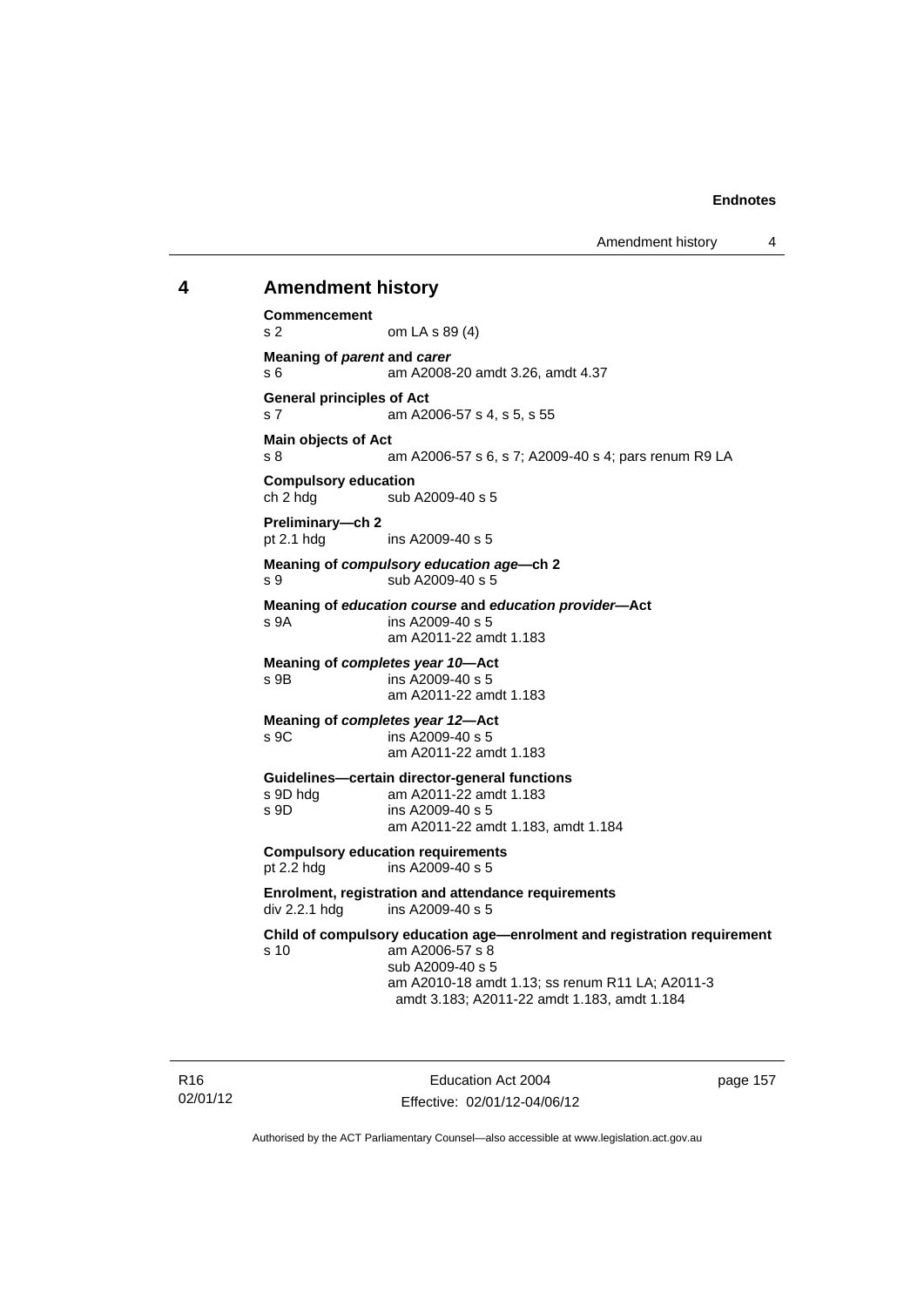4 Amendment history

page 158 Education Act 2004 **Child of compulsory education age—school attendance requirement**  s 10A ins A2009-40 s 5 am A2011-22 amdt 1.183, amdt 1.184 **Participation requirement**  div 2.2.2 hdg ins A2009-40 s 5 **Meaning of** *participates* **in education course—div 2.2.2**  s 10B ins A2009-40 s 5 **Meaning of** *full-time participation* **in education course—div 2.2.2**  s 10C ins A2009-40 s 5: A2011-22 amdt 1.184 **Child of compulsory education age—participation requirement**  s 10D ins A2009-40 s 5 am A2011-22 amdt 1.183, amdt 1.184 **Participation requirement—absence**  s 11 sub A2009-40 s 5 **Participation requirement—suspension**  s 11A ins A2009-40 s 5 **Participation requirement—exclusion**  s 11B ins A2009-40 s 5 **Information requirement**  div 2.2.3 hdg ins A2009-40 s 5 **Giving information notice**  s 11C ins A2009-40 s 5 am A2011-22 amdt 1.183 **Contents of information notice**  s 11D ins A2009-40 s 5 am A2011-22 amdt 1.183 **Extension of time for compliance with information notice**  s 11E ins A2009-40 s 5 am A2011-22 amdt 1.183, amdt 1.184 **Revocation of information notice on compliance**  s 11F ins A2009-40 s 5 am A2011-22 amdt 1.183 **Exemption certificates**  pt 2.3 hdg ins A2009-40 s 5 **Meaning of** *full-time participation requirement***—pt 2.3**  s 11G ins A2009-40 s 5 **Exemption certificate—application**  s 11H ins A2009-40 s 5 am A2011-22 amdt 1.183

R16 02/01/12

Authorised by the ACT Parliamentary Counsel—also accessible at www.legislation.act.gov.au

Effective: 02/01/12-04/06/12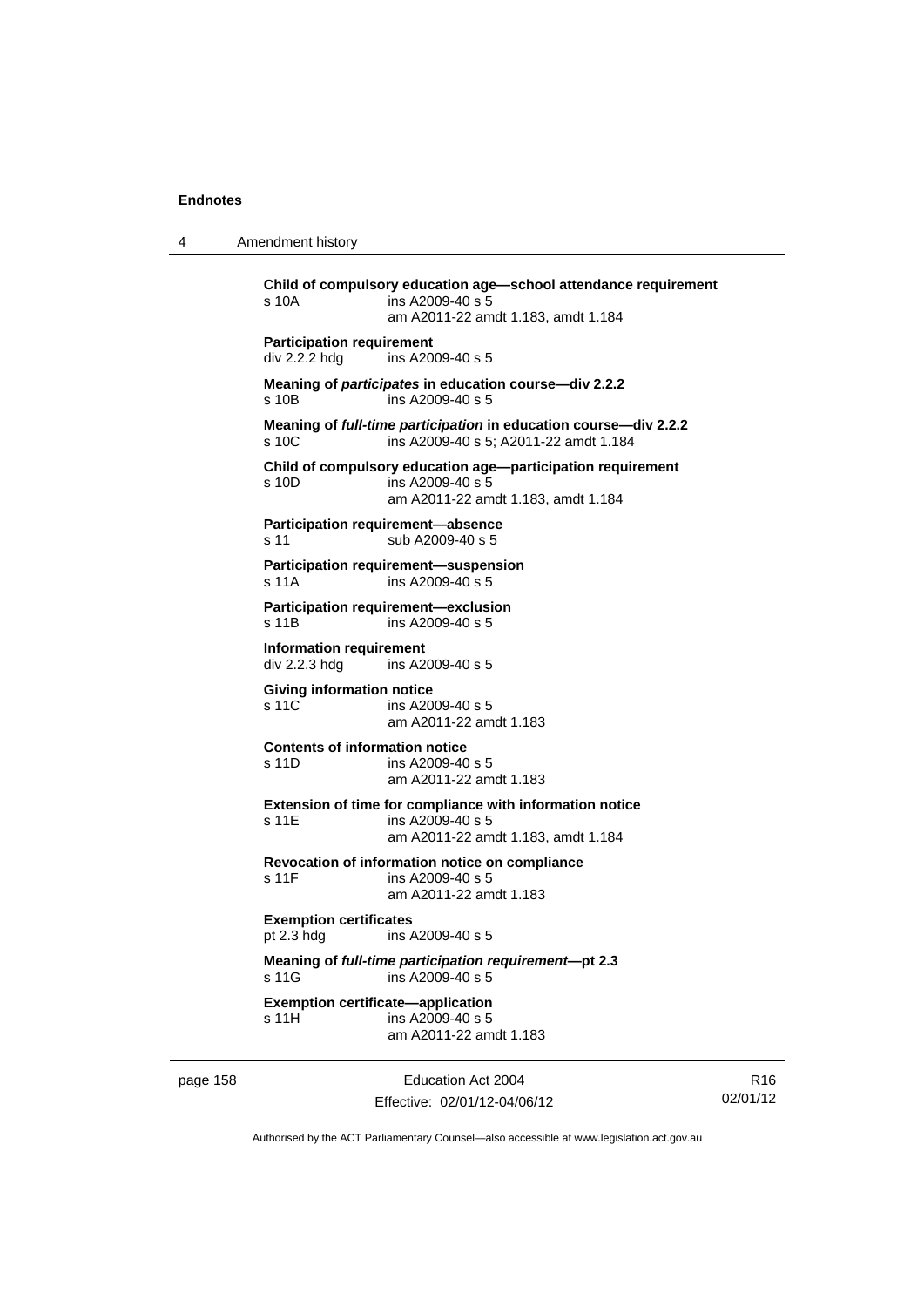Amendment history 4

**Exemption certificate—requirement for further information**  s 12 sub A2009-40 s 5 am A2011-22 amdt 1.183 **Exemption certificate—issue**  s 12A ins A2009-40 s 5 am A2011-22 amdt 1.183 **Exemption certificate—form**  s 12B ins A2009-40 s 5 **Exemption certificate—conditions**  s 12C ins A2009-40 s 5 am A2011-22 amdt 1.183 **Exemption certificate—duration**  s 12D ins A2009-40 s 5 **Exemption certificate—revocation**  s 13 am A2008-20 amdt 4.38 sub A2009-40 s 5 am A2011-22 amdt 1.183 **After year 10—training and employment alternatives**  pt 2.4 hdg ins A2009-40 s 5 **Definitions—pt 2.4**  ins A2009-40 s 5 **Meaning of** *training alternative* **and** *training alternative provider***—Act**  s 13A ins A2009-40 s 5 am A2011-22 amdt 1.183 **Meaning of** *employment alternative***—Act**  s 13B ins A2009-40 s 5 **Meaning of** *full-time participation* **in training or employment alternative pt 2.4**  s 13C ins A2009-40 s 5 **Approval to participate in training and employment alternatives**  div 2.4.2 hdg ins A2009-40 s 5 **Approval statement—application**   $ins$  A2009-40 s 5 am A2011-22 amdt 1.183 **Approval statement—requirement for further information**  s 14 sub A2009-40 s 5 am A2011-22 amdt 1.183

R16 02/01/12

Education Act 2004 Effective: 02/01/12-04/06/12 page 159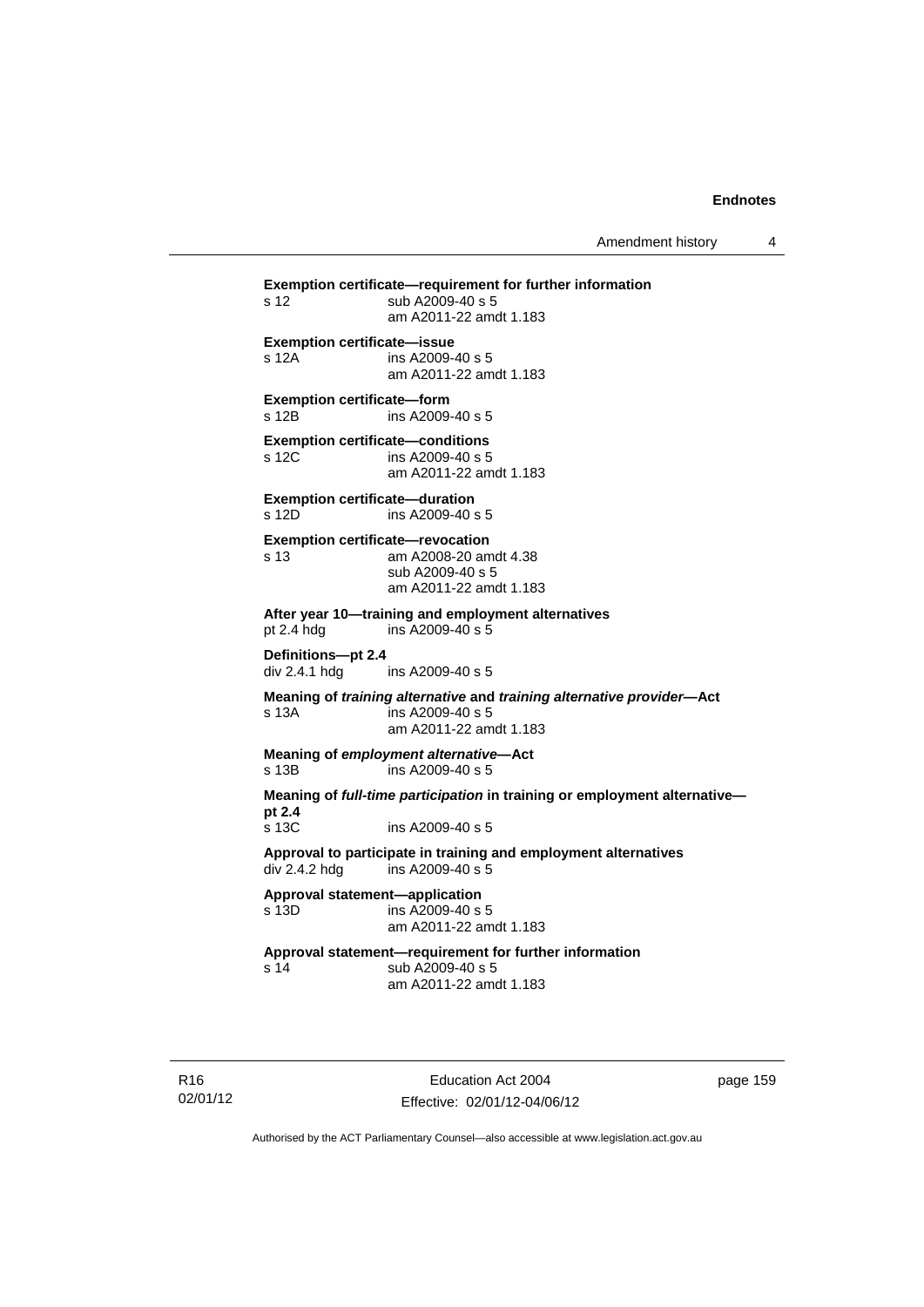4 Amendment history

**Approval statement—issue**  ins A2009-40 s 5 am A2011-22 amdt 1.183 **Approval statement—form**  s 14B ins A2009-40 s 5 **Approval statement—conditions**  s 14C ins A2009-40 s 5 am A2011-22 amdt 1.183 **Approval statement—compliance requirement**  s 14D ins A2009-40 s 5 am A2011-22 amdt 1.183, amdt 1.184 **Approval statement—duration**  s 15 sub A2009-40 s 5 **Approval statement—revocation**  s 15A ins A2009-40 s 5 am A2011-22 amdt 1.183 **Return to education while approval statement in force**  s 15B ins A2009-40 s 5 am A2011-22 amdt 1.183 **Training and employment alternatives—deemed participation**   $ins A2009-40 s 5$ **Training and employment alternatives—absence**  s 15C ins A2009-40 s 5 **Training alternative—suspension**<br>**s** 15D **ins A2009-40 s** 4  $ins$  A2009-40 s 5 **Training alternative—exclusion**  s 16 sub A2009-40 s 5 **Employment alternative—termination**  s 16A ins A2009-40 s 5 **Compliance notices**  pt 2.5 hdg ins A2009-40 s 5 **Giving compliance notice**  s 16B ins A2009-40 s 5 am A2011-22 amdt 1.183 **Contents of compliance notice**  ins A2009-40 s 5 am A2011-22 amdt 1.183

page 160 Education Act 2004 Effective: 02/01/12-04/06/12

R16 02/01/12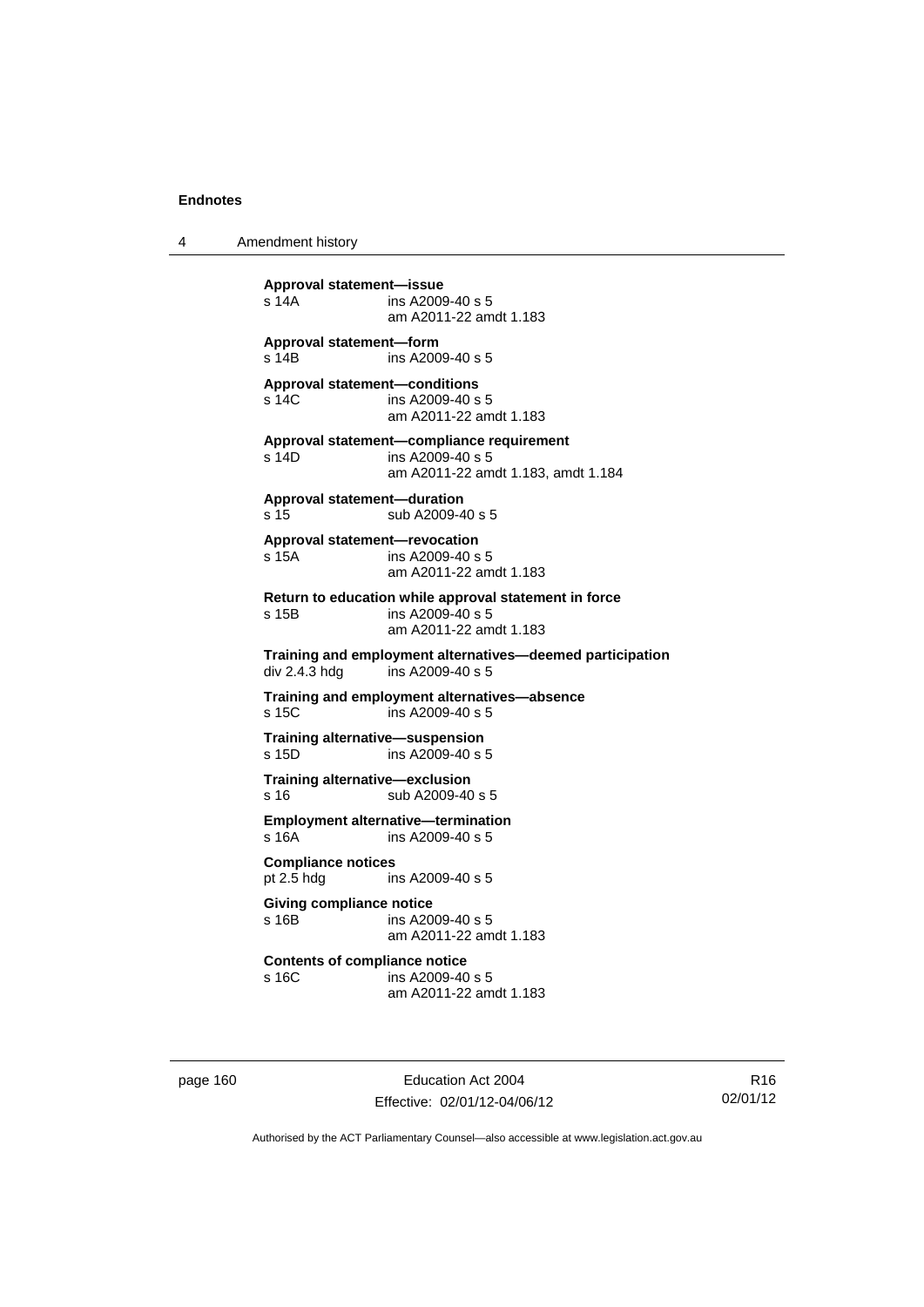**Extension of time for compliance with compliance notice**  s 16D ins A2009-40 s 5 am A2011-22 amdt 1.183, amdt 1.184 **Revocation of compliance notice on compliance**  s 17 am A2006-57 s 9 sub A2009-40 s 5 am A2011-22 amdt 1.183 **Offences—parents**  pt 2.6 hdg ins A2009-40 s 5 **Contravention of information and compliance notices**  s 17A ins A2009-40 s 5 **Principles on which ch 3 based**  s 18 am A2006-57 s 55 **Minister to seek advice**  s 19 reloc and renum as s 66 **Establishing government schools etc**  s 20 am A2006-28 s 4; A2010-18 amdt 3.4; A2010-22 ss 4-7; A2011-51 s 4 **Independent committee**  ins A2010-22 s 8 **Impacts of closing or amalgamating schools**  s 20B ins A2010-22 s 8 **Operation of government schools**  s 21 am A2011-22 amdt 1.183 **Investigation of complaints—government schools**  s 22 am A2011-22 amdt 1.183, amdt 1.184 **Review of government school system**  s 23 am A2011-22 amdt 1.183 **Review of operation of government schools**  s 24 am A2011-22 amdt 1.183 **Reporting to parents—government schools**  s 25 am A2006-57 s 55 **Voluntary financial contributions**  s 27 am A2006-57 s 55 **Religious education**  s 29 am A2006-57 s 55 **Curriculum**  am A2006-57 s 55; A2011-22 amdt 1.183

R16 02/01/12

Education Act 2004 Effective: 02/01/12-04/06/12 page 161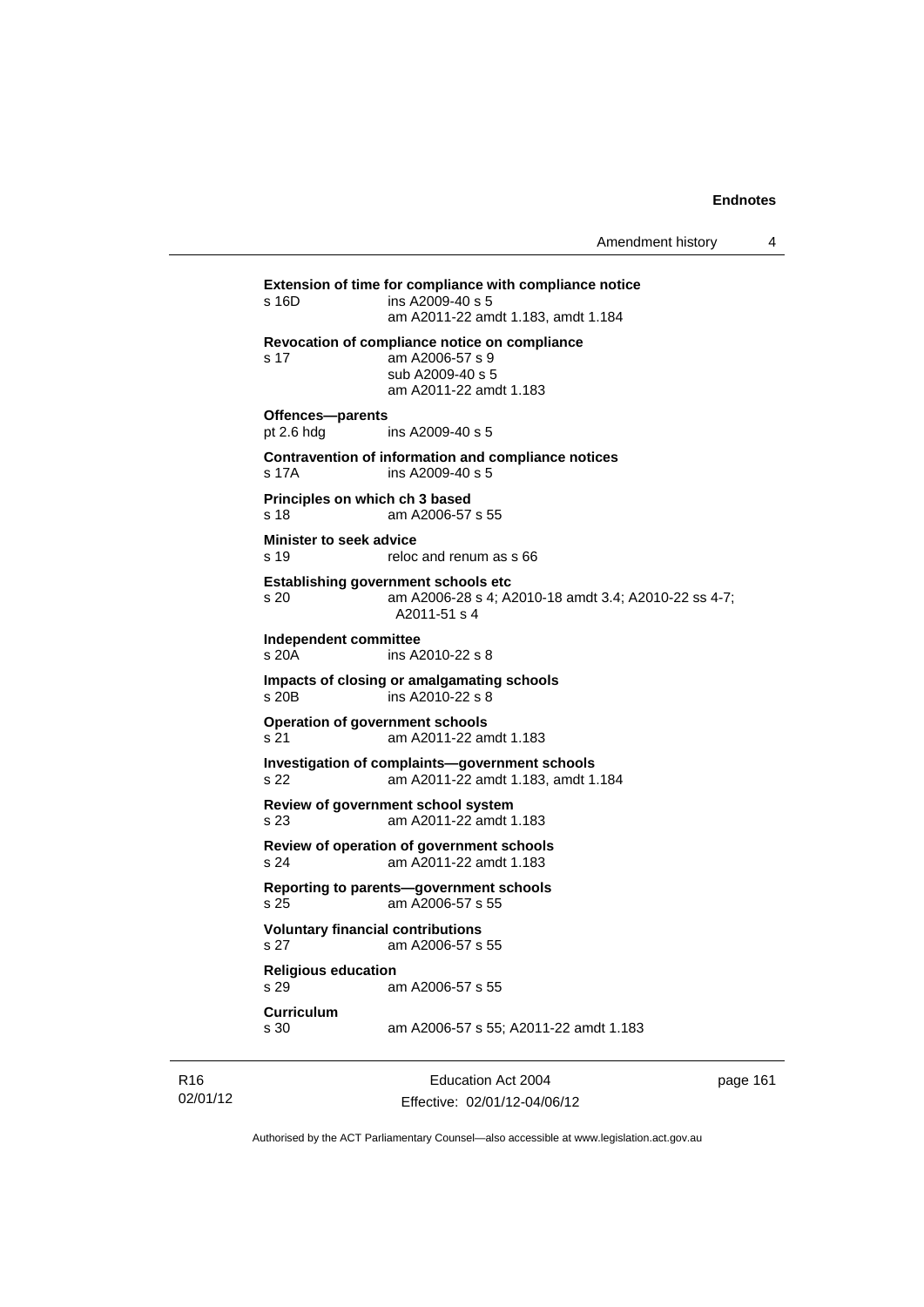| 4        | Amendment history                                    |                                                                                                                                                                                |                 |
|----------|------------------------------------------------------|--------------------------------------------------------------------------------------------------------------------------------------------------------------------------------|-----------------|
|          | s 31 hdg<br>s 31                                     | Approved educational courses for students at government schools<br>am A2006-57 s 55<br>am A2006-57 s 55; A2011-22 amdt 1.183                                                   |                 |
|          | s 33                                                 | Keeping records of enrolment and attendances for government schools<br>am A2006-57 s 55                                                                                        |                 |
|          | s 34                                                 | Inspection of register of enrolment and attendances for government schools<br>am A2006-57 s 55; A2011-22 amdt 1.183                                                            |                 |
|          | s 35                                                 | Procedures to encourage school attendance at government schools<br>am A2006-57 s 55                                                                                            |                 |
|          | s 36 hdg<br>s 36                                     | Suspension, exclusion or transfer of student by director-general<br>am A2006-57 s 55; A2011-22 amdt 1.183<br>am A2006-57 s 55; A2010-7 s 4; A2011-22 amdt 1.183,<br>amdt 1.184 |                 |
|          | Definitions for pt 3.4<br>s 37                       | def <i>money</i> am A2011-22 amdt 1.183<br>def prescribed period am A2006-57 s 11, s 12<br>def school am A2011-51 s 5                                                          |                 |
|          | <b>Establishment of school boards</b><br>s 38        | am A2011-51 s 6                                                                                                                                                                |                 |
|          | <b>Functions of school boards etc</b><br>s 39        | am A2011-22 amdt 1.183, amdt 1.184                                                                                                                                             |                 |
|          | s 40                                                 | Declaration of parents and citizens associations in certain circumstances<br>am A2006-57 s 13, s 14; A2011-3 amdt 3.184; A2011-22<br>amdt 1.183, amdt 1.184                    |                 |
|          | s 41 hdg<br>s 41                                     | <b>Composition of school boards generally</b><br>sub A2006-57 s 15<br>am A2006-57 s 16; A2011-22 amdt 1.183                                                                    |                 |
|          | s 42 hdg<br>s 42                                     | <b>Composition of school boards of small schools</b><br>sub A2006-57 s 17<br>am A2006-57s 18; A2011-22 amdt 1.183                                                              |                 |
|          | schools in special circumstances<br>s 43 hdg<br>s 43 | Composition of school boards of school-related institutions and other<br>sub A2006-57 s 19<br>am A2006-57 s 20; A2011-3 amdt 3.185; A2011-22<br>amdt 1.183                     |                 |
|          | s 44                                                 | Ending of appointment of members of school board<br>am A2011-22 amdt 1.183                                                                                                     |                 |
|          | s 45                                                 | Chairperson and deputy chairperson of school boards<br>am A2011-22 amdt 1.183                                                                                                  |                 |
| page 162 |                                                      | Education Act 2004                                                                                                                                                             | R <sub>16</sub> |

Authorised by the ACT Parliamentary Counsel—also accessible at www.legislation.act.gov.au

Effective: 02/01/12-04/06/12

02/01/12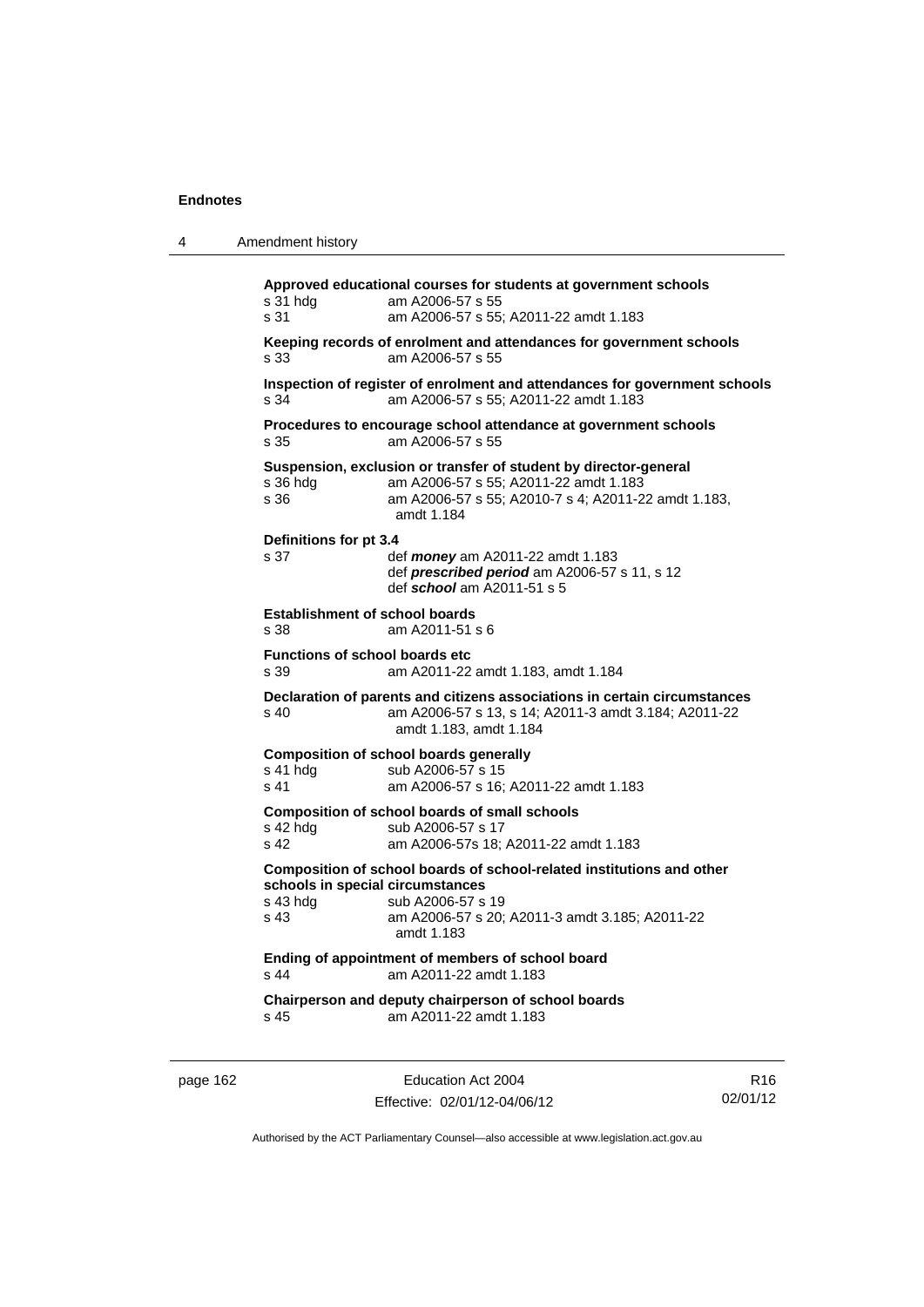| Amendment history |  |
|-------------------|--|
|-------------------|--|

**School boards to take part in selection of school principals**  s 46 am A2011-22 amdt 1.183 **Time and place of meetings of school boards**  s 47 am A2011-22 amdt 1.183 **Procedures governing proceedings of school boards**  s 48 am A2006-57 s 21 **Disclosure of interests by members of school boards**  s 49 am A2011-22 amdt 1.183 **Protection of members of school boards**  s 49A (prev s 72) reloc and renum as s 49A A2006-57 s 26 **School boards to approve budgets**  s 50 am A2011-22 amdt 1.183 **School boards to approve financial statement and report**  s 52 am A2011-22 amdt 1.183 **Functions of council (government)**  s 55 am A2006-57 s 22 **Membership of council (government)**  s 56 am A2011-22 amdt 1.183 **Arrangements for staff**  s 62 am A2011-22 amdt 1.178, amdt 1.183, amdt 1.184 **Time and place of meetings of council (government)**  s 63 am A2011-22 amdt 1.183 **Other provisions relating to council (government)**  div 3.5.3 hdg ins A2006-57 s 23 **Minister to seek advice**  s 66 orig s 66 om A2006-57 s 24 (prev s 19) reloc and renum as s 66 A2006-57 s 10 **Minister to present advice of council (government)**  s 66A (prev s 73) reloc and renum as s 66A A2006-57 s 27 **Appointment of authorised persons (government)**  s 67 am A2010-18 amdt 1.14; A2011-22 amdt 1.183 **Identity cards for authorised persons (government)**  s 68 am A2011-22 amdt 1.183 **Miscellaneous**  div 3.6.3 hdg om A2006-57 s 25 **Protection of members of school boards**  s 72 reloc and renum as s 49A

R16 02/01/12

Education Act 2004 Effective: 02/01/12-04/06/12 page 163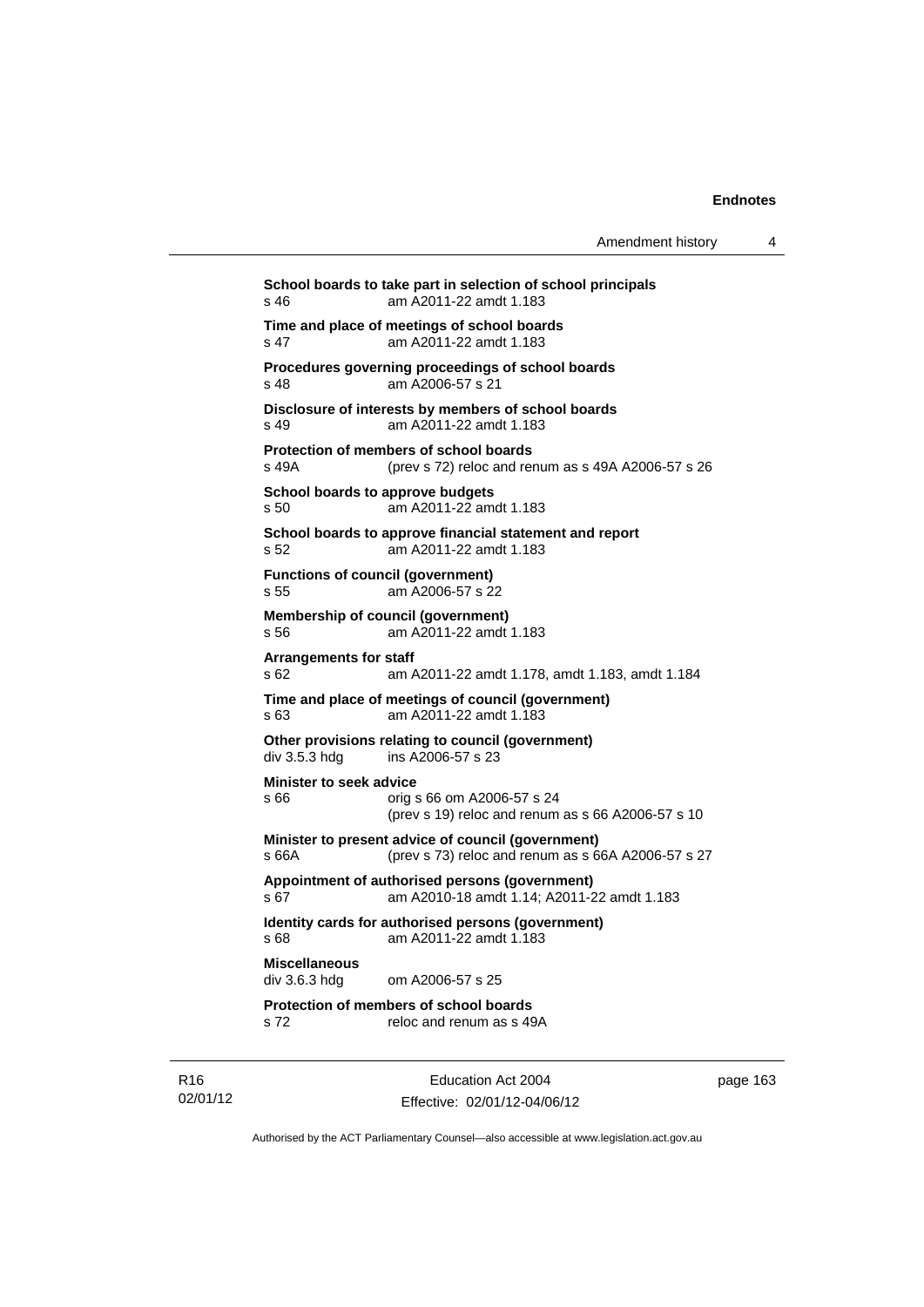| 4 | Amendment history                                                                                                                                                                                           |
|---|-------------------------------------------------------------------------------------------------------------------------------------------------------------------------------------------------------------|
|   | Minister to present advice of council (government)<br>s 73<br>reloc and renum as s 66A                                                                                                                      |
|   | <b>Minister to seek advice</b><br>s 76<br>reloc and renum as s 118                                                                                                                                          |
|   | Register of non-government schools<br>sub A2006-57 s 29<br>s 79<br>am A2011-22 amdt 1.183                                                                                                                   |
|   | Approved educational courses for students at non-government schools<br>s 81 hdg<br>am A2006-57 s 55<br>s 81<br>am A2006-57 s 55                                                                             |
|   | <b>Schools to be registered</b><br>s 82<br>am A2006-57 s 30, s 55; ss renum R4 LA                                                                                                                           |
|   | Applications for in-principle approval for proposed registration<br>am A2006-57 s 31, s 32; pars renum R4 LA; A2009-20<br>s 83<br>amdt 3.63; A2010-18 amdt 1.15; A2011-3 amdt 3.186;<br>A2011-22 amdt 1.183 |
|   | Deciding in-principle applications<br>am A2006-57 s 33, s 34; ss renum R4 LA; A2011-3<br>s 84<br>amdt 3.187; A2011-22 amdt 1.183                                                                            |
|   | Application for provisional registration<br>s 85<br>am A2009-20 amdt 3.63; A2010-18 amdt 1.16; A2011-3<br>amdt 3.188; A2011-22 amdt 1.183                                                                   |
|   | <b>Application for registration</b><br>s 87<br>am A2009-20 amdt 3.63; A2010-18 amdt 1.17; A2011-3<br>amdt 3.189; A2011-22 amdt 1.183                                                                        |
|   | Application for registration at additional campus<br>s 88A<br>ins A2006-57 s 35<br>am A2009-20 amdt 3.63; A2010-18 amdt 1.18; A2011-3<br>amdt 3.190; A2011-22 amdt 1.183                                    |
|   | <b>Registration at additional campus</b><br>s 88B<br>ins A2006-57 s 35                                                                                                                                      |
|   | Application for registration at additional educational levels<br>am A2009-20 amdt 3.63; A2010-18 amdt 1.19; A2011-3<br>s 89<br>amdt 3.191; A2011-22 amdt 1.183                                              |
|   | Certificate of provisional registration or registration<br>am A2006-57 s 36<br>s 92                                                                                                                         |
|   | Application for renewal of registration<br>am A2011-3 amdt 3.192<br>s 96                                                                                                                                    |

page 164 **Education Act 2004** Effective: 02/01/12-04/06/12

R16 02/01/12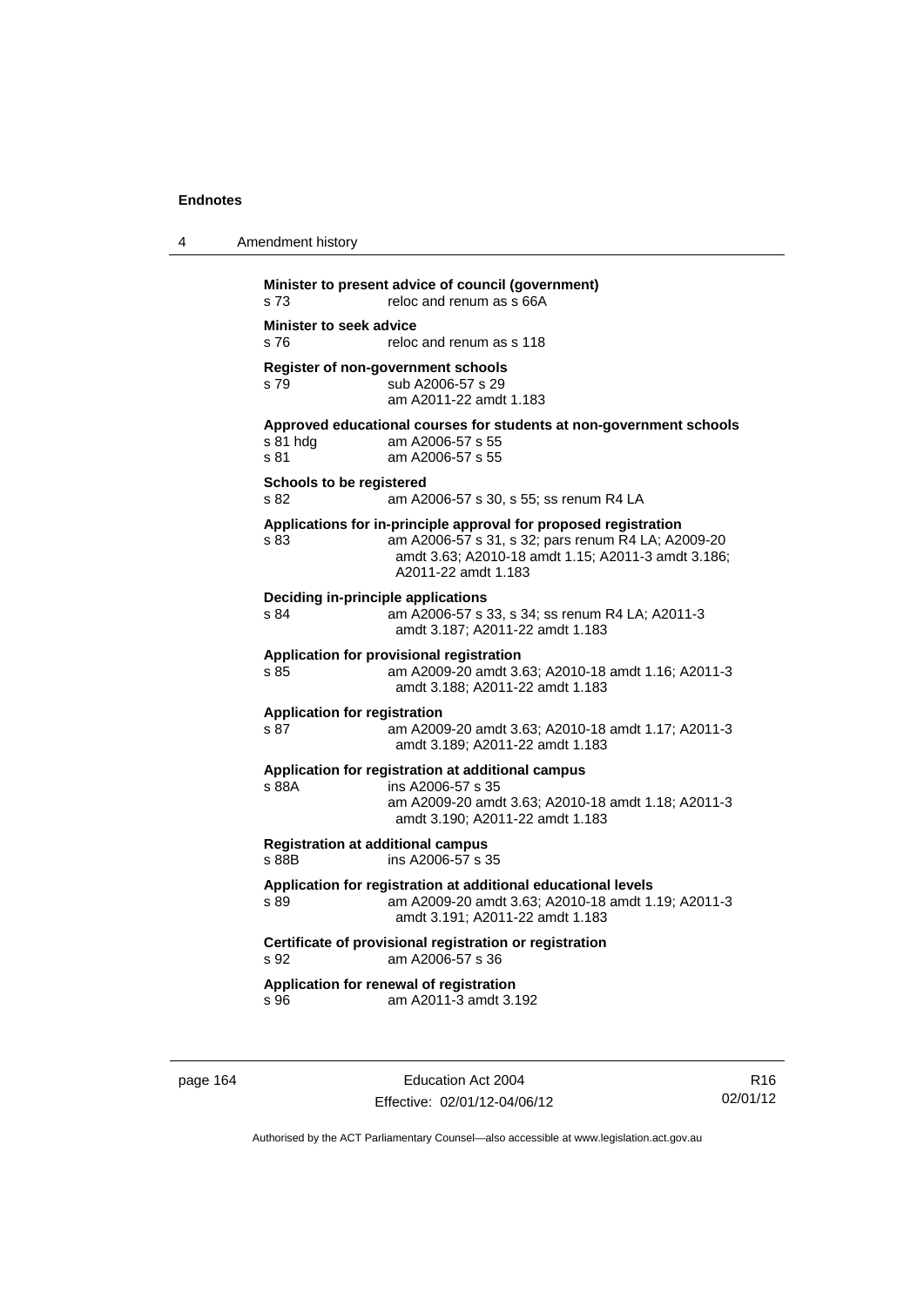**Inspection of panel reports for school registration etc**  s 98 am A2006-57 s 37; pars renum R4 LA; A2011-22 amdt 1.183 **Keeping records of enrolment and attendances for non-government schools**  am A2006-57 s 55 **Inspection of register of enrolment and attendances for non-government schools**  s 101 am A2006-57 s 55; A2011-22 amdt 1.183 **Procedures to encourage attendance at non-government schools**  s 102 am A2006-57 s 55 **Reporting to parents—non-government schools**  s 103 am A2006-57 s 55 **Suspension, transfer or exclusion of students—Catholic systemic schools**  sub A2006-57 s 38 s 104 am A2006-57 s 55; A2010-7 s 5 **Suspension or exclusion of students—other non-government schools**  am A2006-57 s 55 s 105 am A2006-57 s 55 **Functions of council (non-government)**  s 107 am A2006-57 s 39 **Arrangements for staff**  s 114 am A2011-22 amdt 1.179, amdt 1.183, amdt 1.184 **Other provisions relating to council (non-government)**  div 4.4.3 hdg ins A2006-57 s 40 **Minister to seek advice**  s 118 orig s 118 om A2006-57 s 41 (prev s 76) reloc and renum as s 118 A2006-57 s 28 **Minister to present advice of council (non-government)**  s 118A (prev s 127) reloc and renum as s 118A A2006-57 s 44 **Appointment of authorised persons (non-government)**  s 119 am A2010-18 amdt 1.20; A2011-22 amdt 1.183 **Identity cards for authorised persons (non-government)**  s 120 am A2011-22 amdt 1.183 **Miscellaneous**  div 4.5.3 hdg om A2006-57 s 42 **Inspection of register of non-government schools**  s 126 om A2006-57 s 43 **Minister to present advice of council (non-government)**  s 127 reloc and renum as s 118A

R16 02/01/12

Education Act 2004 Effective: 02/01/12-04/06/12 page 165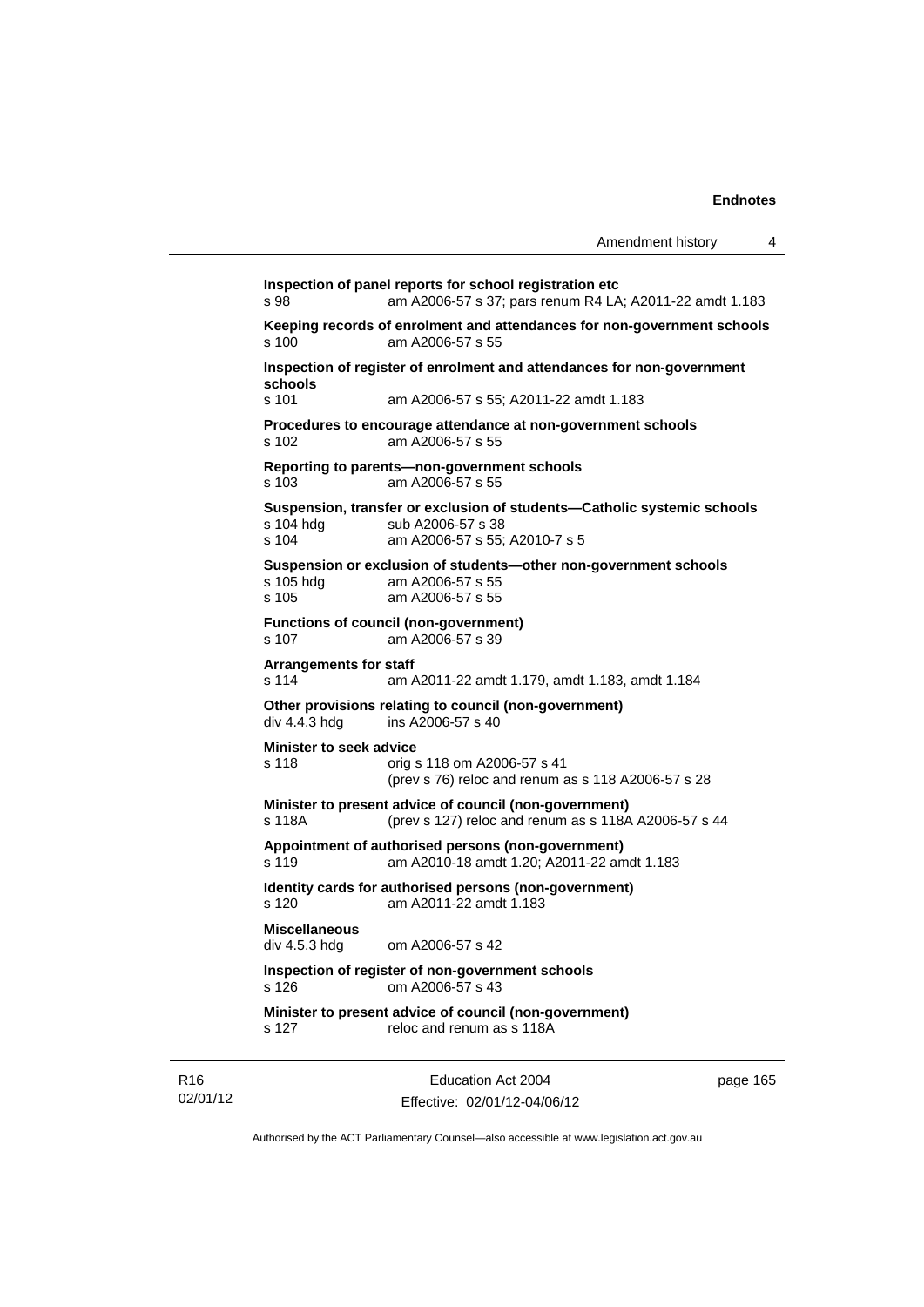4 Amendment history

```
Provisional registration for home education 
s 130 sub A2006-57 s 45 
                  am A2011-3 amdt 3.193; A2011-22 amdt 1.183 
Registration for home education 
s 131 am A2006-57 s 46; A2011-22 amdt 1.183 
Conditions of registration for home education 
s 132 am A2011-22 amdt 1.183 
Registration of child 
s 133 am A2006-57 s 47, s 48; A2011-22 amdt 1.183 
Cancellation of registration for home education 
s 135 am A2011-22 amdt 1.183, amdt 1.184 
Renewal of registration for home education 
s 137 am A2011-3 amdt 3.194; A2011-22 amdt 1.183 
Home education reports 
s 138 am A2011-22 amdt 1.183 
Home education register 
s 139 am A2011-22 amdt 1.183 
Notification and review of decisions 
pt 6.1 hdg sub A2008-37 amdt 1.131 
Definitions—pt 6.1 
                 sub A2008-37 amdt 1.131
                  def decision-maker ins A2008-37 amdt 1.131 
                     am A2011-22 amdt 1.183 
                  def internally reviewable decision ins A2008-37 amdt 1.131 
                     am A2011-22 amdt 1.183 
                  def internal reviewer ins A2008-37 amdt 1.131 
                  def internal review notice ins A2008-37 amdt 1.131 
                  def reviewable decision ins A2008-37 amdt 1.131 
                     am A2011-22 amdt 1.183 
Internal review notices 
                 sub A2008-37 amdt 1.131
Applications for internal review 
s 142 sub A2008-37 amdt 1.131 
Applications not stay reviewable decisions 
s 143 sub A2008-37 amdt 1.131 
Internal review 
s 144 sub A2008-37 amdt 1.131
```
page 166 Education Act 2004 Effective: 02/01/12-04/06/12

R16 02/01/12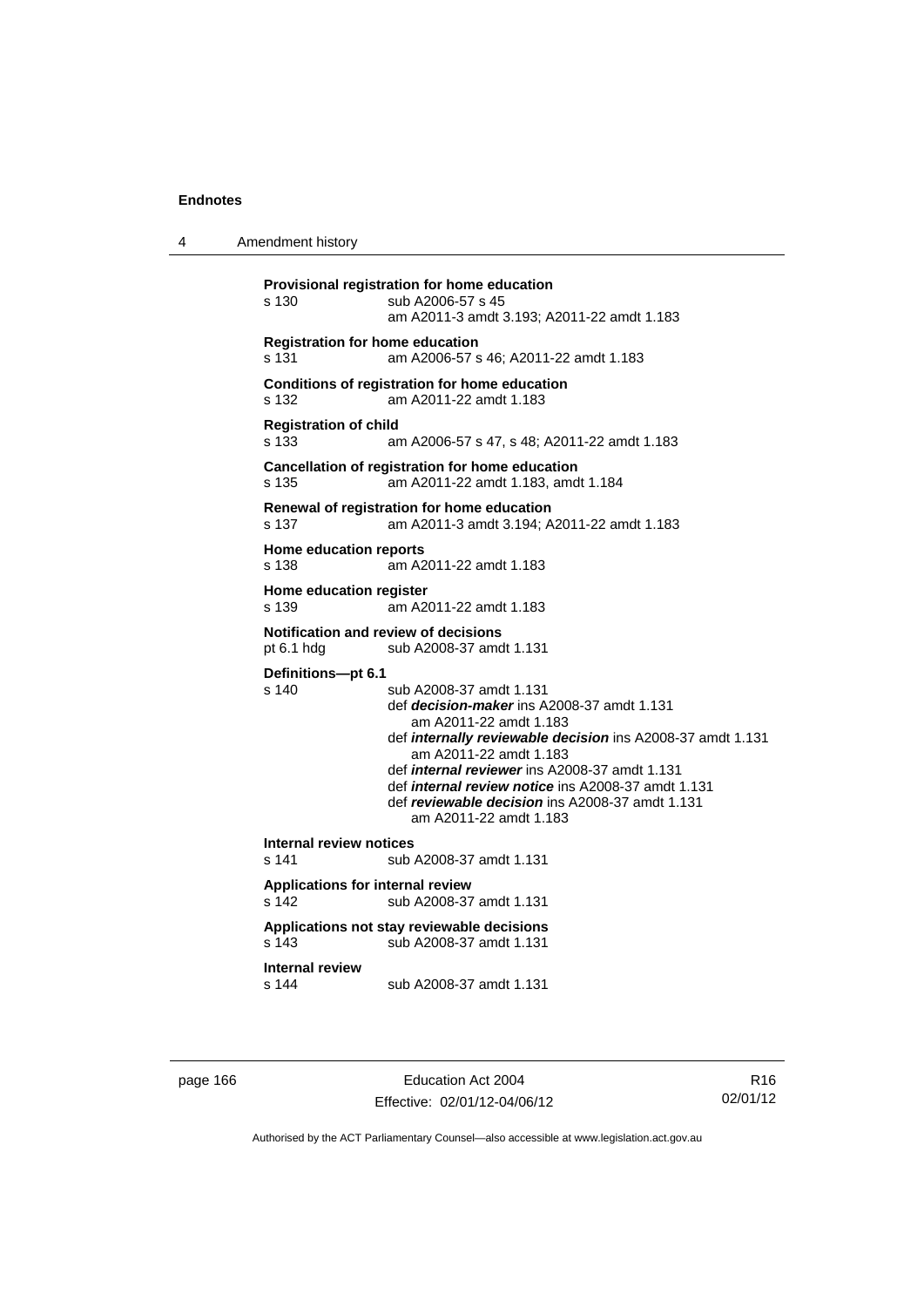Amendment history 4

**Reviewable decision notices**  s 145 sub A2008-37 amdt 1.131 am A2011-22 amdt 1.183 **Applications to ACAT**  s 145A ins A2008-37 amdt 1.131 **Preschools**  s 146 am A2011-22 amdt 1.183 om A2011-51 s 7 **Student transfer register**  s 146A ins A2009-40 s 6 am A2011-22 amdt 1.183 **Notification of parents**  s 149 am A2006-57 s 55 **Gifts and donations**  s 151 am A2011-3 amdt 3.195 **Education trust fund**  s 152 am A2011-22 amdt 1.180, amdt 1.183 **Notices of intention under former education Act to conduct schools at additional educational levels**  exp 1 January 2015 (s 153 (5)) **Evidence—certificate signed by principal etc**  s 153A ins A2009-40 s 7 **Transitional provisions**  ch 7 hdg exp 1 January 2006 (s 171) **Assets and liabilities of former authority**  pt 7.1 hdg exp 1 January 2006 (s 171) **Meaning of** *former authority* s 156 exp 1 January 2006 (s 171) **Vesting of assets and liabilities of former authority in Territory**  s 157 exp 1 January 2006 (s 171) **Evidentiary certificate for vested assets and liabilities**  s 158 exp 1 January 2006 (s 171) **Registration of changes in title to certain assets**  s 159 exp 1 January 2006 (s 171) **Proceedings and evidence in relation to vested assets and liabilities**  s 160 exp 1 January 2006 (s 171) **General savings**  pt 7.2 hdg exp 1 January 2006 (s 171)

R16 02/01/12

Education Act 2004 Effective: 02/01/12-04/06/12 page 167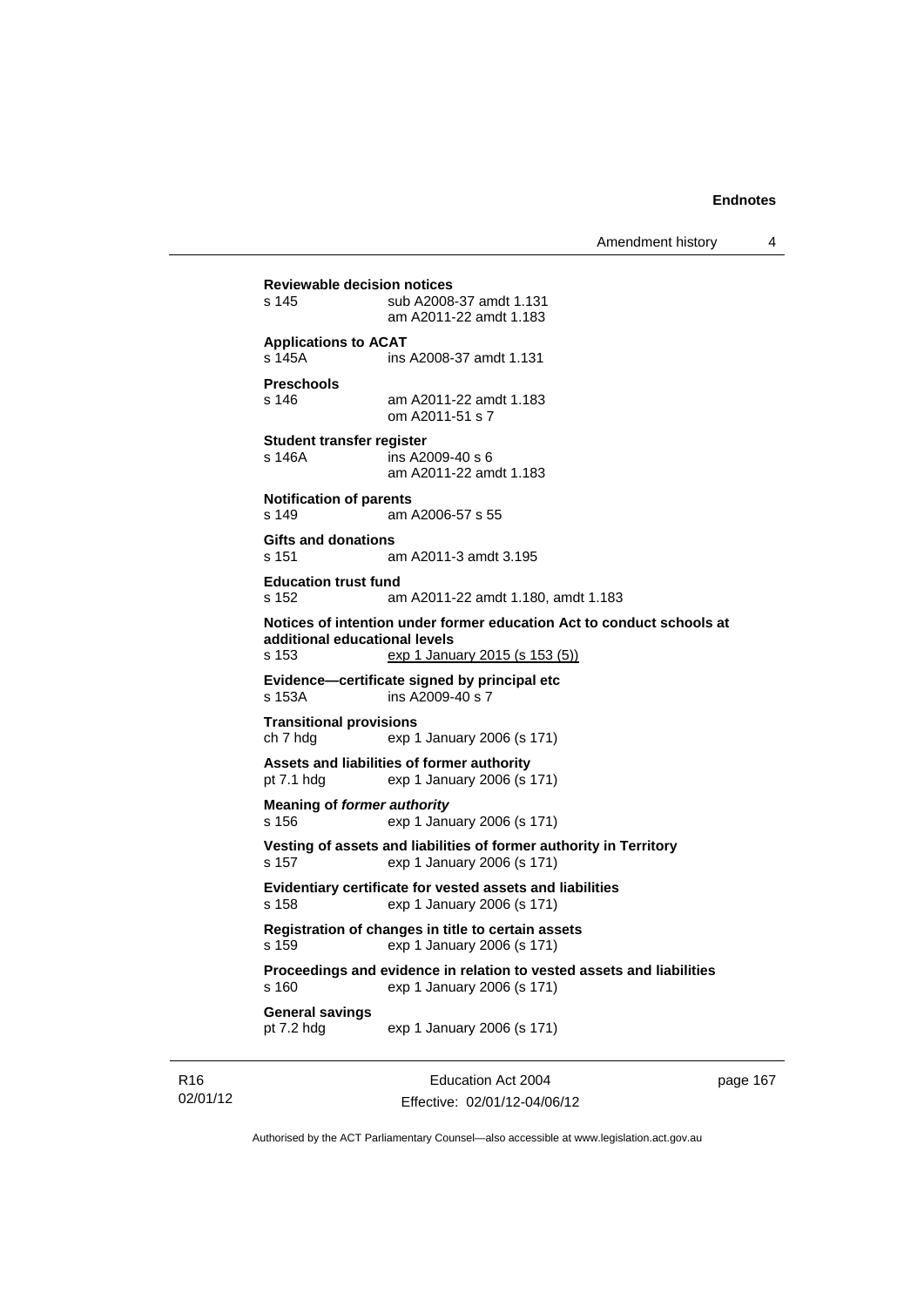| 4 | Amendment history |
|---|-------------------|
|---|-------------------|

```
Interpretation 
                exp 1 January 2006 (s 171)
Definitions for pt 7.3 
s 161 exp 1 January 2006 (s 171) 
Former authority Act 
div 7.2.2 hdg exp 1 January 2006 (s 171) 
Existing schools etc 
s 162 exp 1 January 2006 (s 171) 
Name of schools, institutions and services 
s 163 exp 1 January 2006 (s 171) 
School boards 
s 164 exp 1 January 2006 (s 171) 
Parents and citizens associations 
s 165 exp 1 January 2006 (s 171) 
Members of school boards 
s 166 exp 1 January 2006 (s 171) 
Former education Act 
div 7.2.3 hdg exp 1 January 2006 (s 171) 
Exemption certificates 
s 167 exp 1 January 2006 (s 171) 
Existing registered and provisionally registered schools 
s 168 exp 1 January 2006 (s 171) 
Registers 
s 169 exp 1 January 2006 (s 171) 
Miscellaneous 
pt 7.3 hdg exp 1 January 2006 (s 171) 
Modification of ch 7's operation 
s 170 exp 1 January 2006 (s 171) 
Expiry of ch 7 
s 171 exp 1 January 2006 (s 171) 
Declared law for Legislation Act, s 88 
s 172 exp 1 January 2006 (s 171) 
Repeals and consequential amendments 
ch 8 hdg om LA s 89 (3) 
Acts repealed 
s 173 om LA s 89 (3)
```
page 168 Education Act 2004 Effective: 02/01/12-04/06/12

R16 02/01/12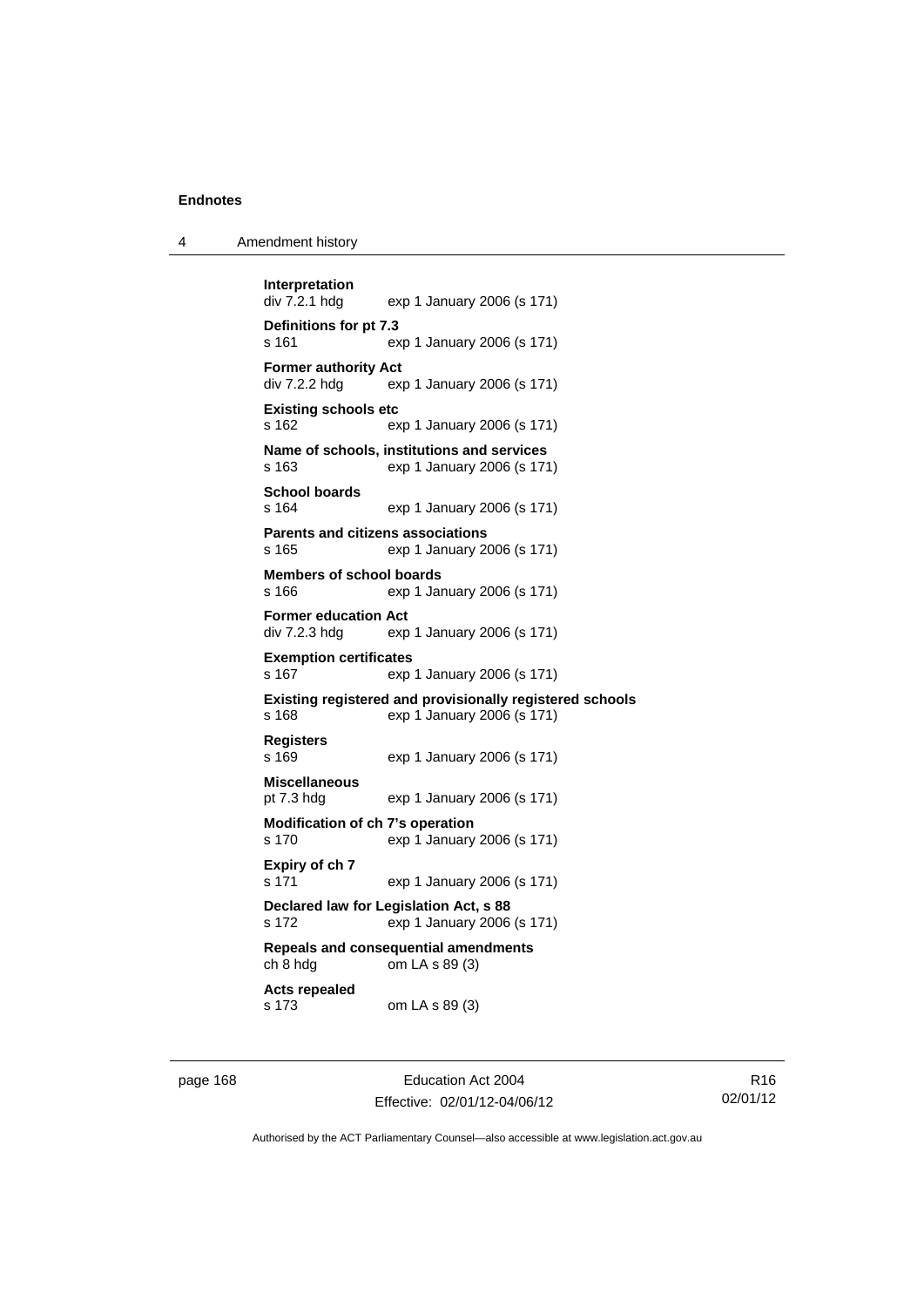| <b>Regulations repealed</b><br>s 174     | om LA s 89 (3)                                                                                                     |
|------------------------------------------|--------------------------------------------------------------------------------------------------------------------|
| Legislation amended-sch 2<br>s 175       | om LA s 89 (3)                                                                                                     |
|                                          | Transitional-Education (Participation) Amendment Act 2009                                                          |
| ch 9 hdg                                 | ins A2009-40 s 8                                                                                                   |
|                                          | exp 1 January 2012 (s 303 (1) (LA s 88 declaration applies))                                                       |
|                                          | Meaning of amending Act-ch 9                                                                                       |
| s 300                                    | ins A2009-40 s 8                                                                                                   |
|                                          | exp 1 January 2012 (s 303 (1) (LA s 88 declaration applies))                                                       |
| <b>Application of amending Act</b>       |                                                                                                                    |
| s 301                                    | ins A2009-40 s 8<br>exp 1 January 2012 (s 303 (1) (LA s 88 declaration applies))                                   |
|                                          |                                                                                                                    |
| <b>Transitional regulations</b><br>s 302 | ins A2009-40 s 8                                                                                                   |
|                                          | exp 1 January 2012 (s 303 (1))                                                                                     |
|                                          |                                                                                                                    |
| Expiry-ch 9<br>s 303                     | ins A2009-40 s 8                                                                                                   |
|                                          | exp 1 January 2012 (s 303 (1) (LA s 88 declaration applies))                                                       |
| <b>Reviewable decisions</b>              |                                                                                                                    |
| sch 1                                    | sub A2008-37 amdt 1.132                                                                                            |
|                                          | am A2009-40 s 9; items renum R9 LA; A2011-22 amdt 1.183                                                            |
| <b>Minister's decisions</b>              |                                                                                                                    |
| sch 1 pt 1.1                             | am A2006-57 s 50; items renum R4 LA                                                                                |
|                                          | om A2008-37 amdt 1.132                                                                                             |
| <b>Chief executive's decisions</b>       |                                                                                                                    |
| sch 1 pt 1.2                             | am A2006-57 s 51, s 55                                                                                             |
|                                          | om A2008-37 amdt 1.132                                                                                             |
| <b>Consequential amendments</b>          |                                                                                                                    |
| sch <sub>2</sub>                         | om LA s 89 (3)                                                                                                     |
| <b>Dictionary</b>                        |                                                                                                                    |
| dict                                     | am A2008-37 amdt 1.133, amdt 1.134; A2009-20 amdt 3.64;<br>A2009-40 s 10; A2010-18 amdt 1.21; A2011-22 amdt 1.181, |
|                                          | amdt 1.182                                                                                                         |
|                                          | def <i>appointed member</i> am A2006-57 s 52                                                                       |
|                                          | def approval statement ins A2009-40 s 11                                                                           |
|                                          | def approved educational course (government) am<br>A2006-57 s 55                                                   |
|                                          | def approved educational course (non-government) am                                                                |
|                                          | A2006-57 s 55                                                                                                      |
|                                          | def board appointed member am A2006-57 s 52                                                                        |

R16 02/01/12

Education Act 2004 Effective: 02/01/12-04/06/12 page 169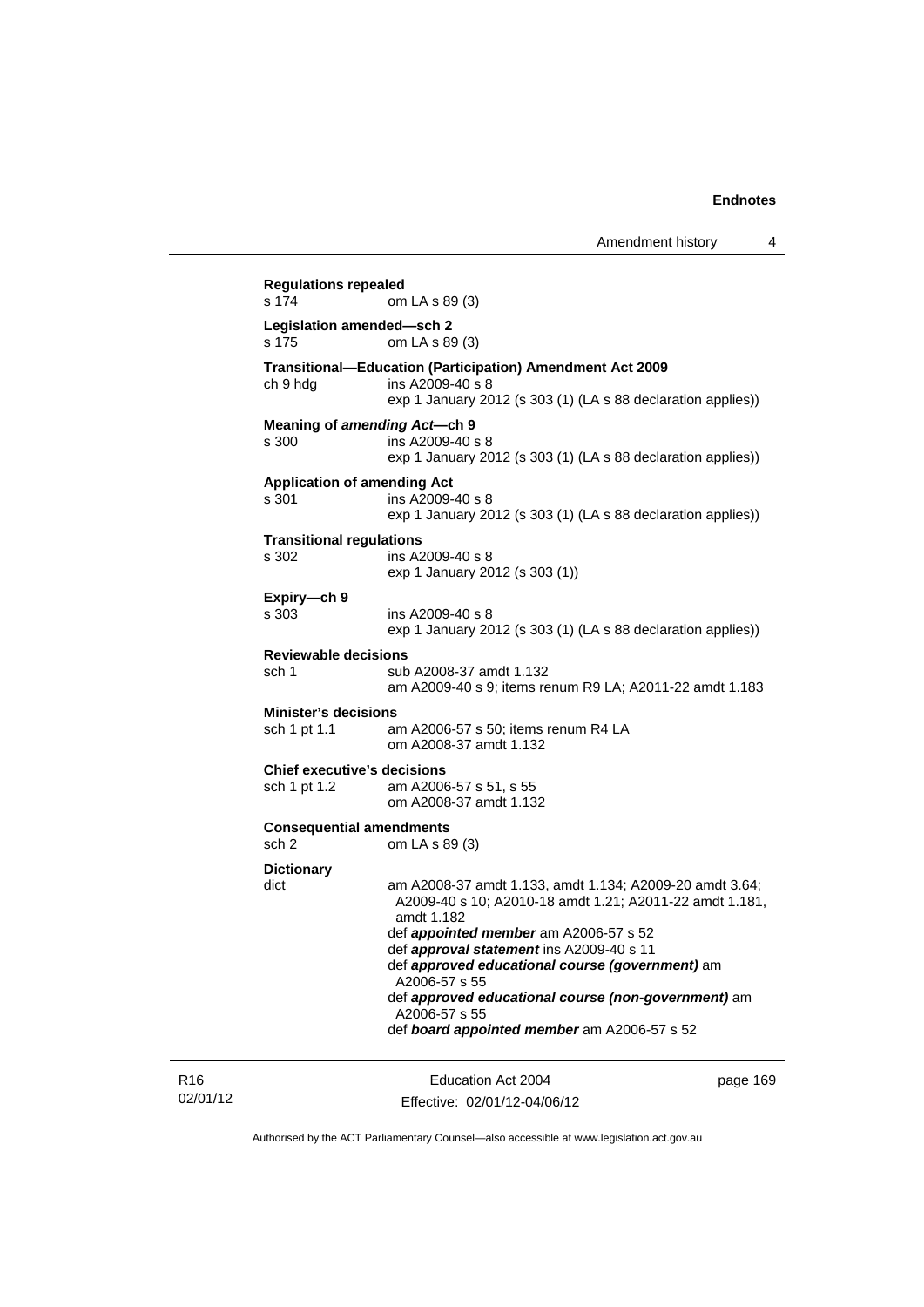4 Amendment history

 def *completes year 10* ins A2009-40 s 11 def *completes year 12* ins A2009-40 s 11 def *compliance notice* ins A2009-40 s 11 def *compulsory school age* sub A2009-40 s 12 def *education course* ins A2009-40 s 13 def *education provider* ins A2009-40 s 13 def *employment alternative* ins A2009-40 s 13 def *exclusion* am A2006-57 s 55 def *exemption certificate* sub A2009-40 s 14 def *full-time participation* ins A2009-40 s 15 def *full-time participation requirement* ins A2009-40 s 15 def *government school* sub A2011-51 s 8 def *information notice* ins A2009-40 s 15 def *internally reviewable decision* ins A2008-37 amdt 1.135 def *internal reviewer* sub A2008-37 amdt 1.136 def *internal review notice* ins A2008-37 amdt 1.137 def *parents and citizens member* am A2006-57 s 52 def *participates* ins A2009-40 s 15 def *proposed opening day* am A2006-57 s 53 def *reviewable decision* sub A2008-37 amdt 1.138 def *school* am A2009-40 s 16 sub A2011-51 s 9 def *school-leaving age* om A2009-40 s 17 def *staff member* am A2006-57 s 53 def *student member* am A2006-57 s 53 def *training alternative* ins A2009-40 s 18

def *training alternative provider* ins A2009-40 s 18

page 170 Education Act 2004 Effective: 02/01/12-04/06/12

R16 02/01/12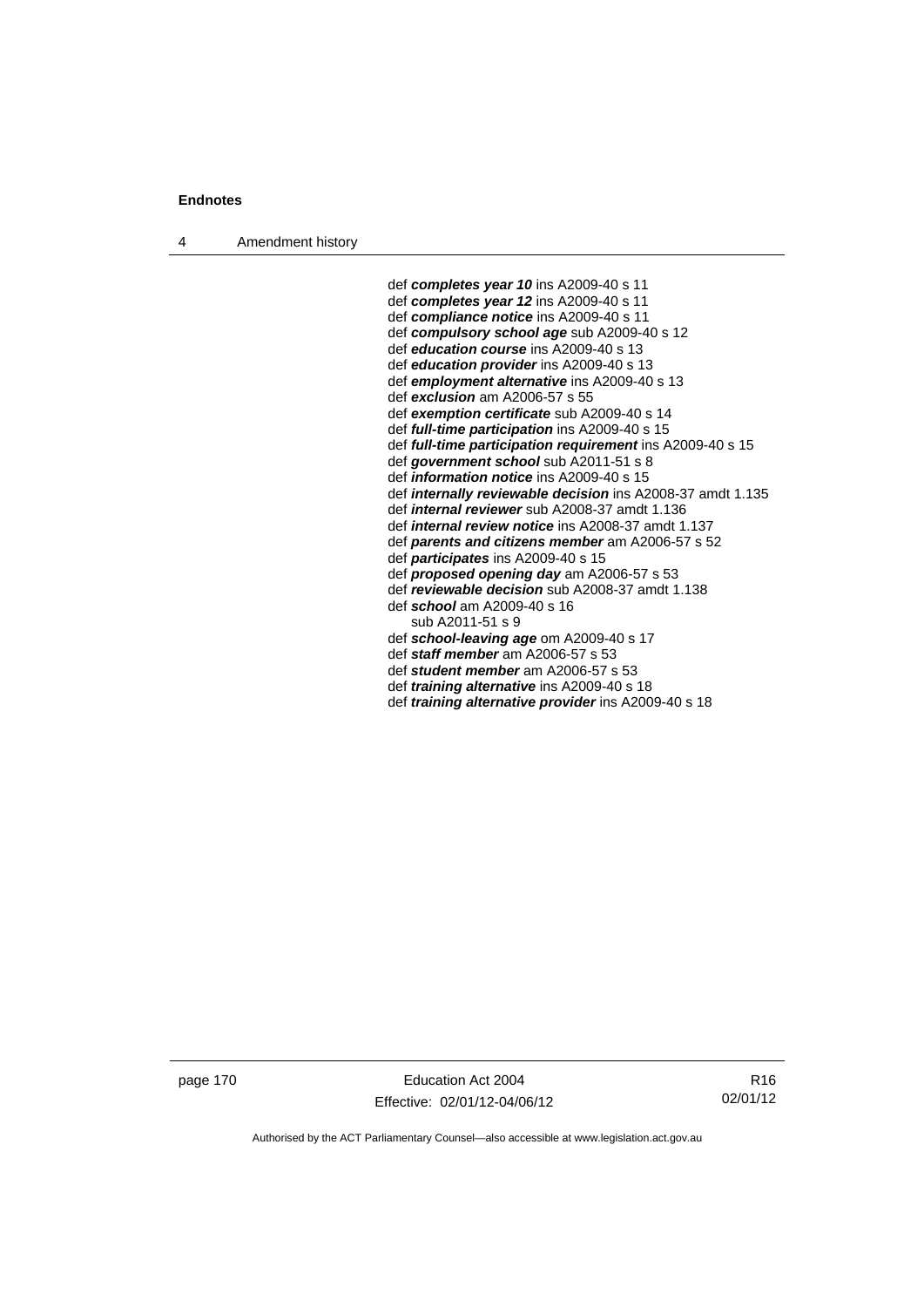# **5 Earlier republications**

Some earlier republications were not numbered. The number in column 1 refers to the publication order.

Since 12 September 2001 every authorised republication has been published in electronic pdf format on the ACT legislation register. A selection of authorised republications have also been published in printed format. These republications are marked with an asterisk (\*) in column 1. Electronic and printed versions of an authorised republication are identical.

| <b>Republication</b><br>No and date | <b>Effective</b>            | Last<br>amendment<br>made by | <b>Republication</b><br>for |
|-------------------------------------|-----------------------------|------------------------------|-----------------------------|
| R <sub>1</sub><br>1 Jan 2005        | 1 Jan 2005-<br>1 Jan 2006   | not amended                  | new Act                     |
| R <sub>2</sub><br>2 Jan 2006        | 2 Jan 2006-<br>15 June 2006 | not amended                  | commenced expiry            |
| R3                                  | 16 June 2006-               | A2006-28                     | amendments by               |
| 16 June 2006                        | 19 Dec 2006                 |                              | A2006-28                    |
| R4                                  | 20 Dec 2006-                | A2006-57                     | amendments by               |
| 20 Dec 2006                         | 26 Oct 2008                 |                              | A2006-57                    |
| R <sub>5</sub>                      | 27 Oct 2008-                | A2008-37                     | amendments by               |
| 27 Oct 2008                         | 1 Feb 2008                  |                              | A2008-20                    |
| R <sub>6</sub>                      | 2 Feb 2009-                 | A2008-37                     | amendments by               |
| 2 Feb 2009                          | 26 Feb 2009                 |                              | A2008-37                    |
| R7                                  | 27 Feb 2009-                | A2008-37                     | amendments by               |
| 27 Feb 2009                         | 21 Sept 2009                |                              | A2008-20                    |
| R <sub>8</sub>                      | 22 Sept 2009-               | A2009-20                     | amendments by               |
| 22 Sept 2009                        | 31 Dec 2009                 |                              | A2009-20                    |
| R <sub>9</sub>                      | 1 Jan 2010-                 | A2009-40                     | amendments by               |
| 1 Jan 2010                          | 3 Mar 2010                  |                              | A2009-40                    |
| R <sub>10</sub>                     | 4 Mar 2010-                 | A2010-7                      | amendments by               |
| 4 Mar 2010                          | 2 June 2010                 |                              | A2010-7                     |
| R <sub>11</sub>                     | 3 June 2010-                | A2010-18                     | amendments by               |
| 3 June 2010                         | 6 July 2010                 |                              | A2010-18                    |
| R <sub>12</sub>                     | 7 July 2010-                | A2010-22                     | amendments by               |
| 7 July 2010                         | 28 Feb 2011                 |                              | A2010-22                    |

R16 02/01/12

Education Act 2004 Effective: 02/01/12-04/06/12 page 171